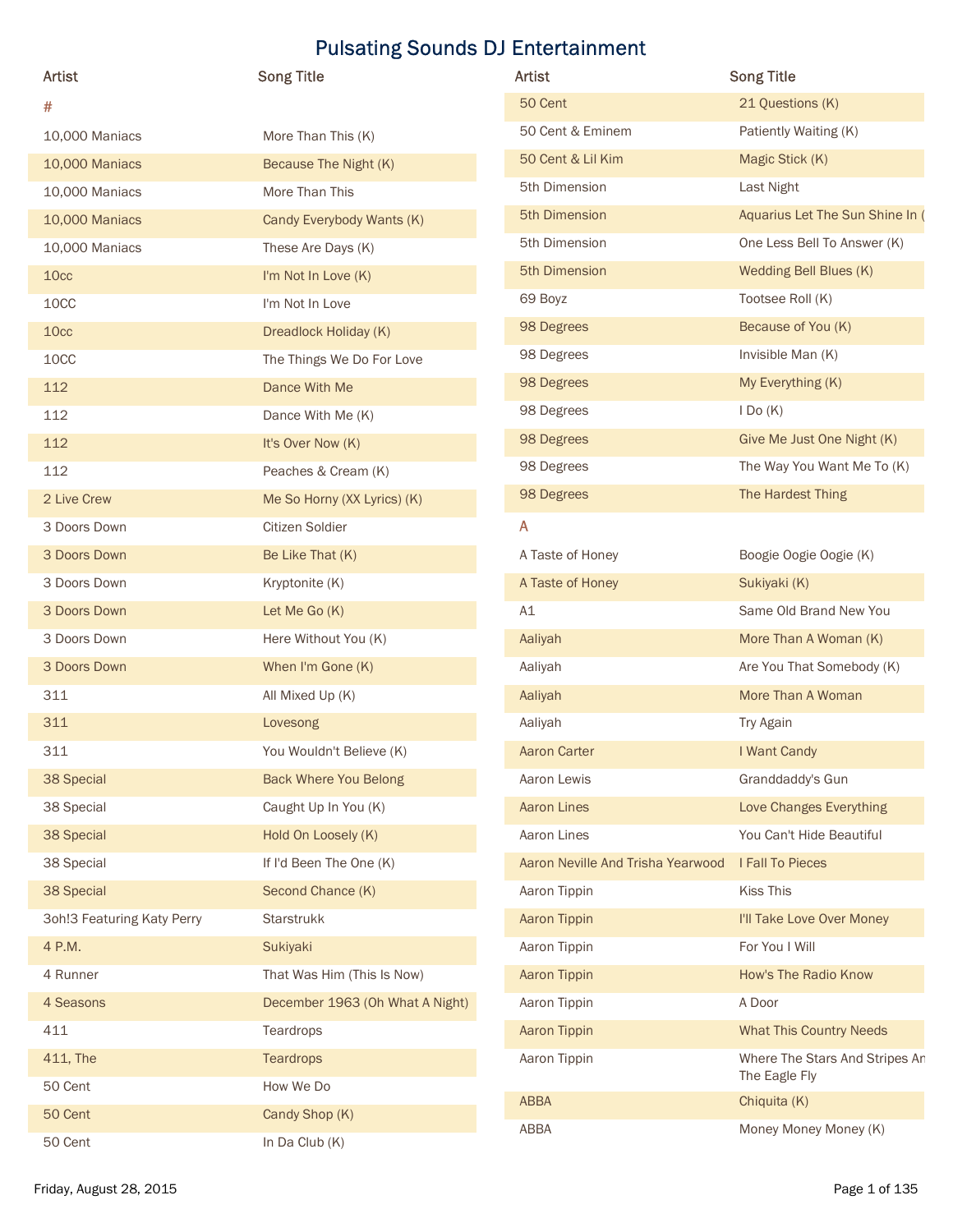| <b>Artist</b>          | <b>Song Title</b>                         | Artist                | <b>Song Title</b>                |
|------------------------|-------------------------------------------|-----------------------|----------------------------------|
| ABBA                   | Knowing Me, Knowing You (K)               | Adkins, Trace         | Lonely Won't Leave Me Alone (K   |
| ABBA                   | Dancing Queen (K)                         | Adkins, Trace         | Big Time (K)                     |
| ABBA                   | Thank You For The Music (K)               | Adkins, Trace         | I'm Tryin' (K)                   |
| ABBA                   | Super Trouper (K)                         | Adkins, Trace         | Honky Tonk Badonkadonk (K)       |
| Abbott, Gregory        | Shake You Down (K)                        | Adkins, Trace         | I'm Gonna Love You Anyway (K)    |
| ABC                    | When Smokey Sings                         | Adkins, Trace         | Chrome (K)                       |
| ABC                    | Poison Arrow                              | Adkins, Trace         | Hot Mama (K)                     |
| Abdul, Paula           | Cold Hearted (K)                          | Adkins, Trace         | Then They Do (K)                 |
| Abdul, Paula           | Knocked Out (K)                           | Adkins, Trace         | Songs About Me (K)               |
| Abdul, Paula           | Blowing Kisses in the Wind (K)            | Adkins, Trace         | Rough & Ready (K)                |
| Abdul, Paula           | Will You Marry Me (K)                     | Aerosmith             | Angel (K)                        |
| Abdul, Paula           | Straight Up (K)                           | Aerosmith             | Dude Looks Like A Lady (K)       |
| Abdul, Paula           | Opposites Attract (Duet) (K)              | Aerosmith             | Janie's Got A Gun (K)            |
| Abdul, Paula           | Rush Rush (K)                             | Aerosmith             | Fly Away From Here (K)           |
| Abdul, Paula           | Promise Of A New Day (K)                  | Aerosmith             | Back In The Saddle (K)           |
| Ace of Base            | Living In Danger (K)                      | Aerosmith             | Big Ten Inch Record (K)          |
| Ace of Base            | Beautiful Life (K)                        | Aerosmith             | Dream On (K)                     |
| Ace of Base            | All That She Wants (K)                    | Aerosmith             | I Don't Want To Miss A Thing (K) |
| Ace Of Base            | <b>Cruel Summer</b>                       | Aerosmith             | Sunshine (K)                     |
| Ace of Base            | Cruel Summer (K)                          | Aerosmith             | Walk This Way (K)                |
| Ace of Base            | Don't Turn Around (K)                     | Aerosmith             |                                  |
| Ace of Base            |                                           | Aerosmith             | Pink (K)<br>Sweet Emotion (K)    |
| Ad Libs                | The Sign (K)<br>Boy From New York City    | Afro Celt             | When You're Falling (K)          |
| Adam Ant               |                                           |                       | <b>Ten Feet Tall</b>             |
|                        | Goody Two Shoes                           | Afrojack ftg. Wrabel  |                                  |
| <b>Adam Lambert</b>    | Whataya Want From Me                      | Afroman               | Because I Got High (K)           |
| Adams, Bryan           | Heaven (K)                                | After 7               | Can't Stop (K)                   |
| Adams, Bryan           | Back To You (K)                           | Aguilera & Pink & MYA | Lady Marmalade (K)               |
| Adams, Bryan           | Have You Ever Really Loved A<br>Woman (K) | Aguilera, Christina   | Infatuation (K)                  |
| Adams, Bryan           | Let's Make A Night To Remember            | Aguilera, Christina   | Come On Over (K)                 |
|                        | (K)                                       | Aguilera, Christina   | I Turn To You (K)                |
| Adams, Bryan           | Everything I Do, I Do It For You (K)      | Aguilera, Christina   | Genie In A Bottle (K)            |
| Adams, Bryan           | Please Forgive Me (K)                     | Aguilera, Christina   | Beautiful (K)                    |
| Adams, Bryan           | Run To You (K)                            | Aguilera, Christina   | Reflection (K)                   |
| Adams, Bryan           | Summer of 69 (K)                          | Aguilera, Christina   | What A Girl Wants (K)            |
| Adams, Bryan           | Straight from the Heart (K)               | A-Ha                  | Take On Me                       |
| Adams, Oleta           | Circle of One (K)                         | Aiken, Clay           | Invisible (K)                    |
| Adams, Sting & Stewart | All For Love (K)                          | Aiken, Clay           | This Is The Night (K)            |
| Adema                  | The Way You Like It (K)                   | Air Supply            | Now And Forever                  |

| Artist                | <b>Song Title</b>                |
|-----------------------|----------------------------------|
| Adkins, Trace         | Lonely Won't Leave Me Alone (K   |
| Adkins, Trace         | Big Time (K)                     |
| Adkins, Trace         | I'm Tryin' (K)                   |
| Adkins, Trace         | Honky Tonk Badonkadonk (K)       |
| Adkins, Trace         | I'm Gonna Love You Anyway (K)    |
| Adkins, Trace         | Chrome (K)                       |
| Adkins, Trace         | Hot Mama (K)                     |
| Adkins, Trace         | Then They Do (K)                 |
| Adkins, Trace         | Songs About Me (K)               |
| Adkins, Trace         | Rough & Ready (K)                |
| Aerosmith             | Angel (K)                        |
| Aerosmith             | Dude Looks Like A Lady (K)       |
| Aerosmith             | Janie's Got A Gun (K)            |
| Aerosmith             | Fly Away From Here (K)           |
| Aerosmith             | Back In The Saddle (K)           |
| Aerosmith             | Big Ten Inch Record (K)          |
| Aerosmith             | Dream On (K)                     |
| Aerosmith             | I Don't Want To Miss A Thing (K) |
| Aerosmith             | Sunshine (K)                     |
| Aerosmith             | Walk This Way (K)                |
| Aerosmith             | Pink(K)                          |
| Aerosmith             | Sweet Emotion (K)                |
| Afro Celt             | When You're Falling (K)          |
| Afrojack ftg. Wrabel  | <b>Ten Feet Tall</b>             |
| Afroman               | Because I Got High (K)           |
| After 7               | Can't Stop (K)                   |
| Aguilera & Pink & MYA | Lady Marmalade (K)               |
| Aguilera, Christina   | Infatuation (K)                  |
| Aguilera, Christina   | Come On Over (K)                 |
| Aguilera, Christina   | I Turn To You (K)                |
| Aguilera, Christina   | Genie In A Bottle (K)            |
| Aguilera, Christina   | Beautiful (K)                    |
| Aguilera, Christina   | Reflection (K)                   |
| Aguilera, Christina   | What A Girl Wants (K)            |
| A-Ha                  | Take On Me                       |
| Aiken, Clay           | Invisible $(K)$                  |
| Aiken, Clay           | This Is The Night (K)            |
| <b>Air Supply</b>     | Now And Forever                  |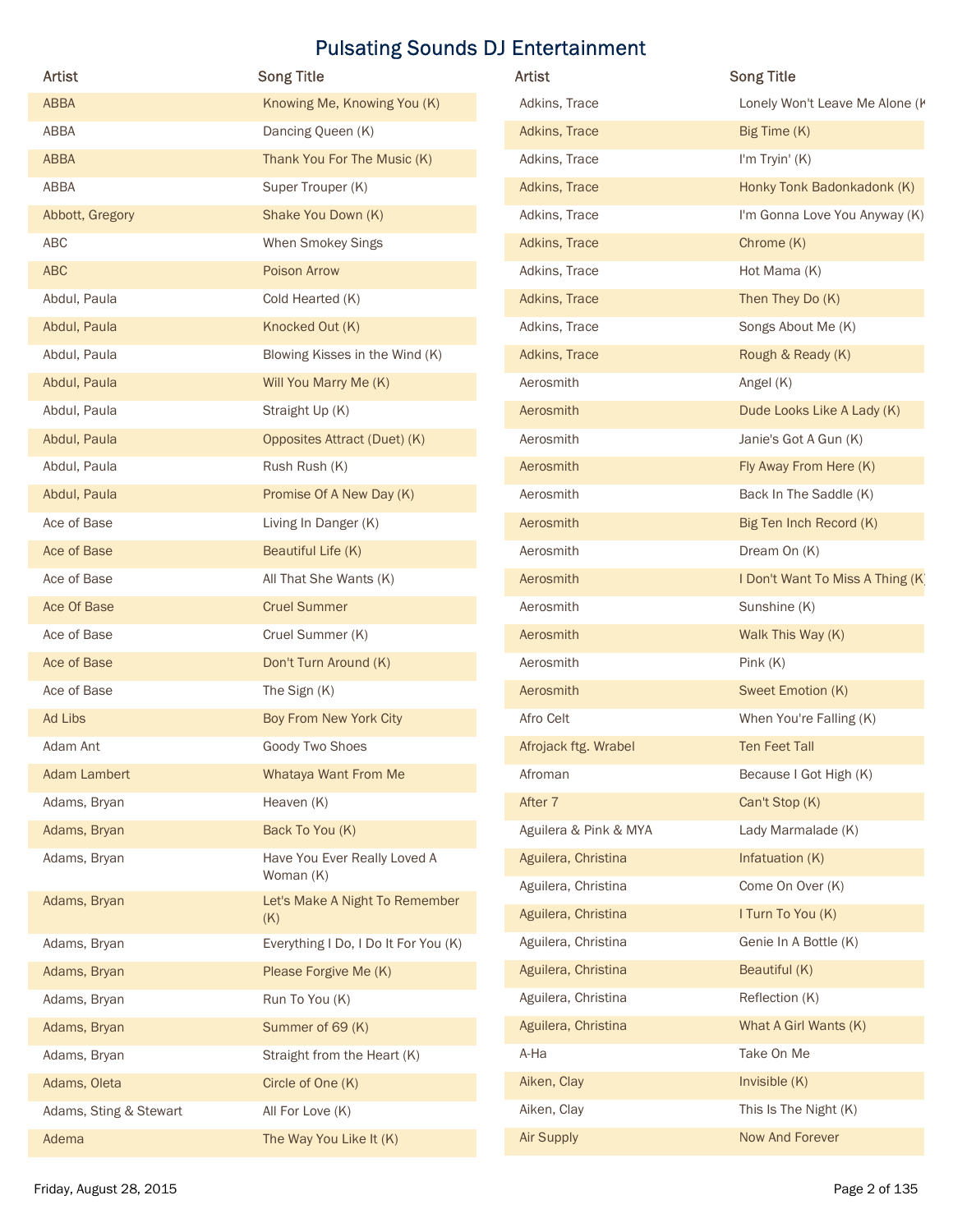| Artist                                     | <b>Song Title</b>                                                     | Artist                       | <b>Song Title</b>                      |
|--------------------------------------------|-----------------------------------------------------------------------|------------------------------|----------------------------------------|
| Air Supply                                 | Lost In Love (K)                                                      | Alabama                      | Then Again                             |
| <b>Air Supply</b>                          | All Out Of Love (K)                                                   | Alabama                      | Small Stuff (K)                        |
| Air Supply                                 | Here I Am (Just When I Thought I                                      | Alabama                      | The Maker Said Take Her                |
|                                            | Was Over You)                                                         | Alabama                      | We Made Love (K)                       |
| Akon                                       | Angel                                                                 | Alabama                      | Southern Star                          |
| Akon                                       | Right Now (Na Na Na)                                                  | Alabama                      | Pass It On Down                        |
| Akon & Styles P<br>Al Green & Annie Lennox | Locked Up (K)                                                         | Alabama                      | Take A Little Trip                     |
|                                            | Put A Little Love In Your Heart                                       | Alabama                      | She's Got That Look In Her Eyes        |
| Al Jolson                                  | Swanee (Swannee)                                                      | Alabama                      | Sad Lookin' Moon                       |
| Al Martino                                 | I Love You Because<br>Show And Tell                                   | Alabama                      | There's No Way                         |
| Al Wilson                                  |                                                                       | Alabama                      | When It All Goes South                 |
| Alabama                                    | Old Flame                                                             | Alabama & K.T. Oslin         | Face To Face                           |
| Alabama                                    | Of Course I'm All Right (K)                                           | Alan Jackson                 | Drive (For Daddy Gene)                 |
| Alabama                                    | Love In The First Degree (K)                                          | Alan Jackson                 | It's Just That Way                     |
| Alabama                                    | <b>Feels So Right</b>                                                 | Alan Jackson                 | A House With No Curtains               |
| Alabama                                    | Keepin' Up                                                            | Alan Jackson                 | Home                                   |
| Alabama                                    | <b>Dixieland Delight</b>                                              | Alan Jackson                 | <b>Country Boy</b>                     |
| Alabama                                    | Down Home                                                             | Alan Jackson                 | Chattahoochee                          |
| Alabama                                    | Feels So Right (K)                                                    | Alan Jackson                 | <b>Little Bitty</b>                    |
| Alabama                                    | <b>Born Country</b>                                                   | Alan Jackson                 | <b>Buicks To The Moon</b>              |
| Alabama                                    | High Cotton (K)                                                       | Alan Jackson                 | Livin' On Love                         |
| Alabama                                    | Give Me One More Shot                                                 | Alan Jackson                 | <b>Honky Tonk Christmas</b>            |
| Alabama                                    | <b>God Must Have Spent A Little</b><br>More Time On You               | Alan Jackson                 | Pop A Top                              |
| Alabama                                    | Lady Down On Love                                                     | Alan Jackson                 | Someday                                |
| Alabama                                    | Angels Among Us                                                       | Alan Jackson                 | Wanted                                 |
| Alabama                                    | Cheap Seats (K)                                                       | Alan Jackson                 | Where I Come From                      |
| Alabama                                    | Jukebox In My Mind                                                    | Alan Jackson                 | Right On The Money                     |
| Alabama                                    | How Do You Fall In Love                                               | Alan Jackson                 | <b>Tall Tall Trees</b>                 |
| Alabama                                    | Dancin', Shaggin' On The                                              | Alan Jackson                 | Small Town Southern Man                |
|                                            | <b>Boulevard</b>                                                      | Alan Jackson                 | Work In Progress                       |
| Alabama                                    | Mountain Music (K)                                                    | Alan Jackson                 | The Talkin' Song Repair Blues          |
| Alabama                                    | If You're Gonna Play In Texas (You<br>Gotta Have A Fiddle In The Band | Alan Jackson                 | What A Friend We Have In Jesus         |
| Alabama                                    | God Must Have Spent A Little<br>More (K)                              | Alan Jackson & The Chipmunks | Santa's Gonna Come In A Picku<br>Truck |
| Alabama                                    | It Works                                                              | Alan Parsons Project         | Eye in the Sky (K)                     |
| Alabama                                    | I'm In The Mood                                                       | Alan Parsons Project         | Games People Play (K)                  |
| Alabama                                    | Will You Marry Me                                                     | <b>Albert Hammond</b>        | It Never Rains In Southern             |
|                                            | Tennessee River                                                       |                              | California                             |
| Alabama                                    |                                                                       | Alecia Elliott               | I'm Diggin' It                         |

| Artist                       | <b>Song Title</b>                             |
|------------------------------|-----------------------------------------------|
| Alabama                      | Then Again                                    |
| Alabama                      | Small Stuff (K)                               |
| Alabama                      | The Maker Said Take Her                       |
| Alabama                      | We Made Love (K)                              |
| Alabama                      | Southern Star                                 |
| Alabama                      | Pass It On Down                               |
| Alabama                      | Take A Little Trip                            |
| Alabama                      | She's Got That Look In Her Eyes               |
| Alabama                      | Sad Lookin' Moon                              |
| Alabama                      | There's No Way                                |
| Alabama                      | When It All Goes South                        |
| Alabama & K.T. Oslin         | <b>Face To Face</b>                           |
| Alan Jackson                 | Drive (For Daddy Gene)                        |
| Alan Jackson                 | It's Just That Way                            |
| Alan Jackson                 | A House With No Curtains                      |
| Alan Jackson                 | Home                                          |
| Alan Jackson                 | <b>Country Boy</b>                            |
| Alan Jackson                 | Chattahoochee                                 |
| Alan Jackson                 | <b>Little Bitty</b>                           |
| Alan Jackson                 | <b>Buicks To The Moon</b>                     |
| Alan Jackson                 | Livin' On Love                                |
| Alan Jackson                 | <b>Honky Tonk Christmas</b>                   |
| Alan Jackson                 | Pop A Top                                     |
| Alan Jackson                 | Someday                                       |
| Alan Jackson                 | Wanted                                        |
| Alan Jackson                 | <b>Where I Come From</b>                      |
| Alan Jackson                 | Right On The Money                            |
| Alan Jackson                 | <b>Tall Tall Trees</b>                        |
| Alan Jackson                 | Small Town Southern Man                       |
| Alan Jackson                 | Work In Progress                              |
| Alan Jackson                 | The Talkin' Song Repair Blues                 |
| Alan Jackson                 | What A Friend We Have In Jesus                |
| Alan Jackson & The Chipmunks | Santa's Gonna Come In A Picku<br><b>Truck</b> |
| Alan Parsons Project         | Eye in the Sky (K)                            |
| Alan Parsons Project         | Games People Play (K)                         |
| <b>Albert Hammond</b>        | It Never Rains In Southern<br>California      |
| Alecia Elliott               | I'm Diggin' It                                |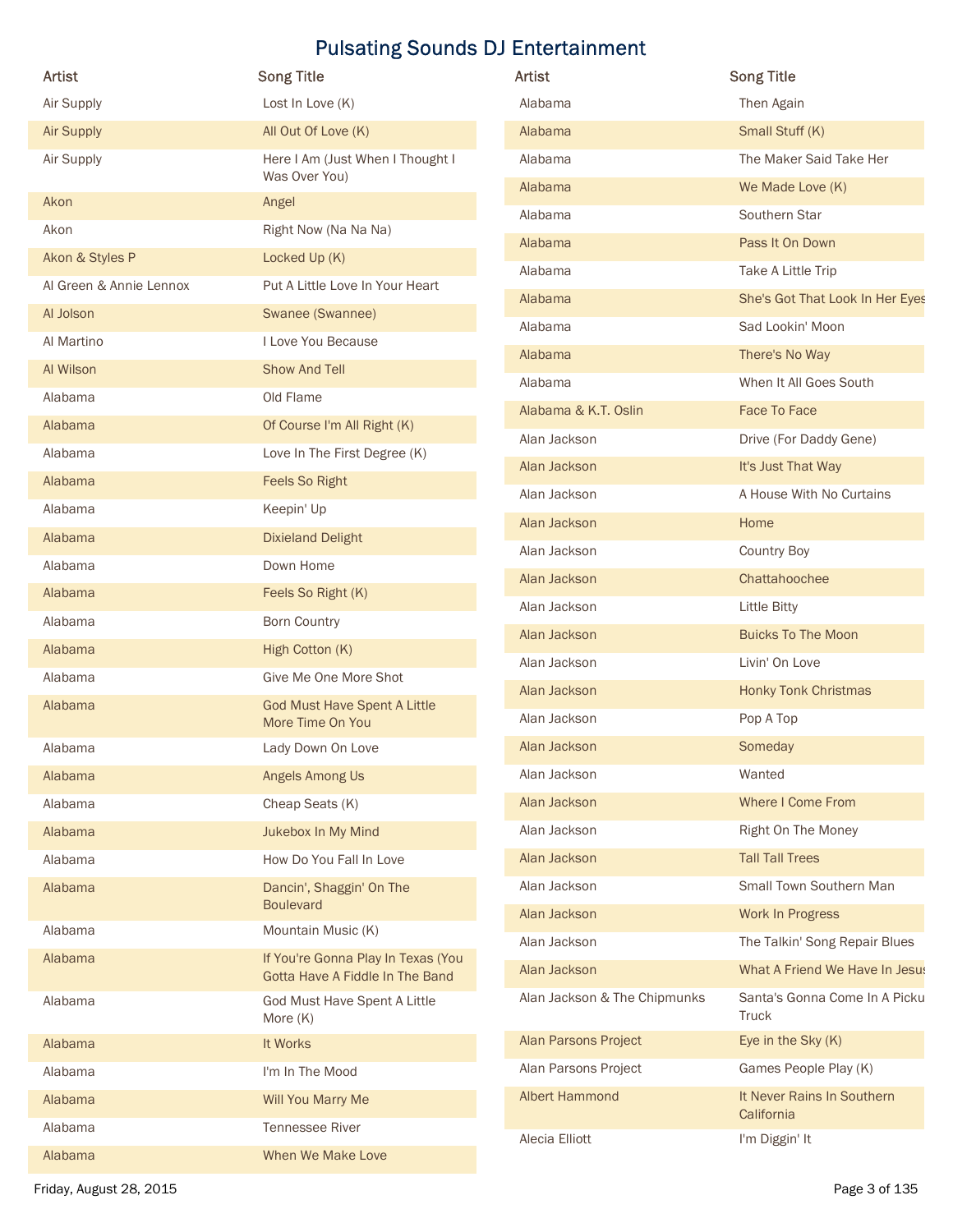| Artist                                   | <b>Song Title</b>                  | Artist                        | <b>Song Title</b>                |
|------------------------------------------|------------------------------------|-------------------------------|----------------------------------|
| Alexandra Slate                          | Guilty                             | America                       | Daisy Jane (K)                   |
| Alice Cooper                             | No More Mr. Nice Guy               | America                       | Tin Man (K)                      |
| Alice Cooper                             | Elected                            | America                       | Sister Golden Hair (K)           |
| Alicia Bridges                           | I Love The Nightlife               | American Folk Dance           | Skip To My Lou                   |
| Alicia Keys                              | Fallin'                            | American Hi Fi                | Another Perfect Day              |
| Alien Ant Farm                           | Smooth Criminal (K)                | Amerie                        | Why Don't We Fall In Love        |
| <b>Alison Krauss &amp; Union Station</b> | I Don't Believe You've Met My Baby | Amerie                        | Talkin' To Me                    |
| All American Rejects                     | Swing Swing (K)                    | Amerie Featuring Eve          | 1 Thing                          |
| All American Rejects                     | The Last Song (K)                  | Ames, Ed                      | My Cup Runneth Over (K)          |
| All Saints                               | I Know Where It's At (K)           | Amitri, Del                   | Roll To Me (K)                   |
| <b>All Star Tribute</b>                  | What's Going On (Duet) (K)         | Amos, Tori                    | Cornflake Girl (K)               |
| Allan Sherman                            | The Twelve Gifts Of Christmas      | Amos, Tori                    | Silent After All These Years (K) |
| Allan, Gary                              | Best I Ever Had (K)                | Amy Grant                     | <b>Grown Up Christmas List</b>   |
| Allan, Gary                              | Nothing On But The Radio (K)       | Amy Grant                     | It's Not A Song                  |
| Allan, Gary                              | Man of Me (K)                      | Amy Grant                     | I Will Be Your Friend            |
| Allan, Gary                              | It Would Be You (K)                | Amy Grant                     | Lucky One                        |
| Allan, Gary                              | Right Where I Need To Be (K)       | Amy Grant                     | <b>Breath Of Heaven</b>          |
| Allan, Gary                              | The One (K)                        | Amy Grant & Vince Gill        | House Of Love                    |
| Allen, Deborah                           | Baby I Lied (K)                    | Anastacia                     | <b>Sick And Tired</b>            |
| Allison Krauss                           | Baby Now That I've Found You       | Anderson, John                | Swingin' (K)                     |
| <b>Allison Moore</b>                     | Send Down An Angel                 | Anderson, John                | Seminole Wind (K)                |
| Allison Moorer                           | A Soft Place To Fall               | Anderson, Lynn                | Rose Garden (K)                  |
| <b>Allison Moorer</b>                    | Set You Free                       | <b>Andrea True Connection</b> | More, More, More (K)             |
| Allman Brothers                          | Melissa                            | Andrea True Connection        | More More More                   |
| <b>Allman Brothers</b>                   | I'm No Angel (K)                   | <b>Andrews Sisters</b>        | Boogie Woogie Bugle Boy (K)      |
| Allman Brothers Band                     | Midnight Rider (K)                 | <b>Andrews Sisters</b>        | Lullaby of Broadway (K)          |
| Allman Brothers Band                     | Ain't Wasting Time No More (K)     | <b>Andrews Sisters</b>        | Don't Sit Under The Apple Tree   |
| Allman Brothers Band                     | Ramblin' Man (K)                   | Andrews, Jessica              | Karma (K)                        |
| Allman Brothers Band                     | One Way Out (K)                    | Andrews, Jessica              | Helplessly, Hopelessly (K)       |
| Allman Brothers Band, The                | Midnight Rider                     | Andrews, Jessica              | I Will Be There For You (K)      |
| Allure                                   | Last Chance (K)                    | Andrews, Jessica              | There's More To Me Than You (I   |
| Allure & 112                             | All Cried Out (K)                  | Andrews, Jessica              | Unbreakable Heart (K)            |
| Aloe Blacc                               | I Need A Dollar                    | Andrews, Jessica              | You Go First (K)                 |
| Alpert, Herb                             | This Guy's In Love With You (K)    | Andrews, Michael & Gary Jules | Mad World (K)                    |
| Amanda Perez                             | Angel                              | <b>Andy Griggs</b>            | I Never Had A Chance             |
| Ambrosia                                 | Holdin' On To Yesterday (K)        | Andy Griggs                   | How Cool Is That                 |
| Ambrosia                                 | <b>Biggest Part Of Me</b>          | <b>Andy Griggs</b>            | If Heaven                        |
| America                                  | A Horse With No Name (K)           | Andy Griggs                   | I'll Go Crazy                    |

| Artist                        | <b>Song Title</b>                |
|-------------------------------|----------------------------------|
| America                       | Daisy Jane (K)                   |
| America                       | Tin Man $(K)$                    |
| America                       | Sister Golden Hair (K)           |
| American Folk Dance           | Skip To My Lou                   |
| American Hi Fi                | <b>Another Perfect Day</b>       |
| Amerie                        | Why Don't We Fall In Love        |
| Amerie                        | Talkin' To Me                    |
| Amerie Featuring Eve          | 1 Thing                          |
| Ames, Ed                      | My Cup Runneth Over (K)          |
| Amitri, Del                   | Roll To Me (K)                   |
| Amos, Tori                    | Cornflake Girl (K)               |
| Amos, Tori                    | Silent After All These Years (K) |
| Amy Grant                     | <b>Grown Up Christmas List</b>   |
| Amy Grant                     | It's Not A Song                  |
| Amy Grant                     | I Will Be Your Friend            |
| Amy Grant                     | Lucky One                        |
| Amy Grant                     | <b>Breath Of Heaven</b>          |
| Amy Grant & Vince Gill        | House Of Love                    |
| Anastacia                     | <b>Sick And Tired</b>            |
| Anderson, John                | Swingin' (K)                     |
| Anderson, John                | Seminole Wind (K)                |
| Anderson, Lynn                | Rose Garden (K)                  |
| <b>Andrea True Connection</b> | More, More, More (K)             |
| Andrea True Connection        | More More More                   |
| <b>Andrews Sisters</b>        | Boogie Woogie Bugle Boy (K)      |
| <b>Andrews Sisters</b>        | Lullaby of Broadway (K)          |
| <b>Andrews Sisters</b>        | Don't Sit Under The Apple Tree   |
| Andrews, Jessica              | Karma (K)                        |
| Andrews, Jessica              | Helplessly, Hopelessly (K)       |
| Andrews, Jessica              | I Will Be There For You (K)      |
| Andrews, Jessica              | There's More To Me Than You (I   |
| Andrews, Jessica              | Unbreakable Heart (K)            |
| Andrews, Jessica              | You Go First (K)                 |
| Andrews, Michael & Gary Jules | Mad World (K)                    |
| <b>Andy Griggs</b>            | I Never Had A Chance             |
| Andy Griggs                   | How Cool Is That                 |
| <b>Andy Griggs</b>            | If Heaven                        |
| Andy Griggs                   | I'll Go Crazy                    |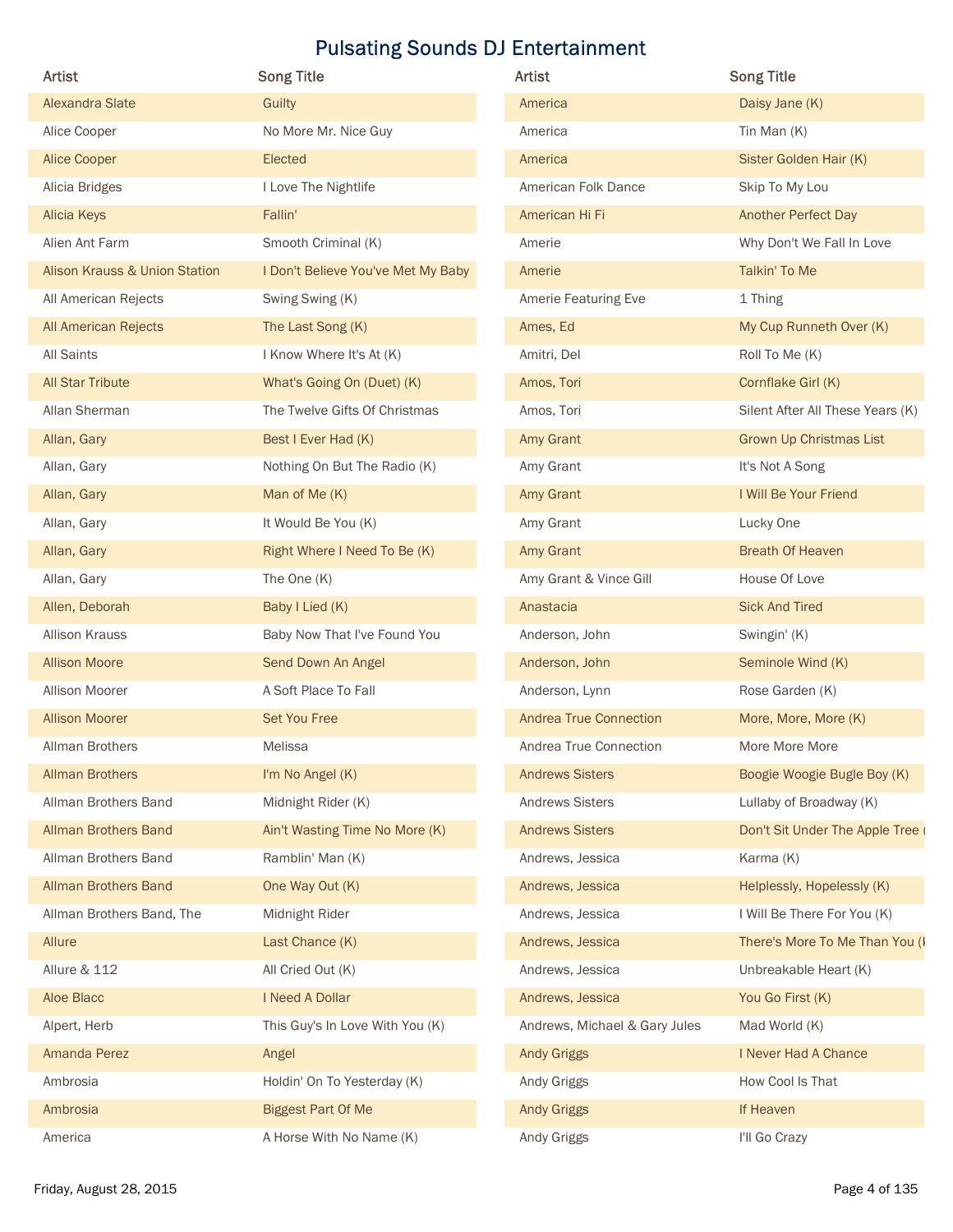| <b>Artist</b>                                     | <b>Song Title</b>                    | Artist                          | <b>Song Title</b>                          |
|---------------------------------------------------|--------------------------------------|---------------------------------|--------------------------------------------|
| <b>Andy Griggs</b>                                | You Won't Ever Be Lonely             | Anthony, Marc                   | When I Dream at Night (K)                  |
| Andy Griggs                                       | Practice Life                        | Apple, Fiona                    | Criminal (K)                               |
| Andy Griggs With Martina McBride                  | <b>Practice Life</b>                 | Apple, Fiona                    | Shadowboxer (K)                            |
| Andy Williams                                     | Born Free                            |                                 | My, Oh My (K)                              |
| Andy Williams                                     | Can't Take My Eyes Off You           | Aqua                            | Barbie Girl (K)                            |
|                                                   |                                      | Aqua                            |                                            |
| Andy Williams                                     | Can't Take My Eyes Off Of You        | Aqua                            | Turn Back Time (K)                         |
| Andy Williams                                     | Beyond The Reef                      | <b>Arctic Monkeys</b>           | Arabella                                   |
| Andy Williams                                     | Love Is A Many Splendored Thing      | Arctic Monkeys                  | Do I Wanna Know?                           |
| Andy Williams                                     | The Twelve Days Of Christmas         | <b>Arctic Monkeys</b>           | Why'd You Only Call Me When<br>You're High |
| Angels                                            | My Boyfriend's Back                  | Arden, Jann                     | Insensitive (K)                            |
| Angels, The                                       | My Boyfriend's Back (K)              | Aretha Franklin                 | <b>Willing To Forgive</b>                  |
| Angie Martinez Feat. Lil' Mo & Saca If I Could Go |                                      | Aretha Franklin                 | Think                                      |
| Angie Stone                                       | Wish I Didn't Miss You               | Aretha Franklin                 | You Make Me Feel Like A Natur              |
| Animals                                           | We Gotta Get Out Of This Place       |                                 | Woman                                      |
| Animals, The                                      | Don't Let Me Be Misunderstood<br>(K) | Ariana Grande ftg. Mac Miller   | The Way                                    |
| Animals, The                                      | It's My Life (K)                     | Arie, India                     | Video (K)                                  |
| Animals, The                                      | House Of The Rising Sun (K)          | Armstrong, Louis                | Hello Dolly (K)                            |
| Animals, The                                      | We Gotta Get Outta This Place (K)    | Armstrong, Louis                | What A Wonderful World (K)                 |
| Animals, The                                      | Sky Pilot (K)                        | Arnold, Eddy                    | Just A Little Lovin' (K)                   |
| Anita Baker                                       | No One In The World                  | Arnold, Eddy                    | Make The World Go Away (K)                 |
| Anita Baker                                       | <b>Sweet Love</b>                    | Arnold, Eddy                    | You Don't Know Me (K)                      |
| Anita Baker                                       | Same Ole Love                        | <b>Arrested Development</b>     | Mr. Wendal                                 |
|                                                   | <b>Good Times</b>                    | Arrested Development            | Ease My Mind (K)                           |
| Anita Cochran                                     |                                      | <b>Arrested Development</b>     | People Everyday (Everyday Peop             |
| Anka, Paul                                        | Having My Baby (K)                   | ARS                             | Doraville (K)                              |
| Anka, Paul                                        | Diana (K)                            | <b>Art Garfunkel</b>            | <b>Bright Eyes</b>                         |
| Anka, Paul                                        | Put Your Head On My Shoulder (K)     | Artful Dodger                   | Re-Wind (When The Crowd Say                |
| Anka, Paul                                        | Puppy Love (K)                       |                                 | Selecta)                                   |
| Anne Murray                                       | The Little Drummer Boy               | Ashanti                         | Happy (K)                                  |
| Anne Murray                                       | Snowbird                             | Ashanti                         | Foolish (K)                                |
| Anne Murray                                       | Put Your Hand In The Hand            | Ashlee Simpson                  | La La                                      |
| Anne Murray & Dave Loggins                        | Nobody Loves Me Like You Do          | Ashlee Simpson                  | Little Miss Obsessive                      |
| Annie                                             | Tomorrow                             | Ashley Monroe Feat. Ronnie Dunn | I Don't Want To                            |
| Annie Lennox                                      | I Can't Get Next To You              | Ashley Parker Angel             | Where Did You Go                           |
| Another Time Around                               | Another Time Around                  | <b>Ashley Simpson</b>           | Pieces Of Me                               |
| Another Way To Die                                | Another Way To Die                   | Ashton, Susan                   | She Is (K)                                 |
| Anthony, Marc                                     | My Baby You (K)                      | Ashton, Susan                   | You're Lucky I Love You (K)                |
| Anthony, Marc                                     | I Need You (K)                       | Aslee Simpson                   | La La                                      |
|                                                   | I Need To Know (K)                   | Aspects Of Love                 | Love Changes Everything                    |
| Anthony, Marc                                     |                                      |                                 |                                            |

| Artist                          | <b>Song Title</b>                          |
|---------------------------------|--------------------------------------------|
| Anthony, Marc                   | When I Dream at Night (K)                  |
| Apple, Fiona                    | Criminal (K)                               |
| Apple, Fiona                    | Shadowboxer (K)                            |
| Aqua                            | My, Oh My (K)                              |
| Aqua                            | Barbie Girl (K)                            |
| Aqua                            | Turn Back Time (K)                         |
| <b>Arctic Monkeys</b>           | Arabella                                   |
| <b>Arctic Monkeys</b>           | Do I Wanna Know?                           |
| <b>Arctic Monkeys</b>           | Why'd You Only Call Me When<br>You're High |
| Arden, Jann                     | Insensitive (K)                            |
| Aretha Franklin                 | <b>Willing To Forgive</b>                  |
| Aretha Franklin                 | Think                                      |
| Aretha Franklin                 | You Make Me Feel Like A Natur<br>Woman     |
| Ariana Grande ftg. Mac Miller   | The Way                                    |
| Arie, India                     | Video $(K)$                                |
| Armstrong, Louis                | Hello Dolly (K)                            |
| Armstrong, Louis                | What A Wonderful World (K)                 |
| Arnold, Eddy                    | Just A Little Lovin' (K)                   |
| Arnold, Eddy                    | Make The World Go Away (K)                 |
| Arnold, Eddy                    | You Don't Know Me (K)                      |
| <b>Arrested Development</b>     | Mr. Wendal                                 |
| Arrested Development            | Ease My Mind (K)                           |
| <b>Arrested Development</b>     | People Everyday (Everyday Peop             |
| <b>ARS</b>                      | Doraville (K)                              |
| <b>Art Garfunkel</b>            | <b>Bright Eyes</b>                         |
| Artful Dodger                   | Re-Wind (When The Crowd Say<br>Selecta)    |
| Ashanti                         | Happy (K)                                  |
| Ashanti                         | Foolish (K)                                |
| <b>Ashlee Simpson</b>           | La La                                      |
| Ashlee Simpson                  | Little Miss Obsessive                      |
| Ashley Monroe Feat. Ronnie Dunn | I Don't Want To                            |
| Ashley Parker Angel             | Where Did You Go                           |
| <b>Ashley Simpson</b>           | Pieces Of Me                               |
| Ashton, Susan                   | She Is $(K)$                               |
| Ashton, Susan                   | You're Lucky I Love You (K)                |
| Aslee Simpson                   | La La                                      |
| Aspects Of Love                 | Love Changes Everything                    |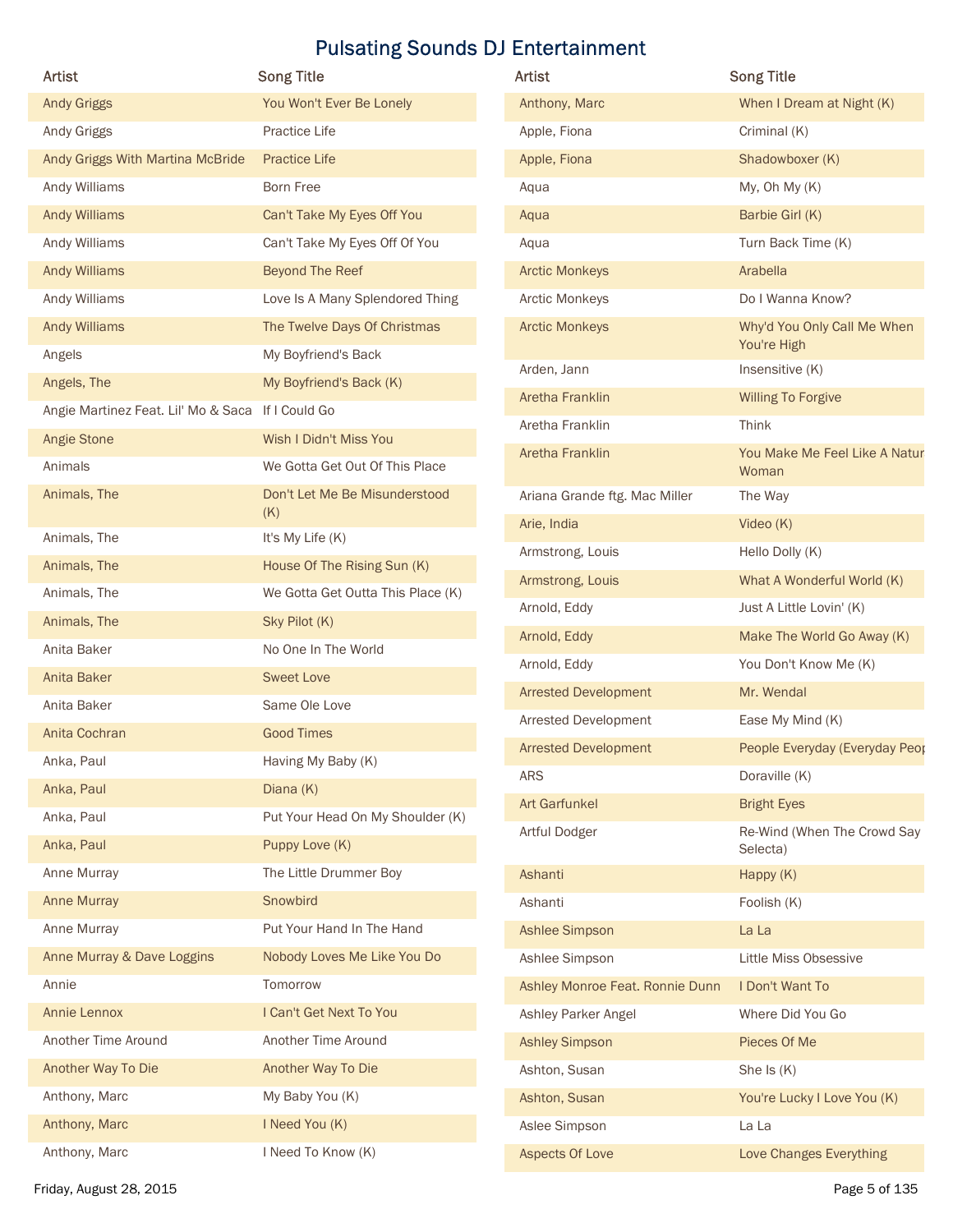| Artist                        |                                           |                                   |                                 |
|-------------------------------|-------------------------------------------|-----------------------------------|---------------------------------|
|                               | <b>Song Title</b>                         | Artist                            | <b>Song Title</b>               |
| Association, The              | Cherish (K)                               | Az Yet                            | Hard To Say I'm Sorry (K)       |
| Association, The              | Never My Love (K)                         | Azar, Steve                       | I Don't Have to be Me Until     |
| Association, The              | Everything That Touches You               |                                   | Monday (K)                      |
| Association, The              | Cherish                                   | B                                 |                                 |
| Association, The              | Windy (K)                                 | <b>B</b> 52's                     | Love Shack                      |
| Astaire, Fred                 | Cheek to Cheek (K)                        | B. J. Thomas                      | Hooked On A Feeling             |
| Aswad                         | Don't Turn Around (K)                     | B. J. Thomas                      | Eyes Of A New York Woman        |
| A-Teens                       | Floorfiller                               | B. J. Thomas                      | I'm So Lonesome I Could Cry     |
| Athenaeum                     | What I Didn't Know (K)                    | B. J. Thomas                      | Jingle Bells                    |
| Atkins, Chet                  | I Still Write Your Name In The            | B.B. King                         | Three O'Clock Blues             |
|                               | Show (K)                                  | B.B. King                         | See That My Grave Is Kept Clea  |
| Atkins, Rodney                | My Old Man (K)                            | <b>B.J. Thomas</b>                | Hooked On A Feeling             |
| <b>Atlanta Rhythm Section</b> | <b>Imaginary Lover</b>                    | <b>B.o.B Featuring Bruno Mars</b> | Nothin' On You                  |
| Atlanta Rhythm Section        | I'm Not Gonna Let It Bother Me<br>Tonight | Babyface                          | How Come, How Long (K)          |
| <b>Atlanta Rhythm Section</b> | Georgia Rhythm                            | Babyface                          | For The Cool In You (K)         |
| Atlanta Rhythm Section        | Doraville                                 | Babyface                          | Every Time I Close My Eyes      |
| <b>Atlanta Rhythm Section</b> | Champagne Jam                             | Babyface                          | And Our Feelings (K)            |
| Atlanta Rhythm Section        | So Into You                               | Babyface                          | It's No Crime                   |
| <b>Atlanta Rhythm Section</b> | So Into You (K)                           | Babyface                          | What If                         |
| <b>Atlantic Starr</b>         | Always (Duet) (K)                         | Babyface                          | When Can I See You              |
| <b>Atlantic Starr</b>         | Always                                    | Babyface                          | There She Goes                  |
| <b>Atlantic Starr</b>         | Secret Lovers                             | Babyface                          | This Is For The Lover In You    |
| <b>Atomic Kitten</b>          | It's Ok                                   | Babys, The                        | Head First (K)                  |
| Atomic Kitten                 | Right Now 2004                            | Babys, The                        | Every Time I Think of You (K)   |
| <b>Atomic Kitten</b>          | <b>Walking On Water</b>                   | Bachman Turner Overdrive          | Let It Ride (K)                 |
| Audioslave                    | Like A Stone (K)                          | <b>Bachman Turner Overdrive</b>   | <b>Takin' Care Of Business</b>  |
| <b>Austin Mahone</b>          | What About Love                           | Bachman Turner Overdrive          | Takin' Care of Business (K)     |
| Austin, Patty & James Ingram  | Baby, Come To Me (K)                      | <b>Bachman-Turner Overdrive</b>   | <b>Gimme Your Money Please</b>  |
| Austin, Sherrie               | Never Been Kissed (K)                     | Bachman-Turner Overdrive          | Let It Ride                     |
|                               |                                           | <b>Bachman-Turner Overdrive</b>   | <b>Give It Time</b>             |
| Autry, Gene                   | Back In The Saddle (K)                    | Bachman-Turner Overdrive          | Hey You                         |
| Avalon, Frankie               | Grease (K)                                | <b>Bachman-Turner Overdrive</b>   | <b>Hold Back The Water</b>      |
| Avalon, Frankie               | Venus (K)                                 | Bachman-Turner Overdrive          | Take It Like A Man              |
| Average White Band            | <b>Cut The Cake</b>                       | <b>Bachman-Turner Overdrive</b>   | Roll On Down The Highway        |
| Average White Band            | Work To Do (K)                            | Bachman-Turner Overdrive          | You Ain't Seen Nothin' Yet      |
| Avicii                        | <b>Addicted To You</b>                    | Bachman-Turner Overdrive          | Takin' Care Of Business         |
| Avril Lavigne                 | Mobile                                    | <b>Backstreet Boys</b>            | Everybody (K)                   |
| <b>Avril Lavigne</b>          | Take Me Away                              | <b>Backstreet Boys</b>            | I'll Never Break Your Heart (K) |
|                               | Unwanted                                  |                                   |                                 |

| Artist                            | <b>Song Title</b>                         |
|-----------------------------------|-------------------------------------------|
| Az Yet                            | Hard To Say I'm Sorry (K)                 |
| Azar, Steve                       | I Don't Have to be Me Until<br>Monday (K) |
| В                                 |                                           |
| B 52's                            | Love Shack                                |
| B. J. Thomas                      | <b>Hooked On A Feeling</b>                |
| B. J. Thomas                      | Eyes Of A New York Woman                  |
| B. J. Thomas                      | I'm So Lonesome I Could Cry               |
| B. J. Thomas                      | Jingle Bells                              |
| B.B. King                         | <b>Three O'Clock Blues</b>                |
| B.B. King                         | See That My Grave Is Kept Clea            |
| <b>B.J. Thomas</b>                | <b>Hooked On A Feeling</b>                |
| <b>B.o.B Featuring Bruno Mars</b> | Nothin' On You                            |
| <b>Babyface</b>                   | How Come, How Long (K)                    |
| Babyface                          | For The Cool In You (K)                   |
| <b>Babyface</b>                   | Every Time I Close My Eyes                |
| Babyface                          | And Our Feelings (K)                      |
| <b>Babyface</b>                   | It's No Crime                             |
| <b>Babyface</b>                   | What If                                   |
| <b>Babyface</b>                   | When Can I See You                        |
| Babyface                          | There She Goes                            |
| <b>Babyface</b>                   | This Is For The Lover In You              |
| Babys, The                        | Head First (K)                            |
| Babys, The                        | Every Time I Think of You (K)             |
| Bachman Turner Overdrive          | Let It Ride $(K)$                         |
| <b>Bachman Turner Overdrive</b>   | <b>Takin' Care Of Business</b>            |
| Bachman Turner Overdrive          | Takin' Care of Business (K)               |
| <b>Bachman-Turner Overdrive</b>   | <b>Gimme Your Money Please</b>            |
| Bachman-Turner Overdrive          | Let It Ride                               |
| <b>Bachman-Turner Overdrive</b>   | <b>Give It Time</b>                       |
| Bachman-Turner Overdrive          | Hey You                                   |
| <b>Bachman-Turner Overdrive</b>   | <b>Hold Back The Water</b>                |
| Bachman-Turner Overdrive          | Take It Like A Man                        |
| <b>Bachman-Turner Overdrive</b>   | Roll On Down The Highway                  |
| Bachman-Turner Overdrive          | You Ain't Seen Nothin' Yet                |
| <b>Bachman-Turner Overdrive</b>   | <b>Takin' Care Of Business</b>            |
| <b>Backstreet Boys</b>            | Everybody (K)                             |
| <b>Backstreet Boys</b>            | I'll Never Break Your Heart (K)           |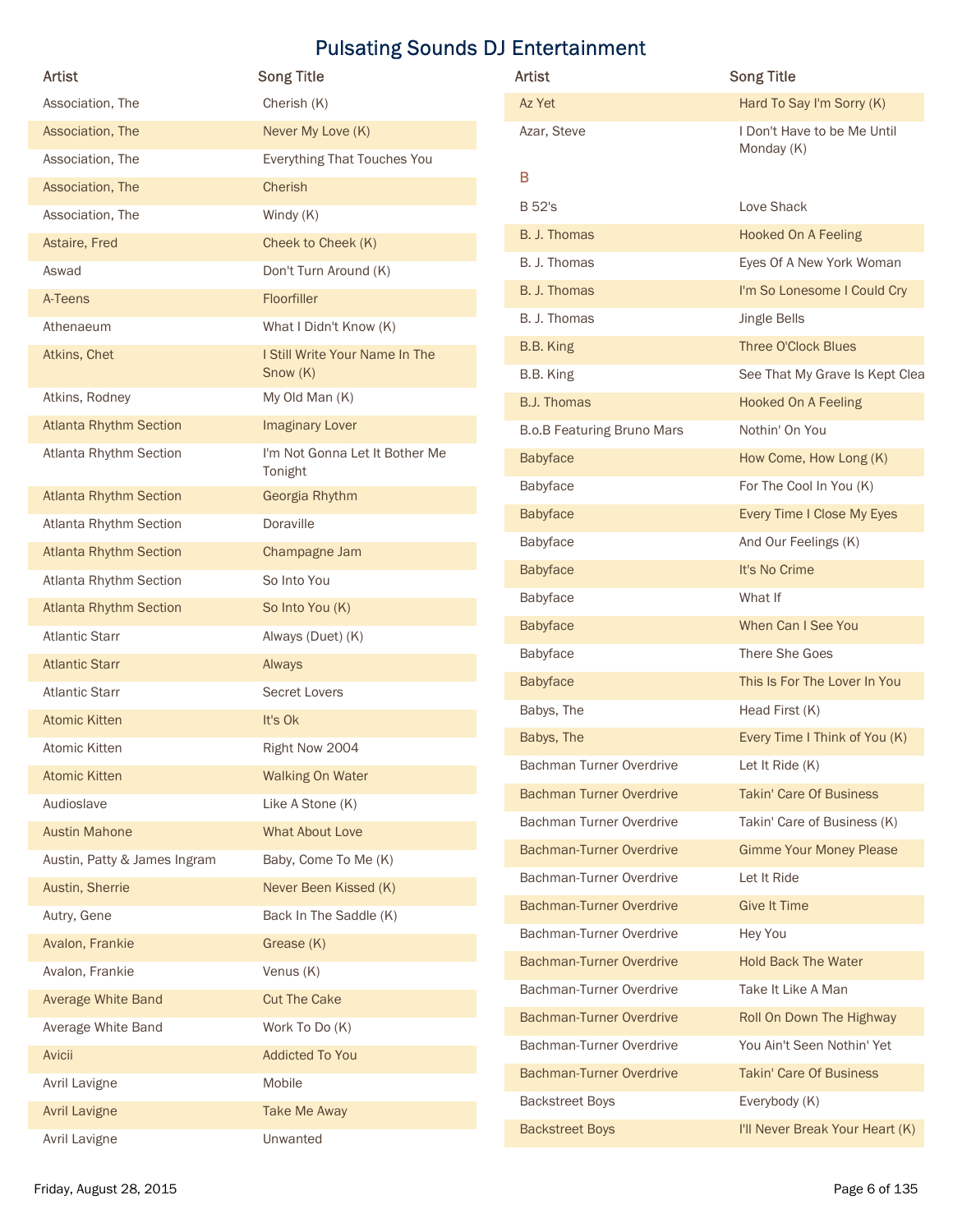| Artist                          | <b>Song Title</b>                          | Artist                           | <b>Song Title</b>                                |
|---------------------------------|--------------------------------------------|----------------------------------|--------------------------------------------------|
| <b>Backstreet Boys</b>          | All I Have To Give (K)                     | Baker, Levern                    | Don't You Just Know It (K)                       |
| <b>Backstreet Boys</b>          | Drowning (K)                               | Ball, David                      | Do What You Want With His Lov                    |
| <b>Backstreet Boys</b>          | More Than That (K)                         |                                  | (K)                                              |
| <b>Backstreet Boys</b>          | As Long As You Love Me (K)                 | Ball, David                      | Look What Followed Me Home (                     |
| <b>Backstreet Boys</b>          | I Want It That Way (K)                     | Ball, David                      | When The Thought of You Catch                    |
| <b>Backstreet Boys</b>          | The Perfect Fan (K)                        | Ball, David                      | up with Me (K)<br>Riding With Private Malone (K) |
| <b>Backstreet Boys</b>          | The Call (K)                               | Ball, David                      | Thinkin' Problem (K)                             |
| <b>Backstreet Boys</b>          | Quit Playing Games With My Heart           | Ballard, Hank                    | Work With Me Annie (K)                           |
|                                 | (K)                                        | Bananarama                       | <b>Cruel Summer</b>                              |
| <b>Backstreet Boys</b>          | Show Me The Meaning of Being<br>Lonely (K) | <b>Bananarama</b>                | Venus (K)                                        |
| <b>Bad Company</b>              | Can't Get Enough (K)                       | Bandy/Baily                      | Following The Feeling                            |
| <b>Bad Company</b>              | Bad Company (K)                            | Bangles, The                     | Eternal Flame (K)                                |
| <b>Bad Company</b>              | Feel Like Making Love (K)                  | Bangles, The                     | Manic Monday (K)                                 |
| <b>Bad Company</b>              | Good Lovin' Gone Bad (K)                   | Bangles, The                     | Bangles, The                                     |
| <b>Bad Company</b>              | Ready for Love (K)                         | Bangles, The                     | Walk Like An Egyptian (K)                        |
| Bad Meets Evil Feat. Bruno Mars | Lighters (Clean Version)                   | <b>Barbara George</b>            | I Know                                           |
| <b>Badfinger</b>                | No Matter What                             | Barbara Mandrell                 | Happy Birthday Dear Heartache                    |
| Badfinger                       | <b>Baby Blue</b>                           | <b>Barbara Mandrell</b>          | Satisfied                                        |
| <b>Badfinger</b>                | Come & Get It (K)                          | Barbara Streisand                | You're The Top                                   |
| Badfinger                       | Come And Get It                            | <b>Barbra Streisand</b>          | Happy Days Are Here Again                        |
| Badfinger                       | No Matter What (K)                         | <b>Barbra Streisand</b>          | My Man                                           |
| Badfinger                       | Badfinger                                  | <b>Barbra Streisand</b>          | <b>Higher Ground</b>                             |
| Badfinger                       | Without You (K)                            | <b>Barbra Streisand</b>          | Comin' In And Out Of Your Life                   |
| Badlees, The                    | Angeline Is Coming Home (K)                | <b>Barbra Streisand</b>          | Second Hand Rose                                 |
| Badu, Erykah                    | Appletree (K)                              | <b>Barbra Streisand</b>          | Songbird                                         |
| Badu, Erykah                    | Next Lifetime (K)                          | <b>Barbra Streisand</b>          | People                                           |
| Badu, Erykah                    | Tyrone (Live) (K)                          | Barbra Streisand & Barry Gibb    | Guilty                                           |
| Baez, Joan                      | Diamonds & Rust (K)                        | Barbra Streisand & Celine Dion   | Tell Him                                         |
| <b>Baha Men</b>                 | Who Let The Dogs Out (K)                   | Barbra Streisand And Celine Dion | Tell Him                                         |
| Bainbridge, Merril              | Mouth (K)                                  | Barbra Streisand/Vince Gill      | If You Ever Leave Me                             |
| Bainbridge, Merril              | Under The Water (K)                        | Bare, Bobby                      | Marie Laveau (K)                                 |
| Baker & Myers                   | Years From Here                            | <b>Barenaked Ladies</b>          | <b>Call And Answer</b>                           |
| Baker, Anita                    | Giving You The Best That I Got (K)         | <b>Barenaked Ladies</b>          | Alcohol (K)                                      |
| Baker, Anita                    | Body & Soul (K)                            | <b>Barenaked Ladies</b>          | Get In Line (K)                                  |
| Baker, Anita                    | Angel (K)                                  | <b>Barenaked Ladies</b>          | Brian Wilson (K)                                 |
| Baker, Anita                    | Sweet Love (K)                             | <b>Barenaked Ladies</b>          | It's All Been Done (K)                           |
| Baker, Anita                    | Whatever It Takes (K)                      | <b>Barenaked Ladies</b>          | If I Had \$1000000 (K)                           |
|                                 | Jim Dandy to the Rescue (K)                | <b>Barenaked Ladies</b>          | One Week (K)                                     |
| Baker, Lavern                   |                                            |                                  |                                                  |

| Artist                           | <b>Song Title</b>                               |
|----------------------------------|-------------------------------------------------|
| Baker, Levern                    | Don't You Just Know It (K)                      |
| Ball, David                      | Do What You Want With His Lov<br>(K)            |
| Ball, David                      | Look What Followed Me Home (                    |
| Ball, David                      | When The Thought of You Catch<br>up with Me (K) |
| Ball, David                      | Riding With Private Malone (K)                  |
| Ball, David                      | Thinkin' Problem (K)                            |
| Ballard, Hank                    | Work With Me Annie (K)                          |
| <b>Bananarama</b>                | <b>Cruel Summer</b>                             |
| <b>Bananarama</b>                | Venus (K)                                       |
| Bandy/Baily                      | <b>Following The Feeling</b>                    |
| Bangles, The                     | Eternal Flame (K)                               |
| Bangles, The                     | Manic Monday (K)                                |
| Bangles, The                     | Bangles, The                                    |
| Bangles, The                     | Walk Like An Egyptian (K)                       |
| <b>Barbara George</b>            | I Know                                          |
| <b>Barbara Mandrell</b>          | Happy Birthday Dear Heartache                   |
| <b>Barbara Mandrell</b>          | <b>Satisfied</b>                                |
| Barbara Streisand                | You're The Top                                  |
| <b>Barbra Streisand</b>          | Happy Days Are Here Again                       |
| <b>Barbra Streisand</b>          | My Man                                          |
| <b>Barbra Streisand</b>          | <b>Higher Ground</b>                            |
| <b>Barbra Streisand</b>          | Comin' In And Out Of Your Life                  |
| <b>Barbra Streisand</b>          | <b>Second Hand Rose</b>                         |
| <b>Barbra Streisand</b>          | Songbird                                        |
| <b>Barbra Streisand</b>          | People                                          |
| Barbra Streisand & Barry Gibb    | Guilty                                          |
| Barbra Streisand & Celine Dion   | <b>Tell Him</b>                                 |
| Barbra Streisand And Celine Dion | Tell Him                                        |
| Barbra Streisand/Vince Gill      | If You Ever Leave Me                            |
| Bare, Bobby                      | Marie Laveau (K)                                |
| <b>Barenaked Ladies</b>          | <b>Call And Answer</b>                          |
| <b>Barenaked Ladies</b>          | Alcohol (K)                                     |
| <b>Barenaked Ladies</b>          | Get In Line (K)                                 |
| <b>Barenaked Ladies</b>          | Brian Wilson (K)                                |
| <b>Barenaked Ladies</b>          | It's All Been Done (K)                          |
| <b>Barenaked Ladies</b>          | If I Had \$1000000 (K)                          |
| <b>Barenaked Ladies</b>          | One Week (K)                                    |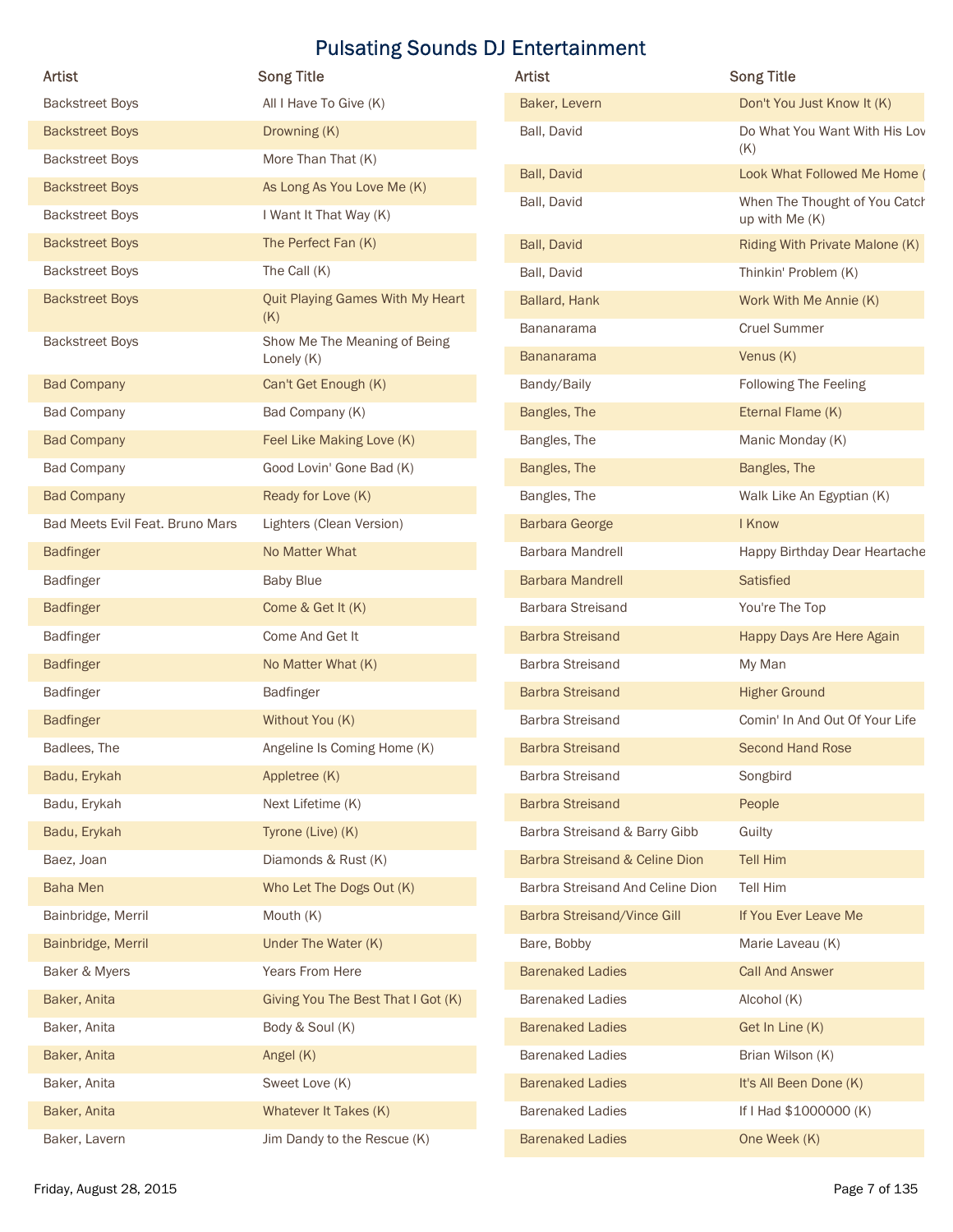| Artist                  | <b>Song Title</b>               | Artist              | <b>Song Title</b>                               |
|-------------------------|---------------------------------|---------------------|-------------------------------------------------|
| <b>Barenaked Ladies</b> | Testing 1,2,3                   | <b>Beastie Boys</b> | Brass Monkey (K)                                |
| Barlow, Gary            | So Help Me Girl (K)             | <b>Beastie Boys</b> | No Sleep Til Brooklyn (K)                       |
| <b>Barrett Strong</b>   | Money (That's What I Want)      | <b>Beastie Boys</b> | Fight For Your Right (To Party) (I              |
| <b>Barry Manilow</b>    | Mandy                           | <b>Beatles</b>      | <b>Get Back</b>                                 |
| <b>Barry Manilow</b>    | Love Is A Many Splendored Thing | <b>Beatles</b>      | Lovely Rita                                     |
| <b>Barry Manilow</b>    | <b>Ships</b>                    | <b>Beatles</b>      | <b>Magical Mystery Tour</b>                     |
| Barry Mann              | Who Put The Bomp (In The Bomp,  | <b>Beatles</b>      | Dear Prudence                                   |
|                         | Bomp)                           | <b>Beatles</b>      | I Am The Walrus                                 |
| Base, Rob               | Joy & Pain (K)                  | <b>Beatles</b>      | Maxwell's Silver Hammer                         |
| Basia                   | Time & Tide (K)                 | <b>Beatles</b>      | Drive My Car                                    |
| Basil, Toni             | Mickey (K)                      | <b>Beatles</b>      | Hey Jude                                        |
| Bass, Fontella          | Rescue Me (K)                   | <b>Beatles</b>      | I'll Follow The Sun                             |
| Bassey, Shirley         | Goldfinger (K)                  | <b>Beatles</b>      | Eleanor Rigby                                   |
| Bates, Jeff             | The Love Song (K)               | <b>Beatles</b>      | Got To Get You Into My Life                     |
| <b>Bay City Rollers</b> | Saturday Night (K)              | <b>Beatles</b>      | It Won't Be Long                                |
| <b>BB</b> Mak           | Out Of My Heart                 | <b>Beatles</b>      | <b>Helter Skelter</b>                           |
| <b>BB</b> Mak           | Still On Your Side              | <b>Beatles</b>      | Good Day Sunshine                               |
| <b>BBMark</b>           | Ghost of You & Me (K)           |                     |                                                 |
| <b>BBMark</b>           | Still On Your Side (K)          | <b>Beatles</b>      | Sgt. Pepper's Lonely Hearts Clul<br><b>Band</b> |
| Be My Baby              | Be My Baby                      | <b>Beatles</b>      | Your Mother Should Know                         |
| Beach Boys, The         | Little Deuce Coupe (K)          | <b>Beatles</b>      | Rocky Raccoon                                   |
| Beach Boys, The         | California Girls (K)            | <b>Beatles</b>      | Things We Said Today                            |
| Beach Boys, The         | Kokomo (K)                      | <b>Beatles</b>      | Why Don't We Do It In The Road                  |
| Beach Boys, The         | Catch A Wave (K)                | <b>Beatles</b>      | You Can't Do That                               |
| Beach Boys, The         | I Get Around (K)                | <b>Beatles</b>      | Yesterday                                       |
| Beach Boys, The         | Barbara Ann (K)                 | Beatles, The        | Don't Let Me Down                               |
| Beach Boys, The         | Fun, Fun, Fun (K)               | Beatles, The        | Because                                         |
| Beach Boys, The         | Help Me Rhonda (K)              | Beatles, The        | I Feel Fine (K)                                 |
| Beach Boys, The         | Good Vibrations (K)             | Beatles, The        | Any Time At All (K)                             |
| Beach Boys, The         | Dance Dance Dance (K)           | Beatles, The        | Fixing A Hole                                   |
| Beach Boys, The         | Be True To Your School (K)      | Beatles, The        | <b>Eleanor Rigby</b>                            |
| Beach Boys, The         | Don't Worry Baby (K)            | Beatles, The        | A Hard Day's Night (K)                          |
| Beach Boys, The         | In My Room (K)                  | Beatles, The        | Lovely Rita                                     |
| Beach Boys, The         | Surfin' Safari                  | Beatles, The        | Ob-la-di, Ob-la-da                              |
| Beach Boys, The         | Wouldn't It Be Nice (K)         | Beatles, The        | I'm Only Sleeping                               |
|                         |                                 |                     |                                                 |
| Beach Boys, The         | Sloop John B                    | Beatles, The        | Mr Moonlight (K)                                |
| Beach Boys, The         | Surfer Girl                     | Beatles, The        | A Day In The Life                               |
| Beach Boys, The         | Sloop Jon B (K)                 | Beatles, The        | Golden Slumbers / Carry That<br>Weight          |
| Beach Boys, The         | Rock & Roll Music (K)           |                     |                                                 |

| Artist              | <b>Song Title</b>                               |
|---------------------|-------------------------------------------------|
| <b>Beastie Boys</b> | Brass Monkey (K)                                |
| <b>Beastie Boys</b> | No Sleep Til Brooklyn (K)                       |
| Beastie Boys        | Fight For Your Right (To Party) (I              |
| <b>Beatles</b>      | <b>Get Back</b>                                 |
| <b>Beatles</b>      | Lovely Rita                                     |
| <b>Beatles</b>      | <b>Magical Mystery Tour</b>                     |
| <b>Beatles</b>      | Dear Prudence                                   |
| <b>Beatles</b>      | I Am The Walrus                                 |
| <b>Beatles</b>      | Maxwell's Silver Hammer                         |
| <b>Beatles</b>      | Drive My Car                                    |
| <b>Beatles</b>      | Hey Jude                                        |
| <b>Beatles</b>      | I'll Follow The Sun                             |
| <b>Beatles</b>      | Eleanor Rigby                                   |
| <b>Beatles</b>      | Got To Get You Into My Life                     |
| <b>Beatles</b>      | It Won't Be Long                                |
| <b>Beatles</b>      | <b>Helter Skelter</b>                           |
| <b>Beatles</b>      | Good Day Sunshine                               |
| <b>Beatles</b>      | Sgt. Pepper's Lonely Hearts Clul<br><b>Band</b> |
| <b>Beatles</b>      | Your Mother Should Know                         |
| <b>Beatles</b>      | Rocky Raccoon                                   |
| <b>Beatles</b>      | Things We Said Today                            |
| <b>Beatles</b>      | Why Don't We Do It In The Road                  |
| <b>Beatles</b>      | You Can't Do That                               |
| <b>Beatles</b>      | Yesterday                                       |
| Beatles, The        | Don't Let Me Down                               |
| Beatles, The        | <b>Because</b>                                  |
| Beatles, The        | I Feel Fine (K)                                 |
| Beatles, The        | Any Time At All (K)                             |
| Beatles, The        | Fixing A Hole                                   |
| Beatles, The        | <b>Eleanor Rigby</b>                            |
| Beatles, The        | A Hard Day's Night (K)                          |
| Beatles, The        | <b>Lovely Rita</b>                              |
| Beatles, The        | Ob-la-di, Ob-la-da                              |
| Beatles, The        | I'm Only Sleeping                               |
| Beatles, The        | Mr Moonlight (K)                                |
| Beatles, The        | A Day In The Life                               |
| Beatles, The        | Golden Slumbers / Carry That<br>Weight          |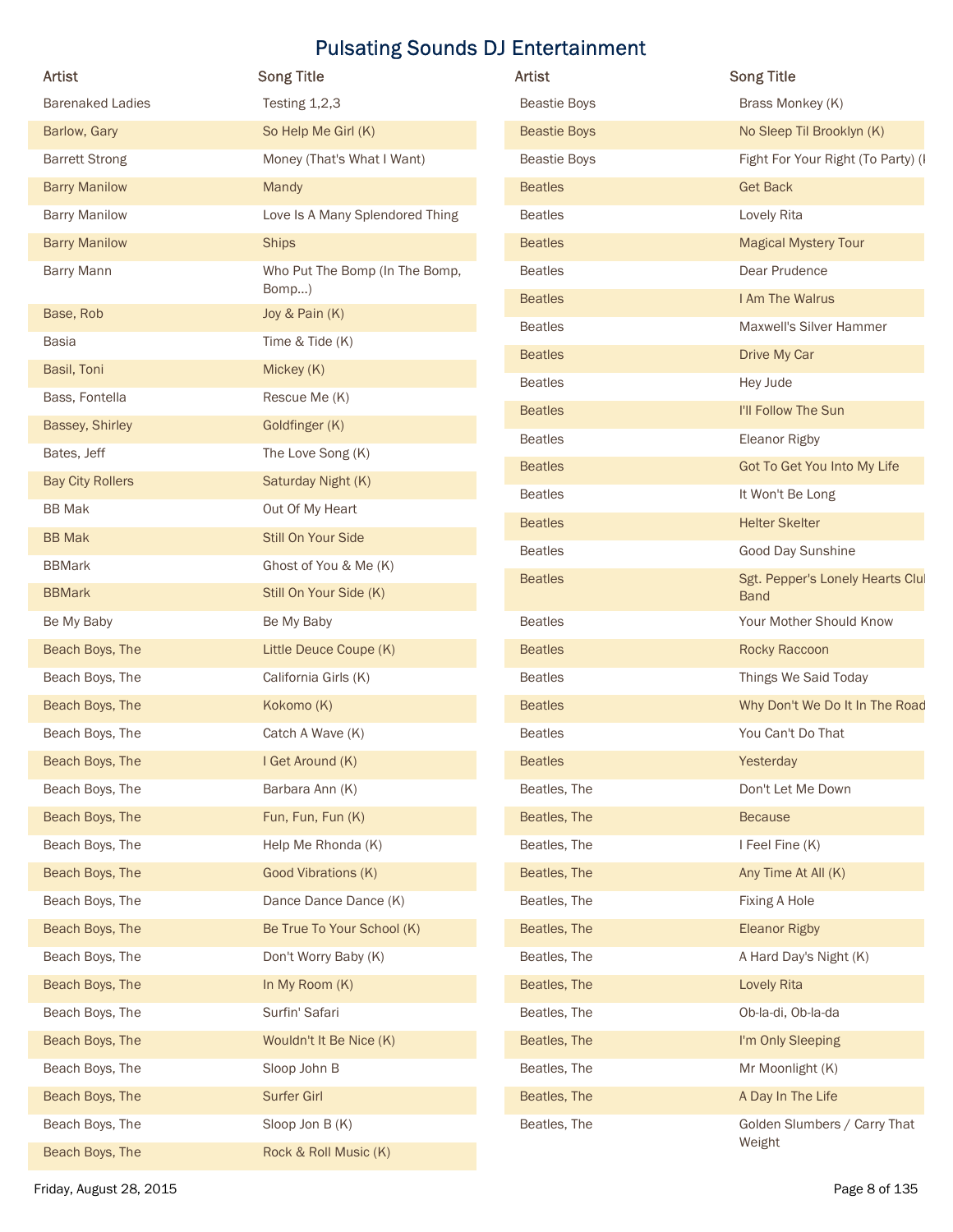| <b>Artist</b> | <b>Song Title</b>                 | Artist       | <b>Song Title</b>              |
|---------------|-----------------------------------|--------------|--------------------------------|
| Beatles, The  | Ballad Of John & Yoko, The        | Beatles, The | I Am The Walrus                |
| Beatles, The  | Oh! Darling                       | Beatles, The | I Call Your Name (K)           |
| Beatles, The  | If $I$ Fell $(K)$                 | Beatles, The | <b>Helter Skelter</b>          |
| Beatles, The  | Eight Days A Week                 | Beatles, The | Come Together (K)              |
| Beatles, The  | <b>Good Day Sunshine</b>          | Beatles, The | Act Naturally (K)              |
| Beatles, The  | Oh Darling (K)                    | Beatles, The | Lady Madonna                   |
| Beatles, The  | I Feel Fine                       | Beatles, The | <b>Come Together</b>           |
| Beatles, The  | Let It Be (K)                     | Beatles, The | $I$ Will $(K)$                 |
| Beatles, The  | <b>Tomorrow Never Knows</b>       | Beatles, The | Norwegian Wood                 |
| Beatles, The  | Lucy In The Sky With Diamonds (K) | Beatles, The | Long & Winding Road (K)        |
| Beatles, The  | I'm A Loser                       | Beatles, The | Chains (K)                     |
| Beatles, The  | I Saw Her Standing There (K)      | Beatles, The | Hey Jude                       |
| Beatles, The  | Being For The Benefit Of Mr Kite! | Beatles, The | Don't Let Me Down (K)          |
| Beatles, The  | Love Me Do (K)                    | Beatles, The | From Me To You (K)             |
| Beatles, The  | Good Morning, Good Morning        | Beatles, The | Nowhere Man (K)                |
| Beatles, The  | I Should Have Known Better (K)    | Beatles, The | All Together Now               |
| Beatles, The  | Eight Days A Week (K)             | Beatles, The | No Reply                       |
| Beatles, The  | Blackbird                         | Beatles, The | Getting Better All The Time    |
| Beatles, The  | Do You Want To Know A Secret (K)  | Beatles, The | Free As A Bird (K)             |
| Beatles, The  | Back In The USSR                  | Beatles, The | All My Loving (K)              |
| Beatles, The  | Michele (K)                       | Beatles, The | Drive My Car                   |
| Beatles, The  | I'll Follow The Sun               | Beatles, The | Hey Jude (K)                   |
| Beatles, The  | Night Before, The                 | Beatles, The | I'm Happy Just To Dance With Y |
| Beatles, The  | Got To Get You Into My Life       | Beatles, The | (K)<br>Day Tripper             |
| Beatles, The  | Help(K)                           | Beatles, The | In My Life $(K)$               |
| Beatles, The  | Here, There & Everywhere (K)      | Beatles, The | Fool On The Hill               |
| Beatles, The  | Get Back (K)                      | Beatles, The | And Your Bird Can Sing         |
| Beatles, The  | <b>Get Back</b>                   | Beatles, The | Eleanor Rigby (K)              |
| Beatles, The  | Girl                              | Beatles, The | Revolution                     |
| Beatles, The  | And I Love Her (K)                | Beatles, The | Please, Please Me (K)          |
| Beatles, The  | I'll Cry Instead (K)              | Beatles, The | She's A Woman (K)              |
| Beatles, The  | Hello Goodbye (K)                 | Beatles, The | She's Leaving Home             |
| Beatles, The  | All You Need Is Love (K)          | Beatles, The | Real Love (K)                  |
| Beatles, The  | Across The Universe               | Beatles, The | Till There Was You (K)         |
| Beatles, The  | Day Tripper (K)                   | Beatles, The | Ticket To Ride (K)             |
| Beatles, The  | I Want To Hold Your Hand (K)      | Beatles, The | Yellow Submarine (K)           |
| Beatles, The  | Here Comes The Sun (K)            | Beatles, The | Penny Lane (K)                 |
| Beatles, The  | Can't Buy Me Love (K)             | Beatles, The | She Said, She Said             |
|               |                                   |              |                                |

| <b>Artist</b> | <b>Song Title</b>                     |
|---------------|---------------------------------------|
| Beatles, The  | I Am The Walrus                       |
| Beatles, The  | I Call Your Name (K)                  |
| Beatles, The  | <b>Helter Skelter</b>                 |
| Beatles, The  | Come Together (K)                     |
| Beatles, The  | Act Naturally (K)                     |
| Beatles, The  | Lady Madonna                          |
| Beatles, The  | Come Together                         |
| Beatles, The  | I Will $(K)$                          |
| Beatles, The  | Norwegian Wood                        |
| Beatles, The  | Long & Winding Road (K)               |
| Beatles, The  | Chains (K)                            |
| Beatles, The  | Hey Jude                              |
| Beatles, The  | Don't Let Me Down (K)                 |
| Beatles, The  | From Me To You (K)                    |
| Beatles, The  | Nowhere Man (K)                       |
| Beatles, The  | All Together Now                      |
| Beatles, The  | No Reply                              |
| Beatles, The  | Getting Better All The Time           |
| Beatles, The  | Free As A Bird (K)                    |
| Beatles, The  | All My Loving (K)                     |
| Beatles, The  | Drive My Car                          |
| Beatles, The  | Hey Jude (K)                          |
| Beatles, The  | I'm Happy Just To Dance With Y<br>(K) |
| Beatles, The  | Day Tripper                           |
| Beatles, The  | In My Life $(K)$                      |
| Beatles, The  | Fool On The Hill                      |
| Beatles, The  | And Your Bird Can Sing                |
| Beatles, The  | Eleanor Rigby (K)                     |
| Beatles, The  | Revolution                            |
| Beatles, The  | Please, Please Me (K)                 |
| Beatles, The  | She's A Woman (K)                     |
| Beatles, The  | She's Leaving Home                    |
| Beatles, The  | Real Love (K)                         |
| Beatles, The  | Till There Was You (K)                |
| Beatles, The  | Ticket To Ride (K)                    |
| Beatles, The  | Yellow Submarine (K)                  |
| Beatles, The  | Penny Lane (K)                        |
| Beatles, The  | She Said, She Said                    |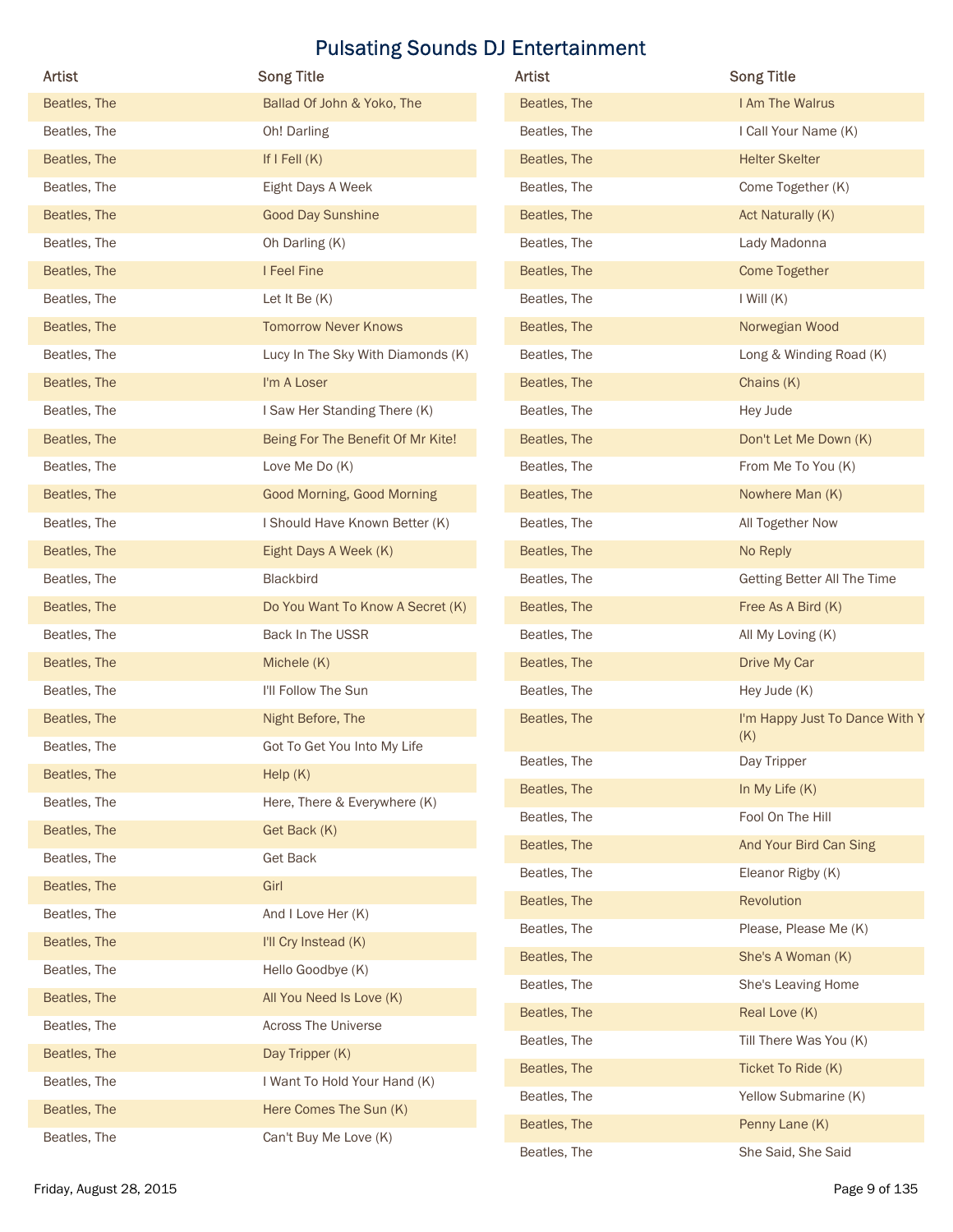| Artist              |                                               | Artist                  | <b>Song Title</b>                       |
|---------------------|-----------------------------------------------|-------------------------|-----------------------------------------|
| Beatles, The        | <b>Song Title</b><br>When I'm 64              | <b>Bee Gees</b>         | Love Is Thicker Than Water (K)          |
| Beatles, The        | Yesterday (K)                                 | <b>Bee Gees</b>         | I've Gotta Get A Message To You         |
| Beatles, The        |                                               |                         | (K)                                     |
| Beatles, The        | You Can't Do That (K)<br>Things We Said Today | <b>Bee Gees</b>         | Don't Forget to Remember (K)            |
|                     |                                               | <b>Bee Gees</b>         | Boogie Child (K)                        |
| Beatles, The        | Revolution (K)                                | <b>Bee Gees</b>         | You Should Be Dancing (K)               |
| Beatles, The        | Twist & Shout (K)                             | <b>Bee Gees</b>         | Words (K)                               |
| Beatles, The        | Roll Over Beethoven (K)                       | <b>Bee Gees</b>         | Stayin' Alive (K)                       |
| Beatles, The        | Rain                                          | <b>Bee Gees</b>         | To Love Somebody (K)                    |
| Beatles, The        | We Can Work It Out (K)                        | <b>Bee Gees</b>         | Tragedy (K)                             |
| Beatles, The        | The Fool On The Hill (K)                      | <b>Bee Gees</b>         | You Win Again (K)                       |
| Beatles, The        | You're Gonna Lose That Girl (K)               | Bega, Lou               | Mambo No. 5 (K)                         |
| Beatles, The        | PS I Love You (K)                             | Bega, Lou               | Tricky, Tricky (K)                      |
| Beatles, The        | Taxman                                        | Being With You          | Being With You                          |
| Beatles, The        | Paperback Writer (K)                          | <b>Bel Biv Devoe</b>    | Poison (K)                              |
| Beatles, The        | Your Mother Should Know                       | Belafonte, Harry        | Jamaica Farewell (K)                    |
| Beatles, The        | Tell Me Why (K)                               | <b>Belinda Carlisle</b> | La Luna                                 |
| Beatles, The        | This Boy (K)                                  | Belinda Carlisle        | Live Your Life Be Free                  |
| Beatles, The        | You've Got To Hide Your Love Away             | <b>Belinda Carlisle</b> | We Want) The Same Thing                 |
| Beatles, The        | You Say It's Your Birthday (K)                |                         |                                         |
| Beatles, The        | You've Got To Hide Your Love                  | <b>Bell Biv Devoe</b>   | Do Me (K)                               |
|                     | Away (K)                                      | <b>Bellamy Brothers</b> | Let Your Love Flow (K)                  |
| Beatles, The        | She Loves You (K)                             | <b>Bellamy Brothers</b> | If I Said You Had A Beautiful Bo<br>(K) |
| Beatles, The        | Words of Love (K)                             | <b>Bellamy Brothers</b> | Redneck Girl (K)                        |
| Beatles, The        | Strawberry Fields Forever (K)                 | <b>Bellamy Brothers</b> | When I'm Away From You (K)              |
| Bebo Norman         | Great Light Of The World                      | Belle Stars, The        | Iko Iko (K)                             |
| <b>Beck</b>         | <b>Sexx Laws</b>                              | Belle, Regina           | Make It Like It Was (K)                 |
| Bedingfield, Daniel | If You're Not The One (K)                     | Belle, Regina           | If I Could (K)                          |
| <b>Bee Gees</b>     | How Deep Is Your Love (K)                     | Belushi, John           | Hey Bartender (K)                       |
| Bee Gees            | Lonely Days (K)                               | Ben E. King             | Stand By Me                             |
| <b>Bee Gees</b>     | Massachuetts (K)                              | Ben E. King Unplugged   | Stand By Me                             |
| Bee Gees            | I Started A Joke (K)                          | Ben Folds Five          | Brick (K)                               |
| <b>Bee Gees</b>     | Emotion (K)                                   |                         |                                         |
| Bee Gees            | Jive Talkin' (K)                              | Ben Folds Five          | Ben Folds Five                          |
| <b>Bee Gees</b>     | New York Mining Disaster (K)                  | Ben Harper              | <b>Steal My Kisses</b>                  |
| Bee Gees            | Nights On Broadway (K)                        | Benetar, Pat            | Little Too Late (K)                     |
| <b>Bee Gees</b>     | Love So Right (K)                             | Benetar, Pat            | I'm Gonna Follow You (K)                |
| <b>Bee Gees</b>     | Night Fever (K)                               | Benetar, Pat            | Heartbreaker (K)                        |
|                     | How Can You Mend A Broken                     | Benetar, Pat            | Hit Me With Your Best Shot (K)          |
| <b>Bee Gees</b>     |                                               | Benetar, Pat            | Looking For A Stranger (K)              |

| Artist                  | <b>Song Title</b>                       |
|-------------------------|-----------------------------------------|
| Bee Gees                | Love Is Thicker Than Water (K)          |
| <b>Bee Gees</b>         | I've Gotta Get A Message To You<br>(K)  |
| <b>Bee Gees</b>         | Don't Forget to Remember (K)            |
| <b>Bee Gees</b>         | Boogie Child (K)                        |
| Bee Gees                | You Should Be Dancing (K)               |
| <b>Bee Gees</b>         | Words (K)                               |
| Bee Gees                | Stayin' Alive (K)                       |
| <b>Bee Gees</b>         | To Love Somebody (K)                    |
| Bee Gees                | Tragedy (K)                             |
| <b>Bee Gees</b>         | You Win Again (K)                       |
| Bega, Lou               | Mambo No. 5 (K)                         |
| Bega, Lou               | Tricky, Tricky (K)                      |
| Being With You          | Being With You                          |
| <b>Bel Biv Devoe</b>    | Poison (K)                              |
| Belafonte, Harry        | Jamaica Farewell (K)                    |
| <b>Belinda Carlisle</b> | La Luna                                 |
| Belinda Carlisle        | Live Your Life Be Free                  |
| <b>Belinda Carlisle</b> | We Want) The Same Thing                 |
| <b>Bell Biv Devoe</b>   | Do Me $(K)$                             |
| <b>Bellamy Brothers</b> | Let Your Love Flow (K)                  |
| <b>Bellamy Brothers</b> | If I Said You Had A Beautiful Bo<br>(K) |
| <b>Bellamy Brothers</b> | Redneck Girl (K)                        |
| <b>Bellamy Brothers</b> | When I'm Away From You (K)              |
| Belle Stars, The        | Iko Iko (K)                             |
| Belle, Regina           | Make It Like It Was (K)                 |
| Belle, Regina           | If I Could (K)                          |
| Belushi, John           | Hey Bartender (K)                       |
| Ben E. King             | Stand By Me                             |
| Ben E. King Unplugged   | Stand By Me                             |
| Ben Folds Five          | Brick (K)                               |
| Ben Folds Five          | Ben Folds Five                          |
| <b>Ben Harper</b>       | <b>Steal My Kisses</b>                  |
| Benetar, Pat            | Little Too Late (K)                     |
| Benetar, Pat            | I'm Gonna Follow You (K)                |
| Benetar, Pat            | Heartbreaker (K)                        |
| Benetar, Pat            | Hit Me With Your Best Shot (K)          |
| Benetar, Pat            | Looking For A Stranger (K)              |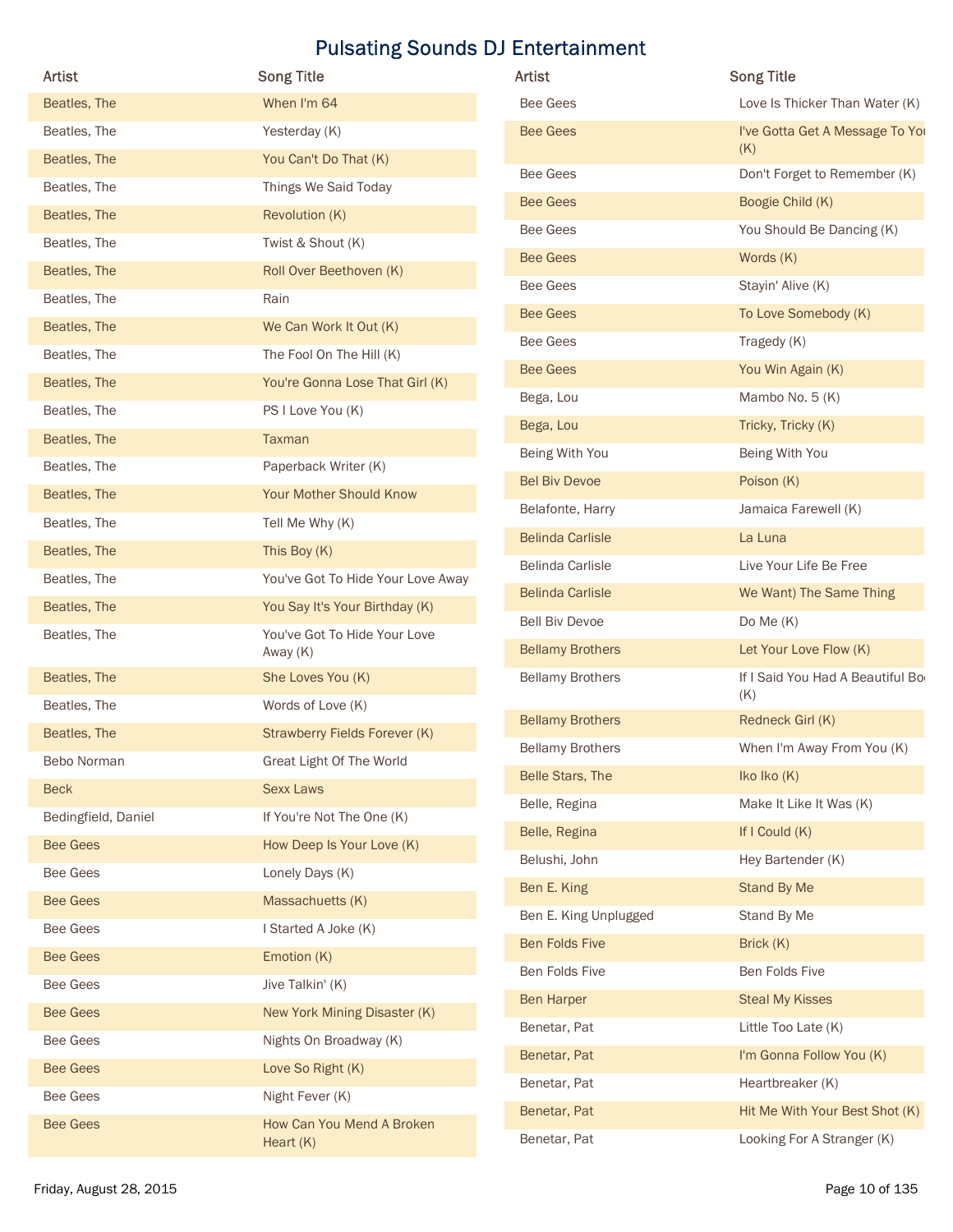| <b>Artist</b>                   | <b>Song Title</b>                       | Artist                     | <b>Song Title</b>                    |
|---------------------------------|-----------------------------------------|----------------------------|--------------------------------------|
| Benetar, Pat                    | Fire & Ice (K)                          | <b>Bette Midler</b>        | In My Life                           |
| Benetar, Pat                    | Promises in the Dark (K)                | <b>Bette Midler</b>        | Boogie Woogie Bugle Boy              |
| Benetar, Pat                    | We Live For Love (K)                    | <b>Bette Midler</b>        | Friends                              |
| Benetar, Pat                    | Sex As A Weapon (K)                     | <b>Bette Midler</b>        | That's How Love Moves                |
| Benetar, Pat                    | We Belong (K)                           | <b>Bette Midler</b>        | <b>Under The Boardwalk</b>           |
| Benetar, Pat                    | You Better Run (K)                      | Better Than Erza           | At The Stars (K)                     |
| Bennett, Tony                   | Best Is Yet To Come (K)                 | <b>Better Than Erza</b>    | Rosealia (K)                         |
| Bennett, Tony                   | Once Upon A Time (K)                    | Better Than Ezra           | Desperately Wanting (K)              |
| Bennett, Tony                   | I Left My Heart In San Francisco<br>(K) | <b>Better Than Ezra</b>    | <b>Extra Ordinary</b>                |
| Bennett, Tony                   | Because of You (K)                      | Beyonce                    | Me, Myself & I                       |
| Bennett, Tony                   | Just In Time (K)                        | <b>Beyonce</b>             | Crazy In Love                        |
| Bennett, Tony                   | What Are You Afraid Of (K)              | Beyonce                    | Naughty Girl (K)                     |
| Bennett, Tony                   | Rags to Riches (K)                      | <b>Beyonce</b>             | Suga Mama                            |
| Bennett, Tony                   | The Shadow Of Your Smile (K)            | Beyonce'                   | Ego                                  |
| Benson, George                  | This Masquerade (K)                     | Beyonce'                   | Listen                               |
| Benson, George                  | The Greatest Love Of All (K)            | Beyonce'                   | Halo                                 |
| Bentley, Dierks                 | My Last Name (K)                        | Beyonce'                   | Dangerously In Love                  |
| Bentley, Dierks                 | How Am I Doin' (K)                      | Beyonce'                   | Single Ladies (PUT A RING ON IT      |
| Bentley, Dierks                 | What Was I Thinkin' (K)                 | Beyonce & Sean Paul        | Baby Boy (K)                         |
| Benton, Brook                   | It's Just A Matter Of Time (K)          | Beyonce & Slim Thug        | Check On It (K)                      |
| Benton, Brook                   | A Rainy Night In Georgia (K)            | Beyonce' (Featuring Jay-Z) | Crazy In Love                        |
| Benton, Brook                   | Baby, You've Got What It Takes (K)      | Beyonce' Featuring Jay-Z   | Upgrade U                            |
| Benton, Brook                   | Kiddeo (K)                              | Beyonce ftg. Drake         | Mine                                 |
| Berg, Mataca                    | Back In The Saddle (K)                  | Big & Rich                 | <b>Big Time</b>                      |
| <b>Berlin</b>                   | No More Words (K)                       | Big & Rich                 | Kick My Ass (K)                      |
| Berlin                          | Take My Breath Away (K)                 | Big & Rich                 | Holy Water (K)                       |
| Berry, Chuck                    | Johnny B Goode (K)                      | Big & Rich                 | Save A Horse, Ride A Cowboy (K       |
| Berry, Chuck                    | No Particular Place To Go (K)           | Big & Rich                 | Wild West Show                       |
| Berry, Chuck                    | School Days (K)                         | <b>Big Bad Vodoo Daddy</b> | You & Me & The Bottle Makes 3<br>(K) |
| Berry, Chuck                    | Rock & Roll Music (K)                   | <b>Big Bopper</b>          | <b>Chantilly Lace</b>                |
| Berry, John                     | Kiss Me In The Car (K)                  | <b>Big Head Todd</b>       | Please Don't Tell Her (K)            |
| Berry, John                     | You And Only You (K)                    | <b>Big House</b>           | Cold Outside                         |
| Berry, John                     | Power Windows (K)                       | <b>Big House</b>           | Faith                                |
| Berry, John                     | Your Love Amazes Me (K)                 | <b>Big Mountain</b>        | <b>Get Together</b>                  |
| <b>Bertie Higgins</b>           | Just Another Day In Paradise            | <b>Bilal</b>               | Love It $(K)$                        |
| <b>Bertie Higgins</b>           | Key Largo                               | <b>Bill Anderson</b>       | Happy State Of Mind                  |
| Best Little Whorehouse In Texas | <b>Hard Candy Christmas</b>             | <b>Bill Anderson</b>       | It Came Upon A Midnight Clear        |
|                                 |                                         | <b>Bill Anderson</b>       | I Get The Fever                      |

| <b>Artist</b>              | <b>Song Title</b>                    |
|----------------------------|--------------------------------------|
| <b>Bette Midler</b>        | In My Life                           |
| <b>Bette Midler</b>        | Boogie Woogie Bugle Boy              |
| <b>Bette Midler</b>        | <b>Friends</b>                       |
| <b>Bette Midler</b>        | That's How Love Moves                |
| <b>Bette Midler</b>        | <b>Under The Boardwalk</b>           |
| <b>Better Than Erza</b>    | At The Stars (K)                     |
| <b>Better Than Erza</b>    | Rosealia (K)                         |
| <b>Better Than Ezra</b>    | Desperately Wanting (K)              |
| <b>Better Than Ezra</b>    | <b>Extra Ordinary</b>                |
| Beyonce                    | Me, Myself & I                       |
| <b>Beyonce</b>             | Crazy In Love                        |
| <b>Beyonce</b>             | Naughty Girl (K)                     |
| <b>Beyonce</b>             | Suga Mama                            |
| Beyonce'                   | Ego                                  |
| Beyonce'                   | Listen                               |
| Beyonce'                   | Halo                                 |
| Beyonce'                   | Dangerously In Love                  |
| Beyonce'                   | Single Ladies (PUT A RING ON IT      |
| Beyonce & Sean Paul        | Baby Boy (K)                         |
| Beyonce & Slim Thug        | Check On It (K)                      |
| Beyonce' (Featuring Jay-Z) | Crazy In Love                        |
| Beyonce' Featuring Jay-Z   | Upgrade U                            |
| Beyonce ftg. Drake         | Mine                                 |
| Big & Rich                 | <b>Big Time</b>                      |
| Big & Rich                 | Kick My Ass (K)                      |
| Big & Rich                 | Holy Water (K)                       |
| Big & Rich                 | Save A Horse, Ride A Cowboy (K       |
| Big & Rich                 | Wild West Show                       |
| <b>Big Bad Vodoo Daddy</b> | You & Me & The Bottle Makes 3<br>(K) |
| <b>Big Bopper</b>          | <b>Chantilly Lace</b>                |
| <b>Big Head Todd</b>       | Please Don't Tell Her (K)            |
| <b>Big House</b>           | Cold Outside                         |
| <b>Big House</b>           | Faith                                |
| <b>Big Mountain</b>        | <b>Get Together</b>                  |
| <b>Bilal</b>               | Love It $(K)$                        |
| <b>Bill Anderson</b>       | Happy State Of Mind                  |
| <b>Bill Anderson</b>       | It Came Upon A Midnight Clear        |
| <b>Bill Anderson</b>       | I Get The Fever                      |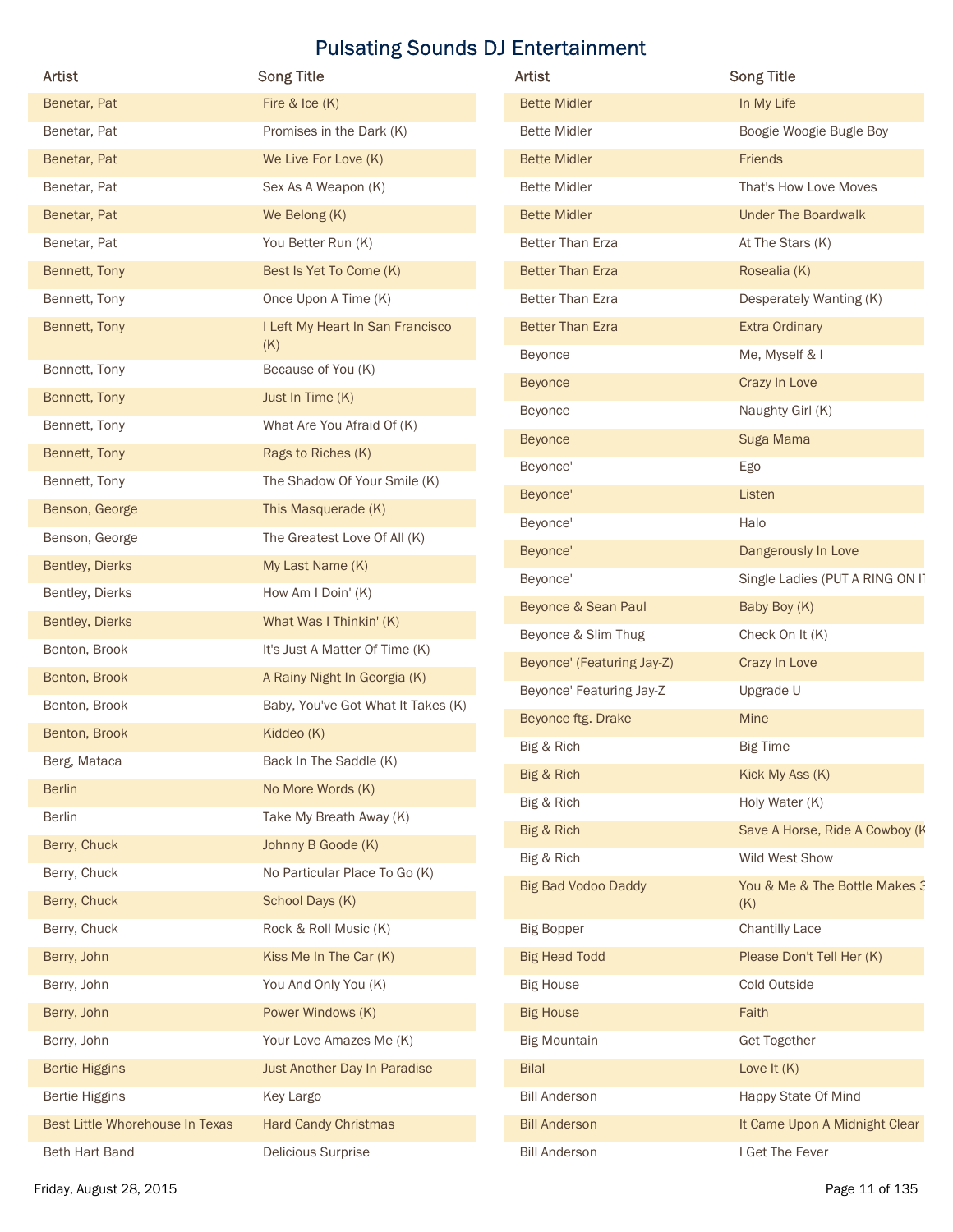| Artist                                           | <b>Song Title</b>                        | <b>Pulsating Sounds DJ Entertainment</b><br>Artist | <b>Song Title</b>                     |
|--------------------------------------------------|------------------------------------------|----------------------------------------------------|---------------------------------------|
| <b>Bill Anderson</b>                             | If You Can Live With It (I Can Live      | <b>Billy Stewart</b>                               | Summertime                            |
|                                                  | Without It)                              | <b>Billy Swan</b>                                  | I Can Help                            |
| <b>Bill Anderson</b>                             | The First Noel                           | <b>Billy Yates</b>                                 | What Do You Want From Me No           |
| <b>Bill Anderson</b>                             | The Corner Of My Life                    | <b>Bing Crosby</b>                                 | Do You Hear What I Hear?              |
| Bill Anderson & Jan Howard                       | Dis-Satisfied                            | <b>Bing Crosby</b>                                 | Count Your Blessings Instead O        |
| Bill Anderson Key Of (C)                         | Don't She Look Good                      |                                                    | Sheep                                 |
| Bill Haley & His Comets                          | Rock Around The Clock                    | <b>Bing Crosby</b>                                 | <b>White Christmas</b>                |
| <b>Bill Medley &amp; Jennifer Warnes</b>         | I've Had) The Time Of My Life            | <b>Bing Crosby</b>                                 | When Irish Eyes Are Smiling           |
| <b>Billie</b>                                    | Because We Want To (K)                   | <b>Bing Crosby</b>                                 | <b>Stardust</b>                       |
| <b>Billie Holiday</b>                            | <b>Good Morning Heartache</b>            | Bishop, Elvin                                      | Fooled Around & Fell In Love (K)      |
| <b>Billie Jo Spears</b>                          | <b>Blanket On The Ground</b>             | Bishop, Stephen                                    | It Might Be You (K)                   |
| <b>Billie Myers</b>                              | <b>Tell Me</b>                           | Bishop, Stephen                                    | On $&$ On $(K)$                       |
| Billy 'Crash' Craddock                           | I Cheated On A Good Woman's<br>Love      | Bishop, Stephen                                    | Save It For A Rainy Day (K)           |
| <b>Billy 'Crash' Craddock</b>                    | <b>Knock Three Times</b>                 | <b>Black Crowes</b>                                | Good Friday (K)                       |
| <b>Billy Currington</b>                          | 23 Degrees And South                     | <b>Black Crowes</b>                                | Hard To Handle (K)                    |
| <b>Billy Currington</b>                          | Let Me Down Easy                         | <b>Black Crowes</b>                                | Jealous Again (K)                     |
| <b>Billy Currington</b>                          | Hey Girl                                 | <b>Black Crowes</b>                                | The Remedy (K)                        |
| <b>Billy Currington</b>                          | People Are Crazy                         | <b>Black Eyed Peas</b>                             | Let's Get It Started                  |
| <b>Billy Dean</b>                                | Once In A While                          | <b>Black Eyed Peas</b>                             | Where Is The Love                     |
| <b>Billy Dean</b>                                | Let Them Be Little                       | <b>Black Eyed Peas</b>                             | Shut Up                               |
| <b>Billy Dean</b>                                | I Wanna Take Care Of You                 | <b>Black Eyed Peas</b><br><b>Black Lab</b>         | Where Is The Love (K)<br>Time Ago (K) |
| <b>Billy Dean</b>                                | We Just Disagree                         | <b>Black Oak Arkansas</b>                          | Jim Dandy (K)                         |
| <b>Billy Dean</b>                                | Tryin' To Hide A Fire In The Dark        | <b>Black Sabbath</b>                               | War Pigs (K)                          |
| <b>Billy Dean</b>                                | Only Here For A Little While             | <b>Black Sabbath</b>                               | Paranoid (K)                          |
| <b>Billy Gilman</b>                              | Elisabeth                                | Black, Clint                                       | Better Man (K)                        |
| <b>Billy Gilman</b>                              | There's A Hero                           | Black, Clint                                       | Desperado (K)                         |
| <b>Billy Gilman</b>                              | She's My Girl                            | Black, Clint                                       | Burn One Down (K)                     |
| <b>Billy Gilman</b>                              | One Voice                                | Black, Clint                                       | No Time To Kill (K)                   |
| <b>Billy Idol</b>                                | Mony Mony                                | Black, Clint                                       | Nobody's Home (K)                     |
| <b>Billy Idol</b>                                | <b>Cradle Of Love</b>                    | Black, Clint                                       | Loosen Up My Strings (K)              |
| <b>Billy Joe Royal</b>                           | Down In The Boondocks                    | Black, Clint                                       | Loving Blind (K)                      |
| <b>Billy Joel</b>                                | <b>Hey Girl</b>                          | Black, Clint                                       | Killing Time (K)                      |
| Billy Preston & Syreeta                          | With You I'm Born Again                  | Black, Clint                                       | Half The Man (K)                      |
| <b>Billy Ray Cyrus</b>                           | <b>Give My Heart To You</b>              | Black, Clint                                       | Iraq & Roll (K)                       |
| <b>Billy Ray Cyrus</b>                           | Always Sixteen                           | Black, Clint                                       | Nothing's News (K)                    |
| <b>Billy Ray Cyrus</b>                           | Ready, Set, Don't Go                     | Black, Clint                                       | This Nightlife (K)                    |
| <b>Billy Ray Cyrus</b><br><b>Billy Ray Cyrus</b> | You Won't Be Lonely Now<br>Some Gave All | Black, Clint                                       | Put Yourself In My Shoes (K)          |
|                                                  |                                          |                                                    |                                       |

| Artist                                       | <b>Song Title</b>                   | Artist                    | <b>Song Title</b>                |
|----------------------------------------------|-------------------------------------|---------------------------|----------------------------------|
| <b>Bill Anderson</b>                         | If You Can Live With It (I Can Live | <b>Billy Stewart</b>      | Summertime                       |
|                                              | Without It)                         | <b>Billy Swan</b>         | I Can Help                       |
| <b>Bill Anderson</b>                         | The First Noel                      | <b>Billy Yates</b>        | What Do You Want From Me No      |
| <b>Bill Anderson</b>                         | The Corner Of My Life               | <b>Bing Crosby</b>        | Do You Hear What I Hear?         |
| Bill Anderson & Jan Howard                   | Dis-Satisfied                       | <b>Bing Crosby</b>        | Count Your Blessings Instead O   |
| Bill Anderson Key Of (C)                     | Don't She Look Good                 |                           | Sheep                            |
| Bill Haley & His Comets                      | Rock Around The Clock               | <b>Bing Crosby</b>        | <b>White Christmas</b>           |
| <b>Bill Medley &amp; Jennifer Warnes</b>     | I've Had) The Time Of My Life       | <b>Bing Crosby</b>        | When Irish Eyes Are Smiling      |
| <b>Billie</b>                                | Because We Want To (K)              | <b>Bing Crosby</b>        | <b>Stardust</b>                  |
| <b>Billie Holiday</b>                        | <b>Good Morning Heartache</b>       | Bishop, Elvin             | Fooled Around & Fell In Love (K) |
| <b>Billie Jo Spears</b>                      | <b>Blanket On The Ground</b>        | Bishop, Stephen           | It Might Be You (K)              |
| <b>Billie Myers</b>                          | Tell Me                             | Bishop, Stephen           | On $&$ On $(K)$                  |
| Billy 'Crash' Craddock                       | I Cheated On A Good Woman's<br>Love | Bishop, Stephen           | Save It For A Rainy Day (K)      |
| <b>Billy 'Crash' Craddock</b>                | <b>Knock Three Times</b>            | <b>Black Crowes</b>       | Good Friday (K)                  |
| <b>Billy Currington</b>                      | 23 Degrees And South                | <b>Black Crowes</b>       | Hard To Handle (K)               |
| <b>Billy Currington</b>                      | Let Me Down Easy                    | <b>Black Crowes</b>       | Jealous Again (K)                |
| <b>Billy Currington</b>                      | Hey Girl                            | <b>Black Crowes</b>       | The Remedy (K)                   |
|                                              | People Are Crazy                    | <b>Black Eyed Peas</b>    | Let's Get It Started             |
| <b>Billy Currington</b><br><b>Billy Dean</b> | Once In A While                     | <b>Black Eyed Peas</b>    | Where Is The Love                |
|                                              |                                     | <b>Black Eyed Peas</b>    | Shut Up                          |
| <b>Billy Dean</b>                            | Let Them Be Little                  | <b>Black Eyed Peas</b>    | Where Is The Love (K)            |
| <b>Billy Dean</b>                            | I Wanna Take Care Of You            | <b>Black Lab</b>          | Time Ago (K)                     |
| <b>Billy Dean</b>                            | We Just Disagree                    | <b>Black Oak Arkansas</b> | Jim Dandy (K)                    |
| <b>Billy Dean</b>                            | Tryin' To Hide A Fire In The Dark   | <b>Black Sabbath</b>      | War Pigs (K)                     |
| <b>Billy Dean</b>                            | Only Here For A Little While        | <b>Black Sabbath</b>      | Paranoid (K)                     |
| <b>Billy Gilman</b>                          | Elisabeth                           | Black, Clint              | Better Man (K)                   |
| <b>Billy Gilman</b>                          | There's A Hero                      | Black, Clint              | Desperado (K)                    |
| <b>Billy Gilman</b>                          | She's My Girl                       | Black, Clint              | Burn One Down (K)                |
| <b>Billy Gilman</b>                          | One Voice                           | Black, Clint              | No Time To Kill (K)              |
| <b>Billy Idol</b>                            | Mony Mony                           | Black, Clint              | Nobody's Home (K)                |
| <b>Billy Idol</b>                            | <b>Cradle Of Love</b>               | Black, Clint              | Loosen Up My Strings (K)         |
| <b>Billy Joe Royal</b>                       | Down In The Boondocks               | Black, Clint              | Loving Blind (K)                 |
| <b>Billy Joel</b>                            | <b>Hey Girl</b>                     | Black, Clint              |                                  |
| Billy Preston & Syreeta                      | With You I'm Born Again             |                           | Killing Time (K)                 |
| <b>Billy Ray Cyrus</b>                       | <b>Give My Heart To You</b>         | Black, Clint              | Half The Man (K)                 |
| <b>Billy Ray Cyrus</b>                       | Always Sixteen                      | Black, Clint              | Iraq & Roll (K)                  |
| <b>Billy Ray Cyrus</b>                       | Ready, Set, Don't Go                | Black, Clint              | Nothing's News (K)               |
| <b>Billy Ray Cyrus</b>                       | You Won't Be Lonely Now             | Black, Clint              | This Nightlife (K)               |
| <b>Billy Ray Cyrus</b>                       | Some Gave All                       | Black, Clint              | Put Yourself In My Shoes (K)     |
|                                              |                                     | Black, Clint              | One More Payment (K)             |
| Friday, August 28, 2015                      |                                     |                           | Page 12 of 135                   |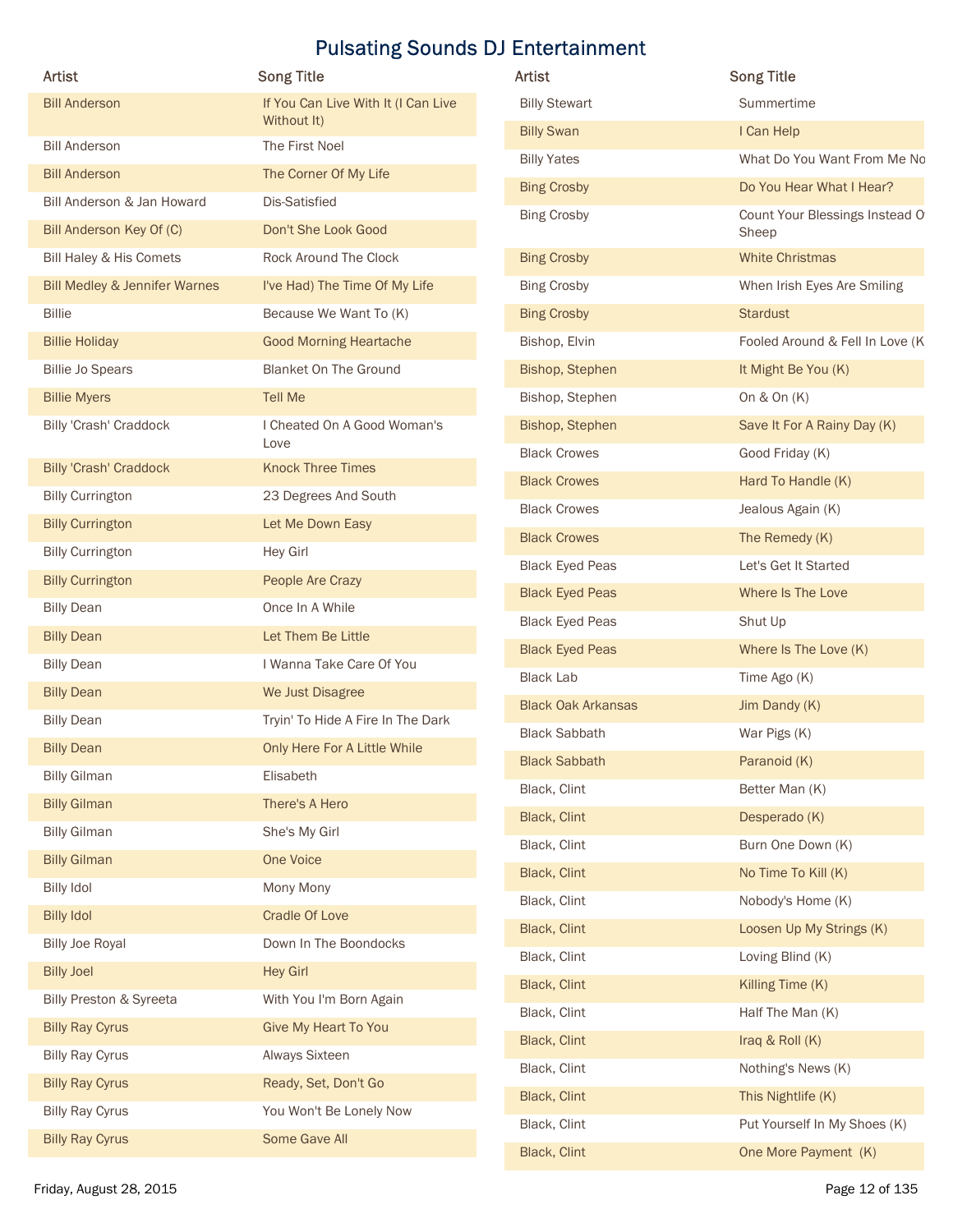|                                | <b>Pulsating Sounds DJ Entertainment</b>   |                                            |                                          |
|--------------------------------|--------------------------------------------|--------------------------------------------|------------------------------------------|
| Artist<br>Black, Clint         | <b>Song Title</b><br>Till Santa's Gone (K) | Artist<br><b>Blessid Union Of Souls</b>    | <b>Song Title</b><br>Let Me Be The One   |
| Black, Clint                   | We Tell Ourselves (K)                      | <b>Blessid Union Of Souls</b>              | I Wanna Be There                         |
| Black, Clint                   | Where Are You Now (K)                      | <b>Blessid Union of Souls</b>              | I Believe (K)                            |
| Black, Clint                   | State of Mind (K)                          | <b>Blessid Union Of Souls</b>              | All Along                                |
| Black, Clint                   | The Shoes That You're Wearin' (K)          | <b>Blessid Union of Souls</b>              | Standing At The Edge of the Ear          |
| Black, Clint                   | Walkin' Away (K)                           |                                            | (K)                                      |
| Black, Clint & Lisa Hartman    | Easy For Me To Say (K)                     | Blige, Mary J                              | No More Drama (K)                        |
| Black, Clint & Steve Wariner   | Been There (K)                             | Blige, Mary J                              | Family Affair (K)                        |
| Black, Clint & Wynonna Judd    | A Bad Goodbye (K)                          | Blige, Mary J                              | Be Happy (K)                             |
| <b>Blackfoot</b>               | Highway Song (K)                           | Blige, Mary J                              | It's A Wrap (K)                          |
| Blackfoot                      | Train, Train (K)                           | Blige, Mary J                              | You Remind Me (K)                        |
| <b>Blackhawk</b>               | Every Once In A While (K)                  | Blige, Mary J & Ja Rule                    | Rainy Dayz (K)                           |
| Blackhawk                      | Days of America (K)                        | <b>Blind Melon</b>                         | No Rain (K)                              |
| <b>Blackhawk</b>               | Hole In My Heart                           | Blink 182                                  | I Miss You (K)                           |
| Blackhawk                      | Down In Flames                             | <b>Blink 182</b>                           | <b>First Date</b>                        |
| <b>Blackhawk</b>               | I Sure Can Smell The Rain                  | Blink 182                                  | All The Small Things (K)                 |
| Blackhawk                      | Goodbye Says It All                        | <b>Blink 182</b>                           | Dammit (K)                               |
| <b>Blackhawk</b>               | One Night In New Orleans                   | <b>Blink 182</b>                           | What's My Age Again (K)                  |
| Blackhawk                      | There You Have It (K)                      | <b>Blondie</b>                             | Call Me (K)                              |
| <b>Blackstreet</b>             | Don't Leave Me                             | Blondie                                    | Maria (K)                                |
| Blackstreet                    | No Diggity (K)                             | <b>Blondie</b>                             | <b>Heart Of Glass</b>                    |
| <b>Blackstreet</b>             | Before I Let You Go (K)                    | <b>Blondie</b>                             | One Way or Another (K)                   |
| Blackstreet & MYA              | Take Me There (K)                          | <b>Blondie</b>                             | The Tide Is High (K)                     |
| <b>Blaine Larsen</b>           | The Best Man                               | Blood, Sweat & Tears                       | And When I Die (K)                       |
| Blair                          | Have Fun Go Mad (K)                        | Blood, Sweat & Tears                       | God Bless The Child (K)                  |
| <b>Blake Shelton</b>           | Mine Would Be You                          | Blood, Sweat & Tears                       | Go Down Gamblin'                         |
| <b>Blake Shelton</b>           | Boys 'Round Here                           | Blood, Sweat & Tears                       | You've Made Me So Very Happy             |
| <b>Blake Shelton</b>           | <b>Goodbye Time</b>                        | Blood, Sweat & Tears                       | Spinning Wheel (K)                       |
| <b>Blake Shelton</b>           | The Dreamer                                | <b>Blood, Sweat And Tears</b>              | <b>Spinning Wheel</b>                    |
| <b>Blake Shelton</b>           | Over                                       | Blood, Sweat And Tears                     | You've Made Me So Very Happy             |
| <b>Blake Shelton</b>           | Sure Be Cool If You Did                    | <b>Bloodhound Gang</b>                     | The Bad Touch (Duet) (K)                 |
| Blanchard, Jack & Misty Morgan | Tennessee Birdwalk (K)                     | Bloodstone                                 | Natural High                             |
| Blaque                         | IDo(K)                                     | Bloom, Bobby                               | Montego Bay (K)                          |
| <b>Blessid Union Of Soul</b>   | I Wanna Be There                           | Blow, Kurtis                               | The Breaks Pt 1 (K)                      |
| <b>Blessid Union of Souls</b>  | Hey Leonardo (K)                           | <b>Blu Cantrell</b><br><b>Blu Cantrell</b> | Hit 'Em Up Style<br>Make Me Wanna Scream |
| <b>Blessid Union Of Souls</b>  | I Believe                                  | <b>Blu Cantrell Feat Sean Paul</b>         | <b>Breathe</b>                           |
| <b>Blessid Union of Souls</b>  | Let Me Be The One (K)                      | <b>Blue Cantrell</b>                       | Hit 'Em Up Style                         |
| <b>Blessid Union Of Souls</b>  | Light In Your Eyes                         |                                            |                                          |

| Artist                                        | <b>Song Title</b>                 | <b>Artist</b>                      | <b>Song Title</b>               |
|-----------------------------------------------|-----------------------------------|------------------------------------|---------------------------------|
| Black, Clint                                  | Till Santa's Gone (K)             | <b>Blessid Union Of Souls</b>      | Let Me Be The One               |
| Black, Clint                                  | We Tell Ourselves (K)             | <b>Blessid Union Of Souls</b>      | I Wanna Be There                |
| Black, Clint                                  | Where Are You Now (K)             | <b>Blessid Union of Souls</b>      | I Believe (K)                   |
| Black, Clint                                  | State of Mind (K)                 | <b>Blessid Union Of Souls</b>      | All Along                       |
| Black, Clint                                  | The Shoes That You're Wearin' (K) | <b>Blessid Union of Souls</b>      | Standing At The Edge of the Ear |
| Black, Clint                                  | Walkin' Away (K)                  |                                    | (K)                             |
| Black, Clint & Lisa Hartman                   | Easy For Me To Say (K)            | Blige, Mary J                      | No More Drama (K)               |
| Black, Clint & Steve Wariner                  | Been There (K)                    | Blige, Mary J                      | Family Affair (K)               |
| Black, Clint & Wynonna Judd                   | A Bad Goodbye (K)                 | Blige, Mary J                      | Be Happy (K)                    |
| <b>Blackfoot</b>                              | Highway Song (K)                  | Blige, Mary J                      | It's A Wrap (K)                 |
| Blackfoot                                     | Train, Train (K)                  | Blige, Mary J                      | You Remind Me (K)               |
| <b>Blackhawk</b>                              | Every Once In A While (K)         | Blige, Mary J & Ja Rule            | Rainy Dayz (K)                  |
| Blackhawk                                     | Days of America (K)               | <b>Blind Melon</b>                 | No Rain (K)                     |
| <b>Blackhawk</b>                              | Hole In My Heart                  | <b>Blink 182</b>                   | I Miss You (K)                  |
| Blackhawk                                     | Down In Flames                    | <b>Blink 182</b>                   | <b>First Date</b>               |
| Blackhawk                                     | I Sure Can Smell The Rain         | Blink 182                          | All The Small Things (K)        |
| Blackhawk                                     | Goodbye Says It All               | <b>Blink 182</b>                   | Dammit (K)                      |
| <b>Blackhawk</b>                              | One Night In New Orleans          | Blink 182                          | What's My Age Again (K)         |
| Blackhawk                                     | There You Have It (K)             | <b>Blondie</b>                     | Call Me (K)                     |
| <b>Blackstreet</b>                            | Don't Leave Me                    | Blondie                            | Maria (K)                       |
| <b>Blackstreet</b>                            | No Diggity (K)                    | <b>Blondie</b>                     | <b>Heart Of Glass</b>           |
| <b>Blackstreet</b>                            | Before I Let You Go (K)           | Blondie                            | One Way or Another (K)          |
| Blackstreet & MYA                             | Take Me There (K)                 | <b>Blondie</b>                     | The Tide Is High (K)            |
| <b>Blaine Larsen</b>                          | The Best Man                      | Blood, Sweat & Tears               | And When I Die (K)              |
| Blair                                         | Have Fun Go Mad (K)               | <b>Blood, Sweat &amp; Tears</b>    | God Bless The Child (K)         |
| <b>Blake Shelton</b>                          | Mine Would Be You                 | Blood, Sweat & Tears               | Go Down Gamblin'                |
| <b>Blake Shelton</b>                          | Boys 'Round Here                  | Blood, Sweat & Tears               | You've Made Me So Very Happy    |
| <b>Blake Shelton</b>                          | Goodbye Time                      | Blood, Sweat & Tears               | Spinning Wheel (K)              |
| <b>Blake Shelton</b>                          | The Dreamer                       | <b>Blood, Sweat And Tears</b>      | <b>Spinning Wheel</b>           |
| <b>Blake Shelton</b>                          | Over                              | Blood, Sweat And Tears             | You've Made Me So Very Happy    |
| <b>Blake Shelton</b>                          | Sure Be Cool If You Did           | <b>Bloodhound Gang</b>             | The Bad Touch (Duet) (K)        |
| Blanchard, Jack & Misty Morgan                | Tennessee Birdwalk (K)            | Bloodstone                         | Natural High                    |
|                                               |                                   | Bloom, Bobby                       | Montego Bay (K)                 |
| <b>Blaque</b><br><b>Blessid Union Of Soul</b> | IDo(K)<br>I Wanna Be There        | Blow, Kurtis                       | The Breaks Pt 1 (K)             |
|                                               |                                   | <b>Blu Cantrell</b>                | Hit 'Em Up Style                |
| <b>Blessid Union of Souls</b>                 | Hey Leonardo (K)                  | <b>Blu Cantrell</b>                | Make Me Wanna Scream            |
| <b>Blessid Union Of Souls</b>                 | I Believe                         | <b>Blu Cantrell Feat Sean Paul</b> | <b>Breathe</b>                  |
| <b>Blessid Union of Souls</b>                 | Let Me Be The One (K)             | <b>Blue Cantrell</b>               | Hit 'Em Up Style                |
| <b>Blessid Union Of Souls</b>                 | Light In Your Eyes                | <b>Blue County</b>                 | That's Cool (K)                 |
| Friday, August 28, 2015                       |                                   |                                    | Page 13 of 135                  |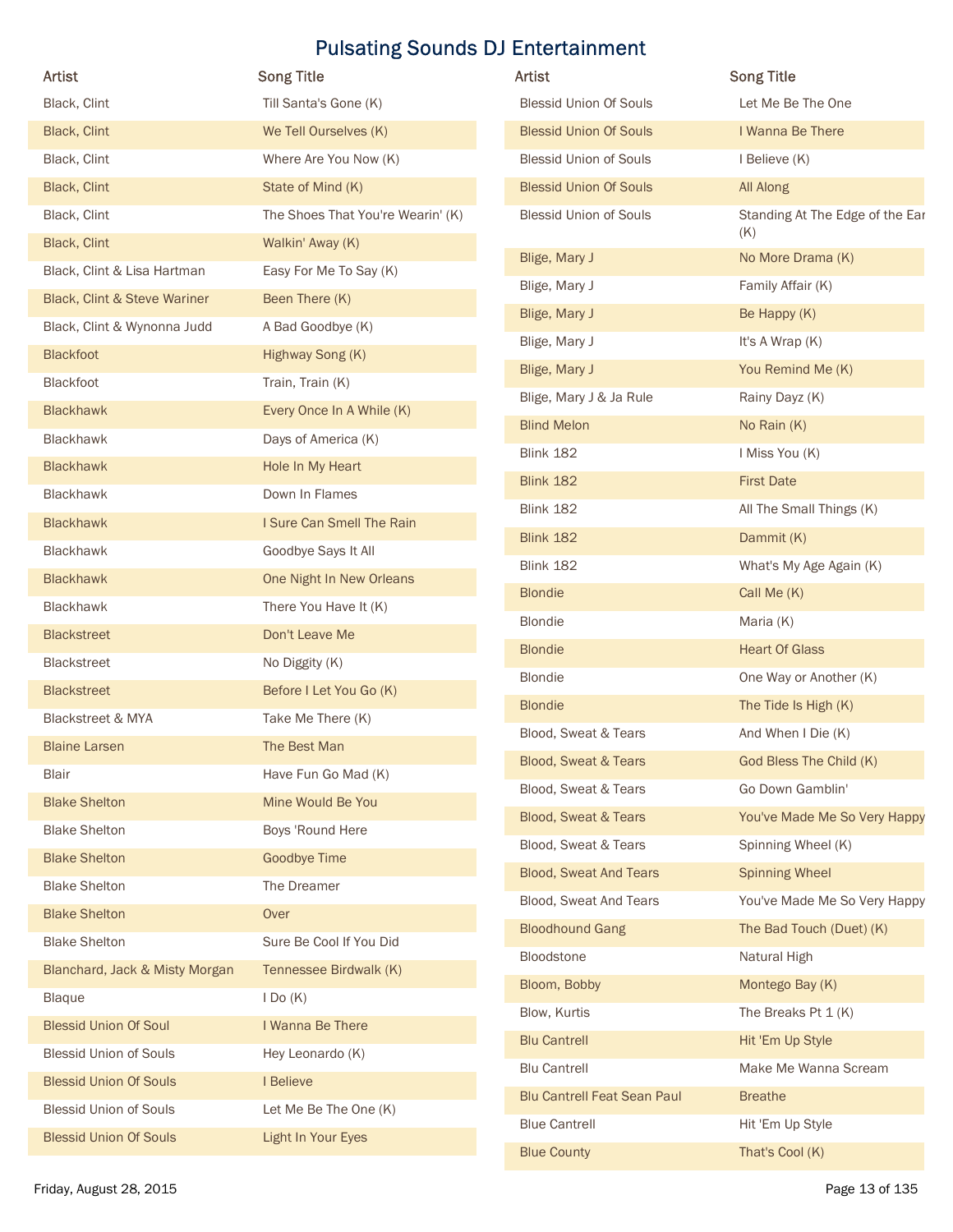| Artist                      | <b>Song Title</b>                          | Artist                   | <b>Song Title</b>                          |
|-----------------------------|--------------------------------------------|--------------------------|--------------------------------------------|
| <b>Blue Jeans</b>           | Hippy Hippy Shake (K)                      | <b>Bobby Darin</b>       | Dream Lover                                |
| <b>Blue Oyster Cult</b>     | Burnin' For You                            | <b>Bobby Darin</b>       | Multiplication                             |
| <b>Blue Oyster Cult</b>     | Don't Fear The Reaper                      | <b>Bobby Darin</b>       | 18 Yellow Roses                            |
| <b>Blue Swede</b>           | <b>Hooked On A Feeling</b>                 | <b>Bobby Darin</b>       | As Long As I'm Singing                     |
| <b>Blues Brothers</b>       | Jailhouse Rock (K)                         | <b>Bobby Darin</b>       | If I Were A Carpenter                      |
| <b>Blues Brothers</b>       | <b>Going Back To Miami</b>                 | <b>Bobby Darin</b>       | More                                       |
| <b>Blues Brothers</b>       | Gimme Some Lovin' (K)                      | <b>Bobby Darin</b>       | Splish Splash                              |
| <b>Blues Brothers</b>       | Flip Flop & Fly (K)                        | <b>Bobby Fuller Four</b> | I Fought The Law                           |
| <b>Blues Brothers</b>       | Expressway To Your Heart (K)               | Bobby Fuller Four        | I Fought The Law (K)                       |
| <b>Blues Brothers</b>       | Rubber Biscuit (K)                         | <b>Bobby Goldsboro</b>   | <b>Watchin' Scotty Grow</b>                |
| <b>Blues Brothers</b>       | She Caught The Katy (K)                    | <b>Bobby Helms</b>       | Fraulein                                   |
| <b>Blues Brothers</b>       | Riot In Cell Block No 9 (K)                | <b>Bobby Lewis</b>       | Tossin' And Turnin'                        |
| <b>Blues Brothers</b>       | Sweet Home Chicago (K)                     | Bobby Pinson             | Don't Ask Me How I Know                    |
| <b>Blues Brothers</b>       | Soul Man (K)                               | <b>Bobby Vee</b>         | Run To Him                                 |
| <b>Blues Brothers</b>       | Rawhide (K)                                | Bogguss, Suzy            | Drive South (K)                            |
| <b>Blues Image</b>          | Ride Captain Ride (K)                      | Bogguss, Suzy            | You Wouldn't Say That To A<br>Stranger (K) |
| <b>Blues Magoos</b>         | (We Ain't Got) Nothin' Yet                 | Bogguss, Suzy            | Somebody To Love (K)                       |
| <b>Blues Traveler</b>       | <b>Most Precarious</b>                     | Bolton, Michael          | A Love So Beautiful (K)                    |
| <b>Blues Traveler</b>       | Hook (K)                                   | Bolton, Michael          | Love Is A Wonderful Thing (K)              |
| <b>Blues Traveler</b>       | Run Around                                 | Bolton, Michael          | How Can We Be Lovers (K)                   |
| Blunt, James                | You're Beautiful (K)                       | Bolton, Michael          | Can I Touch You There (K)                  |
| Bo Bice                     | The Real Thing                             | Bolton, Michael          | To Love Somebody (K)                       |
| Bo Donaldson & The Heywoods | Billy Don't Be A Hero                      | Bolton, Michael          | Said I Loved You, But I Lied (K)           |
| Bob & Earl                  | Bob & Earl                                 | Bon Jovi                 | Always (K)                                 |
| Bob Lind                    | <b>Elusive Butterfly</b>                   | Bon Jovi                 | Bad Medicine (K)                           |
| <b>Bob Marley</b>           | Is This Love                               | Bon Jovi                 | Everyday (K)                               |
| <b>Bob Marley</b>           | One Love                                   | Bon Jovi                 | Misunderstood (K)                          |
| Bob Marley & The Wailers    | <b>Buffalo Soldier</b>                     | Bon Jovi                 | Never Say Goodbye (K)                      |
| Bobbettes, The              | I Shot Mr Lee (K)                          | Bon Jovi                 | Bed of Roses (K)                           |
| Bobbettes, The              | Mr Lee (K)                                 | Bon Jovi                 | Livin' On A Prayer (K)                     |
| <b>Bobby Bare</b>           | Come Sundown                               | Bon Jovi                 | It's My Life (K)                           |
| <b>Bobby Bare</b>           | It's Alright                               | Bon Jovi                 | Runaway (K)                                |
| <b>Bobby Bare</b>           | Please Don't Tell Me How The<br>Story Ends | Bon Jovi                 | You Give Love A Bad Name (K)               |
| <b>Bobby Bare</b>           | The Streets Of Baltimore                   | Bon Jovi                 | Wanted Dead or Alive (K)                   |
| Bobby Bloom                 | Montego Bay                                | Bon Jovi & J Nettles     | Who Says You Can't Go Home (I              |
| <b>Bobby Brown</b>          | Don't Be Cruel                             | Bonamy, James            | The Swing (K)                              |
| Bobby Brown                 | On Our Own (From Ghostbusters II)          | <b>Bonnie Pointer</b>    | Heaven Must Have Sent You                  |
|                             |                                            |                          | Nick Of Time                               |
| <b>Bobby Brown</b>          | That's The Way Love Is                     | <b>Bonnie Raitt</b>      |                                            |

| <b>Artist</b>            | <b>Song Title</b>                          |
|--------------------------|--------------------------------------------|
| <b>Bobby Darin</b>       | Dream Lover                                |
| <b>Bobby Darin</b>       | Multiplication                             |
| <b>Bobby Darin</b>       | 18 Yellow Roses                            |
| <b>Bobby Darin</b>       | As Long As I'm Singing                     |
| <b>Bobby Darin</b>       | If I Were A Carpenter                      |
| <b>Bobby Darin</b>       | More                                       |
| <b>Bobby Darin</b>       | Splish Splash                              |
| <b>Bobby Fuller Four</b> | I Fought The Law                           |
| Bobby Fuller Four        | I Fought The Law (K)                       |
| <b>Bobby Goldsboro</b>   | <b>Watchin' Scotty Grow</b>                |
| <b>Bobby Helms</b>       | Fraulein                                   |
| <b>Bobby Lewis</b>       | Tossin' And Turnin'                        |
| <b>Bobby Pinson</b>      | Don't Ask Me How I Know                    |
| <b>Bobby Vee</b>         | Run To Him                                 |
| Bogguss, Suzy            | Drive South (K)                            |
| Bogguss, Suzy            | You Wouldn't Say That To A<br>Stranger (K) |
| Bogguss, Suzy            | Somebody To Love (K)                       |
| Bolton, Michael          | A Love So Beautiful (K)                    |
| Bolton, Michael          | Love Is A Wonderful Thing (K)              |
| Bolton, Michael          | How Can We Be Lovers (K)                   |
| Bolton, Michael          | Can I Touch You There (K)                  |
| Bolton, Michael          | To Love Somebody (K)                       |
| Bolton, Michael          | Said I Loved You, But I Lied (K)           |
| Bon Jovi                 | Always (K)                                 |
| Bon Jovi                 | Bad Medicine (K)                           |
| Bon Jovi                 | Everyday (K)                               |
| Bon Jovi                 | Misunderstood (K)                          |
| Bon Jovi                 | Never Say Goodbye (K)                      |
| Bon Jovi                 | Bed of Roses (K)                           |
| Bon Jovi                 | Livin' On A Prayer (K)                     |
| Bon Jovi                 | It's My Life (K)                           |
| Bon Jovi                 | Runaway (K)                                |
| Bon Jovi                 | You Give Love A Bad Name (K)               |
| Bon Jovi                 | Wanted Dead or Alive (K)                   |
| Bon Jovi & J Nettles     | Who Says You Can't Go Home (I              |
| Bonamy, James            | The Swing (K)                              |
| Bonnie Pointer           | Heaven Must Have Sent You                  |
| <b>Bonnie Raitt</b>      | Nick Of Time                               |
|                          |                                            |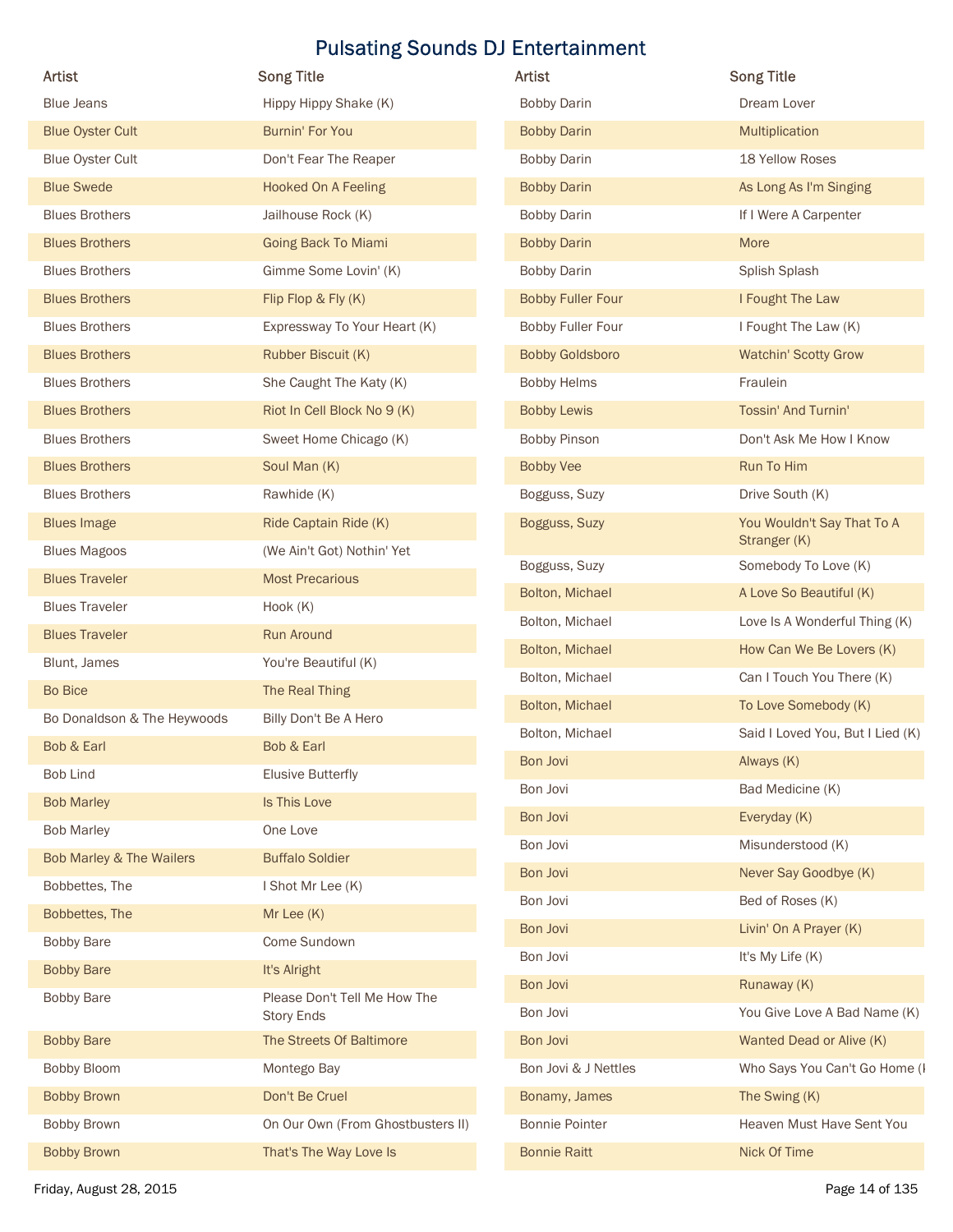| <b>Song Title</b><br>Love Letter<br><b>Thing Called Love</b><br>Something To Talk About | Artist<br>Boystown Gang                                                                                                                                                                                                                                                                            | <b>Song Title</b>                                                                                                                                                                                                                                 |
|-----------------------------------------------------------------------------------------|----------------------------------------------------------------------------------------------------------------------------------------------------------------------------------------------------------------------------------------------------------------------------------------------------|---------------------------------------------------------------------------------------------------------------------------------------------------------------------------------------------------------------------------------------------------|
|                                                                                         |                                                                                                                                                                                                                                                                                                    |                                                                                                                                                                                                                                                   |
|                                                                                         |                                                                                                                                                                                                                                                                                                    | Can't Take My Eyes Off Of You<br>End Of The Road                                                                                                                                                                                                  |
|                                                                                         | Boyz II Men                                                                                                                                                                                                                                                                                        |                                                                                                                                                                                                                                                   |
|                                                                                         | Boyz II Men                                                                                                                                                                                                                                                                                        | 4 Seasons Of Loneliness                                                                                                                                                                                                                           |
| <b>Storm Warning</b>                                                                    | Boyz II Men                                                                                                                                                                                                                                                                                        | A Song For Mama                                                                                                                                                                                                                                   |
| Silver Lining                                                                           | Boyz II Men                                                                                                                                                                                                                                                                                        | I'll Make Love To You                                                                                                                                                                                                                             |
| You                                                                                     | Boyz II Men                                                                                                                                                                                                                                                                                        | <b>Water Runs Dry</b>                                                                                                                                                                                                                             |
| Rock Steady                                                                             | Boyz II Men Featuring Faith Evans                                                                                                                                                                                                                                                                  | Relax Your Mind                                                                                                                                                                                                                                   |
|                                                                                         |                                                                                                                                                                                                                                                                                                    | <b>Water Runs Dry</b>                                                                                                                                                                                                                             |
|                                                                                         |                                                                                                                                                                                                                                                                                                    | No Matter What                                                                                                                                                                                                                                    |
|                                                                                         |                                                                                                                                                                                                                                                                                                    | <b>Cherokee Boogie</b>                                                                                                                                                                                                                            |
| You Light Up My Life (K)                                                                |                                                                                                                                                                                                                                                                                                    | Even If It's Wrong                                                                                                                                                                                                                                |
|                                                                                         |                                                                                                                                                                                                                                                                                                    | I'm Gonna Miss Her                                                                                                                                                                                                                                |
| I Almost Lost My Mind (K)                                                               | <b>Brad Paisley</b>                                                                                                                                                                                                                                                                                | Little Moments                                                                                                                                                                                                                                    |
| Love Letters in the Sand (K)                                                            | <b>Brad Paisley</b>                                                                                                                                                                                                                                                                                | American Saturday Night                                                                                                                                                                                                                           |
| Amanda (K)                                                                              | <b>Brad Paisley</b>                                                                                                                                                                                                                                                                                | I Wish You'd Stay                                                                                                                                                                                                                                 |
| More Than A Feeling (K)                                                                 | <b>Brad Paisley</b>                                                                                                                                                                                                                                                                                | Old Alabama                                                                                                                                                                                                                                       |
| A Man I'll Never Be (K)                                                                 | <b>Brad Paisley</b>                                                                                                                                                                                                                                                                                | I Can't Change The World                                                                                                                                                                                                                          |
| I Want Candy                                                                            | <b>Brad Paisley</b>                                                                                                                                                                                                                                                                                | I'm Still A Guy                                                                                                                                                                                                                                   |
| Modern Love (K)                                                                         | <b>Brad Paisley</b>                                                                                                                                                                                                                                                                                | He Didn't Have To Be                                                                                                                                                                                                                              |
| Golden Years (K)                                                                        | <b>Brad Paisley</b>                                                                                                                                                                                                                                                                                | Two People Fell In Love                                                                                                                                                                                                                           |
| China Girl (K)                                                                          | <b>Brad Paisley</b>                                                                                                                                                                                                                                                                                | The Mona Lisa                                                                                                                                                                                                                                     |
| Let's Dance (K)                                                                         | <b>Brad Paisley</b>                                                                                                                                                                                                                                                                                | <b>River Bank</b>                                                                                                                                                                                                                                 |
| Space Oddity (Major Tom) (K)                                                            | <b>Brad Paisley</b>                                                                                                                                                                                                                                                                                | Southern Comfort Zone                                                                                                                                                                                                                             |
| Suffragette City (K)                                                                    | <b>Brad Paisley</b>                                                                                                                                                                                                                                                                                | We Danced                                                                                                                                                                                                                                         |
| Young Americans (K)                                                                     | <b>Brad Paisley</b>                                                                                                                                                                                                                                                                                | Wrapped Around                                                                                                                                                                                                                                    |
| Ziggy Stardust (K)                                                                      | Brad Paisley & Carrie Underwood                                                                                                                                                                                                                                                                    | Remind Me                                                                                                                                                                                                                                         |
| Cry Like A Baby                                                                         | Branch, Michelle                                                                                                                                                                                                                                                                                   | All You Wanted (K)                                                                                                                                                                                                                                |
| The Letter                                                                              | Brand New Heavies, The                                                                                                                                                                                                                                                                             | Sometimes                                                                                                                                                                                                                                         |
| Cry Like A Baby                                                                         | Brandt, Paul                                                                                                                                                                                                                                                                                       | It's A Beautiful Thing (K)                                                                                                                                                                                                                        |
|                                                                                         |                                                                                                                                                                                                                                                                                                    | Take It From Me (K)                                                                                                                                                                                                                               |
|                                                                                         |                                                                                                                                                                                                                                                                                                    | He Is                                                                                                                                                                                                                                             |
|                                                                                         |                                                                                                                                                                                                                                                                                                    | I Wanna Be Down (K)                                                                                                                                                                                                                               |
|                                                                                         |                                                                                                                                                                                                                                                                                                    | Long Distance                                                                                                                                                                                                                                     |
|                                                                                         |                                                                                                                                                                                                                                                                                                    | Baby (K)                                                                                                                                                                                                                                          |
|                                                                                         |                                                                                                                                                                                                                                                                                                    | Afrodisiac                                                                                                                                                                                                                                        |
|                                                                                         |                                                                                                                                                                                                                                                                                                    | Have You Ever (K)                                                                                                                                                                                                                                 |
|                                                                                         |                                                                                                                                                                                                                                                                                                    |                                                                                                                                                                                                                                                   |
|                                                                                         |                                                                                                                                                                                                                                                                                                    | Another Day In Paradise<br>You Don't Know Me (K)                                                                                                                                                                                                  |
|                                                                                         | The Wreckoning (K)<br>Head Over Heels<br>Beautiful Sunday (K)<br>Don't Forbid Me (K)<br>O' Come All Ye Faithful<br>Joy To The World<br>Up On The Housetop<br>Cry Like A Baby (K)<br>The Letter (K)<br>The Crying Game (K)<br>Waiting For A Star To Fall (K)<br>Boyfriend<br>Two Is Better Than One | Boyz II Men Unplugged<br>Boyzone<br><b>BR5-49</b><br><b>BR5-49</b><br><b>Brad Paisley</b><br>Brandt, Paul<br><b>Brandy</b><br><b>Brandy</b><br><b>Brandy</b><br><b>Brandy</b><br><b>Brandy</b><br><b>Brandy</b><br><b>Brandy</b><br><b>Brandy</b> |

| <b>Artist</b>                     | <b>Song Title</b>             |
|-----------------------------------|-------------------------------|
| <b>Boystown Gang</b>              | Can't Take My Eyes Off Of You |
| Boyz II Men                       | End Of The Road               |
| Boyz II Men                       | 4 Seasons Of Loneliness       |
| Boyz II Men                       | A Song For Mama               |
| Boyz II Men                       | I'll Make Love To You         |
| Boyz II Men                       | <b>Water Runs Dry</b>         |
| Boyz II Men Featuring Faith Evans | Relax Your Mind               |
| Boyz II Men Unplugged             | <b>Water Runs Dry</b>         |
| Boyzone                           | No Matter What                |
| <b>BR5-49</b>                     | <b>Cherokee Boogie</b>        |
| <b>BR5-49</b>                     | Even If It's Wrong            |
| <b>Brad Paisley</b>               | I'm Gonna Miss Her            |
| <b>Brad Paisley</b>               | Little Moments                |
| <b>Brad Paisley</b>               | American Saturday Night       |
| <b>Brad Paisley</b>               | I Wish You'd Stay             |
| <b>Brad Paisley</b>               | Old Alabama                   |
| <b>Brad Paisley</b>               | I Can't Change The World      |
| <b>Brad Paisley</b>               | I'm Still A Guy               |
| <b>Brad Paisley</b>               | He Didn't Have To Be          |
| <b>Brad Paisley</b>               | Two People Fell In Love       |
| <b>Brad Paisley</b>               | The Mona Lisa                 |
| <b>Brad Paisley</b>               | <b>River Bank</b>             |
| <b>Brad Paisley</b>               | Southern Comfort Zone         |
| <b>Brad Paisley</b>               | We Danced                     |
| <b>Brad Paisley</b>               | Wrapped Around                |
| Brad Paisley & Carrie Underwood   | <b>Remind Me</b>              |
| Branch, Michelle                  | All You Wanted (K)            |
| Brand New Heavies, The            | <b>Sometimes</b>              |
| Brandt, Paul                      | It's A Beautiful Thing (K)    |
| Brandt, Paul                      | Take It From Me (K)           |
| <b>Brandy</b>                     | He Is                         |
| <b>Brandy</b>                     | I Wanna Be Down (K)           |
| <b>Brandy</b>                     | Long Distance                 |
| <b>Brandy</b>                     | Baby (K)                      |
| <b>Brandy</b>                     | Afrodisiac                    |
| <b>Brandy</b>                     | Have You Ever (K)             |
| <b>Brandy</b>                     | Another Day In Paradise       |
| <b>Brandy</b>                     | You Don't Know Me (K)         |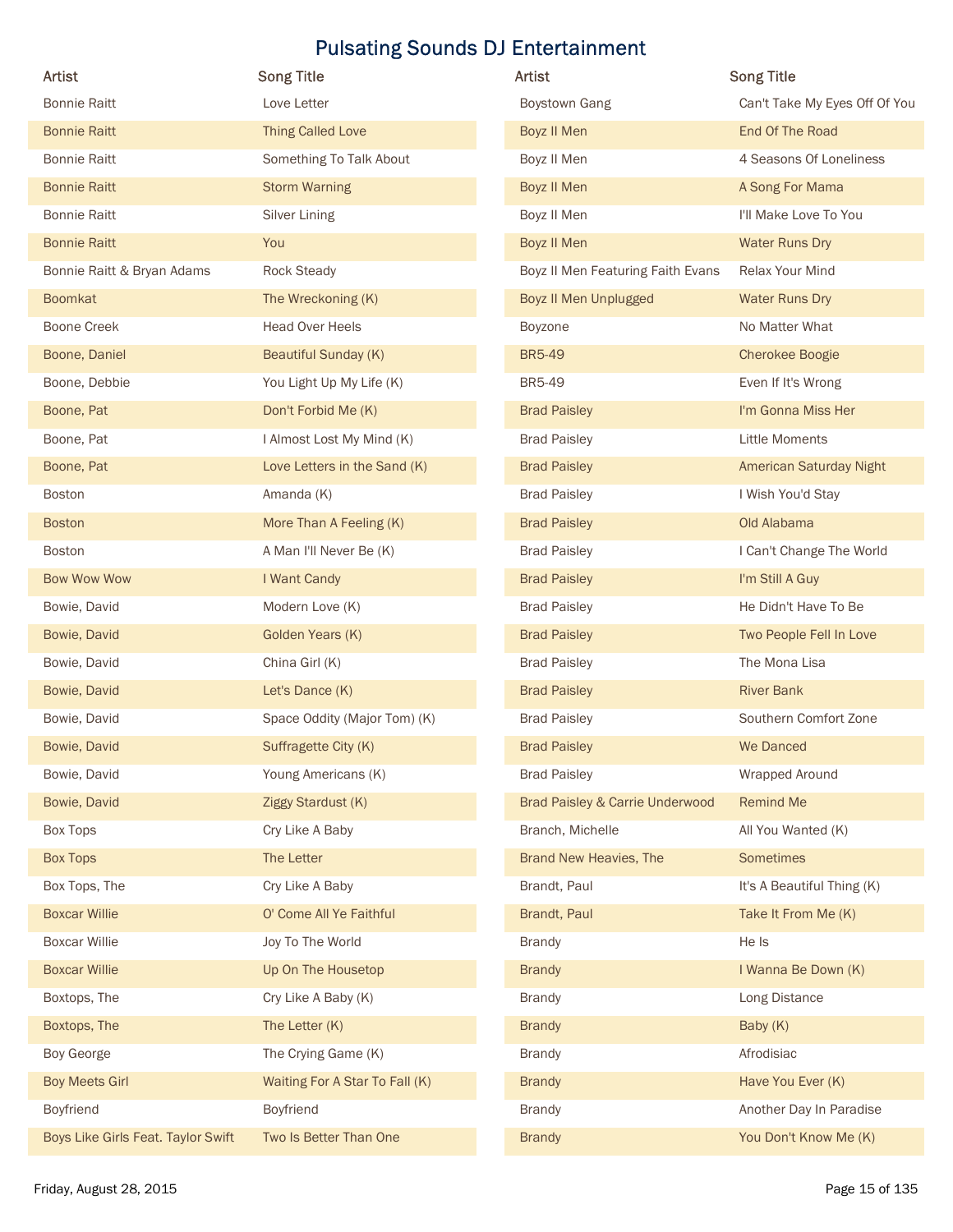|                           |                                  | <b>Pulsating Sounds DJ Entertainment</b>  |                                |
|---------------------------|----------------------------------|-------------------------------------------|--------------------------------|
| Artist                    | <b>Song Title</b>                | Artist                                    | <b>Song Title</b>              |
| <b>Brandy</b>             | Sittin' Up In My Room            | Brian Free & Assurance                    | The Old Time Way               |
| <b>Brandy</b>             | U Don't Know Me (K)              | <b>Brian Mccomas</b>                      | You're In My Head              |
| Brandy & Monica           | The Boy Is Mine (K)              | <b>Brian McKnight</b>                     | Win                            |
| <b>Brandy (With Mase)</b> | Top Of The World                 | Brian McKnight & Vanessa Williams Love Is |                                |
| Branigan, Laura           | Self Control (K)                 | Brian Setzer Band                         | Jump, Jive & Wail (K)          |
| Braxton, Toni             | Just Be A Man About It (K)       | <b>Brian Setzer Orchestra</b>             | <b>Jingle Bells</b>            |
| Braxton, Toni             | I Love Me Some Him (K)           | <b>Brick</b>                              | Dazz (K)                       |
| Braxton, Toni             | Breathe Again (K)                | Brickman, Jim                             | Love of My Life (K)            |
| Braxton, Toni             | He Wasn't Man Enough (K)         | Brickman, Jim & M McBride                 | Valentine (K)                  |
| Braxton, Toni             | In The Late Of The Night (K)     | Brickman, Jim & M McBride                 | The Gift (K)                   |
| Braxton, Toni             | How Many Ways (K)                | Brickman, Jim & M Wright                  | Your Love (K)                  |
| Braxton, Toni             | Let It Flow (K)                  | Bridges, Alicia                           | I Love The Nightlife (K)       |
| Braxton, Toni             | You Mean The World To Me (K)     | <b>Bridgit Mendler</b>                    | Ready Or Not                   |
| Braxton, Toni             | Unbreak My Heart (K)             | <b>Britney Spears</b>                     | I'm A Slave 4 U                |
| Braxton, Toni             | Seven Whole Days (K)             | <b>Britney Spears</b>                     | <b>Boys</b>                    |
| Braxton, Toni             | Spanish Guitar (K)               | <b>Britt, Catherine</b>                   | The Upside of Being Down (K)   |
| <b>Bread</b>              | Everything I Own                 | Brock, Chad                               | A Country Boy Can Survive (Y2K |
| <b>Bread</b>              | If                               | Brock, Chad                               | (K)<br>The Visit (K)           |
| <b>Bread</b>              | Baby, I'm A Want You             | Brock, Chad                               |                                |
| <b>Bread</b>              | Make It With You                 |                                           | Yes (K)                        |
| <b>Bread</b>              | Baby I'm A Want You (K)          | Brock, Chad                               | That Was Us (K)                |
| <b>Bread</b>              | It Don't Matter To Me            | <b>Brook Benton</b>                       | Rainy Night In Georgia         |
| <b>Bread</b>              | Diary                            | <b>Brooklyn Bridge</b>                    | Worst That Could Happen (K)    |
| <b>Bread</b>              | If $(K)$                         | Brooks & Dunn                             | <b>Believe</b>                 |
| <b>Bread</b>              | The Last Time                    | Brooks & Dunn                             | He's Got You                   |
| <b>Breaking Benjamin</b>  | I Will Not Bow                   | Brooks & Dunn                             | Cowgirls Don't Cry             |
| <b>Breaking Benjamin</b>  | Skin (K)                         | Brooks & Dunn                             | Little Miss Honky Tonk         |
| <b>Breaking Benjamin</b>  | So Cold (K)                      | Brooks & Dunn                             | Ain't Nothing Bout You (K)     |
| <b>Breathe</b>            | <b>Breathe</b>                   | Brooks & Dunn                             | Hard Workin' Man               |
| Breen, Ann                | Too Ra Loo Ra Loo Ral (K)        | Brooks & Dunn                             | Heartbroke Out Of My Mind      |
| Bremers, Beverly          | Don't Say You Don't Remember (K) | Brooks & Dunn                             | Hangin' 'Round The Mistletoe   |
| <b>Brenda Lee</b>         | I Want To Be Wanted              | Brooks & Dunn                             | Honky Tonk Truth               |
| Brenda Lee                | Johnny One Time                  | Brooks & Dunn                             | Goin' Under Gettin' Over You   |
| <b>Brenda Lee</b>         | <b>Broken Trust</b>              | Brooks & Dunn                             | My Maria (K)                   |
| Brenda Lee                | Too Many Rivers                  | Brooks & Dunn                             | <b>Beer Thirty</b>             |
| <b>Brett Eldredge</b>     | <b>Beat Of The Music</b>         | Brooks & Dunn                             | A Man This Lonely              |
|                           | Worth The Fall                   | Brooks & Dunn                             | My Heart Is Lost To You        |
| <b>Brett James</b>        |                                  | Brooks & Dunn                             | <b>Brand New Man</b>           |
| <b>Brian Adams</b>        | Inside Out                       | Brooks & Dunn                             | I'll Never Forgive My Heart    |
|                           |                                  |                                           |                                |

| Artist                                    | <b>Song Title</b>                     |
|-------------------------------------------|---------------------------------------|
| Brian Free & Assurance                    | The Old Time Way                      |
| <b>Brian Mccomas</b>                      | You're In My Head                     |
| <b>Brian McKnight</b>                     | Win                                   |
| Brian McKnight & Vanessa Williams Love Is |                                       |
| <b>Brian Setzer Band</b>                  | Jump, Jive & Wail (K)                 |
| <b>Brian Setzer Orchestra</b>             | <b>Jingle Bells</b>                   |
| Brick                                     | Dazz $(K)$                            |
| Brickman, Jim                             | Love of My Life (K)                   |
| Brickman, Jim & M McBride                 | Valentine (K)                         |
| Brickman, Jim & M McBride                 | The $\text{Gift}$ (K)                 |
| Brickman, Jim & M Wright                  | Your Love (K)                         |
| Bridges, Alicia                           | I Love The Nightlife (K)              |
| <b>Bridgit Mendler</b>                    | Ready Or Not                          |
| <b>Britney Spears</b>                     | I'm A Slave 4 U                       |
| <b>Britney Spears</b>                     | <b>Boys</b>                           |
| <b>Britt, Catherine</b>                   | The Upside of Being Down (K)          |
| Brock, Chad                               | A Country Boy Can Survive (Y2K<br>(K) |
| Brock, Chad                               | The Visit (K)                         |
| Brock, Chad                               | Yes $(K)$                             |
| Brock, Chad                               | That Was Us (K)                       |
| Brook Benton                              | Rainy Night In Georgia                |
| <b>Brooklyn Bridge</b>                    | Worst That Could Happen (K)           |
| Brooks & Dunn                             | <b>Believe</b>                        |
| <b>Brooks &amp; Dunn</b>                  | He's Got You                          |
| Brooks & Dunn                             | Cowgirls Don't Cry                    |
| Brooks & Dunn                             | Little Miss Honky Tonk                |
| Brooks & Dunn                             | Ain't Nothing Bout You (K)            |
| Brooks & Dunn                             | Hard Workin' Man                      |
| Brooks & Dunn                             | Heartbroke Out Of My Mind             |
| Brooks & Dunn                             | Hangin' 'Round The Mistletoe          |
| Brooks & Dunn                             | Honky Tonk Truth                      |
| <b>Brooks &amp; Dunn</b>                  | Goin' Under Gettin' Over You          |
| Brooks & Dunn                             | My Maria (K)                          |
| Brooks & Dunn                             | <b>Beer Thirty</b>                    |
| Brooks & Dunn                             | A Man This Lonely                     |
| <b>Brooks &amp; Dunn</b>                  | My Heart Is Lost To You               |
| Brooks & Dunn                             | <b>Brand New Man</b>                  |
| Brooks & Dunn                             | I'll Never Forgive My Heart           |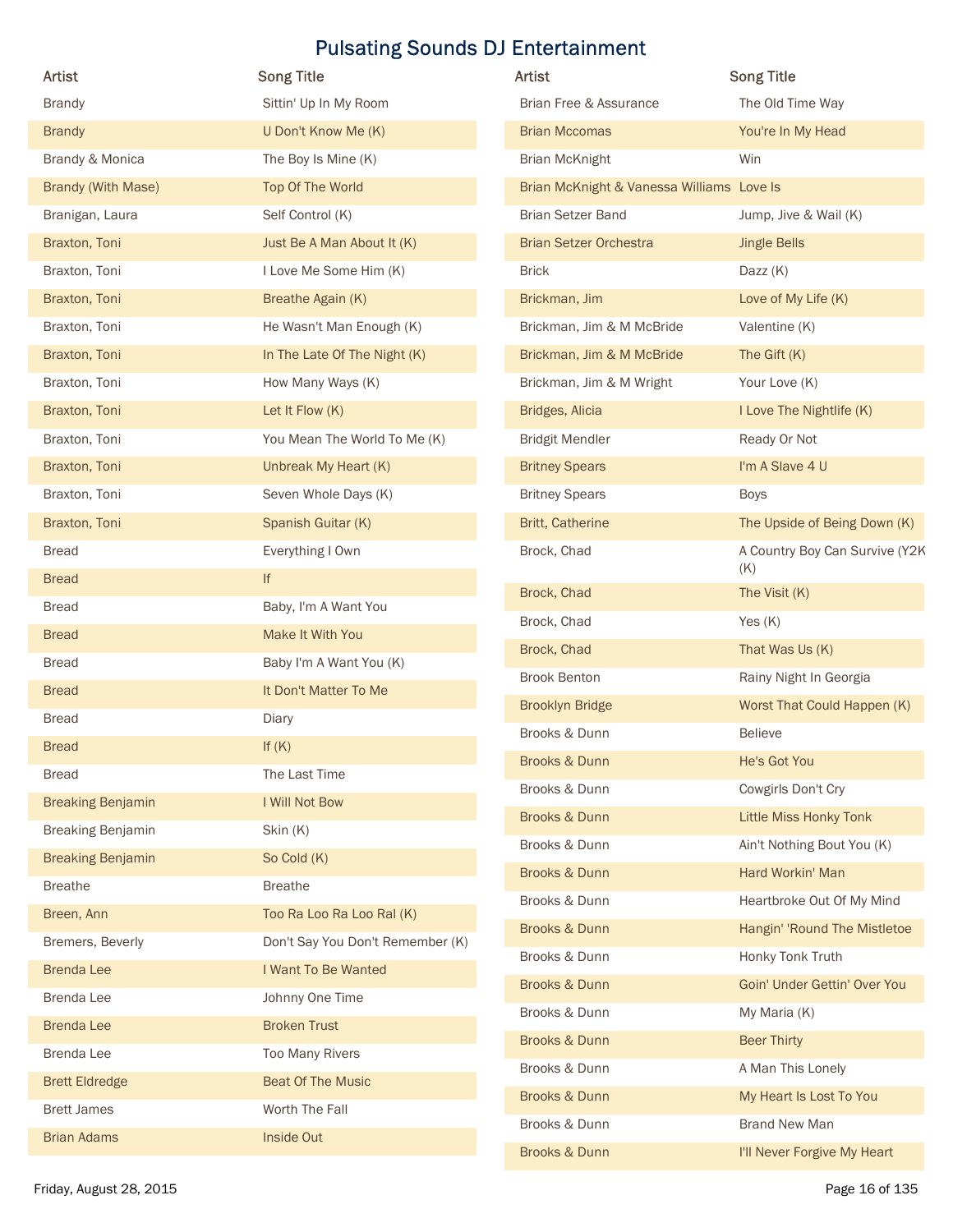| Artist                     | <b>Song Title</b>                            | Artist                        | <b>Song Title</b>                   |
|----------------------------|----------------------------------------------|-------------------------------|-------------------------------------|
| Brooks & Dunn              | God Must Be Busy                             | Brooks, Garth                 | Learning To Live Again (K)          |
| Brooks & Dunn              | <b>Indian Summer</b>                         | Brooks, Garth                 | Long Neck Bottle (K)                |
| Brooks & Dunn              | I Can't Get Over You                         | Brooks, Garth                 | Do What You Gotta Do (K)            |
| Brooks & Dunn              | It's Getting Better All The Time             | Brooks, Garth                 | Lost In You (K)                     |
| Brooks & Dunn              | I Am That Man                                | Brooks, Garth                 | It's Your Song (K)                  |
| <b>Brooks &amp; Dunn</b>   | Going Out Of My Mind                         | Brooks, Garth                 | Much Too Young To Feel This         |
| Brooks & Dunn              | Lost And Found                               |                               | Damn Old (K)                        |
| Brooks & Dunn              | Missing You (K)                              | Brooks, Garth                 | American Honky Tonk Bar Asso<br>(K) |
| Brooks & Dunn              | Boot Scootin' Boogie                         | Brooks, Garth                 | Shameless (K)                       |
| <b>Brooks &amp; Dunn</b>   | Husbands & Wives (K)                         | Brooks, Garth                 | The River (K)                       |
| Brooks & Dunn              | Neon Moon (K)                                | Brooks, Garth                 | To Make You Feel My Love (K)        |
| <b>Brooks &amp; Dunn</b>   | Proud Of The House We Built                  | Brooks, Garth                 | That 'OI Wind (K)                   |
| Brooks & Dunn              | Thats' What She Gets For Loving              | Brooks, Garth                 | Thunder Rolls (3rd Verse) (K)       |
| Brooks & Dunn              | Me(K)<br>She Used To Be Mine                 | Brooks, Garth                 | Papa Loved Mama (K)                 |
| Brooks & Dunn              |                                              | Brooks, Garth                 | Somewhere Other Than The Nig        |
|                            | Rock My World (Little Country Girl)          |                               | (K)                                 |
| Brooks & Dunn              | That's What It's All About (K)               | Brooks, Garth                 | The Dance (K)                       |
| Brooks & Dunn              | That Ain't No Way To Go                      | Brooks, Garth                 | What She's Doing Now (K)            |
| Brooks & Dunn              | The Long Goodbye (K)                         | Brooks, Garth                 | We Shall Be Free (K)                |
| Brooks & Dunn              | You'll Always Be Loved By Me                 | Brooks, Garth                 | Standing Outside The Fire (K)       |
| Brooks & Dunn              | Why Would I Say Goodbye                      | Brooks, Garth                 | One Night A Day (K)                 |
| Brooks & Dunn              | You're Gonna Miss Me When I'm<br>Gone        | Brooks, Garth                 | Two Of A Kind (K)                   |
| <b>Brooks &amp; Dunn</b>   | She's Not The Cheatin' Kind                  | Brooks, Garth                 | Two Pina Coladas (K)                |
| Brooks & Dunn              | South Of Santa Fe                            | Brooks, Garth                 | Rodeo (K)                           |
| <b>Brooks &amp; Dunn</b>   | <b>Whiskey Under The Bridge</b>              | Brooks, Garth                 | Unanswered Prayers (K)              |
| Brooks & Dunn              | Play Something Country (K)                   | Brooks, Garth                 | That Summer (K)                     |
| Brooks & Dunn              | <b>Red Dirt Road</b>                         | Brooks, Garth                 | Tearin' It Up, Burnin' It Down (K)  |
| Brooks & Dunn              | We'll Burn That Bridge                       | Brooks, Garth                 | Wild As The Wind (K)                |
| Brooks & Dunn              | Only In America (K)                          | Brooks, Garth                 | The Thunder Rolls (K)               |
| Brooks & Dunn & R McEntire | If You See Him, If You See Her (K)           | Brooks, Garth                 | You Move Me (K)                     |
| <b>Brooks And Dunn</b>     | <b>Missing You</b>                           | Brooks, Garth                 | Right Now (K)                       |
| <b>Brooks And Dunn</b>     | Only In America                              | Brooks, Garth & S Wariner     | Katie Wants A Fast One (K)          |
| Brooks, Garth              | If Tomorrow Never Comes (K)                  | Brooks, Garth & Steve Wariner | Burnin' The Roadhouse Down (I       |
| Brooks, Garth              | Friends in Low Places (3rd Verse)            | Brooks, Garth & T Yearwood    | Squeeze Me In (K)                   |
|                            | (K)                                          | Brooks, Meredith              | Bitch (K)                           |
| Brooks, Garth              | <b>Against The Grain (K)</b>                 | Brooks, Meredith              | What Would Happen (K)               |
| Brooks, Garth              | Ain't Going Down Til The Sun<br>Comes Up (K) | Brotherhood Of Man            | United We Stand                     |
| Brooks, Garth              | Not Counting You (K)                         | <b>Brothers Johnson</b>       | Strawberry Letter #23 (K)           |
|                            |                                              | Brothers Johnson              | Stomp (K)                           |
| Friday, August 28, 2015    |                                              |                               | Page 17 of 135                      |

| <b>Artist</b>              | <b>Song Title</b>                        | Artist                         | <b>Song Title</b>                    |
|----------------------------|------------------------------------------|--------------------------------|--------------------------------------|
| Brooks & Dunn              | God Must Be Busy                         | Brooks, Garth                  | Learning To Live Again (K)           |
| <b>Brooks &amp; Dunn</b>   | <b>Indian Summer</b>                     | Brooks, Garth                  | Long Neck Bottle (K)                 |
| Brooks & Dunn              | I Can't Get Over You                     | Brooks, Garth                  | Do What You Gotta Do (K)             |
| <b>Brooks &amp; Dunn</b>   | It's Getting Better All The Time         | Brooks, Garth                  | Lost In You (K)                      |
| Brooks & Dunn              | I Am That Man                            | Brooks, Garth                  | It's Your Song (K)                   |
| <b>Brooks &amp; Dunn</b>   | Going Out Of My Mind                     | Brooks, Garth                  | Much Too Young To Feel This          |
| Brooks & Dunn              | Lost And Found                           |                                | Damn Old (K)                         |
| <b>Brooks &amp; Dunn</b>   | Missing You (K)                          | Brooks, Garth                  | American Honky Tonk Bar Asso<br>(K)  |
| Brooks & Dunn              | Boot Scootin' Boogie                     | Brooks, Garth                  | Shameless (K)                        |
| <b>Brooks &amp; Dunn</b>   | Husbands & Wives (K)                     | Brooks, Garth                  | The River (K)                        |
| Brooks & Dunn              | Neon Moon (K)                            | Brooks, Garth                  | To Make You Feel My Love (K)         |
| <b>Brooks &amp; Dunn</b>   | Proud Of The House We Built              | Brooks, Garth                  | That 'OI Wind (K)                    |
| Brooks & Dunn              | Thats' What She Gets For Loving          | Brooks, Garth                  | Thunder Rolls (3rd Verse) (K)        |
|                            | Me(K)                                    | Brooks, Garth                  | Papa Loved Mama (K)                  |
| <b>Brooks &amp; Dunn</b>   | She Used To Be Mine                      | Brooks, Garth                  | Somewhere Other Than The Nig         |
| Brooks & Dunn              | Rock My World (Little Country Girl)      |                                | (K)                                  |
| <b>Brooks &amp; Dunn</b>   | That's What It's All About (K)           | Brooks, Garth                  | The Dance (K)                        |
| Brooks & Dunn              | That Ain't No Way To Go                  | Brooks, Garth                  | What She's Doing Now (K)             |
| <b>Brooks &amp; Dunn</b>   | The Long Goodbye (K)                     | Brooks, Garth                  | We Shall Be Free (K)                 |
| Brooks & Dunn              | You'll Always Be Loved By Me             | Brooks, Garth                  | <b>Standing Outside The Fire (K)</b> |
| <b>Brooks &amp; Dunn</b>   | Why Would I Say Goodbye                  | Brooks, Garth                  | One Night A Day (K)                  |
| Brooks & Dunn              | You're Gonna Miss Me When I'm<br>Gone    | Brooks, Garth                  | Two Of A Kind (K)                    |
| <b>Brooks &amp; Dunn</b>   | She's Not The Cheatin' Kind              | Brooks, Garth                  | Two Pina Coladas (K)                 |
| Brooks & Dunn              | South Of Santa Fe                        | Brooks, Garth                  | Rodeo (K)                            |
| <b>Brooks &amp; Dunn</b>   | Whiskey Under The Bridge                 | Brooks, Garth                  | Unanswered Prayers (K)               |
| Brooks & Dunn              | Play Something Country (K)               | Brooks, Garth                  | That Summer (K)                      |
| <b>Brooks &amp; Dunn</b>   | <b>Red Dirt Road</b>                     | Brooks, Garth                  | Tearin' It Up, Burnin' It Down (K)   |
| Brooks & Dunn              | We'll Burn That Bridge                   | Brooks, Garth                  | Wild As The Wind (K)                 |
| <b>Brooks &amp; Dunn</b>   | Only In America (K)                      | Brooks, Garth                  | The Thunder Rolls (K)                |
| Brooks & Dunn & R McEntire | If You See Him, If You See Her (K)       | Brooks, Garth<br>Brooks, Garth | You Move Me (K)<br>Right Now (K)     |
| <b>Brooks And Dunn</b>     | <b>Missing You</b>                       | Brooks, Garth & S Wariner      | Katie Wants A Fast One (K)           |
| Brooks And Dunn            | Only In America                          | Brooks, Garth & Steve Wariner  | Burnin' The Roadhouse Down (I        |
| Brooks, Garth              | If Tomorrow Never Comes (K)              | Brooks, Garth & T Yearwood     | Squeeze Me In (K)                    |
| Brooks, Garth              | Friends in Low Places (3rd Verse)<br>(K) | Brooks, Meredith               | Bitch (K)                            |
| Brooks, Garth              | Against The Grain (K)                    | Brooks, Meredith               | What Would Happen (K)                |
| Brooks, Garth              | Ain't Going Down Til The Sun             | Brotherhood Of Man             | United We Stand                      |
|                            | Comes Up (K)                             | <b>Brothers Johnson</b>        | Strawberry Letter #23 (K)            |
| Brooks, Garth              | Not Counting You (K)                     | Brothers Johnson               | Stomp (K)                            |
|                            |                                          |                                |                                      |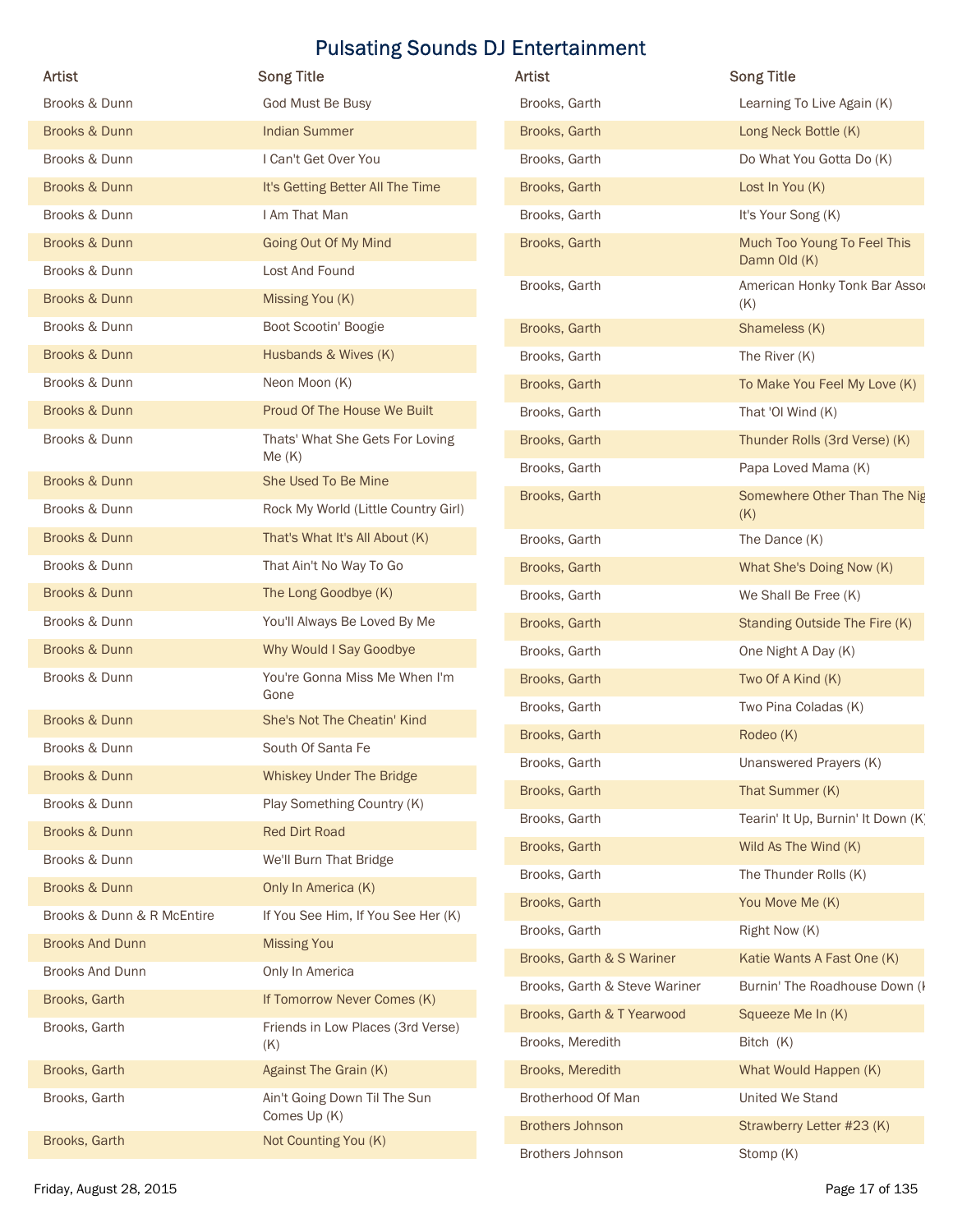| <b>Artist</b>                | <b>Song Title</b>                       | Artist              | <b>Song Title</b>                                 |
|------------------------------|-----------------------------------------|---------------------|---------------------------------------------------|
|                              |                                         |                     |                                                   |
| Brown, Bobby                 | Every Little Step (K)                   | Buble, Michael      | Feeling Good (K)                                  |
| Brown, Bobby                 | My Prerogative (K)                      | Buble, Michael      | How Can You Mend A Broken<br>Heart $(K)$          |
| Brown, Bobby                 | Don't Be Cruel (K)                      | Buble, Michael      | A Song For You (K)                                |
| Brown, Bobby                 | Girlfriend (K)                          | Buble, Michael      | Can't Buy Me Love (K)                             |
| Brown, Chris                 | Run It (K)                              | Buble, Michael      | For Once In My Life (K)                           |
| Brown, Chris                 | Yo (Excuse Me Miss) (K)                 | Buble, Michael      | Moondance (K)                                     |
| Brown, James                 | I Got You (I Feel Good) (K)             | Buble, Michael      | A Foggy Day in Londontown (K)                     |
| Brown, James                 | I'll Go Crazy (K)                       | Buble, Michael      | Everything (K)                                    |
| Brown, James                 | Say It Loud, I'm Black & Proud (K)      | Buble, Michael      | Home (K)                                          |
| Brown, James                 | Please, Please, Please (K)              | Buble, Michael      | I've Got You Under My Skin (K)                    |
| Browne, Jackson              | Doctor My Eyes (K)                      | Buble, Michael      | Come Fly With Me (K)                              |
| Browne, Jackson              | Here Come Those Tears Again (K)         | Buble, Michael      | Sway (K)                                          |
| Browne, Jackson              | Rock Me On The Water (K)                | Buble, Michael      | Try A Little Tenderness (K)                       |
| Browne, Jackson              | Somebody's Baby (K)                     | Buble, Michael      | Save The Last Dance For Me (K                     |
| Browns, The                  | Looking Back To See (Duet) (K)          | Buble, Michael      | You'll Never Find (K)                             |
| Brownstone                   | If You Love Me (K)                      | Buble, Michael      | Quando Quando Quando (K)                          |
| <b>Bruce Channel</b>         | <b>Hey Baby</b>                         | Buble, Michael      | You Don't Know Me (K)                             |
| <b>Bruce Channel</b>         | Hey! Baby                               | Buble, Michael      | The More I See You (K)                            |
| Bruce, Ed                    | Ever, Never Loving You (K)              | Buble, Michael      | You And I (K)                                     |
| Bruce, Ed                    | You're The Best Break This Old          | <b>Buck Owens</b>   | Before You Go                                     |
|                              | Heart Ever Had (K)<br>Count On Me       | <b>Buck Owens</b>   | I Don't Care (Just As Long As Yo                  |
| <b>Bruno Mars</b>            | Here I Am                               |                     | Love Me)                                          |
| Bryan Adams                  |                                         | <b>Buck Owens</b>   | Above And Beyond The Call Of                      |
| <b>Bryan Adams</b>           | On A Day Like Today                     |                     | Love                                              |
| Bryan Adams                  | Back To You                             | <b>Buck Owens</b>   | Love's Gonna Live Here                            |
| <b>Bryan Adams</b>           | I Thought I'd Seen Everything           | <b>Buck Owens</b>   | My Heart Skips A Beat                             |
| <b>Bryan White</b>           | Eugene You Genius                       | <b>Buck Owens</b>   | I've Got A Tiger By The Tail                      |
| <b>Bryan White</b>           | I'm Not Supposed To Love You<br>Anymore | <b>Buck Owens</b>   | Made In Japan                                     |
| <b>Bryan White</b>           | Someone Else's Star                     | <b>Buck Owens</b>   | It Takes People Like You To Mal<br>People Like Me |
| <b>Bryan White</b>           | Sittin' On Go                           | <b>Buck Owens</b>   | Hello Trouble Come On In                          |
| <b>Bryan White</b>           | Tree Of Hearts                          | <b>Buck Owens</b>   | Santa Looked A Lot Like Daddy                     |
| <b>Bryan White</b>           | You're Still Beautiful To Me            | <b>Buck Owens</b>   | <b>Together Again</b>                             |
| <b>Bryan White</b>           | One Small Miracle                       | <b>Buck Owens</b>   | Under Your Spell Again                            |
| Bryson, Peabo                | Can You Stop The Rain (K)               | <b>Buck Owens</b>   | Sam's Place                                       |
| Bryson, Peabo & Kenny G      | By the Time this Night is Over (K)      | <b>Buck Owens</b>   | Waitin' In Your Welfare Line                      |
| Bryson, Peabo & Regina Belle | A Whole New World (K)                   | <b>Buckberry</b>    | For The Movies (K)                                |
| <b>BT Express</b>            | Do It Til Your Satisfied (K)            |                     |                                                   |
|                              |                                         | Buckcherry          | Lit Up (K)                                        |
| Buble, Michael               | How Sweet It Is (K)                     | Buckingham, Lindsey | Countdown (K)                                     |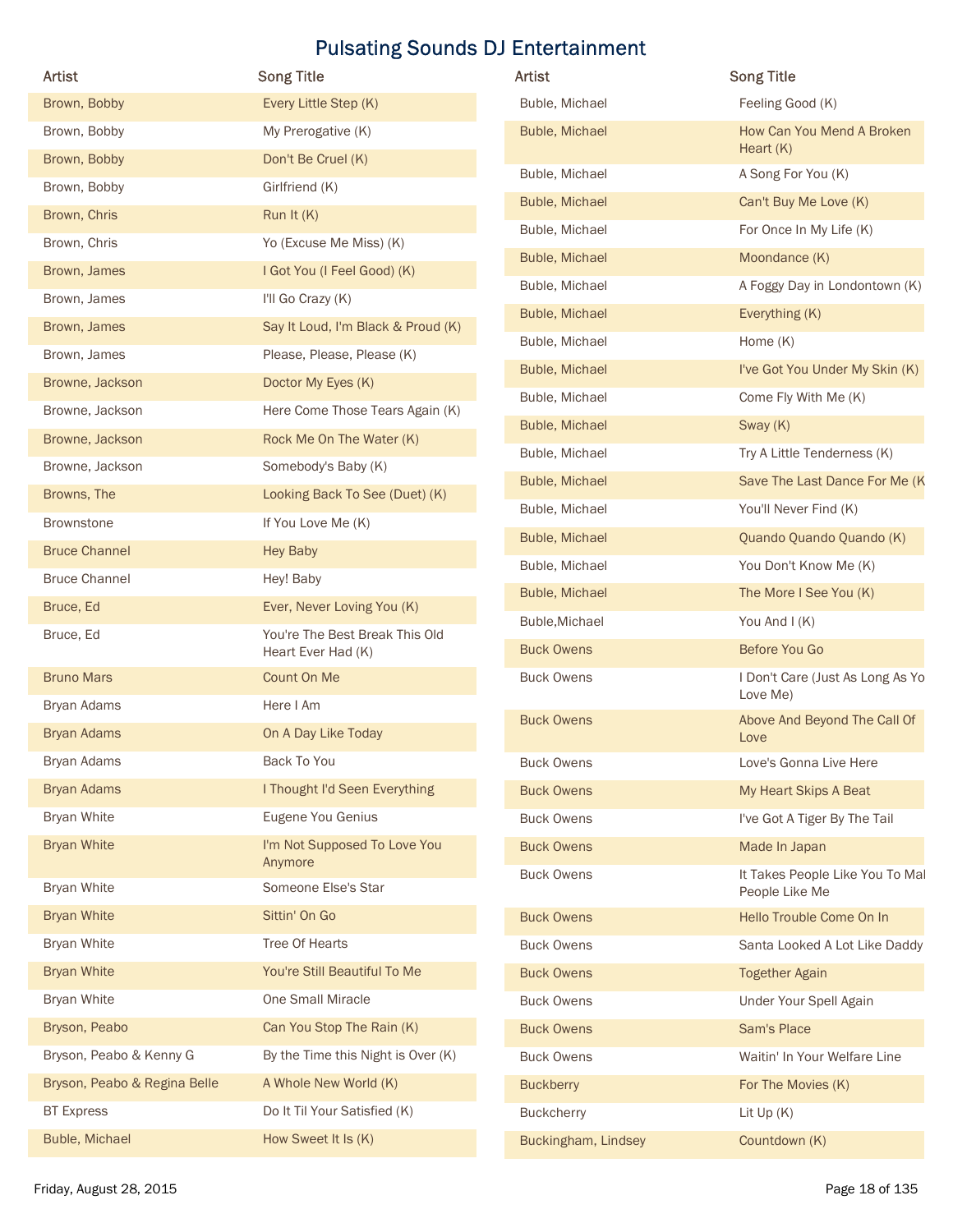| Artist                         | <b>Song Title</b>                        | Artist                   | <b>Song Title</b>                             |
|--------------------------------|------------------------------------------|--------------------------|-----------------------------------------------|
| Buckinghams, The               | Kind Of A Drag (K)                       | <b>Burnin' Daylight</b>  | Say Yes (K)                                   |
| Buckinghams, The               | Mercy, Mercy, Mercy (K)                  | <b>Bush</b>              | Head Full of Ghosts (K)                       |
| Buckinghams, The               | Hey Baby They're Playing Our             | <b>Bush</b>              | Everything Zen (K)                            |
|                                | Song (K)                                 | <b>Bush</b>              | Comedown (K)                                  |
| Buckinghams, The               | Don't You Care                           | <b>Bush</b>              | Greedy Fly (K)                                |
| <b>Buddy Jewel</b>             | If She Were Any Other Woman              | <b>Bush</b>              | Machinehead (K)                               |
| <b>Buddy Jewel</b>             | One Step At A Time                       | <b>Bush</b>              | The Chemicals Between Us (K)                  |
| <b>Buddy Jewel</b>             | Sweet Southern Comfort                   | <b>Busta Rhymes</b>      | I Know What You Want (K)                      |
| <b>Buddy Jewell</b>            | If She Were Any Other Woman              | <b>Busta Rhymes</b>      | Put Your Hands Where My Eyes                  |
| <b>Buddy Jewell</b>            | Help Pour Out The Rain (Lacey's<br>Song) |                          | Could See (K)                                 |
| <b>Buddy Knox</b>              | Party Doll                               | <b>Buster Poindexter</b> | Hot Hot Hot                                   |
| <b>Buffalo Club</b>            | Heart Hold On (K)                        | Butler, Carl & Pearl     | Don't Let Me Cross Over (K)                   |
| <b>Buffalo Club</b>            | If She Don't Love You (K)                | Butler, Jerry            | Moon River (K)                                |
| <b>Buffalo Springfield</b>     | For What It's Worth (K)                  | Butler, Jerry            | For Your Precious Love (K)                    |
| <b>Buffalo Springfield</b>     | Sit Down I Think I Love You              | Butler, Jerry            | Let It Be Me (K)                              |
| Buffett, Chesney & Friends     | Hey Good Lookin' (K)                     | Butler, Jerry            | He Will Break Your Heart (K)                  |
| Buffett, Jimmy                 | He Went To Paris (K)                     | Butler, Jerry            | Only The Strong Survive (K)                   |
| Buffett, Jimmy                 | Fins $(K)$                               | <b>Butthole Surfers</b>  | Pepper (K)                                    |
| Buffett, Jimmy                 | Grapefruit, Juicyfruit (K)               | By Plastic Ono Band      | Give Peace A Chance                           |
| Buffett, Jimmy                 | Jamaica Farewell (K)                     | Byrd, Tracy              | How'd I Wind Up in Jamaica (K)                |
| Buffett, Jimmy                 | Livingston Saturday Night (K)            | Byrd, Tracy              | Lifestyles of the Not So Rich &<br>Famous (K) |
| Buffett, Jimmy                 | Come Monday (K)                          | Byrd, Tracy              | Keeper of the Stars (K)                       |
| Buffett, Jimmy                 | Boat Drinks (K)                          | Byrd, Tracy              | I'm From The Country (K)                      |
| Buffett, Jimmy                 | Margaritaville (K)                       | Byrd, Tracy              | I Wanna Feel That Way Again (K                |
| Buffett, Jimmy                 | Changes In Latitudes (K)                 | Byrd, Tracy              | Love, You Ain't Seen The Last of              |
| Buffett, Jimmy                 | Another Saturday Night (K)               |                          | Me(K)                                         |
| Buffett, Jimmy                 | Cheeseburger In Paradise (K)             | Byrd, Tracy              | Drinkin' Bone (K)                             |
| Buffett, Jimmy                 | A Pirate Looks At 40 (K)                 | Byrd, Tracy              | A Good Way To Get On My Bad                   |
| Buffett, Jimmy                 | Pencil Thin Mustache (K)                 | Byrd, Tracy              | Side (K)<br>Don't Love Make A Diamond         |
| Buffett, Jimmy                 | Volcano (K)                              |                          | Shine (K)                                     |
| Buffett, Jimmy                 | Why Don't We Get Drunk & Screw           | Byrd, Tracy              | When Mama Ain't Happy (K)                     |
|                                | (K)                                      | Byrd, Tracy              | The First Step (K)                            |
| Buffett, Jimmy                 | Son of a Son of a Sailor (K)             | Byrd, Tracy              | The Truth About Men (K)                       |
| Buffett, Jimmy & George Strait | Sea Of Heartbreak (K)                    | Byrd, Tracy              | Take Me With You When You Go                  |
| Buffett, Jimmy & M McBride     | Trip Around The Sun (K)                  |                          | (K)                                           |
| Buggles, The                   | Video Killed The Radio Star (K)          | Byrd, Tracy              | Ten Rounds With Jose Cuervo (I                |
| <b>Burl Ives</b>               | Funny Way Of Laughin'                    | <b>Byrds</b>             | Eight Miles High                              |
| <b>Burl Ives</b>               | A Little Bitty Tear                      | Byrds, The               | Mr Tambourine Man (K)                         |
|                                | Say Yes                                  | Byrds, The               | Eight Miles High (K)                          |

| Artist                   | <b>Song Title</b>                             |
|--------------------------|-----------------------------------------------|
| <b>Burnin' Daylight</b>  | Say Yes (K)                                   |
| <b>Bush</b>              | Head Full of Ghosts (K)                       |
| <b>Bush</b>              | Everything Zen (K)                            |
| <b>Bush</b>              | Comedown (K)                                  |
| <b>Bush</b>              | Greedy Fly (K)                                |
| <b>Bush</b>              | Machinehead (K)                               |
| <b>Bush</b>              | The Chemicals Between Us (K)                  |
| <b>Busta Rhymes</b>      | I Know What You Want (K)                      |
| <b>Busta Rhymes</b>      | Put Your Hands Where My Eyes<br>Could See (K) |
| <b>Buster Poindexter</b> | Hot Hot Hot                                   |
| Butler, Carl & Pearl     | Don't Let Me Cross Over (K)                   |
| Butler, Jerry            | Moon River (K)                                |
| Butler, Jerry            | For Your Precious Love (K)                    |
| Butler, Jerry            | Let It Be Me (K)                              |
| Butler, Jerry            | He Will Break Your Heart (K)                  |
| Butler, Jerry            | Only The Strong Survive (K)                   |
| <b>Butthole Surfers</b>  | Pepper (K)                                    |
| By Plastic Ono Band      | Give Peace A Chance                           |
| Byrd, Tracy              | How'd I Wind Up in Jamaica (K)                |
| Byrd, Tracy              | Lifestyles of the Not So Rich &<br>Famous (K) |
| Byrd, Tracy              | Keeper of the Stars (K)                       |
| Byrd, Tracy              | I'm From The Country (K)                      |
| Byrd, Tracy              | I Wanna Feel That Way Again (K                |
| Byrd, Tracy              | Love, You Ain't Seen The Last of<br>Me(K)     |
| Byrd, Tracy              | Drinkin' Bone (K)                             |
| Byrd, Tracy              | A Good Way To Get On My Bad<br>Side (K)       |
| Byrd, Tracy              | Don't Love Make A Diamond<br>Shine (K)        |
| Byrd, Tracy              | When Mama Ain't Happy (K)                     |
| Byrd, Tracy              | The First Step (K)                            |
| Byrd, Tracy              | The Truth About Men (K)                       |
| Byrd, Tracy              | Take Me With You When You Go<br>(K)           |
| Byrd, Tracy              | Ten Rounds With Jose Cuervo (I                |
| <b>Byrds</b>             | <b>Eight Miles High</b>                       |
| Byrds, The               | Mr Tambourine Man (K)                         |
| Byrds, The               | Eight Miles High (K)                          |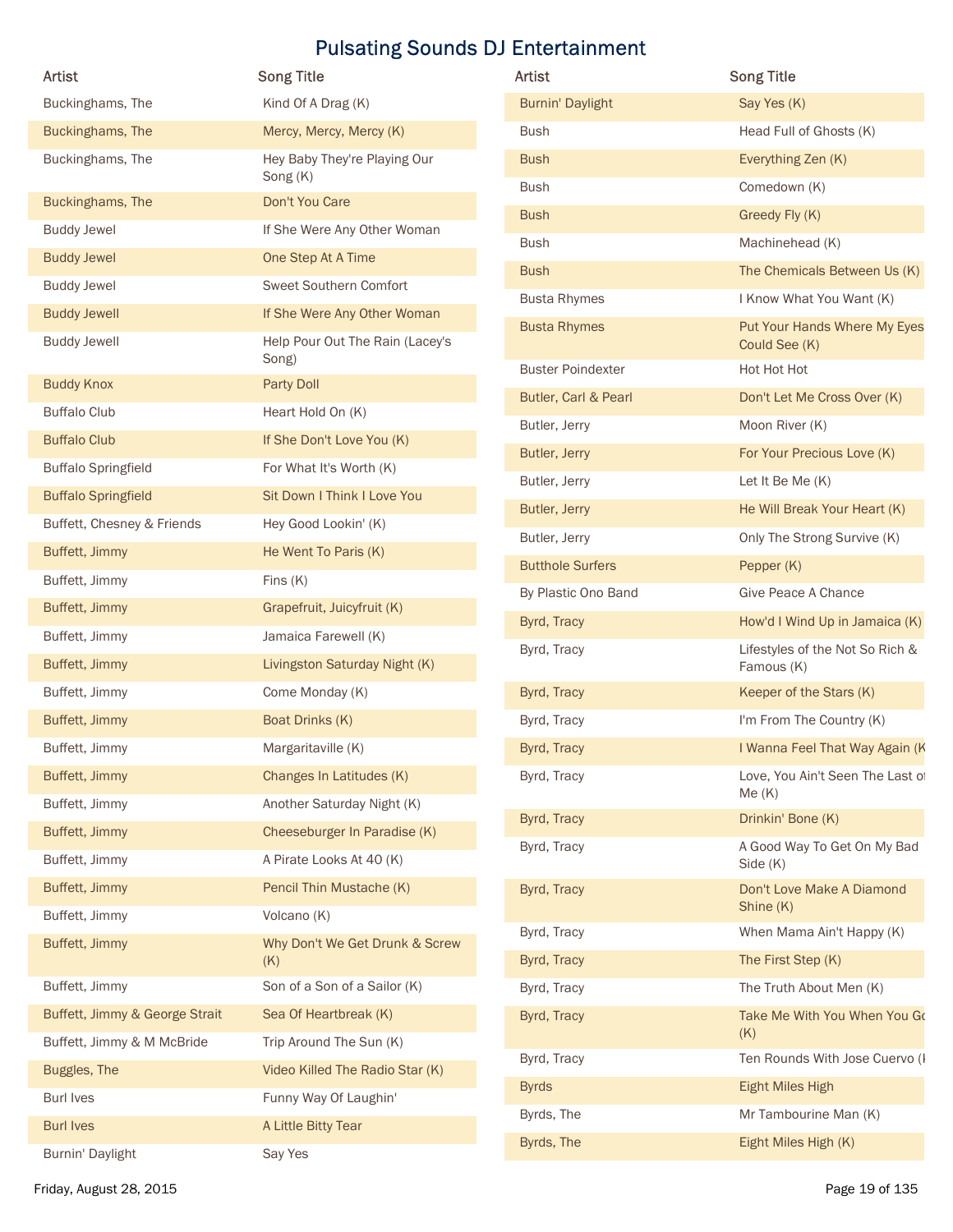|                                              | <b>Pulsating Sounds DJ Entertainment</b>              |                                        |                                 |
|----------------------------------------------|-------------------------------------------------------|----------------------------------------|---------------------------------|
| <b>Artist</b>                                | <b>Song Title</b>                                     | Artist                                 | <b>Song Title</b>               |
| Byrds, The                                   | Turn, Turn, Turn (K)                                  | Campbell, Glen                         | I Have You (K)                  |
| Byrds, The                                   | So You Want To Be A Rock & Roll                       | Campbell, Glen                         | Southern Nights (K)             |
|                                              | Star $(K)$                                            | Campbell, Glen                         | Rhinestone Cowboy (K)           |
| $\mathbf{C}$                                 |                                                       | Campbell, Glen                         | Try A Little Kindness (K)       |
| <b>C&amp;C Music Factory</b><br>Cab Calloway | Gonna Make You Sweat (Duet) (K)<br>Minnie The Moocher | Campbell, Glen                         | Wichita Lineman (K)             |
| Cabaret                                      | Cabaret                                               | Campbell, Tevin                        | I'm Ready (K)                   |
| Cabaret                                      | Maybe This Time                                       | Cam'ron                                | Hey Ma (K)                      |
| Cafferty, John                               | On The Dark Side (K)                                  | Candlebox                              | Cover Me (K)                    |
| Cafferty, John                               | Tender Years (K)                                      | Candlebox                              | Far Behind (K)                  |
| Cage The Elephant                            | Cigarette Daydreams                                   | Candlebox                              | You (K)                         |
| Cagle, Chris                                 | I Breathe In, I Breathe Out (K)                       | <b>Canned Heat</b>                     | Let's Work Together             |
| Cagle, Chris                                 | Country By The Grace of God (K)                       | Canned Heat                            | Going Up The Country            |
| Cagle, Chris                                 | Miss Me Baby (K)                                      | Cannibal & The Headhunters             | Land Of 1000 Dances             |
| Cagle, Chris                                 | I'd Be Lying (K)                                      | Cannon, Freddie                        | Tallahassie Lassie (K)          |
| Cagle, Chris                                 | Chicks Dig It (K)                                     | <b>Capital Cities</b><br>Capitols, The | Safe And Sound<br>Cool Jerk     |
| Cagle, Chris                                 | What A Beautiful Day (K)                              | Capitols, The                          | Cook Jerk (K)                   |
| Cake                                         | Never There (K)                                       | Capris, The                            | There's A Moon Out Tonight (K)  |
| Cal Smith                                    | Country Bumpkin                                       | Captain & Tennille                     | Muskrat Love (K)                |
| Caldwell, Bobby                              | What You Won't Do For Love (K)                        | Captain & Tennille                     | Love Will Keep Us Together (K)  |
| California Love                              | California Love                                       | Captain & Tennille                     | Lonely Night (Angel Face) (K)   |
| Calloway, Cab                                | Minnie The Moocher (K)                                | Captain & Tennille                     | Do That To Me One More Time     |
| Calvin Harris                                | Summer                                                | Captain & Tennille                     | The Way That I Want To Touch \  |
| Calvin Harris ftg. Ellie Goulding            | I Need Your Love                                      |                                        | (K)                             |
| Calvin Harris ftg. Ellie Goulding            | Outside                                               | Captain & Tennille                     | Shop Around                     |
| Calvin Harris ftg. John Newman               | <b>Blame</b>                                          | Captain & Tennille                     | Shop Around (K)                 |
| Campbell, Glen                               | Dreams of the Everyday<br>Housewife (K)               | Cara, Irene                            | Flashdance (K)                  |
| Campbell, Glen                               | Galveston (K)                                         | Cara, Irene                            | Fame (K)                        |
| Campbell, Glen                               | Dream Baby (K)                                        | Cardigans                              | Been It                         |
| Campbell, Glen                               | I Love How You Love Me (K)                            | Cardigans                              | Lovefool                        |
| Campbell, Glen                               | Honey Come Back (K)                                   | Cardigans, The                         | Love Fool (K)                   |
| Campbell, Glen                               | By The Time I Get To Phoenix (K)                      | Carey, Mariah                          | Fantasy (K)                     |
| Campbell, Glen                               | Country Boy (You got your feet in                     | Carey, Mariah                          | Can't Take That Away (K)        |
|                                              | $LA)$ $(K)$                                           | Carey, Mariah<br>Carey, Mariah         | Forever (K)<br>Can't Let Go (K) |
| Campbell, Glen                               | More Than Enough (K)                                  | Carey, Mariah                          | Hero (K)                        |
| Campbell, Glen                               | Faithless Love (K)                                    | Carey, Mariah                          | Butterfly (K)                   |
| Campbell, Glen                               | Gentle On My Mind (K)                                 | Carey, Mariah                          | I Still Believe (K)             |
| Campbell, Glen                               | I Wanna Live (K)                                      |                                        |                                 |

| <b>Artist</b>                     | <b>Song Title</b>                                | <b>Artist</b>              | <b>Song Title</b>              |
|-----------------------------------|--------------------------------------------------|----------------------------|--------------------------------|
| Byrds, The                        | Turn, Turn, Turn (K)                             | Campbell, Glen             | I Have You (K)                 |
| Byrds, The                        | So You Want To Be A Rock & Roll                  | Campbell, Glen             | Southern Nights (K)            |
|                                   | Star $(K)$                                       | Campbell, Glen             | Rhinestone Cowboy (K)          |
| $\mathbf c$                       |                                                  | Campbell, Glen             | Try A Little Kindness (K)      |
| C&C Music Factory                 | Gonna Make You Sweat (Duet) (K)                  | Campbell, Glen             | Wichita Lineman (K)            |
| Cab Calloway                      | Minnie The Moocher                               | Campbell, Tevin            | I'm Ready (K)                  |
| Cabaret                           | Cabaret                                          | Cam'ron                    | Hey Ma (K)                     |
| Cabaret                           | Maybe This Time                                  | Candlebox                  | Cover Me (K)                   |
| Cafferty, John                    | On The Dark Side (K)                             | Candlebox                  | Far Behind (K)                 |
| Cafferty, John                    | Tender Years (K)                                 | Candlebox                  | You $(K)$                      |
| Cage The Elephant                 | Cigarette Daydreams                              | <b>Canned Heat</b>         | Let's Work Together            |
| Cagle, Chris                      | I Breathe In, I Breathe Out (K)                  | <b>Canned Heat</b>         | Going Up The Country           |
| Cagle, Chris                      | Country By The Grace of God (K)                  | Cannibal & The Headhunters | Land Of 1000 Dances            |
| Cagle, Chris                      | Miss Me Baby (K)                                 | Cannon, Freddie            | Tallahassie Lassie (K)         |
| Cagle, Chris                      | I'd Be Lying (K)                                 | <b>Capital Cities</b>      | Safe And Sound                 |
| Cagle, Chris                      | Chicks Dig It (K)                                | Capitols, The              | Cool Jerk                      |
| Cagle, Chris                      | What A Beautiful Day (K)                         | Capitols, The              | Cook Jerk (K)                  |
| Cake                              | Never There (K)                                  | Capris, The                | There's A Moon Out Tonight (K) |
| Cal Smith                         | Country Bumpkin                                  | Captain & Tennille         | Muskrat Love (K)               |
| Caldwell, Bobby                   | What You Won't Do For Love (K)                   | Captain & Tennille         | Love Will Keep Us Together (K) |
| California Love                   | California Love                                  | Captain & Tennille         | Lonely Night (Angel Face) (K)  |
| Calloway, Cab                     | Minnie The Moocher (K)                           | Captain & Tennille         | Do That To Me One More Time    |
| Calvin Harris                     | Summer                                           | Captain & Tennille         | The Way That I Want To Touch \ |
| Calvin Harris ftg. Ellie Goulding | I Need Your Love                                 |                            | (K)                            |
| Calvin Harris ftg. Ellie Goulding | Outside                                          | Captain & Tennille         | Shop Around                    |
| Calvin Harris ftg. John Newman    | <b>Blame</b>                                     | Captain & Tennille         | Shop Around (K)                |
| Campbell, Glen                    | Dreams of the Everyday                           | Cara, Irene                | Flashdance (K)                 |
|                                   | Housewife (K)                                    | Cara, Irene                | Fame (K)                       |
| Campbell, Glen                    | Galveston (K)                                    | Cardigans                  | Been It                        |
| Campbell, Glen                    | Dream Baby (K)                                   | Cardigans                  | Lovefool                       |
| Campbell, Glen                    | I Love How You Love Me (K)                       | Cardigans, The             | Love Fool (K)                  |
| Campbell, Glen                    | Honey Come Back (K)                              | Carey, Mariah              | Fantasy (K)                    |
| Campbell, Glen                    | By The Time I Get To Phoenix (K)                 | Carey, Mariah              | Can't Take That Away (K)       |
| Campbell, Glen                    | Country Boy (You got your feet in<br>$LA)$ $(K)$ | Carey, Mariah              | Forever (K)                    |
| Campbell, Glen                    | More Than Enough (K)                             | Carey, Mariah              | Can't Let Go (K)               |
| Campbell, Glen                    | Faithless Love (K)                               | Carey, Mariah              | Hero (K)                       |
| Campbell, Glen                    | Gentle On My Mind (K)                            | Carey, Mariah              | Butterfly (K)                  |
| Campbell, Glen                    | I Wanna Live (K)                                 | Carey, Mariah              | I Still Believe (K)            |
|                                   |                                                  | Carey, Mariah              | Always Be My Baby (K)          |
| Friday, August 28, 2015           |                                                  |                            | Page 20 of 135                 |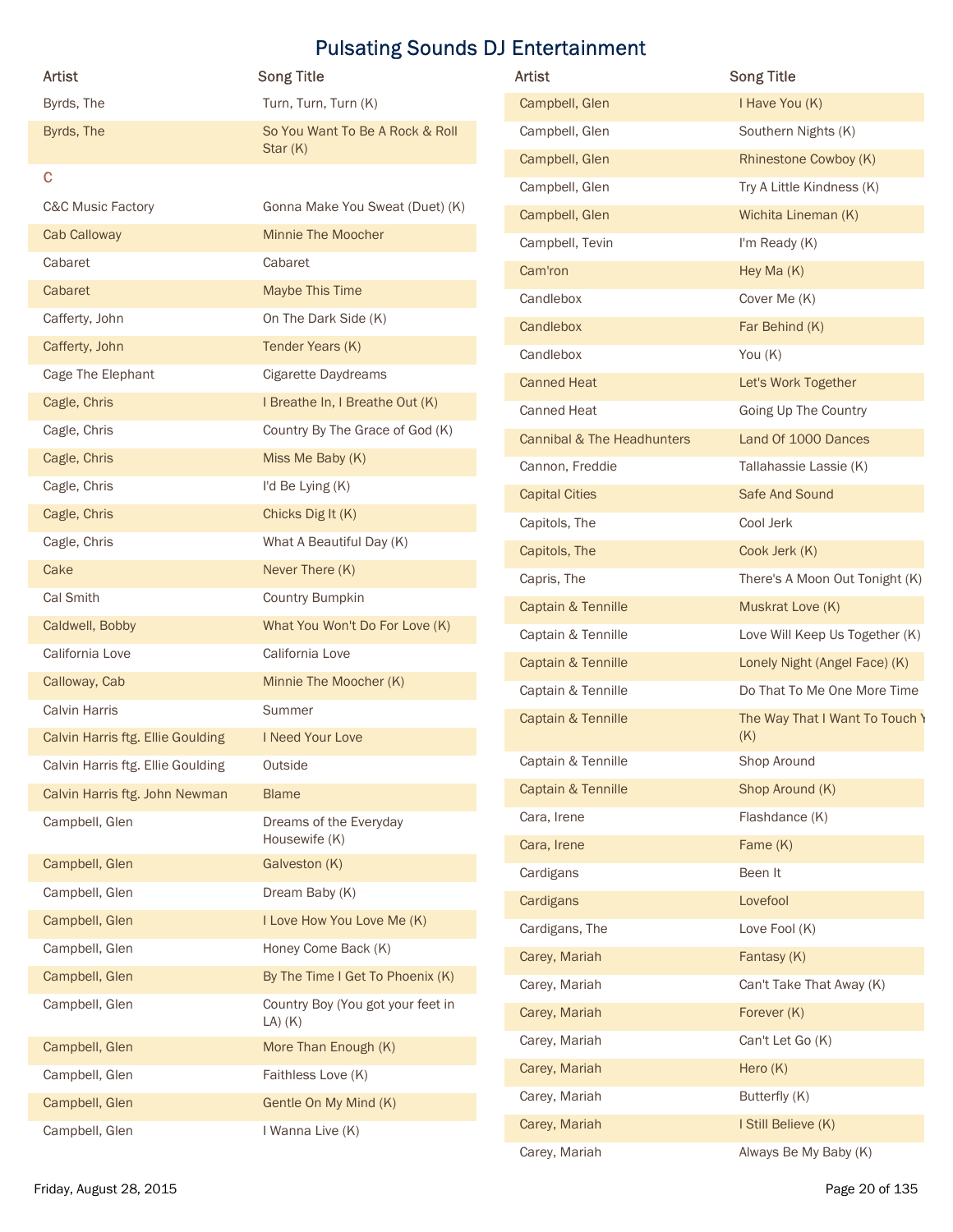| Artist                       | <b>Song Title</b>              | <b>Pulsating Sounds DJ Entertainment</b><br>Artist | <b>Song Title</b>               |
|------------------------------|--------------------------------|----------------------------------------------------|---------------------------------|
| Carey, Mariah                | Make It Happen (K)             | Carpenter, Mary C & J Diffie                       | Not Too Much To Ask (K)         |
| Carey, Mariah                | My All (K)                     | Carpenter, Mary Chapin                             | Never Had It So Good (K)        |
| Carey, Mariah                | Without You (K)                | Carpenter, Mary Chapin                             | It's Only Love (K)              |
| Carey, Mariah                | We Belong Together (K)         | Carpenter, Mary Chapin                             | Let Me Into Your Heart (K)      |
| Carey, Mariah                | Shake It Off (K)               | Carpenter, Mary Chapin                             | Down At The Twist & Shout (K)   |
| Carey, Mariah                | Through The Rain (K)           | Carpenter, Mary Chapin                             | I Take My Chances (K)           |
| Carey, Mariah & Trey Lorenz  | I'll Be There (K)              | Carpenter, Mary Chapin                             | I Feel Lucky (K)                |
| Carl Carlton                 | <b>Everlasting Love</b>        | Carpenter, Mary Chapin                             | Grow Old With Me (K)            |
| <b>Carl Smith</b>            | Hey Joe!                       | Carpenter, Mary Chapin                             | He Thinks He'll Keep Her (K)    |
| <b>Carl Smith</b>            | Back Up Buddy                  | Carpenter, Mary Chapin                             | Right Now (K)                   |
| <b>Carl Smith</b>            | Are You Teasing Me             | Carpenter, Mary Chapin                             | Passionate Kisses (K)           |
| Carl Smith                   | Loose Talk                     | Carpenter, Mary Chapin                             | Quittin' Time (K)               |
| <b>Carl Smith</b>            | You Are The One                | Carpenter, Mary Chapin                             | Shut Up & Kiss Me (K)           |
| Carlisle, Belinda            | Heaven Is A Place On Earth (K) | Carpenter, Mary Chapin                             | Something of a Dreamer (K)      |
| Carlisle, Bob                | <b>Butterfly Kisses (K)</b>    | Carpenter, Mary Chapin                             | You Win Again (K)               |
| Carlos Santana & Product G&B | Maria Maria                    | Carpenters                                         | Bless The Beasts And The Child  |
| <b>Carlos Vives</b>          | Dejame Entrar                  | Carpenters, The                                    | Goodbye To Love (K)             |
| Carlton, Carl                | Bad Mama Jama (K)              | Carpenters, The                                    | It's Going To Take Some Time (I |
| Carlton, Vanessa             | A Thousand Miles (K)           | Carpenters, The                                    | Close To You (K)                |
| Carlton, Vanessa             | 1000 Miles (K)                 | Carpenters, The                                    | I Won't Last A Day Without You  |
| Carlton, Vanessa             | Pretty Baby (K)                | Carpenters, The                                    | Top Of The World (K)            |
| Carly Simon                  | Mockingbird                    | Carpenters, The                                    | We've Only Just Begun (K)       |
| <b>Carly Simon</b>           | Nobody Does It Better          | Carpenters, The                                    | Yesterday Once More (K)         |
| Carly Simon / James Taylor   | Mockingbird                    | Carpenters, The                                    | Sing (K)                        |
| Carmen, Eric                 | All By Myself (K)              | Carpenters, The                                    | Rainy Days & Mondays (K)        |
| Carnes, Kim                  | Bette Davis Eyes (K)           | Carpenters, The                                    | Superstar (K)                   |
| <b>Carol Douglas</b>         | Doctor's Orders                | <b>Carrie Underwood</b>                            | <b>All-American Girl</b>        |
| Carol Elizabeth Jones        | Comin' Down From God           | Carrie Underwood                                   | Don't Forget To Remember Me     |
| <b>Carole King</b>           | I Feel The Earth Move          | Carrie Underwood                                   | Jesus, Take The Wheel           |
| Carole King                  | It's Too Late                  | Carrie Underwood                                   | Do You Hear What I Hear?        |
| <b>Carole King</b>           | Nightingale                    | Carrie Underwood                                   | <b>Two Black Cadillacs</b>      |
| Carole King                  | <b>Sweet Seasons</b>           | Carrie Underwood                                   | Unapologize                     |
| <b>Carole King</b>           | Way Over Yonder                | <b>Carrie Underwood</b>                            | Quitter                         |
| Carole King                  | So Far Away                    | Carrie Underwood Featuring Sons O What Can I Say   |                                 |
| Carolina Rain                | I Ain't Scared                 | Carrington, Rodney                                 | Morning Wood (K)                |
| Carolyn Dawn Johnson         | Complicated                    | Carrington, Rodney                                 | More Of A Man (K)               |
|                              | Georgia                        | Cars, The                                          | My Best Friend's Girl (K)       |
| Carolyn Dawn Johnson         |                                |                                                    |                                 |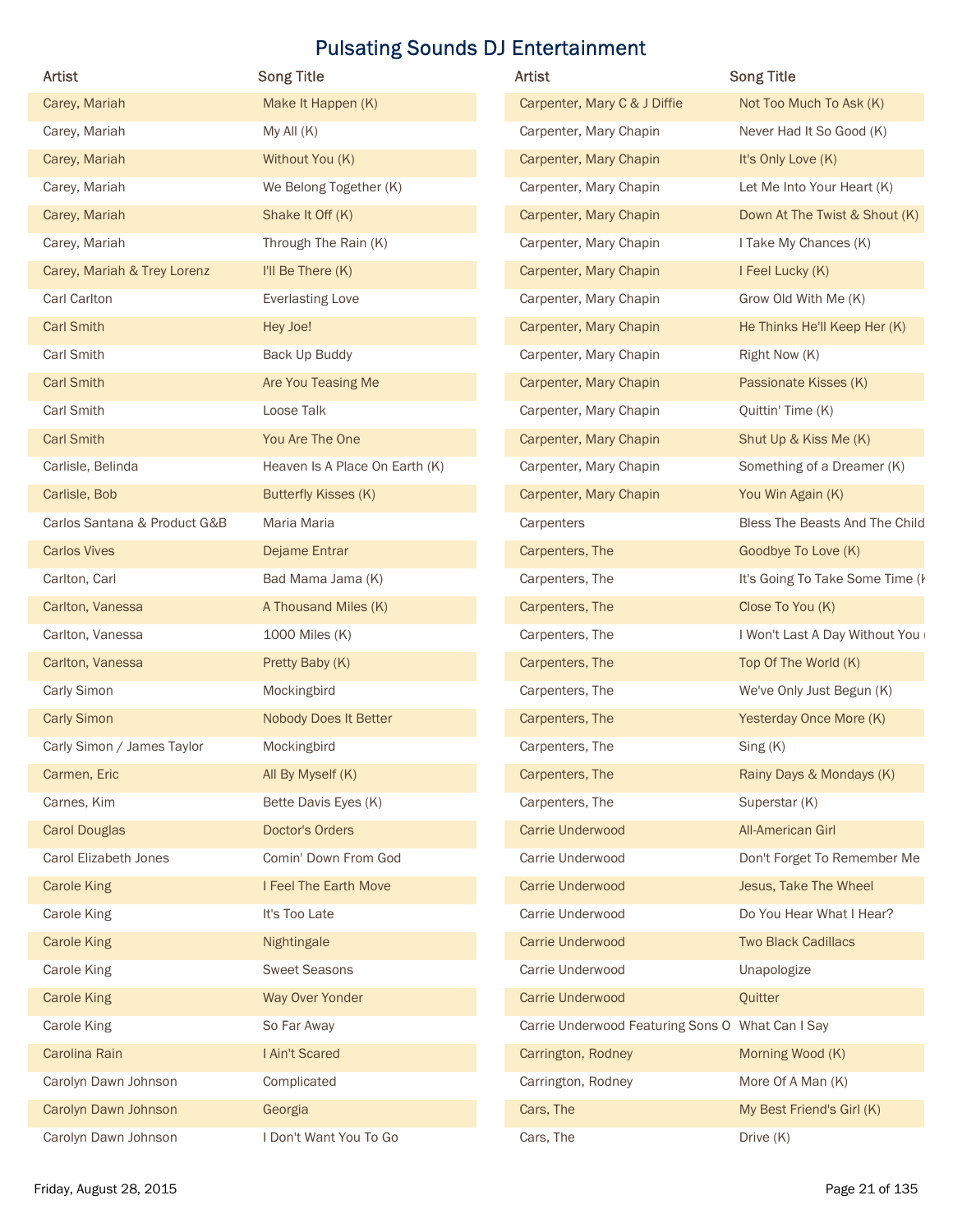|                           | <b>Song Title</b>                    | Artist                       | <b>Song Title</b>                   |
|---------------------------|--------------------------------------|------------------------------|-------------------------------------|
| Artist<br>Cars, The       | Just What I Needed (K)               | Cash, Johnny                 | The One on the Right is on the      |
| Cars, The                 | Shake It Up (K)                      |                              | Left $(K)$                          |
| Cars, The                 | You Might Think (K)                  | Cash, Johnny                 | Understand Your Man (K)             |
| Carson, Jeff              | Here's The Deal (K)                  | Cash, Johnny & W Jennings    | There Ain't No Good Chain Gang      |
| Carson, Jeff              | Real Life (K)                        | Casinos                      | (K)<br>Then You Can Tell Me Goodbye |
| Carter, Carlene           | Come On Back (K)                     | Casinos, The                 | Then You Can Tell Me Goodbye        |
| Carter, Clarence          | Kiss You All Over (K)                | Cassidy, Eva                 | Danny Boy (K)                       |
| Carter, Clarence          | Strokin' (K)                         | Cassidy, Eva                 | Imagine $(K)$                       |
| Carter, Deanna            | Did I Shave My Legs For This (K)     | Cassidy, Eva                 | Autumn Leaves (K)                   |
| Carter, Deanna            | How Do I Get There (K)               | Cassidy, Eva                 | Blue Skies (K)                      |
| Carter, Deanna            | Angels Working Overtime (K)          | Cassidy, Eva                 | Somewhere Over The Rainbow          |
| Carter, Deanna            | Count Me In (K)                      | Cassidy, Eva                 | Songbird (K)                        |
| Carter, Deanna            | Absence Of The Heart (K)             | Cassidy, Eva                 | Tennessee Waltz (K)                 |
| Carter, Deanna            | We Danced Anyway (K)                 | Castaways                    | Liar, Liar (K)                      |
| Carter, Deanna            | Strawberry Wine (K)                  | Casuals, The                 | Jesamine                            |
| Carter, Deanna            | You Still Shake Me (K)               | Catherine Britt & Elton John | Where We Both Say Goodbye           |
| Carter, Mel               | Hold Me, Thrill Me, Kiss Me (K)      | Cats                         | Memory                              |
| Cascades                  | Dreamin'                             | Cause & Effect               | It's Over Now (K)                   |
| Cascades, The             | Rhythm of the Rain (K)               | CCR                          | Ghost Riders In The Sky (K)         |
| Case Of The Ex            | Case Of The Ex                       | CCR                          | Green River (K)                     |
| Cash Cash ftg. Bebe Rexha | Take Me Home                         | CCR                          | Have You Ever Seen The Rain (       |
| Cash, Johnny              | A Thing Called Love (K)              | CCR                          | Bad Moon Rising (K)                 |
| Cash, Johnny              | Flesh & Blood (K)                    | CCR                          | Fortunate Son (K)                   |
| Cash, Johnny              | Hurt (K)                             | CCR                          | Born On The Bayou (K)               |
| Cash, Johnny              | Daddy Sang Bass (K)                  | CCR                          | Down On The Corner (K)              |
| Cash, Johnny              | Folsom Prison Blues (K)              | CCR                          | Lookin' Out My Back Door (K)        |
| Cash, Johnny              | I Walk The Line (K)                  | CCR                          | Travelin' Band (K)                  |
| Cash, Johnny              | Five Feet High & Rising (K)          | CCR                          | Proud Mary (K)                      |
| Cash, Johnny              | <b>Guess Things Happen That Way</b>  | Ce Ce Peniston               | I'm In The Mood                     |
| Cash, Johnny              | (K)<br>Ballad of a Teenage Queen (K) | Cee Lo Green                 | F**k You (Explicit)                 |
| Cash, Johnny              | Don't Take Your Guns To Town (K)     | <b>Celine Dion</b>           | A New Day (Radio Edit)              |
| Cash, Johnny              | Man In Black (K)                     | Celine Dion                  | I Drove All Night                   |
| Cash, Johnny              | A Boy Named Sue (K)                  | <b>Celine Dion</b>           | At Last                             |
| Cash, Johnny              | One Piece At A Time (K)              | Celine Dion                  | In Some Small Way                   |
| Cash, Johnny              | Sunday Morning Coming Down (K)       | <b>Celine Dion</b>           | Misled                              |
| Cash, Johnny              | Ring of Fire (K)                     | Celine Dion                  | Here There And Everywhere           |
|                           |                                      | <b>Celine Dion</b>           | The Power Of Love                   |
| Cash, Johnny              | Orange Blossom Special (K)           | Celine Dion                  | Power Of The Dream, The             |

| <b>Artist</b>                | <b>Song Title</b>                            |
|------------------------------|----------------------------------------------|
| Cash, Johnny                 | The One on the Right is on the<br>Left $(K)$ |
| Cash, Johnny                 | Understand Your Man (K)                      |
| Cash, Johnny & W Jennings    | There Ain't No Good Chain Gang<br>(K)        |
| Casinos                      | Then You Can Tell Me Goodbye                 |
| Casinos, The                 | Then You Can Tell Me Goodbye                 |
| Cassidy, Eva                 | Danny Boy (K)                                |
| Cassidy, Eva                 | Imagine $(K)$                                |
| Cassidy, Eva                 | Autumn Leaves (K)                            |
| Cassidy, Eva                 | Blue Skies (K)                               |
| Cassidy, Eva                 | Somewhere Over The Rainbow                   |
| Cassidy, Eva                 | Songbird (K)                                 |
| Cassidy, Eva                 | Tennessee Waltz (K)                          |
| Castaways                    | Liar, Liar (K)                               |
| Casuals, The                 | Jesamine                                     |
| Catherine Britt & Elton John | Where We Both Say Goodbye                    |
| Cats                         | <b>Memory</b>                                |
| Cause & Effect               | It's Over Now (K)                            |
| <b>CCR</b>                   | Ghost Riders In The Sky (K)                  |
| <b>CCR</b>                   | Green River (K)                              |
| <b>CCR</b>                   | Have You Ever Seen The Rain (I               |
| <b>CCR</b>                   | Bad Moon Rising (K)                          |
| <b>CCR</b>                   | Fortunate Son (K)                            |
| <b>CCR</b>                   | Born On The Bayou (K)                        |
| <b>CCR</b>                   | Down On The Corner (K)                       |
| CCR                          | Lookin' Out My Back Door (K)                 |
| <b>CCR</b>                   | Travelin' Band (K)                           |
| <b>CCR</b>                   | Proud Mary (K)                               |
| Ce Ce Peniston               | I'm In The Mood                              |
| Cee Lo Green                 | F**k You (Explicit)                          |
| <b>Celine Dion</b>           | A New Day (Radio Edit)                       |
| Celine Dion                  | I Drove All Night                            |
| <b>Celine Dion</b>           | At Last                                      |
| Celine Dion                  | In Some Small Way                            |
| <b>Celine Dion</b>           | <b>Misled</b>                                |
| Celine Dion                  | Here There And Everywhere                    |
| <b>Celine Dion</b>           | The Power Of Love                            |
| Celine Dion                  | Power Of The Dream, The                      |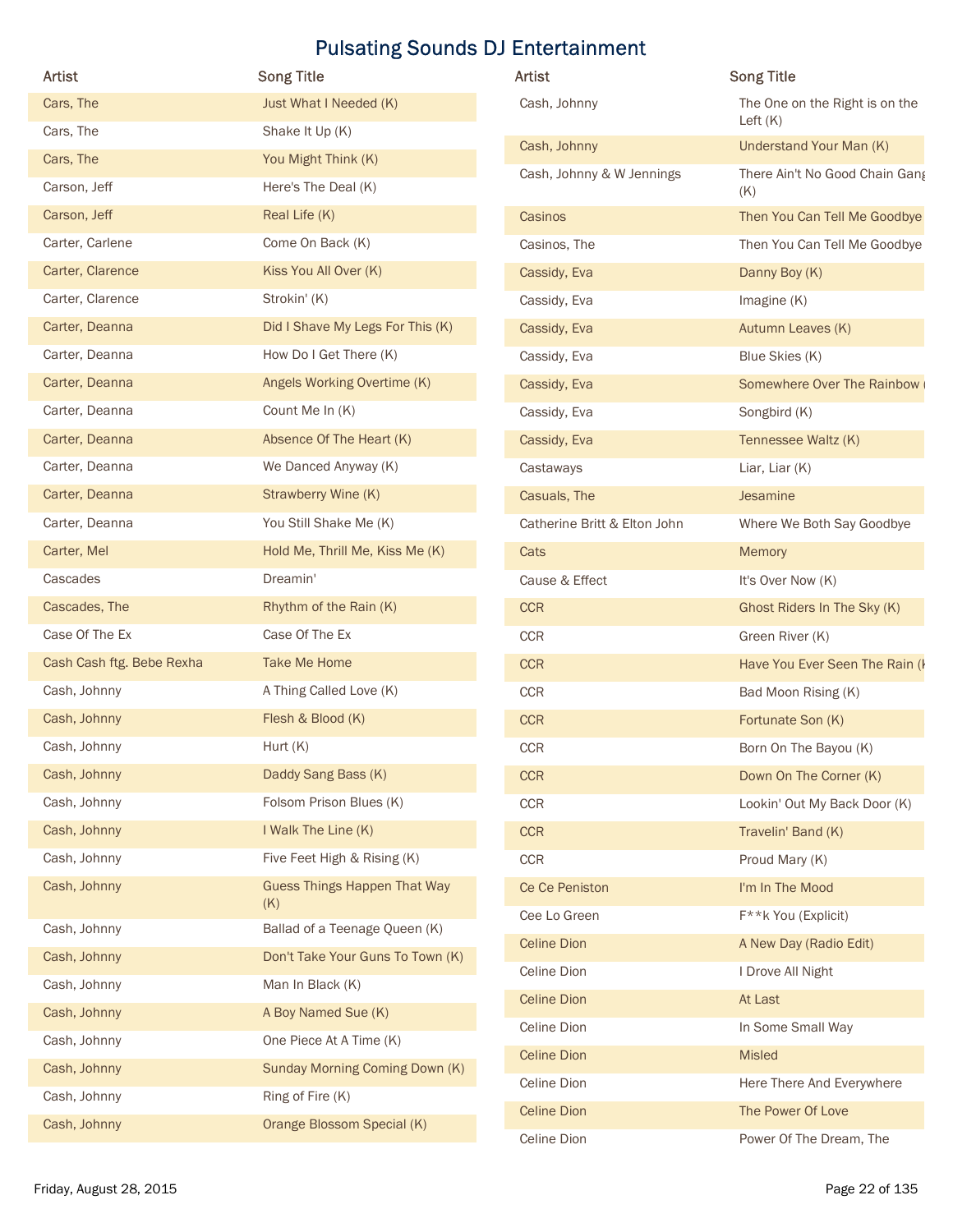|                                                 | <b>Pulsating Sounds DJ Entertainment</b> |                             |                                                    |
|-------------------------------------------------|------------------------------------------|-----------------------------|----------------------------------------------------|
| <b>Artist</b><br>Celine Dion & Barbra Streisand | <b>Song Title</b><br><b>Tell Him</b>     | Artist                      | <b>Song Title</b><br>Georgia On My Mind (K)        |
| Celine Dion & Clive Griffin                     |                                          | Charles, Ray                |                                                    |
| Cetera, Peter                                   | When I Fall In Love<br>Glory of Love (K) | Charles, Ray                | Take These Chains From My He<br>(K)                |
| Cetera, Peter                                   | Faithfully (K)                           | Charles, Ray                | Unchain My Heart (K)                               |
| Cetera, Peter & C Dion                          | I Wanna Take Forever Tonight (K)         | Charles, Ray                | You Don't Know Me (K)                              |
| Cetera, Peter & Cher                            | After All (K)                            | Charles, Ray                | What'd I Say (K)                                   |
| Chad & Jeremy                                   | A Summer Song (K)                        | Charles, Ray                | Shake Your Tail Feather (K)                        |
| Chad Brock                                      | <b>Lightning Does The Work</b>           | <b>Charley Pride</b>        | Every Heart Should Have One                        |
| <b>Chad Brock</b>                               | Yes!                                     | <b>Charley Pride</b>        | I Can't Believe That You've                        |
| Chad Brock                                      | Yes                                      | <b>Charley Pride</b>        | Stopped Loving Me<br>All I Have To Offer You Is Me |
| <b>Chad Kroeger</b>                             | Hero                                     | <b>Charley Pride</b>        | Honky Tonk Blues                                   |
| Chairmen of the Board                           | Give Me Just A Little More Time (K)      | <b>Charley Pride</b>        | I'm Just Me                                        |
| <b>Chaka Demus &amp; Pliers</b>                 | Murder She Wrote (K)                     | <b>Charley Pride</b>        | A Shoulder To Cry On                               |
| Chaka Demus & Pliers                            | Tease Me (K)                             | <b>Charley Pride</b>        | Kaw-Liga                                           |
| Chaka Kahn                                      | I'm Every Woman (K)                      | <b>Charley Pride</b>        | Is Anybody Going To San Antone                     |
| Chaka Kahn                                      | Ain't Nobody (K)                         | <b>Charley Pride</b>        | Someone Loves You Honey                            |
| Chaka Kahn                                      | Through The Fire (K)                     | Charlie Brown               | Christmas Time Is Here                             |
| Chaka Khan                                      | I Feel For You (K)                       | <b>Charlie Daniels</b>      | <b>Funky Junky</b>                                 |
| <b>Chalee Tennison</b>                          | Just Because She Lives There             | Charlie Daniels Band        | Long Haired Country Boy (K)                        |
| Chalee Tennison                                 | Someone Else's Turn To Cry               | <b>Charlie Daniels Band</b> | Uneasy Rider (K)                                   |
| Chander, Gene                                   | Duke Of Earl (K)                         | Charlie Daniels Band        | The Devil Went Down To Georgi                      |
| Chanel, Bruce                                   | Hey Baby (K)                             |                             | (K)                                                |
| Change                                          | Change Of Heart                          | <b>Charlie Daniels Band</b> | The Legend of Wooley Swamp (I                      |
| Channel, Bruce                                  | Hey Baby (K)                             | Charlie Daniels Band        | This Ain't No Rag, It's a Flag (K)                 |
| <b>Chante Moore</b>                             | <b>Straight Up</b>                       | <b>Charlie Daniels Band</b> | The South's Gonna Do It Again (                    |
| Chapin, Harry                                   | Cat's In The Cradle (K)                  | Charlie Pride               | Is Anybody Goin' To San Antone                     |
| Chapin, Harry                                   | Taxi (K)                                 | <b>Charlie Rich</b>         | My Elusive Dreams                                  |
| Chapman, Tracy                                  | Give Me One Reason (K)                   | Charlie Rich                | <b>Big Boss Man</b>                                |
| Chapman, Tracy                                  | Fast Car (K)                             | <b>Charlie Rich</b>         | A Very Special Love Song                           |
| Chapman, Tracy                                  | New Beginning (K)                        | Charlie Rich                | I Love My Friend                                   |
| Charlene                                        | I've Never Been To Me (K)                | <b>Charlie Rich</b>         | You're Gonna Love Yourself (In                     |
| Charles & Eddie                                 | Would I Lie To You (K)                   | Charlie Rich                | The Morning)<br>She Called Me Baby                 |
| Charles, Jimmy                                  | A Million To One (K)                     | <b>Charlie Rich</b>         | The Most Beautiful Girl                            |
| Charles, Ray                                    | Cryin' Time (K)                          | Charlie Rich                | Rollin' With The Flow                              |
| Charles, Ray                                    | Hallelujah, I Love Her So (K)            | <b>Charlie Walker</b>       | Pick Me Up On Your Way Down                        |
| Charles, Ray                                    | Busted (K)                               | Charlotte Church            | Moodswings (To Come At Me Lil                      |
| Charles, Ray                                    | I've Got A Woman (K)                     |                             | That) (Mood Swings)                                |
| Charles, Ray                                    | I Can't Stop Loving You (K)              | <b>Charly McClain</b>       | Sleepin' With The Radio On                         |

| <b>Artist</b>                   | <b>Song Title</b>                   | <b>Artist</b>               | <b>Song Title</b>                                |
|---------------------------------|-------------------------------------|-----------------------------|--------------------------------------------------|
| Celine Dion & Barbra Streisand  | <b>Tell Him</b>                     | Charles, Ray                | Georgia On My Mind (K)                           |
| Celine Dion & Clive Griffin     | When I Fall In Love                 | Charles, Ray                | Take These Chains From My He                     |
| Cetera, Peter                   | Glory of Love (K)                   |                             | (K)                                              |
| Cetera, Peter                   | Faithfully (K)                      | Charles, Ray                | Unchain My Heart (K)                             |
| Cetera, Peter & C Dion          | I Wanna Take Forever Tonight (K)    | Charles, Ray                | You Don't Know Me (K)                            |
| Cetera, Peter & Cher            | After All (K)                       | Charles, Ray                | What'd I Say (K)                                 |
| Chad & Jeremy                   | A Summer Song (K)                   | Charles, Ray                | Shake Your Tail Feather (K)                      |
| Chad Brock                      | <b>Lightning Does The Work</b>      | <b>Charley Pride</b>        | Every Heart Should Have One                      |
| <b>Chad Brock</b>               | Yes!                                | <b>Charley Pride</b>        | I Can't Believe That You've<br>Stopped Loving Me |
| Chad Brock                      | Yes                                 | <b>Charley Pride</b>        | All I Have To Offer You Is Me                    |
| <b>Chad Kroeger</b>             | Hero                                | <b>Charley Pride</b>        | Honky Tonk Blues                                 |
| Chairmen of the Board           | Give Me Just A Little More Time (K) | <b>Charley Pride</b>        | I'm Just Me                                      |
| <b>Chaka Demus &amp; Pliers</b> | Murder She Wrote (K)                | <b>Charley Pride</b>        | A Shoulder To Cry On                             |
| Chaka Demus & Pliers            | Tease Me (K)                        | <b>Charley Pride</b>        | Kaw-Liga                                         |
| Chaka Kahn                      | I'm Every Woman (K)                 | <b>Charley Pride</b>        | Is Anybody Going To San Antone                   |
| Chaka Kahn                      | Ain't Nobody (K)                    | <b>Charley Pride</b>        | Someone Loves You Honey                          |
| Chaka Kahn                      | Through The Fire (K)                | Charlie Brown               | Christmas Time Is Here                           |
| Chaka Khan                      | I Feel For You (K)                  | <b>Charlie Daniels</b>      | <b>Funky Junky</b>                               |
| <b>Chalee Tennison</b>          | Just Because She Lives There        | Charlie Daniels Band        | Long Haired Country Boy (K)                      |
| Chalee Tennison                 | Someone Else's Turn To Cry          | <b>Charlie Daniels Band</b> | Uneasy Rider (K)                                 |
| Chander, Gene                   | Duke Of Earl (K)                    | Charlie Daniels Band        | The Devil Went Down To Georgi                    |
| Chanel, Bruce                   | Hey Baby (K)                        |                             | (K)                                              |
| Change                          | Change Of Heart                     | <b>Charlie Daniels Band</b> | The Legend of Wooley Swamp (I                    |
| Channel, Bruce                  | Hey Baby (K)                        | <b>Charlie Daniels Band</b> | This Ain't No Rag, It's a Flag (K)               |
| <b>Chante Moore</b>             | <b>Straight Up</b>                  | <b>Charlie Daniels Band</b> | The South's Gonna Do It Again (                  |
| Chapin, Harry                   | Cat's In The Cradle (K)             | <b>Charlie Pride</b>        | Is Anybody Goin' To San Antone                   |
| Chapin, Harry                   | Taxi $(K)$                          | <b>Charlie Rich</b>         | My Elusive Dreams                                |
| Chapman, Tracy                  | Give Me One Reason (K)              | Charlie Rich                | Big Boss Man                                     |
| Chapman, Tracy                  | Fast Car (K)                        | <b>Charlie Rich</b>         | A Very Special Love Song                         |
| Chapman, Tracy                  | New Beginning (K)                   | Charlie Rich                | I Love My Friend                                 |
| Charlene                        | I've Never Been To Me (K)           | <b>Charlie Rich</b>         | You're Gonna Love Yourself (In<br>The Morning)   |
| Charles & Eddie                 | Would I Lie To You (K)              | Charlie Rich                | She Called Me Baby                               |
| Charles, Jimmy                  | A Million To One (K)                | <b>Charlie Rich</b>         | The Most Beautiful Girl                          |
| Charles, Ray                    | Cryin' Time (K)                     | Charlie Rich                | Rollin' With The Flow                            |
| Charles, Ray                    | Hallelujah, I Love Her So (K)       | <b>Charlie Walker</b>       | Pick Me Up On Your Way Down                      |
| Charles, Ray                    | Busted (K)                          | Charlotte Church            | Moodswings (To Come At Me Lil                    |
| Charles, Ray                    | I've Got A Woman (K)                |                             | That) (Mood Swings)                              |
| Charles, Ray                    | I Can't Stop Loving You (K)         | <b>Charly McClain</b>       | Sleepin' With The Radio On                       |
|                                 |                                     | Chase Bryant                | Take It On Back                                  |
| Friday, August 28, 2015         |                                     |                             | Page 23 of 135                                   |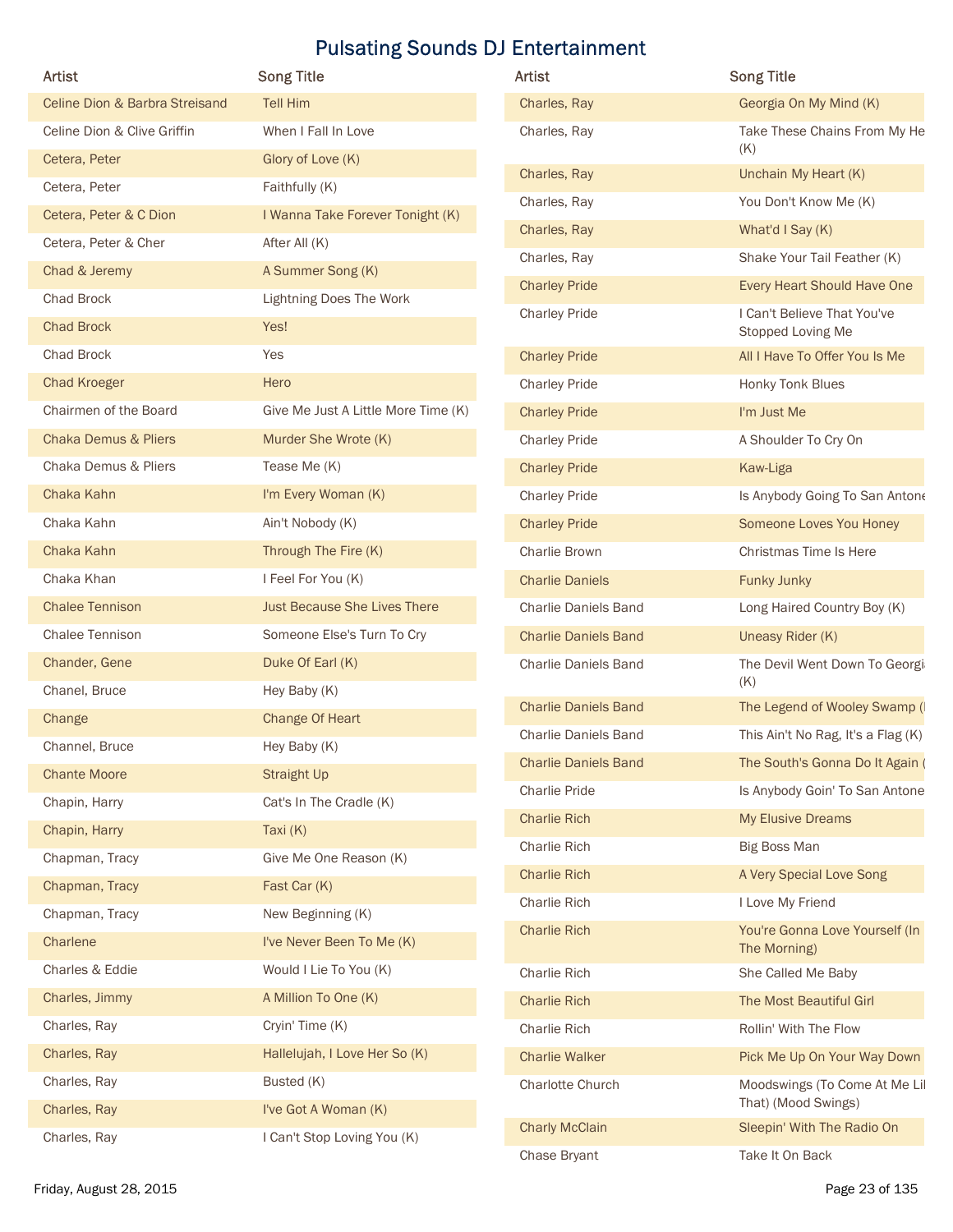| Artist                           | <b>Pulsating Sounds DJ Entertainment</b><br><b>Song Title</b> | Artist                         | <b>Song Title</b>                      |
|----------------------------------|---------------------------------------------------------------|--------------------------------|----------------------------------------|
| <b>Chase Rice</b>                | <b>Ready Set Roll</b>                                         | Chesney, Kenny                 | Tin Man (K)                            |
| Cheap Trick                      | Don't be cruel (K)                                            | Chesney, Kenny                 | The Good Stuff (K)                     |
| <b>Cheap Trick</b>               | I Want You To Want Me                                         | Chesney, Kenny                 | Young (K)                              |
| Cheap Trick                      | Dream Police (K)                                              | Chesney, Kenny                 | You Had Me From Hello (K)              |
| <b>Cheap Trick</b>               | If You Want My Love                                           | Chesney, Kenny                 | She Thinks My Tractor's Sexy (K        |
| Cheap Trick                      | The Flame                                                     | Chesney, Kenny & Uncle Kracker | When The Sun Goes Down (K)             |
| <b>Cheap Trick</b>               | Surrender                                                     | Chesnutt, Mark                 | Bubba Shot The Jukebox (K)             |
| Checker, Chubby                  | Limbo Rock (K)                                                | Chesnutt, Mark                 | I Don't Want To Miss A Thing (K)       |
| Checker, Chubby                  | The Twist (K)                                                 | Chesnutt, Mark                 | Your Love is a Miracle (K)             |
| Chef                             | Chocolate Salty Balls (K)                                     | Chesnutt, Mark                 | This Heartache Never Sleeps (K         |
| <b>Chely Wright</b>              | She Went Out For Cigarettes                                   | Chesnutt, Mark                 | Thank God for Believers (K)            |
| Chely Wright                     | Single White Female                                           | Chi Lites, The                 | Have You Seen Her (K)                  |
| Cher                             | Gypsys, Tramps & Theives (K)                                  | Chi Lites, The                 | Oh Girl (K)                            |
| Cher                             | After All                                                     | Chic                           | Good Times                             |
| Cher                             | I Found Someone                                               | Chic                           | Good Times (K)                         |
| Cher                             | Believe (K)                                                   | Chic                           | I Want Your Love                       |
| Cher                             | If I Could Turn Back Time (K)                                 | Chic                           | Le Freak                               |
| Cher                             | All I Ever Need Is You                                        | Chicago                        | Feeling Stronger Every Day (K)         |
| Cher                             | Dark Lady (K)                                                 | Chicago                        | If You Leave Me Now (K)                |
| Cher                             | A Cowboy's Work Is Never Done (K)                             | Chicago                        | Beginnings (K)                         |
| Cher                             | This is a Song for the Lonely (K)                             | Chicago                        | Hard Habit To Break (K)                |
| Cher                             | Walking In Memphis                                            | Chicago                        | Color My World (K)                     |
| Cher                             | Strong Enough (K)                                             | Chicago                        | Make Me Smile (K)                      |
| Cher                             | Shoop Shoop Song (It's In His Kiss)                           | Chicago                        | Look Away (K)                          |
| <b>Cher Lloyd</b>                | Want U Back                                                   | Chicago                        | Hard To Say I'm Sorry & Get Awa<br>(K) |
| Cherry Poppin' Daddies           | Zoot Suit Riot (K)                                            | Chicago                        | No Tell Lover (K)                      |
| Chesney, Kenny                   | Back In My Arms Again (K)                                     | Chicago                        | Does Anybody Really Know Wha           |
| Chesney, Kenny                   | I Lost It (K)                                                 |                                | Time It Is (K)                         |
| Chesney, Kenny                   | I Go Back (K)                                                 | Chicago                        | Along Comes A Woman (K)                |
| Chesney, Kenny                   | I Will Stand (K)                                              | Chicago                        | Saturday In The Park (K)               |
| Chesney, Kenny                   | Don't Happen Twice (K)                                        | Chicago                        | Question 67 & 68 (K)                   |
| Chesney, Kenny                   | Big Star (K)                                                  | Chicago                        | Razzle Dazzle                          |
| Chesney, Kenny                   | A Lot of Things Different (K)                                 | Chicago                        | You're The Inspiration (K)             |
| Chesney, Kenny                   | How Forever Feels (K)                                         | Chicago                        | Wishing You Were Here (K)              |
| Chesney, Kenny                   | Old Blue Chair (K)                                            | Chidren's Toddler Tunes        | I've Been Working On The Railro        |
|                                  | The Tin Man (K)                                               | Chiffons                       | Sweet Talkin' Guy                      |
| Chesney, Kenny                   |                                                               |                                |                                        |
| Chesney, Kenny<br>Chesney, Kenny | That's Why I'm Here (K)<br>What I Need To Do (K)              | Chiffons, The<br>Chiffons, The | One Fine Day (K)<br>He's So Fine (K)   |

| <b>Artist</b>                  | <b>Song Title</b>                              |
|--------------------------------|------------------------------------------------|
| Chesney, Kenny                 | Tin Man $(K)$                                  |
| Chesney, Kenny                 | The Good Stuff (K)                             |
| Chesney, Kenny                 | Young (K)                                      |
| Chesney, Kenny                 | You Had Me From Hello (K)                      |
| Chesney, Kenny                 | She Thinks My Tractor's Sexy (K                |
| Chesney, Kenny & Uncle Kracker | When The Sun Goes Down (K)                     |
| Chesnutt, Mark                 | Bubba Shot The Jukebox (K)                     |
| Chesnutt, Mark                 | I Don't Want To Miss A Thing (K)               |
| Chesnutt, Mark                 | Your Love is a Miracle (K)                     |
| Chesnutt, Mark                 | This Heartache Never Sleeps (K                 |
| Chesnutt, Mark                 | Thank God for Believers (K)                    |
| Chi Lites, The                 | Have You Seen Her (K)                          |
| Chi Lites, The                 | Oh Girl (K)                                    |
| Chic                           | <b>Good Times</b>                              |
| Chic                           | Good Times (K)                                 |
| Chic                           | I Want Your Love                               |
| Chic                           | Le Freak                                       |
| Chicago                        | Feeling Stronger Every Day (K)                 |
| Chicago                        | If You Leave Me Now (K)                        |
| Chicago                        | Beginnings (K)                                 |
| Chicago                        | Hard Habit To Break (K)                        |
| Chicago                        | Color My World (K)                             |
| Chicago                        | Make Me Smile (K)                              |
| Chicago                        | Look Away (K)                                  |
| Chicago                        | Hard To Say I'm Sorry & Get Awa<br>(K)         |
| Chicago                        | No Tell Lover (K)                              |
| Chicago                        | Does Anybody Really Know Wha<br>Time It Is (K) |
| Chicago                        | Along Comes A Woman (K)                        |
| Chicago                        | Saturday In The Park (K)                       |
| Chicago                        | Question 67 & 68 (K)                           |
| Chicago                        | <b>Razzle Dazzle</b>                           |
| Chicago                        | You're The Inspiration (K)                     |
| Chicago                        | Wishing You Were Here (K)                      |
| Chidren's Toddler Tunes        | I've Been Working On The Railro                |
| <b>Chiffons</b>                | Sweet Talkin' Guy                              |
| Chiffons, The                  | One Fine Day (K)                               |
| Chiffons, The                  | He's So Fine (K)                               |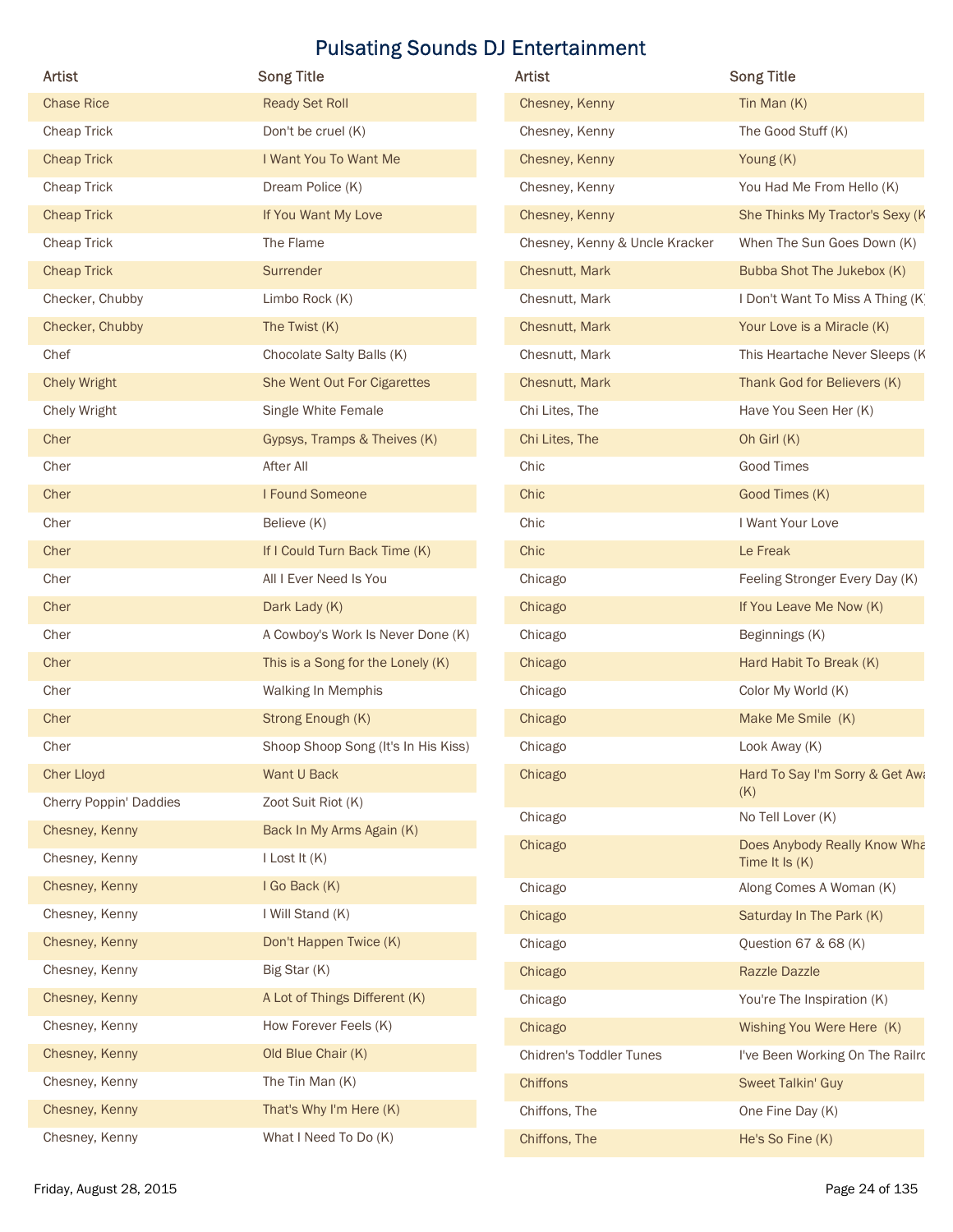|                               |                                               | Artist                           | <b>Song Title</b>                       |
|-------------------------------|-----------------------------------------------|----------------------------------|-----------------------------------------|
| Children's                    | Michael, Row The Boat Ashore                  | Children's Fun Songs             | <b>Grandfather's Clock</b>              |
| <b>Children's Bible Songs</b> | He's Got The Whole World In His<br>Hands      | <b>Children's Fun Songs</b>      | Frere Jacques                           |
| Children's Bible Songs        | I'm Gonna Sing                                | Children's Fun Songs             | Ring Around The Rosey                   |
| <b>Children's Bible Songs</b> | Down By The Riverside                         | <b>Children's Fun Songs</b>      | Shoo Fly                                |
|                               |                                               | Children's Fun Songs             | Skip To My Lou                          |
| Children's Bible Songs        | A Little Talk With Jesus                      | <b>Children's Fun Songs</b>      | Shortnin' Bread                         |
| <b>Children's Bible Songs</b> | Oh, How I Love Jesus                          | Children's Happy Songs           | I Wanna Be Like You                     |
| Children's Bible Songs        | Do Lord                                       | <b>Children's Happy Songs</b>    | <b>Fuzzy Wuzzy</b>                      |
| <b>Children's Bible Songs</b> | Go Tell It On The Mountain                    | Children's Happy Songs           | A-Tisket, A-Tasket                      |
| Children's Bible Songs        | Deep And Wide                                 | <b>Children's Happy Songs</b>    | Girls And Boys Come Out To Pla          |
| <b>Children's Bible Songs</b> | Jesus Loves Me                                | Children's Happy Songs           | Ding Dong Bell                          |
| Children's Bible Songs        | Old Time Religion                             | <b>Children's Happy Songs</b>    | Jack And Jill                           |
| <b>Children's Bible Songs</b> | Down In My Heart                              | Children's Happy Songs           | We're Going On A Bear Hunt              |
| Children's Bible Songs        | <b>Amazing Grace</b>                          | <b>Children's Happy Songs</b>    | <b>Wiggerly Woo</b>                     |
| <b>Children's Bible Songs</b> | I've Got A Feeling                            | Children's Happy Songs           | Put Your Finger On Your Nose            |
| Children's Bible Songs        | Jacob's Ladder                                | <b>Children's Nursery Rhymes</b> | Baa Baa Black Sheep                     |
| <b>Children's Bible Songs</b> | <b>Whisper A Prayer</b>                       | Children's Nursery Rhymes        | Brahm's Lullaby                         |
| Children's Bible Songs        | This Little Light Of Mine                     | <b>Children's Nursery Rhymes</b> | <b>Hot Cross Buns</b>                   |
| <b>Children's Bible Songs</b> | Standin' In The Need Of Prayer                | Children's Nursery Rhymes        | Twinkle Twinkle Little Star             |
| Children's Bible Songs        | What A Friend We Have In Jesus                | <b>Children's Nursery Rhymes</b> |                                         |
| <b>Children's Bible Songs</b> | What A Mighty God We Serve                    |                                  | Polly Wolly Doodle                      |
| Children's Bible Songs        | This Is The Way We Go To Church               | Children's Nursery Rhymes        | Yankee Doodle                           |
| <b>Children's Bible Songs</b> | <b>Rock My Soul</b>                           | <b>Children's Nursery Rhymes</b> | This Old Man (Knick-Knack Pad<br>Whack) |
| <b>Children's Favorites</b>   | Here We Go 'Round The Mulberry<br><b>Bush</b> | Children's Nursery Rhymes        | Row Row Your Boat                       |
| <b>Children's Favorites</b>   | <b>Blow The Man Down</b>                      | <b>Children's Songs</b>          | Alouette                                |
| <b>Children's Favorites</b>   | Oh Where Oh Where Has My Little               | Children's Songs                 | Eensy Weensy Spider                     |
|                               | Dog Gone                                      | <b>Children's Songs</b>          | Jesus Loves The Little Children         |
| <b>Children's Favorites</b>   | <b>Camptown Races</b>                         | Children's Songs                 | Hush Little Baby                        |
| <b>Children's Favorites</b>   | Animal Fair                                   | <b>Children's Songs</b>          | Get On Board                            |
| <b>Children's Favorites</b>   | <b>Alphabet Song</b>                          | Children's Songs                 | <b>Hickory Dickory Dock</b>             |
| <b>Children's Favorites</b>   | Turkey In The Straw                           | <b>Children's Songs</b>          | On Top Of Spaghetti                     |
| <b>Children's Favorites</b>   | <b>Three Blind Mice</b>                       | Children's Songs                 | A Hunting We Will Go                    |
| <b>Children's Favorites</b>   | Ten Little Indians                            | <b>Children's Songs</b>          | Dry Bones                               |
| <b>Children's Favorites</b>   | Rock-A-Bye-Baby                               | Children's Songs                 | Little Bo-Peep                          |
| <b>Children's Favorites</b>   | She'll Be Comin' 'Round The<br>Mountain       | <b>Children's Songs</b>          | <b>Hey Diddle Diddle</b>                |
| <b>Children's Favorites</b>   | <b>Sailing Sailing</b>                        | Children's Songs                 | Oh Dear What Can The Matter E           |
| Children's Fun Songs          | How Much For That Doggie In The               | <b>Children's Songs</b>          | <b>Six Little Ducks</b>                 |
|                               | Window                                        | Children's Songs                 | The Wheels On The Bus                   |
| <b>Children's Fun Songs</b>   | If You're Happy And You Know It               | <b>Children's Songs</b>          | The Alphabet Song                       |
| Friday, August 28, 2015       |                                               |                                  | Page 25 of 135                          |

| Artist                        | <b>Song Title</b>                           | Artist                           | <b>Song Title</b>                       |
|-------------------------------|---------------------------------------------|----------------------------------|-----------------------------------------|
| Children's                    | Michael, Row The Boat Ashore                | Children's Fun Songs             | Grandfather's Clock                     |
| <b>Children's Bible Songs</b> | He's Got The Whole World In His             | <b>Children's Fun Songs</b>      | Frere Jacques                           |
|                               | Hands                                       | Children's Fun Songs             | Ring Around The Rosey                   |
| Children's Bible Songs        | I'm Gonna Sing                              | <b>Children's Fun Songs</b>      | Shoo Fly                                |
| <b>Children's Bible Songs</b> | Down By The Riverside                       | Children's Fun Songs             | Skip To My Lou                          |
| Children's Bible Songs        | A Little Talk With Jesus                    | <b>Children's Fun Songs</b>      | Shortnin' Bread                         |
| <b>Children's Bible Songs</b> | Oh, How I Love Jesus                        | Children's Happy Songs           | I Wanna Be Like You                     |
| Children's Bible Songs        | Do Lord                                     | <b>Children's Happy Songs</b>    | <b>Fuzzy Wuzzy</b>                      |
| <b>Children's Bible Songs</b> | Go Tell It On The Mountain                  | Children's Happy Songs           | A-Tisket, A-Tasket                      |
| Children's Bible Songs        | Deep And Wide                               | <b>Children's Happy Songs</b>    | Girls And Boys Come Out To Pla          |
| <b>Children's Bible Songs</b> | Jesus Loves Me                              | Children's Happy Songs           | Ding Dong Bell                          |
| Children's Bible Songs        | Old Time Religion                           | <b>Children's Happy Songs</b>    | <b>Jack And Jill</b>                    |
| <b>Children's Bible Songs</b> | Down In My Heart                            | Children's Happy Songs           | We're Going On A Bear Hunt              |
| Children's Bible Songs        | <b>Amazing Grace</b>                        | <b>Children's Happy Songs</b>    | <b>Wiggerly Woo</b>                     |
| <b>Children's Bible Songs</b> | I've Got A Feeling                          |                                  | Put Your Finger On Your Nose            |
| Children's Bible Songs        | Jacob's Ladder                              | Children's Happy Songs           |                                         |
| <b>Children's Bible Songs</b> | Whisper A Prayer                            | <b>Children's Nursery Rhymes</b> | Baa Baa Black Sheep                     |
| Children's Bible Songs        | This Little Light Of Mine                   | Children's Nursery Rhymes        | Brahm's Lullaby                         |
| <b>Children's Bible Songs</b> | Standin' In The Need Of Prayer              | <b>Children's Nursery Rhymes</b> | <b>Hot Cross Buns</b>                   |
| Children's Bible Songs        | What A Friend We Have In Jesus              | Children's Nursery Rhymes        | Twinkle Twinkle Little Star             |
| <b>Children's Bible Songs</b> | What A Mighty God We Serve                  | <b>Children's Nursery Rhymes</b> | Polly Wolly Doodle                      |
| Children's Bible Songs        | This Is The Way We Go To Church             | Children's Nursery Rhymes        | Yankee Doodle                           |
| <b>Children's Bible Songs</b> | <b>Rock My Soul</b>                         | <b>Children's Nursery Rhymes</b> | This Old Man (Knick-Knack Pad<br>Whack) |
| Children's Favorites          | Here We Go 'Round The Mulberry              | Children's Nursery Rhymes        | Row Row Your Boat                       |
|                               | Bush                                        | <b>Children's Songs</b>          | Alouette                                |
| <b>Children's Favorites</b>   | <b>Blow The Man Down</b>                    | Children's Songs                 | Eensy Weensy Spider                     |
| Children's Favorites          | Oh Where Oh Where Has My Little<br>Dog Gone | <b>Children's Songs</b>          | Jesus Loves The Little Children         |
| <b>Children's Favorites</b>   | <b>Camptown Races</b>                       | Children's Songs                 | Hush Little Baby                        |
| <b>Children's Favorites</b>   | Animal Fair                                 | <b>Children's Songs</b>          | Get On Board                            |
| <b>Children's Favorites</b>   | <b>Alphabet Song</b>                        | Children's Songs                 | <b>Hickory Dickory Dock</b>             |
| <b>Children's Favorites</b>   | Turkey In The Straw                         | <b>Children's Songs</b>          | On Top Of Spaghetti                     |
| <b>Children's Favorites</b>   | <b>Three Blind Mice</b>                     | Children's Songs                 | A Hunting We Will Go                    |
| Children's Favorites          | Ten Little Indians                          | <b>Children's Songs</b>          | Dry Bones                               |
| <b>Children's Favorites</b>   | Rock-A-Bye-Baby                             | Children's Songs                 | Little Bo-Peep                          |
| Children's Favorites          | She'll Be Comin' 'Round The                 | <b>Children's Songs</b>          | <b>Hey Diddle Diddle</b>                |
|                               | Mountain                                    | Children's Songs                 | Oh Dear What Can The Matter E           |
| <b>Children's Favorites</b>   | <b>Sailing Sailing</b>                      | <b>Children's Songs</b>          | <b>Six Little Ducks</b>                 |
| Children's Fun Songs          | How Much For That Doggie In The<br>Window   | Children's Songs                 | The Wheels On The Bus                   |
| <b>Children's Fun Songs</b>   | If You're Happy And You Know It             | <b>Children's Songs</b>          | The Alphabet Song                       |
|                               |                                             |                                  |                                         |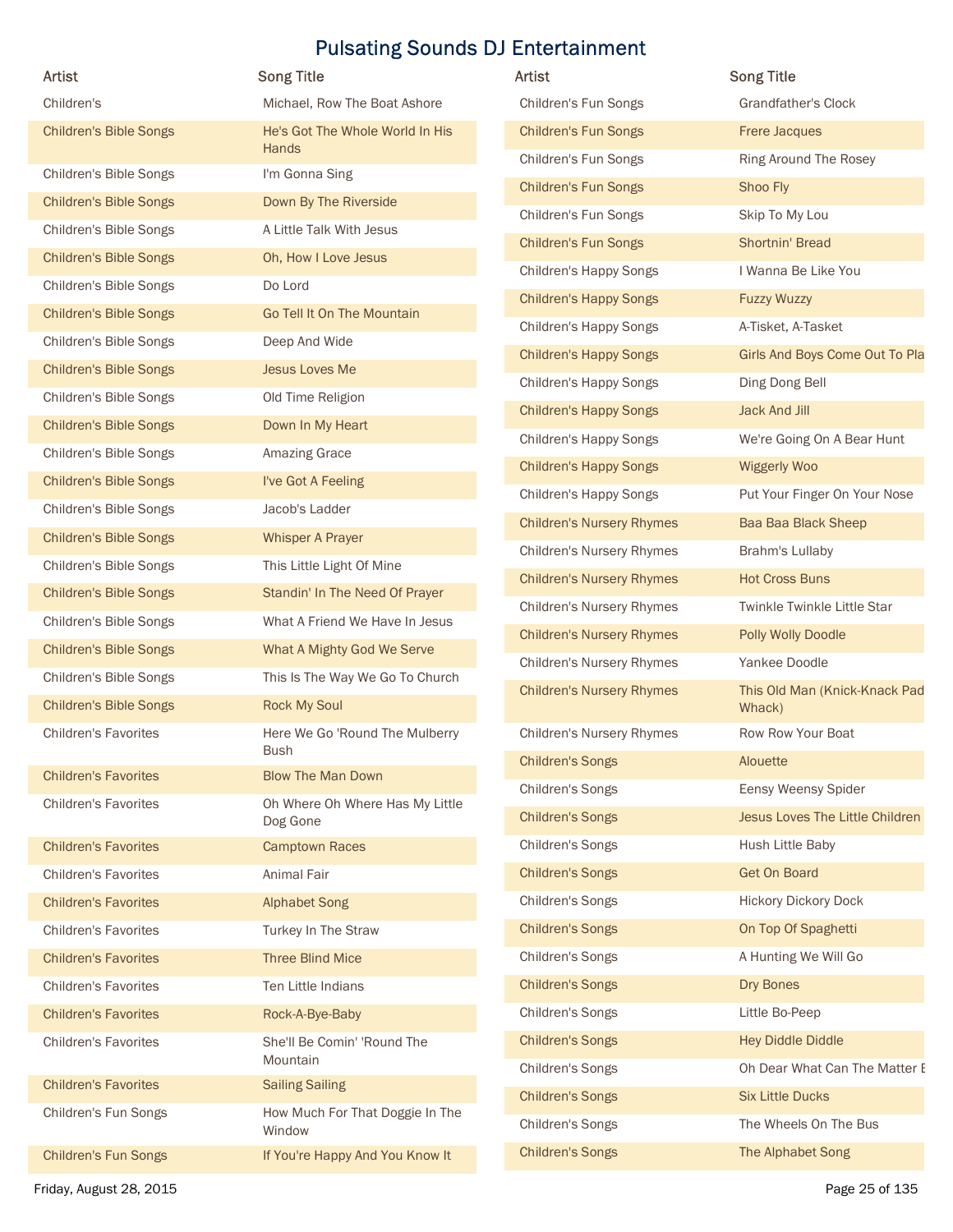|                                    |                                     | <b>Pulsating Sounds DJ Entertainment</b> |                                               |
|------------------------------------|-------------------------------------|------------------------------------------|-----------------------------------------------|
| <b>Artist</b>                      | <b>Song Title</b>                   | Artist                                   | <b>Song Title</b>                             |
| Children's Songs                   | Where Is Thumbkin                   | Ciara & Missy Elliott                    | $1,2$ Step $(K)$                              |
| <b>Children's Songs</b>            | Rub-A-Dub-Dub Three Men In A<br>Tub | Ciara & Petey Pablo                      | Goodies (K)                                   |
| Children's Songs                   | The Old Gray Mare                   | Ciara Feat. Missy Elliott                | 1, 2 Step                                     |
| <b>Children's Songs</b>            | Sing A Song Of Sixpence             | Ciara Feat. Petey Pablo                  | Goodies                                       |
| Children's Songs                   | One Potato                          | Cinderella                               | Somebody Save Me (K)                          |
| <b>Children's Songs</b>            | Pat-A-Cake Pat-A-Cake               | Citizen King                             | <b>Better Days</b>                            |
| Chi-Lites                          | Oh Girl                             | <b>City High</b>                         | Caramel (K)                                   |
| Chingy                             | <b>Right Thurr</b>                  | City High                                | What Would You Do                             |
| Chord Buddy                        | Michael Finnigan                    | Clancy Brothers, The                     | Wasn't That A Party (K)                       |
| <b>Chord Buddy</b>                 | Clementine                          | Clapton, Eric                            | Lay Down Sally (K)                            |
| Chordettes, The                    | Mr Sandman (K)                      | Clapton, Eric                            | Anything For Your Love (K)                    |
| Chordettes, The                    | Lollipop (K)                        | Clapton, Eric                            | I'm Torn Down (K)                             |
| Chorus Line                        | One                                 | Clapton, Eric                            | Before You Accuse Me (K)                      |
| Chris Brown                        | Run It                              | Clapton, Eric                            | After Midnight (K)                            |
| Chris Cagle                        | I Breathe In, I Breathe Out         | Clapton, Eric                            | Change The World (K)                          |
| <b>Chris Cagle</b>                 | Dance Baby Dance                    | Clapton, Eric                            | I Shot The Sheriff (K)                        |
| Chris Issak                        | Let Me Down Easy                    | Clapton, Eric                            | Cocaine (K)                                   |
| Chris Ledoux                       | Life Is A Highway                   | Clapton, Eric                            | If I Had Possession Over<br>Judgement Day (K) |
| Chris Ledoux                       | Silence On The Line                 | Clapton, Eric                            | Hoochie Coochie Man (K)                       |
| Chris Young                        | Tomorrow                            | Clapton, Eric                            | Blue Eyes Blue (K)                            |
| Christian                          | I'll Fly Away (K)                   | Clapton, Eric                            | My Father's Eyes (K)                          |
| Christie                           | <b>Yellow River</b>                 | Clapton, Eric                            | Don't Think Twice It's Alright (K)            |
| Christie, Lou                      | Two Faces Have I (K)                | Clapton, Eric                            | She's Gone (K)                                |
| Christina Aguilera & Lil Kim & Mya | Lady Marmalade                      | Clapton, Eric                            | Running On Faith (K)                          |
| Christina Milian                   | Whatever You Want                   | Clapton, Eric                            | Wonderful Tonight (K)                         |
| Christina Milian                   | Whatever U Want                     | Clark, Petula                            | Don't Sleep In The Subway (K)                 |
| Christina Perri                    | Human                               | Clark, Petula                            | Downtown (K)                                  |
| <b>Christmas Song (Chestnuts)</b>  | <b>Christmas Song (Chestnuts)</b>   | Clark, Roy                               | Tips of My Fingers (K)                        |
| Christmas Standard                 | Christmas Song (Chestnuts           | Clark, Terri                             | I Wanna Do It All (K)                         |
|                                    | Roasting), The                      | Clark, Terri                             | Now That I Found You (K)                      |
| Christy, Lauren                    | Magazine (K)                        | Clark, Terri                             | Girls Lie Too (K)                             |
| Chubby Checker                     | Limbo Rock                          | Clark, Terri                             | Getting There (K)                             |
| <b>Chubby Checker</b>              | Pony Time                           | Clark, Terri                             | Three Mississippi (K)                         |
| Chuck Willis                       | C. C. Rider                         | Clark, Terri                             | One Of The Guys (K)                           |
| Chumbawamba                        | Amnesia (K)                         |                                          |                                               |
| Chumbawamba                        | TubThumping (K)                     | Clark, Terri                             | Suddenly Single (K)                           |
| Ciara                              | And I                               | Clark, Terri                             | You're Easy On The Eyes (K)                   |
| Ciara & Ludacris                   | Oh $(K)$                            | Clark, Terri                             | Poor Poor Pitiful Me (K)                      |
|                                    |                                     | Clarkson, Kelly                          | A Moment Like This (K)                        |

| <b>Artist</b>               | <b>Song Title</b>                             |
|-----------------------------|-----------------------------------------------|
| Ciara & Missy Elliott       | $1,2$ Step $(K)$                              |
| Ciara & Petey Pablo         | Goodies (K)                                   |
| Ciara Feat. Missy Elliott   | $1, 2$ Step                                   |
| Ciara Feat. Petey Pablo     | Goodies                                       |
| Cinderella                  | Somebody Save Me (K)                          |
| Citizen King                | <b>Better Days</b>                            |
| <b>City High</b>            | Caramel (K)                                   |
| City High                   | What Would You Do                             |
| <b>Clancy Brothers, The</b> | Wasn't That A Party (K)                       |
| Clapton, Eric               | Lay Down Sally (K)                            |
| Clapton, Eric               | Anything For Your Love (K)                    |
| Clapton, Eric               | I'm Torn Down (K)                             |
| Clapton, Eric               | Before You Accuse Me (K)                      |
| Clapton, Eric               | After Midnight (K)                            |
| Clapton, Eric               | Change The World (K)                          |
| Clapton, Eric               | I Shot The Sheriff (K)                        |
| Clapton, Eric               | Cocaine (K)                                   |
| Clapton, Eric               | If I Had Possession Over<br>Judgement Day (K) |
| Clapton, Eric               | Hoochie Coochie Man (K)                       |
| Clapton, Eric               | Blue Eyes Blue (K)                            |
| Clapton, Eric               | My Father's Eyes (K)                          |
| Clapton, Eric               | Don't Think Twice It's Alright (K)            |
| Clapton, Eric               | She's Gone (K)                                |
| Clapton, Eric               | Running On Faith (K)                          |
| Clapton, Eric               | Wonderful Tonight (K)                         |
| Clark, Petula               | Don't Sleep In The Subway (K)                 |
| Clark, Petula               | Downtown (K)                                  |
| Clark, Roy                  | Tips of My Fingers (K)                        |
| Clark, Terri                | I Wanna Do It All (K)                         |
| Clark, Terri                | Now That I Found You (K)                      |
| Clark, Terri                | Girls Lie Too (K)                             |
| Clark, Terri                | Getting There (K)                             |
| Clark, Terri                | Three Mississippi (K)                         |
| Clark, Terri                | One Of The Guys (K)                           |
| Clark, Terri                | Suddenly Single (K)                           |
| Clark, Terri                | You're Easy On The Eyes (K)                   |
| Clark, Terri                | Poor Poor Pitiful Me (K)                      |
| Clarkson, Kelly             | A Moment Like This (K)                        |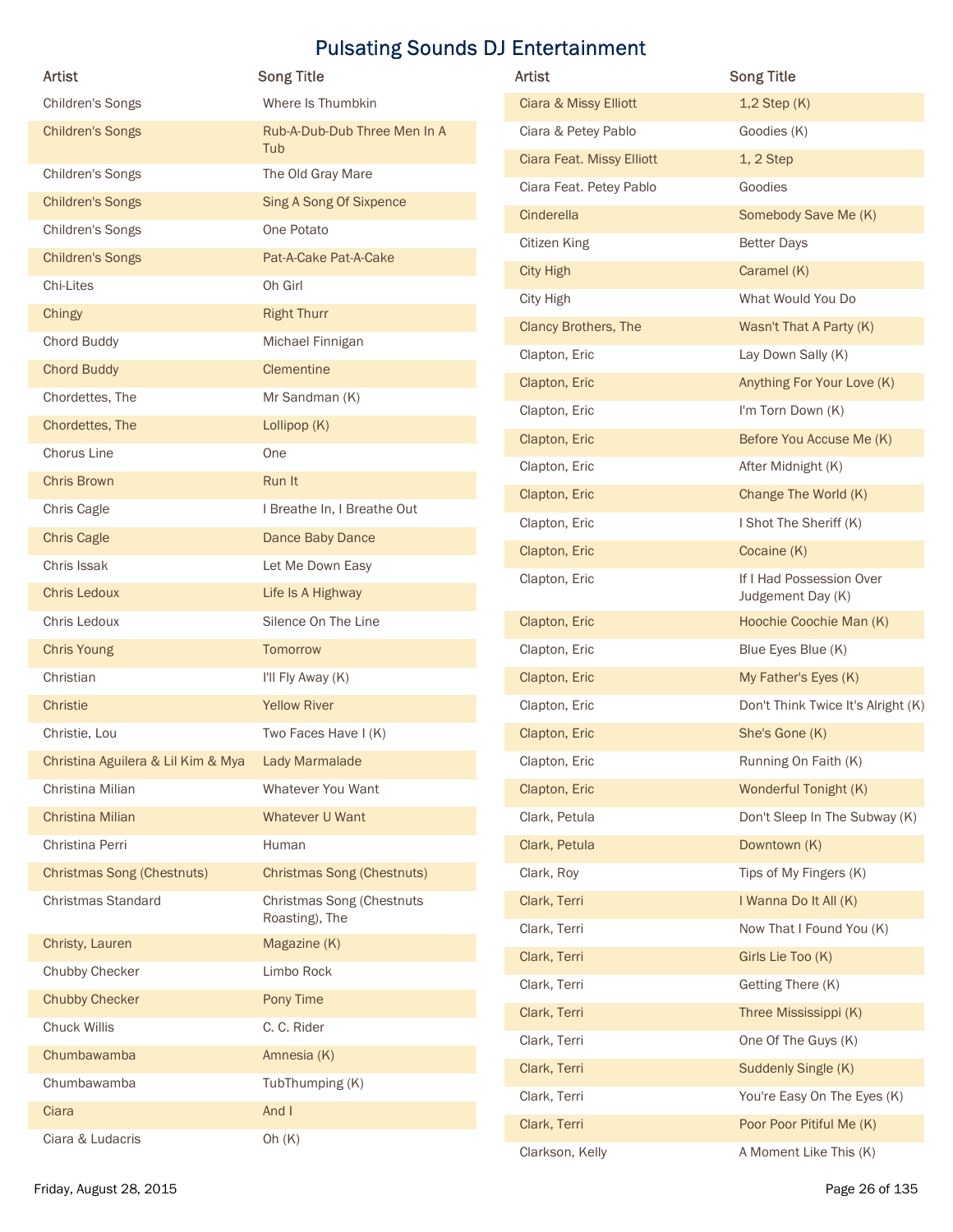|                      |                                          | <b>Pulsating Sounds DJ Entertainment</b> |                                         |
|----------------------|------------------------------------------|------------------------------------------|-----------------------------------------|
| Artist               | <b>Song Title</b>                        | Artist                                   | <b>Song Title</b>                       |
| Clarkson, Kelly      | Behind These Hazel Eyes (K)              | <b>Clint Black</b>                       | Killin' Time                            |
| Clarkson, Kelly      | Miss Independent (K)                     | Clint Black                              | Something That We Do                    |
| Clarkson, Kelly      | Since U Been Gone (K)                    | <b>Clint Black</b>                       | Walkin' Away                            |
| Class of 99          | Another Brick In The Wall (K)            | <b>Clint Daniels</b>                     | When I Grow Up                          |
| <b>Classics IV</b>   | <b>Traces</b>                            | Clinton, George                          | Atomic Dog (K)                          |
| Classics IV          | Stormy (K)                               | Clooney, Rosemary                        | Hey There (K)                           |
| <b>Classics Iv</b>   | Spooky                                   | Clooney, Rosemary                        | Anniversary Song (K)                    |
| Clay Aiken           | Invisible                                | Clymax Blues Band                        | I Love You                              |
| <b>Clay Aiken</b>    | When You Say You Love Me                 | Coasters                                 | Poison Ivy                              |
| Clay Walker          | If I Could Make A Living                 | Coasters, The                            | Charlie Brown                           |
| <b>Clay Walker</b>   | If You Ever Feel Like Lovin' Me<br>Again | Coasters, The                            | <b>Young Blood</b>                      |
| Clay Walker          | Hypnotize The Moon                       | Coasters, The                            | Yakety Yak (K)                          |
| <b>Clay Walker</b>   | Then What                                | Coasters, The                            | Poison Ivy (K)                          |
| Clay Walker          | Where Do I Go From You                   | Coasters, The                            | Young Blood (K)                         |
| <b>Clay Walker</b>   | She Won't Be Lonely Long                 | Coasters, The                            | Searchin' (K)                           |
| Clay Walker          | Who Needs You Baby                       | Cobra Starship                           | Good Girls Go Bad                       |
| <b>Clay Walker</b>   | You're Beginning To Get To Me            | Cochran, Anita & Steve Wariner           | What If I Said (K)                      |
| Clay Walker          | What's It To You                         | Cochran, Eddie                           | Summertime Blues (K)                    |
| <b>Clay Walker</b>   | <b>Watch This</b>                        | Cochran, Tammy                           | Love Won't Let Me (K)                   |
| Clean Living         | In Heaven There Is No Beer (K)           | Cochran, Tammy                           | Angels In Waiting (K)                   |
| Cledus T. Judd       | Every Bulb In The House Is Blown         | Cochran, Tammy                           | $I$ Cry $(K)$                           |
| Cledus T. Judd       | If Shania Was Mine                       | Cochran, Tom                             | Life Is A Highway (K)                   |
| Cledus T. Judd       | My Cellmate Thinks I'm Sexy              | Cocker, Joe                              | Bye Bye Blackbird (K)                   |
| Cleftones            | Little Girl Of Mine                      | Cocker, Joe                              | Feeling Alright (K)                     |
| Cleopatra            | Life Ain't Easy (K)                      | Cocker, Joe                              | Cry Me A River (K)                      |
| <b>Click Five</b>    | Just The Girl (K)                        | Cocker, Joe                              | With A Little Help From My Frier<br>(K) |
| <b>Cliff Richard</b> | We Don't Talk Anymore                    | Cocker, Joe                              | When The Night Comes (K)                |
| Climax               | Climax                                   | Cocker, Joe                              | She Came In Thru The Bathroor           |
| Climax               | Precious & Few (K)                       |                                          | Window (K)                              |
| Cline, Patsy         | Faded Love (K)                           | Cocker, Joe                              | You Can Leave Your Hat On (K)           |
| Cline, Patsy         | I Fall To Pieces (K)                     | Cocker, Joe                              | Unchain My Heart (K)                    |
| Cline, Patsy         | Imagine That (K)                         | Cocker, Joe                              | The Letter (K)                          |
|                      |                                          | Cocker, Joe                              | You Are So Beautiful (K)                |
| Cline, Patsy         | Crazy (K)<br>Leavin' On Your Mind (K)    | Cocker, Joe & J Warnes                   | Up Where We Belong (K)                  |
| Cline, Patsy         |                                          | Coe, David Allan                         | Mona Lisa Lost Her Smile (K)            |
| Cline, Patsy         | Sweet Dreams (K)                         | Coe, David Allan                         | You Never Even Called Me By M           |
| Cline, Patsy         | So Wrong (K)                             |                                          | Name (K)                                |
| Cline, Patsy         | Walkin' After Midnight (K)               | Coffey, Kellie                           | At The End of the Day (K)               |
| Cline, Patsy         | She's Got You (K)                        | Coffey, Kellie                           | Texas Plates (K)                        |

| Artist                         | <b>Song Title</b>                           |
|--------------------------------|---------------------------------------------|
| <b>Clint Black</b>             | Killin' Time                                |
| <b>Clint Black</b>             | Something That We Do                        |
| <b>Clint Black</b>             | Walkin' Away                                |
| <b>Clint Daniels</b>           | When I Grow Up                              |
| Clinton, George                | Atomic Dog (K)                              |
| Clooney, Rosemary              | Hey There (K)                               |
| Clooney, Rosemary              | Anniversary Song (K)                        |
| Clymax Blues Band              | I Love You                                  |
| Coasters                       | Poison Ivy                                  |
| Coasters, The                  | Charlie Brown                               |
| Coasters, The                  | <b>Young Blood</b>                          |
| Coasters, The                  | Yakety Yak (K)                              |
| Coasters, The                  | Poison Ivy (K)                              |
| Coasters, The                  | Young Blood (K)                             |
| Coasters, The                  | Searchin' (K)                               |
| Cobra Starship                 | Good Girls Go Bad                           |
| Cochran, Anita & Steve Wariner | What If I Said (K)                          |
| Cochran, Eddie                 | Summertime Blues (K)                        |
| Cochran, Tammy                 | Love Won't Let Me (K)                       |
| Cochran, Tammy                 | Angels In Waiting (K)                       |
| Cochran, Tammy                 | $I$ Cry $(K)$                               |
| Cochran, Tom                   | Life Is A Highway (K)                       |
| Cocker, Joe                    | Bye Bye Blackbird (K)                       |
| Cocker, Joe                    | Feeling Alright (K)                         |
| Cocker, Joe                    | Cry Me A River (K)                          |
| Cocker, Joe                    | With A Little Help From My Frier<br>(K)     |
| Cocker, Joe                    | When The Night Comes (K)                    |
| Cocker, Joe                    | She Came In Thru The Bathroor<br>Window (K) |
| Cocker, Joe                    | You Can Leave Your Hat On (K)               |
| Cocker, Joe                    | Unchain My Heart (K)                        |
| Cocker, Joe                    | The Letter (K)                              |
| Cocker, Joe                    | You Are So Beautiful (K)                    |
| Cocker, Joe & J Warnes         | Up Where We Belong (K)                      |
| Coe, David Allan               | Mona Lisa Lost Her Smile (K)                |
| Coe, David Allan               | You Never Even Called Me By M<br>Name $(K)$ |
| Coffey, Kellie                 | At The End of the Day (K)                   |
| Coffey, Kellie                 | Texas Plates (K)                            |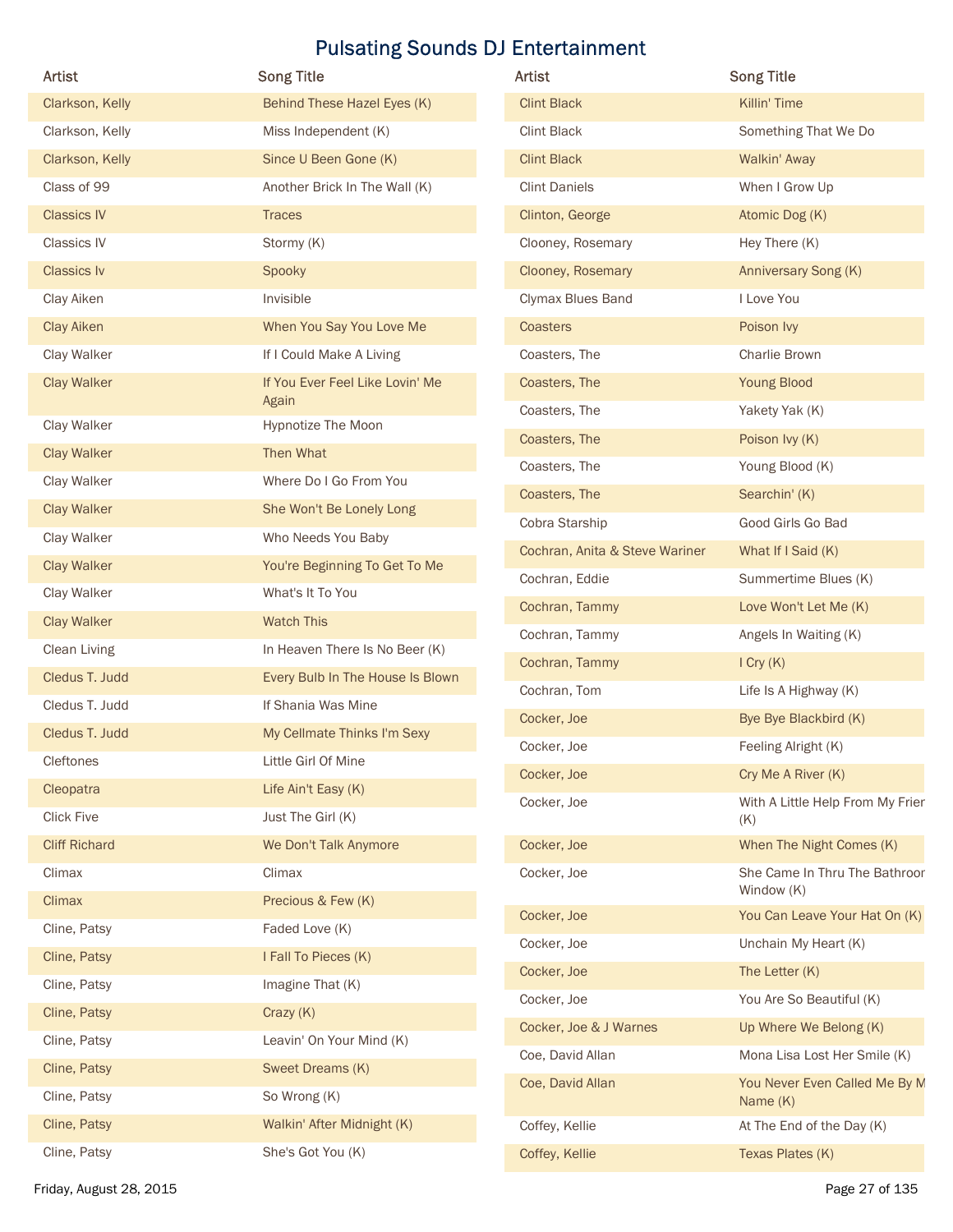|                          | <b>Pulsating Sounds DJ Entertainment</b> |                                |                                        |
|--------------------------|------------------------------------------|--------------------------------|----------------------------------------|
| Artist                   | <b>Song Title</b>                        | Artist                         | <b>Song Title</b>                      |
| Coheed and Cambria       | <b>Blood Red Summer</b>                  | Cole, Paula                    | Where Have All The Cowboys<br>Gone (K) |
| Cohn, Marc               | Walking In Memphis (K)                   | Cole, Samantha                 | Happy With You (K)                     |
| <b>Colbie Caillat</b>    | <b>Bubbly</b>                            | Collage                        | I'll Be Loving You (K)                 |
| <b>Colbie Caillat</b>    | I Never Told You                         | <b>Collective Soul</b>         | December                               |
| Colby O'Donis ft. Akon   | What You Got                             | <b>Collective Soul</b>         | Heavy                                  |
| Cold                     | Crossfade (K)                            | <b>Collective Soul</b>         | She Said                               |
| Cold                     | Stupid Girl (K)                          | <b>Collective Soul</b>         | The World I Know (K)                   |
| Coldplay                 | In My Place (K)                          | <b>Collective Soul</b>         | Run                                    |
| Coldplay                 | Clocks (K)                               | <b>Collen Raye</b>             | Somebody Else's Moon                   |
| Coldplay                 | Yellow (K)                               | Collie, Mark                   | Lipstick Don't Lie (K)                 |
| Coldplay                 | Trouble (K)                              | <b>Collin Raye</b>             | One Boy, One Girl                      |
| <b>Coldwater Jane</b>    | Bring On The Love                        | Collin Raye                    | Little Red Rodeo                       |
| Cole Swindell            | Chillin' It                              | <b>Collin Raye</b>             | All I Can Be (Is A Sweet Memory        |
| <b>Cole Swindell</b>     | Ain't Worth The Whiskey                  | Collin Raye                    | I Can Still Feel You                   |
| Cole Swindell            | Hope You Get Lonely Tonight              | <b>Collin Raye</b>             | Ain't Nobody Gonna Take That           |
| Cole, Keyshia            | I Should Have Cheated (K)                |                                | From Me                                |
| Cole, Nat King           | Mona Lisa (K)                            | Collin Raye                    | Love, Me                               |
| Cole, Nat King           | Embraceable You (K)                      | <b>Collin Raye</b>             | Anyone Else                            |
| Cole, Nat King           | Lazy, Hazy, Crazy Days of Summer<br>(K)  | Collin Raye                    | Love Me                                |
| Cole, Nat King           | Don't Get Around Much Anymore            | <b>Collin Raye</b>             | Love Remains                           |
|                          | (K)                                      | Collin Raye                    | She's All That                         |
| Cole, Nat King           | I'm Through With Love (K)                | <b>Collins Raye</b>            | She's All That                         |
| Cole, Nat King           | My Baby Just Cares For Me (K)            | Collins, Edwyn                 | A Girl Like You (K)                    |
| Cole, Nat King           | Straighten Up & Fly Right (K)            | Collins, Jim                   | The Next Step (K)                      |
| Cole, Nat King           | You Stepped Out Of A Dream (K)           | Collins, Judy                  | Both Sides Now (K)                     |
| Cole, Nat King           | The Very Thought Of You (K)              | Collins, Judy                  | Who Knows Where The Time Go<br>(K)     |
| Cole, Nat King           | Ramblin' Rose (K)                        | Collins, Phil                  | It's In Your Eyes (K)                  |
| Cole, Natalie            | Miss You Like Crazy (K)                  | Collins, Phil                  | In The Air Tonight (K)                 |
| Cole, Natalie            | Dangerous (K)                            | Collins, Phil                  | I Can't Dance (K)                      |
| Cole, Natalie            | I've Got Love On My Mind (K)             | Collins, Phil                  | Groovy Kind of Love (K)                |
| Cole, Natalie            | Angel On My Shoulder (K)                 | Collins, Phil                  | Mirror Man (K)                         |
| Cole, Natalie            | Inseparable (K)                          | Collins, Phil                  | Against All Odds (K)                   |
| Cole, Natalie            | Snowfall On The Sahara (K)               | Collins, Phil                  | True Colors (K)                        |
| Cole, Natalie            | The Very Thought of You (K)              | Collins, Phil & Marilyn Martin | Separate Lives (K)                     |
| Cole, Natalie & Nat King | Unforgettable (K)                        | Collins, Tyler                 | Never Alone (K)                        |
| Cole, Paula              | I Don't Want To Wait (K)                 | <b>Color Me Badd</b>           | The Earth, The Sun, The Rain (K        |
| Cole, Paula              | Me(K)                                    | Colvin, Shawn                  | You and The Mona Lisa (K)              |
| Cole, Paula              | I Believe in Love (K)                    |                                |                                        |

| Artist                   | <b>Song Title</b>                       | Artist                         | <b>Song Title</b>                       |
|--------------------------|-----------------------------------------|--------------------------------|-----------------------------------------|
| Coheed and Cambria       | <b>Blood Red Summer</b>                 | Cole, Paula                    | Where Have All The Cowboys              |
| Cohn, Marc               | Walking In Memphis (K)                  | Cole, Samantha                 | Gone (K)<br>Happy With You (K)          |
| <b>Colbie Caillat</b>    | <b>Bubbly</b>                           |                                | I'll Be Loving You (K)                  |
| <b>Colbie Caillat</b>    | I Never Told You                        | Collage                        |                                         |
| Colby O'Donis ft. Akon   | What You Got                            | <b>Collective Soul</b>         | December                                |
| Cold                     | Crossfade (K)                           | <b>Collective Soul</b>         | Heavy                                   |
| Cold                     | Stupid Girl (K)                         | <b>Collective Soul</b>         | She Said                                |
| Coldplay                 | In My Place (K)                         | <b>Collective Soul</b>         | The World I Know (K)                    |
| Coldplay                 | Clocks (K)                              | <b>Collective Soul</b>         | Run                                     |
| Coldplay                 | Yellow (K)                              | <b>Collen Raye</b>             | Somebody Else's Moon                    |
| Coldplay                 | Trouble (K)                             | Collie, Mark                   | Lipstick Don't Lie (K)                  |
| <b>Coldwater Jane</b>    | Bring On The Love                       | <b>Collin Raye</b>             | One Boy, One Girl                       |
| Cole Swindell            | Chillin' It                             | Collin Raye                    | Little Red Rodeo                        |
| <b>Cole Swindell</b>     | Ain't Worth The Whiskey                 | <b>Collin Raye</b>             | All I Can Be (Is A Sweet Memory         |
| Cole Swindell            | Hope You Get Lonely Tonight             | Collin Raye                    | I Can Still Feel You                    |
| Cole, Keyshia            | I Should Have Cheated (K)               | <b>Collin Raye</b>             | Ain't Nobody Gonna Take That<br>From Me |
| Cole, Nat King           | Mona Lisa (K)                           | Collin Raye                    | Love, Me                                |
| Cole, Nat King           | Embraceable You (K)                     | <b>Collin Raye</b>             | Anyone Else                             |
| Cole, Nat King           | Lazy, Hazy, Crazy Days of Summer<br>(K) | Collin Raye                    | Love Me                                 |
| Cole, Nat King           | Don't Get Around Much Anymore           | <b>Collin Raye</b>             | Love Remains                            |
|                          | (K)                                     | Collin Raye                    | She's All That                          |
| Cole, Nat King           | I'm Through With Love (K)               | <b>Collins Raye</b>            | She's All That                          |
| Cole, Nat King           | My Baby Just Cares For Me (K)           | Collins, Edwyn                 | A Girl Like You (K)                     |
| Cole, Nat King           | Straighten Up & Fly Right (K)           | Collins, Jim                   | The Next Step (K)                       |
| Cole, Nat King           | You Stepped Out Of A Dream (K)          | Collins, Judy                  | Both Sides Now (K)                      |
| Cole, Nat King           | The Very Thought Of You (K)             | Collins, Judy                  | Who Knows Where The Time Go             |
| Cole, Nat King           | Ramblin' Rose (K)                       | Collins, Phil                  | (K)<br>It's In Your Eyes (K)            |
| Cole, Natalie            | Miss You Like Crazy (K)                 | Collins, Phil                  | In The Air Tonight (K)                  |
| Cole, Natalie            | Dangerous (K)                           | Collins, Phil                  | I Can't Dance (K)                       |
| Cole, Natalie            | I've Got Love On My Mind (K)            | Collins, Phil                  | Groovy Kind of Love (K)                 |
| Cole, Natalie            | Angel On My Shoulder (K)                | Collins, Phil                  | Mirror Man (K)                          |
| Cole, Natalie            | Inseparable (K)                         |                                |                                         |
| Cole, Natalie            | Snowfall On The Sahara (K)              | Collins, Phil                  | Against All Odds (K)                    |
| Cole, Natalie            | The Very Thought of You (K)             | Collins, Phil                  | True Colors (K)                         |
| Cole, Natalie & Nat King | Unforgettable (K)                       | Collins, Phil & Marilyn Martin | Separate Lives (K)                      |
| Cole, Paula              | I Don't Want To Wait (K)                | Collins, Tyler                 | Never Alone (K)                         |
| Cole, Paula              | Me(K)                                   | Color Me Badd                  | The Earth, The Sun, The Rain (K         |
| Cole, Paula              | I Believe in Love (K)                   | Colvin, Shawn                  | You and The Mona Lisa (K)               |
|                          |                                         | Colvin, Shawn                  | Sunny Came Home (K)                     |
| Friday, August 28, 2015  |                                         |                                | Page 28 of 135                          |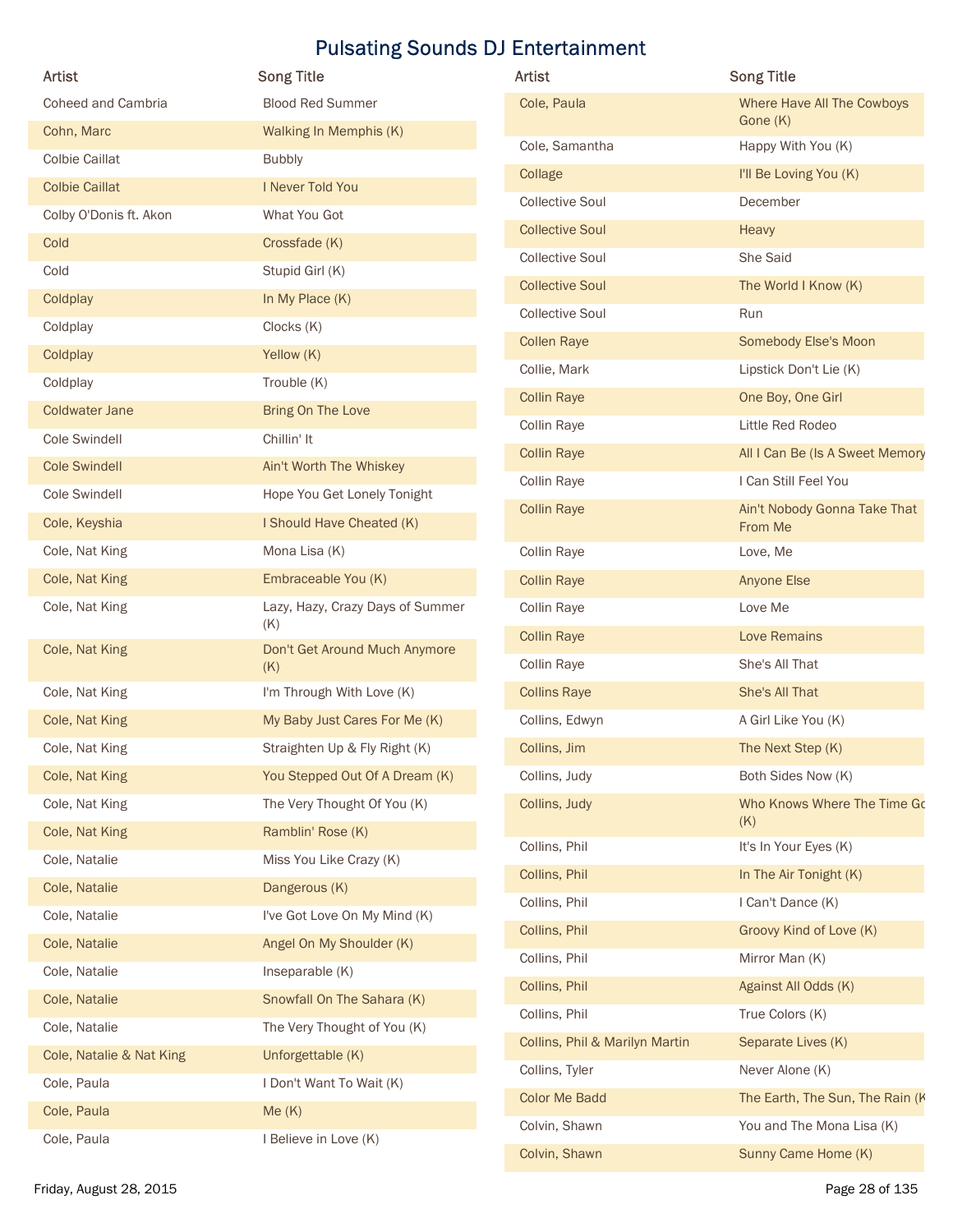| <b>Artist</b>                                    |                                 |                                       |                                           |
|--------------------------------------------------|---------------------------------|---------------------------------------|-------------------------------------------|
|                                                  | <b>Song Title</b>               | Artist                                | <b>Song Title</b>                         |
| Commander Cody                                   | Hot Rod Lincoln (K)             | Contours, The                         | Do You Love Me (K)                        |
| Commander Cody And His Lost Plan Hot Rod Lincoln |                                 | <b>Conway Twitty</b>                  | <b>Goodbye Time</b>                       |
| Committments, The                                | Mustang Sally (K)               | Conway Twitty                         | Julia                                     |
| Committments, The                                | Bring It On Home To Me (K)      | <b>Conway Twitty</b>                  | I'm Not Through Loving You Yet            |
| Commodores                                       | Easy                            | Conway Twitty                         | Baby's Gone                               |
| Commodores                                       | Three Times A Lady              | <b>Conway Twitty</b>                  | Hello Darlin'                             |
| Commodores                                       | Still                           | Conway Twitty                         | I May Never Get To Heaven                 |
| Commodores<br>Commodores, The                    | Sail On (K)<br>Easy (K)         | <b>Conway Twitty</b><br>Conway Twitty | Don't Cry Joni<br>Desperado Love          |
| Commodores, The                                  | <b>Brick House</b>              | <b>Conway Twitty</b>                  | Crazy In Love                             |
| Commodores, The                                  | Lady $(K)$                      | <b>Conway Twitty</b>                  | I've Already Loved You In My Mi           |
| Commodores, The                                  | Three Times A Lady (K)          | <b>Conway Twitty</b>                  | It's Only Make Believe                    |
| Commodores, The                                  | Still (K)                       | Conway Twitty                         | I Wish I Was Still In Your Dream          |
| Common & Mary J Blige                            | Come Close To Me (K)            | <b>Conway Twitty</b>                  | After All The Good Is Gone                |
| Como, Perry                                      | And I Love You So (K)           | Conway Twitty                         | I Don't Know A Thing About Love           |
| Como, Perry                                      | Home For The Holidays (K)       | <b>Conway Twitty</b>                  | Play Guitar Play                          |
| Como, Perry                                      | Catch A Falling Star (K)        | Conway Twitty                         | Touch The Hand                            |
| Con Hunley                                       | It Came Upon A Midnight Clear   | <b>Conway Twitty</b>                  | You've Never Been This Far Bef            |
| Confederate Railroad                             | Jesus And Mama                  | Cook, Elizabeth                       | Stupid Things (K)                         |
| <b>Confederate Railroad</b>                      | Queen of Memphis (K)            | Cooke, Sam                            | Bring It On Home To Me (K)                |
| Confederate Railroad                             | Trashy Women (K)                | Cooke, Sam                            | Cupid (K)                                 |
| Conlee, John                                     | Common Man (K)                  | Cooke, Sam                            | Frankie & Johnny (K)                      |
| Conlee, John                                     | Rose Colored Glasses (K)        | Cooke, Sam                            | Chain Gang (K)                            |
| Connick, Harry Jr                                | It Had To Be You (K)            | Cooke, Sam                            | Havin' A Party (K)                        |
| Connick, Harry Jr                                | Whisper Your Name (K)           | Cooke, Sam                            | Wonderful World (K)                       |
| <b>Connie Francis</b>                            | Where The Boys Are              | Cooke, Sam                            | Shake (K)                                 |
| Connie Francis                                   | Vacation                        | Cooke, Sam                            | You Send Me (K)                           |
| <b>Connie Francis</b>                            | <b>Tennessee Waltz</b>          | Cooke, Sam                            | Twistin' The Night Away (K)               |
| Connie Smith                                     | I Never Once Stopped Loving You | Cooke, Sam                            | Only Sixteen (K)                          |
| <b>Connie Smith</b>                              | I'll Come Running               | Cookies                               | Don't Say Nothin' Bad (About M            |
| Connie Smith                                     | Ain't Had No Lovin'             |                                       | Baby)                                     |
| <b>Connie Smith</b>                              | <b>Just One Time</b>            | Cookies                               | Chains                                    |
| Connie Smith                                     | If It Ain't Love                | Cookies, The                          | Don't Say Nothing Bad About M<br>Baby (K) |
| <b>Connie Smith</b>                              | The Hurtin's All Over           | Coolidge, Rita                        | We're All Alone (K)                       |
| Connie Smith                                     | Run Away Little Tears           | Coolidge, Rita                        | Your Love Has Lifted Me (K)               |
| Conroy, Patricia                                 | What Else Can I Do (K)          | Coolio                                | Fantastic Voyage (Rap Ver) (K)            |
|                                                  | Bring It To Jesus               | Coolio                                | Gangsta's Paradise (K)                    |
| Contemporary Gospel                              |                                 |                                       |                                           |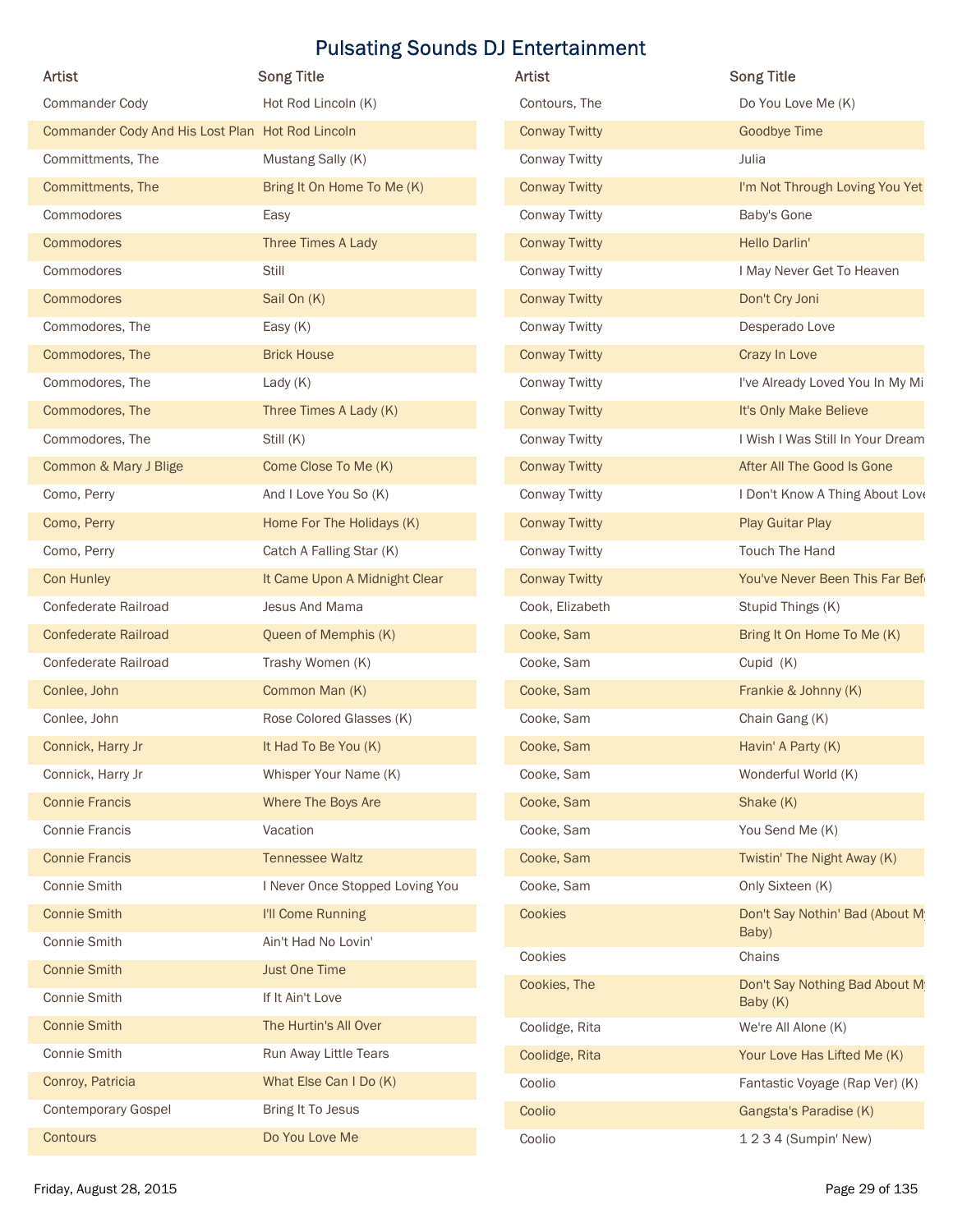| <b>Artist</b>                                         | <b>Song Title</b>             | Artist                    | <b>Song Title</b>                  |
|-------------------------------------------------------|-------------------------------|---------------------------|------------------------------------|
| Cooper, Alice                                         | I'm Eighteen (K)              | Cox, Deborah              | Nobody's Supposed To Be Here       |
| Cooper, Alice                                         | Is It My Body (K)             | Cozier, Jimmy             | She's All I Got (K)                |
| Cooper, Alice                                         | Only Women Bleed (K)          | <b>Craig Campbell</b>     | Outta My Head                      |
| Cooper, Alice                                         | School's Out (K)              | Craig David               | Insomnia                           |
| Coors, The                                            | Dreams (K)                    | <b>Craig David</b>        | Hidden Agenda                      |
| Coors, The                                            | Runaway (K)                   | Craig David               | 7 Days                             |
| Coors, The                                            | So Young (K)                  | <b>Craig David</b>        | <b>Walking Away</b>                |
| Coors, The                                            | What Can I Do (K)             | Craig David Feat. Sting   | Rise & Fall                        |
| Coors, The                                            | The Right Time (K)            | Craig Morgan              | God, Family, And Country           |
| <b>Cornelius Bros</b>                                 | Treat Her Like A Lady (K)     | Craig Morgan              | Every Friday Afternoon             |
| <b>Cornelius Bros &amp; Sister Rose</b>               | Too Late To Turn Back Now (K) | Craig Morgan              | Still A Little Chicken Left On Tha |
| <b>Cornelius Brothers</b>                             | Treat Her Like A Lady         |                           | <b>Bone</b>                        |
| Corrs, The                                            | Only When I Sleep             | Craig Morgan              | Paradise                           |
| Costello, Elvis                                       | Alison (K)                    | Craig Morgan              | That's What I Love About Sunda     |
| Costello, Elvis                                       | Pump It Up (K)                | Craig Morgan              | Something To Write Home Abou       |
| Cotter, Brad                                          | I Meant To (K)                | Cranberries, The          | Free To Decide (K)                 |
| <b>Counting Crows</b>                                 | Accidentally In Love (K)      | Cranberries, The          | Dreams (K)                         |
| <b>Counting Crows</b>                                 | Hangin' Around (K)            | Cranberries, The          | Analyse (K)                        |
| <b>Counting Crows</b>                                 | A Long December (K)           | Cranberries, The          | Zombie (K)                         |
| <b>Counting Crows</b>                                 | Have You Seen Me Lately (K)   | Cranberries, The          | Salvation Song (K)                 |
| <b>Counting Crows</b>                                 | Mr Jones (K)                  | <b>Crash Test Dummies</b> | Mmm Mmm Mmm Mmm (K)                |
| <b>Counting Crows</b>                                 | Round Here (K)                | <b>Crazy Elephant</b>     | Gimme Gimme Good Lovin' (K)        |
| <b>Counting Crows</b>                                 | Raining In Baltimore (K)      | Crazy Town                | <b>Butterfly</b>                   |
| Counting Crows and Vanessa Carlto Big Yellow Taxi (K) |                               | Cream                     | White Room (K)                     |
| <b>Country Christmas</b>                              | <b>Little Drummer Boy</b>     | Cream                     | Sunshine of Your Love (K)          |
| Country Christmas                                     | Auld Lang Syne                | Creed                     | Hide (K)                           |
| <b>Country Christmas</b>                              | Marvelous Little Toy          | Creed                     | Higher (K)                         |
| Country Christmas                                     | Mary's Little Boy Child       | Creed                     | Don't Stop Dancing (K)             |
| <b>Country Christmas</b>                              | O' Come All Ye Faithful       | Creed                     | My Sacrifice (K)                   |
| Country Christmas                                     | Silver Bells                  | Creed                     | My Own Prison (K)                  |
| <b>Country Christmas</b>                              | White Christmas               | Creed                     | I'm Eighteen (K)                   |
| Country Gentlemen                                     | Nine Pound Hammer             | Creed                     | <b>Bullets</b>                     |
| <b>Country Gentlemen</b>                              | Fox On The Run (Duet) (K)     | Creed                     | Who's Got My Back (K)              |
| Coven                                                 | One Tin Soldier (K)           | Creed                     | What's This Life For (K)           |
| Cover Girls, The                                      | Show Me (K)                   | Creed                     | With Arms Wide Open (K)            |
| Cowboy Copas                                          | Alabam (K)                    | Creed                     | Weathered (K)                      |
| <b>Cowboy Song</b>                                    | Home On The Range             | Creed                     | One Last Breath (K)                |
| Cowsills                                              | Hair                          | Creed                     | What If (K)                        |
|                                                       |                               | Creed                     | Torn (K)                           |

| Artist                    | <b>Song Title</b>                                 |
|---------------------------|---------------------------------------------------|
| Cox, Deborah              | Nobody's Supposed To Be Here                      |
| Cozier, Jimmy             | She's All I Got (K)                               |
| <b>Craig Campbell</b>     | <b>Outta My Head</b>                              |
| Craig David               | Insomnia                                          |
| <b>Craig David</b>        | Hidden Agenda                                     |
| Craig David               | 7 Days                                            |
| <b>Craig David</b>        | <b>Walking Away</b>                               |
| Craig David Feat. Sting   | Rise & Fall                                       |
| Craig Morgan              | God, Family, And Country                          |
| Craig Morgan              | Every Friday Afternoon                            |
| Craig Morgan              | Still A Little Chicken Left On Tha<br><b>Bone</b> |
| Craig Morgan              | Paradise                                          |
| Craig Morgan              | That's What I Love About Sunda                    |
| Craig Morgan              | Something To Write Home Abou                      |
| Cranberries, The          | Free To Decide (K)                                |
| Cranberries, The          | Dreams (K)                                        |
| Cranberries, The          | Analyse (K)                                       |
| Cranberries, The          | Zombie (K)                                        |
| Cranberries, The          | Salvation Song (K)                                |
| <b>Crash Test Dummies</b> | Mmm Mmm Mmm Mmm (K)                               |
| <b>Crazy Elephant</b>     | Gimme Gimme Good Lovin' (K)                       |
| Crazy Town                | <b>Butterfly</b>                                  |
| Cream                     | White Room (K)                                    |
| Cream                     | Sunshine of Your Love (K)                         |
| Creed                     | Hide $(K)$                                        |
| Creed                     | Higher (K)                                        |
| Creed                     | Don't Stop Dancing (K)                            |
| Creed                     | My Sacrifice (K)                                  |
| Creed                     | My Own Prison (K)                                 |
| Creed                     | I'm Eighteen (K)                                  |
| Creed                     | <b>Bullets</b>                                    |
| Creed                     | Who's Got My Back (K)                             |
| Creed                     | What's This Life For (K)                          |
| Creed                     | With Arms Wide Open (K)                           |
| Creed                     | Weathered (K)                                     |
| Creed                     | One Last Breath (K)                               |
| Creed                     | What If $(K)$                                     |
| Creed                     | Torn (K)                                          |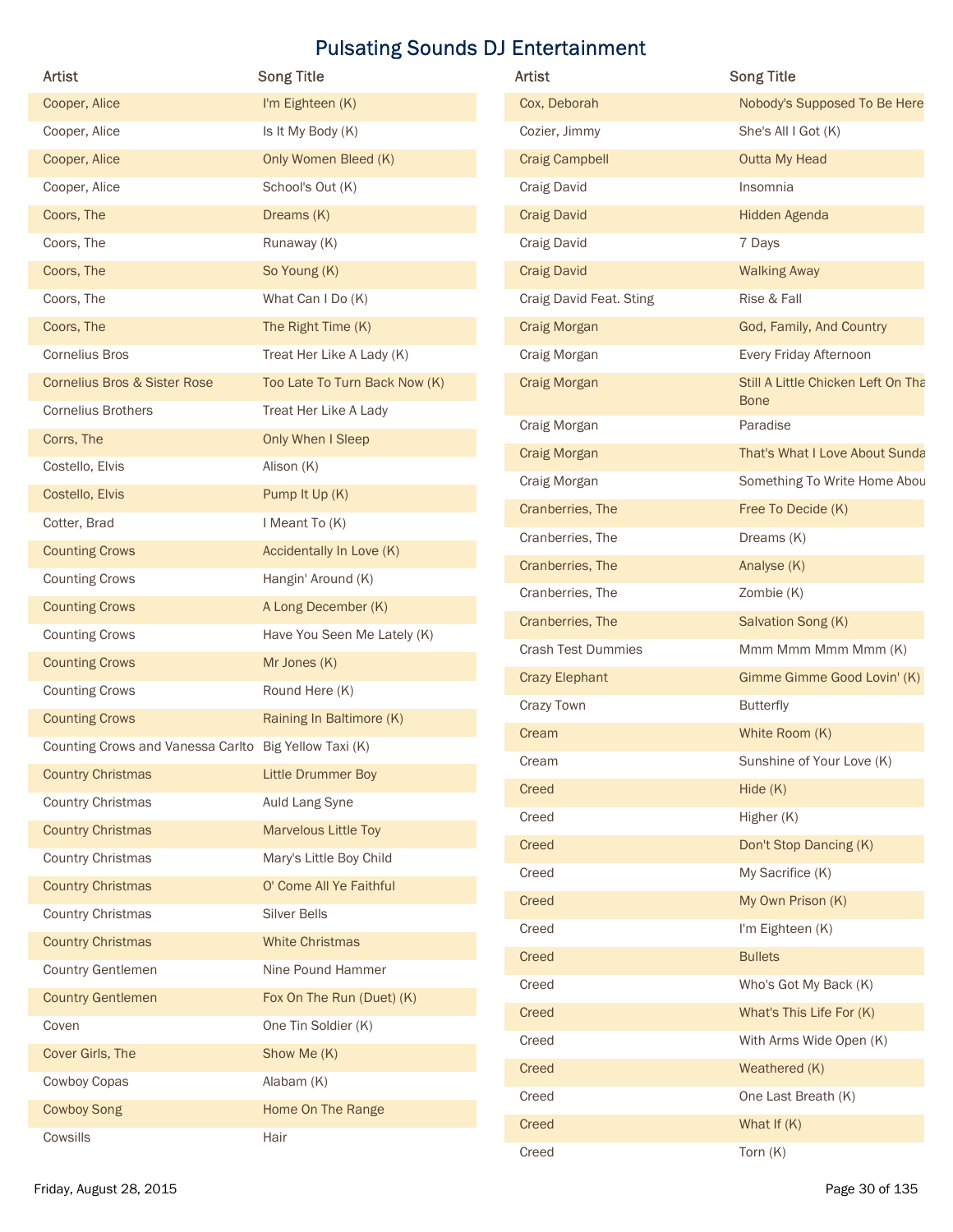| <b>Artist</b>                       | <b>Song Title</b>                         | <b>Artist</b>            |
|-------------------------------------|-------------------------------------------|--------------------------|
| Creed                               | Stand Here With Me (K)                    | <b>Crystal Gayle</b>     |
| Creedance Clearwater Revival        | <b>Midnight Special</b>                   | <b>Crystal Gayle</b>     |
| <b>Creedence Clearwater Revival</b> | I Put A Spell On You                      | <b>Crystal Gayle</b>     |
| Crests                              | Step By Step                              | <b>Crystal Waters</b>    |
| Crittenden, Melodie                 | Broken Road (K)                           | Crystals, The            |
| Croce, Jim                          | Bad, Bad Leroy Brown (K)                  | Crystals, The            |
| Croce, Jim                          | I Got A Name (K)                          | <b>Culture Beat</b>      |
| Croce, Jim                          | You Don't Mess Around With Jim<br>(K)     | <b>Culture Beat</b>      |
| Croce, Jim                          | Operator (K)                              | <b>Culture Club</b>      |
| Croce, Jim                          | Time In A Bottle (K)                      | <b>Culture Club</b>      |
| Crosby, Bing                        | Begin The Beguine (K)                     | <b>Culture Club</b>      |
| Crosby, Bing                        | Swinging On A Star (K)                    | <b>Culture Club</b>      |
| Crosby, Bing                        | You Are My Sunshine (K)                   | <b>Culture Club</b>      |
| Crosby, Bing & Grace Kelly          | True Love (K)                             | Curfman, Shannon         |
| Crosby, Gary                        | Side By Side (K)                          | Currington, Billy        |
| Cross Canadian Ragweed              | 17(K)                                     | <b>Cutting Crew</b>      |
| Cross, Chris                        | Sailing (K)                               | <b>Cutting Crew</b>      |
| Crow, Shery                         | Strong Enough (K)                         | <b>Cutting Crew, The</b> |
| Crow, Sheryl                        | A Change Would Do You Good (K)            |                          |
| Crow, Sheryl                        | Anything But Down (K)                     | Cyndi Lauper             |
| Crow, Sheryl                        | If It Makes You Happy (K)                 | Cyndi Lauper             |
| Crow, Sheryl                        | All I Wanna Do (K)                        | Cyndi Lauper             |
| Crow, Sheryl                        | Can't Cry Anymore (K)                     | <b>Cyndi Lauper</b>      |
| Crow, Sheryl                        | My Favorite Mistake (K)                   | Cyndi Thomson            |
| Crow, Sheryl                        | C'Mon C'Mon (K)                           | Cyndi Thomson            |
| Crow, Sheryl                        | Kiss That Girl (K)                        | Cyndi Thomson            |
| Crow, Sheryl                        | Sweet Child of Mine (K)                   | <b>Cypress Hill</b>      |
| Crow, Sheryl                        | The First Cut Is The Deepest (K)          | Cyrcle, The              |
| Crow, Sheryl                        | There Goes The Neighborhood (K)           | Cyrus, Billy Ray         |
| <b>Crowded House</b>                | Distant Sun (K)                           | Cyrus, Billy Ray         |
| <b>Crowded House</b>                | Locked Out (K)                            | Cyrus, Billy Ray         |
| <b>Crowded House</b>                | Don't Dream It's Over (K)                 | Cyrus, Billy Ray         |
| Cry of Love                         | Peace Pipe (K)                            | Cyrus, Billy Ray         |
| <b>Crystal Gayle</b>                | Have Yourself A Merry Little<br>Christmas | Cyrus, Billy Ray         |
| <b>Crystal Gayle</b>                | <b>Half The Way</b>                       | Cyrus, Billy Ray         |
| <b>Crystal Gayle</b>                | Don't It Make My Brown Eyes Blue          | Cyrus, Billy Ray         |
| <b>Crystal Gayle</b>                | Talkin' In Your Sleep                     | Cyrus, Billy Ray         |

| Artist                              | <b>Song Title</b>                | <b>Pulsating Sounds DJ Entertainment</b><br>Artist | <b>Song Title</b>                      |
|-------------------------------------|----------------------------------|----------------------------------------------------|----------------------------------------|
| Creed                               | Stand Here With Me (K)           | Crystal Gayle                                      | <b>Turning Away</b>                    |
| <b>Creedance Clearwater Revival</b> | Midnight Special                 | <b>Crystal Gayle</b>                               | What Child Is This?                    |
| <b>Creedence Clearwater Revival</b> | I Put A Spell On You             | Crystal Gayle                                      | Too Many Lovers                        |
| Crests                              | Step By Step                     | <b>Crystal Waters</b>                              | 100% Pure Love (K)                     |
| Crittenden, Melodie                 | Broken Road (K)                  | Crystals, The                                      | Da Doo Ron Ron (K)                     |
| Croce, Jim                          | Bad, Bad Leroy Brown (K)         | Crystals, The                                      | Uptown (K)                             |
| Croce, Jim                          | I Got A Name (K)                 | <b>Culture Beat</b>                                | Mr Vain (K)                            |
| Croce, Jim                          | You Don't Mess Around With Jim   | <b>Culture Beat</b>                                | Take Me Away (K)                       |
|                                     | (K)                              | Culture Club                                       | It's A Miracle                         |
| Croce, Jim                          | Operator (K)                     | <b>Culture Club</b>                                | Church Of The Poison Mind              |
| Croce, Jim                          | Time In A Bottle (K)             | Culture Club                                       | Do You Really Want To Hurt Me          |
| Crosby, Bing                        | Begin The Beguine (K)            | <b>Culture Club</b>                                | Karma Chameleon (K)                    |
| Crosby, Bing                        | Swinging On A Star (K)           | Culture Club                                       | Time (Clock Of The Heart)              |
| Crosby, Bing                        | You Are My Sunshine (K)          | Curfman, Shannon                                   | True Friends (K)                       |
| Crosby, Bing & Grace Kelly          | True Love (K)                    | Currington, Billy                                  | Must Be Doin' Something Right          |
| Crosby, Gary                        | Side By Side (K)                 | <b>Cutting Crew</b>                                | I Just Died In Your Arms Tonight       |
| Cross Canadian Ragweed              | 17(K)                            |                                                    | (K)                                    |
| Cross, Chris                        | Sailing (K)                      | <b>Cutting Crew</b>                                | (I Just) Died In Your Arms             |
| Crow, Shery                         | Strong Enough (K)                | <b>Cutting Crew, The</b>                           | I Just Died In Your Arms Tonight       |
| Crow, Sheryl                        | A Change Would Do You Good (K)   |                                                    | (K)                                    |
| Crow, Sheryl                        | Anything But Down (K)            | Cyndi Lauper                                       | Hey Now (Girls Just Want To Ha<br>Fun) |
| Crow, Sheryl                        | If It Makes You Happy (K)        | Cyndi Lauper                                       | Girls Just Wanna Have Fun              |
| Crow, Sheryl                        | All I Wanna Do (K)               | Cyndi Lauper                                       | I Drove All Night                      |
| Crow, Sheryl                        | Can't Cry Anymore (K)            | Cyndi Lauper                                       | <b>True Colours</b>                    |
| Crow, Sheryl                        | My Favorite Mistake (K)          | Cyndi Thomson                                      | I Always Liked That Best               |
| Crow, Sheryl                        | C'Mon C'Mon (K)                  | Cyndi Thomson                                      | I'm Gone                               |
| Crow, Sheryl                        | Kiss That Girl (K)               | Cyndi Thomson                                      | What I Really Meant To Say             |
| Crow, Sheryl                        | Sweet Child of Mine (K)          | <b>Cypress Hill</b>                                | Insane In The Brain                    |
| Crow, Sheryl                        | The First Cut Is The Deepest (K) | Cyrcle, The                                        | Red Rubber Ball (K)                    |
| Crow, Sheryl                        | There Goes The Neighborhood (K)  | Cyrus, Billy Ray                                   | Busy Man (K)                           |
| Crowded House                       | Distant Sun (K)                  | Cyrus, Billy Ray                                   | It's All The Same To Me (K)            |
| <b>Crowded House</b>                | Locked Out (K)                   | Cyrus, Billy Ray                                   | Give My Heart To You (K)               |
| Crowded House                       | Don't Dream It's Over (K)        | Cyrus, Billy Ray                                   | Achy Breaky Heart (K)                  |
| Cry of Love                         | Peace Pipe (K)                   | Cyrus, Billy Ray                                   | Could've Been Me (K)                   |
| <b>Crystal Gayle</b>                | Have Yourself A Merry Little     | Cyrus, Billy Ray                                   | Where'm I Gonna Live (K)               |
|                                     | Christmas                        | Cyrus, Billy Ray                                   | Somebody New (K)                       |
| <b>Crystal Gayle</b>                | Half The Way                     | Cyrus, Billy Ray                                   | Time for Letting Go (K)                |
| Crystal Gayle                       | Don't It Make My Brown Eyes Blue | Cyrus, Billy Ray                                   | She's Not Crying Anymore (K)           |
| <b>Crystal Gayle</b>                | Talkin' In Your Sleep            | Cyrus, Billy Ray                                   | We The People (K)                      |
|                                     |                                  |                                                    |                                        |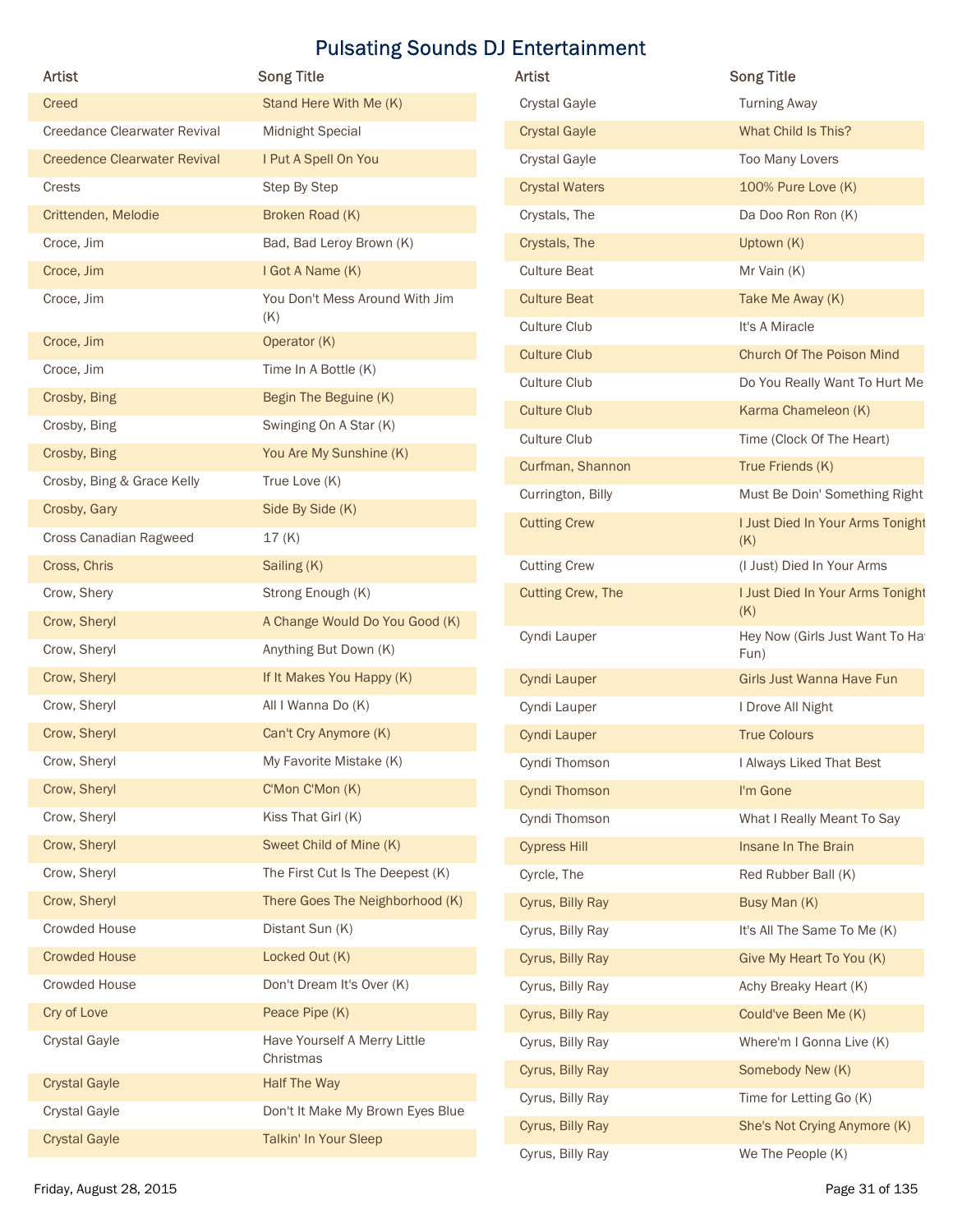|                                  |                                                  | <b>Pulsating Sounds DJ Entertainment</b> |                                         |  |
|----------------------------------|--------------------------------------------------|------------------------------------------|-----------------------------------------|--|
| Artist<br>Cyrus, Billy Ray       | <b>Song Title</b><br>You Won't Be Lonely Now (K) | Artist<br>Darin, Bobby                   | <b>Song Title</b><br>Mack The Knife (K) |  |
|                                  |                                                  | Darin, Bobby                             | Dream Lover (K)                         |  |
| D                                |                                                  | Darin, Bobby                             | Splish Splash (K)                       |  |
| $D-12$                           | How Come                                         | Darin, Bobby                             | You Must Have Been A Beautifu           |  |
| D4I<br>Da Brat                   | Laffy Taffy (K)<br>Fa All Y'all                  |                                          | Baby (K)                                |  |
| Daft Punk ftg. Pharrell Williams | <b>Get Lucky</b>                                 | Darin, Bobby                             | Won't You Come Home Bill Baile<br>(K)   |  |
| Dakota Moon                      | Looking for a Place to Land (K)                  | <b>Darkness</b>                          | I Believe In A Thing Called Love        |  |
| <b>Dakotas</b>                   | Bad To Me (K)                                    | Darren Hayes                             | Insatiable                              |  |
| Dale & Grace                     | I'm Leaving It All Up To You (K)                 | Darryl Worley                            | I Need A Breather                       |  |
| Dale & Grace                     | I'm Leavin' It All Up To You                     | <b>Darryl Worley</b>                     | <b>Awful Beautiful Life</b>             |  |
| Dale Ann Bradley                 | Stop, Look And Listen                            | Darryl Worley                            | I Miss My Friend                        |  |
| Dalley, Amy                      | Men Don't Change (K)                             | Darryl Worley                            | <b>Tennessee River Run</b>              |  |
| Dalley, Amy                      | I Think You're Beautiful (K)                     | Darryl Worley                            | Sideways                                |  |
| Dalton, Lacy J                   | 16th Avenue (K)                                  | <b>Darryl Worley</b>                     | When You Need My Love                   |  |
| Dalton, Lacy J                   | Losing Kind of Love (K)                          | Darts, The                               | Boy From New York City, The             |  |
| Damn Yankees                     | High Enough (K)                                  | <b>Daryle Singletary</b>                 | <b>Too Much Fun</b>                     |  |
| Dan + Shay                       | Show You Off                                     | Dashboard Confessional                   | Hands Down (K)                          |  |
| Dan Hartman                      | I Can Dream About You                            | Daughtry, Chris                          | It's Not Over (K)                       |  |
| Dan Hartman                      | Instant Replay                                   | Dave Clark 5                             | Catch Us If You Can (K)                 |  |
| Dan Hill                         | Sometimes When We Touch                          | Dave Clark 5                             | Because (K)                             |  |
| Dan Seals                        | Bop                                              | Dave Clark 5                             | Can't You See That She's Mine           |  |
| Dan, England & J Ford Coley      | I'd Really Like To See You Tonight               | Dave Clark 5                             | Over & Over (K)                         |  |
| Dan, England & J Ford Coley      | (K)<br>Nights Are Forever Without You (K)        | Dave Dudley                              | Cowboy Boots                            |  |
| Dan, England & J Ford Coley      | It's Sad To Belong (K)                           | Dave Dudley                              | If It Feels Good Do It                  |  |
| Dana Glover                      | Rain                                             | Dave Edmunds                             | I Hear You Knockin'                     |  |
| Dance Again                      | Dance Again                                      | Dave Mason                               | We Just Disagree                        |  |
| Dancing In The Street            | Dancing In The Street                            | Dave Matthews Band                       | Ants Marching (K)                       |  |
| Danger, Harvey                   | Flagpole Sitta (K)                               | Dave Matthews Band                       | Everyday (K)                            |  |
| Danielle Bradbery                | Young In America                                 | Dave Matthews Band                       | Sattelite (K)                           |  |
| Danleers, The                    | One Summer Night (K)                             | Dave Matthews Band                       | The Space Between (K)                   |  |
| Danny & The Juniors              | At The Hop (K)                                   | David Allan Coe<br>David Allan Coe       | Now I Lay Me Down To Cheat<br>The Ride  |  |
| D'Arby, Terrance Trent           | Wishing Well (K)                                 | David Archuleta                          | Crush                                   |  |
| Darin, Babby                     | Splish, Splash (K)                               | David Archuletta                         | <b>Touch My Hand</b>                    |  |
| Darin, Bobby                     | If I Were A Carpenter (K)                        | David Aude (Pussycat Dolls)              | <b>Buttons (Remix)</b>                  |  |
| Darin, Bobby                     | Lazy River (K)                                   | David Ball                               | Honky Tonk Healin'                      |  |
| Darin, Bobby                     | Beyond The Sea (K)                               | David Ball                               | Hangin' In And Hangin' On               |  |
| Darin, Bobby                     | Clementine (K)                                   | Dovid Poll                               | Look What Followed Mo Home              |  |

| Artist                           | <b>Song Title</b>                         | Artist                      | <b>Song Title</b>                         |
|----------------------------------|-------------------------------------------|-----------------------------|-------------------------------------------|
| Cyrus, Billy Ray                 | You Won't Be Lonely Now (K)               | Darin, Bobby                | Mack The Knife (K)                        |
| D                                |                                           | Darin, Bobby                | Dream Lover (K)                           |
| $D-12$                           | How Come                                  | Darin, Bobby                | Splish Splash (K)                         |
| D <sub>4</sub>                   | Laffy Taffy (K)                           | Darin, Bobby                | You Must Have Been A Beautifu<br>Baby (K) |
| Da Brat                          | Fa All Y'all                              | Darin, Bobby                | Won't You Come Home Bill Baile            |
| Daft Punk ftg. Pharrell Williams | <b>Get Lucky</b>                          |                             | (K)                                       |
| Dakota Moon                      | Looking for a Place to Land (K)           | <b>Darkness</b>             | I Believe In A Thing Called Love          |
| <b>Dakotas</b>                   | Bad To Me (K)                             | Darren Hayes                | Insatiable                                |
| Dale & Grace                     | I'm Leaving It All Up To You (K)          | Darryl Worley               | I Need A Breather                         |
| Dale & Grace                     | I'm Leavin' It All Up To You              | Darryl Worley               | <b>Awful Beautiful Life</b>               |
| Dale Ann Bradley                 | Stop, Look And Listen                     | Darryl Worley               | I Miss My Friend                          |
| Dalley, Amy                      | Men Don't Change (K)                      | Darryl Worley               | <b>Tennessee River Run</b>                |
| Dalley, Amy                      | I Think You're Beautiful (K)              | Darryl Worley               | Sideways                                  |
| Dalton, Lacy J                   | 16th Avenue (K)                           | Darryl Worley               | When You Need My Love                     |
| Dalton, Lacy J                   | Losing Kind of Love (K)                   | Darts, The                  | Boy From New York City, The               |
| Damn Yankees                     | High Enough (K)                           | <b>Daryle Singletary</b>    | Too Much Fun                              |
| Dan + Shay                       | Show You Off                              | Dashboard Confessional      | Hands Down (K)                            |
| Dan Hartman                      | I Can Dream About You                     | Daughtry, Chris             | It's Not Over (K)                         |
| Dan Hartman                      | Instant Replay                            | Dave Clark 5                | Catch Us If You Can (K)                   |
| Dan Hill                         | Sometimes When We Touch                   | Dave Clark 5                | Because (K)                               |
| Dan Seals                        | Bop                                       | Dave Clark 5                | Can't You See That She's Mine             |
| Dan, England & J Ford Coley      | I'd Really Like To See You Tonight        | Dave Clark 5                | Over & Over (K)                           |
|                                  | (K)<br>Nights Are Forever Without You (K) | Dave Dudley                 | Cowboy Boots                              |
| Dan, England & J Ford Coley      |                                           | Dave Dudley                 | If It Feels Good Do It                    |
| Dan, England & J Ford Coley      | It's Sad To Belong (K)                    | Dave Edmunds                | I Hear You Knockin'                       |
| Dana Glover                      | Rain                                      | Dave Mason                  | We Just Disagree                          |
| Dance Again                      | Dance Again                               | Dave Matthews Band          | Ants Marching (K)                         |
| Dancing In The Street            | Dancing In The Street                     | Dave Matthews Band          | Everyday (K)                              |
| Danger, Harvey                   | Flagpole Sitta (K)                        | Dave Matthews Band          | Sattelite (K)                             |
| Danielle Bradbery                | Young In America                          | Dave Matthews Band          | The Space Between (K)                     |
| Danleers, The                    | One Summer Night (K)                      | David Allan Coe             | Now I Lay Me Down To Cheat                |
| Danny & The Juniors              | At The Hop (K)                            | David Allan Coe             | The Ride                                  |
| D'Arby, Terrance Trent           | Wishing Well (K)                          | David Archuleta             | Crush                                     |
| Darin, Babby                     | Splish, Splash (K)                        | David Archuletta            | <b>Touch My Hand</b>                      |
| Darin, Bobby                     | If I Were A Carpenter (K)                 | David Aude (Pussycat Dolls) | Buttons (Remix)                           |
| Darin, Bobby                     | Lazy River (K)                            | David Ball                  | Honky Tonk Healin'                        |
| Darin, Bobby                     | Beyond The Sea (K)                        | David Ball                  | Hangin' In And Hangin' On                 |
| Darin, Bobby                     | Clementine (K)                            | David Ball                  | Look What Followed Me Home                |
| Friday, August 28, 2015          |                                           |                             | Page 32 of 135                            |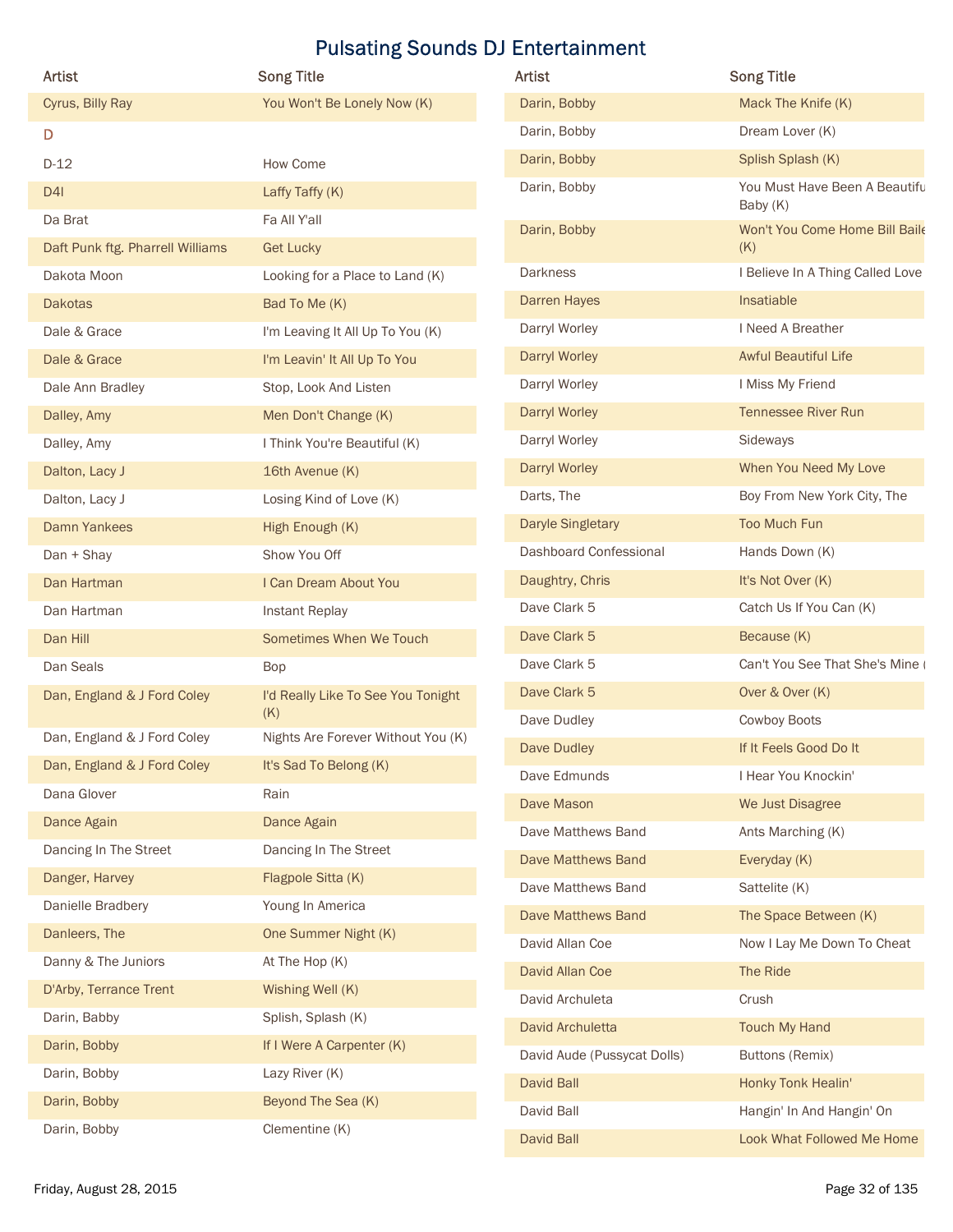|                                                    | <b>Pulsating Sounds DJ Entertainment</b>      |                      |                                              |
|----------------------------------------------------|-----------------------------------------------|----------------------|----------------------------------------------|
| Artist                                             | <b>Song Title</b>                             | Artist               | <b>Song Title</b>                            |
| David Ball                                         | When The Thought Of You<br>Catches Up With Me | <b>Davis Sisters</b> | I Forgot More Than You'll Ever<br>Know $(K)$ |
| <b>David Bowie</b>                                 | <b>Changes</b>                                | Davis, Linda         | I Wanna Remember This (K)                    |
| David Bowie                                        | Fashion                                       | Davis, Mac           | Hooked On Music (K)                          |
| <b>David Bowie</b>                                 | <b>Golden Years</b>                           | Davis, Mac           | One Hell Of A Woman (K)                      |
| David Bowie                                        | Man Who Sold The World, The                   | Davis, Paul          | 65 Love Affair (K)                           |
| <b>David Bowie</b>                                 | <b>Ziggy Stardust</b>                         | Davis, Paul          | I Go Crazy (K)                               |
| David Bowie                                        | Suffragette City                              | Davis, Sammy Jr      | I've Gotta Be Me (K)                         |
| David Dundas                                       | Jeans On                                      | Davis, Sammy Jr      | I Gotta Be Me (K)                            |
| David Guetta Feat. Akon                            | Sexy Bitch                                    | Davis, Sammy Jr      | Mr Bojangles (K)                             |
| David Guetta Feat. Rihanna                         | Who's That Chick                              | Davis, Sammy Jr      | Candy Man (K)                                |
| David Guetta Feat. Taio Cruz & Lud Little Bad Girl |                                               | Davis, Sammy Jr      | I've Got To Be Me (K)                        |
| David Guetta Feat. Usher                           | <b>Without You</b>                            | Davis, Skeeter       | I Can't Stay Mad At You (K)                  |
| David Guetta ftg. Sia                              | Titanium                                      | Davis, Skeeter       | End Of The World (K)                         |
| David Houston                                      | Livin' In A House Full Of Love                | Davis, Skeeter       | The End of the World (K)                     |
| David Houston                                      | I Do My Swinging At Home                      | Davis, Tyrone        | Turn Back The Hands Of Time (I               |
| David Houston                                      | A Woman Always Knows                          | Dawn Sears           | Runaway Train                                |
| David Houston                                      | Have A Little Faith                           | Day, Bobby           | Rockin' Robin (K)                            |
| David Houston                                      | My Woman's Good To Me                         | Day, Doris           | If I Give My Heart To You (K)                |
| David Houston                                      | Good Things                                   | Day, Doris           | A Guy is a Guy (K)                           |
| David Houston                                      | <b>Almost Persuaded</b>                       | Day, Doris           | Secret Love (K)                              |
| David Houston                                      | Already It's Heaven                           | Day, Howie           | Perfect Time Of Day (K)                      |
| David Houston                                      | I'm Down To My Last 'I Love You'              | Dayne, Taylor        | Love Will Lead You Back (K)                  |
| David Houston                                      | You Mean The World To Me                      | Days of the New      | Enemy (K)                                    |
| David Houston                                      | Where Love Used To Live                       | Days of the New      | Touch, Peel & Stand (K)                      |
| David Houston                                      | With One Exception                            | De La Hoya, Oscar    | Run To Me (K)                                |
| David Houston & Tammy Wynette                      | My Elusive Dreams                             | De La Soul           | Me, Myself & I (K)                           |
| David Kersh                                        | Day In, Day Out                               | Dead Eye Dick        | New Age Girl (K)                             |
| David Kersh                                        | I'll Never Stop Loving You                    | Dead or Alive        | You Spin Me Round (K)                        |
| David Kersh                                        | Another You                                   | Dean Martin          | I'll Always Love You                         |
| David Kersh                                        | <b>Goodnight Sweetheart</b>                   | Dean Martin          | Dream                                        |
| David Kersh                                        | If I Never Stop Loving You                    | Dean Martin          | Memories Are Made Of This                    |
| David Kersh                                        | Something To Think About                      | Dean Martin          | Imagination                                  |
| David Lee Murphy                                   | Loco                                          | Dean Martin          | Sway                                         |
| David Nail                                         | <b>Turning Home</b>                           | Dean, Billy          | Billy The Kid (K)                            |
| David Nail                                         | Whatever She's Got                            | Dean, Billy          | Only Here For A Little While (K)             |
| David, Craig                                       | Hidden Agenda (K)                             | Dean, Jimmy          | Big Bad John (K)                             |
| Davidson, Clay                                     | I Can't Lie To Me (K)                         | Dean, Roxie          | A Soldier's Wife (K)                         |

| <b>Artist</b>                      | <b>Song Title</b>                             | Artist               | <b>Song Title</b>                            |
|------------------------------------|-----------------------------------------------|----------------------|----------------------------------------------|
| David Ball                         | When The Thought Of You<br>Catches Up With Me | <b>Davis Sisters</b> | I Forgot More Than You'll Ever<br>Know $(K)$ |
| <b>David Bowie</b>                 | Changes                                       | Davis, Linda         | I Wanna Remember This (K)                    |
| David Bowie                        | Fashion                                       | Davis, Mac           | Hooked On Music (K)                          |
| <b>David Bowie</b>                 | <b>Golden Years</b>                           | Davis, Mac           | One Hell Of A Woman (K)                      |
| David Bowie                        | Man Who Sold The World, The                   | Davis, Paul          | 65 Love Affair (K)                           |
| <b>David Bowie</b>                 | <b>Ziggy Stardust</b>                         | Davis, Paul          | I Go Crazy (K)                               |
| David Bowie                        | Suffragette City                              | Davis, Sammy Jr      | I've Gotta Be Me (K)                         |
| David Dundas                       | Jeans On                                      | Davis, Sammy Jr      | I Gotta Be Me (K)                            |
| David Guetta Feat. Akon            | Sexy Bitch                                    | Davis, Sammy Jr      | Mr Bojangles (K)                             |
| David Guetta Feat. Rihanna         | <b>Who's That Chick</b>                       | Davis, Sammy Jr      | Candy Man (K)                                |
| David Guetta Feat. Taio Cruz & Lud | Little Bad Girl                               | Davis, Sammy Jr      | I've Got To Be Me (K)                        |
| David Guetta Feat. Usher           | <b>Without You</b>                            | Davis, Skeeter       | I Can't Stay Mad At You (K)                  |
| David Guetta ftg. Sia              | Titanium                                      | Davis, Skeeter       | End Of The World (K)                         |
| David Houston                      | Livin' In A House Full Of Love                | Davis, Skeeter       | The End of the World (K)                     |
| David Houston                      | I Do My Swinging At Home                      | Davis, Tyrone        | Turn Back The Hands Of Time (I               |
| <b>David Houston</b>               | A Woman Always Knows                          | Dawn Sears           | Runaway Train                                |
| David Houston                      | Have A Little Faith                           | Day, Bobby           | Rockin' Robin (K)                            |
| <b>David Houston</b>               | My Woman's Good To Me                         | Day, Doris           | If I Give My Heart To You (K)                |
| David Houston                      | Good Things                                   | Day, Doris           | A Guy is a Guy (K)                           |
| <b>David Houston</b>               | <b>Almost Persuaded</b>                       | Day, Doris           | Secret Love (K)                              |
| David Houston                      | Already It's Heaven                           | Day, Howie           | Perfect Time Of Day (K)                      |
| <b>David Houston</b>               | I'm Down To My Last 'I Love You'              | Dayne, Taylor        | Love Will Lead You Back (K)                  |
| David Houston                      | You Mean The World To Me                      | Days of the New      | Enemy (K)                                    |
| David Houston                      | Where Love Used To Live                       | Days of the New      | Touch, Peel & Stand (K)                      |
| David Houston                      | With One Exception                            | De La Hoya, Oscar    | Run To Me (K)                                |
| David Houston & Tammy Wynette      | My Elusive Dreams                             | De La Soul           | Me, Myself & I (K)                           |
| David Kersh                        | Day In, Day Out                               | Dead Eye Dick        | New Age Girl (K)                             |
| David Kersh                        | I'll Never Stop Loving You                    | Dead or Alive        | You Spin Me Round (K)                        |
| David Kersh                        | Another You                                   | Dean Martin          | I'll Always Love You                         |
| David Kersh                        | <b>Goodnight Sweetheart</b>                   | Dean Martin          | Dream                                        |
| David Kersh                        | If I Never Stop Loving You                    | Dean Martin          | Memories Are Made Of This                    |
| David Kersh                        | Something To Think About                      | Dean Martin          | Imagination                                  |
| David Lee Murphy                   | Loco                                          | <b>Dean Martin</b>   | Sway                                         |
| David Nail                         | <b>Turning Home</b>                           | Dean, Billy          | Billy The Kid (K)                            |
| David Nail                         | Whatever She's Got                            | Dean, Billy          | Only Here For A Little While (K)             |
| David, Craig                       | Hidden Agenda (K)                             | Dean, Jimmy          | Big Bad John (K)                             |
| Davidson, Clay                     | I Can't Lie To Me (K)                         | Dean, Roxie          | A Soldier's Wife (K)                         |
|                                    |                                               | Deana Carter         | Absence Of The Heart                         |
| Friday, August 28, 2015            |                                               |                      | Page 33 of 135                               |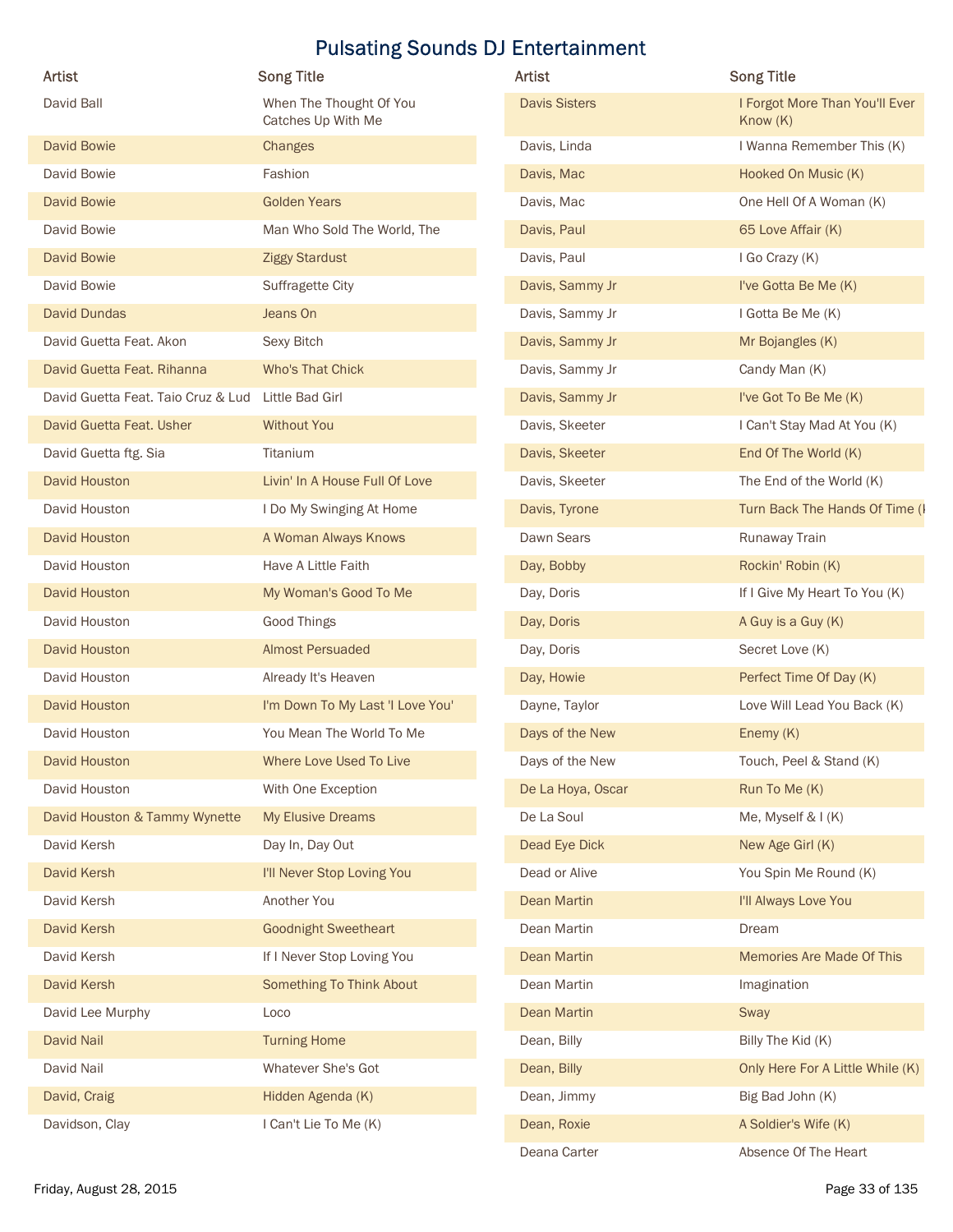|                              |                               | <b>Pulsating Sounds DJ Entertainment</b>      |                                |
|------------------------------|-------------------------------|-----------------------------------------------|--------------------------------|
| Artist                       | <b>Song Title</b>             | Artist                                        | <b>Song Title</b>              |
| Deana Carter                 | Count Me In                   | Denver, John                                  | Annie's Song (K)               |
| Deana Carter                 | How Do I Get There            | Denver, John                                  | Rocky Mountian High (K)        |
| <b>Deana Carter</b>          | The Girl You Left Me For      | Denver, John                                  | Take Me Home Country Roads (   |
| Deana Carter                 | You Still Shake Me            | Denver, John                                  | Thank God I'm A Country Boy (K |
| Dear Mr. President           | Dear Mr. President            | Denver, John                                  | Sweet Surrender (K)            |
| Debarge                      | All This Love                 | Depeche Mode                                  | Just Can't Get Enough          |
| Debbie Gibson                | <b>Foolish Beat</b>           | Depeche Mode                                  | Dream On                       |
| Debbie Gibson                | Electric Youth                | Depeche Mode                                  | Policy of Truth (K)            |
| DeBurgh, Chris               | Lady In Red (K)               | Derek & The Dominoes                          | Bell Bottom Blues (K)          |
| DeBurgh, Chris               | Don't Pay The Ferryman (K)    | Derek And The Dominos                         | Layla (K)                      |
| Dee Clark                    | Raindrops                     | Derringer, Rick                               | Rock & Roll Hoochie Koo (K)    |
| Dee Dee Sharp                | Mashed Potato Time            | DeShannon, Jackie                             | What The World Needs Now (K)   |
| Deele (Babyface), The        | <b>Two Occasions</b>          | Des'Ree                                       | Life (K)                       |
| Deep Blue Something          | Breakfast At Tiffany's (K)    | Des'ree                                       | You Gotta Be (K)               |
| Deep Purple                  | Hush                          | Destiny's Child                               | Lose My Breath                 |
| Deep Purple                  | Smoke On The Water (K)        | Destiny's Child                               | Independent Women              |
| Deep Purple                  | Smoke On The Water            | Destiny's Child                               | I'm A Survivor                 |
| Deepest Blue                 | Give It Away                  | Destiny's Child                               | <b>Bills Bills Bills</b>       |
| Def Leppard                  | Two Steps Behind (K)          | Destiny's Child                               | Independant Woman (K)          |
| Def Leppard                  | Pour Some Sugar On Me (K)     | Destiny's Child                               | Jumpin, Jumpin (K)             |
| Def Leppard                  | Rock Of Ages (K)              | Destiny's Child                               | Cater 2 U                      |
| Default                      | <b>Wasting My Time</b>        | Destiny's Child                               | Bug-A-Boo                      |
| Degraw, Gavin                | I Don't Want To Be (K)        | Destiny's Child                               | Girl                           |
| Del Shannon                  | Little Town Flirt             | Destiny's Child                               | Say My Name                    |
| Del Shannon                  | Hats Off To Larry             | Destiny's Child                               | So Good                        |
| Del Shannon                  | Runaway (K)                   | Destiny's Child                               | Soldier (K)                    |
| Del Vikings, The             | Come Go With Me (K)           | Destiny's Child (Featuring Ti & Lil W Soldier |                                |
| Delaney & Bonnie And Friends | Only You Know And I Know      | DEV Feat. The Cataracs                        | Bass Down Low                  |
| Delaney, Bonnie              | Never Ending Song of Love (K) | Devo                                          | Whip It                        |
| Delerium                     | Silence (K)                   | Dexy's Midnight Runners                       | Come On Eileen                 |
| Della Reese                  | Walk With You                 | DF Dub                                        | <b>Country Girl</b>            |
| Dells                        | Oh What A Night               | <b>DHT</b>                                    | Listen To Your Heart (K)       |
| Dells, The                   | Stay In My Corner (K)         | Diamond Rio                                   | Love A Little Stronger         |
| Delphonics                   | La La Means I Love You (K)    | Diamond Rio                                   | How Your Love Makes Me Feel    |
| Del-Vikings                  | Come Go With Me               | Diamond Rio                                   | I Know How The River Feels     |
| Demi Lovato                  | <b>Heart Attack</b>           | Diamond Rio                                   | I Believe                      |
| Denney, Kevin                | It'll Go Away (K)             | Diamond Rio                                   | Nowhere Bound (K)              |
|                              | That's Just Jessie (K)        | Diamond Rio                                   | Imagine That (K)               |

| Artist                                | <b>Song Title</b>              |
|---------------------------------------|--------------------------------|
| Denver, John                          | Annie's Song (K)               |
| Denver, John                          | Rocky Mountian High (K)        |
| Denver, John                          | Take Me Home Country Roads (   |
| Denver, John                          | Thank God I'm A Country Boy (K |
| Denver, John                          | Sweet Surrender (K)            |
| Depeche Mode                          | Just Can't Get Enough          |
| Depeche Mode                          | Dream On                       |
| Depeche Mode                          | Policy of Truth (K)            |
| Derek & The Dominoes                  | Bell Bottom Blues (K)          |
| Derek And The Dominos                 | Layla (K)                      |
| Derringer, Rick                       | Rock & Roll Hoochie Koo (K)    |
| DeShannon, Jackie                     | What The World Needs Now (K)   |
| Des'Ree                               | Life $(K)$                     |
| Des'ree                               | You Gotta Be (K)               |
| Destiny's Child                       | Lose My Breath                 |
| Destiny's Child                       | Independent Women              |
| Destiny's Child                       | I'm A Survivor                 |
| Destiny's Child                       | <b>Bills Bills Bills</b>       |
| Destiny's Child                       | Independant Woman (K)          |
| Destiny's Child                       | Jumpin, Jumpin (K)             |
| Destiny's Child                       | Cater 2 U                      |
| Destiny's Child                       | Bug-A-Boo                      |
| Destiny's Child                       | Girl                           |
| Destiny's Child                       | Say My Name                    |
| Destiny's Child                       | So Good                        |
| Destiny's Child                       | Soldier (K)                    |
| Destiny's Child (Featuring Ti & Lil W | Soldier                        |
| DEV Feat. The Cataracs                | Bass Down Low                  |
| Devo                                  | Whip It                        |
| Dexy's Midnight Runners               | Come On Eileen                 |
| DF Dub                                | <b>Country Girl</b>            |
| DHT                                   | Listen To Your Heart (K)       |
| <b>Diamond Rio</b>                    | Love A Little Stronger         |
| Diamond Rio                           | How Your Love Makes Me Feel    |
| <b>Diamond Rio</b>                    | I Know How The River Feels     |
| Diamond Rio                           | I Believe                      |
| <b>Diamond Rio</b>                    | Nowhere Bound (K)              |
|                                       |                                |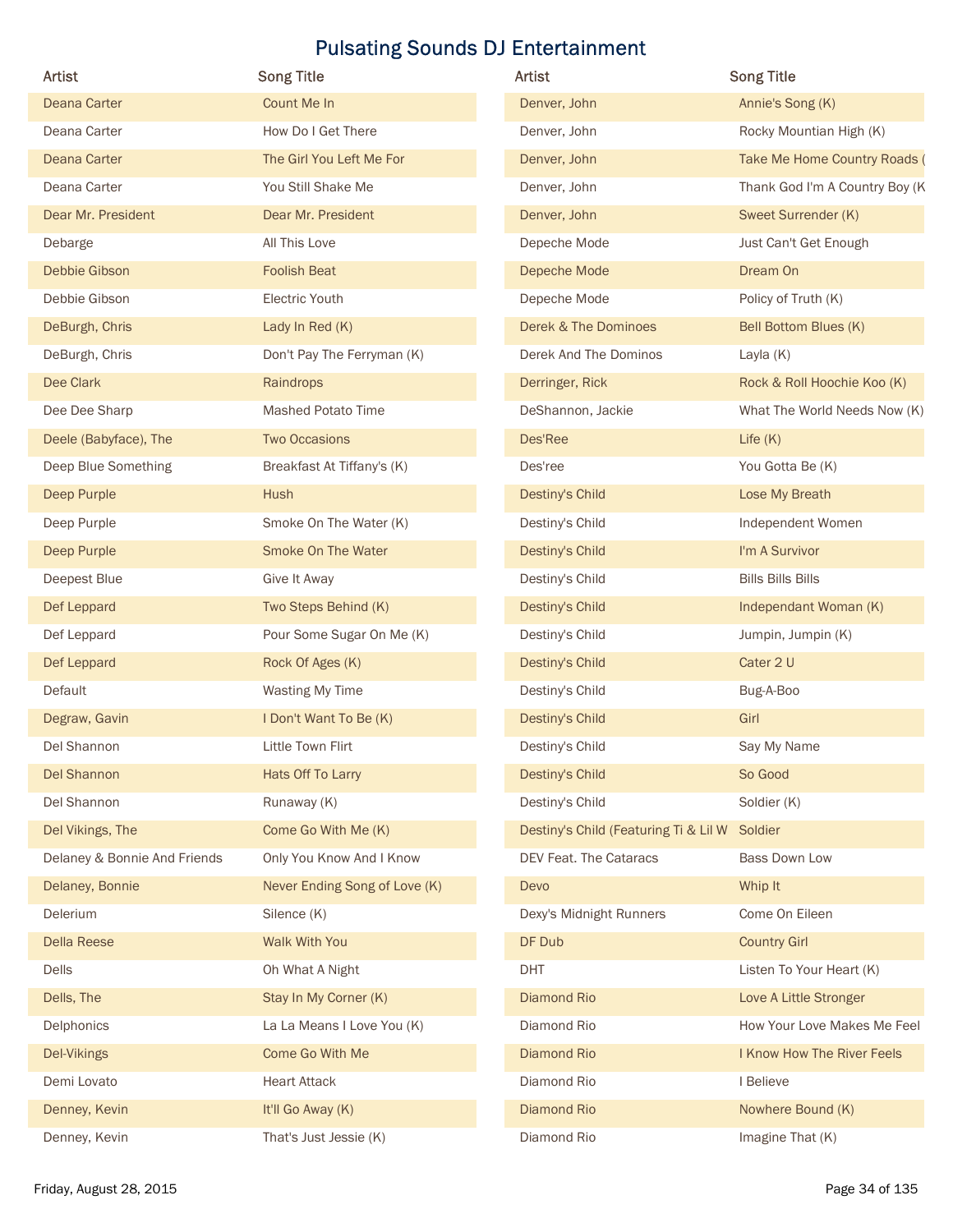|                             |                                 | <b>Pulsating Sounds DJ Entertainment</b> |                                        |
|-----------------------------|---------------------------------|------------------------------------------|----------------------------------------|
| <b>Artist</b>               | <b>Song Title</b>               | Artist                                   | <b>Song Title</b>                      |
| <b>Diamond Rio</b>          | Imagine That                    | Diddley, Bo                              | Bo Diddley (K)                         |
| Diamond Rio                 | It's All In Your Head           | Dido                                     | Thank You (K)                          |
| <b>Diamond Rio</b>          | Bubba Hyde (K)                  | <b>Dierks Bentley</b>                    | How Am I Doin'                         |
| Diamond Rio                 | Can't Tell You (K)              | <b>Dierks Bentley</b>                    | Come A Little Closer                   |
| <b>Diamond Rio</b>          | <b>Beautiful Mess</b>           | <b>Dierks Bentley</b>                    | Am I The Only One                      |
| Diamond Rio                 | That's Just That                | <b>Dierks Bentley</b>                    | Drunk On A Plane                       |
| <b>Diamond Rio</b>          | We All Fall Down                | <b>Dierks Bentley</b>                    | Domestic, Light And Cold               |
| Diamond Rio                 | Unbelievable                    | <b>Dierks Bentley</b>                    | My Last Name                           |
| <b>Diamond Rio</b>          | <b>Sweet Summer</b>             | <b>Dierks Bentley</b>                    | Lot Of Leavin' Left To Do              |
| Diamond Rio                 | Stuff                           | <b>Dierks Bentley</b>                    | Sideways                               |
| <b>Diamond Rio</b>          | One More Day                    | <b>Dierks Bentley</b>                    | Tip It On Back                         |
| Diamond, Neil               | Kentucky Woman (K)              | Dierks Bentley FTG. Sarah Buxton         | Sweet & Wild                           |
| Diamond, Neil               | Hello Again (K)                 | <b>Dierks Bently</b>                     | Lot Of Leavin' Left To Do              |
| Diamond, Neil               | Holly Holy (K)                  | Dierks Bently                            | What Was I Thinkin'                    |
| Diamond, Neil               | Cracklin' Rose (K)              | Diffie, Joe                              | If You Want Me To (K)                  |
| Diamond, Neil               | Love On The Rocks (K)           | Diffie, Joe                              | Bigger Than The Beatles (K)            |
| Diamond, Neil               | I'm A Believer (K)              | Diffie, Joe                              | If The Devil Danced In Empty           |
| Diamond, Neil               | I Am, I Said (K)                | Diffie, Joe                              | Pockets (K)<br>Honky Tonk Attitude (K) |
| Diamond, Neil               | Longfellow Serenade (K)         | Diffie, Joe                              | Is It Cold In Here (K)                 |
| Diamond, Neil               | America (They're Coming To) (K) | Diffie, Joe                              | A Night To Remember (K)                |
| Diamond, Neil               | Forever In Blue Jeans (K)       | Diffie, Joe                              | Next Thing Smokin' (K)                 |
| Diamond, Neil               | Solitary Man (K)                | Diffie, Joe                              | New Way To Light Up An Old             |
| Diamond, Neil               | Play Me (K)                     |                                          | Flame (K)                              |
| Diamond, Neil               | September Morn (K)              | Diffie, Joe                              | John Deere Green (K)                   |
| Diamond, Neil               | Sweet Caroline (K)              | Diffie, Joe                              | I'm In Love With A Capital U (K)       |
| Diamond, Neil               | Song Sung Blue (K)              | Diffie, Joe                              | Ships That Don't Come In (K)           |
| Diamond, Neil & B Streisand | You Don't Bring Me Flowers (K)  | Diffie, Joe                              | Third Rock From The Sun (K)            |
| Diamonds, The               | Little Darling (K)              | Diffie, Joe                              | So Help Me Girl (K)                    |
| Diamonds, The               | The Stroll (K)                  | Diffie, Joe                              | Pickup Man (K)                         |
| Diana Krall                 | The Look Of Love                | Diffie, Joe                              | Prop Me Up Beside The Jukebo:<br>(K)   |
| Diana Ross                  | Love Hangover                   | Diffie, Joe                              | Poor Me (K)                            |
| Diana Ross                  | Touch Me In The Morning         | <b>Digable Planets</b>                   | Rebirth of Slick (Cool Like Dat)       |
| Diana Ross & Lionel Richie  | <b>Endless Love</b>             |                                          | $(Duet)$ $(K)$                         |
| Diana Ross & The Supremes   | Love Child                      | Digital Underground                      | Humpty Dance (K)                       |
| Diana Ross & The Supremes   | Someday We'll Be Together       | Dinah Washington                         | But Not For Me                         |
| Diana Ross And The Supremes | <b>Baby Love</b>                | Dio                                      | Rainbow In The Dark (K)                |
| Dickens, Little Jimmy       | May The Bird of Paradise (K)    | Dion                                     | Donna, The Prima Donna (K)             |
| Dickens, Little Jimmy       | Country Boy (K)                 | Dion                                     | Abraham, Martin & John (K)             |

| Artist                           | <b>Song Title</b>                                  |
|----------------------------------|----------------------------------------------------|
| Diddley, Bo                      | Bo Diddley (K)                                     |
| Dido                             | Thank You (K)                                      |
| <b>Dierks Bentley</b>            | How Am I Doin'                                     |
| Dierks Bentley                   | Come A Little Closer                               |
| <b>Dierks Bentley</b>            | Am I The Only One                                  |
| Dierks Bentley                   | Drunk On A Plane                                   |
| <b>Dierks Bentley</b>            | Domestic, Light And Cold                           |
| Dierks Bentley                   | My Last Name                                       |
| <b>Dierks Bentley</b>            | Lot Of Leavin' Left To Do                          |
| Dierks Bentley                   | Sideways                                           |
| <b>Dierks Bentley</b>            | Tip It On Back                                     |
| Dierks Bentley FTG. Sarah Buxton | Sweet & Wild                                       |
| <b>Dierks Bently</b>             | Lot Of Leavin' Left To Do                          |
| Dierks Bently                    | What Was I Thinkin'                                |
| Diffie, Joe                      | If You Want Me To (K)                              |
| Diffie, Joe                      | Bigger Than The Beatles (K)                        |
| Diffie, Joe                      | If The Devil Danced In Empty<br>Pockets (K)        |
| Diffie, Joe                      | Honky Tonk Attitude (K)                            |
| Diffie, Joe                      | Is It Cold In Here (K)                             |
| Diffie, Joe                      | A Night To Remember (K)                            |
| Diffie, Joe                      | Next Thing Smokin' (K)                             |
| Diffie, Joe                      | New Way To Light Up An Old<br>Flame (K)            |
| Diffie, Joe                      | John Deere Green (K)                               |
| Diffie, Joe                      | I'm In Love With A Capital U (K)                   |
| Diffie, Joe                      | Ships That Don't Come In (K)                       |
| Diffie, Joe                      | Third Rock From The Sun (K)                        |
| Diffie, Joe                      | So Help Me Girl (K)                                |
| Diffie, Joe                      | Pickup Man (K)                                     |
| Diffie, Joe                      | Prop Me Up Beside The Jukebo:<br>(K)               |
| Diffie, Joe                      | Poor Me (K)                                        |
| <b>Digable Planets</b>           | Rebirth of Slick (Cool Like Dat)<br>$(Duet)$ $(K)$ |
| Digital Underground              | Humpty Dance (K)                                   |
| Dinah Washington                 | <b>But Not For Me</b>                              |
| Dio                              | Rainbow In The Dark (K)                            |
| Dion                             | Donna, The Prima Donna (K)                         |
| Dion                             | Abraham, Martin & John (K)                         |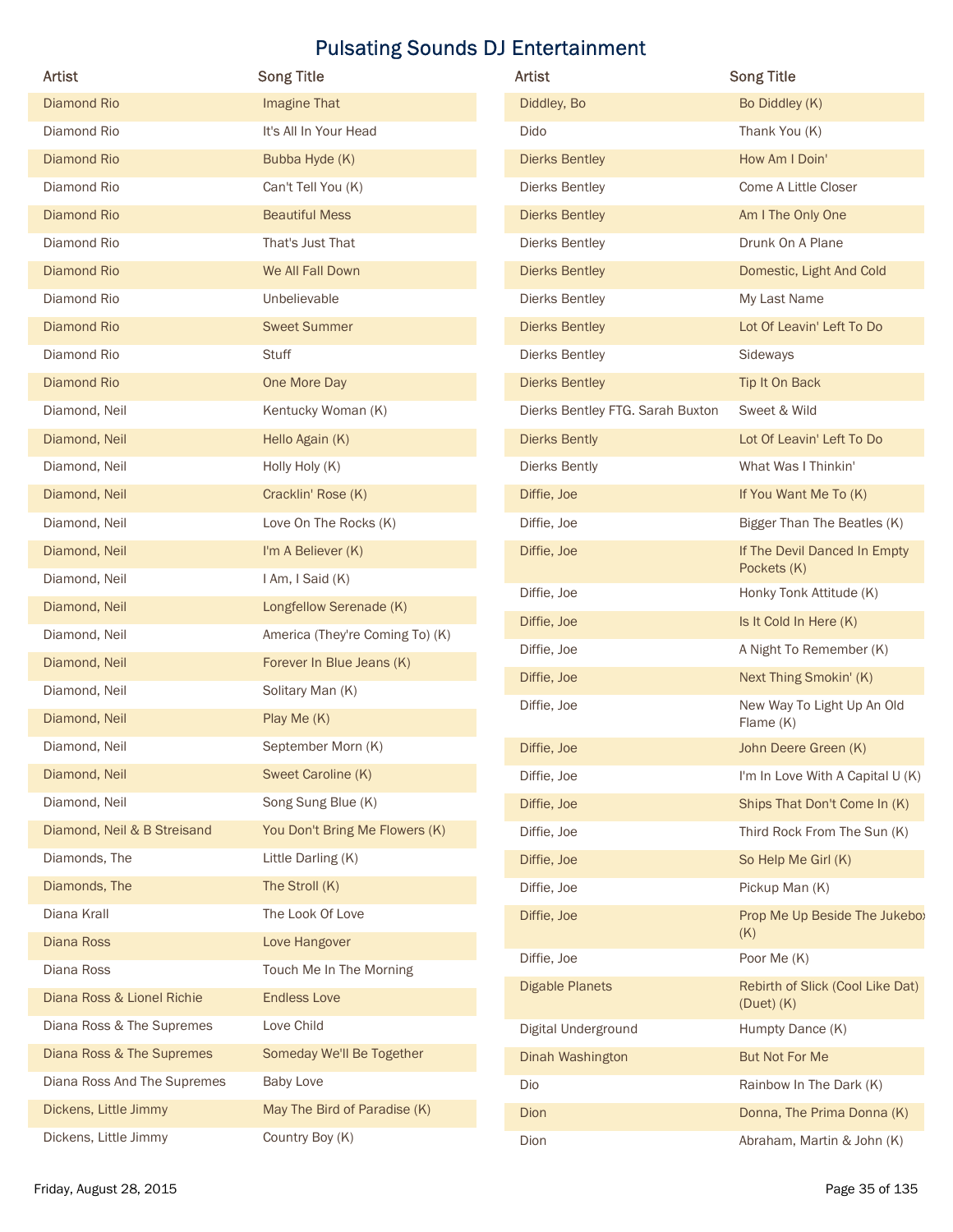| Artist                       | <b>Song Title</b>                         | Artist                                                 | <b>Song Title</b>              |
|------------------------------|-------------------------------------------|--------------------------------------------------------|--------------------------------|
| Dion                         | Runaround Sue (K)                         | Dixie Chicks                                           | Loving Arms (K)                |
| Dion                         | The Wanderer (K)                          | <b>Dixie Chicks</b>                                    | Once You Loved Somebody (K)    |
| Dion                         | Teenager In Love (K)                      | Dixie Chicks                                           | Cowboy Take Me Away (K)        |
| Dion                         | Ruby Baby (K)                             | <b>Dixie Chicks</b>                                    | Heartbreak Town (K)            |
| <b>Dion And The Belmonts</b> | <b>Runaround Sue</b>                      | Dixie Chicks                                           | Goodbye Earl (K)               |
| Dion, Celine                 | Love Can Move Mountains (K)               | <b>Dixie Chicks</b>                                    | <b>Goodbye Earl</b>            |
| Dion, Celine                 | Natural Woman (K)                         | Dixie Chicks                                           | I Can Love You Better (K)      |
| Dion, Celine                 | A New Day Has Come (K)                    | <b>Dixie Chicks</b>                                    | Godspeed (Sweet Dreams) (K)    |
| Dion, Celine                 | I Want You To Need Me (K)                 | Dixie Chicks                                           | Ready To Run (K)               |
| Dion, Celine                 | My Heart Will Go On (K)                   | <b>Dixie Chicks</b>                                    | Sin Wagon                      |
| Dion, Celine                 | If There Was Any Other Way (K)            | Dixie Chicks                                           | Travelin' Soldier (K)          |
| Dion, Celine                 | All By Myself (K)                         | <b>Dixie Chicks</b>                                    | Some Days You Gotta Dance (K   |
| Dion, Celine                 | Because You Love Me (K)                   | Dixie Chicks                                           | Sin Wagon (K)                  |
| Dion, Celine                 | It's All Coming Back To Me Now (K)        | Dixie Chicks                                           | You Were Mine (K)              |
| Dion, Celine                 | The Power of Love (K)                     | Dixie Chicks                                           | Tonight The Heartache's On Me  |
| Dion, Celine                 | That's The Way It Is (K)                  | <b>Dixie Chicks</b>                                    | Without You (K)                |
| Dion, Celine                 | Where Does My Heart Beat Now              | Dixie Chicks                                           | Wide Open Spaces               |
|                              | (K)                                       | <b>Dixie Chicks</b>                                    | There's Your Trouble (K)       |
| Dion, Celine                 | To Love You More (K)                      | Dixie Chicks                                           | Without You                    |
| Dion, Celine & A Bocelli     | The Prayer (K)                            | <b>Dixie Cups</b>                                      | <b>Chapel Of Love</b>          |
| Dion, Celine & Clive Griffin | When I Fall In Love (K)                   | Dixie Cups                                             | lko lko                        |
| Dion, Celine & P Anka        | I'll Never Hold You Back (K)              | <b>Dixie Cups</b>                                      | People Say (K)                 |
| Dion, Celine & Paul Anka     | It's Hard To Say Goodbye (K)              | Dixon, Willie                                          | You Shook Me (K)               |
| Dion, Celine & R. Kelly      | I'm Your Angel (K)                        | DJ Jazzy Jeff & Fresh Prince                           | Nightmare On My Street (K)     |
| Dionne Farris                | I Know                                    | DJ Jazzy Jeff & Fresh Prince                           | Ring My Bell (K)               |
| <b>Dire Straits</b>          | Sultans of Swing (K)                      | DJ Khaled Featuring Chris Brown, R Take It To The Head |                                |
| Dire Straits                 | So Far Away (K)                           | Dodd, Deryl                                            | A Bitter End (K)               |
| <b>Dire Straits</b>          | Walk Of Life (K)                          | Dolby, Thomas                                          | She Blinded Me With Science (k |
| Dirty Vegas                  | Days Go By (K)                            | Dolcie, Joe                                            | Shaddup You Face (K)           |
| Disco-Tex & The Sex-O-Lettes | Get Dancin'                               | <b>Dolly Parton</b>                                    | Cash On The Barrelhead         |
| Disturbed                    | Down With The Sickness (K)                | Dolly Parton                                           | Here You Come Again            |
| <b>Disturbed</b>             | Voices (K)                                | Dolly Parton & Kenny Rogers                            | <b>Christmas Without You</b>   |
| Divine                       | Lately (K)                                | Dolly Parton & Kenny Rogers                            | The Greatest Gift Of All       |
| <b>Divinyls</b>              | I Touch Myself (K)                        | Domino, Fats                                           | I Want To Walk You Home (K)    |
| Dixie Chicks                 | Cold Day In July (K)                      | Domino, Fats                                           | Ain't That A Shame (K)         |
| <b>Dixie Chicks</b>          | Landslide (K)                             | Domino, Fats                                           | Blue Monday (K)                |
| Dixie Chicks                 | Let 'Er Rip (K)                           | Domino, Fats                                           | I'm Walkin' (K)                |
| <b>Dixie Chicks</b>          | If I Fall You're Going Down With<br>Me(K) | Dominoes, The                                          | 60 Minute Man (K)              |
| Friday, August 28, 2015      |                                           |                                                        | Page 36 of 135                 |

| <b>Artist</b>                | <b>Song Title</b>                         | Artist                                                 | <b>Song Title</b>              |
|------------------------------|-------------------------------------------|--------------------------------------------------------|--------------------------------|
| Dion                         | Runaround Sue (K)                         | <b>Dixie Chicks</b>                                    | Loving Arms (K)                |
| Dion                         | The Wanderer (K)                          | <b>Dixie Chicks</b>                                    | Once You Loved Somebody (K)    |
| Dion                         | Teenager In Love (K)                      | Dixie Chicks                                           | Cowboy Take Me Away (K)        |
| Dion                         | Ruby Baby (K)                             | <b>Dixie Chicks</b>                                    | Heartbreak Town (K)            |
| <b>Dion And The Belmonts</b> | <b>Runaround Sue</b>                      | Dixie Chicks                                           | Goodbye Earl (K)               |
| Dion, Celine                 | Love Can Move Mountains (K)               | <b>Dixie Chicks</b>                                    | <b>Goodbye Earl</b>            |
| Dion, Celine                 | Natural Woman (K)                         | Dixie Chicks                                           | I Can Love You Better (K)      |
| Dion, Celine                 | A New Day Has Come (K)                    | <b>Dixie Chicks</b>                                    | Godspeed (Sweet Dreams) (K)    |
| Dion, Celine                 | I Want You To Need Me (K)                 | Dixie Chicks                                           | Ready To Run (K)               |
| Dion, Celine                 | My Heart Will Go On (K)                   | <b>Dixie Chicks</b>                                    | Sin Wagon                      |
| Dion, Celine                 | If There Was Any Other Way (K)            | Dixie Chicks                                           | Travelin' Soldier (K)          |
| Dion, Celine                 | All By Myself (K)                         | <b>Dixie Chicks</b>                                    | Some Days You Gotta Dance (K   |
| Dion, Celine                 | Because You Love Me (K)                   | Dixie Chicks                                           | Sin Wagon (K)                  |
| Dion, Celine                 | It's All Coming Back To Me Now (K)        | <b>Dixie Chicks</b>                                    | You Were Mine (K)              |
| Dion, Celine                 | The Power of Love (K)                     | Dixie Chicks                                           | Tonight The Heartache's On Me  |
| Dion, Celine                 | That's The Way It Is (K)                  | <b>Dixie Chicks</b>                                    | Without You (K)                |
| Dion, Celine                 | Where Does My Heart Beat Now              | Dixie Chicks                                           | Wide Open Spaces               |
|                              | (K)                                       | <b>Dixie Chicks</b>                                    | There's Your Trouble (K)       |
| Dion, Celine                 | To Love You More (K)                      | Dixie Chicks                                           | Without You                    |
| Dion, Celine & A Bocelli     | The Prayer (K)                            | <b>Dixie Cups</b>                                      | Chapel Of Love                 |
| Dion, Celine & Clive Griffin | When I Fall In Love (K)                   | Dixie Cups                                             | lko lko                        |
| Dion, Celine & P Anka        | I'll Never Hold You Back (K)              | <b>Dixie Cups</b>                                      | People Say (K)                 |
| Dion, Celine & Paul Anka     | It's Hard To Say Goodbye (K)              | Dixon, Willie                                          | You Shook Me (K)               |
| Dion, Celine & R. Kelly      | I'm Your Angel (K)                        | DJ Jazzy Jeff & Fresh Prince                           | Nightmare On My Street (K)     |
| Dionne Farris                | I Know                                    | DJ Jazzy Jeff & Fresh Prince                           | Ring My Bell (K)               |
| <b>Dire Straits</b>          | Sultans of Swing (K)                      | DJ Khaled Featuring Chris Brown, R Take It To The Head |                                |
| Dire Straits                 | So Far Away (K)                           | Dodd, Deryl                                            | A Bitter End (K)               |
| <b>Dire Straits</b>          | Walk Of Life (K)                          | Dolby, Thomas                                          | She Blinded Me With Science (k |
| Dirty Vegas                  | Days Go By (K)                            | Dolcie, Joe                                            | Shaddup You Face (K)           |
| Disco-Tex & The Sex-O-Lettes | <b>Get Dancin'</b>                        | <b>Dolly Parton</b>                                    | Cash On The Barrelhead         |
| Disturbed                    | Down With The Sickness (K)                | Dolly Parton                                           | Here You Come Again            |
| <b>Disturbed</b>             | Voices (K)                                | Dolly Parton & Kenny Rogers                            | <b>Christmas Without You</b>   |
| Divine                       | Lately (K)                                | Dolly Parton & Kenny Rogers                            | The Greatest Gift Of All       |
| <b>Divinyls</b>              | I Touch Myself (K)                        | Domino, Fats                                           | I Want To Walk You Home (K)    |
| Dixie Chicks                 | Cold Day In July (K)                      | Domino, Fats                                           | Ain't That A Shame (K)         |
| Dixie Chicks                 | Landslide (K)                             | Domino, Fats                                           | Blue Monday (K)                |
| Dixie Chicks                 | Let 'Er Rip (K)                           | Domino, Fats                                           | I'm Walkin' (K)                |
| <b>Dixie Chicks</b>          | If I Fall You're Going Down With<br>Me(K) | Dominoes, The                                          | 60 Minute Man (K)              |
|                              |                                           |                                                        |                                |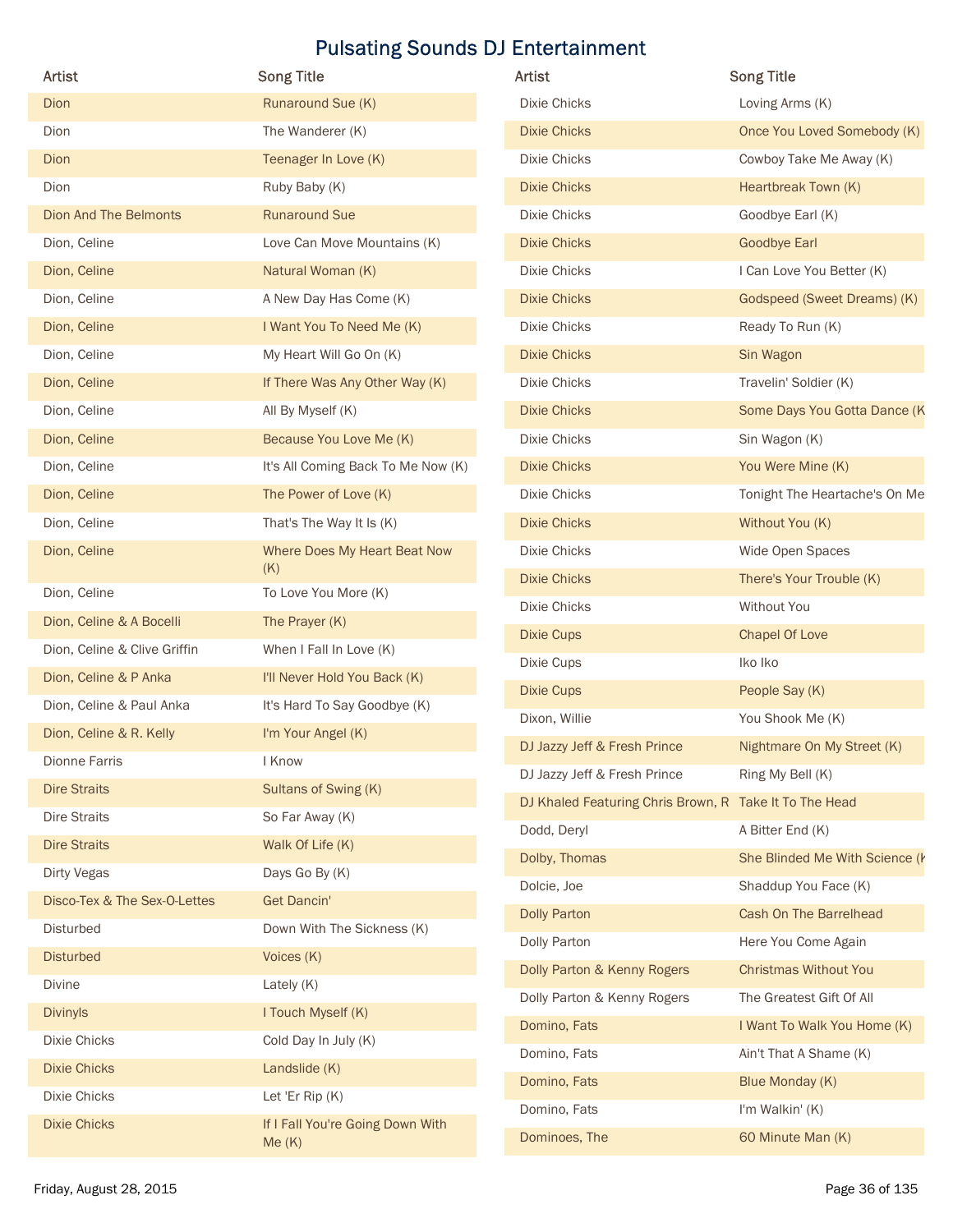|                             |                                                                  | <b>Pulsating Sounds DJ Entertainment</b> |                                                 |
|-----------------------------|------------------------------------------------------------------|------------------------------------------|-------------------------------------------------|
| Artist                      | <b>Song Title</b>                                                | Artist                                   | <b>Song Title</b>                               |
| Don Gibson                  | (Yes) I'm Hurting                                                | Doors, The                               | Love Her Madly (K)                              |
| Don Gibson                  | Lonesome Number One                                              | Doors, The                               | LA Woman (K)                                    |
| Don Gibson                  | Don't Tell Me Your Troubles                                      | Doors, The                               | Hello, I Love You (K)                           |
| Don Gibson                  | Oh, Lonesome Me                                                  | Doors, The                               | Alabama Song (K)                                |
| Don Gibson                  | I Can Mend Your Broken Heart                                     | Doors, The                               | Love Me Two Times (K)                           |
| Don Gibson                  | <b>Give Myself A Party</b>                                       | Doors, The                               | <b>Back Door Man</b>                            |
| Don Gibson                  | Just One Time                                                    | Doors, The                               | Backdoor Man                                    |
| Don Gibson                  | <b>Touch The Morning</b>                                         | Doors, The                               | Strange Days (K)                                |
| Don Gibson                  | Who Cares                                                        | Doors, The                               | When The Music's Over (K)                       |
| Don Gibson                  | <b>Sweet Dreams</b>                                              | Doors, The                               | Riders On The Storm (K)                         |
| Don Gibson With Dottie West | Rings Of Gold                                                    | Doors, The                               | The End $(K)$                                   |
| Don McLean                  | Crying                                                           | Doors, The                               | People Are Strange (K)                          |
| Don Williams                | I Wouldn't Want To Live If You<br>Didn't Love Me                 | Doors, The                               | Touch Me (K)                                    |
| Don Williams                | I Believe In You                                                 | Doors, The                               | Roadhouse Blues (K)                             |
| Don Williams                | Lord, I Hope This Day Is Good                                    | Dore, Charlie                            | Pilot of the Airwaves (K)                       |
| Don Williams                | Amanda                                                           | Doris Day                                | Have Yourself a Merry Little<br>Christmas       |
| Don Williams                | Love Is On A Roll                                                | Doris Day                                | Christmas Song (Merry Christma                  |
| Don Williams                | Rake And Ramblin' Man                                            |                                          | To You)                                         |
| Don Williams                | Stay Young                                                       | <b>Dottie West</b>                       | Come See Me And Come Lonely                     |
| Donna Fargo                 | <b>Heartbreak Hotel</b>                                          | Dottie West                              | Last Time I Saw Him                             |
| Donna Fargo                 | Funny Face                                                       | <b>Dottie West</b>                       | Here Comes My Baby                              |
| Donna Fargo                 | Don't Be Angry                                                   | Dottie West                              | <b>Country Sunshine</b>                         |
| Donna Fargo                 | Superman                                                         | Dottie West<br>Dottie West               | Every Word I Write<br>You're Not Easy To Forget |
| Donna Lewis                 | <b>Falling</b>                                                   | Dottie West & Kenny Rogers               | All I Ever Need Is You                          |
|                             | Donna Summer & Barbra Streisand No More Tears (Enough Is Enough) | Double                                   | The Captain Of Her Heart (K)                    |
| <b>Donnas</b>               | Take It Off                                                      | Doug Stone                               | Made For Loving You                             |
| Donny Osmond                | Go Away Little Girl                                              | Doug Stone                               | Gone Out Of My Mind                             |
| Doobie Bros                 | Long Train Running (K)                                           | Doug Stone                               | A Christmas Card                                |
| Doobie Brothers             | China Grove (K)                                                  | Doug Stone                               | I Never Knew Love                               |
| <b>Doobie Brothers</b>      | Listen To The Music (K)                                          | Doug Stone                               | <b>Little Houses</b>                            |
| Doobie Brothers             | Minute By Minute (K)                                             | Doug Stone                               | Take A Letter Maria                             |
| Doobie Brothers             | Jesus Is Just Alright (K)                                        | Doug Stone                               | These Lips Don't Know How To                    |
| Doobie Brothers             | Black Water (K)                                                  |                                          | Say Goodbye                                     |
| Doobie Brothers             | What A Fool Believes (K)                                         | Doug Stone                               | <b>Warning Labels</b>                           |
| Doobie Brothers             | Take Me In Your Arms (K)                                         | Doug Stone                               | Sometimes I Forget                              |
| Doobie Brothers             | Takin' It To The Streets (K)                                     | Doug Supernaw                            | Not Enough Hours In The Night                   |
| Doors, The<br>Doors, The    | Light My Fire (K)                                                | Down On Me                               | Down On Me                                      |
|                             | Break On Through (K)                                             | Dr Dre                                   | Nuttin' But A G Thang (K)                       |

| Artist                     | <b>Song Title</b>                                |
|----------------------------|--------------------------------------------------|
| Doors, The                 | Love Her Madly (K)                               |
| Doors, The                 | LA Woman (K)                                     |
| Doors, The                 | Hello, I Love You (K)                            |
| Doors, The                 | Alabama Song (K)                                 |
| Doors, The                 | Love Me Two Times (K)                            |
| Doors, The                 | <b>Back Door Man</b>                             |
| Doors, The                 | Backdoor Man                                     |
| Doors, The                 | Strange Days (K)                                 |
| Doors, The                 | When The Music's Over (K)                        |
| Doors, The                 | Riders On The Storm (K)                          |
| Doors, The                 | The End $(K)$                                    |
| Doors, The                 | People Are Strange (K)                           |
| Doors, The                 | Touch Me (K)                                     |
| Doors, The                 | Roadhouse Blues (K)                              |
| Dore, Charlie              | Pilot of the Airwaves (K)                        |
| Doris Day                  | Have Yourself a Merry Little<br><b>Christmas</b> |
| Doris Day                  | Christmas Song (Merry Christma<br>To You)        |
| Dottie West                | Come See Me And Come Lonely                      |
| Dottie West                | Last Time I Saw Him                              |
| Dottie West                | Here Comes My Baby                               |
| Dottie West                | <b>Country Sunshine</b>                          |
| Dottie West                | Every Word I Write                               |
| Dottie West                | You're Not Easy To Forget                        |
| Dottie West & Kenny Rogers | All I Ever Need Is You                           |
| Double                     | The Captain Of Her Heart (K)                     |
| Doug Stone                 | Made For Loving You                              |
| Doug Stone                 | Gone Out Of My Mind                              |
| Doug Stone                 | A Christmas Card                                 |
| Doug Stone                 | I Never Knew Love                                |
| Doug Stone                 | <b>Little Houses</b>                             |
| Doug Stone                 | Take A Letter Maria                              |
| Doug Stone                 | These Lips Don't Know How To<br>Say Goodbye      |
| Doug Stone                 | <b>Warning Labels</b>                            |
| Doug Stone                 | Sometimes I Forget                               |
| Doug Supernaw              | Not Enough Hours In The Night                    |
| Down On Me                 | Down On Me                                       |
| Dr Dre                     | Nuttin' But A G Thang (K)                        |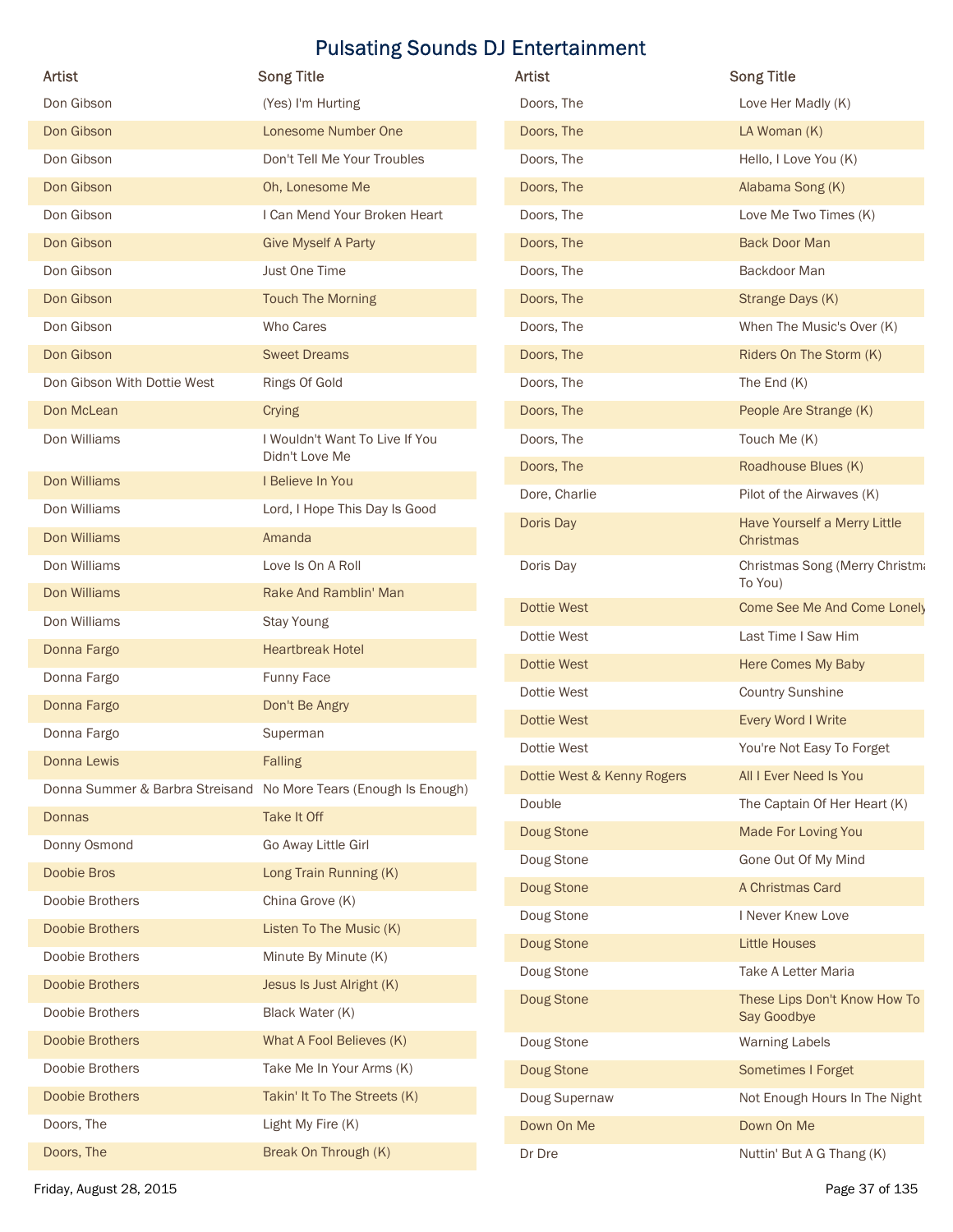| <b>Artist</b>       | <b>Song Title</b>                     | <b>Pulsating Sounds DJ Entertainment</b><br>Artist | <b>Song Title</b>               |
|---------------------|---------------------------------------|----------------------------------------------------|---------------------------------|
| Dr Dre              | Dre Day (K)                           | Duncan Sheik                                       | <b>Wishful Thinking</b>         |
| Dr Dre & Eminem     | Forgot About Dre (K)                  | <b>Duncan Shiek</b>                                | On A High                       |
| Dr Hook             | A Little Bit More (K)                 | Duncan, Johnny                                     | It Couldn't Have Been Any Bette |
| Dr Hook             | Cover Of The Rolling Stone (Duet)     | Dunn, Holly                                        | (K)<br>Daddy's Hands (K)        |
| Dr Hook             | (K)<br>Sharing The Night Together (K) | Dunn, Holly                                        | Golden Years (K)                |
| Dr John             | Right Place, Wrong Time (K)           | Dupree, Robbie                                     | Steal Away (K)                  |
| Dr. Hook            | Sexy Eyes                             | Duprees                                            | Take Me As I Am                 |
| Dr. Seuss           | You're A Mean One Mr. Grinch          | Duprees, The                                       | Have You Heard (K)              |
| Drake, Dusty        | Smaller Pieces (K)                    | Duran Duran                                        | I Don't Want Your Love          |
| Dramatics, The      | In The Rain (K)                       | Duran Duran                                        | All She Wants Is                |
| Dream               | He Loves U Not (K)                    | Duran Duran                                        | Notorious                       |
| Dream               | In My Dreams (K)                      | Duran Duran                                        | Ordinary World (K)              |
| <b>Dreamlovers</b>  | When We Get Married                   | Durante, Jimmy                                     | As Time Goes By (K)             |
| Drifters            | I Count The Tears                     | Dust for Life                                      | Step Into The Light (K)         |
| <b>Drifters</b>     | On Broadway (K)                       | <b>Dusty Springfield</b>                           | Son Of A Preacher Man           |
| Drifters            | Save The Last Dance For Me            | Dwight Twilley Band                                | I'm On Fire                     |
| Drifters, The       | I Count The Tears                     | Dwight Yoakam                                      | I Want You To Want Me           |
| Drifters, The       | Up On The Roof (K)                    | Dwight Yoakam                                      | Ain't That Lonely Yet           |
| Drifters, The       | There Goes My Baby (K)                | Dwight Yoakam                                      | Santa Claus Is Back In Town     |
| Drifters, The       | Save The Last Dance For Me (K)        | Dwight Yoakum                                      | Fast As You (K)                 |
| Drifters, The       | Some Kind of Wonderful (K)            | Dylan, Bob                                         | Knocking' On Heaven's Door (K)  |
| Drifters, The       | Under The Boardwalk (K)               | Dylan, Bob                                         | Like A Rolling Stone (K)        |
| Drifters, The       | You're More Than A Number (K)         | Dylan, Bob                                         | Rainy Day Women (K)             |
| Drifters, The       | Spanish Harlem (K)                    | Dylan, Bob                                         | Tangled Up in Blue (K)          |
| Drifters, The       | <b>Saturday Night At The Movies</b>   | Е                                                  |                                 |
| Dropline            | Fly Away From Here                    | Eagle Eye Cherry                                   | Feels So Right                  |
| Dru Hill            | How Deep Is Your Love (K)             | Eagles, The                                        | Love Will Keep Us Alive (K)     |
| Dru Hill            | We Are Not Making Love No More        | Eagles, The                                        | Life In The Fast Lane (K)       |
| Drury, lan          | (K)<br>Sex, Drugs, & Rock & Roll (K)  | Eagles, The                                        | OI' 55 (K)                      |
| Drusky / Mitchell   | Yes, Mr.Peters                        | Eagles, The                                        | New Kid In Town (K)             |
| Dubliners, The      | <b>Black Velvet Band (K)</b>          | Eagles, The                                        | Lyin' Eyes (K)                  |
| Dubliners, The      | Seven Drunken Nights (K)              | Eagles, The                                        | I Can't Tell You Why (K)        |
| Dubs, The           | Could This Be Magic (K)               | Eagles, The                                        | Heartache Tonight (K)           |
| Dudley, Dave        | Six Days on the Road (K)              | Eagles, The                                        | After The Thrill Is Gone (K)    |
| <b>Duice</b>        | Dazzy Duks (K)                        | Eagles, The                                        | Last Resort (K)                 |
| Duncan Sheik        | Barely Breathing (K)                  | Eagles, The                                        | Best Of My Love (K)             |
| <b>Duncan Sheik</b> | She Runs Away                         | Eagles, The                                        | Get Over It (K)                 |
|                     |                                       |                                                    |                                 |

| Artist                     | <b>Song Title</b>                      |
|----------------------------|----------------------------------------|
| Duncan Sheik               | Wishful Thinking                       |
| <b>Duncan Shiek</b>        | On A High                              |
| Duncan, Johnny             | It Couldn't Have Been Any Bette<br>(K) |
| Dunn, Holly                | Daddy's Hands (K)                      |
| Dunn, Holly                | Golden Years (K)                       |
| Dupree, Robbie             | Steal Away (K)                         |
| Duprees                    | Take Me As I Am                        |
| Duprees, The               | Have You Heard (K)                     |
| Duran Duran                | I Don't Want Your Love                 |
| Duran Duran                | All She Wants Is                       |
| Duran Duran                | Notorious                              |
| <b>Duran Duran</b>         | Ordinary World (K)                     |
| Durante, Jimmy             | As Time Goes By (K)                    |
| Dust for Life              | Step Into The Light (K)                |
| <b>Dusty Springfield</b>   | Son Of A Preacher Man                  |
| <b>Dwight Twilley Band</b> | I'm On Fire                            |
| Dwight Yoakam              | I Want You To Want Me                  |
| Dwight Yoakam              | Ain't That Lonely Yet                  |
| Dwight Yoakam              | Santa Claus Is Back In Town            |
| Dwight Yoakum              | Fast As You (K)                        |
| Dylan, Bob                 | Knocking' On Heaven's Door (K)         |
| Dylan, Bob                 | Like A Rolling Stone (K)               |
| Dylan, Bob                 | Rainy Day Women (K)                    |
| Dylan, Bob                 | Tangled Up in Blue (K)                 |
| Е                          |                                        |
| Eagle Eye Cherry           | Feels So Right                         |
| Eagles, The                | Love Will Keep Us Alive (K)            |
| Eagles, The                | Life In The Fast Lane (K)              |
| Eagles, The                | OI' 55 (K)                             |
| Eagles, The                | New Kid In Town (K)                    |
| Eagles, The                | Lyin' Eyes (K)                         |
| Eagles, The                | I Can't Tell You Why (K)               |
| Eagles, The                | Heartache Tonight (K)                  |
| Eagles, The                | After The Thrill Is Gone (K)           |
| Eagles, The                | Last Resort (K)                        |
| Eagles, The                | Best Of My Love (K)                    |
| Eagles, The                | Get Over It (K)                        |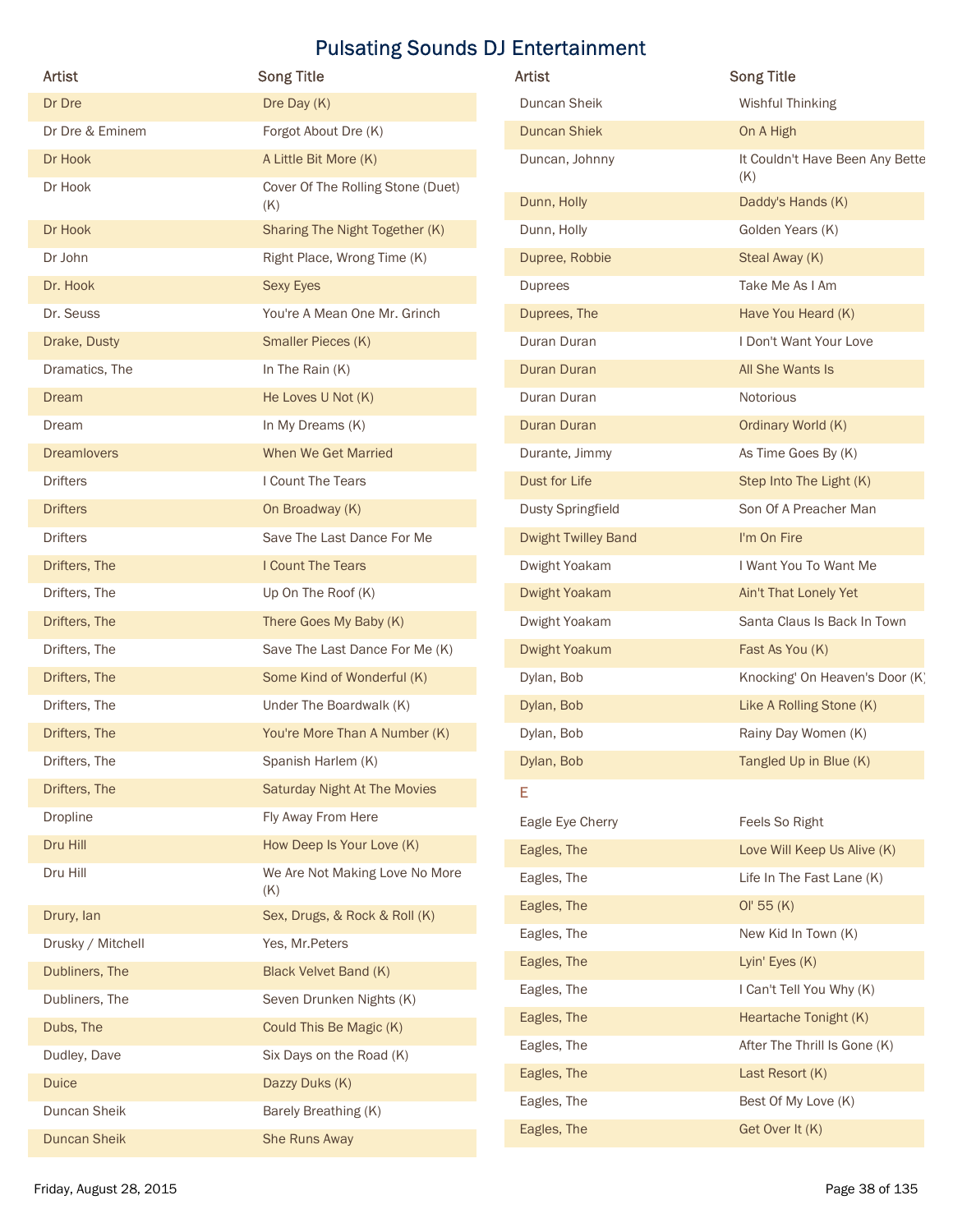| Artist                    | <b>Song Title</b>                    | Artist                          | <b>Song Title</b>                       |
|---------------------------|--------------------------------------|---------------------------------|-----------------------------------------|
| Eagles, The               | Hotel California (K)                 | Easton, Sheena                  | When He Shines (K)                      |
| Eagles, The               | Desperado (K)                        | Easton, Sheena                  | The Lover In Me (K)                     |
| Eagles, The               | Seven Bridges Road (K)               | Easy                            | Easy                                    |
| Eagles, The               | Take It To The Limit (K)             | Easy Listening Christmas        | O' Come All Ye Faithful                 |
| Eagles, The               | Please Come Home For Christmas       | <b>Easy Listening Christmas</b> | Jolly Old St. Nicholas Up On The        |
| Eagles, The               | Witchy Woman (K)                     |                                 | Housetop                                |
| Eagles, The               | Victim of Love (K)                   | Easy Listening Christmas        | May The Good Lord Bless And<br>Keep You |
| Eagles, The               | Tequila Sunrise (K)                  | <b>Easy Listening Christmas</b> | O' Holy Night                           |
| Eagles, The               | The Long Run (K)                     | Easy Listening Christmas        | Silent Night                            |
| Eagles, The               | One Of These Nights (K)              | <b>Easy Listening Christmas</b> | The First Noel                          |
| Eagles, The               | Take It Easy (K)                     | Easy Listening Christmas        | What Child Is This?                     |
| Eagles, The               | Peaceful Easy Feeling (K)            | <b>Easy Listening Christmas</b> | We Three Kings                          |
| Earl Grant                | Ol' Man River                        | Easybeats, The                  | Friday On My Mind                       |
| <b>Earl Thomas Conley</b> | Holding Her And Loving You           | <b>Ed Sheeran</b>               | A Team                                  |
| Earl Thomas Conley        | Once In A Blue Moon                  | Ed Sheeran                      | Sing                                    |
| <b>Earl Thomas Conley</b> | Nobody Falls Like A Fool             | <b>Ed Townsend</b>              | For Your Love                           |
| Earl Thomas Conley        | Chance Of Lovin' You                 | Eddie Rabbitt                   | Drivin' My Life Away                    |
| <b>Earl Thomas Conley</b> | Fire & Smoke                         | <b>Eddie Rabbitt</b>            | <b>Gone Too Far</b>                     |
| Earl Thomas Conley        | Love Don't Care Whose Heart It       | <b>Eddie Rabbitt</b>            | I Love A Rainy Night                    |
|                           | <b>Breaks</b>                        | <b>Eddie Rabbitt</b>            | <b>Hearts On Fire</b>                   |
| <b>Earl Thomas Conley</b> | Somewhere Between Right And<br>Wrong | Eddie Rabbitt                   | Do You Right Tonight                    |
| Earl-Jean                 | I'm Into Something Good              | <b>Eddie Rabbitt</b>            | You Can't Run From Love                 |
| Earth Wind & Fire         | <b>Mighty Mighty</b>                 | Eddie Rabbitt                   | Rocky Mountain Music                    |
| Earth, Wind & Fire        | Let's Groove (K)                     | <b>Eddie Rabbitt</b>            | <b>Step By Step</b>                     |
| Earth, Wind & Fire        | Boogie Wonderland (K)                | Eddie Rabbitt                   | Suspicions                              |
| Earth, Wind & Fire        | Fantasy                              | <b>Eddie Rabbitt</b>            | Two Dollars In The Jukebox              |
| Earth, Wind & Fire        | Got To Get You Into My Life (K)      | Eddie Rabbitt & Crystal Gayle   | Just You And I                          |
| Earth, Wind & Fire        | Fantasy (K)                          | Eddie Rabbitt & Crystal Gayle   | You And I                               |
| Earth, Wind & Fire        | September                            | Eddy Arnold                     | Make The World Go Away                  |
| Earth, Wind & Fire        | That's The Way Of The World          | <b>Eddy Arnold</b>              | I Want To Go With You                   |
| Earth, Wind & Fire        | Sing A Song                          | Eddy Arnold                     | The Last Word In Lonesome Is I          |
| Earth, Wind & Fire        | <b>Shining Star</b>                  | <b>Eddy Arnold</b>              | Then You Can Tell Me Goodbye            |
| Earth, Wind & Fire        | Reasons                              | Eddy Arnold                     | You Don't Know Me                       |
| Earth, Wind & Fire        | Shining Star (K)                     | <b>Eddy Raven</b>               | In A Letter To You                      |
| <b>Easton Corbin</b>      | I Can't Love You Back                | Eden's Crush                    | Get Over Yourself                       |
| Easton Corbin             | Lovin' You Is Fun                    | Eden's Crush                    | Love This Way (K)                       |
| Easton, Sheena            | For Your Eyes Only (K)               | Eden's Edge                     | Amen                                    |
|                           |                                      |                                 |                                         |
| Easton, Sheena            | Almost Over You (K)                  | Eder, Linda                     | Only Love (K)                           |

| Artist                          | <b>Song Title</b>                            |
|---------------------------------|----------------------------------------------|
| Easton, Sheena                  | When He Shines (K)                           |
| Easton, Sheena                  | The Lover In Me (K)                          |
| Easy                            | Easy                                         |
| Easy Listening Christmas        | O' Come All Ye Faithful                      |
| <b>Easy Listening Christmas</b> | Jolly Old St. Nicholas Up On The<br>Housetop |
| Easy Listening Christmas        | May The Good Lord Bless And<br>Keep You      |
| <b>Easy Listening Christmas</b> | O' Holy Night                                |
| Easy Listening Christmas        | <b>Silent Night</b>                          |
| <b>Easy Listening Christmas</b> | The First Noel                               |
| Easy Listening Christmas        | What Child Is This?                          |
| <b>Easy Listening Christmas</b> | We Three Kings                               |
| Easybeats, The                  | Friday On My Mind                            |
| <b>Ed Sheeran</b>               | A Team                                       |
| Ed Sheeran                      | Sing                                         |
| <b>Ed Townsend</b>              | For Your Love                                |
| <b>Eddie Rabbitt</b>            | Drivin' My Life Away                         |
| <b>Eddie Rabbitt</b>            | <b>Gone Too Far</b>                          |
| <b>Eddie Rabbitt</b>            | I Love A Rainy Night                         |
| <b>Eddie Rabbitt</b>            | <b>Hearts On Fire</b>                        |
| <b>Eddie Rabbitt</b>            | Do You Right Tonight                         |
| <b>Eddie Rabbitt</b>            | You Can't Run From Love                      |
| <b>Eddie Rabbitt</b>            | Rocky Mountain Music                         |
| <b>Eddie Rabbitt</b>            | <b>Step By Step</b>                          |
| <b>Eddie Rabbitt</b>            | Suspicions                                   |
| <b>Eddie Rabbitt</b>            | Two Dollars In The Jukebox                   |
| Eddie Rabbitt & Crystal Gayle   | Just You And I                               |
| Eddie Rabbitt & Crystal Gayle   | You And I                                    |
| <b>Eddy Arnold</b>              | Make The World Go Away                       |
| <b>Eddy Arnold</b>              | I Want To Go With You                        |
| <b>Eddy Arnold</b>              | The Last Word In Lonesome Is I               |
| <b>Eddy Arnold</b>              | Then You Can Tell Me Goodbye                 |
| <b>Eddy Arnold</b>              | You Don't Know Me                            |
| <b>Eddy Raven</b>               | In A Letter To You                           |
| Eden's Crush                    | Get Over Yourself                            |
| Eden's Crush                    | Love This Way (K)                            |
| Eden's Edge                     | Amen                                         |
| Eder, Linda                     | Only Love (K)                                |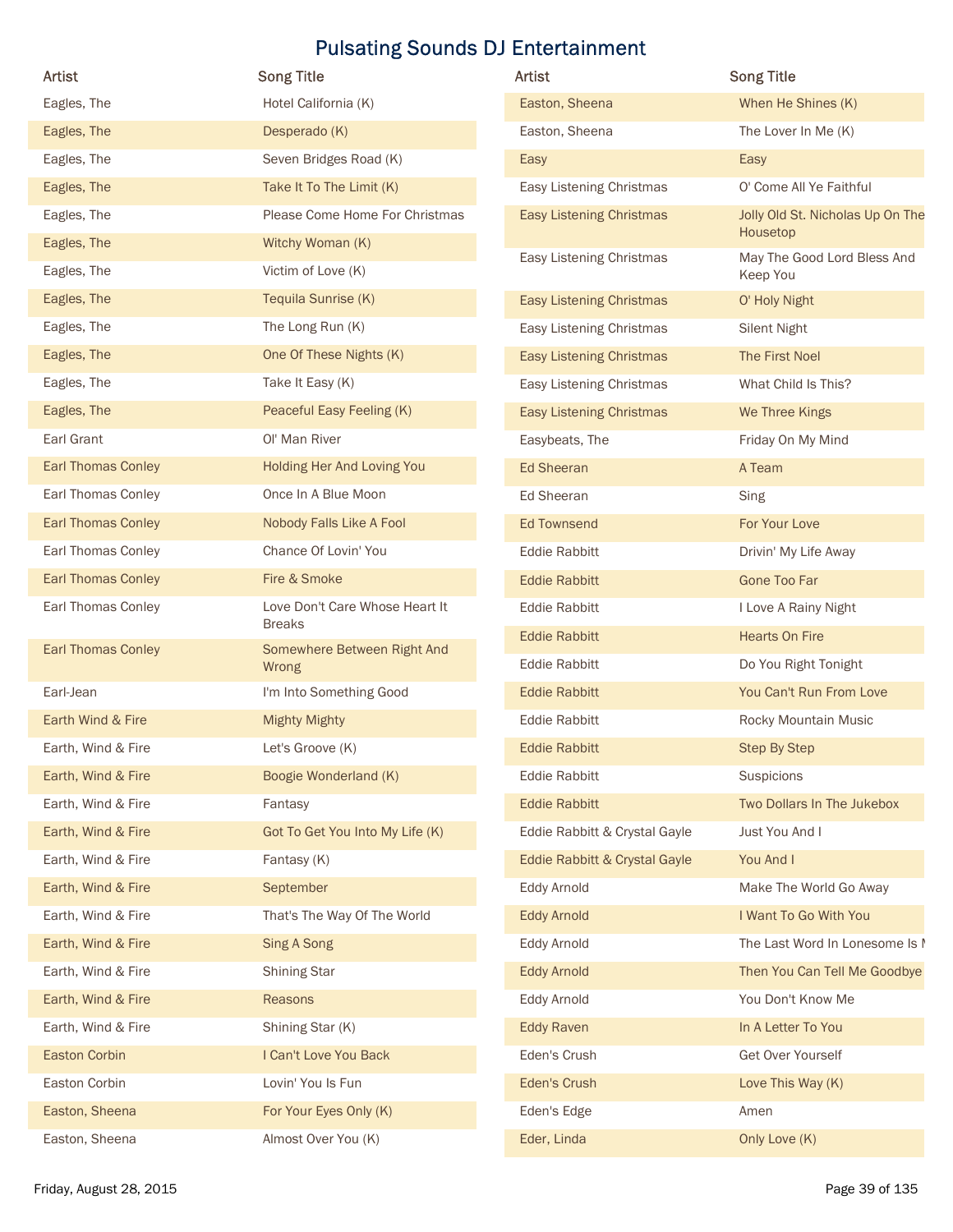| Artist                          |                                          | Artist               | <b>Song Title</b>                  |
|---------------------------------|------------------------------------------|----------------------|------------------------------------|
|                                 | <b>Song Title</b><br>Free Ride           | <b>Elvis Presley</b> |                                    |
| Edgar Winter Group              |                                          |                      | Make The World Go Away             |
| Edison Lighthouse               | Love Grows Where My Rosemary<br>Goes (K) | <b>Elvis Presley</b> | Danny Boy                          |
| Edsels, The                     | Rama Lama Ding Dong (K)                  | <b>Elvis Presley</b> | Fever                              |
| Edwards, Jonathan               | Sunshine (K)                             | <b>Elvis Presley</b> | Marguerita                         |
| Edwards, Tommy                  | It's All In The Game (K)                 | <b>Elvis Presley</b> | Loving You                         |
| <b>Edwin Hawkins Singers</b>    | Oh Happy Day (K)                         | <b>Elvis Presley</b> | Green Green Grass Of Home          |
| <b>Edwin Hawkins Singers</b>    | Oh Happy Day                             | <b>Elvis Presley</b> | Fool                               |
| <b>Edwin McCain</b>             | Go Be Young                              | <b>Elvis Presley</b> | <b>Memories</b>                    |
| Edwin McCain                    | I'll Be                                  | <b>Elvis Presley</b> | I Just Can't Help Believing        |
| Edwin Starr                     | Contact                                  | <b>Elvis Presley</b> | It's Over                          |
| <b>Edwin Starr</b>              | 25 Miles                                 | <b>Elvis Presley</b> | I Gotta Know                       |
| <b>Edwin Starr</b>              | H.A.P.P.Y. Radio                         | <b>Elvis Presley</b> | Mine                               |
| <b>Edwin Starr</b>              | War                                      | Elvis Presley        | <b>Happy Ending</b>                |
| Eels                            | Novocaine For The Soul                   | <b>Elvis Presley</b> | In The Garden                      |
| Eifel 65                        | Blue (Da Ba Bee) (K)                     | Elvis Presley        | It's Only Love                     |
| Eiffel 65                       | Blue (Da Ba Dee)                         | <b>Elvis Presley</b> | <b>Big Boss Man</b>                |
| Elam, Katrina                   | No End In Sight (K)                      | Elvis Presley        | In The Ghetto                      |
| Electric Light Orchestra        | Can't Get It Out of My Head (K)          | <b>Elvis Presley</b> | Funny How Time Slips Away          |
| Electric Light Orchestra        | Don't Bring Me Down (K)                  | <b>Elvis Presley</b> | Life                               |
| <b>Electric Light Orchestra</b> | Evil Woman (K)                           | <b>Elvis Presley</b> | Gentle On My Mind                  |
| Electric Light Orchestra        | Hold On Tight (K)                        | <b>Elvis Presley</b> | Don't                              |
| <b>Electric Light Orchestra</b> | Sweet Talkin' Woman (K)                  | <b>Elvis Presley</b> | Don't Ask Me Why                   |
| Electric Light Orchestra        | Turn To Stone (K)                        | <b>Elvis Presley</b> | Just A Little Bit                  |
| <b>Electric Light Orchestra</b> | Telephone Line (K)                       | <b>Elvis Presley</b> | Don't Be Cruel                     |
| Electric Light Orchestra        | Strange Magic (K)                        | <b>Elvis Presley</b> | If You Love Me (Let Me Know)       |
| Eli Young Band                  | <b>Crazy Girl</b>                        | <b>Elvis Presley</b> | I'm So Lonesome I Could Cry        |
| Ella Fitzgerald                 | A-Tisket, A-Tasket                       | <b>Elvis Presley</b> | Loving Arms                        |
| Ella Fitzgerald                 | Stars Fell On Alabama                    | <b>Elvis Presley</b> | <b>Just Because</b>                |
| Ella Fitzgerald                 | This Can't Be Love                       | <b>Elvis Presley</b> | Don't Cry Daddy                    |
| Elliman, Yvonne                 | If I Can't Have You (K)                  | <b>Elvis Presley</b> | Let Me Be There                    |
| Elliott, Alecia                 | I'm Diggin' It (K)                       | <b>Elvis Presley</b> | For The Heart 'Live Version'       |
| Ellis, Shirley                  | The Name Game (K)                        | <b>Elvis Presley</b> | I'll Be There                      |
| Ellis, Terry                    | Where Ever You Are (K)                   | <b>Elvis Presley</b> | C.C. Rider                         |
| Elton John & Kiki Dee           | <b>True Love</b>                         | <b>Elvis Presley</b> | Lawdy Miss Clawdy                  |
|                                 |                                          | <b>Elvis Presley</b> | Love Me                            |
| <b>Elvis Presley</b>            | Good Luck Charm                          | <b>Elvis Presley</b> | <b>Burning Love (Live Version)</b> |
| <b>Elvis Presley</b>            | Good Rockin' Tonight                     | <b>Elvis Presley</b> | Jailhouse Rock                     |
| <b>Elvis Presley</b>            | Love Me Tonight<br><b>Farther Along</b>  | <b>Elvis Presley</b> | If I'm A Fool For Loving You       |
| <b>Elvis Presley</b>            |                                          |                      |                                    |

| Artist               | <b>Song Title</b>                  |
|----------------------|------------------------------------|
| <b>Elvis Presley</b> | Make The World Go Away             |
| <b>Elvis Presley</b> | Danny Boy                          |
| <b>Elvis Presley</b> | Fever                              |
| <b>Elvis Presley</b> | Marguerita                         |
| <b>Elvis Presley</b> | Loving You                         |
| <b>Elvis Presley</b> | <b>Green Green Grass Of Home</b>   |
| <b>Elvis Presley</b> | Fool                               |
| <b>Elvis Presley</b> | <b>Memories</b>                    |
| <b>Elvis Presley</b> | I Just Can't Help Believing        |
| <b>Elvis Presley</b> | It's Over                          |
| <b>Elvis Presley</b> | I Gotta Know                       |
| <b>Elvis Presley</b> | <b>Mine</b>                        |
| <b>Elvis Presley</b> | <b>Happy Ending</b>                |
| <b>Elvis Presley</b> | In The Garden                      |
| <b>Elvis Presley</b> | It's Only Love                     |
| <b>Elvis Presley</b> | <b>Big Boss Man</b>                |
| <b>Elvis Presley</b> | In The Ghetto                      |
| <b>Elvis Presley</b> | Funny How Time Slips Away          |
| <b>Elvis Presley</b> | Life                               |
| <b>Elvis Presley</b> | Gentle On My Mind                  |
| <b>Elvis Presley</b> | Don't                              |
| <b>Elvis Presley</b> | Don't Ask Me Why                   |
| <b>Elvis Presley</b> | Just A Little Bit                  |
| <b>Elvis Presley</b> | Don't Be Cruel                     |
| <b>Elvis Presley</b> | If You Love Me (Let Me Know)       |
| <b>Elvis Presley</b> | I'm So Lonesome I Could Cry        |
| <b>Elvis Presley</b> | Loving Arms                        |
| <b>Elvis Presley</b> | <b>Just Because</b>                |
| <b>Elvis Presley</b> | Don't Cry Daddy                    |
| <b>Elvis Presley</b> | Let Me Be There                    |
| <b>Elvis Presley</b> | For The Heart 'Live Version'       |
| <b>Elvis Presley</b> | I'll Be There                      |
| <b>Elvis Presley</b> | C.C. Rider                         |
| <b>Elvis Presley</b> | Lawdy Miss Clawdy                  |
| <b>Elvis Presley</b> | Love Me                            |
| <b>Elvis Presley</b> | <b>Burning Love (Live Version)</b> |
| <b>Elvis Presley</b> | Jailhouse Rock                     |
| <b>Elvis Presley</b> | If I'm A Fool For Loving You       |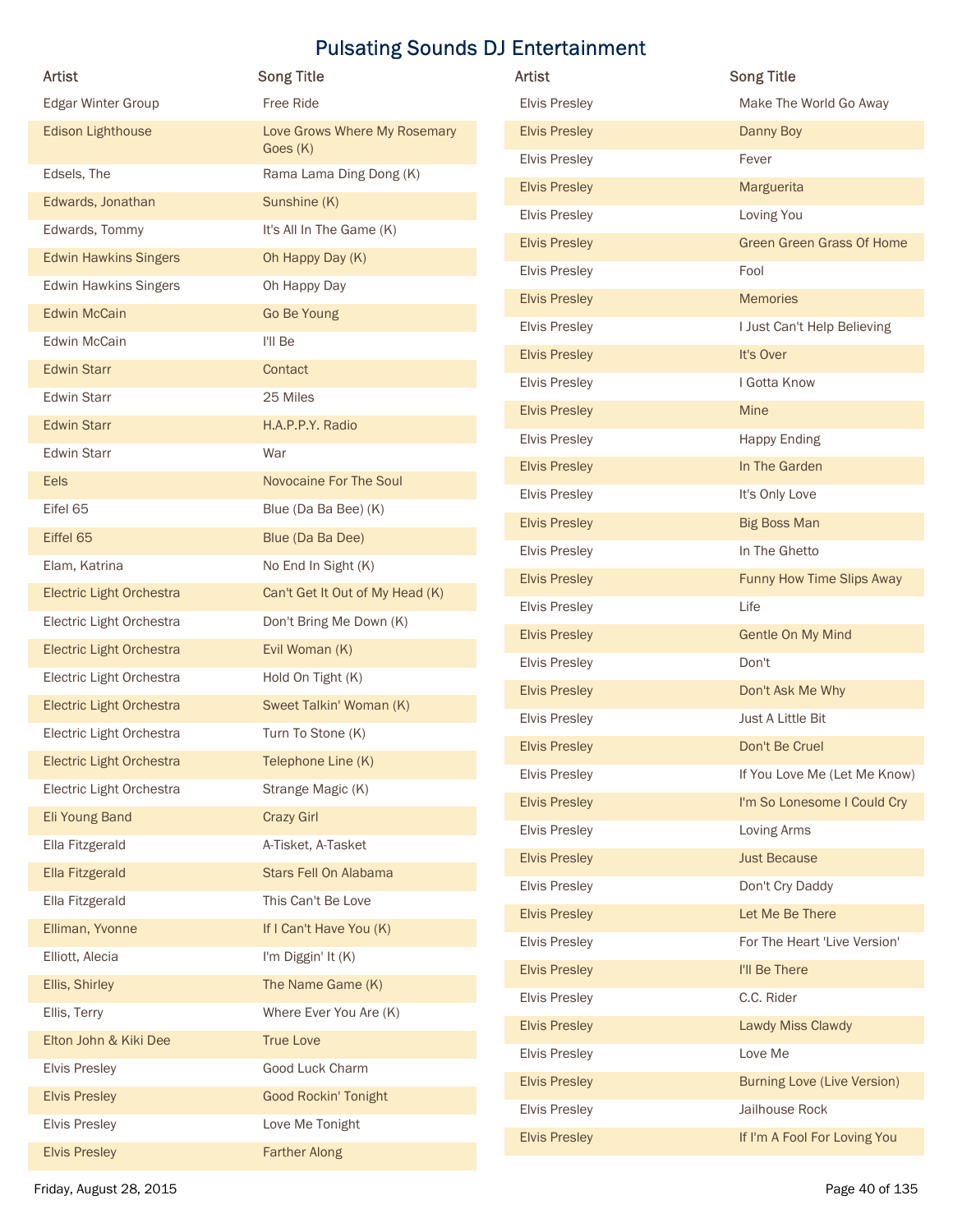| Artist                                       |                                  |                      |                                      |
|----------------------------------------------|----------------------------------|----------------------|--------------------------------------|
|                                              | <b>Song Title</b>                | Artist               | <b>Song Title</b>                    |
| <b>Elvis Presley</b>                         | I'm Yours                        | <b>Elvis Presley</b> | Stand By Me                          |
| <b>Elvis Presley</b>                         | <b>Blue Moon</b>                 | <b>Elvis Presley</b> | <b>She Thinks I Still Care</b>       |
| <b>Elvis Presley</b>                         | It Hurts Me                      | <b>Elvis Presley</b> | Polk Salad Annie                     |
| <b>Elvis Presley</b>                         | My Way                           | <b>Elvis Presley</b> | She's Not You                        |
| <b>Elvis Presley</b>                         | In Your Arms                     | <b>Elvis Presley</b> | Silver Bells                         |
| <b>Elvis Presley</b>                         | He'll Have To Go                 | <b>Elvis Presley</b> | Paralyzed                            |
| <b>Elvis Presley</b>                         | My Way 'Live Version'            | <b>Elvis Presley</b> | Surrender                            |
| <b>Elvis Presley</b>                         | And I Love You So (Live Version) | <b>Elvis Presley</b> | So High                              |
| <b>Elvis Presley</b>                         | And I Love You So                | <b>Elvis Presley</b> | Raised On Rock                       |
| <b>Elvis Presley</b>                         | I Can Help                       | <b>Elvis Presley</b> | <b>White Christmas</b>               |
| <b>Elvis Presley</b>                         | An American Trilogy              | <b>Elvis Presley</b> | Release Me                           |
| <b>Elvis Presley</b>                         | Help Me                          | <b>Elvis Presley</b> | Walk A Mile In My Shoes              |
| <b>Elvis Presley</b>                         | American Trilogy                 | <b>Elvis Presley</b> | Walk A Mile In My Shoes 'Live        |
| <b>Elvis Presley</b>                         | It's Impossible                  | <b>Elvis Presley</b> | Version'<br>Soldier Boy              |
| <b>Elvis Presley</b>                         | Amazing Grace                    |                      |                                      |
| <b>Elvis Presley</b>                         | On A Snowy Christmas Night       | <b>Elvis Presley</b> | <b>Silent Night</b>                  |
| <b>Elvis Presley</b>                         | Never Again                      | <b>Elvis Presley</b> | Santa Claus Is Back In Town          |
| <b>Elvis Presley</b>                         | Oh Happy Day                     | <b>Elvis Presley</b> | Tell Me Why                          |
| <b>Elvis Presley</b>                         | I Believe                        | <b>Elvis Presley</b> | Yesterday                            |
| <b>Elvis Presley</b>                         | <b>Because Of Love</b>           | <b>Elvis Presley</b> | Separate Ways                        |
| <b>Elvis Presley</b>                         | I Really Don't Want To Know      | <b>Elvis Presley</b> | Solitaire                            |
| <b>Elvis Presley</b>                         | O' Little Town Of Bethlehem      | <b>Elvis Presley</b> | Wear My Ring Around Your Necl        |
| <b>Elvis Presley</b>                         | Always On My Mind                | <b>Elvis Presley</b> | <b>Too Much</b>                      |
| <b>Elvis Presley</b>                         | O Little Town Of Bethlehem       | <b>Elvis Presley</b> | Rip It Up                            |
| <b>Elvis Presley</b>                         | Hurt                             | <b>Elvis Presley</b> | Relax                                |
| <b>Elvis Presley</b>                         | Hey Jude                         | <b>Elvis Presley</b> | Poor Boy                             |
| <b>Elvis Presley</b>                         | America The Beautiful            | <b>Elvis Presley</b> | T-R-O-U-B-L-E                        |
| <b>Elvis Presley</b>                         | Moody Blue                       | <b>Elvis Presley</b> | You Don't Have To Say You Love<br>Me |
| <b>Elvis Presley</b>                         | I Can't Stop Loving You          | <b>Elvis Presley</b> | Put Your Hand In The Hand            |
| <b>Elvis Presley</b>                         | I Feel So Bad                    | <b>Elvis Presley</b> | Until It's Time For You To Go        |
| <b>Elvis Presley</b>                         | Heartbreak Hotel                 | <b>Elvis Presley</b> | Who Am I                             |
| <b>Elvis Presley</b>                         | You'll Think Of Me               | Elvis Presley        | Words                                |
| <b>Elvis Presley</b>                         | Party                            | <b>Elvis Presley</b> | <b>Thinking About You</b>            |
| <b>Elvis Presley</b>                         | <b>Stuck On You</b>              |                      |                                      |
|                                              |                                  | <b>Elvis Presley</b> | Welcome To My World                  |
| <b>Elvis Presley</b>                         | Runaway                          | Emerick, Scotty      | The Coast is Clear (K)               |
| <b>Elvis Presley</b><br><b>Elvis Presley</b> | <b>Suspicious Minds</b>          | Emerick, Scotty      | The Watch (K)                        |
|                                              | <b>Treat Me Nice</b>             | <b>Emerson Drive</b> | November (K)                         |
| <b>Elvis Presley</b>                         | Snowbird                         | <b>Emerson Drive</b> | I Should Be Sleeping                 |

| Artist               | <b>Song Title</b>                         |
|----------------------|-------------------------------------------|
| <b>Elvis Presley</b> | Stand By Me                               |
| <b>Elvis Presley</b> | <b>She Thinks I Still Care</b>            |
| <b>Elvis Presley</b> | Polk Salad Annie                          |
| <b>Elvis Presley</b> | She's Not You                             |
| <b>Elvis Presley</b> | <b>Silver Bells</b>                       |
| <b>Elvis Presley</b> | Paralyzed                                 |
| <b>Elvis Presley</b> | Surrender                                 |
| <b>Elvis Presley</b> | So High                                   |
| <b>Elvis Presley</b> | Raised On Rock                            |
| <b>Elvis Presley</b> | <b>White Christmas</b>                    |
| <b>Elvis Presley</b> | Release Me                                |
| <b>Elvis Presley</b> | Walk A Mile In My Shoes                   |
| <b>Elvis Presley</b> | Walk A Mile In My Shoes 'Live<br>Version' |
| <b>Elvis Presley</b> | Soldier Boy                               |
| <b>Elvis Presley</b> | <b>Silent Night</b>                       |
| <b>Elvis Presley</b> | Santa Claus Is Back In Town               |
| <b>Elvis Presley</b> | Tell Me Why                               |
| <b>Elvis Presley</b> | Yesterday                                 |
| <b>Elvis Presley</b> | Separate Ways                             |
| <b>Elvis Presley</b> | Solitaire                                 |
| <b>Elvis Presley</b> | Wear My Ring Around Your Necl             |
| <b>Elvis Presley</b> | <b>Too Much</b>                           |
| <b>Elvis Presley</b> | Rip It Up                                 |
| <b>Elvis Presley</b> | Relax                                     |
| <b>Elvis Presley</b> | Poor Boy                                  |
| <b>Elvis Presley</b> | T-R-O-U-B-L-E                             |
| <b>Elvis Presley</b> | You Don't Have To Say You Love<br>Me      |
| <b>Elvis Presley</b> | Put Your Hand In The Hand                 |
| <b>Elvis Presley</b> | Until It's Time For You To Go             |
| <b>Elvis Presley</b> | Who Am I                                  |
| <b>Elvis Presley</b> | Words                                     |
| <b>Elvis Presley</b> | <b>Thinking About You</b>                 |
| <b>Elvis Presley</b> | Welcome To My World                       |
| Emerick, Scotty      | The Coast is Clear (K)                    |
| Emerick, Scotty      | The Watch (K)                             |
| <b>Emerson Drive</b> | November (K)                              |
| Emerson Drive        | I Should Be Sleeping                      |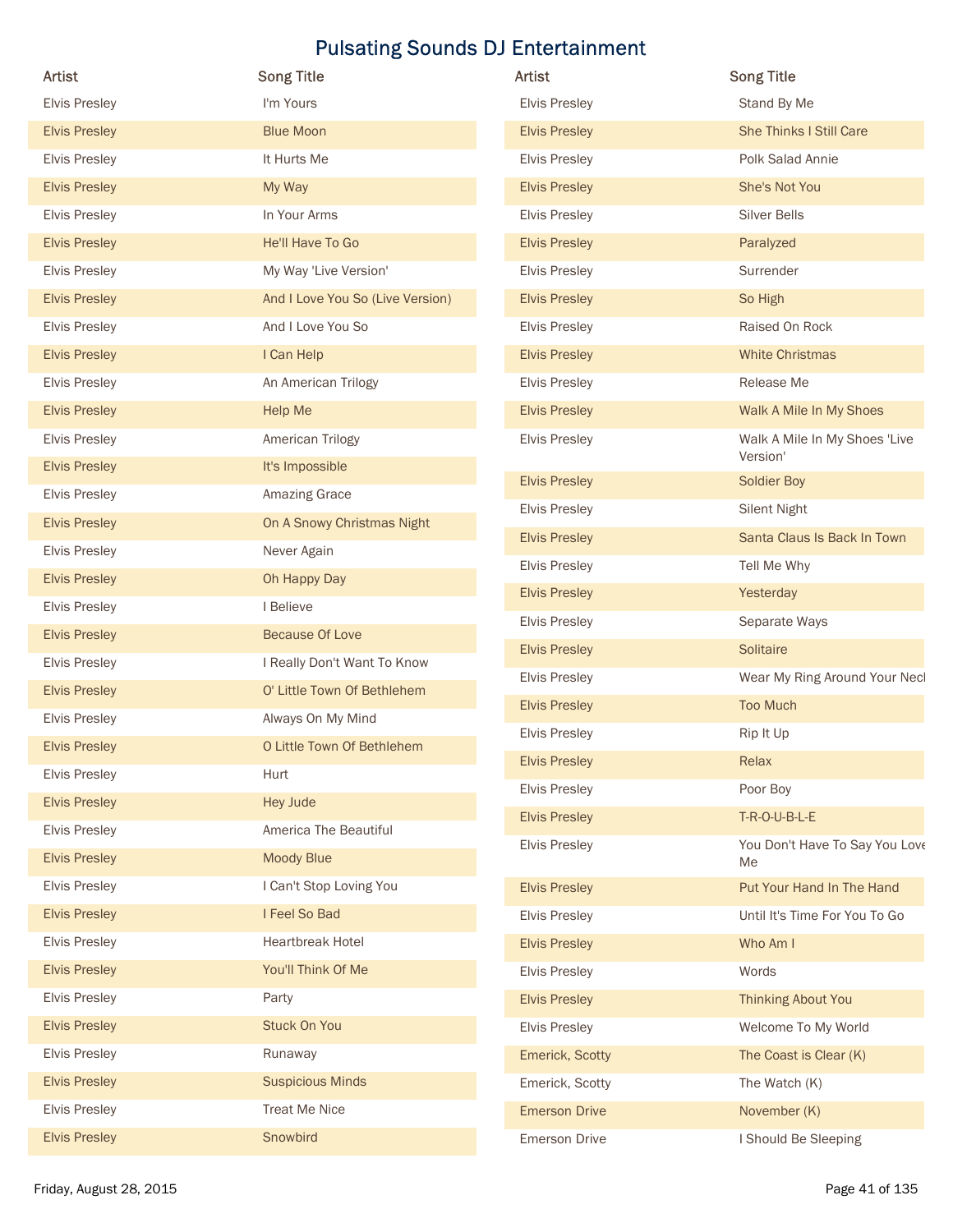| <b>Artist</b>                                         | <b>Song Title</b>                                    | <b>Pulsating Sounds DJ Entertainment</b><br>Artist | <b>Song Title</b>                                  |
|-------------------------------------------------------|------------------------------------------------------|----------------------------------------------------|----------------------------------------------------|
| <b>Emerson Drive</b>                                  | Only God (Could Stop Me) (K)                         | Engelbert Humperdinck                              | What A Wonderful World                             |
| Emerson, Lake & Palmer                                | From The Beginning (K)                               | <b>Engelbert Humperdinck</b>                       | Release Me                                         |
| <b>EMF</b>                                            | Unbelievable (K)                                     | England Dan & John Ford Coley                      | Nights Are Forever Without You                     |
| Emilio                                                | Even If I Tried                                      | Enrique Iglesias                                   | Maybe                                              |
| Emilio                                                | I Think We're On To Something                        | Enrique Iglesias                                   | Escape                                             |
| Emilio                                                | Big Big World (K)                                    | Enrique Iglesias / W Houston                       | Could I Have This Kiss Forever                     |
| Eminem                                                | Cleaning Out My Closet (K)                           | Enrique Iglesias Feat. Ludacris And                | Tonight (I'm Loving You)                           |
| Eminem                                                | My Name Is (K)                                       | Enrique Iglesias Feat. Usher & Lil'                | <b>Dirty Dancer</b>                                |
| Eminem                                                | Lose Yourself (K)                                    | Enya                                               | Orincoc Flow (K)                                   |
| Eminem                                                | Real Slim Shady                                      | Equals, The                                        | Baby Come Back (K)                                 |
| Eminem                                                | Stan (K)                                             | Erasure                                            | Always (K)                                         |
| Eminem                                                | The Real Slim Shady (K)                              | Erasure                                            | Chains Of Love (K)                                 |
| Eminem                                                | Without Me (K)                                       | Eric Church                                        | Love Your Love The Most                            |
| Eminem                                                | The Way I Am (K)                                     | Eric Church                                        | How 'Bout You                                      |
| Eminem                                                | Superman (K)                                         | Eric Church                                        | Homeboy                                            |
| Eminem                                                | Slim Shady (K)                                       | Eric Church                                        | Cold One                                           |
| Eminem Feat. Lil' Wayne                               | No Love                                              | Eric Church                                        | Springsteen                                        |
| Emmylou Harris                                        | <b>Beneath Still Waters</b>                          | <b>Eric Clapton</b>                                | Before You Accuse Me (Take A                       |
| <b>Emmylou Harris</b>                                 | <b>High Powered Love</b>                             | Eric Clapton                                       | Look At Yourself)<br>She's Gone                    |
| Emmylou Harris                                        | Once More                                            | Eric Paslay                                        | Song About A Girl                                  |
| <b>Emmylou Harris</b>                                 | If I Could Only Win Your Love                        | Erik Sermon F/ Marvin Gaye                         | Music                                              |
| Emmylou Harris                                        | One Of These Days                                    | Erika Jo                                           | I Break Things                                     |
| <b>Emmylou Harris</b>                                 | Rollin' And Ramblin' (The Death Of<br>Hank Williams) | Ernest Ashworth                                    | Talk Back Trembling Lips                           |
| Emmylou Harris                                        | Save The Last Dance For Me                           | Ernest Tubb                                        | Thanks A Lot                                       |
| <b>Emmylou Harris</b>                                 | Thanks To You                                        | Ernie K. Doe                                       | Mother In Law                                      |
| Emotions                                              | Best Of My Love                                      | Erykah Badu                                        | Love Of My Life                                    |
| En Vogue                                              | Don't Let Go (Love) (K)                              | Erykah Badu With D'Angelo                          | Your Precious Love                                 |
| En Vogue                                              | Free Your Mind                                       | <b>Esquires</b>                                    | Get On Up                                          |
| En Vogue                                              | Hold On                                              | Essex                                              | Easier Said Than Done                              |
| En Vogue                                              | Giving Him Something He Can                          | Estefan, Gloria                                    | Here We Are (K)                                    |
| En Vogue                                              | Feel (K)<br>My Lovin' (You're Never Gonna            | Estefan, Gloria                                    | Falling In Love (Uh Oh) (K)                        |
|                                                       | Get It)                                              | Estefan, Gloria<br>Estefan, Gloria                 | Get On Your Feet (K)<br>Coming Out Of The Dark (K) |
| En Vogue                                              | Whatever                                             | Estefan, Gloria                                    | Conga (K)                                          |
| En Vogue                                              | Too Gone, Too Long (K)                               | Estefan, Gloria                                    | Bad Boy (K)                                        |
| En Vogue                                              | Riddle                                               | Estefan, Gloria                                    | I See Your Smile (K)                               |
| En Vogue With Salt 'N' Pepa                           | Whatta Man                                           | Estefan, Gloria                                    | Can't Stay Away From You (K)                       |
| Engelbert Humperdinck<br><b>Engelbert Humperdinck</b> | Can't Take My Eyes Off Of You                        |                                                    |                                                    |
|                                                       | Am I That Easy To Forget?                            | Estefan, Gloria                                    | Don't Wanna Lose You (K)                           |

| Artist                              | <b>Song Title</b>                                 |
|-------------------------------------|---------------------------------------------------|
| Engelbert Humperdinck               | What A Wonderful World                            |
| <b>Engelbert Humperdinck</b>        | Release Me                                        |
| England Dan & John Ford Coley       | Nights Are Forever Without You                    |
| Enrique Iglesias                    | Maybe                                             |
| Enrique Iglesias                    | <b>Escape</b>                                     |
| Enrique Iglesias / W Houston        | <b>Could I Have This Kiss Forever</b>             |
| Enrique Iglesias Feat. Ludacris And | Tonight (I'm Loving You)                          |
| Enrique Iglesias Feat. Usher & Lil' | <b>Dirty Dancer</b>                               |
| Enya                                | Orincoc Flow (K)                                  |
| Equals, The                         | Baby Come Back (K)                                |
| Erasure                             | Always (K)                                        |
| Erasure                             | Chains Of Love (K)                                |
| Eric Church                         | Love Your Love The Most                           |
| <b>Eric Church</b>                  | How 'Bout You                                     |
| Eric Church                         | Homeboy                                           |
| <b>Eric Church</b>                  | Cold One                                          |
| Eric Church                         | Springsteen                                       |
| <b>Eric Clapton</b>                 | Before You Accuse Me (Take A<br>Look At Yourself) |
| Eric Clapton                        | She's Gone                                        |
| <b>Eric Paslay</b>                  | Song About A Girl                                 |
| Erik Sermon F/ Marvin Gaye          | Music                                             |
| Erika Jo                            | I Break Things                                    |
| Ernest Ashworth                     | Talk Back Trembling Lips                          |
| Ernest Tubb                         | Thanks A Lot                                      |
| Ernie K. Doe                        | Mother In Law                                     |
| Erykah Badu                         | Love Of My Life                                   |
| Erykah Badu With D'Angelo           | Your Precious Love                                |
| <b>Esquires</b>                     | Get On Up                                         |
| <b>Essex</b>                        | Easier Said Than Done                             |
| Estefan, Gloria                     | Here We Are (K)                                   |
| Estefan, Gloria                     | Falling In Love (Uh Oh) (K)                       |
| Estefan, Gloria                     | Get On Your Feet (K)                              |
| Estefan, Gloria                     | Coming Out Of The Dark (K)                        |
| Estefan, Gloria                     | Conga (K)                                         |
| Estefan, Gloria                     | Bad Boy (K)                                       |
| Estefan, Gloria                     | I See Your Smile (K)                              |
| Estefan, Gloria                     | Can't Stay Away From You (K)                      |
| Estefan, Gloria                     |                                                   |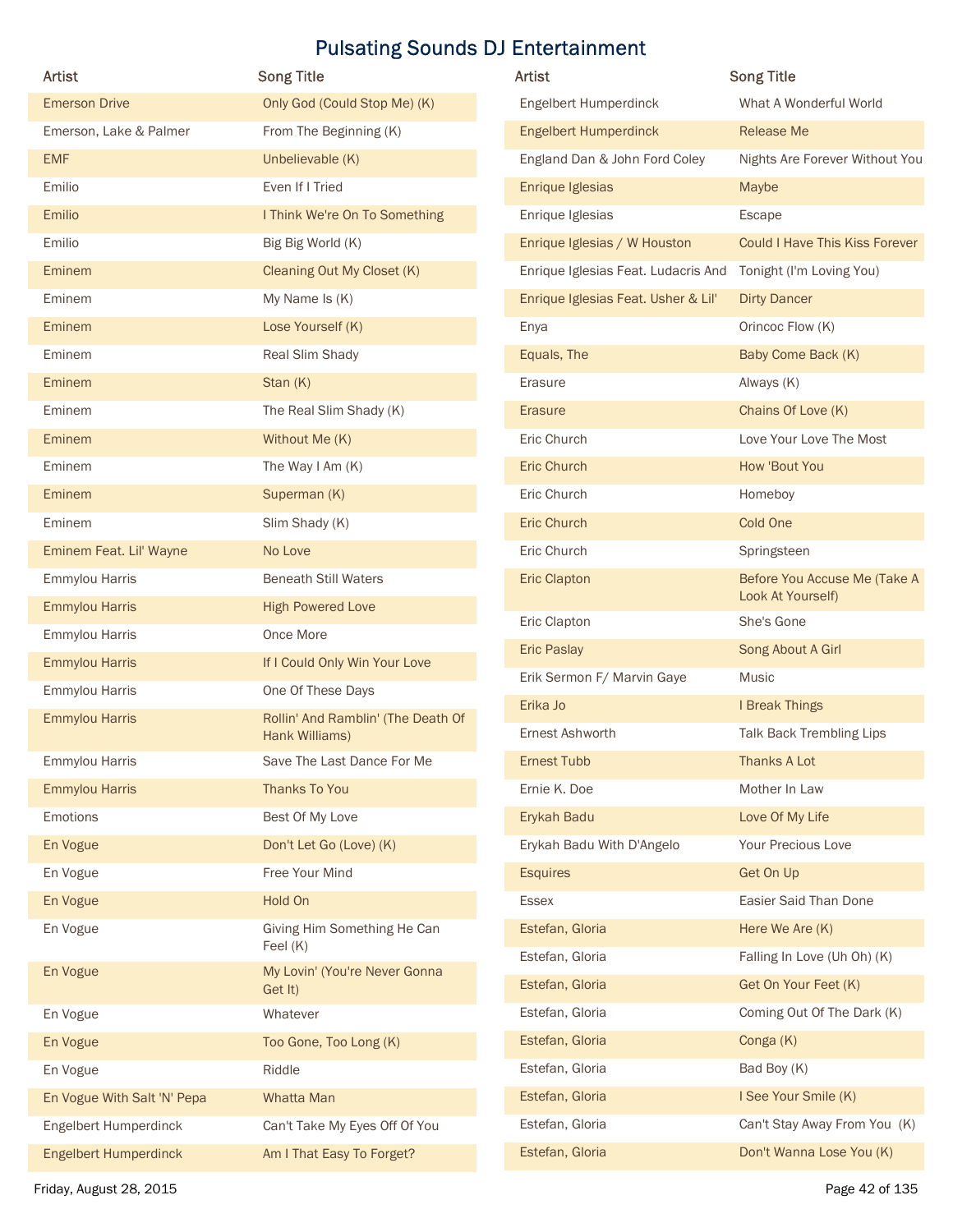| Artist                      | <b>Song Title</b>               | Artist                         | <b>Song Title</b>              |
|-----------------------------|---------------------------------|--------------------------------|--------------------------------|
| Estefan, Gloria             | Betcha Say That (K)             | Eve 6                          | Here's To The Night (K)        |
| Estefan, Gloria             | Anything For You (K)            | Eve 6                          | Inside Out (K)                 |
| Estefan, Gloria             | Seal Our Fate (K)               | Eve 6                          | Promise                        |
| Estefan, Gloria             | Words Get In The Way (K)        | Eve 6                          | Open Road Song (K)             |
| Estefan, Gloria             | Turn The Beat Around (K)        | Everclear                      | Everything To Everyone         |
| Estefan, Gloria             | Rhythm Is Gonna Get You (K)     | Everclear                      | Father of Mine (K)             |
| Estefan, Gloria             | Oye Me Canto (K)                | Everclear                      | AM Radio (K)                   |
| Etheridge, Melissa          | Nowhere To Go (K)               | Everclear                      | I Will Buy You A New Life (K)  |
| Etheridge, Melissa          | Come To My Window (K)           | Everclear                      | Santa Monica (K)               |
| Etheridge, Melissa          | I Want To Come Over (K)         | Everclear                      | Wonderful (K)                  |
| Etheridge, Melissa          | I'm The Only One (K)            | Everlast                       | Ends (K)                       |
| Etheridge, Melissa          | Lucky (K)                       | Everlast                       | What It's Like (K)             |
| Etheridge, Melissa          | Angels Would Fall (K)           | <b>Everly Brothers</b>         | Bye Bye Love (K)               |
| Etheridge, Melissa          | Your Little Secret (K)          | <b>Everly Brothers</b>         | Cathy's Clown (K)              |
| Etta James                  | I Just Wanna Make Love To You   | <b>Everly Brothers</b>         | All I Have To Do Is Dream (K)  |
| Etta James                  | <b>Tell Mama</b>                | <b>Everly Brothers</b>         | Let It Be Me (K)               |
| EU                          | Da Butt (K)                     | <b>Everly Brothers</b>         | Wake Up Little Suzie (K)       |
| Europe                      | Carrie                          | Everly Brothers, The           | Cathy's Clown                  |
| Europe                      | Final Countdown, The            | Everyday Sunday                | Stand Up                       |
| Eurythmics, The             | Thorn In My Side (K)            | Everything                     | Hooch (K)                      |
| Eurythmics, The             | Sweet Dreams (Are Made of This) | Everything But The Girl        | <b>Missing</b>                 |
| Eurythmics, The             | (K)<br>Would I Lie To You (K)   | <b>Everything But The Girl</b> | Wrong (K)                      |
|                             |                                 | Everytime It Rains             | Everytime It Rains             |
| Eva Cassidy<br>Evan & Jaron | Over The Rainbow                | Evita                          | Don't Cry For Me Argentina (K) |
|                             | From My Head To My Heart (K)    | Ewing, Skip                    | The Gospel Acording To Luke (K |
| Evan & Jaron                | Crazy For This Girl             | <b>Exciters</b>                | Tell Him                       |
| Evan & Jaron                | The Distance                    | Exile                          | I Don't Want To Be A Memory    |
| Evan And Jaron              | From My Head To My Heart        | Exile                          | It'll Be Me (K)                |
| Evanescence                 | Good Enough                     | Exile                          | Give Me One More Chance        |
| Evanescence                 | My Immortal (K)                 | Exile                          | Kiss You All Over (K)          |
| Evanescence                 | Bring Me To Life (K)            | Expose                         | Let Me Be The One (K)          |
| Evanescence                 | Everybody's Fool (K)            | <b>Expose</b>                  | I'll Never Get Over You (K)    |
| Evans, Faith                | I Love You (K)                  | Expose'                        | Seasons Change                 |
| Evans, Faith                | Soon As I Get Home (K)          | <b>Extreme</b>                 | More Than Words (K)            |
| Evans, Sara                 | Born To Fly (K)                 | F                              |                                |
| Evans, Sara                 | No Place That Far (K)           | Fabian                         | Tiger                          |
| Evans, Sara                 | Fool I'm A Woman (K)            | Fabian, Laura                  | Love By Grace (K)              |
| Evans, Sara                 | Suds In The Bucket (K)          | Fabolous                       | Young'n (Holla Back) (K)       |
| Eve & Alicia Keys           | Gangsta Lovin' (K)              |                                |                                |

| <b>Artist</b>                  | <b>Song Title</b>              |
|--------------------------------|--------------------------------|
| Eve 6                          | Here's To The Night (K)        |
| Eve 6                          | Inside Out (K)                 |
| Eve 6                          | Promise                        |
| Eve 6                          | Open Road Song (K)             |
| Everclear                      | Everything To Everyone         |
| Everclear                      | Father of Mine (K)             |
| Everclear                      | AM Radio (K)                   |
| Everclear                      | I Will Buy You A New Life (K)  |
| Everclear                      | Santa Monica (K)               |
| Everclear                      | Wonderful (K)                  |
| Everlast                       | Ends $(K)$                     |
| Everlast                       | What It's Like (K)             |
| <b>Everly Brothers</b>         | Bye Bye Love (K)               |
| <b>Everly Brothers</b>         | Cathy's Clown (K)              |
| <b>Everly Brothers</b>         | All I Have To Do Is Dream (K)  |
| <b>Everly Brothers</b>         | Let It Be Me $(K)$             |
| <b>Everly Brothers</b>         | Wake Up Little Suzie (K)       |
| Everly Brothers, The           | Cathy's Clown                  |
| Everyday Sunday                | Stand Up                       |
| <b>Everything</b>              | Hooch $(K)$                    |
| Everything But The Girl        | <b>Missing</b>                 |
| <b>Everything But The Girl</b> | Wrong (K)                      |
| Everytime It Rains             | Everytime It Rains             |
| Evita                          | Don't Cry For Me Argentina (K) |
| Ewing, Skip                    | The Gospel Acording To Luke (K |
| <b>Exciters</b>                | <b>Tell Him</b>                |
| Exile                          | I Don't Want To Be A Memory    |
| <b>Exile</b>                   | It'll Be Me (K)                |
| Exile                          | Give Me One More Chance        |
| <b>Exile</b>                   | Kiss You All Over (K)          |
| Expose                         | Let Me Be The One (K)          |
| <b>Expose</b>                  | I'll Never Get Over You (K)    |
| Expose'                        | Seasons Change                 |
| <b>Extreme</b>                 | More Than Words (K)            |
| F                              |                                |
| Fabian                         | <b>Tiger</b>                   |
| Fabian, Laura                  | Love By Grace (K)              |
| Fabolous                       | Young'n (Holla Back) (K)       |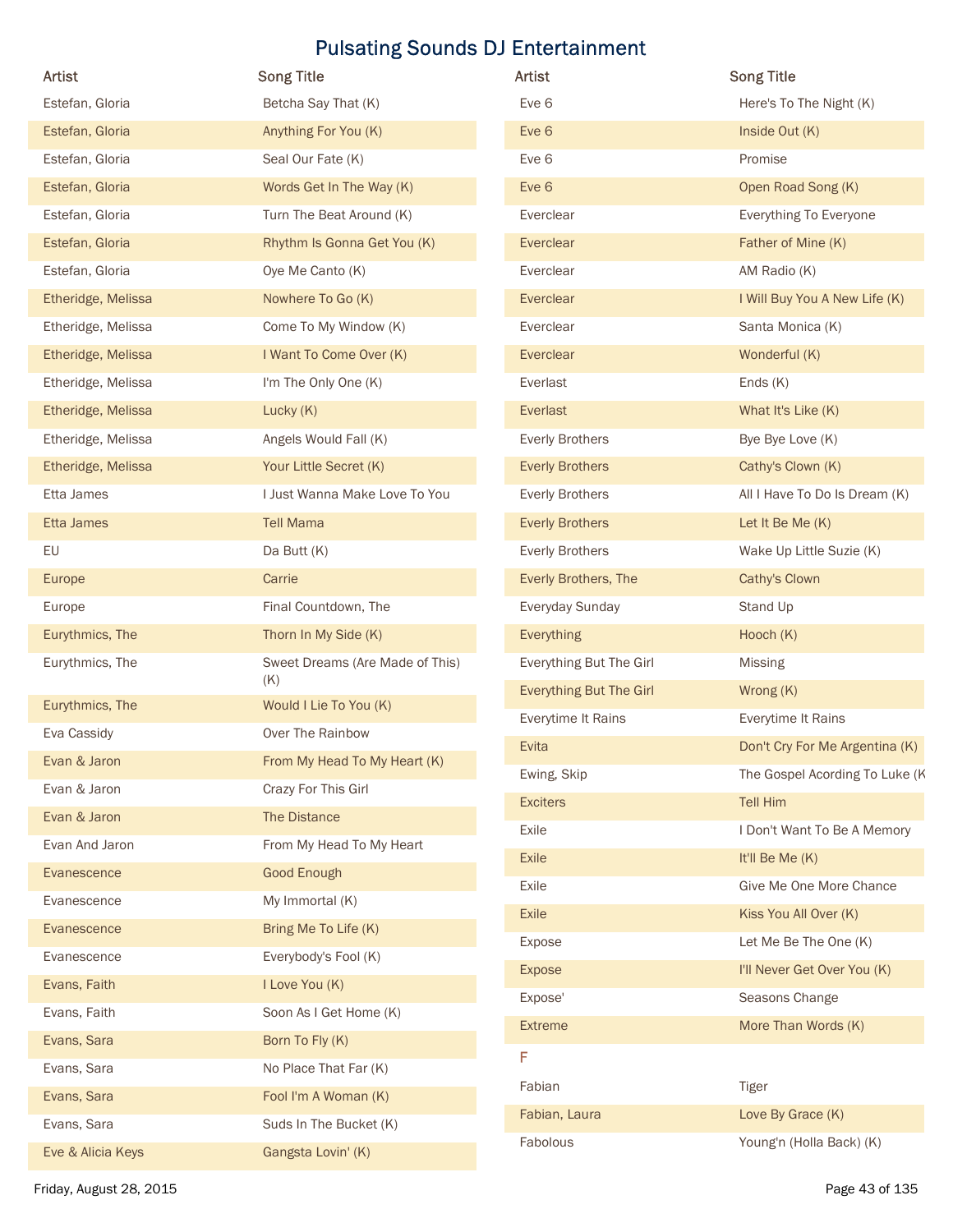|                                                                                                                        | <b>Pulsating Sounds DJ Entertainment</b>                      |                               |                                                          |
|------------------------------------------------------------------------------------------------------------------------|---------------------------------------------------------------|-------------------------------|----------------------------------------------------------|
| Artist                                                                                                                 | <b>Song Title</b>                                             | Artist                        | <b>Song Title</b>                                        |
| Fabolous & Ashanti                                                                                                     | Into You (K)                                                  | Fastball                      | <b>Fire Escape</b>                                       |
| Fabolous & Mike Shorey                                                                                                 | Can't Let You Go (K)                                          | Fastball                      | The Way                                                  |
| Fabres, Shelley                                                                                                        | Johnny Angel (K)                                              | Fastball                      | Out Of My Head                                           |
| Fabulous Thunderbirds                                                                                                  | <b>Tuff Enuff</b>                                             | Fat Boys & Chubby Checker     | The Twist (K)                                            |
| Fairchild, Barbara                                                                                                     | Teddy Bear Song (K)                                           | Fat Joe & Ashanti             | What's Luv (K)                                           |
| <b>Faith Evans</b>                                                                                                     | Come Over                                                     | Fatboy Slim                   | Rockafella Skank (K)                                     |
| Faith Evans/Twista                                                                                                     | Hope                                                          | <b>Fats Domino</b>            | <b>Blue Monday</b>                                       |
| Faith Hill                                                                                                             | But I Will                                                    | Fats Domino                   | Blueberry Hill (K)                                       |
| <b>Faith Hill</b>                                                                                                      | Cry                                                           | <b>Fats Domino</b>            | Ain't That A Shame                                       |
| Faith Hill                                                                                                             | Let's Go To Vegas                                             | Fats Domino                   | I Want To Walk You Home                                  |
| <b>Faith Hill</b>                                                                                                      | Love Ain't Like That                                          | <b>Fats Domino</b>            | I'm Walkin'                                              |
| Faith Hill                                                                                                             | The Way You Love Me                                           | Fats Domino                   | Whole Lotta Lovin'                                       |
| <b>Faith Hill</b>                                                                                                      | Piece Of My Heart                                             | <b>Fats Domino</b>            | <b>Walking To New Orleans</b>                            |
| Faith Hill                                                                                                             | The Secret Of Life                                            | Fats Domino and Elvis Presley | Blueberry Hill, Can't Stop Loving                        |
| <b>Faith Hill</b>                                                                                                      | That's How Love Moves                                         |                               | You Medley (K)                                           |
| Faith Hill                                                                                                             | Take Me As I Am                                               | Fefe Dobson                   | Everything                                               |
| <b>Faith Hill</b>                                                                                                      | Wild One                                                      | Female Country                | Jingle Bells                                             |
| Fall Out Boy                                                                                                           | Alone Together                                                | Fender, Freddy                | Before The Next Teardrop Falls                           |
| Fall Out Boy                                                                                                           | <b>Headfirst Slide Into Cooperstown</b><br>On A Bad Bet       | Fender, Freddy<br>Fergie      | Wasted Days & Wasted Nights (<br>Big Girls Don't Cry (K) |
| Fall Out Boy                                                                                                           | America's Suitehearts                                         | Ferlin Huskey                 | Gone                                                     |
| Fall Out Boy                                                                                                           | Sugar We're Goin' Down (K)                                    | Ferlin Husky                  | <b>Just For You</b>                                      |
| Fall Out Boy                                                                                                           | This Ain't A Scene, It's An Arms                              | Ferlin Husky                  | Little Tom                                               |
|                                                                                                                        | Race                                                          | Ferlin Husky                  | <b>Cuzz Yore So Sweet</b>                                |
| Fall Out Boy                                                                                                           | Take Over, The Break's Over                                   | Ferlin Husky                  | I Can't Stop Loving You                                  |
| <b>Fallout Boy</b>                                                                                                     | My Songs Know What You Did In<br>The Dark (Light 'Em Up)      | Ferlin Husky                  | My Reason For Living                                     |
| Fantasia                                                                                                               | Ain't Gonna Beg                                               | Ferlin Husky                  | <b>Heavenly Sunshine</b>                                 |
| Fantasia                                                                                                               | Free Yourself (K)                                             | Ferris, Dionne                | I Know (K)                                               |
| Fantasia Barrino                                                                                                       | I Believe                                                     | Fever                         | It's Alright With Me                                     |
| Fantasia Barrino                                                                                                       | Baby Mama                                                     | Fiddler On The Roof           | Do You Love Me (Duet) (K)                                |
| Fargo, Donna                                                                                                           | Funny Face (K)                                                | Fiddler On The Roof           | If I Were A Rich Man                                     |
| Fargo, Donna                                                                                                           | The Happiest Girl In The Whole<br>USA (K)                     | Fiddler On The Roof           | <b>Sunrise Sunset</b>                                    |
| Faron Young                                                                                                            | <b>Hello Walls</b>                                            | Filter                        | Where Do We Go From Here                                 |
| Faron Young                                                                                                            | It's Four In The Morning                                      | Filter                        | <b>Take A Picture</b>                                    |
| <b>Faron Young</b>                                                                                                     | Live Fast Love Hard Die Young                                 | Fine Young Cannibals          | Good Thing (K)                                           |
|                                                                                                                        |                                                               | <b>Fine Young Cannibals</b>   | She Drives Me Crazy (K)                                  |
|                                                                                                                        |                                                               | Finger Eleven                 | One Thing                                                |
|                                                                                                                        |                                                               | Fiona Apple                   | Criminal                                                 |
|                                                                                                                        |                                                               | Fiona Apple                   | Across The Universe                                      |
| Faron Young<br>Faron Young<br>Faron Young With Margie Singleton Keeping Up With The Joneses<br>Friday, August 28, 2015 | If You Ain't Lovin' (You Ain't Livin')<br><b>Sweet Dreams</b> |                               | Page 44 of 135                                           |

| Artist                        | <b>Song Title</b>                                   |
|-------------------------------|-----------------------------------------------------|
| Fastball                      | <b>Fire Escape</b>                                  |
| Fastball                      | The Way                                             |
| Fastball                      | Out Of My Head                                      |
| Fat Boys & Chubby Checker     | The Twist (K)                                       |
| Fat Joe & Ashanti             | What's Luv (K)                                      |
| Fatboy Slim                   | Rockafella Skank (K)                                |
| <b>Fats Domino</b>            | <b>Blue Monday</b>                                  |
| Fats Domino                   | Blueberry Hill (K)                                  |
| <b>Fats Domino</b>            | Ain't That A Shame                                  |
| Fats Domino                   | I Want To Walk You Home                             |
| <b>Fats Domino</b>            | I'm Walkin'                                         |
| Fats Domino                   | Whole Lotta Lovin'                                  |
| <b>Fats Domino</b>            | <b>Walking To New Orleans</b>                       |
| Fats Domino and Elvis Presley | Blueberry Hill, Can't Stop Loving<br>You Medley (K) |
| Fefe Dobson                   | <b>Everything</b>                                   |
| Female Country                | Jingle Bells                                        |
| Fender, Freddy                | Before The Next Teardrop Falls                      |
| Fender, Freddy                | Wasted Days & Wasted Nights (                       |
| Fergie                        | Big Girls Don't Cry (K)                             |
| Ferlin Huskey                 | Gone                                                |
| Ferlin Husky                  | <b>Just For You</b>                                 |
| Ferlin Husky                  | Little Tom                                          |
| Ferlin Husky                  | <b>Cuzz Yore So Sweet</b>                           |
| Ferlin Husky                  | I Can't Stop Loving You                             |
| Ferlin Husky                  | My Reason For Living                                |
| Ferlin Husky                  | <b>Heavenly Sunshine</b>                            |
| Ferris, Dionne                | I Know (K)                                          |
| Fever                         | It's Alright With Me                                |
| Fiddler On The Roof           | Do You Love Me (Duet) (K)                           |
| Fiddler On The Roof           | If I Were A Rich Man                                |
| Fiddler On The Roof           | <b>Sunrise Sunset</b>                               |
| Filter                        | Where Do We Go From Here                            |
| <b>Filter</b>                 | <b>Take A Picture</b>                               |
| Fine Young Cannibals          | Good Thing (K)                                      |
| <b>Fine Young Cannibals</b>   | She Drives Me Crazy (K)                             |
| Finger Eleven                 | One Thing                                           |
| Fiona Apple                   | Criminal                                            |
| Fiona Apple                   | Across The Universe                                 |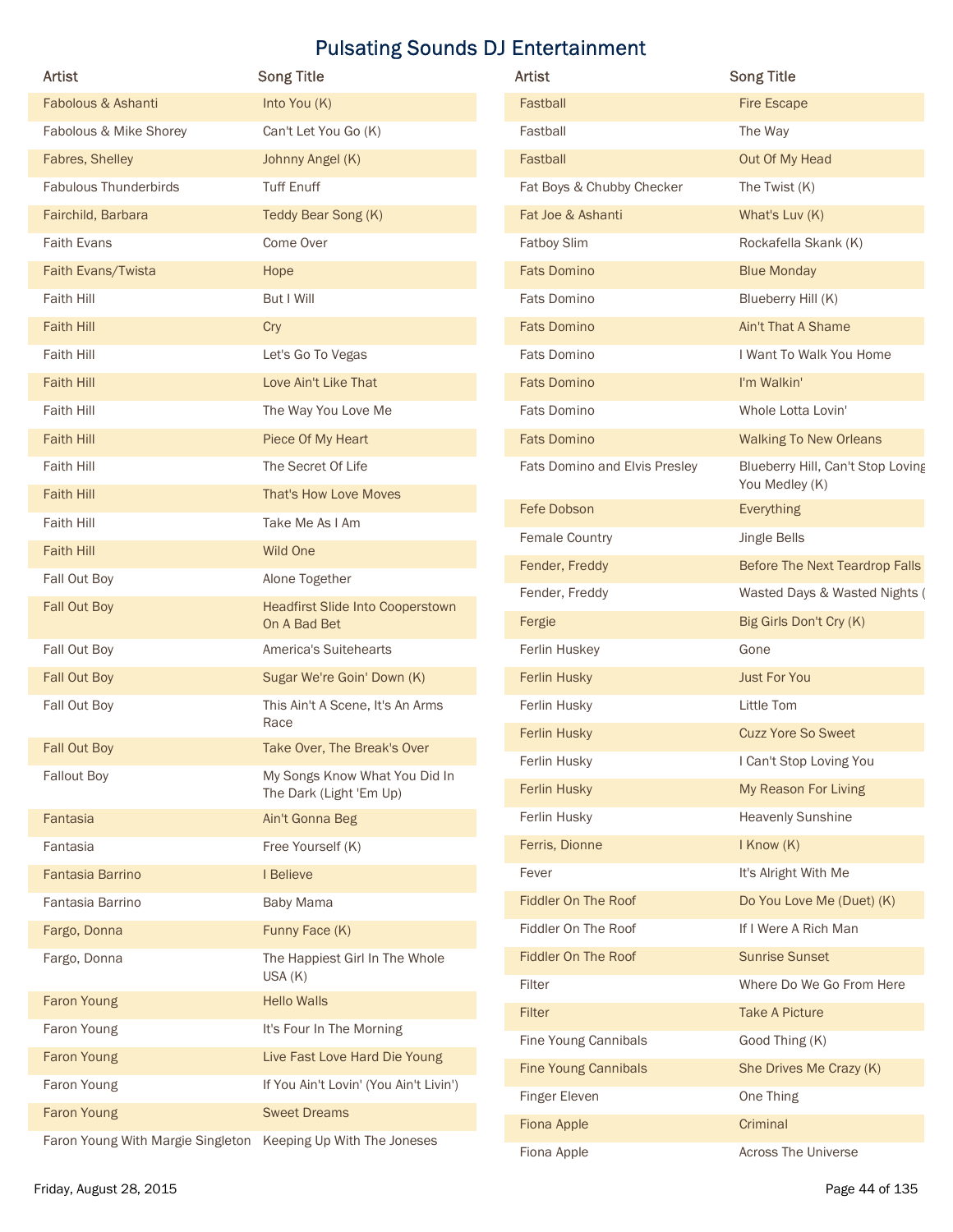|                                               |                                          | <b>Pulsating Sounds DJ Entertainment</b> |                                        |
|-----------------------------------------------|------------------------------------------|------------------------------------------|----------------------------------------|
| Artist                                        | <b>Song Title</b>                        | Artist                                   | <b>Song Title</b>                      |
| Firefall<br>Firefall                          | Strange Way (K)<br>You Are The Woman (K) | Fleetwoods, The<br><b>Flickerstick</b>   | Mr Blue (K)<br>Beautiful (K)           |
| Firehouse                                     | Love Of A Lifetime                       | Flickerstick                             | Talk Show Host (K)                     |
| Firehouse                                     | I Live My Life For You (K)               | Flo Rida                                 | <b>Good Feeling</b>                    |
| Firehouse                                     | Mama Didn't Raise No Fool (K)            | Flo Rida                                 | I Cry                                  |
| Firehouse                                     | Don't Treat Me Bad (K)                   | Flo Rida                                 | Turn Around (5,4,3,2,1)                |
| Firehouse                                     | When I Look In Your Eyes                 | Flo Rida & David Guetta                  | Club Can't Handle Me                   |
| <b>First Edition</b>                          | Just Dropped In To See What              | Flo Rida Feat. Kesha                     | <b>Right Round</b>                     |
|                                               | Condition (K)                            | Flo Rida feat. Timbaland                 | Elevator                               |
| Fitzgerald/Armstrong                          | Let's Call The Whole Thing Off           | Floaters, The                            | Float On (K)                           |
| Five                                          | Got The Feelin' (K)                      | Floetry                                  | Say Yes (K)                            |
| Five                                          | When The Lights Go Out                   | Floetry                                  | Say Yes                                |
| Five Finger Death Punch                       | <b>Battle Born</b>                       | Florida Georgia Line                     | People Back Home                       |
| Five Finger Death Punch                       | Wrong Side Of Heaven                     | Floyd, Eddie                             | Knock On Wood (K)                      |
| Five for Fighting<br><b>Five For Fighting</b> | 100 Years (K)<br>Riddle, The             | Flys, The                                | Got You Where I Want You (K)           |
| Five For Fighting                             | Superman                                 | Fogelberg, Dan                           | Longer (K)                             |
| <b>Five Man Electrical Band</b>               | Signs (K)                                | Fogelberg, Dan                           | Hard To Say (K)                        |
| <b>Five Satins</b>                            | In The Still of the Night (K)            | Fogerty, John                            | The Old Man Down The Road (K           |
| <b>Five Stairsteps</b>                        | Ooh Child                                | Fogerty, John                            | Southern Streamline (K)                |
| Flack, Roberta                                | Feel Like Making Love (K)                | Foley, Red                               | <b>Chattanoogie Shoe Shine Boy (I</b>  |
| Flack, Roberta                                | Killing Me Softly (K)                    | Fontella Bass                            | Rescue Me                              |
| Flack, Roberta                                | The First Time Ever I Saw Your           | Foo Fighters                             | All My Life (K)                        |
|                                               | Face (K)                                 | Foo Fighters                             | Low $(K)$                              |
| Flack, Roberta & D Hathaway                   | The Closer I Get To You (K)              | Foo Fighters                             | Learn To Fly (K)                       |
| Flack, Roberta & Maxi Priest                  | Set The Night To Music (K)               | Foo Fighters                             | Walking After You (K)                  |
| Flack, Roberta & P Bryson                     | Tonight I Celebrate (K)                  | Foo Fighters                             | Times Like These (K)                   |
| Flaming Lips, The                             | She Don't Use Jelly                      | Force MD's                               | Tender Love (K)                        |
| Flamingos, The                                | I Only Have Eyes For You (K)             | Ford, Mary and Paul, Les                 | Vaya Con Dios (K)                      |
| Flatt & Scruggs                               | Preachin' Prayin' Singin'                | Ford, Tennessee Ernie<br>Ford, Willa     | Sixteen Tons (K)<br>I Wanna Be Bad (K) |
| <b>Flatts Rascal</b>                          | Bless The Broken Road (K)                | Foreiger                                 | Jukebox Hero (K)                       |
| Flatts, Rascal<br><b>Fleetwood Mac</b>        | What Hurts The Most (K)<br>Landslide (K) | Foreigner                                | Cold As Ice (K)                        |
| Fleetwood Mac                                 | Dreams (K)                               | Foreigner                                | Hot Blooded (K)                        |
| <b>Fleetwood Mac</b>                          | Don't Stop (K)                           | Foreigner                                | Feels Like The First Time (K)          |
| Fleetwood Mac                                 | Dreams                                   | Foreigner                                | I Don't Want To Live Without Yo        |
| Fleetwood Mac                                 | Never Going Back Again (K)               |                                          | (K)                                    |
| Fleetwood Mac                                 | You Make Loving Fun (K)                  | Foreigner                                | I Want To Know What Love Is (K         |
| Fleetwood Mac                                 | Silver Springs (K)                       | Foreigner                                | Urgent (K)                             |
|                                               |                                          |                                          |                                        |

| Artist                          | <b>Song Title</b>                          | Artist                   | <b>Song Title</b>                     |
|---------------------------------|--------------------------------------------|--------------------------|---------------------------------------|
| Firefall                        | Strange Way (K)                            | Fleetwoods, The          | Mr Blue (K)                           |
| Firefall                        | You Are The Woman (K)                      | <b>Flickerstick</b>      | Beautiful (K)                         |
| Firehouse                       | Love Of A Lifetime                         | Flickerstick             | Talk Show Host (K)                    |
| Firehouse                       | I Live My Life For You (K)                 | Flo Rida                 | <b>Good Feeling</b>                   |
| Firehouse                       | Mama Didn't Raise No Fool (K)              | Flo Rida                 | I Cry                                 |
| Firehouse                       | Don't Treat Me Bad (K)                     | Flo Rida                 | Turn Around (5,4,3,2,1)               |
| Firehouse                       | When I Look In Your Eyes                   | Flo Rida & David Guetta  | Club Can't Handle Me                  |
| <b>First Edition</b>            | Just Dropped In To See What                | Flo Rida Feat. Kesha     | <b>Right Round</b>                    |
|                                 | Condition (K)                              | Flo Rida feat. Timbaland | Elevator                              |
| Fitzgerald/Armstrong            | Let's Call The Whole Thing Off             | Floaters, The            | Float On (K)                          |
| Five                            | Got The Feelin' (K)                        | Floetry                  | Say Yes (K)                           |
| Five                            | When The Lights Go Out                     | Floetry                  | Say Yes                               |
| Five Finger Death Punch         | <b>Battle Born</b>                         | Florida Georgia Line     | People Back Home                      |
| Five Finger Death Punch         | Wrong Side Of Heaven                       | Floyd, Eddie             | Knock On Wood (K)                     |
| Five for Fighting               | 100 Years (K)                              | Flys, The                | Got You Where I Want You (K)          |
| <b>Five For Fighting</b>        | Riddle, The                                | Fogelberg, Dan           | Longer (K)                            |
| Five For Fighting               | Superman                                   | Fogelberg, Dan           | Hard To Say (K)                       |
| <b>Five Man Electrical Band</b> | Signs (K)                                  | Fogerty, John            | The Old Man Down The Road (K          |
| <b>Five Satins</b>              | In The Still of the Night (K)              | Fogerty, John            | Southern Streamline (K)               |
| <b>Five Stairsteps</b>          | Ooh Child                                  | Foley, Red               | <b>Chattanoogie Shoe Shine Boy (I</b> |
| Flack, Roberta                  | Feel Like Making Love (K)                  | Fontella Bass            | Rescue Me                             |
| Flack, Roberta                  | Killing Me Softly (K)                      | Foo Fighters             | All My Life (K)                       |
| Flack, Roberta                  | The First Time Ever I Saw Your<br>Face (K) | Foo Fighters             | Low $(K)$                             |
| Flack, Roberta & D Hathaway     | The Closer I Get To You (K)                | Foo Fighters             | Learn To Fly (K)                      |
| Flack, Roberta & Maxi Priest    | Set The Night To Music (K)                 | Foo Fighters             | Walking After You (K)                 |
| Flack, Roberta & P Bryson       | Tonight I Celebrate (K)                    | Foo Fighters             | Times Like These (K)                  |
| Flaming Lips, The               | She Don't Use Jelly                        | Force MD's               | Tender Love (K)                       |
| Flamingos, The                  | I Only Have Eyes For You (K)               | Ford, Mary and Paul, Les | Vaya Con Dios (K)                     |
| Flatt & Scruggs                 | Preachin' Prayin' Singin'                  | Ford, Tennessee Ernie    | Sixteen Tons (K)                      |
| <b>Flatts Rascal</b>            | Bless The Broken Road (K)                  | Ford, Willa              | I Wanna Be Bad (K)                    |
| Flatts, Rascal                  | What Hurts The Most (K)                    | Foreiger                 | Jukebox Hero (K)                      |
| Fleetwood Mac                   | Landslide (K)                              | Foreigner                | Cold As Ice (K)                       |
| Fleetwood Mac                   | Dreams (K)                                 | Foreigner                | Hot Blooded (K)                       |
| Fleetwood Mac                   | Don't Stop (K)                             | Foreigner                | Feels Like The First Time (K)         |
| Fleetwood Mac                   | <b>Dreams</b>                              | Foreigner                | I Don't Want To Live Without Yo       |
| Fleetwood Mac                   | Never Going Back Again (K)                 |                          | (K)                                   |
| Fleetwood Mac                   | You Make Loving Fun (K)                    | Foreigner                | I Want To Know What Love Is (K        |
| Fleetwood Mac                   | Silver Springs (K)                         | Foreigner                | Urgent (K)                            |
|                                 |                                            | Foreigner                | Waiting For A Girl Like You (K)       |
| Friday, August 28, 2015         |                                            |                          | Page 45 of 135                        |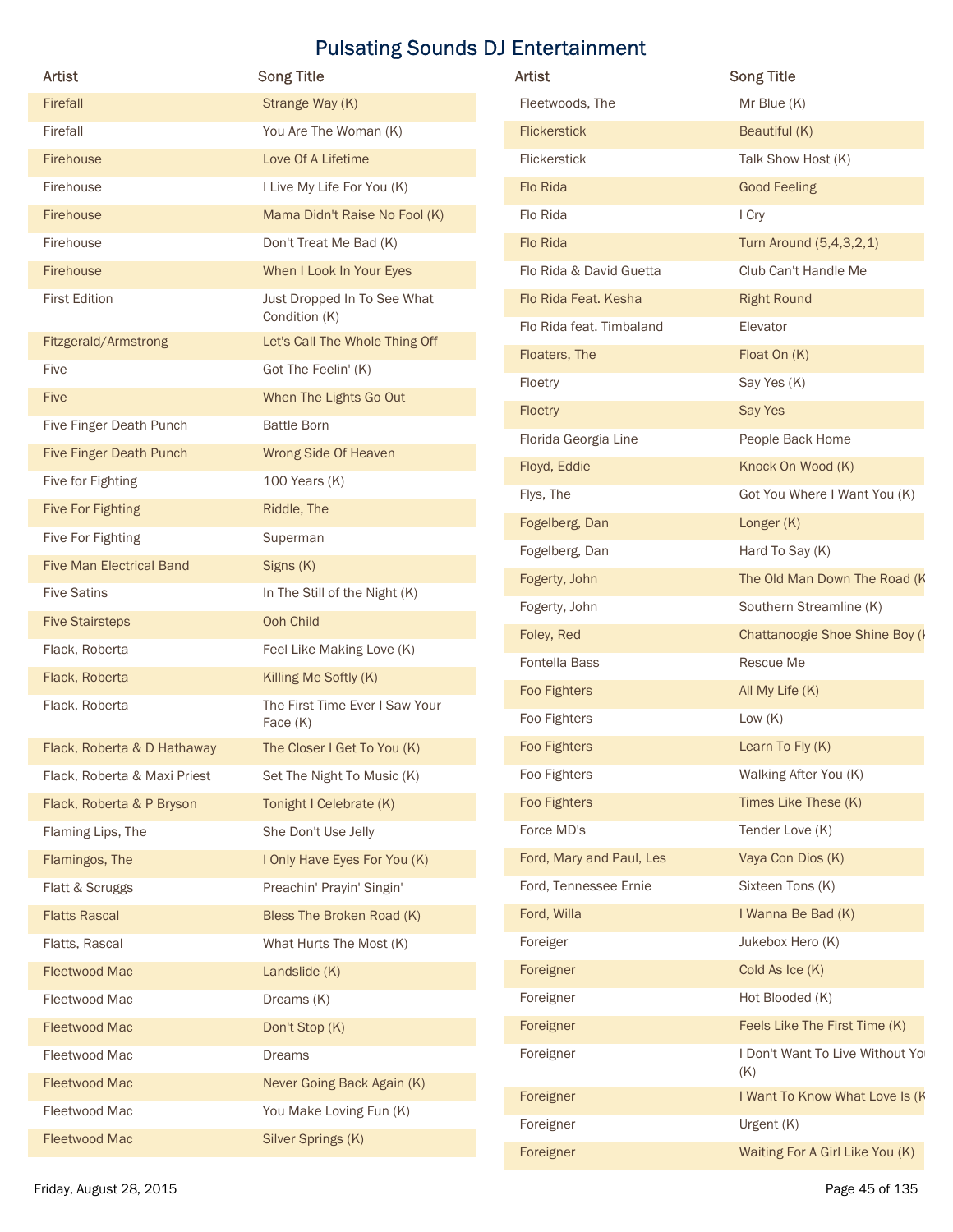|                               |                                                 | <b>Pulsating Sounds DJ Entertainment</b>           |                                          |
|-------------------------------|-------------------------------------------------|----------------------------------------------------|------------------------------------------|
| Artist                        | <b>Song Title</b>                               | Artist                                             | <b>Song Title</b>                        |
| Foreigner                     | Say You Will (K)                                | Francis, Connie                                    | Everybody's Somebody's Fool (K           |
| <b>Forester Sisters</b>       | Men $(K)$                                       | Francis, Connie                                    | My Happiness (K)                         |
| <b>Forester Sisters</b>       | Lonely Alone (K)                                | Francis, Connie                                    | Lipstick On Your Collar (K)              |
| <b>Forester Sisters</b>       | That's What You Do when You're<br>in Love $(K)$ | Francis, Connie                                    | Where The Boys Are (K)                   |
| Forget You (Clean)            | Forget You (Clean)                              | Frank Sinatra                                      | Love Is A Many Splendored Thir           |
| Foriegner                     | Double Vision (K)                               | <b>Frank Sinatra</b>                               | <b>Little Drummer Boy</b>                |
| <b>Forrester Sisters</b>      | Leave It Alone                                  | Frank Sinatra                                      | It's All Right With Me                   |
| <b>Fortunes</b>               | You've Got Your Troubles                        | <b>Frank Sinatra</b>                               | Chicago                                  |
| Fortunes, The                 | Here Comes That Rainy Day                       | Frank Sinatra                                      | Day By Day                               |
|                               | Feeling Again (K)                               | <b>Frank Sinatra</b>                               | I Wish I Were In Love Again              |
| Foster & Allen                | I'll Take You Home Again Kathleen               | Frank Sinatra                                      | New York New York                        |
| Foster The People             | Coming Of Age                                   | <b>Frank Sinatra</b>                               | New York, New York                       |
| Foster, Radney                | Nobody Wins (K)                                 | Frank Sinatra                                      | Nice Work If You Can Get It              |
| Foster, Radney & Ga Middlemen | Scary Old World (K)                             | <b>Frank Sinatra</b>                               | <b>Moonlight Serenade</b>                |
| Foundations, The              | Baby Now That I Found You (K)                   | Frank Sinatra                                      | Begin The Beguine                        |
| Foundations, The              | Build Me Up, Buttercup (K)                      | <b>Frank Sinatra</b>                               | Forget Domani                            |
| Fountains of Wayne            | Stacy's Mom (K)                                 | Frank Sinatra                                      | My Way                                   |
| Four Aces                     | Love Is A Many Splendored Thing<br>(K)          | <b>Frank Sinatra</b><br>Frank Sinatra              | Come Fly With Me<br>It Had To Be You     |
| Four Aces, The                | Love Is A Many Splendored Thing                 |                                                    |                                          |
| Four Preps                    | Down By The Station                             | <b>Frank Sinatra</b>                               | How About You                            |
| <b>Four Preps</b>             | <b>Big Man</b>                                  | Frank Sinatra                                      | Taking A Chance On Love                  |
| Four Seasons, The             | Who Loves You                                   | <b>Frank Sinatra</b>                               | <b>Too Marvelous For Words</b>           |
| Four Tops                     | If I Were A Carpenter                           | Frank Sinatra                                      | Put Your Dreams Away                     |
| Four Tops                     | Ask The Lonely (K)                              | <b>Frank Sinatra</b>                               | <b>Stardust</b>                          |
| Four Tops                     | Baby I Need Your Lovin' (K)                     | Frank Sinatra                                      | You Will Be My Music                     |
| Four Tops                     | Ain't No Woman Like the One I Got               | <b>Frankie Ballard</b>                             | <b>Helluva Life</b>                      |
|                               | (K)                                             | Frankie J                                          | Don't Wanna Try (K)                      |
| Four Tops                     | Bernadette (K)                                  | <b>Frankie Laine</b>                               | That Lucky Old Sun                       |
| Four Tops                     | It's The Same Old Song (K)                      | Frankie Lymon                                      | Goody Goody                              |
| Four Tops                     | I Can't Help Myself                             | Frankie Lymon And The Teenagers                    | Why Do Fools Fall In Love                |
| Four Tops                     | Walk Away Renee                                 | Frankie Valli                                      | My Eyes Adored You                       |
| Four Tops                     | Standing In The Shadows Of Love<br>(K)          | Frankie Valli & The Four Seasons<br>Frankie Vaughn | Can't Take My Eyes Off You<br>Green Door |
| Four Tops                     | Walk Away Renee (K)                             | Franklin, Aretha                                   | Natural Woman (K)                        |
| Four Tops                     | Reach Out, I'll Be There (K)                    | Franklin, Aretha                                   | Dr Feelgood (K)                          |
| Fox, Samantha                 | I Only Wanna Be With You (K)                    | Franklin, Aretha                                   | Chain of Fools (K)                       |
| Fox, Samantha                 | Touch Me (K)                                    | Franklin, Aretha                                   | Ain't No Way (K)                         |
| Foxy                          | Get Off                                         | Franklin, Aretha                                   | Do Right Woman, Do Right Man             |
| Frampton, Peter               | Show Me The Way (K)                             |                                                    | (K)                                      |
| Friday, August 28, 2015       |                                                 |                                                    | Page 46 of 135                           |

| Artist                           | <b>Song Title</b>                   |
|----------------------------------|-------------------------------------|
| Francis, Connie                  | Everybody's Somebody's Fool (K      |
| Francis, Connie                  | My Happiness (K)                    |
| Francis, Connie                  | Lipstick On Your Collar (K)         |
| Francis, Connie                  | Where The Boys Are (K)              |
| <b>Frank Sinatra</b>             | Love Is A Many Splendored Thir      |
| <b>Frank Sinatra</b>             | <b>Little Drummer Boy</b>           |
| <b>Frank Sinatra</b>             | It's All Right With Me              |
| <b>Frank Sinatra</b>             | Chicago                             |
| <b>Frank Sinatra</b>             | Day By Day                          |
| <b>Frank Sinatra</b>             | I Wish I Were In Love Again         |
| <b>Frank Sinatra</b>             | New York New York                   |
| <b>Frank Sinatra</b>             | New York, New York                  |
| <b>Frank Sinatra</b>             | Nice Work If You Can Get It         |
| <b>Frank Sinatra</b>             | <b>Moonlight Serenade</b>           |
| <b>Frank Sinatra</b>             | Begin The Beguine                   |
| <b>Frank Sinatra</b>             | Forget Domani                       |
| <b>Frank Sinatra</b>             | My Way                              |
| <b>Frank Sinatra</b>             | Come Fly With Me                    |
| <b>Frank Sinatra</b>             | It Had To Be You                    |
| <b>Frank Sinatra</b>             | <b>How About You</b>                |
| <b>Frank Sinatra</b>             | Taking A Chance On Love             |
| <b>Frank Sinatra</b>             | <b>Too Marvelous For Words</b>      |
| <b>Frank Sinatra</b>             | Put Your Dreams Away                |
| <b>Frank Sinatra</b>             | <b>Stardust</b>                     |
| Frank Sinatra                    | You Will Be My Music                |
| <b>Frankie Ballard</b>           | <b>Helluva Life</b>                 |
| Frankie J                        | Don't Wanna Try (K)                 |
| <b>Frankie Laine</b>             | That Lucky Old Sun                  |
| Frankie Lymon                    | Goody Goody                         |
| Frankie Lymon And The Teenagers  | Why Do Fools Fall In Love           |
| Frankie Valli                    | My Eyes Adored You                  |
| Frankie Valli & The Four Seasons | Can't Take My Eyes Off You          |
| Frankie Vaughn                   | Green Door                          |
| Franklin, Aretha                 | Natural Woman (K)                   |
| Franklin, Aretha                 | Dr Feelgood (K)                     |
| Franklin, Aretha                 | Chain of Fools (K)                  |
| Franklin, Aretha                 | Ain't No Way (K)                    |
| Franklin, Aretha                 | Do Right Woman, Do Right Man<br>(K) |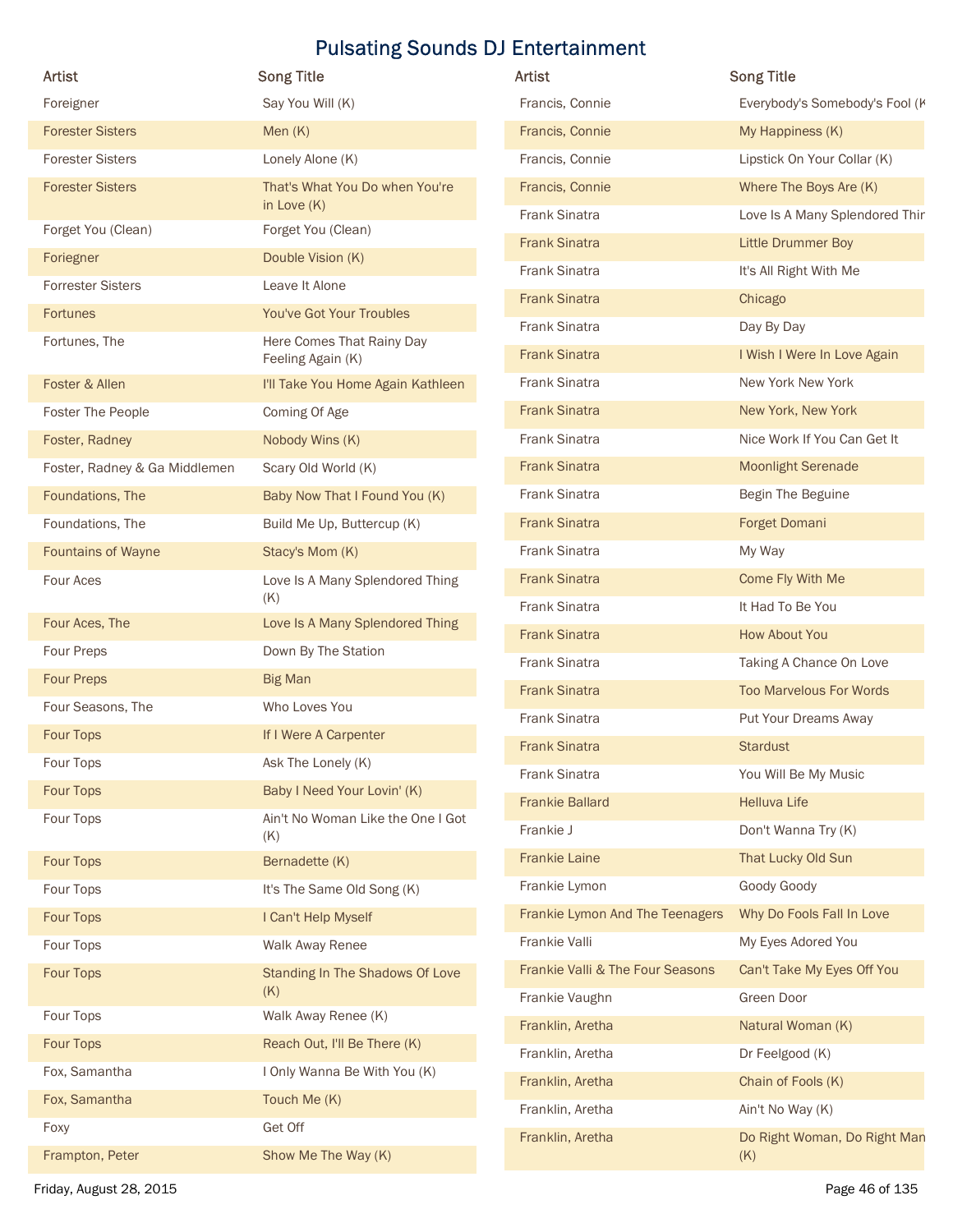|                                      | <b>Pulsating Sounds DJ Entertainment</b> |                                      |                                                           |
|--------------------------------------|------------------------------------------|--------------------------------------|-----------------------------------------------------------|
| Artist                               | <b>Song Title</b>                        | <b>Artist</b>                        | <b>Song Title</b>                                         |
| Franklin, Aretha                     | Rock Steady (K)                          | Gallery                              | Nice To Be With You (K)                                   |
| Franklin, Aretha                     | Pink Cadillac (K)                        | Game (Feat. 50 Cent), The            | How We Do                                                 |
| Franklin, Aretha                     | Respect (K)                              | Game Featuring Chris Brown, Tyga,    | Celebration                                               |
| Franklin, Aretha<br>Franklin, Aretha | Think (K)<br>Since You've Been Gone (K)  | <b>Gap Band</b><br>Gap Band          | Early In The Morning (K)                                  |
| Franklin, Kirk                       | Stomp (K)                                | <b>Gap Band</b>                      | You Dropped A Bomb On Me (K)<br>Oops Upside Your Head (K) |
| Franklin, Kirk & The Family          | Hold Me Now (K)                          | Garbage                              | Stupid Girl                                               |
| Franklin, Kirk & The Family          | Why We Sing (K)                          | Garbage                              | Stupid Girl (K)                                           |
| <b>Franz Ferdinand</b>               | Take Me Out                              | Garbage                              | Push It (K)                                               |
| Fred, John & The Playboys            | Judy In Disguise (K)                     | Garbage                              | Special                                                   |
| Freddie Hart                         | Easy Loving                              | Garland, Judy                        | Over The Rainbow (K)                                      |
| <b>Freddy Fender</b>                 | <b>Wasted Days And Wasted Nights</b>     | Garland, Judy                        | The Man That Got Away (K)                                 |
| Free                                 | All Right Now (K)                        | Garth Brooks                         | It's Midnight Cinderella                                  |
| French Montana                       | Don't Panic                              | <b>Garth Brooks</b>                  | Callin' Baton Rouge                                       |
| French Montana Featuring Rick Ro     | Pop That                                 | <b>Garth Brooks</b>                  | Shameless                                                 |
| Frey, Glen                           | The One You Love (K)                     | <b>Garth Brooks</b>                  | We Shall Be Free                                          |
| Frey, Glenn                          | You Belong To The City (K)               | Garth Brooks                         | She's Gonna Make It                                       |
| Frey, Glenn                          | The One You Love (K)                     | <b>Garth Brooks</b>                  | Uptown Down-Home Good OI' B                               |
| Fricke, Janie                        | Down To My Last Broken Heat (K)          | Garth Brooks                         | Santa Looked A Lot Like Daddy                             |
| Friend & Lover                       | Reach Out In The Darkness (K)            | <b>Garth Brooks</b>                  | Papa Loved Mama                                           |
| Frizell, Lefty                       | She's Gone, Gone, Gone (K)               | Garth Brooks & Trisha Yearwood       | Squeeze Me In                                             |
| Frizzel, David                       | I'm Gonna Hire A Wino (K)                | Garth Brooks And George Jones        | Beer Run                                                  |
| Frizzell, David & S West             | You're The Reason God Made               | Gary Allan                           | No Man In His Wrong Heart                                 |
|                                      | Oklahoma (K)                             | <b>Gary Allan</b>                    | It Would Be You                                           |
| Fuel                                 | Bad Day (K)                              | Gary Allan                           | Get Off On The Pain                                       |
| Fuel<br>Fuel                         | Innocent<br>Hemorrhage (In My Hands) (K) | <b>Gary Allan</b>                    | Livin' In A House Full Of Love                            |
| Fuel                                 | Shimmer (K)                              | Gary Allan                           | Lovin' You Against My Will                                |
| Fugees, The                          | No Woman, No Cry (K)                     | <b>Gary Allan</b>                    | Man To Man                                                |
| Fugees, The                          | Killing Me Softly (K)                    | Gary Allan                           | Right Where I Need To Be                                  |
| Furtado, Nelly                       | I'm Like A Bird (K)                      | <b>Gary Allan</b>                    | <b>Tough Little Boys</b>                                  |
| Furtado, Nelly                       | On The Radio (K)                         | Gary Lewis & The Playboys            | Count Me In                                               |
| Furtado, Nelly                       | Try $(K)$                                | <b>Gary Nichols</b>                  | <b>Unbroken Ground</b>                                    |
| Furtado, Nelly                       | Powerless (Say What You Want)            | Gary US Bonds                        | A Quarter To Three (K)                                    |
|                                      | (K)                                      | Gary US Bonds                        | Quarter To Three (K)                                      |
| G                                    |                                          | <b>Gatlin Brothers</b>               | Houston (K)                                               |
| Gabriel, Peter                       | Sledgehammer (K)                         | <b>Gatlin Brothers</b>               | All The Gold In California (K)                            |
| <b>Gaither Vocal Band</b>            | I Bowed On My Knees And Cried<br>Holy    | Gatlin, Larry<br><b>Gavin Degraw</b> | Broken Lady (K)<br>Chariot                                |
|                                      |                                          |                                      |                                                           |

| Artist                           | <b>Song Title</b>                    | Artist                               | <b>Song Title</b>              |
|----------------------------------|--------------------------------------|--------------------------------------|--------------------------------|
| Franklin, Aretha                 | Rock Steady (K)                      | Gallery                              | Nice To Be With You (K)        |
| Franklin, Aretha                 | Pink Cadillac (K)                    | Game (Feat. 50 Cent), The            | How We Do                      |
| Franklin, Aretha                 | Respect (K)                          | Game Featuring Chris Brown, Tyga,    | Celebration                    |
| Franklin, Aretha                 | Think (K)                            | Gap Band                             | Early In The Morning (K)       |
| Franklin, Aretha                 | Since You've Been Gone (K)           | Gap Band                             | You Dropped A Bomb On Me (K)   |
| Franklin, Kirk                   | Stomp (K)                            | Gap Band                             | Oops Upside Your Head (K)      |
| Franklin, Kirk & The Family      | Hold Me Now (K)                      | Garbage                              | Stupid Girl                    |
| Franklin, Kirk & The Family      | Why We Sing (K)                      | Garbage                              | Stupid Girl (K)                |
| Franz Ferdinand                  | Take Me Out                          | Garbage                              | Push It (K)                    |
| Fred, John & The Playboys        | Judy In Disguise (K)                 | Garbage                              | Special                        |
| Freddie Hart                     | Easy Loving                          | Garland, Judy                        | Over The Rainbow (K)           |
| <b>Freddy Fender</b>             | <b>Wasted Days And Wasted Nights</b> | Garland, Judy                        | The Man That Got Away (K)      |
| Free                             | All Right Now (K)                    | <b>Garth Brooks</b>                  | It's Midnight Cinderella       |
| <b>French Montana</b>            | Don't Panic                          | <b>Garth Brooks</b>                  | Callin' Baton Rouge            |
| French Montana Featuring Rick Ro | Pop That                             | Garth Brooks                         | Shameless                      |
| Frey, Glen                       | The One You Love (K)                 | <b>Garth Brooks</b>                  | We Shall Be Free               |
| Frey, Glenn                      | You Belong To The City (K)           | Garth Brooks                         | She's Gonna Make It            |
| Frey, Glenn                      | The One You Love (K)                 | <b>Garth Brooks</b>                  | Uptown Down-Home Good OI' B    |
| Fricke, Janie                    | Down To My Last Broken Heat (K)      | Garth Brooks                         | Santa Looked A Lot Like Daddy  |
| Friend & Lover                   | Reach Out In The Darkness (K)        | <b>Garth Brooks</b>                  | Papa Loved Mama                |
| Frizell, Lefty                   | She's Gone, Gone, Gone (K)           | Garth Brooks & Trisha Yearwood       | Squeeze Me In                  |
| Frizzel, David                   | I'm Gonna Hire A Wino (K)            | <b>Garth Brooks And George Jones</b> | Beer Run                       |
| Frizzell, David & S West         | You're The Reason God Made           | Gary Allan                           | No Man In His Wrong Heart      |
|                                  | Oklahoma (K)                         | <b>Gary Allan</b>                    | It Would Be You                |
| Fuel                             | Bad Day (K)                          | Gary Allan                           | Get Off On The Pain            |
| Fuel                             | Innocent                             | <b>Gary Allan</b>                    | Livin' In A House Full Of Love |
| Fuel                             | Hemorrhage (In My Hands) (K)         | Gary Allan                           | Lovin' You Against My Will     |
| Fuel                             | Shimmer (K)                          | <b>Gary Allan</b>                    | Man To Man                     |
| Fugees, The                      | No Woman, No Cry (K)                 | Gary Allan                           | Right Where I Need To Be       |
| Fugees, The                      | Killing Me Softly (K)                | <b>Gary Allan</b>                    | <b>Tough Little Boys</b>       |
| Furtado, Nelly                   | I'm Like A Bird (K)                  | Gary Lewis & The Playboys            | Count Me In                    |
| Furtado, Nelly                   | On The Radio (K)                     | <b>Gary Nichols</b>                  | <b>Unbroken Ground</b>         |
| Furtado, Nelly                   | Try $(K)$                            | Gary US Bonds                        | A Quarter To Three (K)         |
| Furtado, Nelly                   | Powerless (Say What You Want)<br>(K) | <b>Gary US Bonds</b>                 | Quarter To Three (K)           |
| G                                |                                      | <b>Gatlin Brothers</b>               | Houston (K)                    |
| Gabriel, Peter                   | Sledgehammer (K)                     | <b>Gatlin Brothers</b>               | All The Gold In California (K) |
| <b>Gaither Vocal Band</b>        | I Bowed On My Knees And Cried        | Gatlin, Larry                        | Broken Lady (K)                |
|                                  | Holy                                 | <b>Gavin Degraw</b>                  | Chariot                        |
| Friday, August 28, 2015          |                                      |                                      | Page 47 of 135                 |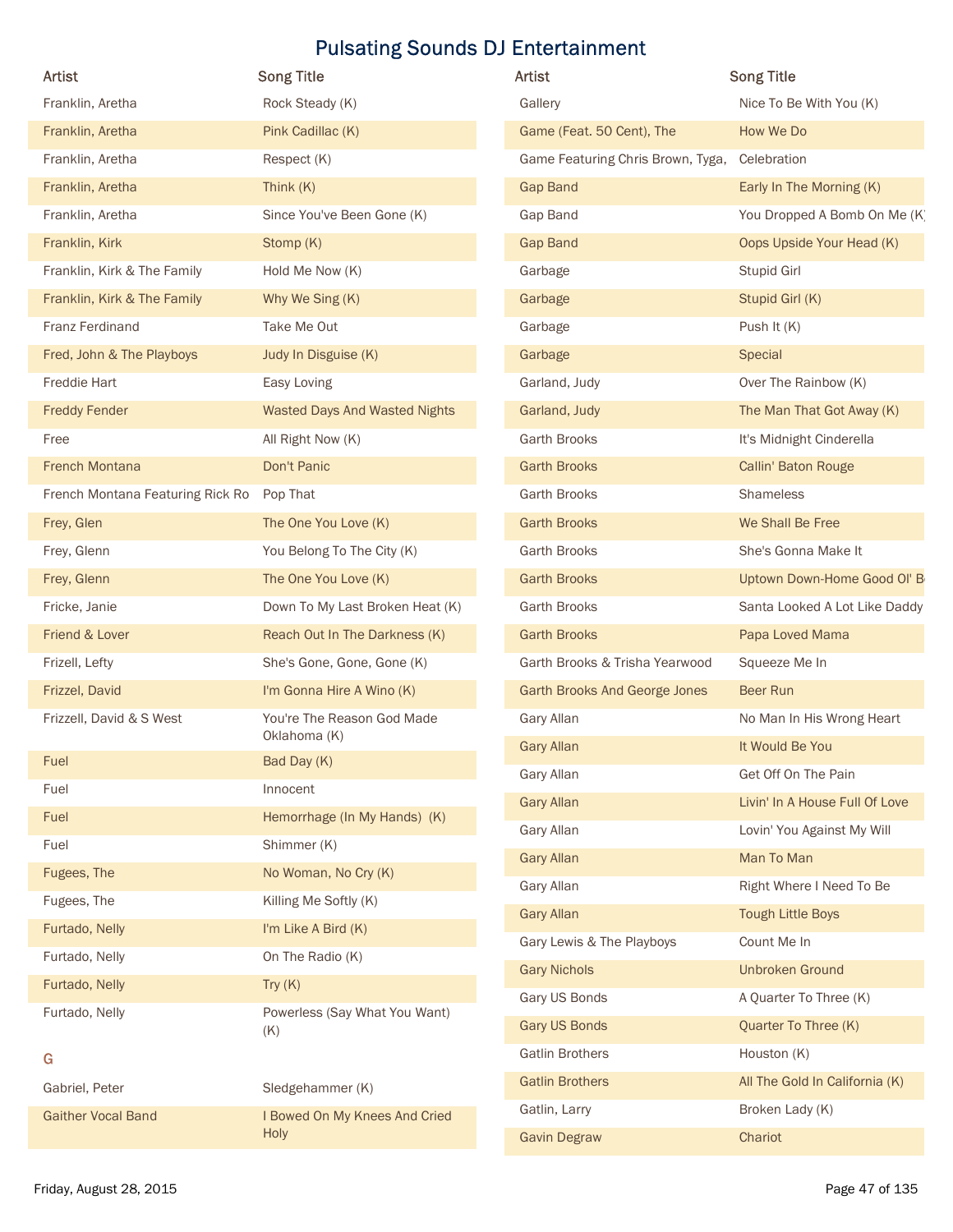|                               | <b>Song Title</b>                            | Artist               | <b>Song Title</b>                      |
|-------------------------------|----------------------------------------------|----------------------|----------------------------------------|
| <b>Artist</b><br>Gavin DeGraw | In Love With A Girl                          | George Canyon        | I'll Never Do Better Than You          |
| Gaye, Marvin                  | I Heard It Through The Grapevine             | <b>George Ducas</b>  | <b>Lipstick Promises</b>               |
|                               | (K)                                          | George Ducas         | Every Time She Passes By               |
| Gaye, Marvin                  | Let's Get It On (K)                          | <b>George Ducas</b>  | <b>Teardrops</b>                       |
| Gaye, Marvin                  | I'll Be Doggone (K)                          | George Hamilton IV   | Abilene                                |
| Gaye, Marvin                  | Sexual Healing (K)                           | George Jones         | Her Name Is                            |
| Gaye, Marvin                  | What's Going On (K)                          | George Jones         | High-Tech Redneck                      |
| Gaye, Marvin                  | Too Busy Thinking 'Bout My Baby              | George Jones         | A Good Year For The Roses              |
| Gaye, Marvin & T Terrell      | (K)<br>Ain't Nothing Like The Real Thing     | George Jones         | I Always Get Lucky With You            |
|                               | (K)                                          | George Jones         | He Stopped Loving Her Today            |
| Gaye, Marvin & T Terrell      | Your Precious Love (K)                       | George Jones         | <b>Grand Tour</b>                      |
| Gayle, Crystal                | If You Ever Change Your Mind (K)             | George Jones         | 50,000 Names                           |
| Gayle, Crystal                | Don't It Make My Brown Eyes Blue             | George Jones         | Ain't Love A Lot Like That             |
| Gayle, Crystal                | (K)<br>Talking In Your Sleep (K)             | George Jones         | A Picture Of Me (Without You)          |
| Gayle, Crystal                | Why Have You Left The One You                | George Jones         | Honky Tonk Song                        |
|                               | Left Me For (K)                              | George Jones         | The Cold Hard Truth                    |
| Gaynor, Gloria                | Never Can Say Goodbye (K)                    | George Jones         | The One I Loved Back Then (The         |
| Gaynor, Gloria                | I Will Survive (K)                           |                      | Corvette Song)                         |
| Gearing, Ashley               | Can You Hear Me When I Talk To<br>You (K)    | George Jones         | Who's Gonna Fill Their Shoes           |
| <b>Gene Autry</b>             | I Hang My Head And Cry                       | George Jones         | You Comb Her Hair                      |
| <b>Gene Autry</b>             | At Mail Call Today                           | George Jones         | She Loved A Lot In Her Time            |
| Gene Kelly                    | All I Do Is Dream Of You                     | George Jones         | The Grand Tour                         |
| <b>Gene Pitney</b>            | Looking Through The Eyes Of Love             | George Jones         | The Door                               |
| <b>Gene Vincent</b>           | Be-Bop-A-Lula                                | George Jones         | White Lightnin'                        |
| <b>Gene Watson</b>            | <b>Got No Reason Now For Going</b>           | George Jones         | <b>Sinners And Saints</b>              |
|                               | Home                                         | George Michael       | Faith                                  |
| Gene Watson                   | Forever Again                                | <b>George Strait</b> | I Ain't Her Cowboy Anymore             |
| <b>Gene Watson</b>            | Memories To Burn                             | George Strait        | Desperately                            |
| Gene Watson                   | Love In The Hot Afternoon                    | <b>George Strait</b> | Does Fort Worth Ever Cross You<br>Mind |
| <b>Gene Watson</b>            | <b>Fourteen Carat Mind</b>                   | George Strait        | Easy Come Easy Go                      |
| Gene Watson                   | Should I Come Home (Or Should I<br>Go Crazy) | <b>George Strait</b> | Fireman, The                           |
| <b>Gene Watson</b>            | <b>Over There</b>                            | George Strait        | Fool Hearted Memory                    |
| Gene Watson Key Of (G)        | Pick The Wildwood Flower                     | <b>George Strait</b> | I Just Want To Dance With You          |
| <b>General Public</b>         | I'll Take You There (K)                      | George Strait        | Honk If You Honky Tonk                 |
| Genesis                       | Misunderstanding (K)                         | <b>George Strait</b> | Go On                                  |
| Gentry, Bobbie                | Ode To Billie Joe (K)                        | George Strait        | If You Ain't Lovin' (You Ain't Livir   |
| Gentry, Montgomery            | Hell Yeah (K)                                | <b>George Strait</b> | Living And Living Well                 |
|                               | On Broadway                                  | George Strait        | Living For The Night                   |
| George Benson                 |                                              |                      |                                        |

| Artist                                | <b>Song Title</b>                                                     |
|---------------------------------------|-----------------------------------------------------------------------|
| George Canyon                         | I'll Never Do Better Than You                                         |
| <b>George Ducas</b>                   | <b>Lipstick Promises</b>                                              |
| George Ducas                          | Every Time She Passes By                                              |
| <b>George Ducas</b>                   | <b>Teardrops</b>                                                      |
| George Hamilton IV                    | Abilene                                                               |
| George Jones                          | <b>Her Name Is</b>                                                    |
| George Jones                          | High-Tech Redneck                                                     |
| George Jones                          | A Good Year For The Roses                                             |
| George Jones                          | I Always Get Lucky With You                                           |
| George Jones                          | He Stopped Loving Her Today                                           |
| George Jones                          | <b>Grand Tour</b>                                                     |
| George Jones                          | 50,000 Names                                                          |
| George Jones                          | Ain't Love A Lot Like That                                            |
| George Jones                          | A Picture Of Me (Without You)                                         |
| George Jones                          | Honky Tonk Song                                                       |
| George Jones                          | The Cold Hard Truth                                                   |
| George Jones                          | The One I Loved Back Then (The<br>Corvette Song)                      |
| George Jones                          | Who's Gonna Fill Their Shoes                                          |
| George Jones                          | You Comb Her Hair                                                     |
| George Jones                          | She Loved A Lot In Her Time                                           |
| George Jones                          | The Grand Tour                                                        |
| George Jones                          | The Door                                                              |
| George Jones                          | White Lightnin'                                                       |
| <b>George Jones</b>                   | <b>Sinners And Saints</b>                                             |
| George Michael                        | Faith                                                                 |
| <b>George Strait</b>                  | I Ain't Her Cowboy Anymore                                            |
| George Strait                         | Desperately                                                           |
| <b>George Strait</b>                  | Does Fort Worth Ever Cross You<br>Mind                                |
| George Strait                         | Easy Come Easy Go                                                     |
| <b>George Strait</b>                  | Fireman, The                                                          |
| George Strait                         | Fool Hearted Memory                                                   |
| <b>George Strait</b>                  | I Just Want To Dance With You                                         |
| George Strait                         | Honk If You Honky Tonk                                                |
| <b>George Strait</b>                  |                                                                       |
|                                       | Go On                                                                 |
|                                       |                                                                       |
| George Strait<br><b>George Strait</b> | If You Ain't Lovin' (You Ain't Livir<br><b>Living And Living Well</b> |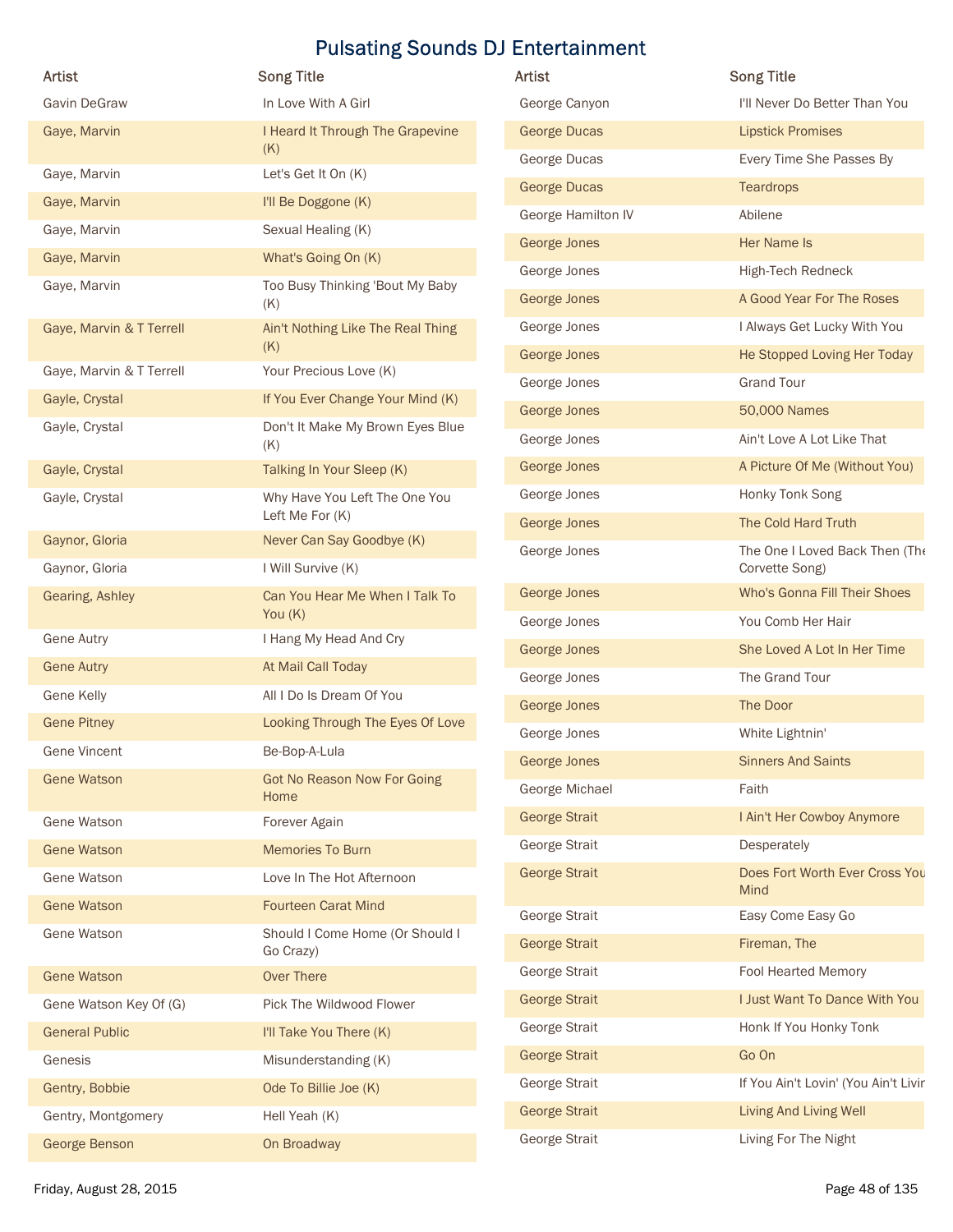| Artist                            | <b>Song Title</b>                       | Artist                   | <b>Song Title</b>                          |
|-----------------------------------|-----------------------------------------|--------------------------|--------------------------------------------|
| <b>George Strait</b>              | If You Can Do Anything Else             | Gibb, Andy               | I Just Want To Be Your Everythir           |
| George Strait                     | Easy Come, Easy Go                      |                          | (K)                                        |
| <b>George Strait</b>              | A Fire I Can't Put Out                  | Gibbs, Terri             | Somebody's Knockin' (K)                    |
| George Strait                     | Famous Last Words Of A Fool             | Gibson / Miller Band     | <b>Texas Tattoo</b>                        |
| <b>George Strait</b>              | Lead On                                 | Gibson, Debbie           | Lost In Your Eyes (K)                      |
| George Strait                     | I Believe                               | Gibson, Don              | Oh Lonesome Me (K)                         |
| <b>George Strait</b>              | <b>Drinking Champagne</b>               | Gilder, Nick             | Hot Child In The City (K)                  |
| George Strait                     | King Of The Mountain                    | Gill, Johnny             | Rub You The Right Way (K)                  |
| <b>George Strait</b>              | <b>Give It Away</b>                     | Gill, Johnny             | The Floor (K)                              |
| George Strait                     | Give It All We Got Tonight              | Gill, Vince              | Don't Come Crying To Me (K)                |
| <b>George Strait</b>              | <b>Carried Away</b>                     | Gill, Vince              | Oklahoma Borderline (K)                    |
| George Strait                     | Lovesick Blues                          | Gill, Vince              | Kindly Keep It Country (K)                 |
| <b>George Strait</b>              | I Got A Car                             | Gill, Vince              | Look At Us (K)                             |
| George Strait                     | Love Is Everything                      | Gill, Vince              | If You Have Forever In Mind (K)            |
| <b>George Strait</b>              | <b>Always Never The Same</b>            | Gill, Vince              | Go Rest High On That Mountain              |
| George Strait                     | When Did You Stop Loving Me             | Gill, Vince              | Loving You Makes Me A Better               |
| <b>George Strait</b>              | Round About Way                         | Gill, Vince              | Man $(K)$<br>Let's Make Sure We Kiss Goodk |
| George Strait                     | The Road Less Traveled                  |                          | (K)                                        |
| <b>George Strait</b>              | <b>Overnight Success</b>                | Gill, Vince              | In These Last Few Days (K)                 |
|                                   |                                         | Gill, Vince              | Trying To Get Over You (K)                 |
| George Strait                     | There's A New Kid In Town               | Gill, Vince              | Whenever You Come Around (K)               |
| <b>George Strait</b>              | Out Of The Blue Clear Sky               | Gill, Vince              | Someday (K)                                |
| George Strait                     | Tell Me Something Bad About<br>Tulsa    | Gill, Vince & P Loveless | My Kind of Woman, My Kind of<br>Man $(K)$  |
| <b>George Strait</b>              | The Nerve                               | Gilley, Mickey           | Bring It On Home To Me (K)                 |
| George Strait                     | She'll Leave You With A Smile           | Gilley, Mickey           | That's All That Matters To Me (K           |
| <b>George Strait</b>              | What A Merry Christmas This<br>Could Be | Gilley, Mickey           | True Love Ways (K)                         |
| George Strait                     | One Night At A Time                     | Gilman, Billy            | Oklahoma (K)                               |
| <b>George Strait</b>              | The Fireman                             | Gilman, Billy            | One Voice (K)                              |
| George Strait                     | Peace Of Mind                           | Gilmer, Jimmy            | Sugar Shack (K)                            |
| George Thorogood                  | Move It On Over                         | Gin Blossoms             | Found Out About You (K)                    |
| Georgia Middlemen                 | No Place Like Home (K)                  | <b>Gin Blossoms</b>      | Til I Hear It From You (K)                 |
| <b>Georgia Satellites</b>         | Keep Your Hands To Yourself (K)         | Gin Blossoms             | Until I Fall Away (K)                      |
| Gerald Levert                     | One Million Times                       | Gina G                   | <b>Gimme Some Love</b>                     |
| Gerardo                           | Rico Suave (K)                          | Gina G                   | Ooh, Ah, Just A Little Bit (K)             |
| Gerry & The Pacemakers            | How Do You Do It (K)                    | Ginuwine                 | Hell Yeah (K)                              |
| <b>Gerry &amp; The Pacemakers</b> | Don't Let The Sun Catch You             | Ginuwine                 | In Those Jeans (K)                         |
|                                   | Crying (K)                              | Ginuwine                 | Last Chance                                |
| Gershwin, Ira                     | I Got Rhythm (K)                        | Ginuwine                 | <b>Differences</b>                         |
|                                   |                                         |                          |                                            |

| Artist                   | <b>Song Title</b>                         |
|--------------------------|-------------------------------------------|
| Gibb, Andy               | I Just Want To Be Your Everythir<br>(K)   |
| Gibbs, Terri             | Somebody's Knockin' (K)                   |
| Gibson / Miller Band     | <b>Texas Tattoo</b>                       |
| Gibson, Debbie           | Lost In Your Eyes (K)                     |
| Gibson, Don              | Oh Lonesome Me (K)                        |
| Gilder, Nick             | Hot Child In The City (K)                 |
| Gill, Johnny             | Rub You The Right Way (K)                 |
| Gill, Johnny             | The Floor (K)                             |
| Gill, Vince              | Don't Come Crying To Me (K)               |
| Gill, Vince              | Oklahoma Borderline (K)                   |
| Gill, Vince              | Kindly Keep It Country (K)                |
| Gill, Vince              | Look At Us (K)                            |
| Gill, Vince              | If You Have Forever In Mind (K)           |
| Gill, Vince              | Go Rest High On That Mountain             |
| Gill, Vince              | Loving You Makes Me A Better<br>Man $(K)$ |
| Gill, Vince              | Let's Make Sure We Kiss Goodt<br>(K)      |
| Gill, Vince              | In These Last Few Days (K)                |
| Gill, Vince              | Trying To Get Over You (K)                |
| Gill, Vince              | <b>Whenever You Come Around (K</b>        |
| Gill, Vince              | Someday (K)                               |
| Gill, Vince & P Loveless | My Kind of Woman, My Kind of<br>Man $(K)$ |
| Gilley, Mickey           | Bring It On Home To Me (K)                |
| Gilley, Mickey           | That's All That Matters To Me (K)         |
| Gilley, Mickey           | True Love Ways (K)                        |
| Gilman, Billy            | Oklahoma (K)                              |
| Gilman, Billy            | One Voice (K)                             |
| Gilmer, Jimmy            | Sugar Shack (K)                           |
| <b>Gin Blossoms</b>      | Found Out About You (K)                   |
| <b>Gin Blossoms</b>      | Til I Hear It From You (K)                |
| <b>Gin Blossoms</b>      | Until I Fall Away (K)                     |
| Gina G                   | <b>Gimme Some Love</b>                    |
| Gina G                   | Ooh, Ah, Just A Little Bit (K)            |
| Ginuwine                 | Hell Yeah (K)                             |
| Ginuwine                 | In Those Jeans (K)                        |
| Ginuwine                 | Last Chance                               |
| Ginuwine                 | <b>Differences</b>                        |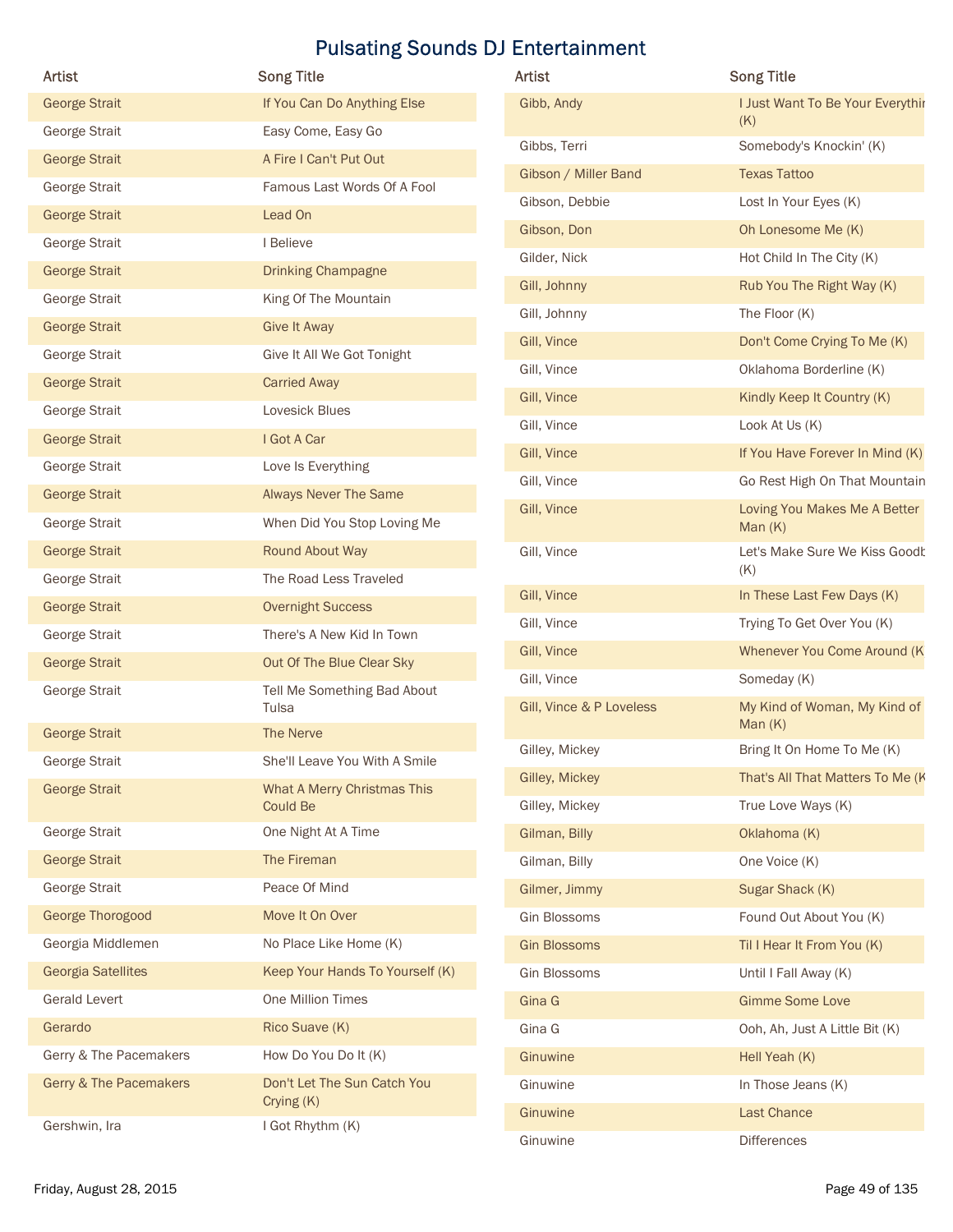| Artist                              | <b>Song Title</b>              | Artist                      | <b>Song Title</b>                        |
|-------------------------------------|--------------------------------|-----------------------------|------------------------------------------|
| Ginuwine                            | There It Is                    | <b>Goldie Hill</b>          | I Let The Stars Get In My Eyes           |
| Ginuwine                            | What's So Different (Explicit) | Goldsboro, Bobby            | Honey (K)                                |
| Ginuwine                            | Tribute To A Woman (K)         | Goo Goo Dolls               | Black Balloon (K)                        |
| Ginuwine                            | Pony                           | Goo Goo Dolls               | Iris                                     |
| <b>Girls Aloud</b>                  | I Think We're Alone Now        | Goo Goo Dolls               | Fiction (Before It's Too Late)           |
| Gladys Knight                       | Every Beat Of My Heart         | Goo Goo Dolls               | Iris $(K)$                               |
| <b>Gladys Knight &amp; The Pips</b> | If I Were Your Woman           | Goo Goo Dolls               | Naked (K)                                |
| Glee Cast                           | Loser Like Me                  | Goo Goo Dolls               | Broadway (K)                             |
| <b>Glee Cast</b>                    | Halo/Walking On Sunshine       | Goo Goo Dolls               | <b>Dizzy</b>                             |
| Glee Cast                           | Marry You                      | Goo Goo Dolls               | Here Is Gone                             |
| Glee Girls (Glee Cast)              | Halo/Walking On Sunshine       | Goo Goo Dolls               | Dizzy (K)                                |
| Glen Cambell                        | Galveston                      | Goo Goo Dolls               | Name (K)                                 |
| <b>Glen Campbell</b>                | Galveston                      | Goo Goo Dolls               | <b>Big Machine</b>                       |
| Glen Campbell                       | Honey Come Back                | Goo Goo Dolls               | Sympathy                                 |
| <b>Glen Campbell</b>                | Dreams Of The Everyday         | Goo Goo Dolls               | Slide                                    |
|                                     | Housewife                      | Goo Goo Dolls               | Slide (K)                                |
| Glen Campbell                       | I Have You                     | <b>Good Charlotte</b>       | Girls & Boys                             |
| <b>Glen Campbell</b>                | I Wanna Live                   | Good Charlotte              | Boys And Girls (K)                       |
| Glen Campbell                       | Gentle On My Mind              | <b>Good Charlotte</b>       | Hold On                                  |
| <b>Glen Campbell</b>                | Dream Baby                     | Good Charlotte              | Lifestyles of the Rich & Famous          |
| Glen Campbell                       | Try A Little Kindness          | <b>Good Charlotte</b>       | The Young & The Hopeless (K)             |
| <b>Glenn Miller</b>                 | At Last                        | <b>Good Morning Vietnam</b> | What A Wonderful World                   |
| Glenn Miller Orchestra              | Moonlight Serenade             | Gordon Jensen               | Like Spoken Words Could Nevel            |
| <b>Glenn Miller Orchestra</b>       | Chattanooga Choo Choo          |                             | <b>Do</b>                                |
| Glenn Yarbrough                     | Baby The Rain Must Fall        | Gordon Jensen               | You Know That You Know It                |
| Gloria Estefan                      | <b>Everlasting Love</b>        | Gordon Jenson               | I'll Break The Law Of Gravity<br>Someday |
| Gloria Gaynor                       | Never Can Say Goodbye          | Gore, Leslie                | It's My Party (K)                        |
| Gloria Gaynor                       | Honeybee                       | Gore, Leslie                | You Don't Own Me (K)                     |
| Gloriana                            | Can't Shake You                | Gorillaz                    | Feel Good Inc                            |
| Go Go's                             | Our Lips Are Sealed (K)        | Gorme, Eydie                | Blame It On The Bosa Nova (K)            |
| Go Go's & The Bangles               | Our Lips Are Sealed (K)        | Gosdin, Vern                | Do You Believe Me Now (K)                |
| Go! Team, The                       | Ladyflash                      | Gosdin, Vern                | I'm Still Crazy (K)                      |
| Godsmack                            | Keep Away (K)                  | Gospel/Standard             | Swing Low, Sweet Chariot                 |
| Godsmack                            | Greed (K)                      | Gracin, Josh                | I Want To Live (K)                       |
| Godsmack                            | Whatever (K)                   | Gracin, Josh                | Stay With Me (Brass Bed) (K)             |
| Godsmack                            | Straight Out Of Line (K)       | Graham, Larry               | One In A Million (K)                     |
| Godsmack                            | Voodoo (K)                     | <b>Grand Funk Railroad</b>  | Bad Time (K)                             |
| Go-Go's                             | Unforgiven                     | <b>Grand Funk Railroad</b>  | Footstompin' Music (K)                   |
|                                     | Radar Love                     |                             |                                          |

| Artist                      | <b>Song Title</b>                        |
|-----------------------------|------------------------------------------|
| <b>Goldie Hill</b>          | I Let The Stars Get In My Eyes           |
| Goldsboro, Bobby            | Honey (K)                                |
| Goo Goo Dolls               | Black Balloon (K)                        |
| Goo Goo Dolls               | Iris                                     |
| Goo Goo Dolls               | Fiction (Before It's Too Late)           |
| Goo Goo Dolls               | Iris $(K)$                               |
| Goo Goo Dolls               | Naked (K)                                |
| Goo Goo Dolls               | Broadway (K)                             |
| Goo Goo Dolls               | <b>Dizzy</b>                             |
| Goo Goo Dolls               | Here Is Gone                             |
| Goo Goo Dolls               | Dizzy $(K)$                              |
| Goo Goo Dolls               | Name (K)                                 |
| Goo Goo Dolls               | <b>Big Machine</b>                       |
| Goo Goo Dolls               | Sympathy                                 |
| Goo Goo Dolls               | Slide                                    |
| Goo Goo Dolls               | Slide (K)                                |
| <b>Good Charlotte</b>       | Girls & Boys                             |
| <b>Good Charlotte</b>       | Boys And Girls (K)                       |
| <b>Good Charlotte</b>       | Hold On                                  |
| <b>Good Charlotte</b>       | Lifestyles of the Rich & Famous          |
| <b>Good Charlotte</b>       | The Young & The Hopeless (K)             |
| <b>Good Morning Vietnam</b> | What A Wonderful World                   |
| Gordon Jensen               | Like Spoken Words Could Nevel<br>Do      |
| Gordon Jensen               | You Know That You Know It                |
| Gordon Jenson               | I'll Break The Law Of Gravity<br>Someday |
| Gore, Leslie                | It's My Party (K)                        |
| Gore, Leslie                | You Don't Own Me (K)                     |
| Gorillaz                    | Feel Good Inc                            |
| Gorme, Eydie                | Blame It On The Bosa Nova (K)            |
| Gosdin, Vern                | Do You Believe Me Now (K)                |
| Gosdin, Vern                | I'm Still Crazy (K)                      |
| Gospel/Standard             | Swing Low, Sweet Chariot                 |
| Gracin, Josh                | I Want To Live (K)                       |
| Gracin, Josh                | Stay With Me (Brass Bed) (K)             |
| Graham, Larry               | One In A Million (K)                     |
| <b>Grand Funk Railroad</b>  | Bad Time (K)                             |
| <b>Grand Funk Railroad</b>  | Footstompin' Music (K)                   |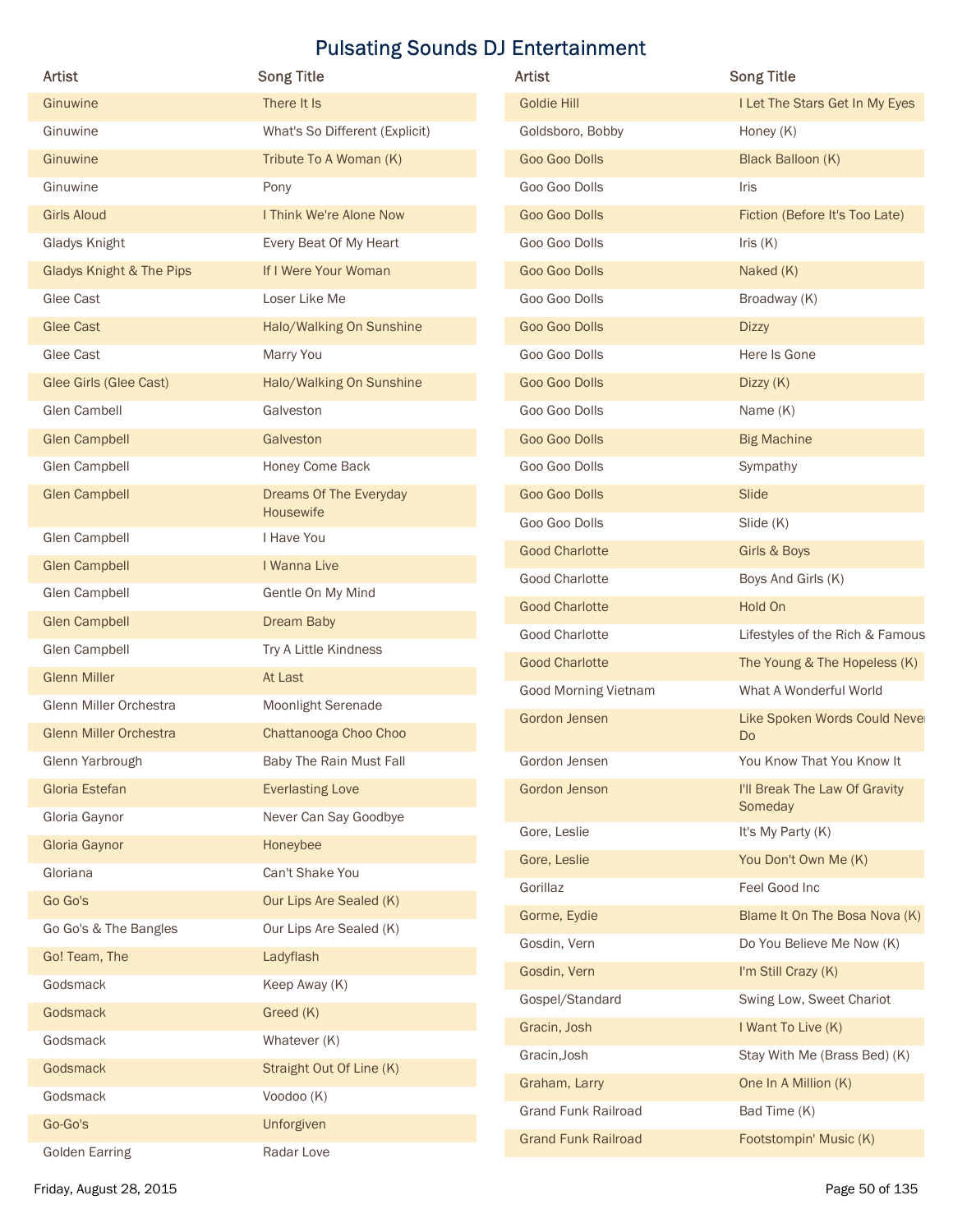| Artist                     | <b>Song Title</b>                       | Artist               | <b>Song Title</b>                        |
|----------------------------|-----------------------------------------|----------------------|------------------------------------------|
| <b>Grand Funk Railroad</b> | Some Kind of Wonderful (K)              | Greaves, RB          | Take A Letter Maria (K)                  |
|                            |                                         |                      |                                          |
| Grandmaster                | White Lines (Don't Do It) (K)           | Green Day            | American Idiot (K)                       |
| Grandmaster Flash          | The Message (K)                         | <b>Green Day</b>     | Boulevard Of Broken Dreams (K            |
| Grant, Amy                 | Every Heartbeat (K)                     | Green Day            | Basket Case (K)                          |
| Grant, Amy                 | Baby, Baby (K)                          | <b>Green Day</b>     | When I Come Around (K)                   |
| Grant, Amy                 | I Will Remember You (K)                 | Green Day            | Time Of Your Life (K)                    |
| Grant, Amy                 | Big Yellow Taxi (K)                     | <b>Green Day</b>     | <b>Walking Contradiction (K)</b>         |
| Grant, Amy                 | Lucky One (K)                           | Green Jelly          | Three Little Pigs (K)                    |
| Grant, Amy                 | Takes A Little Time (K)                 | Green, Al            | I'm Still In Love With You (K)           |
| Grant, Eddy                | I Don't Want To Dance (K)               | Green, Al            | Let's Stay Together (K)                  |
| Grant, Eddy                | Electric Avenue (K)                     | Green, Al            | How Can You Mend A Broken<br>Heart $(K)$ |
| Grass Roots, The           | Let's Live For Today (K)                | Green, Al            | Call Me (K)                              |
| Grass Roots, The           | Heaven Knows (K)                        | Green, Al            | Look What You've Done For Me             |
| Grass Roots, The           | Midnight Confessions (K)                | Green, Al            | Here I Am (Come & Take Me) (K            |
| Grass Roots, The           | Two Divided By Love (K)                 | Green, Al            | Tired of Being Alone (K)                 |
| Grass Roots, The           | Temptation Eyes (K)                     | Green, Al            | You Ought To Be With Me (K)              |
| Grass Roots, The           | Wait A Million Years (K)                | Green, Al & A Lennox | Put A Little Love In Your Heart (I       |
| Grass Roots, The           | Sooner or Later (K)                     | Green, Pat           | Wave On Wave (K)                         |
| Grateful Dead, The         | Casey Jones (K)                         | Greenbaum, Norman    | Spirit In The Sky (K)                    |
| Grateful Dead, The         | Truckin' (K)                            | Greenday             | Holiday (K)                              |
| Grateful Dead, The         | Touch Of Grey (K)                       | Greenwood, Lee       | God Bless the USA (K)                    |
| Gray, Dobie                | Drift Away (K)                          | Greenwood, Lee       | IOU(K)                                   |
| Gray, Macy                 | $I$ Try $(K)$                           |                      |                                          |
| Gray, Macy                 | Why Didn't You Call Me (K)              | Greenwood, Lee       | Hearts Aren't Made to Break (K)          |
| Grease                     | Greased Lightning (K)                   | Greg Kihn Band       | Jeopardy (K)                             |
| Grease                     | Born To Hand Jive (K)                   | Gretchen Wilson      | Not Bad For A Bartender                  |
| Grease                     | Look At Me, I'm Sandra Dee (K)          | Gretchen Wilson      | Midnight Oil                             |
| Grease                     | Blue Moon (K)                           | Gretchen Wilson      | Chariot                                  |
| Grease                     | Beauty School Dropout (K)               | Gretchen Wilson      | Here For The Party                       |
| Grease                     | Summer Nights (Duet) (K)                | Gretchen Wilson      | Bed, The                                 |
| Grease                     | You're The One That I Want (Duet)       | Gretchen Wilson      | Redneck Woman                            |
|                            | (K)                                     | Gretchen Wilson      | Raining On Me                            |
| Grease                     | There Are Worse Things I Could<br>Do(K) | Gretchen Wilson      | Pocahontas Proud                         |
| Grease                     | Sandy (From Grease) (K)                 | Gretchen Wilson      | Work Hard, Play Harder                   |
| Grease                     | Rock & Roll Is Here To Stay (K)         | Gretchen Wilson      | When I Think About Cheatin'              |
| Grease                     | We Go Together (From Grease) (K)        | Griffiths, Marcia    | Electric Slide (K)                       |
| Grease                     | Those Magic Changes (K)                 | Griggs, Andy         | If Heaven (K)                            |
| <b>Great White</b>         | Once Bitten Twice Shy (K)               | Griggs, Andy         | I'll Go Crazy (K)                        |
|                            |                                         | Griggs, Andy         | Tonight I Wanna Be Your Man (I           |
| Friday, August 28, 2015    |                                         |                      | Page 51 of 135                           |

| <b>Artist</b>          | <b>Song Title</b>                        |
|------------------------|------------------------------------------|
| Greaves, RB            | Take A Letter Maria (K)                  |
| Green Day              | American Idiot (K)                       |
| <b>Green Day</b>       | Boulevard Of Broken Dreams (K            |
| Green Day              | Basket Case (K)                          |
| <b>Green Day</b>       | When I Come Around (K)                   |
| Green Day              | Time Of Your Life (K)                    |
| <b>Green Day</b>       | <b>Walking Contradiction (K)</b>         |
| Green Jelly            | Three Little Pigs (K)                    |
| Green, Al              | I'm Still In Love With You (K)           |
| Green, Al              | Let's Stay Together (K)                  |
| Green, Al              | How Can You Mend A Broken<br>Heart $(K)$ |
| Green, Al              | Call Me (K)                              |
| Green, Al              | Look What You've Done For Me             |
| Green, Al              | Here I Am (Come & Take Me) (K            |
| Green, Al              | Tired of Being Alone (K)                 |
| Green, Al              | You Ought To Be With Me (K)              |
| Green, Al & A Lennox   | Put A Little Love In Your Heart (I       |
| Green, Pat             | Wave On Wave (K)                         |
| Greenbaum, Norman      | Spirit In The Sky (K)                    |
| Greenday               | Holiday (K)                              |
| Greenwood, Lee         | God Bless the USA (K)                    |
| Greenwood, Lee         | IOU(K)                                   |
| Greenwood, Lee         | Hearts Aren't Made to Break (K)          |
| Greg Kihn Band         | Jeopardy (K)                             |
| <b>Gretchen Wilson</b> | Not Bad For A Bartender                  |
| Gretchen Wilson        | Midnight Oil                             |
| Gretchen Wilson        | Chariot                                  |
| Gretchen Wilson        | Here For The Party                       |
| Gretchen Wilson        | Bed, The                                 |
| Gretchen Wilson        | Redneck Woman                            |
| Gretchen Wilson        | Raining On Me                            |
| Gretchen Wilson        | Pocahontas Proud                         |
| Gretchen Wilson        | Work Hard, Play Harder                   |
| Gretchen Wilson        | When I Think About Cheatin'              |
| Griffiths, Marcia      | Electric Slide (K)                       |
| Griggs, Andy           | If Heaven (K)                            |
| Griggs, Andy           | I'll Go Crazy (K)                        |
| Griggs, Andy           | Tonight I Wanna Be Your Man (I           |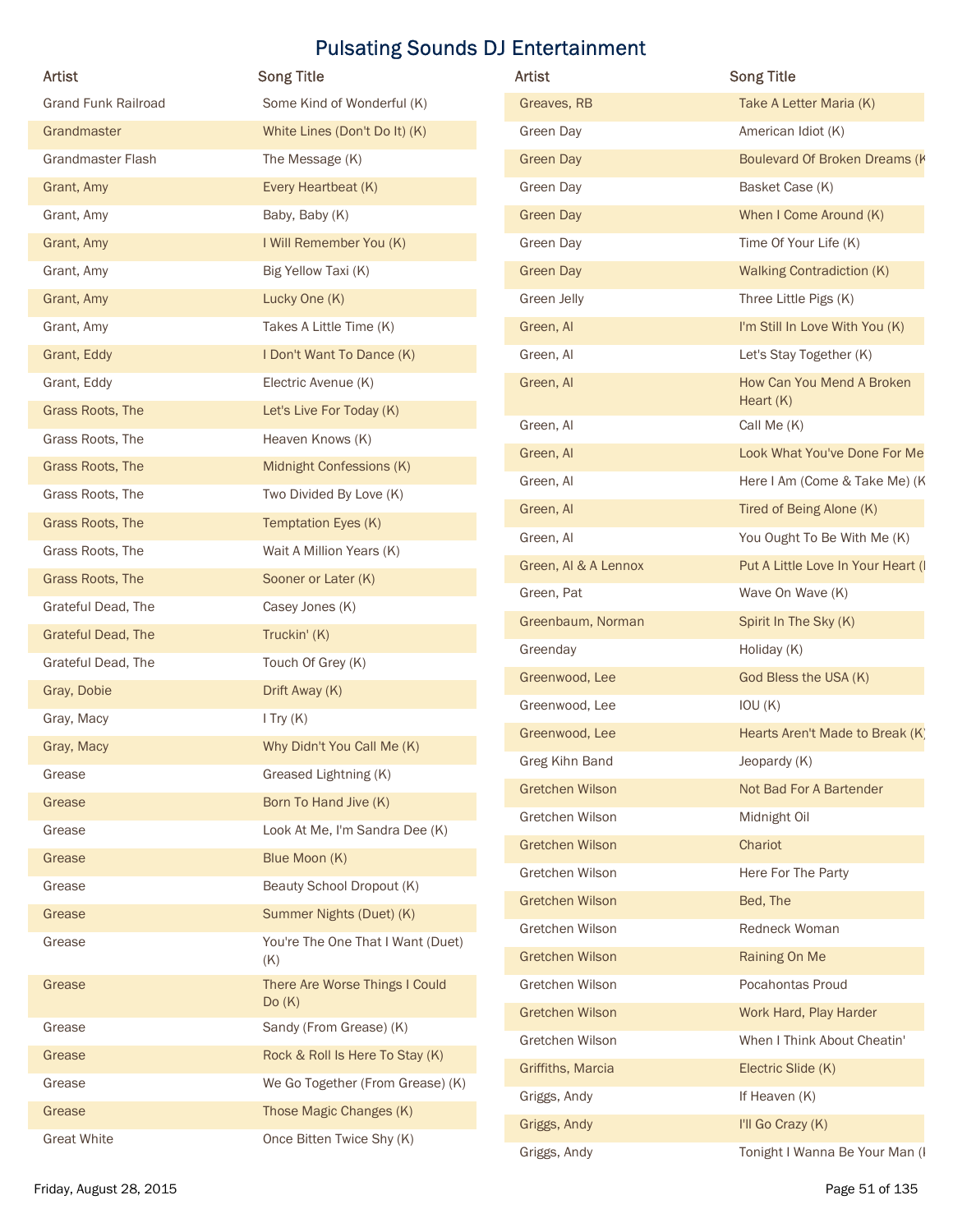|                                    | <b>Pulsating Sounds DJ Entertainment</b> |                                |                                              |
|------------------------------------|------------------------------------------|--------------------------------|----------------------------------------------|
| <b>Artist</b>                      | <b>Song Title</b>                        | Artist                         | <b>Song Title</b>                            |
| Griggs, Andy                       | She Thinks She Needs Me (K)              | Haggard, Merle                 | I Think I'll Just Stay Here & Drin<br>(K)    |
| Griggs, Andy                       | You Made Me That Way (K)                 | Haggard, Merle                 | Mama Tried (K)                               |
| Griggs, Andy                       | You Won't Ever Be Lonely (K)             | Haggard, Merle                 | Going Where The Lonely Go (K)                |
| Groban, Josh                       | You Raise Me Up (K)                      | <b>Hal Ketchum</b>             | I Saw The Light                              |
| <b>Groove Theory</b>               | Tell Me (K)                              | Hal Ketchum                    | Five O'Clock World (5:00 World)              |
| Guess Who                          | No Time                                  | <b>Hal Ketchum</b>             | Five O'Clock World                           |
| <b>Guess Who</b><br>Guess Who, The | These Eyes<br>American Woman (K)         | Hal Ketchum                    | Someplace Far Away (Careful                  |
| Guess Who, The                     | No Time                                  | <b>Hal Ketchum</b>             | What You're Dreaming)<br><b>Sure Love</b>    |
| Guns N' Roses                      | Knocking On Heaven's Door (K)            |                                | Rock Around The Clock (K)                    |
| <b>Guns N' Roses</b>               | November Rain (K)                        | Haley, Bill<br>Haley, Bill     | See You Later, Alligator (K)                 |
| Guns N' Roses                      | Live & Let Die (K)                       | Haley, Bill                    | Shake, Rattle & Roll (K)                     |
| <b>Guns N' Roses</b>               | Paradise City (K)                        | Hall & Oates                   | Do It For Love                               |
| Guns N' Roses                      | Sweet Child of Mine (K)                  | Hall & Oates                   | Kiss On My List (K)                          |
| <b>Guns N' Roses</b>               | Patience (K)                             | Hall & Oates                   | Out of Touch (K)                             |
| Guns N' Roses                      | Welcome To The Jungle (K)                | Hall & Oates                   | Rich Girl (K)                                |
| <b>Guns N' Roses</b>               | You Could Be Mine (K)                    | Hall & Oates                   | You Make My Dreams Come Tru                  |
| Guns N' Roses                      | Since I Don't Have You (K)               |                                | (K)                                          |
| Gunthrie, Arlo                     | The City Of New Orleans (K)              | Hall & Oates                   | She's Gone (K)                               |
| Guy                                | Dancin' (K)                              | Hall & Oates                   | Sara Smile (K)                               |
| <b>Guy Mitchell</b>                | <b>Singing The Blues</b>                 | Hall & Oates                   | One On One (K)                               |
| Guy, Buddy                         | Going Home (K)                           | Hall & Oates                   | Promise Ain't Enough                         |
| <b>Gwen Stefani</b>                | <b>Orange County Girl</b>                | Hall, Tom T                    | Old Dogs, Children & Watermeld<br>Wine $(K)$ |
| Gwen Stefani feat. Akon            | Sweet Escape, The                        | Hamilton, Joe Frank &, Rynlds  | Fallin' In Love (K)                          |
| <b>Gwen Stefani Featuring Akon</b> | The Sweet Escape                         | Hamilton, Anthony              | Charlene (K)                                 |
| <b>Gwyneth Paltrow</b>             | <b>Country Strong</b>                    | Hamilton, Joe Frank & Reynolds | Don't Pull Your Love (K)                     |
| <b>Gwyneth Paltrow (Glee Cast)</b> | Forget You                               | Hammer                         | Too Legit To Quit (K)                        |
| Gypsy                              | Let Me Entertain You                     | <b>Hank Locklin</b>            | Let Me Be The One                            |
| н                                  |                                          | Hank Snow                      | Hello Love                                   |
| <b>Engelbert Humperdinck</b>       | Can't Take My Eyes Off You               | <b>Hank Snow</b>               | I'm Moving On                                |
| Haddaway                           | What Is Love                             | Hank Thompson                  | The Wild Side Of Life                        |
| Hagar, Sammy                       | I Can't Drive 55 (K)                     | Hank Thompson                  | The New Green Light                          |
| Hagar, Sammy                       | Your Love Is Driving Me Crazy (K)        | Hank Williams                  | Honky Tonk Blues                             |
| Hagar, Sammy                       | Serious JuJu (K)                         | <b>Hank Williams</b>           | Kaw Liga (Kaw-Liga)                          |
| Haggard, Merle                     | Okie from Muskogee (K)                   | Hank Williams                  | Howlin' At The Moon                          |
| Haggard, Merle                     | Movin' On (K)                            | <b>Hank Williams</b>           | I Saw The Light                              |
| Haggard, Merle                     | If We Make It Through December<br>(K)    | Hank Williams                  | Cool Water                                   |
|                                    |                                          | <b>Hank Williams</b>           | I Can't Help It (If I'm Still In Love        |

| Artist                             | <b>Song Title</b>                 | Artist                         | <b>Song Title</b>                                    |
|------------------------------------|-----------------------------------|--------------------------------|------------------------------------------------------|
| Griggs, Andy                       | She Thinks She Needs Me (K)       | Haggard, Merle                 | I Think I'll Just Stay Here & Drin                   |
| Griggs, Andy                       | You Made Me That Way (K)          |                                | (K)                                                  |
| Griggs, Andy                       | You Won't Ever Be Lonely (K)      | Haggard, Merle                 | Mama Tried (K)                                       |
| Groban, Josh                       | You Raise Me Up (K)               | Haggard, Merle                 | Going Where The Lonely Go (K)                        |
| <b>Groove Theory</b>               | Tell Me (K)                       | Hal Ketchum                    | I Saw The Light                                      |
| Guess Who                          | No Time                           | Hal Ketchum                    | Five O'Clock World (5:00 World)                      |
| <b>Guess Who</b>                   | These Eyes                        | Hal Ketchum                    | Five O'Clock World                                   |
| Guess Who, The                     | American Woman (K)                | Hal Ketchum                    | Someplace Far Away (Careful<br>What You're Dreaming) |
| Guess Who, The                     | No Time                           | Hal Ketchum                    | <b>Sure Love</b>                                     |
| Guns N' Roses                      | Knocking On Heaven's Door (K)     | Haley, Bill                    | Rock Around The Clock (K)                            |
| <b>Guns N' Roses</b>               | November Rain (K)                 | Haley, Bill                    | See You Later, Alligator (K)                         |
| Guns N' Roses                      | Live & Let Die (K)                | Haley, Bill                    | Shake, Rattle & Roll (K)                             |
| <b>Guns N' Roses</b>               | Paradise City (K)                 | Hall & Oates                   | Do It For Love                                       |
| Guns N' Roses                      | Sweet Child of Mine (K)           | Hall & Oates                   | Kiss On My List (K)                                  |
| <b>Guns N' Roses</b>               | Patience (K)                      | Hall & Oates                   | Out of Touch (K)                                     |
| Guns N' Roses                      | Welcome To The Jungle (K)         | Hall & Oates                   | Rich Girl (K)                                        |
| <b>Guns N' Roses</b>               | You Could Be Mine (K)             | Hall & Oates                   | You Make My Dreams Come Tru                          |
| Guns N' Roses                      | Since I Don't Have You (K)        |                                | (K)                                                  |
| Gunthrie, Arlo                     | The City Of New Orleans (K)       | Hall & Oates                   | She's Gone (K)                                       |
| Guy                                | Dancin' (K)                       | Hall & Oates                   | Sara Smile (K)                                       |
| <b>Guy Mitchell</b>                | <b>Singing The Blues</b>          | Hall & Oates                   | One On One (K)                                       |
| Guy, Buddy                         | Going Home (K)                    | Hall & Oates                   | Promise Ain't Enough                                 |
| <b>Gwen Stefani</b>                | <b>Orange County Girl</b>         | Hall, Tom T                    | Old Dogs, Children & Watermeld<br>Wine $(K)$         |
| Gwen Stefani feat. Akon            | Sweet Escape, The                 | Hamilton, Joe Frank &, Rynlds  | Fallin' In Love (K)                                  |
| <b>Gwen Stefani Featuring Akon</b> | The Sweet Escape                  | Hamilton, Anthony              | Charlene (K)                                         |
| <b>Gwyneth Paltrow</b>             | <b>Country Strong</b>             | Hamilton, Joe Frank & Reynolds | Don't Pull Your Love (K)                             |
| <b>Gwyneth Paltrow (Glee Cast)</b> | Forget You                        | Hammer                         | Too Legit To Quit (K)                                |
| Gypsy                              | Let Me Entertain You              | <b>Hank Locklin</b>            | Let Me Be The One                                    |
| Н                                  |                                   | Hank Snow                      | Hello Love                                           |
| Engelbert Humperdinck              | Can't Take My Eyes Off You        | <b>Hank Snow</b>               | I'm Moving On                                        |
| Haddaway                           | What Is Love                      | Hank Thompson                  | The Wild Side Of Life                                |
| Hagar, Sammy                       | I Can't Drive 55 (K)              | Hank Thompson                  | The New Green Light                                  |
| Hagar, Sammy                       | Your Love Is Driving Me Crazy (K) | Hank Williams                  | Honky Tonk Blues                                     |
| Hagar, Sammy                       | Serious JuJu (K)                  | <b>Hank Williams</b>           | Kaw Liga (Kaw-Liga)                                  |
| Haggard, Merle                     | Okie from Muskogee (K)            | Hank Williams                  | Howlin' At The Moon                                  |
| Haggard, Merle                     | Movin' On (K)                     | <b>Hank Williams</b>           | I Saw The Light                                      |
| Haggard, Merle                     | If We Make It Through December    | Hank Williams                  | Cool Water                                           |
|                                    | (K)                               | <b>Hank Williams</b>           | I Can't Help It (If I'm Still In Love<br>With You)   |
| Friday, August 28, 2015            |                                   |                                | Page 52 of 135                                       |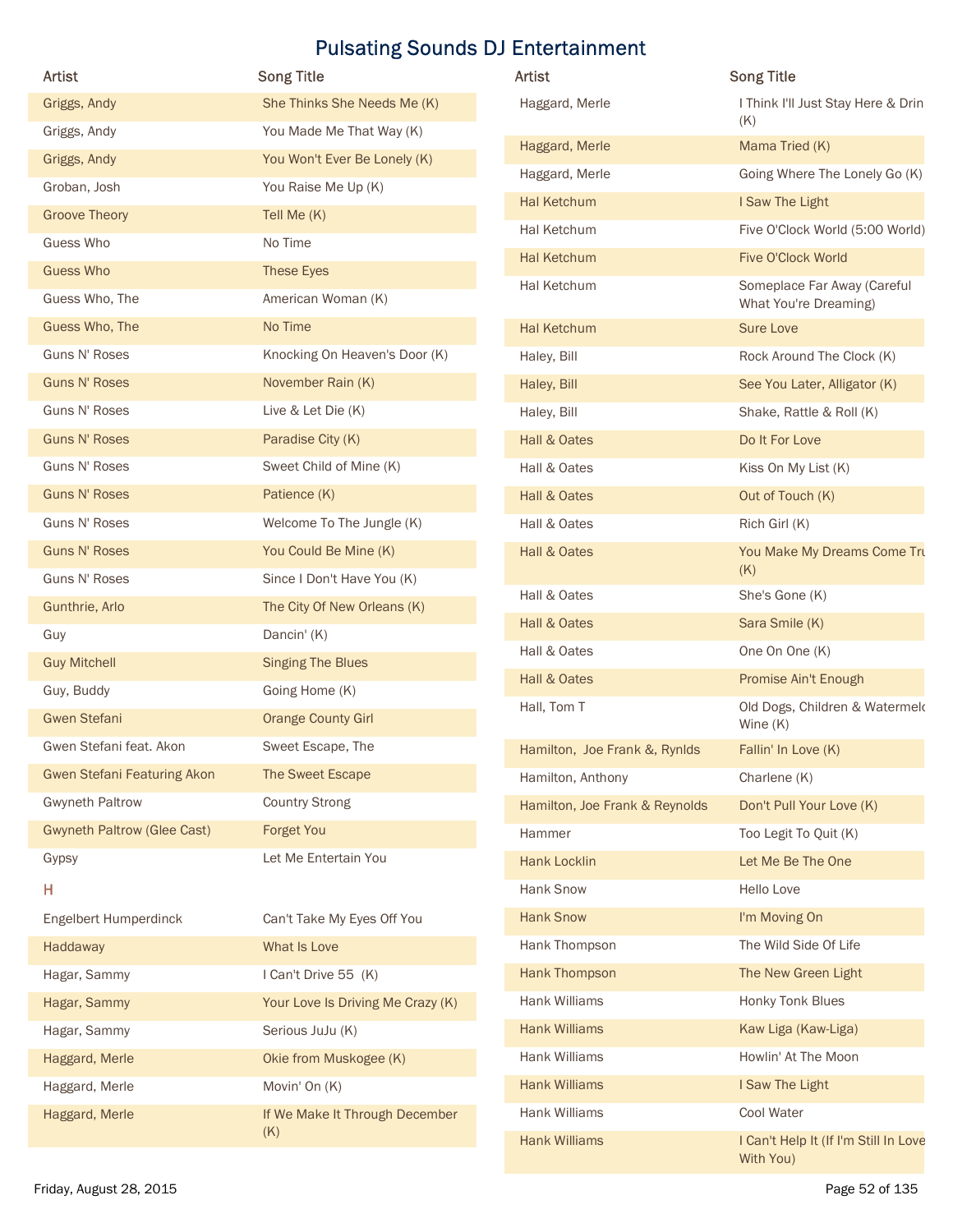| <b>Artist</b>                                             | <b>Song Title</b>                         | Artist                     | <b>Song Title</b>                                |
|-----------------------------------------------------------|-------------------------------------------|----------------------------|--------------------------------------------------|
| Hank Williams                                             | Honky Tonkin'                             | Hardiman, Gloria           | Meet Me with Your Black Drawe                    |
| <b>Hank Williams</b>                                      | A Mansion On The Hill                     |                            | On $(K)$                                         |
| Hank Williams                                             | Move It On Over                           | Hardwell ftg. Matthew Koma | Dare You                                         |
| <b>Hank Williams</b>                                      | Long Gone Lonesome Blues                  | Harold, Melvin             | If You Don't Know Me By Now (I                   |
| Hank Williams                                             | Half As Much                              | Harpo, Slim                | I'm A King Bee (K)                               |
| <b>Hank Williams</b>                                      | <b>House Of Gold</b>                      | Harris, Emmylou            | Born To Run (K)                                  |
| Hank Williams                                             | Moanin' The Blues                         | Harris, Emmylou            | To Daddy (K)                                     |
| <b>Hank Williams</b>                                      | <b>Lovesick Blues</b>                     | Harris, Richard            | MacArthur Park (K)                               |
| Hank Williams                                             | First Year Blues                          | Harrison, George           | My Sweet Lord (K)                                |
| <b>Hank Williams</b>                                      | I'm So Lonesome I Could Cry               | Harrison, George           | Got My Mind Set On You (K)                       |
| Hank Williams                                             | Lost Highway                              | Harrison, Wilbert          | Kansas City (K)                                  |
| <b>Hank Williams</b>                                      | Hey Good Lookin'                          | <b>Harry Belafonte</b>     | Mama                                             |
| Hank Williams                                             | Jambalaya                                 | Harry Belafonte            | There's A Hole In My Bucket                      |
| <b>Hank Williams</b>                                      | I'll Never Get Out Of This World          | Harry Connick Jr.          | Goodnight My Love                                |
|                                                           | Alive                                     | Harry Connick, Jr.         | Do You Know What It Means To<br>Miss New Orleans |
| Hank Williams                                             | Baby We're Really In Love                 | Harry Connick, Jr.         | It Had To Be You                                 |
| <b>Hank Williams</b>                                      | Hey, Good Lookin'                         | Harry Nilsson              | Without You                                      |
| Hank Williams                                             | I'm A Long Gone Daddy                     | Hart, Beth                 | LA Song (K)                                      |
| <b>Hank Williams</b>                                      | Nobody's Lonesome For Me                  | Hart, Corey                | Sunglassses At Night (K)                         |
| Hank Williams                                             | Mind Your Own Business                    | Hart, Freddie              | My Hang Up Is You (K)                            |
| <b>Hank Williams</b>                                      | Take These Chains From My Heart           | Hawkins, Ronnie            | Mary Lou (K)                                     |
| Hank Williams                                             | Your Cheatin' Heart                       | Hawkins, Sophie B          | As I Lay Me Down To Sleep (K)                    |
| <b>Hank Williams</b>                                      | There's A Tear In My Beer                 | Hawkins, Sophie B          | Walking In My Blue Jeans (K)                     |
| Hank Williams                                             | You're Gonna Change Or I'm<br>Gonna Leave | <b>Hawkshaw Hawkins</b>    | Pan American                                     |
| <b>Hank Williams</b>                                      | Settin' The Woods On Fire                 | Hayes, Darren              | Insatiable (K)                                   |
| Hank Williams Jnr feat. Reba McEnt Mind Your Own Business |                                           | Hayes, Wade                | How Do You Sleep At Night (K)                    |
| Hank Williams Jr.                                         | All For The Love Of Sunshine              | Hayes, Wade                | Wichita Lineman (K)                              |
| Hank Williams Jr.                                         | Ain't Nobody's Business                   | Hayes, Wade                | The Day She Left Tulsa (K)                       |
| Hank Williams Jr.                                         | I'd Rather Be Gone                        | Hayes, Wade                | Tore Up from the Floor Up (K)                    |
| Hanna & Mceuen                                            | Something Like A Broken Heart             | Headley, Heather           | I Wish I Wasn't (K)                              |
| Hanson                                                    | If Only                                   | Headley, Heather           | He Is $(K)$                                      |
| Hanson                                                    | I Will Come To You (K)                    | Heart                      | Alone (K)                                        |
| Hanson                                                    | Weird                                     | Heart                      | All I Wanna Do Is Make Love To                   |
|                                                           | Where Is The Love                         |                            | You (K)                                          |
| Hanson                                                    |                                           | Heart                      | Never (K)                                        |
| Hanson                                                    | Where's The Love (K)                      | Heart                      | Magic Man (K)                                    |
| Hanson                                                    | This Time Around                          | Heart                      | These Dreams (K)                                 |
| Hanson, Jennifer                                          | Half A Heart Tattoo (K)                   | Heatherly, Eric            | Flowers On The Wall (K)                          |
| Hanson, Jennifer                                          | This Far Gone (K)                         | Heatwave                   | <b>Boogie Nights</b>                             |

| Artist                     | <b>Song Title</b>                                       |
|----------------------------|---------------------------------------------------------|
| Hardiman, Gloria           | Meet Me with Your Black Drawe<br>On $(K)$               |
| Hardwell ftg. Matthew Koma | Dare You                                                |
| Harold, Melvin             | If You Don't Know Me By Now (k                          |
| Harpo, Slim                | I'm A King Bee (K)                                      |
| Harris, Emmylou            | Born To Run (K)                                         |
| Harris, Emmylou            | To Daddy (K)                                            |
| Harris, Richard            | MacArthur Park (K)                                      |
| Harrison, George           | My Sweet Lord (K)                                       |
| Harrison, George           | Got My Mind Set On You (K)                              |
| Harrison, Wilbert          | Kansas City (K)                                         |
| <b>Harry Belafonte</b>     | Mama                                                    |
| Harry Belafonte            | There's A Hole In My Bucket                             |
| Harry Connick Jr.          | <b>Goodnight My Love</b>                                |
| Harry Connick, Jr.         | Do You Know What It Means To<br><b>Miss New Orleans</b> |
| Harry Connick, Jr.         | It Had To Be You                                        |
| Harry Nilsson              | Without You                                             |
| Hart, Beth                 | LA Song (K)                                             |
| Hart, Corey                | Sunglassses At Night (K)                                |
| Hart, Freddie              | My Hang Up Is You (K)                                   |
| Hawkins, Ronnie            | Mary Lou (K)                                            |
| Hawkins, Sophie B          | As I Lay Me Down To Sleep (K)                           |
| Hawkins, Sophie B          | Walking In My Blue Jeans (K)                            |
| <b>Hawkshaw Hawkins</b>    | Pan American                                            |
| Hayes, Darren              | Insatiable (K)                                          |
| Hayes, Wade                | How Do You Sleep At Night (K)                           |
| Hayes, Wade                | Wichita Lineman (K)                                     |
| Hayes, Wade                | The Day She Left Tulsa (K)                              |
| Hayes, Wade                | Tore Up from the Floor Up (K)                           |
| Headley, Heather           | I Wish I Wasn't (K)                                     |
| Headley, Heather           | He $Is(K)$                                              |
| Heart                      | Alone (K)                                               |
| Heart                      | All I Wanna Do Is Make Love To<br>You (K)               |
| <b>Heart</b>               | Never (K)                                               |
| Heart                      | Magic Man (K)                                           |
| <b>Heart</b>               | These Dreams (K)                                        |
| Heatherly, Eric            | Flowers On The Wall (K)                                 |
| Heatwave                   | <b>Boogie Nights</b>                                    |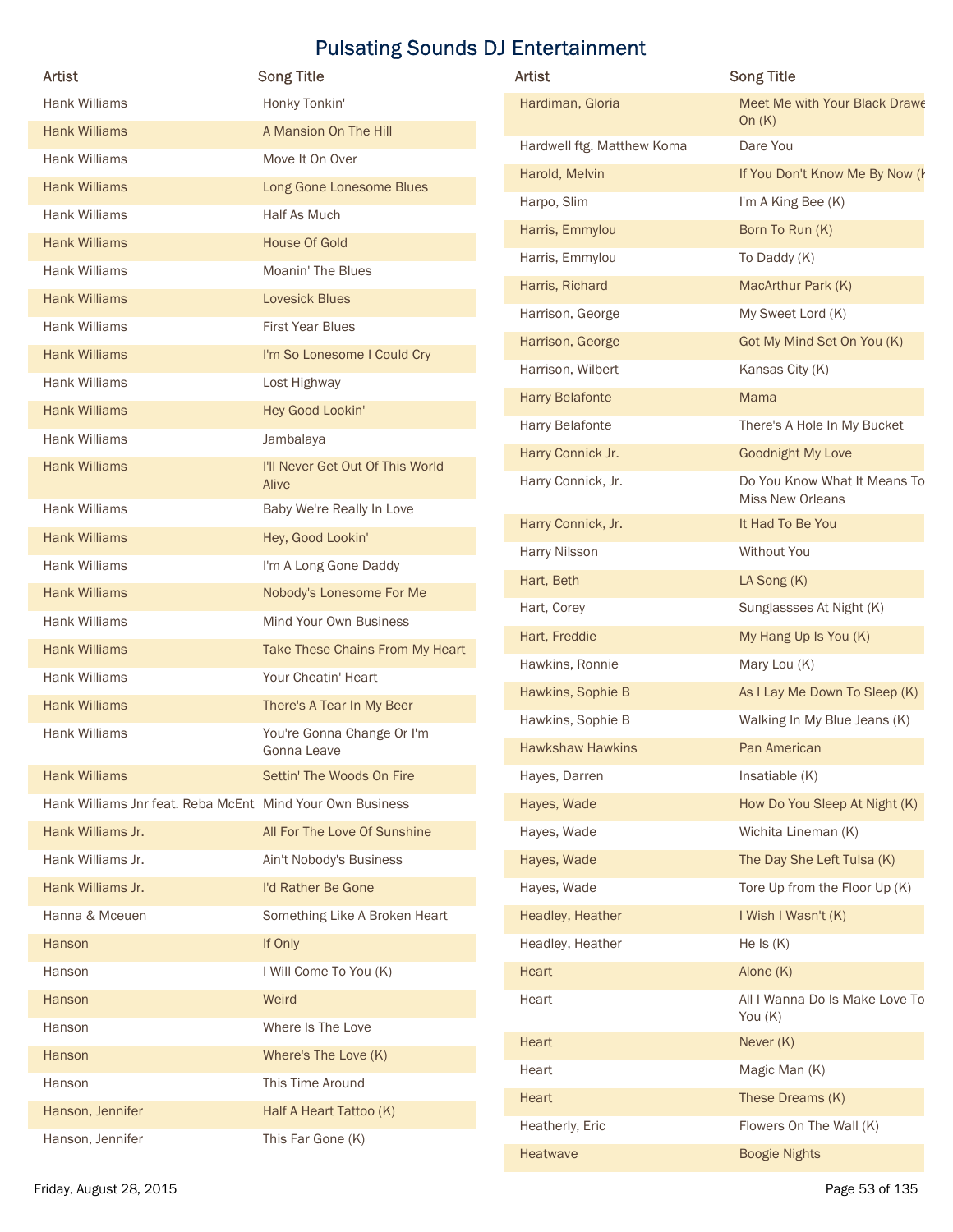| Artist                  | <b>Song Title</b>                             | <b>Pulsating Sounds DJ Entertainment</b><br>Artist | <b>Song Title</b>                       |
|-------------------------|-----------------------------------------------|----------------------------------------------------|-----------------------------------------|
| Heatwave                | Always & Forever (K)                          | Highway 101                                        | Whiskey, If You Were A Woman            |
| <b>Heavy D</b>          | Got Me Waiting (K)                            | Highwaymen, The                                    | Cotton Fields (K)                       |
| Hebb, Bobby             | Sunny (K)                                     | <b>Hilary Duff</b>                                 | Come Clean                              |
| <b>Helen Cornelius</b>  | The First Noel                                | <b>Hilary Duff</b>                                 | I Can't Wait                            |
| Helen Reddy             | Delta Dawn                                    | Hill, Dru                                          | I Should Be (K)                         |
| <b>Helen Reddy</b>      | I Don't Know How To Love Him                  | Hill, Faith                                        | Let Me Let Go (K)                       |
| Hello Again             | Hello Again                                   | Hill, Faith                                        | Love Ain't Like That (K)                |
| Helms, Bobby            | My Special Angel (K)                          | Hill, Faith                                        | It Matters To Me (K)                    |
| Hendrix, Jimi           | Fire (K)                                      | Hill, Faith                                        | Breathe (K)                             |
| Hendrix, Jimi           | Hey Joe (K)                                   | Hill, Faith                                        | You Can't Lose Me (K)                   |
| Hendrix, Jimi           | All Along The Watchtower (K)                  | Hill, Faith                                        | This Kiss (K)                           |
| Hendrix, Jimi           | Stone Free (K)                                | Hill, Faith                                        | When The Lights Go Down (K)             |
| Hendrix, Jimi           | Purple Haze (K)                               | Hill, Faith                                        | The Secret Of Life (K)                  |
| Henley, Don             | Not Enough Love in the World (K)              | Hill, Faith                                        | You're Still Here (K)                   |
| Henley, Don             | All She Wants To Do Is Dance (K)              | Hill, Faith                                        | There Will Come A Day (K)               |
| Henley, Don             | New York Minute (K)                           | Hill, Faith                                        | The Way You Love Me (K)                 |
| Henley, Don             | Heart Of The Matter (K)                       | Hill, Kim                                          | Janie's Gone Fishing (K)                |
| Hennessy, Carly         | I'm Gonna Blow Your Mind (K)                  | Hill, Lauryn                                       | Can't Take My Eyes Off Of You (I        |
| Henry, Clarence Frogman | Ain't Got A Home (K)                          | Hill, Lauryn                                       | Doo Wop (That Thing) (K)                |
| <b>Henson Cargill</b>   | Skip A Rope                                   | <b>Hillary Duff</b>                                | Fly                                     |
| Herman's Hermits        | Mrs Brown You've Got A Lovely<br>Daughter (K) | Hinder                                             | Lips Of An Angel                        |
| <b>Herman's Hermits</b> | I'm Into Something Good (K)                   | Hinder                                             | Lips Of An Angel (K)                    |
| Herman's Hermits        | Just A Little Bit Better (K)                  | Hinder                                             | Better Than Me                          |
| <b>Herman's Hermits</b> | I'm Henry The 8th I Am (K)                    | Hinder                                             | <b>Get Stoned</b>                       |
| Herman's Hermits        | There's A Kind Of Hush (K)                    | Hinder                                             | The Best Is Yet To Come                 |
| Herndon, Ty             | Hands of a Working Man (K)                    | Hinder                                             | Use Me                                  |
| Herndon, Ty             | No Mercy (K)                                  | Hinder                                             | Without You                             |
| Herndon, Ty             | Living In A Moment (K)                        | Hinder                                             | Up All Night                            |
| Herndon, Ty             | Heather's Wall (K)                            | Ho, Don                                            | Hukilau Song (K)                        |
| Herndon, Ty             | A Man Holdin' On (K)                          | Ho, Don                                            | Tiny Bubbles (K)                        |
| Hewitt, Jennifer Love   | How Do I Deal (K)                             | Hoku                                               | Another Dumb Blonde (K)                 |
| Heywoods, The           | Billy Don't Be A Hero (K)                     | Hoku                                               | Perfect Day                             |
| Higgins, Bertie         | Key Largo (K)                                 | Hole                                               | Awful (K)                               |
| Highway 101             | Honky Tonk Heart (K)                          | Hole                                               | Malibu (K)                              |
| Highway 101             | Cry, Cry, Cry                                 | Holiday, Billie                                    | God Bless The Child (K)                 |
| Highway 101             | <b>Just Say Yes</b>                           | Holiday, Jennifer                                  | And I'm Telling You I'm Not Goin<br>(K) |
| Highway 101             | Somewhere Tonight                             | Holliday, Billie                                   | Lover Man (K)                           |
| Highway 101             | Who's Lonely Now                              |                                                    |                                         |
| Friday, August 28, 2015 |                                               |                                                    | Page 54 of 135                          |

| Artist              | <b>Song Title</b>                       |
|---------------------|-----------------------------------------|
| Highway 101         | Whiskey, If You Were A Woman            |
| Highwaymen, The     | Cotton Fields (K)                       |
| <b>Hilary Duff</b>  | Come Clean                              |
| <b>Hilary Duff</b>  | I Can't Wait                            |
| Hill, Dru           | I Should Be (K)                         |
| Hill, Faith         | Let Me Let Go (K)                       |
| Hill, Faith         | Love Ain't Like That (K)                |
| Hill, Faith         | It Matters To Me (K)                    |
| Hill, Faith         | Breathe (K)                             |
| Hill, Faith         | You Can't Lose Me (K)                   |
| Hill, Faith         | This Kiss (K)                           |
| Hill, Faith         | When The Lights Go Down (K)             |
| Hill, Faith         | The Secret Of Life (K)                  |
| Hill, Faith         | You're Still Here (K)                   |
| Hill, Faith         | There Will Come A Day (K)               |
| Hill, Faith         | The Way You Love Me (K)                 |
| Hill, Kim           | Janie's Gone Fishing (K)                |
| Hill, Lauryn        | Can't Take My Eyes Off Of You (I        |
| Hill, Lauryn        | Doo Wop (That Thing) (K)                |
| <b>Hillary Duff</b> | Fly                                     |
| Hinder              | Lips Of An Angel                        |
| Hinder              | Lips Of An Angel (K)                    |
| Hinder              | Better Than Me                          |
| Hinder              | <b>Get Stoned</b>                       |
| Hinder              | The Best Is Yet To Come                 |
| Hinder              | Use Me                                  |
| Hinder              | Without You                             |
| Hinder              | Up All Night                            |
| Ho, Don             | Hukilau Song (K)                        |
| Ho, Don             | Tiny Bubbles (K)                        |
| Hoku                | Another Dumb Blonde (K)                 |
| Hoku                | Perfect Day                             |
| Hole                | Awful (K)                               |
| Hole                | Malibu (K)                              |
| Holiday, Billie     | God Bless The Child (K)                 |
| Holiday, Jennifer   | And I'm Telling You I'm Not Goin<br>(K) |
| Holliday, Billie    | Lover Man (K)                           |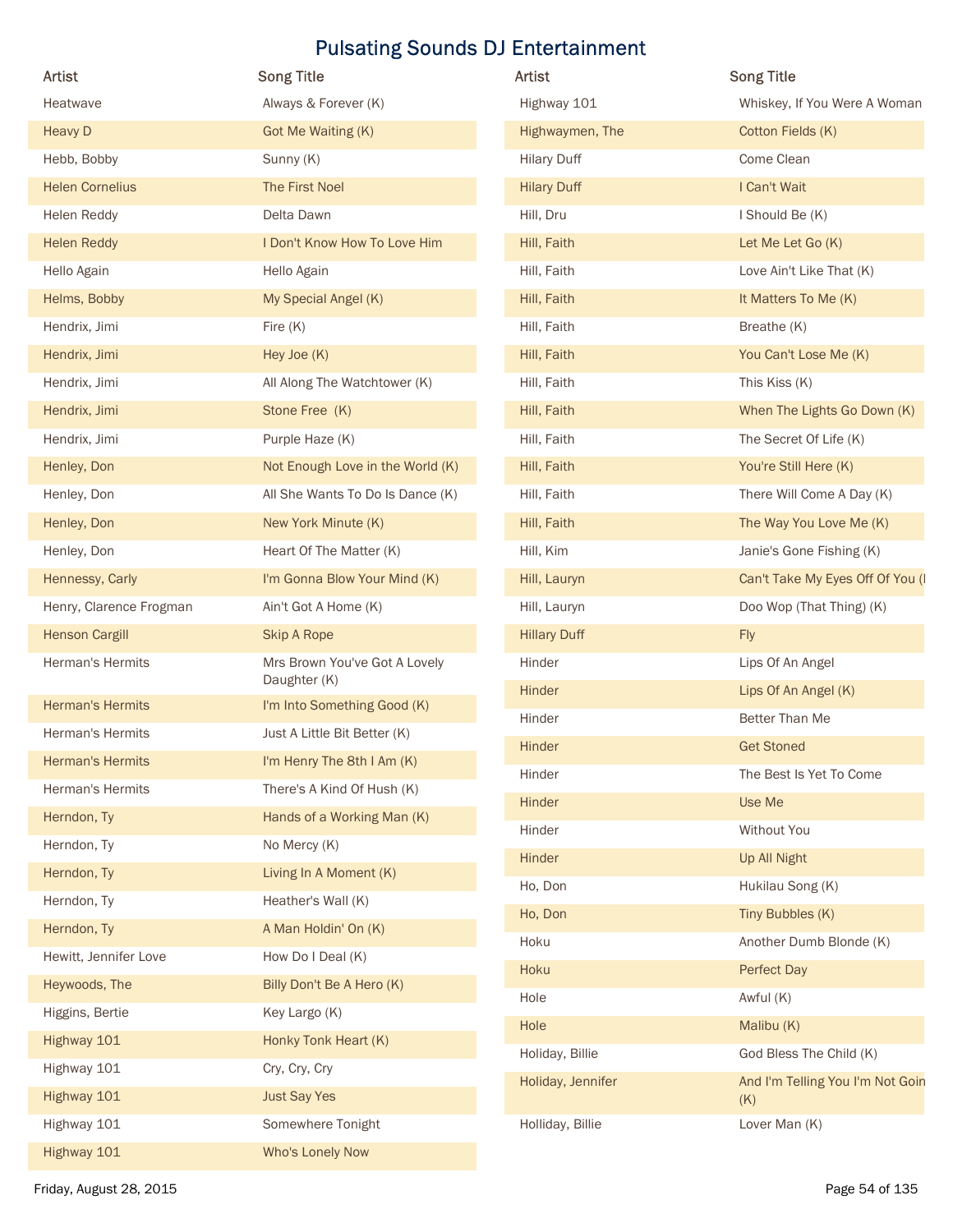| <b>Artist</b>         | <b>Song Title</b>                   | Artist                           | <b>Song Title</b>               |
|-----------------------|-------------------------------------|----------------------------------|---------------------------------|
| Hollies, The          | Long Cool Woman in a Black          | <b>Hootie &amp; The Blowfish</b> | Hannah Jane (K)                 |
|                       | Dress (K)                           | Hootie & The Blowfish            | Hold My Hand (K)                |
| Hollies, The          | Carrie Ann (K)                      | Hootie & The Blowfish            | Let Her Cry                     |
| Hollies, The          | Bus Stop (K)                        | Hootie & The Blowfish            | Time                            |
| Hollies, The          | He Ain't Heavy, He's My Brother (K) | Hootie & The Blowfish            | Only Wanna Be With You (K)      |
| Hollies, The          | On A Carousel (K)                   | Hootie & The Blowfish            | Tucker's Town                   |
| Hollister, Dave       | Tell My Why (K)                     | Hootie & The Blowfish            | <b>Only Lonely</b>              |
| Hollister, Dave       | One Woman Man (K)                   | Hootie And The Blowfish          | Hold My Hand                    |
| <b>Holly Dunn</b>     | I Am Who I Am                       | Hope, Bob                        | Thanks For The Memory (K)       |
| <b>Holly Dunn</b>     | Daddy's Hands                       | Hopkin, Mary                     | Those Were The Days (K)         |
| Holly Dunn            | As Long As You Belong To Me         | Horton, Johnny                   | Honky Tonk Man (K)              |
| <b>Holly Dunn</b>     | Love Someone Like Me                | Horton, Johnny                   | Johnny Reb (K)                  |
| Holly Dunn            | <b>Golden Years</b>                 | Horton, Johnny                   | The Battle of New Orleans (K)   |
| <b>Holly Dunn</b>     | <b>Strangers Again</b>              | Hot                              | Angel In Your Arms (K)          |
| Holly Dunn            | That's What Your Love Does To Me    | Hot Apple Pie                    | Hillbillies (K)                 |
| <b>Holly Wynette</b>  | My Future Ex-Boyfriend              | Hot Chocolate                    | Every 1's A Winner (K)          |
| Holly, Buddy          | It's So Easy (K)                    | Hot N' Juicy                     | Horny (From South Park) (K)     |
| Holly, Buddy          | It Doesn't Matter Anymore (K)       | House Of Pain                    | Jump Around                     |
| Holly, Buddy          | True Love Ways (K)                  | Houston, Thelma                  | Don't Leave Me This Way (K)     |
| Holly, Buddy          | Peggy Sue (K)                       | Houston, Whitney                 | I Believe In You & Me (K)       |
| Holly, Buddy          | That'll Be The Day (K)              | Houston, Whitney                 | Heartbreak Hotel (K)            |
| Hollywood Argyles     | Alley Oop (K)                       | Houston, Whitney                 | I Will Always Love You (K)      |
| Holman, Eddie         | Hey There Lonely Girl (K)           | Houston, Whitney                 | How Will I Know (K)             |
| Holmes, Rupert        | Escape (Pina Colada Song) (K)       | Houston, Whitney                 | I'm Every Woman (K)             |
| Holmes, Rupert        | Him(K)                              | Houston, Whitney                 | I Have Nothing (K)              |
| Holy, Steve           | <b>Good Morning Beautiful (K)</b>   | Houston, Whitney                 | It's Not Right, But It's Ok (K) |
| Holy, Steve           | Don't Make Me Beg (K)               | Houston, Whitney                 | I Wanna Dance With Somebody     |
| Holy, Steve           | Put Your Best Dress On (K)          | Houston, Whitney                 | Greatest Love Of All (K)        |
| Hombres, The          | Let It Out (K)                      | Houston, Whitney                 | Step By Step (K)                |
| <b>Honey Cone</b>     | Want Ads (K)                        | Houston, Whitney                 | Run To You (K)                  |
| Honeydrippers         | Sea Of Love                         | Houston, Whitney                 | Saving All My Love For You (K)  |
| Honeydrippers, The    | Sea of Love (K)                     | Houston, Whitney                 | Try It On My Own (K)            |
| Hoobastank            | The Reason (K)                      | Houston, Whitney                 | One Moment In Time (K)          |
| Hooters, The          | And We Danced (K)                   | Houston, Whitney                 | So Emotional (K)                |
| Hootie & The Blowfish | Old Man And Me                      | Houston, Whitney & M Carey       | When You Believe (K)            |
| Hootie & The Blowfish | I Will Wait                         | Houston/Evans/Price              | <b>Heartbreak Hotel</b>         |
| Hootie & The Blowfish | I Only Wanna Be With You (K)        | Houston/Mandrell                 | <b>After Closing Time</b>       |
| Hootie & The Blowfish | Hold My Hand                        | Howard, Adina                    | Freak Like Me (K)               |
|                       | I Go Blind                          |                                  |                                 |

| Artist                           | <b>Song Title</b>               |
|----------------------------------|---------------------------------|
| Hootie & The Blowfish            | Hannah Jane (K)                 |
| Hootie & The Blowfish            | Hold My Hand (K)                |
| <b>Hootie &amp; The Blowfish</b> | Let Her Cry                     |
| Hootie & The Blowfish            | Time                            |
| <b>Hootie &amp; The Blowfish</b> | Only Wanna Be With You (K)      |
| Hootie & The Blowfish            | Tucker's Town                   |
| <b>Hootie &amp; The Blowfish</b> | <b>Only Lonely</b>              |
| Hootie And The Blowfish          | Hold My Hand                    |
| Hope, Bob                        | Thanks For The Memory (K)       |
| Hopkin, Mary                     | Those Were The Days (K)         |
| Horton, Johnny                   | Honky Tonk Man (K)              |
| Horton, Johnny                   | Johnny Reb (K)                  |
| Horton, Johnny                   | The Battle of New Orleans (K)   |
| Hot                              | Angel In Your Arms (K)          |
| Hot Apple Pie                    | Hillbillies (K)                 |
| <b>Hot Chocolate</b>             | Every 1's A Winner (K)          |
| Hot N' Juicy                     | Horny (From South Park) (K)     |
| House Of Pain                    | Jump Around                     |
| Houston, Thelma                  | Don't Leave Me This Way (K)     |
| Houston, Whitney                 | I Believe In You & Me (K)       |
| Houston, Whitney                 | Heartbreak Hotel (K)            |
| Houston, Whitney                 | I Will Always Love You (K)      |
| Houston, Whitney                 | How Will I Know (K)             |
| Houston, Whitney                 | I'm Every Woman (K)             |
| Houston, Whitney                 | I Have Nothing (K)              |
| Houston, Whitney                 | It's Not Right, But It's Ok (K) |
| Houston, Whitney                 | I Wanna Dance With Somebody     |
| Houston, Whitney                 | Greatest Love Of All (K)        |
| Houston, Whitney                 | Step By Step (K)                |
| Houston, Whitney                 | Run To You (K)                  |
| Houston, Whitney                 | Saving All My Love For You (K)  |
| Houston, Whitney                 | Try It On My Own (K)            |
| Houston, Whitney                 | One Moment In Time (K)          |
| Houston, Whitney                 | So Emotional (K)                |
| Houston, Whitney & M Carey       | When You Believe (K)            |
| Houston/Evans/Price              | <b>Heartbreak Hotel</b>         |
| Houston/Mandrell                 | <b>After Closing Time</b>       |
| Howard, Adina                    | Freak Like Me (K)               |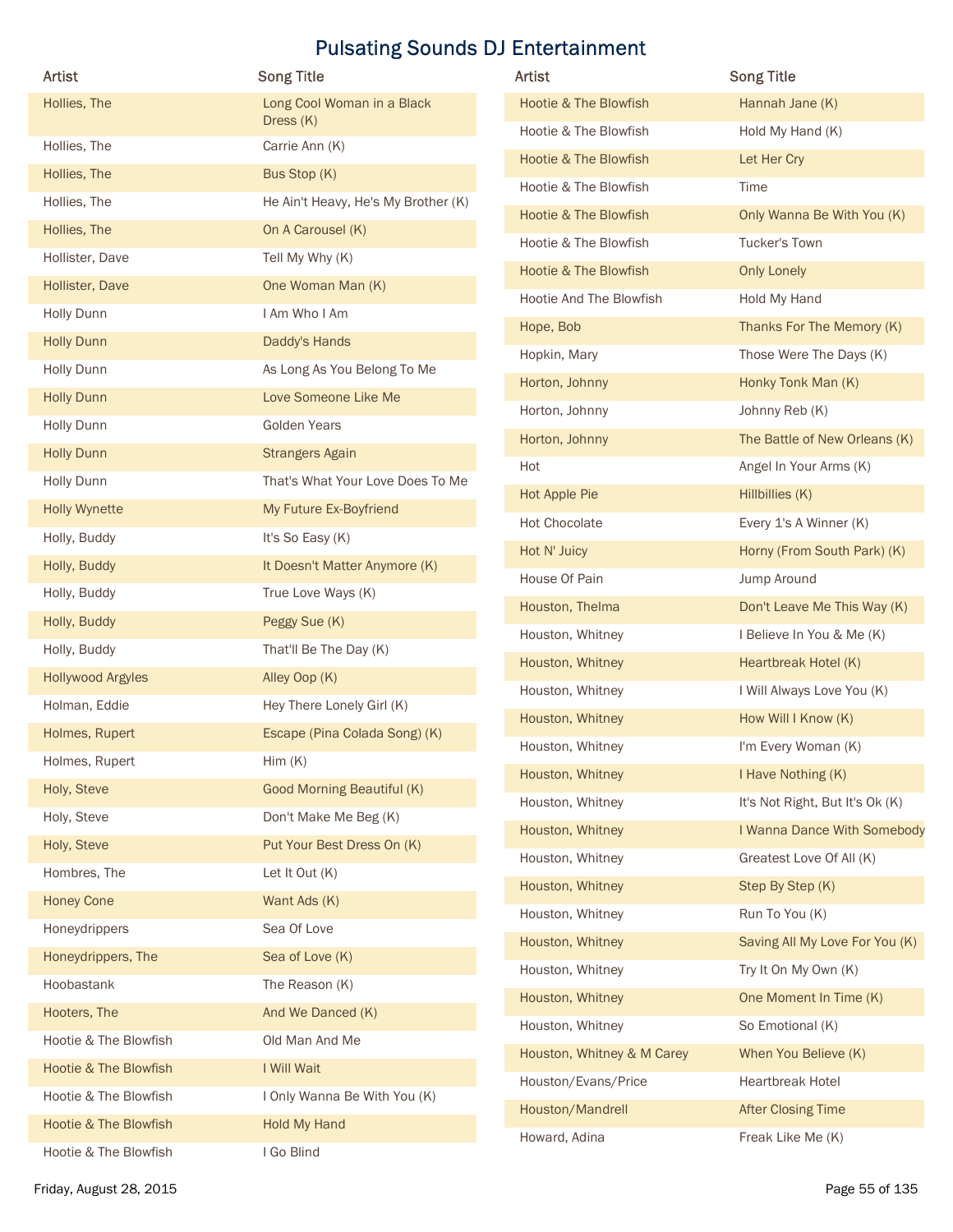|                                                       | <b>Pulsating Sounds DJ Entertainment</b> |                                 |                                                          |
|-------------------------------------------------------|------------------------------------------|---------------------------------|----------------------------------------------------------|
| <b>Artist</b>                                         | <b>Song Title</b>                        | Artist                          | <b>Song Title</b>                                        |
| Howard, Miki                                          | Ain't Nobody Like You (K)                | Iglesias, J & W Nelson          | To All The Girls I've Loved Before<br>(K)                |
| Howard, Rebecca Lynn                                  | Forgive (K)                              | Iglesias, Julio                 | Fragile (K)                                              |
| Howie Day                                             | Collide                                  | iio                             | Rapture (Tastes So Sweet) (K)                            |
| Howlin' Wolf                                          | Evil                                     | Ike And Tina Turner             | Oh My My (Can You Boogie)                                |
| Howlin' Wolf                                          | Smokestack Lightning (K)                 | I'm Going Down                  | I'm Going Down                                           |
| <b>Hues Corp</b>                                      | Rock The Boat (K)                        | Imbruglia, Natalie              | Wishing I Was There (K)                                  |
| <b>Huey Lewis</b>                                     | Do You Believe In Love                   | Imbruglia, Natalie              | Wrong Impression (K)                                     |
| Huey Lewis & Gwyneth Paltrow<br>Huey Lewis & The News | Cruisin'<br>But It's Alright             | Imbruglia, Natalie              | Torn $(K)$                                               |
| Huey Lewis & The News                                 | Jacob's Ladder                           | Immature                        | Constantly (K)                                           |
| Huey Lewis & The News                                 | <b>Stuck With You</b>                    | Immature                        | Watch Me Do My Thing (K)                                 |
| Huey Lewis/Gwynth Paltrow                             | Cruisin'                                 | Impressions                     | It's All Right (K)                                       |
| Huffamoose                                            | Wait                                     | Impressions, The                | I'm So Proud (K)                                         |
| Human Beinz                                           | Nobody But Me (K)                        | Impressions, The                | People Get Ready (K)                                     |
| Human League                                          | Don't You Want Me                        | In My Life                      | In My Life                                               |
| Human League                                          | Human                                    | In Too Deep                     | In Too Deep                                              |
| Human League                                          | Don't You Want Me Baby (Duet) (K)        | Incubus                         | Circles                                                  |
| Human League, The                                     | Don't You Want Me                        | Incubus                         | <b>Drive</b>                                             |
| Humperdinck, Engelbert                                | After The Lovin' (K)                     | Incubus                         | Are You In                                               |
| Humperdinck, Engelbert                                | Release Me (K)                           | Incubus                         | Nice To Know You                                         |
| Humperdinck, Engelbert                                | The Last Waltz (K)                       | Incubus                         | Drive (K)                                                |
| Hyland, Brian                                         | Itsy Bitsy Teenie Weenie Bikini (K)      | Incubus                         | I Wish You Were Here                                     |
| Hyland, Brian                                         | Sealed With A Kiss (K)                   | Incubus                         | Warning                                                  |
|                                                       |                                          | Incubus                         | Pardon Me (K)                                            |
| lan, Janis                                            | At Seventeen (K)                         | Indeep                          | Last Night A DJ Saved My Life                            |
| Ice Castles                                           | Through The Eyes Of Love                 | India.Arie                      | Ready For Love                                           |
| Ice Cube                                              | Bop Gun (One Nation)                     | India.Arie                      | Video                                                    |
| Ides of March                                         | Vehicle (K)                              | <b>Indigo Girls</b>             | Perfect World                                            |
| Idol, Billy                                           | Mony Mony (K)                            | Indigo Girls                    | Shame On You                                             |
| Idol, Billy                                           | Rebel Yell (K)                           | Ingram, Jack                    | Wherever You Are (K)                                     |
| Idol, Billy                                           | White Wedding (K)                        | Ingram, James                   | Just Once (K)                                            |
| Iggy Pop                                              | Lust For Life                            | Ingram, James                   | I Don't Have the Heart (K)                               |
| Iggy Pop & Kate Pierson                               | Candy                                    | Ingram, James<br>Ingram, Luther | One Hundred Ways (K)                                     |
| Iggy Pop and The Stooges                              | Search and Destroy                       | Ini Kamoze                      | If Loving You Is Wrong (K)<br>Here Comes The Hot Stepper |
| Igleasia, Enrique                                     | Bailamos (K)                             | Ink Spots, The                  | My Wild Irish Rose                                       |
| Iglesias, Enrique                                     | Escape (K)                               | Inner Circle                    | Bad Boys (K)                                             |
| Iglesias, Enrique                                     | Hero (K)                                 | Innov Cival                     | Campon Departs Digit IV                                  |

| Artist                       | <b>Song Title</b>                   | Artist                 | <b>Song Title</b>                  |
|------------------------------|-------------------------------------|------------------------|------------------------------------|
| Howard, Miki                 | Ain't Nobody Like You (K)           | Iglesias, J & W Nelson | To All The Girls I've Loved Before |
| Howard, Rebecca Lynn         | Forgive (K)                         |                        | (K)                                |
| Howie Day                    | Collide                             | Iglesias, Julio        | Fragile (K)                        |
| Howlin' Wolf                 | Evil                                | iio                    | Rapture (Tastes So Sweet) (K)      |
| Howlin' Wolf                 | Smokestack Lightning (K)            | Ike And Tina Turner    | Oh My My (Can You Boogie)          |
| Hues Corp                    | Rock The Boat (K)                   | I'm Going Down         | I'm Going Down                     |
| <b>Huey Lewis</b>            | Do You Believe In Love              | Imbruglia, Natalie     | Wishing I Was There (K)            |
| Huey Lewis & Gwyneth Paltrow | Cruisin'                            | Imbruglia, Natalie     | Wrong Impression (K)               |
| Huey Lewis & The News        | But It's Alright                    | Imbruglia, Natalie     | Torn $(K)$                         |
| Huey Lewis & The News        | Jacob's Ladder                      | Immature               | Constantly (K)                     |
| Huey Lewis & The News        | <b>Stuck With You</b>               | Immature               | Watch Me Do My Thing (K)           |
| Huey Lewis/Gwynth Paltrow    | Cruisin'                            | Impressions            | It's All Right (K)                 |
| Huffamoose                   | Wait                                | Impressions, The       | I'm So Proud (K)                   |
| Human Beinz                  | Nobody But Me (K)                   | Impressions, The       | People Get Ready (K)               |
| Human League                 | Don't You Want Me                   | In My Life             | In My Life                         |
| Human League                 | Human                               | In Too Deep            | In Too Deep                        |
| Human League                 | Don't You Want Me Baby (Duet) (K)   | Incubus                | Circles                            |
|                              | Don't You Want Me                   | Incubus                | <b>Drive</b>                       |
| Human League, The            |                                     | Incubus                | Are You In                         |
| Humperdinck, Engelbert       | After The Lovin' (K)                | Incubus                | Nice To Know You                   |
| Humperdinck, Engelbert       | Release Me (K)                      | Incubus                | Drive (K)                          |
| Humperdinck, Engelbert       | The Last Waltz (K)                  | Incubus                | I Wish You Were Here               |
| Hyland, Brian                | Itsy Bitsy Teenie Weenie Bikini (K) | Incubus                | Warning                            |
| Hyland, Brian                | Sealed With A Kiss (K)              | Incubus                | Pardon Me (K)                      |
|                              |                                     | Indeep                 | Last Night A DJ Saved My Life      |
| lan, Janis                   | At Seventeen (K)                    | India.Arie             | Ready For Love                     |
| <b>Ice Castles</b>           | Through The Eyes Of Love            | India.Arie             | Video                              |
| Ice Cube                     | Bop Gun (One Nation)                | <b>Indigo Girls</b>    | Perfect World                      |
| Ides of March                | Vehicle (K)                         | Indigo Girls           | Shame On You                       |
| Idol, Billy                  | Mony Mony (K)                       | Ingram, Jack           | Wherever You Are (K)               |
| Idol, Billy                  | Rebel Yell (K)                      | Ingram, James          | Just Once (K)                      |
| Idol, Billy                  | White Wedding (K)                   | Ingram, James          | I Don't Have the Heart (K)         |
| Iggy Pop                     | Lust For Life                       | Ingram, James          | One Hundred Ways (K)               |
| Iggy Pop & Kate Pierson      | Candy                               | Ingram, Luther         | If Loving You Is Wrong (K)         |
| Iggy Pop and The Stooges     | Search and Destroy                  | Ini Kamoze             | Here Comes The Hot Stepper         |
| Igleasia, Enrique            | Bailamos (K)                        | Ink Spots, The         | My Wild Irish Rose                 |
| Iglesias, Enrique            | Escape (K)                          | Inner Circle           |                                    |
| Iglesias, Enrique            | Hero (K)                            |                        | Bad Boys (K)                       |
|                              |                                     | <b>Inner Circle</b>    | Games People Play (K)              |
|                              |                                     | Inner Circle           | Sweat (A La La Song) (K)           |
| Friday, August 28, 2015      |                                     |                        | Page 56 of 135                     |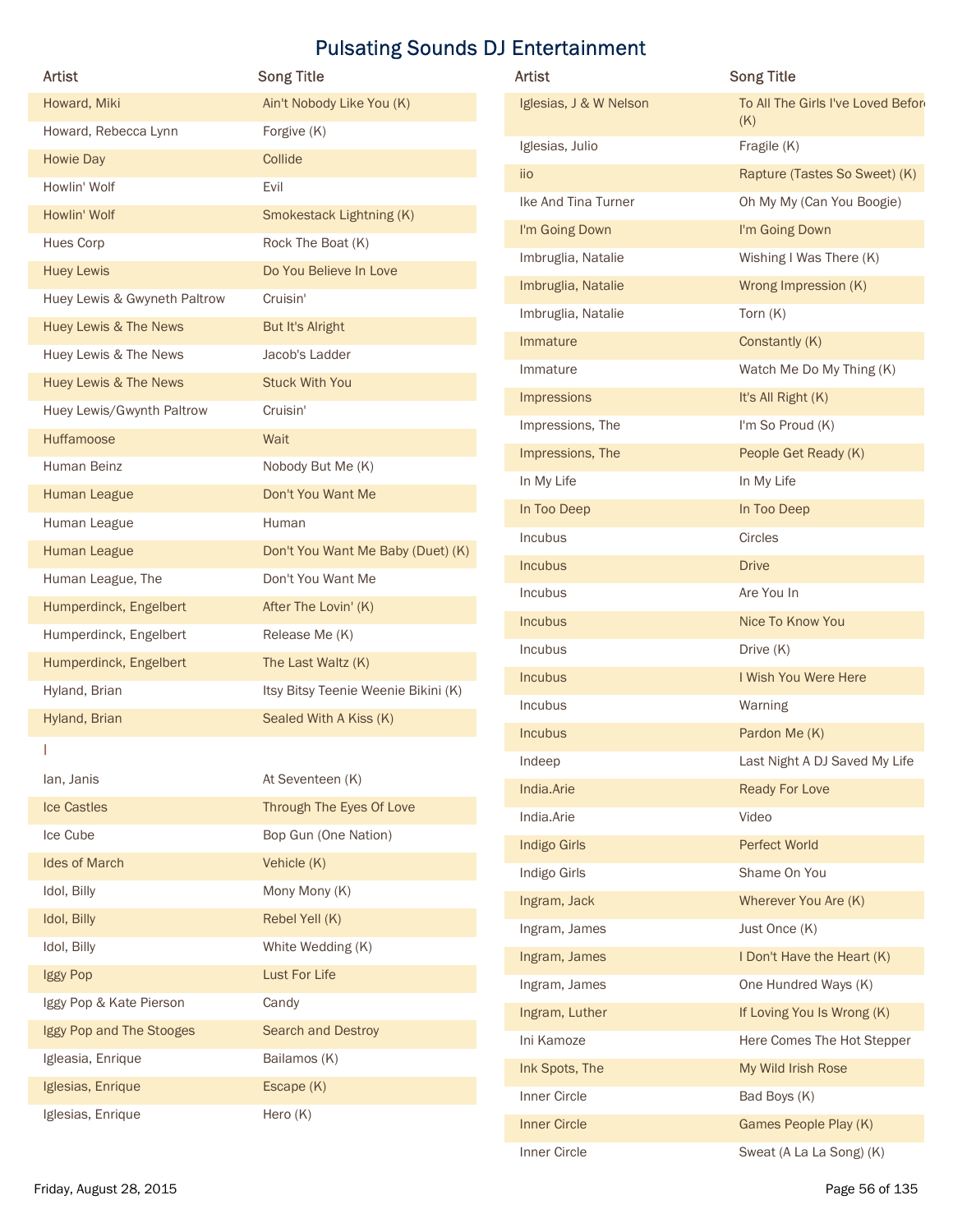| Artist                                        | <b>Song Title</b>                        | Artist                                           | <b>Song Title</b>                        |
|-----------------------------------------------|------------------------------------------|--------------------------------------------------|------------------------------------------|
| <b>INOJ</b>                                   | Time After Time (K)                      | J. Geils Band                                    | Freeze Frame                             |
| Inxs                                          | Never Tear Us Apart (K)                  | J. Geils Band, The                               | Love Stinks                              |
|                                               | Mystify (K)                              | J. Michael Harter                                | Hard Call To Make                        |
| <b>Inxs</b>                                   |                                          |                                                  |                                          |
| <b>INXS</b>                                   | The One Thing (K)                        | J.D. Souther                                     | You're Only Lonely                       |
| <b>Irene Cara</b>                             | Fame                                     | J.J. Jackson                                     | But It's Alright<br>Between Me & You (K) |
| Irish Parody<br><b>Irish Rovers</b>           | Kerrigan (That's Me) (K)                 | Ja Rule<br>Ja Rule & Ashanti                     |                                          |
|                                               | Whiskey In The Jar (K)                   |                                                  | Wonderful (K)                            |
| Irish Standard                                | Danny Boy                                | Ja Rule & Lil Mo                                 | Put It On Me (K)                         |
| <b>Irish Traditional</b><br>Irish Traditional | Harrigan (That's Me) (K)                 | Ja Rule, R Kelly & Ashanti<br><b>Jack Greene</b> | Wonderful (K)<br>If This Is Love         |
|                                               | I'll Take You Home Again Kathleen<br>(K) |                                                  |                                          |
| <b>Irish Traditional</b>                      | Too Ra Loo Ra Loo Ral (K)                | Jack Greene                                      | Back In The Arms Of Love                 |
| Irish Traditional                             | The Irish Washerwoman (K)                | <b>Jack Greene</b>                               | Lord Is That Me                          |
| <b>Irish Traditional</b>                      | The Kerry Dance (K)                      | Jack Greene                                      | Until My Dreams Come True                |
| Irish Traditional                             | Wearin' of the Green (K)                 | <b>Jack Greene</b>                               | Wish I Didn't Have To Miss You           |
| <b>Irish Traditional</b>                      | St Patrick's Day (K)                     | Jack Greene                                      | What Locks The Door                      |
| Irish Traditional                             | Who Threw The Overalls (K)               | Jack Ingram                                      | Lips Of An Angel                         |
| <b>Irish Traditional</b>                      | Sweet Rosie O'Grady (K)                  | Jack White & Alicia Keys                         | Another Way To Die                       |
| Irish Traditional                             | Whistling Gypsy Rover (K)                | Jackie DeShannon                                 | Put A Little Love In Your Heart          |
| <b>Irish Traditional</b>                      | Peg 'O My Heart (K)                      | Jackie Wilson                                    | Higher And Higher                        |
| Irish Traditional                             | The Rose of Tralee (K)                   | Jacks, Terry                                     | Seasons In The Sun (K)                   |
| Isaak, Chris                                  | Baby Did A Bad Thing (K)                 | Jackson 5                                        | I Want You Back                          |
| Isaak, Chris                                  | Please (K)                               | Jackson 5                                        | Never Can Say Goodbye                    |
| Isaak, Chris                                  | Wicked Game (K)                          | Jackson 5                                        | I'll Be There                            |
| <b>Isley Brothers</b>                         | It's Your Thing                          | Jackson 5                                        | ABC                                      |
| <b>Isley Brothers</b>                         | <b>Fight The Power</b>                   | Jackson 5                                        | Dancing Machine                          |
| <b>Isley Brothers</b>                         | The Pride                                | Jackson, Alan                                    | Mercury Blues (K)                        |
| <b>Isley Brothers</b>                         | This Old Heart Of Mine                   | Jackson, Alan                                    | I Don't Even Know Your Name (I           |
| <b>Isley Brothers</b>                         | Shout                                    | Jackson, Alan                                    | Chattahoochie (K)                        |
| Isley Brothers, The                           | Fight The Power (K)                      | Jackson, Alan                                    | Chasin' That Neon Rainbow (K)            |
| Isley Brothers, The                           |                                          | Jackson, Alan                                    | Livin' On Love (K)                       |
|                                               | Contagious (K)                           | Jackson, Alan                                    | Monday Morning Church (K)                |
| Israel Kamakawiwo'ole                         | Over The Rainbow                         | Jackson, Alan                                    | Here In The Real World (K)               |
| Isyss                                         | Day & Night (K)                          | Jackson, Alan                                    | Don't Rock The Jukebox (K)               |
| Isyss Feat. Jadakiss                          | Day + Night                              | Jackson, Alan                                    | It's Alright To Be A Redneck (K)         |
| It's A Love Thing                             | It's A Love Thing                        | Jackson, Alan                                    | My Own Kind Of Hat (K)                   |
| J.                                            |                                          | Jackson, Alan                                    | Little Man (K)                           |
| J Geils Band                                  | Love Stinks (K)                          | Jackson, Alan                                    | Love's Got A Hold On You (K)             |
|                                               | Centerfold (K)                           | Jackson, Alan                                    | I'll Go On Loving You (K)                |

| Artist                     | <b>Song Title</b>                |
|----------------------------|----------------------------------|
| J. Geils Band              | <b>Freeze Frame</b>              |
| J. Geils Band, The         | <b>Love Stinks</b>               |
| J. Michael Harter          | Hard Call To Make                |
| J.D. Souther               | You're Only Lonely               |
| J.J. Jackson               | But It's Alright                 |
| Ja Rule                    | Between Me & You (K)             |
| Ja Rule & Ashanti          | Wonderful (K)                    |
| Ja Rule & Lil Mo           | Put It On Me (K)                 |
| Ja Rule, R Kelly & Ashanti | Wonderful (K)                    |
| <b>Jack Greene</b>         | If This Is Love                  |
| Jack Greene                | Back In The Arms Of Love         |
| <b>Jack Greene</b>         | Lord Is That Me                  |
| Jack Greene                | Until My Dreams Come True        |
| <b>Jack Greene</b>         | Wish I Didn't Have To Miss You   |
| Jack Greene                | What Locks The Door              |
| Jack Ingram                | Lips Of An Angel                 |
| Jack White & Alicia Keys   | Another Way To Die               |
| Jackie DeShannon           | Put A Little Love In Your Heart  |
| Jackie Wilson              | Higher And Higher                |
| Jacks, Terry               | Seasons In The Sun (K)           |
| Jackson 5                  | I Want You Back                  |
| Jackson 5                  | Never Can Say Goodbye            |
| Jackson 5                  | I'll Be There                    |
| Jackson 5                  | <b>ABC</b>                       |
| Jackson 5                  | Dancing Machine                  |
| Jackson, Alan              | Mercury Blues (K)                |
| Jackson, Alan              | I Don't Even Know Your Name (I   |
| Jackson, Alan              | Chattahoochie (K)                |
| Jackson, Alan              | Chasin' That Neon Rainbow (K)    |
| Jackson, Alan              | Livin' On Love (K)               |
| Jackson, Alan              | Monday Morning Church (K)        |
| Jackson, Alan              | Here In The Real World (K)       |
| Jackson, Alan              | Don't Rock The Jukebox (K)       |
| Jackson, Alan              | It's Alright To Be A Redneck (K) |
| Jackson, Alan              | My Own Kind Of Hat (K)           |
| Jackson, Alan              | Little Man (K)                   |
| Jackson, Alan              | Love's Got A Hold On You (K)     |
| Jackson, Alan              | I'll Go On Loving You (K)        |
|                            |                                  |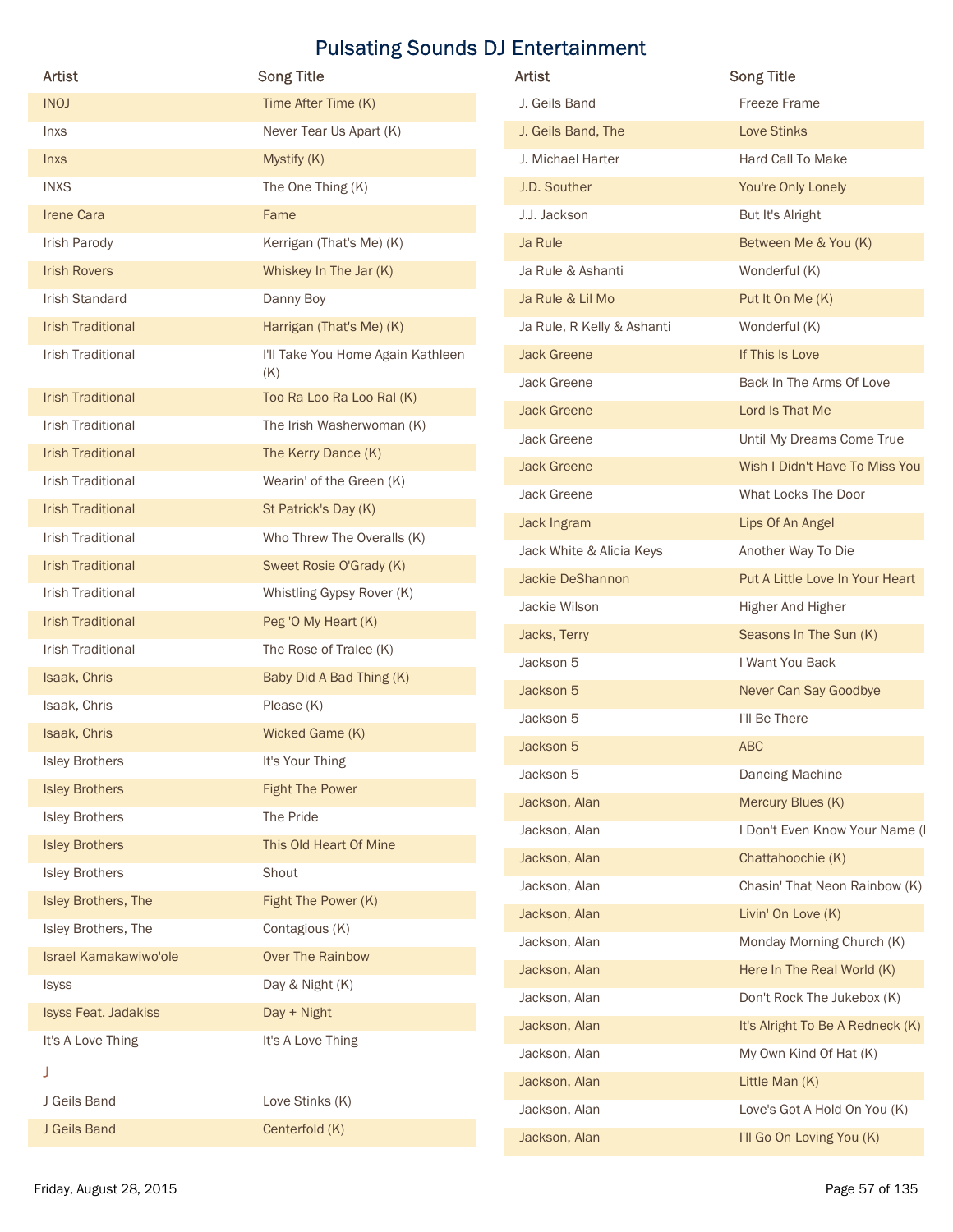| Artist                         |                                                            |                              |                                 |
|--------------------------------|------------------------------------------------------------|------------------------------|---------------------------------|
|                                | <b>Song Title</b>                                          | Artist                       | <b>Song Title</b>               |
| Jackson, Alan                  | Gone Country (K)                                           | Jackson, Stonewall           | BJ the DJ (K)                   |
| Jackson, Alan                  | Drive (For Daddy Gene) (K)                                 | Jackson, Wanda               | In The Middle of a Heartache (K |
| Jackson, Alan                  | Pop A Top (K)                                              | Jade                         | Every Day of The Week (K)       |
| Jackson, Alan                  | Where Were You (911 Tribute) (K)                           | <b>Jagged Edge</b>           | Goodbye                         |
| Jackson, Alan                  | That'd Be Alright (K)                                      | Jagged Edge                  | Where The Party At (K)          |
| Jackson, Alan                  | Right On The Money (K)                                     | <b>Jagged Edge</b>           | Promise (K)                     |
| Jackson, Alan                  | Who's Cheatin' Who (K)                                     | Jagged Edge                  | Walked Outta Heaven             |
| Jackson, Alan                  | Summertime Blues (K)<br>Work In Progress (K)               | Jaheim                       | Put That Woman First (K)        |
| Jackson, Alan                  |                                                            | Jake Owen                    | Beachin'<br>Days Of Gold        |
| Jackson, Alan                  | Remember When (K)                                          | Jake Owen                    | Startin' With Me                |
| Jackson, Alan<br>Jackson, Alan | The Talkin' Song Repair Blues (K)<br>Where I Come From (K) | Jake Owen<br>James           | Laid $(K)$                      |
| Jackson, Alan                  | She Just Started Liking Cheatin'                           | James & Bobby Purify         | I'm Your Puppet                 |
|                                | Songs (K)                                                  | James Bonamy                 | She's Got A Mind Of Her Own     |
| Jackson, Alan                  | Www (dot) Memory (K)                                       | James Brown                  | Living In America               |
| Jackson, Alan                  | Tropical Drepression (K)                                   | <b>James Gang</b>            | Funk #49 (K)                    |
| Jackson, Alan & J Buffett      | It's 5 O'Clock Somewhere (K)                               | James Ingram                 | Just Once                       |
| Jackson, Freddie               | Nice & Slow (K)                                            | James Ingram                 | There's No Easy Way             |
| Jackson, Janet                 | Doesn't Really Matter (K)                                  | James Morrison               | Wonderful World                 |
| Jackson, Janet                 | Let's Wait A While (K)                                     | <b>James Prosser</b>         | Life Goes On                    |
| Jackson, Janet                 | Go Deep (K)                                                | James Taylor                 | Handy Man                       |
| Jackson, Janet                 | That's The Way Love Goes (K)                               | James Taylor                 | How Sweet It Is (To Be Loved By |
| Jackson, Janet                 | Together Again (K)                                         |                              | You)                            |
| Jackson, Janet & Missy Elliot  | Son of a Gun (K)                                           | James Taylor                 | Up On The Roof                  |
| Jackson, Joe                   | Breaking Us In Two (K)                                     | <b>James Wesley</b>          | <b>Thank A Farmer</b>           |
| Jackson, Michael               | Butterflies (K)                                            | James, Etta                  | At Last (K)                     |
| Jackson, Michael               | Earth Song (K)                                             | James, Rick                  | Mary Jane (K)                   |
| Jackson, Michael               | I Just Can't Stop Loving You (K)                           | James, Rick                  | Super Freak (K)                 |
| Jackson, Michael               | Ben (K)                                                    | James, Rick and Teena Marie  | Fire and Desire (K)             |
| Jackson, Michael               | Cry(K)                                                     | James, Sonny                 | It's The Little Things (K)      |
| Jackson, Michael               | Beat It (K)                                                | James, Sonny                 | Young Love (K)                  |
| Jackson, Michael               | Don't Stop Til You Get Enough (K)                          | James, Tommy                 | I Think We're Alone Now (K)     |
| Jackson, Michael               | Bad (K)                                                    | James, Tommy                 | Draggin The Line (K)            |
| Jackson, Michael               | Gone Too Soon (K)                                          | James, Tommy & The Shondells | Draggin' The Line (K)           |
| Jackson, Michael               | Black or White (K)                                         | Jamey Johnson                | The Dollar                      |
| Jackson, Michael               | Billie Jean (K)                                            | Jamie O'Neal                 | I Love My Life                  |
| Jackson, Michael               | Remember The Time (K)                                      | Jamie O'Neal                 | Frantic                         |
| Jackson, Michael               | You Are Not Alone (K)                                      | Jamie O'Neal                 | Somebody's Hero                 |
| Jackson, Michael               | The Way You Make Me Feel (K)                               | Jamie O'neal                 | When I Think About Angels       |

| <b>Artist</b>                | <b>Song Title</b>                       |
|------------------------------|-----------------------------------------|
| Jackson, Stonewall           | BJ the $DJ(K)$                          |
| Jackson, Wanda               | In The Middle of a Heartache (K         |
| Jade                         | Every Day of The Week (K)               |
| <b>Jagged Edge</b>           | Goodbye                                 |
| Jagged Edge                  | Where The Party At (K)                  |
| <b>Jagged Edge</b>           | Promise (K)                             |
| Jagged Edge                  | Walked Outta Heaven                     |
| Jaheim                       | Put That Woman First (K)                |
| Jake Owen                    | Beachin'                                |
| Jake Owen                    | Days Of Gold                            |
| Jake Owen                    | Startin' With Me                        |
| James                        | Laid $(K)$                              |
| James & Bobby Purify         | I'm Your Puppet                         |
| James Bonamy                 | She's Got A Mind Of Her Own             |
| James Brown                  | Living In America                       |
| James Gang                   | Funk #49 (K)                            |
| James Ingram                 | Just Once                               |
| James Ingram                 | There's No Easy Way                     |
| James Morrison               | Wonderful World                         |
| James Prosser                | Life Goes On                            |
| James Taylor                 | Handy Man                               |
| James Taylor                 | How Sweet It Is (To Be Loved By<br>You) |
| James Taylor                 | Up On The Roof                          |
| <b>James Wesley</b>          | <b>Thank A Farmer</b>                   |
| James, Etta                  | At Last $(K)$                           |
| James, Rick                  | Mary Jane (K)                           |
| James, Rick                  | Super Freak (K)                         |
| James, Rick and Teena Marie  | Fire and Desire (K)                     |
| James, Sonny                 | It's The Little Things (K)              |
| James, Sonny                 | Young Love (K)                          |
| James, Tommy                 | I Think We're Alone Now (K)             |
| James, Tommy                 | Draggin The Line (K)                    |
| James, Tommy & The Shondells | Draggin' The Line (K)                   |
| Jamey Johnson                | The Dollar                              |
| Jamie O'Neal                 | I Love My Life                          |
| Jamie O'Neal                 | Frantic                                 |
| Jamie O'Neal                 | Somebody's Hero                         |
| Jamie O'neal                 | When I Think About Angels               |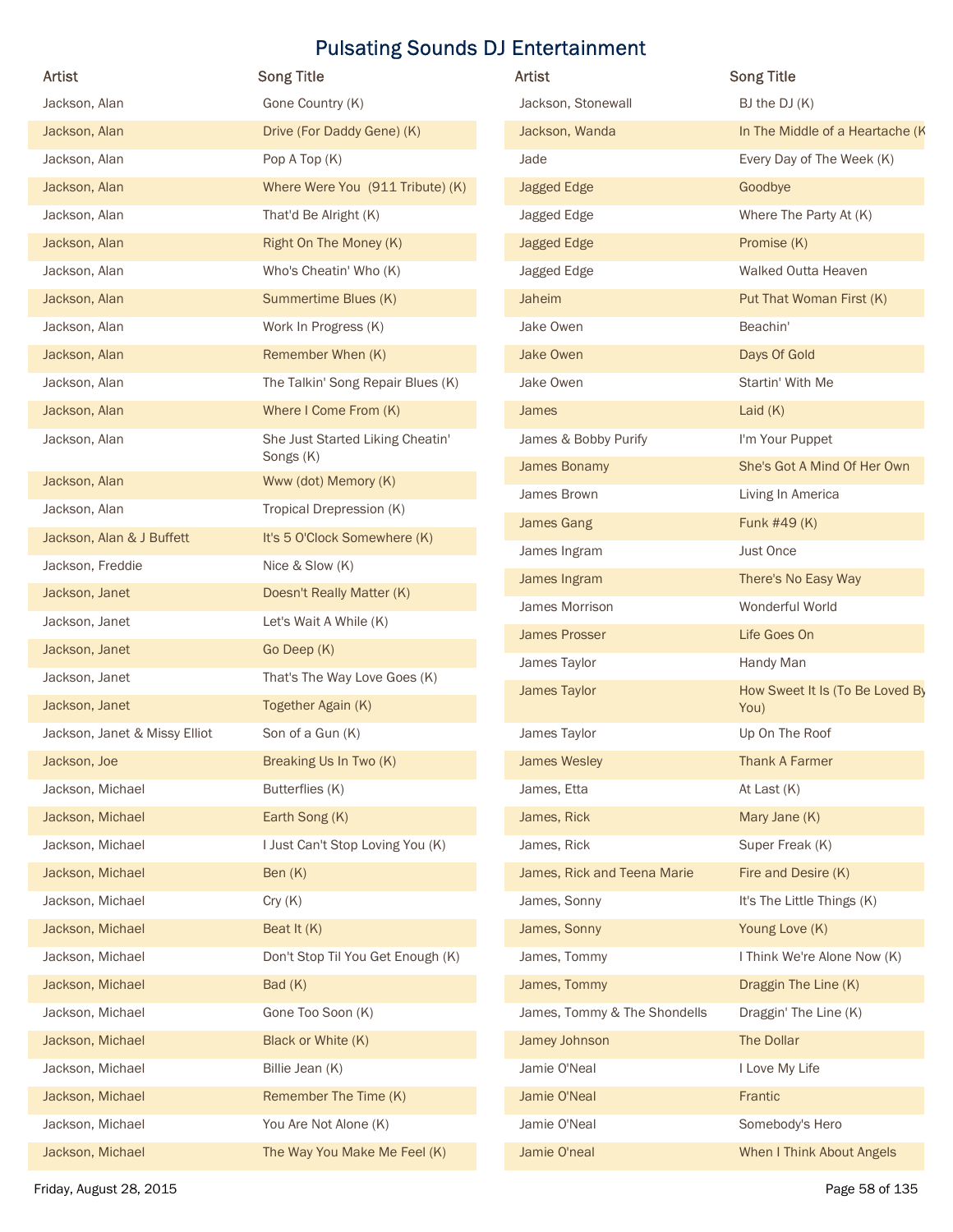| Artist                         | <b>Song Title</b>                 | Artist                            | <b>Song Title</b>                           |
|--------------------------------|-----------------------------------|-----------------------------------|---------------------------------------------|
| Jamie O'Neal                   | Shiver                            | Jarreau, Al                       | Wait For The Magic (K)                      |
| Jamie O'Neal                   | There Is No Arizona               | Jars Of Clay                      | Revolution                                  |
| Jamie O'Neal                   | Trying To Find Atlantis           | Jason Aldean                      | Hicktown                                    |
| Jamiraquai                     | Virtual Insanity (K)              | Jason Aldean w/ Luke Bryan & Eric | Only Way I Know, The                        |
| Jamiroquai                     | Deeper Underground                | Jason Donovan                     | Happy Together                              |
| Jan & Dean                     | Dead Man's Curve                  | <b>Jason Michael Carroll</b>      | Where I'm From                              |
| Jan & Dean                     | Little Old Lady From Pasadena (K) | Jason Mraz                        | It's So Hard To Say Goodbye To<br>Yesterday |
| Jan & Dean                     | <b>Surf City</b>                  | Jason Wade                        | You Belong To Me                            |
| Jan Howard                     | Evil On Your Mind                 | Jay & The Americans               | Cara Mia (K)                                |
| Jana Kramer                    | I Hope It Rains                   | Jay & The Americans               | Let's Lock The Door (K)                     |
| Jane Monheit<br>Janedear Girls | lf<br>Shotgun Girl                | Jay & The Americans               | Crying (K)                                  |
| Jane's Addiction               | Just Because (K)                  | Jay & The Americans               | Come A Little Bit Closer Now (K)            |
| Jane's Addiction               | Jane Says (K)                     | Jay & The Americans               | Come Dance With Me (K)                      |
| Janet                          | Doesn't Really Matter             | Jay & The Americans               | She Cried (K)                               |
| Janet                          | All For You                       | Jay & The Americans               | Sunday & Me (K)                             |
| Janet                          | Someone To Call My Lover          | Jay & The Americans               | Some Enchanted Evening (K)                  |
| Janet Jackson                  | Nasty                             | Jay & The Americans               | Think of the Good Times (K)                 |
| Janet Jackson                  | Got 'Till It's Gone               | Jay & The Americans               | Only In America (K)                         |
| Janet Jackson                  | Control                           | Jay & The Americans               | Walking In The Rain (K)                     |
| Janet Jackson                  | Go Deep                           | Jay & The Americans               | This Magic Moment (K)                       |
| Janet Jackson                  | Just A Little While               | Jay & The Americans               | Only In America                             |
| Janet Jackson                  | I Get Lonely                      | Jay & The Techniques              | Apples, Peaches, Pumpkin Pie (              |
| Janet Jackson                  | <b>Because Of Love</b>            | Jeannie Kendall                   | That's What Your Love Does To               |
| Janet Jackson                  | lf                                | Jeannie Seely                     | Don't Touch Me                              |
| Janet Jackson                  | Escapade                          | Jeeves                            | Half A Moment (K)                           |
| Janet Jackson                  | Someone To Call My Lover          | <b>Jeff Bates</b>                 | The Love Song                               |
| Janet Jackson                  | <b>Together Again</b>             | Jeff Carson                       | Shine On                                    |
| Janet Jackson                  | Runaway                           | Jeff Healy Band                   | Angel Eyes (K)                              |
| Janice On Me                   | Down On Me                        | Jefferson Airplane                | White Rabbit (K)                            |
| Janie Fricke                   | Down To My Last Broken Heart      | Jefferson Airplane                | Somebody To Love (K)                        |
| Janie Fricke                   | Pride                             | Jefferson Starship                | Runaway (K)                                 |
| Janie Fricke                   | She's Single Again                | Jeffrey Osborne                   | On The Wings Of Love                        |
| Janis Joplin                   | Me And Bobby McGee                | Jeffrey Steele                    | Somethin' In The Water                      |
| Janis Joplin                   | Cry Baby                          | Jellybeans                        | I Wanna Love Him So Bad                     |
| Janis Joplin                   | Piece Of My Heart                 | Jenai                             | Cool Me Down                                |
| Jarreau, Al                    | After All (K)                     | Jenkins, The                      | Blame It On Mama (K)                        |
| Jarreau, Al                    | We're In This Love Together (K)   | Jennette McCurdy                  | <b>Generation Love</b>                      |
|                                |                                   | Jennifer Day                      | What If It's Me                             |

| <b>Artist</b>                     | <b>Song Title</b>                           |
|-----------------------------------|---------------------------------------------|
| Jarreau, Al                       | Wait For The Magic (K)                      |
| Jars Of Clay                      | Revolution                                  |
| Jason Aldean                      | Hicktown                                    |
| Jason Aldean w/ Luke Bryan & Eric | Only Way I Know, The                        |
| Jason Donovan                     | <b>Happy Together</b>                       |
| <b>Jason Michael Carroll</b>      | Where I'm From                              |
| Jason Mraz                        | It's So Hard To Say Goodbye To<br>Yesterday |
| <b>Jason Wade</b>                 | You Belong To Me                            |
| Jay & The Americans               | Cara Mia (K)                                |
| Jay & The Americans               | Let's Lock The Door (K)                     |
| Jay & The Americans               | Crying (K)                                  |
| Jay & The Americans               | Come A Little Bit Closer Now (K)            |
| Jay & The Americans               | Come Dance With Me (K)                      |
| Jay & The Americans               | She Cried (K)                               |
| Jay & The Americans               | Sunday & Me (K)                             |
| Jay & The Americans               | Some Enchanted Evening (K)                  |
| Jay & The Americans               | Think of the Good Times (K)                 |
| Jay & The Americans               | Only In America (K)                         |
| Jay & The Americans               | Walking In The Rain (K)                     |
| Jay & The Americans               | This Magic Moment (K)                       |
| Jay & The Americans               | Only In America                             |
| Jay & The Techniques              | Apples, Peaches, Pumpkin Pie (              |
| Jeannie Kendall                   | That's What Your Love Does To               |
| Jeannie Seely                     | Don't Touch Me                              |
| Jeeves                            | Half A Moment (K)                           |
| <b>Jeff Bates</b>                 | The Love Song                               |
| Jeff Carson                       | Shine On                                    |
| <b>Jeff Healy Band</b>            | Angel Eyes (K)                              |
| Jefferson Airplane                | White Rabbit (K)                            |
| Jefferson Airplane                | Somebody To Love (K)                        |
| Jefferson Starship                | Runaway (K)                                 |
| Jeffrey Osborne                   | On The Wings Of Love                        |
| Jeffrey Steele                    | Somethin' In The Water                      |
| Jellybeans                        | I Wanna Love Him So Bad                     |
| Jenai                             | Cool Me Down                                |
| Jenkins, The                      | Blame It On Mama (K)                        |
| Jennette McCurdy                  | <b>Generation Love</b>                      |
| Jennifer Day                      | What If It's Me                             |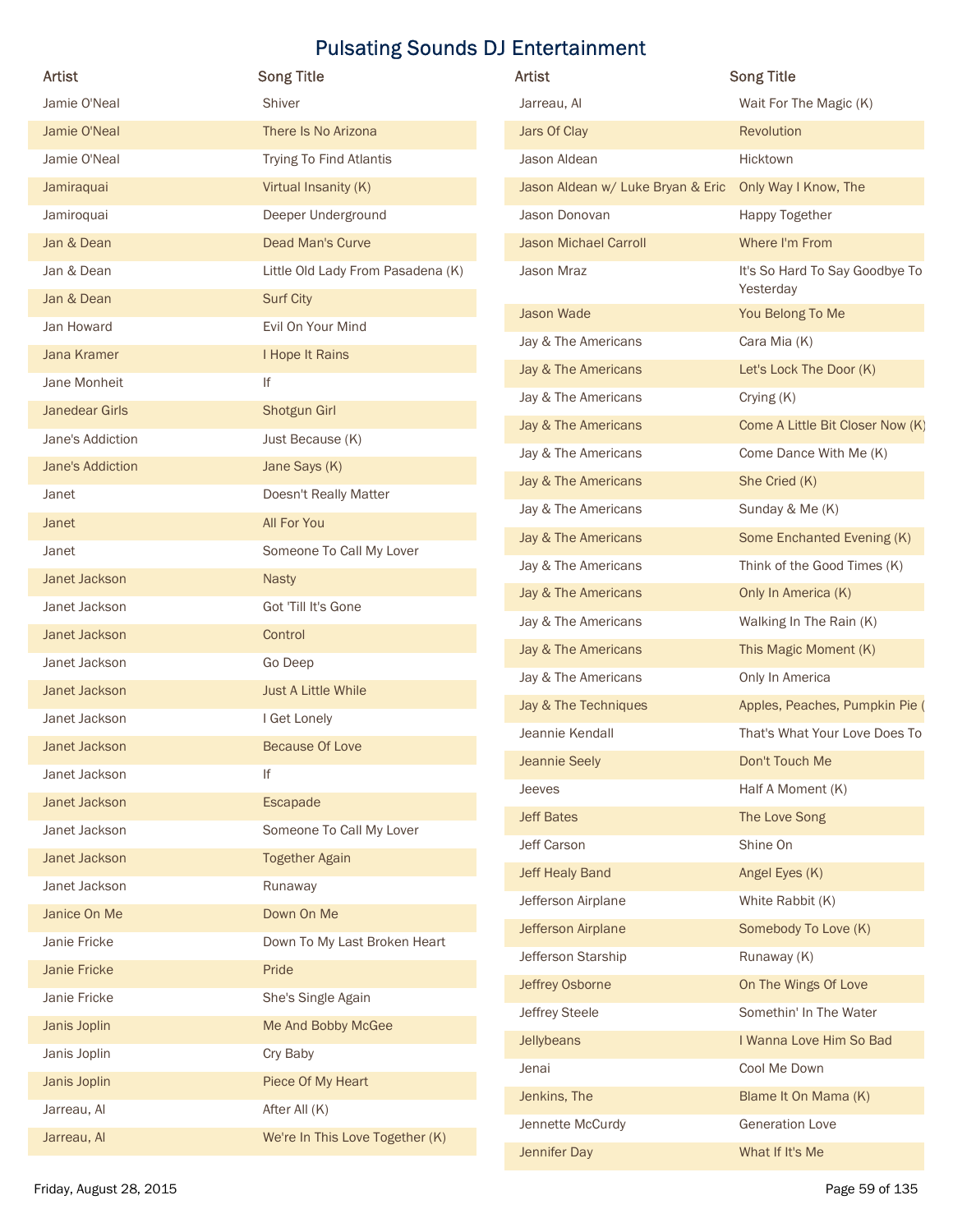| Artist                             |                                                              |                                           |                                  |
|------------------------------------|--------------------------------------------------------------|-------------------------------------------|----------------------------------|
|                                    | <b>Song Title</b>                                            | Artist                                    | <b>Song Title</b>                |
| Jennifer Hanson                    | Half A Heart Tattoo                                          | Jerry Vale                                | Mama                             |
| Jennifer Hanson                    | <b>Beautiful Goodbye</b>                                     | Jerry Wallace                             | In The Misty Moonlight           |
| Jennifer Hanson                    | This Far Gone                                                | <b>Jesse Belvin</b>                       | Goodnight My Love                |
| Jennifer Lopez                     | Love Don't Cost A Thing                                      | Jesse Lee                                 | Like My Mother Does              |
| Jennifer Lopez                     | If You Had My Love                                           | <b>Jessica Andrews</b>                    | I Will Be There For You          |
| Jennifer Lopez                     | <b>Hold You Down</b>                                         | Jessica King                              | <b>Gift Of Grace</b>             |
| Jennifer Lopez<br>Jennifer Lopez   | Ain't It Funny<br>Feelin' So Good                            | <b>Jessica Simpson</b><br>Jessica Simpson | Angel<br>A Public Affair         |
| Jennifer Lopez                     | Do It Well                                                   | <b>Jessica Simpson</b>                    | I Think I'm In Love              |
| Jennifer Lopez                     | Feeling So Good                                              | Jessica Simpson                           | Fired Up                         |
| Jennifer Lopez                     | Could This Be Love                                           | Jessica Simpson                           | I Wanna Love You Forever         |
| Jennifer Lopez                     | It's Not That Serious                                        | Jessica Simpson & Ashlee Simpson          | Little Drummer Boy               |
| Jennifer Lopez                     | I'm Gonna Be Alright                                         | Jessica Simpson/Feat. Nick Lachey         | Where Are You                    |
| Jennifer Lopez                     | <b>Too Late</b>                                              | Jesters                                   | So Strange                       |
| Jennifer Lopez Feat. Lil' Wayne    | I'm Into You                                                 | <b>Jesus Christ Superstar</b>             | Jesus Christ Superstar (K)       |
| Jennifer Lopez Featuring Fabolous  | <b>Get Right</b>                                             | Jesus Christ Superstar                    | I Don't Know How To Love Him (   |
| Jennifer Lopez Featuring Fat Joe   | Hold You Down                                                | <b>Jesus Jones</b>                        | Right Here, Right Now (K)        |
| Jennifer Lopez Featuring LL Cool J | All I Have                                                   | Jet                                       | Are You Gonna Be My Girl (K)     |
| Jennifer Warnes And Bill Medley    | I've Had The Time Of My Life                                 | Jett, Joan                                | I Love Rock & Roll (K)           |
| Jennings, Waylon                   | Luckenbach Texas (K)                                         | Jett, Joan                                | I Hate Myself For Loving You (K) |
| Jennings, Waylon                   | Drinkin' & Dreamin' (K)                                      | Jewel                                     | Foolish Games (K)                |
| Jennings, Waylon                   | Dukes Of Hazzard Theme (K)                                   | Jewel                                     | Hands (K)                        |
| Jennings, Waylon                   | America (K)                                                  | Jewel                                     | Down So Long (K)                 |
| Jennings, Waylon                   | A Good Hearted Woman (K)                                     | Jewel                                     | You Were Meant For Me            |
| Jennings, Waylon                   | The Eagle (K)                                                | Jewel                                     | Standing Still (K)               |
| Jennings/Carter                    | I Got You                                                    | Jewel                                     | Who Will Save Your Soul (K)      |
| Jenny Simpson                      | Ticket Out Of Kansas                                         | Jewel                                     | <b>Stand</b>                     |
| <b>Jermaine Stewart</b>            | We Don't Have To Take Our                                    | Jewel, Buddy                              | Help Pour Out The Rain (K)       |
|                                    | <b>Clothes Off</b>                                           | Jewell, Buddy                             | Sweet Southern Comfort (K)       |
| Jerry Lee Lewis                    | Once More With Feeling                                       | Jim Brickman                              | Destiny                          |
| Jerry Lee Lewis                    | Another Place Another Time                                   | <b>Jim Brickman</b>                       | Your Love                        |
| Jerry Lee Lewis                    | Drinking Wine Spo-Dee-O-Dee                                  | Jim Brickman & Martina McBride            | Valentine                        |
| Jerry Lee Lewis                    | Middle Age Crazy                                             | Jim Ed Brown                              | Pop A Top                        |
| Jerry Lee Lewis                    | What's Made Milwaukee Famous<br>(Has Made A Loser Out Of Me) | Jim Reeves                                | Is It Really Over?               |
| Jerry Lee Lewis                    | Thirty Nine And Holding                                      | <b>Jim Reeves</b>                         | <b>Distant Drums</b>             |
| Jerry Lee Lewis                    | She Even Woke Me Up To Say                                   | Jim Reeves                                | I Love You Because               |
| Jerry Maguire                      | Goodbye                                                      | <b>Jim Reeves</b>                         | Am I Losing You                  |
|                                    | <b>Secret Garden</b>                                         | Jim Reeves                                | Adios Amigo                      |

| <b>Jerry Vale</b><br>Mama<br>In The Misty Moonlight<br>Jerry Wallace<br><b>Jesse Belvin</b><br><b>Goodnight My Love</b><br>Jesse Lee<br>Like My Mother Does<br>I Will Be There For You<br><b>Jessica Andrews</b><br><b>Gift Of Grace</b><br>Jessica King<br><b>Jessica Simpson</b><br>Angel<br>A Public Affair<br>Jessica Simpson<br>I Think I'm In Love<br><b>Jessica Simpson</b><br>Fired Up<br>Jessica Simpson<br>I Wanna Love You Forever<br><b>Jessica Simpson</b><br>Jessica Simpson & Ashlee Simpson Little Drummer Boy<br>Jessica Simpson/Feat. Nick Lachey Where Are You<br><b>Jesters</b><br>So Strange<br>Jesus Christ Superstar (K)<br><b>Jesus Christ Superstar</b><br><b>Jesus Christ Superstar</b><br><b>Jesus Jones</b><br>Right Here, Right Now (K)<br>Are You Gonna Be My Girl (K)<br>Jet<br>I Love Rock & Roll (K)<br>Jett, Joan<br>Jett, Joan<br>Foolish Games (K)<br>Jewel<br>Jewel<br>Hands (K)<br>Jewel<br>Down So Long (K)<br>Jewel<br>You Were Meant For Me<br>Standing Still (K)<br>Jewel<br>Who Will Save Your Soul (K)<br>Jewel<br>Jewel<br><b>Stand</b><br>Help Pour Out The Rain (K)<br>Jewel, Buddy<br>Sweet Southern Comfort (K)<br>Jewell, Buddy<br>Jim Brickman<br>Destiny<br><b>Jim Brickman</b><br>Your Love<br>Jim Brickman & Martina McBride<br>Valentine<br>Jim Ed Brown<br>Pop A Top<br><b>Jim Reeves</b><br>Is It Really Over?<br><b>Jim Reeves</b><br><b>Distant Drums</b><br><b>Jim Reeves</b><br>I Love You Because<br><b>Jim Reeves</b><br>Am I Losing You | <b>Artist</b>     | <b>Song Title</b> |
|---------------------------------------------------------------------------------------------------------------------------------------------------------------------------------------------------------------------------------------------------------------------------------------------------------------------------------------------------------------------------------------------------------------------------------------------------------------------------------------------------------------------------------------------------------------------------------------------------------------------------------------------------------------------------------------------------------------------------------------------------------------------------------------------------------------------------------------------------------------------------------------------------------------------------------------------------------------------------------------------------------------------------------------------------------------------------------------------------------------------------------------------------------------------------------------------------------------------------------------------------------------------------------------------------------------------------------------------------------------------------------------------------------------------------------------------------------------------------------------------------------|-------------------|-------------------|
|                                                                                                                                                                                                                                                                                                                                                                                                                                                                                                                                                                                                                                                                                                                                                                                                                                                                                                                                                                                                                                                                                                                                                                                                                                                                                                                                                                                                                                                                                                         |                   |                   |
|                                                                                                                                                                                                                                                                                                                                                                                                                                                                                                                                                                                                                                                                                                                                                                                                                                                                                                                                                                                                                                                                                                                                                                                                                                                                                                                                                                                                                                                                                                         |                   |                   |
|                                                                                                                                                                                                                                                                                                                                                                                                                                                                                                                                                                                                                                                                                                                                                                                                                                                                                                                                                                                                                                                                                                                                                                                                                                                                                                                                                                                                                                                                                                         |                   |                   |
|                                                                                                                                                                                                                                                                                                                                                                                                                                                                                                                                                                                                                                                                                                                                                                                                                                                                                                                                                                                                                                                                                                                                                                                                                                                                                                                                                                                                                                                                                                         |                   |                   |
|                                                                                                                                                                                                                                                                                                                                                                                                                                                                                                                                                                                                                                                                                                                                                                                                                                                                                                                                                                                                                                                                                                                                                                                                                                                                                                                                                                                                                                                                                                         |                   |                   |
|                                                                                                                                                                                                                                                                                                                                                                                                                                                                                                                                                                                                                                                                                                                                                                                                                                                                                                                                                                                                                                                                                                                                                                                                                                                                                                                                                                                                                                                                                                         |                   |                   |
|                                                                                                                                                                                                                                                                                                                                                                                                                                                                                                                                                                                                                                                                                                                                                                                                                                                                                                                                                                                                                                                                                                                                                                                                                                                                                                                                                                                                                                                                                                         |                   |                   |
|                                                                                                                                                                                                                                                                                                                                                                                                                                                                                                                                                                                                                                                                                                                                                                                                                                                                                                                                                                                                                                                                                                                                                                                                                                                                                                                                                                                                                                                                                                         |                   |                   |
|                                                                                                                                                                                                                                                                                                                                                                                                                                                                                                                                                                                                                                                                                                                                                                                                                                                                                                                                                                                                                                                                                                                                                                                                                                                                                                                                                                                                                                                                                                         |                   |                   |
|                                                                                                                                                                                                                                                                                                                                                                                                                                                                                                                                                                                                                                                                                                                                                                                                                                                                                                                                                                                                                                                                                                                                                                                                                                                                                                                                                                                                                                                                                                         |                   |                   |
| I Don't Know How To Love Him (                                                                                                                                                                                                                                                                                                                                                                                                                                                                                                                                                                                                                                                                                                                                                                                                                                                                                                                                                                                                                                                                                                                                                                                                                                                                                                                                                                                                                                                                          |                   |                   |
|                                                                                                                                                                                                                                                                                                                                                                                                                                                                                                                                                                                                                                                                                                                                                                                                                                                                                                                                                                                                                                                                                                                                                                                                                                                                                                                                                                                                                                                                                                         |                   |                   |
|                                                                                                                                                                                                                                                                                                                                                                                                                                                                                                                                                                                                                                                                                                                                                                                                                                                                                                                                                                                                                                                                                                                                                                                                                                                                                                                                                                                                                                                                                                         |                   |                   |
|                                                                                                                                                                                                                                                                                                                                                                                                                                                                                                                                                                                                                                                                                                                                                                                                                                                                                                                                                                                                                                                                                                                                                                                                                                                                                                                                                                                                                                                                                                         |                   |                   |
|                                                                                                                                                                                                                                                                                                                                                                                                                                                                                                                                                                                                                                                                                                                                                                                                                                                                                                                                                                                                                                                                                                                                                                                                                                                                                                                                                                                                                                                                                                         |                   |                   |
|                                                                                                                                                                                                                                                                                                                                                                                                                                                                                                                                                                                                                                                                                                                                                                                                                                                                                                                                                                                                                                                                                                                                                                                                                                                                                                                                                                                                                                                                                                         |                   |                   |
| I Hate Myself For Loving You (K)                                                                                                                                                                                                                                                                                                                                                                                                                                                                                                                                                                                                                                                                                                                                                                                                                                                                                                                                                                                                                                                                                                                                                                                                                                                                                                                                                                                                                                                                        |                   |                   |
|                                                                                                                                                                                                                                                                                                                                                                                                                                                                                                                                                                                                                                                                                                                                                                                                                                                                                                                                                                                                                                                                                                                                                                                                                                                                                                                                                                                                                                                                                                         |                   |                   |
|                                                                                                                                                                                                                                                                                                                                                                                                                                                                                                                                                                                                                                                                                                                                                                                                                                                                                                                                                                                                                                                                                                                                                                                                                                                                                                                                                                                                                                                                                                         |                   |                   |
|                                                                                                                                                                                                                                                                                                                                                                                                                                                                                                                                                                                                                                                                                                                                                                                                                                                                                                                                                                                                                                                                                                                                                                                                                                                                                                                                                                                                                                                                                                         |                   |                   |
|                                                                                                                                                                                                                                                                                                                                                                                                                                                                                                                                                                                                                                                                                                                                                                                                                                                                                                                                                                                                                                                                                                                                                                                                                                                                                                                                                                                                                                                                                                         |                   |                   |
|                                                                                                                                                                                                                                                                                                                                                                                                                                                                                                                                                                                                                                                                                                                                                                                                                                                                                                                                                                                                                                                                                                                                                                                                                                                                                                                                                                                                                                                                                                         |                   |                   |
|                                                                                                                                                                                                                                                                                                                                                                                                                                                                                                                                                                                                                                                                                                                                                                                                                                                                                                                                                                                                                                                                                                                                                                                                                                                                                                                                                                                                                                                                                                         |                   |                   |
|                                                                                                                                                                                                                                                                                                                                                                                                                                                                                                                                                                                                                                                                                                                                                                                                                                                                                                                                                                                                                                                                                                                                                                                                                                                                                                                                                                                                                                                                                                         |                   |                   |
|                                                                                                                                                                                                                                                                                                                                                                                                                                                                                                                                                                                                                                                                                                                                                                                                                                                                                                                                                                                                                                                                                                                                                                                                                                                                                                                                                                                                                                                                                                         |                   |                   |
|                                                                                                                                                                                                                                                                                                                                                                                                                                                                                                                                                                                                                                                                                                                                                                                                                                                                                                                                                                                                                                                                                                                                                                                                                                                                                                                                                                                                                                                                                                         |                   |                   |
|                                                                                                                                                                                                                                                                                                                                                                                                                                                                                                                                                                                                                                                                                                                                                                                                                                                                                                                                                                                                                                                                                                                                                                                                                                                                                                                                                                                                                                                                                                         |                   |                   |
|                                                                                                                                                                                                                                                                                                                                                                                                                                                                                                                                                                                                                                                                                                                                                                                                                                                                                                                                                                                                                                                                                                                                                                                                                                                                                                                                                                                                                                                                                                         |                   |                   |
|                                                                                                                                                                                                                                                                                                                                                                                                                                                                                                                                                                                                                                                                                                                                                                                                                                                                                                                                                                                                                                                                                                                                                                                                                                                                                                                                                                                                                                                                                                         |                   |                   |
|                                                                                                                                                                                                                                                                                                                                                                                                                                                                                                                                                                                                                                                                                                                                                                                                                                                                                                                                                                                                                                                                                                                                                                                                                                                                                                                                                                                                                                                                                                         |                   |                   |
|                                                                                                                                                                                                                                                                                                                                                                                                                                                                                                                                                                                                                                                                                                                                                                                                                                                                                                                                                                                                                                                                                                                                                                                                                                                                                                                                                                                                                                                                                                         |                   |                   |
|                                                                                                                                                                                                                                                                                                                                                                                                                                                                                                                                                                                                                                                                                                                                                                                                                                                                                                                                                                                                                                                                                                                                                                                                                                                                                                                                                                                                                                                                                                         |                   |                   |
|                                                                                                                                                                                                                                                                                                                                                                                                                                                                                                                                                                                                                                                                                                                                                                                                                                                                                                                                                                                                                                                                                                                                                                                                                                                                                                                                                                                                                                                                                                         |                   |                   |
|                                                                                                                                                                                                                                                                                                                                                                                                                                                                                                                                                                                                                                                                                                                                                                                                                                                                                                                                                                                                                                                                                                                                                                                                                                                                                                                                                                                                                                                                                                         |                   |                   |
|                                                                                                                                                                                                                                                                                                                                                                                                                                                                                                                                                                                                                                                                                                                                                                                                                                                                                                                                                                                                                                                                                                                                                                                                                                                                                                                                                                                                                                                                                                         |                   |                   |
|                                                                                                                                                                                                                                                                                                                                                                                                                                                                                                                                                                                                                                                                                                                                                                                                                                                                                                                                                                                                                                                                                                                                                                                                                                                                                                                                                                                                                                                                                                         |                   |                   |
|                                                                                                                                                                                                                                                                                                                                                                                                                                                                                                                                                                                                                                                                                                                                                                                                                                                                                                                                                                                                                                                                                                                                                                                                                                                                                                                                                                                                                                                                                                         |                   |                   |
|                                                                                                                                                                                                                                                                                                                                                                                                                                                                                                                                                                                                                                                                                                                                                                                                                                                                                                                                                                                                                                                                                                                                                                                                                                                                                                                                                                                                                                                                                                         | <b>Jim Reeves</b> | Adios Amigo       |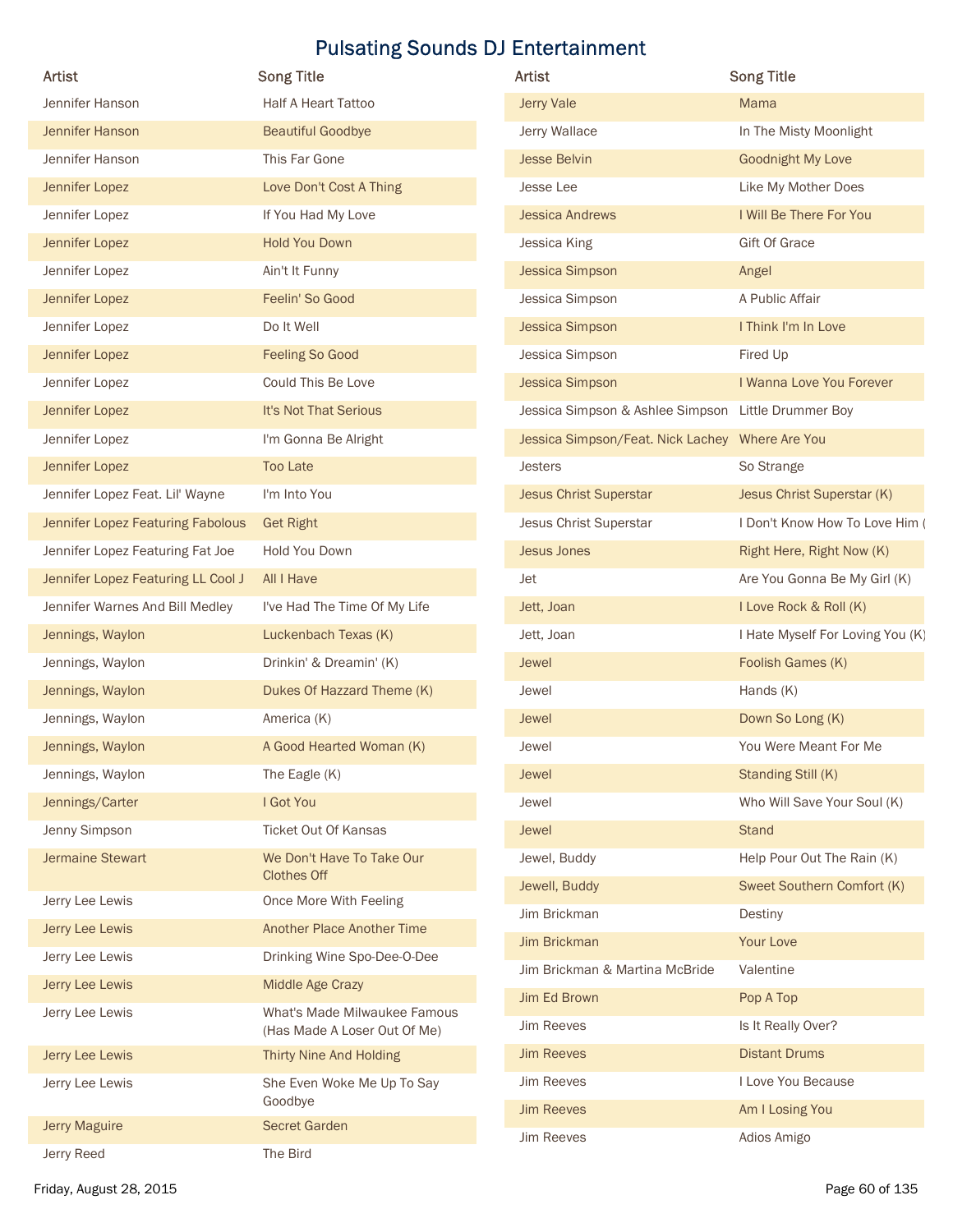|                                                      | <b>Song Title</b>                                                 | Artist              | <b>Song Title</b>                         |
|------------------------------------------------------|-------------------------------------------------------------------|---------------------|-------------------------------------------|
| Artist<br><b>Jim Reeves</b>                          | <b>Bimbo</b>                                                      | Jody Watley         | Everything                                |
| Jim Reeves                                           | He'll Have To Go                                                  | <b>Jody Watley</b>  | Friends                                   |
|                                                      |                                                                   |                     | Real Love                                 |
| <b>Jim Reeves</b>                                    | Welcome To My World                                               | Jody Watley         |                                           |
| Jimmy Buffett & Friends                              | Hey Good Lookin'                                                  | <b>Jody Watley</b>  | Some Kind Of Lover                        |
| Jimmy Buffett ftg. Toby Keith                        | <b>Too Drunk To Karaoke</b>                                       | Joe                 | I Wanna Know                              |
| Jimmy Buffett With Clint Black, Ken Hey Good Lookin' |                                                                   | Joe & Mystikal      | Stutter (Duet) (K)                        |
| Jimmy Buffett with Clint Black, Ken                  | Hey, Good Lookin'                                                 | Joe Diffie          | In My Own Backyard                        |
| Jimmy Castor Bunch                                   | Bertha Butt Boogie (K)                                            | Joe Diffie          | Home                                      |
| <b>Jimmy Charles</b>                                 | A Million To One                                                  | Joe Diffie          | If You Want Me To                         |
| Jimmy Clanton                                        | Just A Dream                                                      | Joe Diffie          | Next Thing Smokin'                        |
| <b>Jimmy Dean</b>                                    | <b>Big Bad John</b>                                               | Joe Diffie          | In Another World                          |
| Jimmy Eat World                                      | In The Middle                                                     | Joe Diffie          | John Deere Green                          |
| <b>Jimmy Eat World</b>                               | <b>Bleed American (K)</b>                                         | Joe Diffie          | Honky Tonk Attitude                       |
| Jimmy Eat World                                      | The Middle (K)                                                    | Joe Diffie          | If The Devil Danced (In Empty<br>Pockets) |
| Jimmy Elledge                                        | Funny How Time Slips Away                                         | Joe Diffie          | <b>Texas Size Heartache</b>               |
| Jimmy Elledge                                        | Funny How Time Slips Away (Ain't<br>It Funny How Time Slips Away) | Joe Diffie          | Something Like This                       |
| Jimmy Ray                                            | Are You Jimmy Ray (K)                                             | Joe Diffie          | Whole Lotta Gone                          |
| Jimmy Reed                                           | Big Boss Man                                                      | Joe Diffie          | Third Rock From The Sun                   |
| Jimmy Ruffin                                         | What Becomes Of The Broken                                        | Joe Diffie          | Ships That Don't Come In                  |
|                                                      | Hearted                                                           | Joe Diffie          | <b>Tougher Than Nails</b>                 |
| Jimmy Wayne                                          | That's All I'll Ever Need                                         | Joe Diffie          | Pickup Man                                |
| Jo Dee Messina                                       | My Give A Damn's Busted                                           | Joe Diffie          | Poor Me                                   |
| Jo Dee Messina                                       | Downtime                                                          | Joe Isaacs          | From A Cabin To A Mansion                 |
| Jo Dee Messina                                       | I Believe it (Delicious Surprise)                                 | Joe Jackson         | Is She Really Going Out With Hir          |
| Jo Dee Messina                                       | Because You Love Me                                               | Joe Jones           | You Talk Too Much                         |
| Jo Jo                                                | Leave (Get Out)                                                   | Joe McElderry       | Climb, The                                |
| Joan Jett                                            | Crimson And Clover                                                | Joe Nichols         | Brokenheartsville                         |
| Joan Osborne                                         | <b>Right Hand Man</b>                                             | Joe Nichols         | <b>Believers</b>                          |
| Joan Osborne                                         | St. Teresa                                                        |                     | I'll Wait For You                         |
| Joanna Janet'                                        | Seven Little Steps                                                | Joe Nichols         |                                           |
| Joanna Smith                                         | <b>Girls Are Crazy</b>                                            | Joe Nichols         | The Impossible                            |
| Joanna Smith                                         | Georgia Mud                                                       | Joe Nichols         | She Only Smokes When She<br><b>Drinks</b> |
| Jodeci                                               | Lately (K)                                                        | Joe Nichols         | <b>Tequila Makes Her Clothes Fall</b>     |
| Jodeci                                               | Freek'n You                                                       |                     | (K)                                       |
| Jodeci                                               | Feelin' (K)                                                       | Joe South           | Games People Play                         |
| Jodeci                                               | Get On Up                                                         | Joe South           | Walk A Mile In My Shoes                   |
| Jodeci                                               | Stay (K)                                                          | Joe Stampley        | All These Things                          |
|                                                      | I'm Alright                                                       | <b>Joe Stampley</b> | Roll On Big Mama                          |
| <b>JoDee Messina</b>                                 |                                                                   | Joe Tex             | I Gotcha                                  |

| <b>Artist</b>       | <b>Song Title</b>                         |
|---------------------|-------------------------------------------|
| Jody Watley         | Everything                                |
| <b>Jody Watley</b>  | Friends                                   |
| Jody Watley         | Real Love                                 |
| <b>Jody Watley</b>  | Some Kind Of Lover                        |
| Joe                 | I Wanna Know                              |
| Joe & Mystikal      | Stutter (Duet) (K)                        |
| Joe Diffie          | In My Own Backyard                        |
| Joe Diffie          | Home                                      |
| Joe Diffie          | If You Want Me To                         |
| Joe Diffie          | Next Thing Smokin'                        |
| Joe Diffie          | In Another World                          |
| Joe Diffie          | John Deere Green                          |
| Joe Diffie          | Honky Tonk Attitude                       |
| Joe Diffie          | If The Devil Danced (In Empty<br>Pockets) |
| Joe Diffie          | <b>Texas Size Heartache</b>               |
| Joe Diffie          | Something Like This                       |
| Joe Diffie          | Whole Lotta Gone                          |
| Joe Diffie          | Third Rock From The Sun                   |
| Joe Diffie          | Ships That Don't Come In                  |
| Joe Diffie          | <b>Tougher Than Nails</b>                 |
| Joe Diffie          | Pickup Man                                |
| Joe Diffie          | Poor Me                                   |
| Joe Isaacs          | From A Cabin To A Mansion                 |
| Joe Jackson         | Is She Really Going Out With Hir          |
| Joe Jones           | You Talk Too Much                         |
| Joe McElderry       | Climb, The                                |
| Joe Nichols         | Brokenheartsville                         |
| <b>Joe Nichols</b>  | <b>Believers</b>                          |
| Joe Nichols         | I'll Wait For You                         |
| <b>Joe Nichols</b>  | The Impossible                            |
| Joe Nichols         | She Only Smokes When She<br><b>Drinks</b> |
| <b>Joe Nichols</b>  | Tequila Makes Her Clothes Fall<br>(K)     |
| Joe South           | Games People Play                         |
| Joe South           | Walk A Mile In My Shoes                   |
| Joe Stampley        | All These Things                          |
| <b>Joe Stampley</b> | Roll On Big Mama                          |
| Joe Tex             | I Gotcha                                  |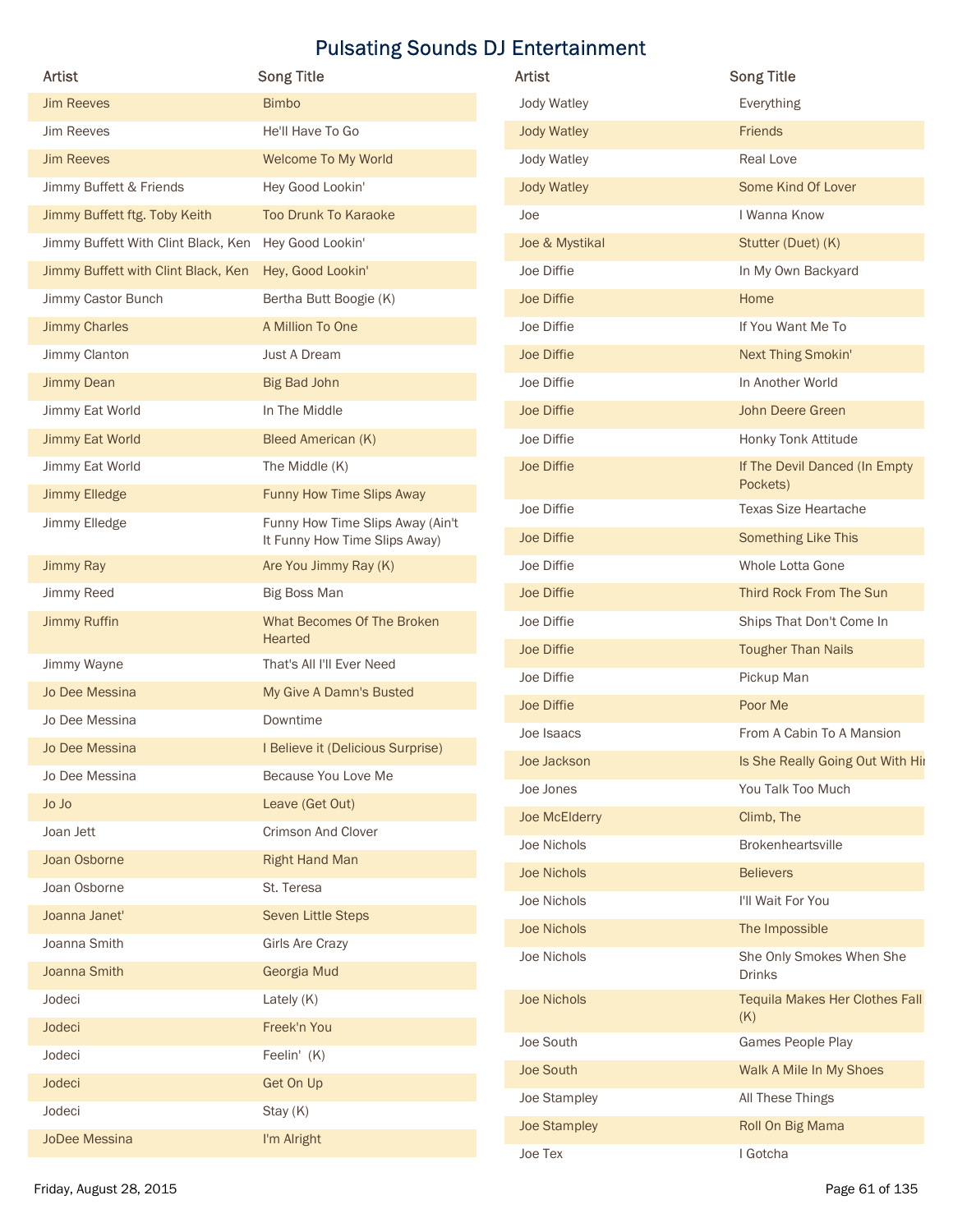| <b>Artist</b>                  | <b>Song Title</b>                                   | Artist                                            | <b>Song Title</b>                              |
|--------------------------------|-----------------------------------------------------|---------------------------------------------------|------------------------------------------------|
| <b>Joe Tex</b>                 | Ain't Gonna Bump No More (With<br>No Big Fat Woman) | John Berry                                        | Better Than A Biscuit                          |
| Joel, Billy                    | New York State Of Mind (K)                          | John Berry                                        | She's Taken A Shine                            |
| Joel, Billy                    | It's Still Rock & Roll To Me (K)                    | John Berry                                        | Power Windows                                  |
| Joel, Billy                    | Leave A Tender Moment Alone (K)                     | John Berry                                        | Your Love Amazes Me                            |
| Joel, Billy                    | Movin' Out (Anthony's Song) (K)                     | John Conlee                                       | Backside Of Thirty (K)                         |
| Joel, Billy                    | An Innocent Man (K)                                 | John Conlee                                       | Miss Emily's Picture                           |
| Joel, Billy                    | Don't Ask Me Why (K)                                | John Conlee                                       | As Long As I'm Rockin' With You                |
| Joel, Billy                    | A Matter of Trust (K)                               | John Conlee                                       | <b>Busted</b>                                  |
| Joel, Billy                    | Big Shot (K)                                        | John Conlee                                       | Years After You                                |
| Joel, Billy                    | My Life (K)                                         | John Cougar                                       | Hurts So Good                                  |
| Joel, Billy                    | Just The Way You Are (K)                            | John Denver                                       | Some Days Are Diamonds (Som<br>Days Are Stone) |
| Joel, Billy                    | Honesty (K)                                         | John Hiatt                                        | <b>Little Head</b>                             |
| Joel, Billy                    | Allentown (K)                                       | John Lee Hooker                                   | I'm In The Mood                                |
| Joel, Billy                    | Modern Woman (K)                                    | John Legend                                       | Everybody Knows                                |
| Joel, Billy                    | I Go To Extremes (K)                                | John Legend                                       | All Of Me                                      |
| Joel, Billy                    | We Didn't Start The Fire (K)                        | John Legend                                       | So High                                        |
| Joel, Billy                    | Running on Ice (K)                                  | John Legend                                       | You & I (Nobody In The World)                  |
| Joel, Billy                    | Tell Her About It (K)                               | John Legend FTG. Andre 3000                       | <b>Green Light</b>                             |
| Joel, Billy                    | She's Got A Way (K)                                 | John Lennon                                       | Stand By Me                                    |
| Joel, Billy                    | She's Always A Woman To Me (K)                      | John Mayer                                        | Daughters                                      |
| Joel, Billy                    | Piano Man (K)                                       | John Mellencamp                                   | Key West Intermezzo (I Saw You                 |
| Joel, Billy                    | The Longest Time (K)                                |                                                   | First)                                         |
| Joel, Billy                    | Pressure (K)                                        | John Mellencamp                                   | <b>Just Another Day</b>                        |
| Joel, Billy                    | You May Be Right (K)                                | John Michael Montgomery                           | Four Wheel Drive                               |
| Joel, Billy                    | Shameless (K)                                       | John Michael Montgomery                           | <b>Country Thang</b>                           |
| Joel, Billy                    | Scenes from an Italian Restaurant                   | John Michael Montgomery                           | No Man's Land                                  |
|                                | (K)                                                 | John Michael Montgomery                           | <b>Beer And Bones</b>                          |
| Joel, Billy                    | Uptown Girl (K)                                     | John Michael Montgomery                           | Long As I Live                                 |
| Joel, Billy                    | River of Dreams (K)                                 | <b>John Michael Montgomery</b>                    | Even Then                                      |
| Joel, Billy                    | The River of Dreams (K)                             | John Michael Montgomery                           | Friends                                        |
| Joel, Billy                    | Only The Good Die Young (K)                         | John Michael Montgomery                           | How Was I To Know                              |
| <b>Joey Scarbury</b>           | <b>Greatest American Hero (Believe</b>              | John Michael Montgomery                           | Nothing Catches Jesus By Surpi                 |
| John Anderson                  | It Or Not), The<br>Bend Until It Breaks             | John Michael Montgomery                           | That's What I Like About You                   |
| John Anderson                  | A Woman Knows                                       | John Michael Montgomery                           | You Are                                        |
|                                |                                                     | John Rzeznik                                      | I'm Still Here (Jim's Theme)                   |
| John Anderson                  | Mississippi Moon                                    | John Tesh w/ James Ingram                         | Forever More                                   |
| John Anderson<br>John Anderson | My Kind Of Crazy                                    | John Travolta & Olivia Newton-John We Go Together |                                                |
|                                | The Big Revival                                     | John Travolta & Olivia Newton-John Summer Nights  |                                                |
| John Anderson                  | Paradise                                            |                                                   |                                                |

| <b>Artist</b>                      | <b>Song Title</b>                              |
|------------------------------------|------------------------------------------------|
| John Berry                         | <b>Better Than A Biscuit</b>                   |
| John Berry                         | <b>She's Taken A Shine</b>                     |
| John Berry                         | Power Windows                                  |
| John Berry                         | <b>Your Love Amazes Me</b>                     |
| John Conlee                        | Backside Of Thirty (K)                         |
| <b>John Conlee</b>                 | <b>Miss Emily's Picture</b>                    |
| John Conlee                        | As Long As I'm Rockin' With You                |
| <b>John Conlee</b>                 | <b>Busted</b>                                  |
| John Conlee                        | <b>Years After You</b>                         |
| John Cougar                        | Hurts So Good                                  |
| John Denver                        | Some Days Are Diamonds (Som<br>Days Are Stone) |
| <b>John Hiatt</b>                  | <b>Little Head</b>                             |
| John Lee Hooker                    | I'm In The Mood                                |
| John Legend                        | <b>Everybody Knows</b>                         |
| John Legend                        | All Of Me                                      |
| John Legend                        | So High                                        |
| John Legend                        | You & I (Nobody In The World)                  |
| John Legend FTG. Andre 3000        | <b>Green Light</b>                             |
| John Lennon                        | Stand By Me                                    |
| John Mayer                         | <b>Daughters</b>                               |
| John Mellencamp                    | Key West Intermezzo (I Saw You<br>First)       |
| John Mellencamp                    | <b>Just Another Day</b>                        |
| John Michael Montgomery            | Four Wheel Drive                               |
| <b>John Michael Montgomery</b>     | <b>Country Thang</b>                           |
| John Michael Montgomery            | No Man's Land                                  |
| John Michael Montgomery            | <b>Beer And Bones</b>                          |
| John Michael Montgomery            | Long As I Live                                 |
| John Michael Montgomery            | Even Then                                      |
| John Michael Montgomery            | Friends                                        |
| John Michael Montgomery            | How Was I To Know                              |
| John Michael Montgomery            | Nothing Catches Jesus By Surpi                 |
| John Michael Montgomery            | That's What I Like About You                   |
| John Michael Montgomery            | You Are                                        |
| John Rzeznik                       | I'm Still Here (Jim's Theme)                   |
| John Tesh w/ James Ingram          | <b>Forever More</b>                            |
| John Travolta & Olivia Newton-John | We Go Together                                 |
| John Travolta & Olivia Newton-John | <b>Summer Nights</b>                           |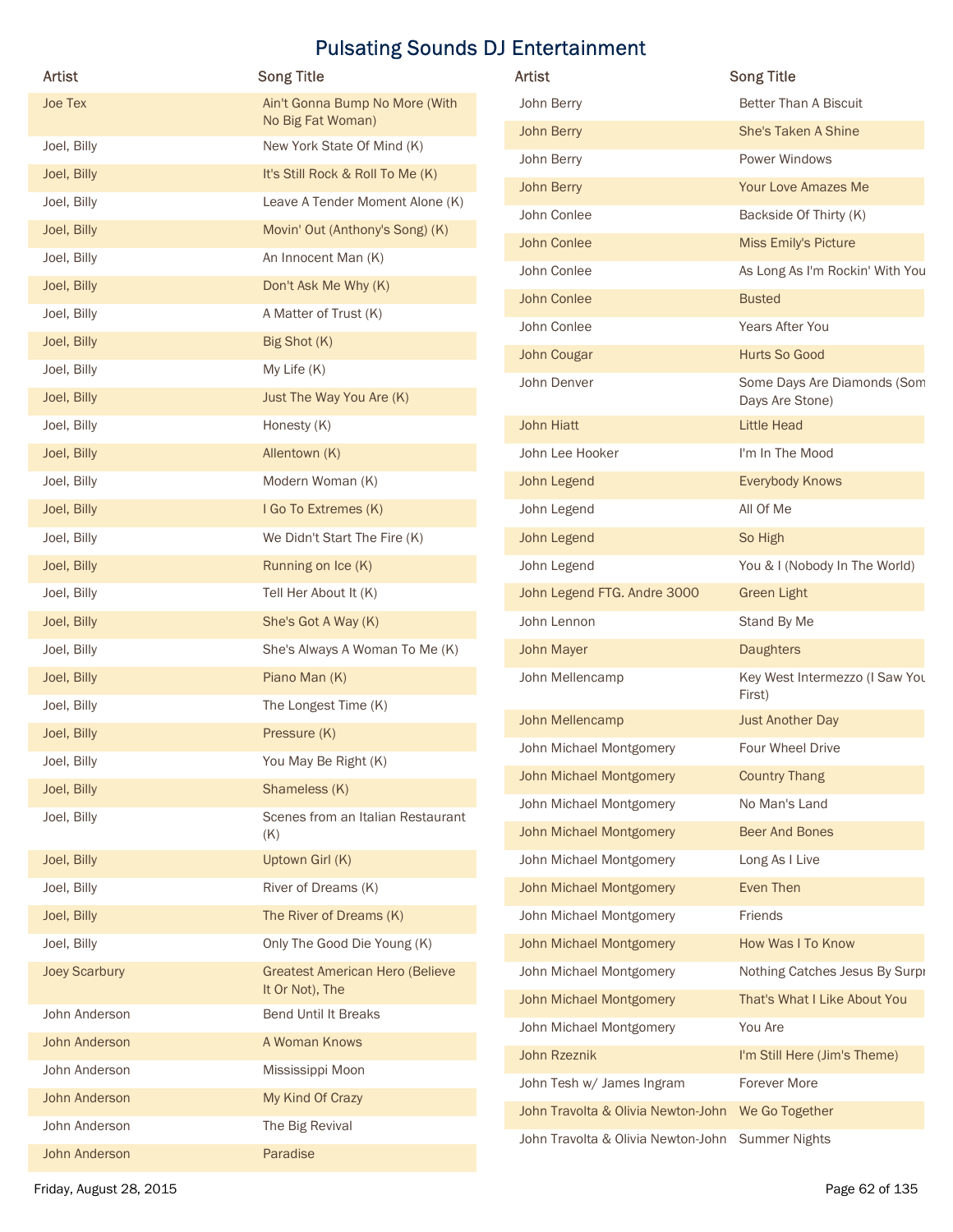| <b>Artist</b>           | <b>Song Title</b>                             | Artist                                                    | <b>Song Title</b>                         |
|-------------------------|-----------------------------------------------|-----------------------------------------------------------|-------------------------------------------|
| John, Elton             | Levon $(K)$                                   | John, Elton                                               | Recover Your Soul (K)                     |
| John, Elton             | Mama Can't Buy You Love (K)                   | John, Elton                                               | Rocket Man (K)                            |
| John, Elton             | Can You Feel The Love Tonight (K)             | John, Elton                                               | The Simple Life (K)                       |
| John, Elton             | Border Song (K)                               | John, Elton                                               | You Can Make History Young                |
| John, Elton             | Goodbye England's Rose (K)                    | John, Elton & Eric Clapton                                | Again (K)                                 |
| John, Elton             | Lucy In The Sky With Diamonds (K)             |                                                           | Runaway Train (K)                         |
| John, Elton             | Blue Eyes (K)                                 | John, Elton & Kiki Dee                                    | Don't Go Breaking My Heart (K)            |
| John, Elton             | Honky Cat (K)                                 | John, Elton & Kiki Dee                                    | True Love (K)                             |
| John, Elton             | Island Girl (K)                               | John, Elton & L Rimes                                     | Written In The Stars (K)                  |
| John, Elton             | Man $(K)$                                     | John, Elton & Ru Paul                                     | Don't Go Breaking My Heart (K)            |
| John, Elton             | I Want Love (K)                               | John, Olivia Newton                                       | Let Me Be There (K)                       |
| John, Elton             | Crocodile Rock (K)                            | John, Olivia Newton                                       | Hopelessly Devoted To You (K)             |
| John, Elton             | Don't Let The Sun Go Down On                  | John, Robert                                              | Sad Eyes (K)                              |
|                         | Me(K)                                         | Johnnie Otis                                              | Willie And The Hand Jive                  |
| John, Elton             | Goodbye Yellow Brick Road (K)                 | Johnnie Ray                                               | Cry                                       |
| John, Elton             | Bennie & The Jets (K)                         | Johnnie Taylor                                            | Disco Lady                                |
| John, Elton             | I Don't Wanna Go On With You<br>Like That (K) | <b>Johnny</b>                                             | Let's Get The Mood Right                  |
| John, Elton             | Believe (K)                                   | Johnny Cash                                               | Get Rhythm                                |
| John, Elton             | I'm Still Standing (K)                        | Johnny Cash                                               | Cry, Cry, Cry                             |
| John, Elton             | Harmony (K)                                   | Johnny Cash                                               | All Over Again                            |
| John, Elton             | Candle In The Wind (K)                        | <b>Johnny Cash</b>                                        | What Is Truth                             |
| John, Elton             | Blessed (K)                                   | Johnny Gill                                               | My My My                                  |
| John, Elton             | Daniel (K)                                    | <b>Johnny Gill</b>                                        | My, My, My (K)                            |
| John, Elton             | Saturday Night's Alright for                  | Johnny Hates Jazz                                         | <b>Shattered Dreams</b>                   |
|                         | Fighting (K)                                  | <b>Johnny Horton</b>                                      | North To Alaska                           |
| John, Elton             | Your Song (K)                                 | Johnny Lang                                               | Leaving To Stay                           |
| John, Elton             | The One (K)                                   | Johnny Maestro And The Brooklyn B Worst That Could Happen |                                           |
| John, Elton             | Sad Songs Say So Much (K)                     | Johnny Mathis                                             | A Certain Smile                           |
| John, Elton             | Philadelphia Freedom (K)                      | <b>Johnny Mathis</b>                                      | Have Yourself A Merry Little<br>Christmas |
| John, Elton             | Sacrifice (K)                                 | Johnny Mathis                                             | Christmas Song (Chestnuts)                |
| John, Elton             | This Train Don't Stop (K)                     | <b>Johnny Mathis</b>                                      | When Sunny Gets Blue                      |
| John, Elton             | Pinball Wizard (K)                            | Johnny Mathis                                             | Wild Is The Wind                          |
| John, Elton             | Tiny Dancer (K)                               | Johnny Mathis & Deniece Willia                            | <b>Too Much</b>                           |
| John, Elton             | Sorry Seems to be the Hardest<br>Word (K)     | Johnny Nash                                               | I Can See Clearly Now                     |
| John, Elton             | The Bitch is Back (K)                         | Johnny Otis Show                                          | Willie & The Hand Jive (K)                |
| John, Elton             | Someone Saved My Life Tonight                 | Johnny Paycheck                                           | Friend, Lover, Wife                       |
| John, Elton             | (K)<br>Something About the Way You            | Johnny Paycheck                                           | I'm The Only Hell (Mama Ever<br>Raised)   |
|                         | Look Tonight (K)                              | Johnny Paycheck                                           | $A-11$                                    |
| Friday, August 28, 2015 |                                               |                                                           | Page 63 of 135                            |

| Artist                     | <b>Song Title</b>                               | Artist                                                    | <b>Song Title</b>                                   |
|----------------------------|-------------------------------------------------|-----------------------------------------------------------|-----------------------------------------------------|
| John, Elton                | Levon $(K)$                                     | John, Elton                                               | Recover Your Soul (K)                               |
| John, Elton                | Mama Can't Buy You Love (K)                     | John, Elton                                               | Rocket Man (K)                                      |
| John, Elton                | Can You Feel The Love Tonight (K)               | John, Elton                                               | The Simple Life (K)                                 |
| John, Elton                | Border Song (K)                                 | John, Elton                                               | You Can Make History Young                          |
| John, Elton                | Goodbye England's Rose (K)                      |                                                           | Again (K)                                           |
| John, Elton                | Lucy In The Sky With Diamonds (K)               | John, Elton & Eric Clapton                                | Runaway Train (K)                                   |
| John, Elton                | Blue Eyes (K)                                   | John, Elton & Kiki Dee                                    | Don't Go Breaking My Heart (K)                      |
| John, Elton                | Honky Cat (K)                                   | John, Elton & Kiki Dee                                    | True Love (K)                                       |
| John, Elton                | Island Girl (K)                                 | John, Elton & L Rimes                                     | Written In The Stars (K)                            |
| John, Elton                | Man $(K)$                                       | John, Elton & Ru Paul                                     | Don't Go Breaking My Heart (K)                      |
| John, Elton                | I Want Love (K)                                 | John, Olivia Newton                                       | Let Me Be There (K)                                 |
| John, Elton                | Crocodile Rock (K)                              | John, Olivia Newton                                       | Hopelessly Devoted To You (K)                       |
| John, Elton                | Don't Let The Sun Go Down On                    | John, Robert                                              | Sad Eyes (K)                                        |
|                            | Me(K)                                           | Johnnie Otis                                              | Willie And The Hand Jive                            |
| John, Elton                | Goodbye Yellow Brick Road (K)                   | Johnnie Ray                                               | Cry                                                 |
| John, Elton                | Bennie & The Jets (K)                           | Johnnie Taylor                                            | Disco Lady                                          |
| John, Elton                | I Don't Wanna Go On With You<br>Like That (K)   | Johnny                                                    | Let's Get The Mood Right                            |
| John, Elton                | Believe (K)                                     | Johnny Cash                                               | Get Rhythm                                          |
| John, Elton                | I'm Still Standing (K)                          | <b>Johnny Cash</b>                                        | Cry, Cry, Cry                                       |
| John, Elton                | Harmony (K)                                     | Johnny Cash                                               | All Over Again                                      |
| John, Elton                | Candle In The Wind (K)                          | <b>Johnny Cash</b><br>Johnny Gill                         | What Is Truth<br>My My My                           |
| John, Elton                | Blessed (K)                                     | <b>Johnny Gill</b>                                        | My, My, My (K)                                      |
| John, Elton                | Daniel (K)                                      | Johnny Hates Jazz                                         | <b>Shattered Dreams</b>                             |
| John, Elton                | Saturday Night's Alright for                    | <b>Johnny Horton</b>                                      | North To Alaska                                     |
|                            | Fighting (K)<br>Your Song (K)                   | Johnny Lang                                               | Leaving To Stay                                     |
| John, Elton<br>John, Elton | The One (K)                                     | Johnny Maestro And The Brooklyn B Worst That Could Happen |                                                     |
| John, Elton                | Sad Songs Say So Much (K)                       | Johnny Mathis                                             | A Certain Smile                                     |
| John, Elton                | Philadelphia Freedom (K)                        | <b>Johnny Mathis</b>                                      | Have Yourself A Merry Little                        |
| John, Elton                | Sacrifice (K)                                   |                                                           | <b>Christmas</b>                                    |
| John, Elton                | This Train Don't Stop (K)                       | Johnny Mathis                                             | Christmas Song (Chestnuts)                          |
| John, Elton                | Pinball Wizard (K)                              | <b>Johnny Mathis</b>                                      | When Sunny Gets Blue                                |
| John, Elton                | Tiny Dancer (K)                                 | Johnny Mathis                                             | Wild Is The Wind                                    |
| John, Elton                | Sorry Seems to be the Hardest                   | Johnny Mathis & Deniece Willia                            | <b>Too Much</b>                                     |
|                            | Word (K)                                        | Johnny Nash                                               | I Can See Clearly Now                               |
| John, Elton                | The Bitch is Back (K)                           | Johnny Otis Show                                          | Willie & The Hand Jive (K)                          |
| John, Elton                | Someone Saved My Life Tonight<br>(K)            | Johnny Paycheck<br>Johnny Paycheck                        | Friend, Lover, Wife<br>I'm The Only Hell (Mama Ever |
| John, Elton                | Something About the Way You<br>Look Tonight (K) |                                                           | Raised)                                             |
|                            |                                                 | Johnny Paycheck                                           | $A-11$                                              |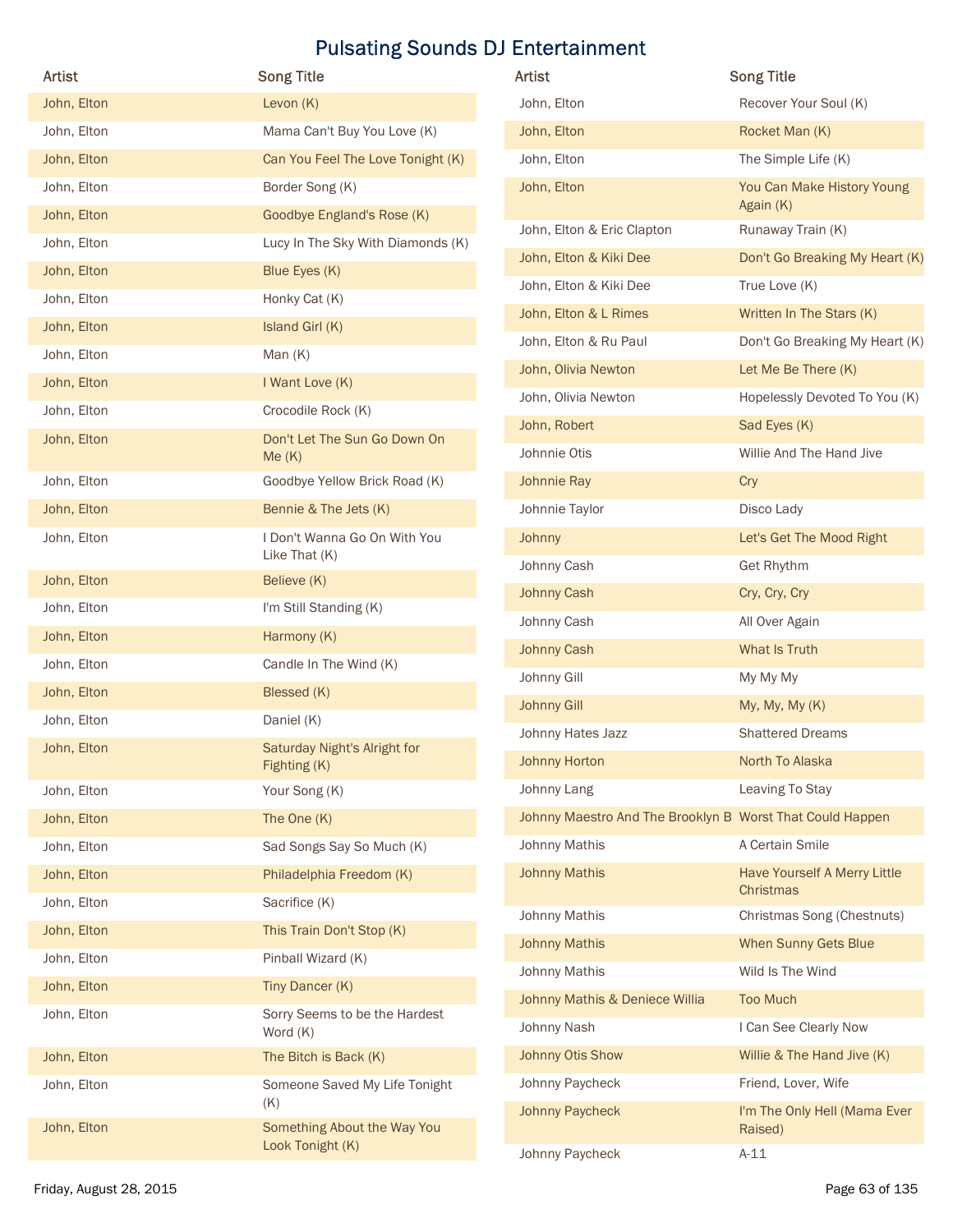| Artist                                 | <b>Pulsating Sounds DJ Entertainment</b><br><b>Song Title</b>            | Artist                            | <b>Song Title</b>                  |
|----------------------------------------|--------------------------------------------------------------------------|-----------------------------------|------------------------------------|
| Johnny Rodriguez                       | Dance With Me (Just One More                                             | Jones, George                     | Tennessee Whiskey (K)              |
|                                        | Time)                                                                    | Jones, George                     | White Lightning (K)                |
| Johnny Rodriguez                       | I Wonder If I Ever Said Goodbye                                          | Jones, George                     | You Comb Her Hair (K)              |
| Johnny Rodriguez                       | I Couldn't Be Me Without You                                             | Jones, George                     | Who's Gonna Fill Their Shoes (K    |
| Johnny Rodriguez                       | We're Over                                                               | Jones, George                     | The One I Loved Back Then          |
| Johnny Rodriguez                       | We Believe In Happy Endings                                              |                                   | (Corvette Song) (K)                |
| Johns, Sammy                           | Chevy Van (K)                                                            | Jones, George                     | The Grand Tour (K)                 |
| Johnson, Carolyn D & K Urban           | Die of a Broken Heart (K)                                                | Jones, George                     | She Thinks I Still Care (K)        |
| Johnson, Carolyn Dawn                  | I Don't Want You To Go (K)                                               | Jones, Gracie                     | Pull Up To The Bumper (K)          |
| Johnson, Carolyn Dawn                  | Georgia (K)                                                              | Jones, Howard                     | No One Is To Blame (K)             |
| Johnson, Carolyn Dawn                  | One Day Closer To You (K)                                                | Jones, Howard                     | Things Can Only Get Better (K)     |
| Johnson, Marv                          | You've Got What It Takes (K)                                             | Jones, Jesus                      | Real Real Real (K)                 |
| Johnson, Michael                       | Bluer Than Blue (K)                                                      | Jones, Jesus                      | Right Here, Right Now (K)          |
| Johnson, Michael                       | Give Me Wings (K)                                                        | Jones, Jive                       | Me, Myself & I (K)                 |
| Johnson, Michael<br>Jolie & The Wanted | Second Hand Heart (K)                                                    | Jones, Norah<br>Jones, Oran Juice | Don't Know Why (K)<br>The Rain (K) |
| Jon B                                  | <b>Boom</b><br>Pretty Girl (K)                                           | Jones, Ricki Lee                  | Chuck E's In Love CBE (K)          |
| <b>Jonas Brothers</b>                  | Burnin' Up                                                               | Jones, Tom                        | Green, Green Grass of Home (K      |
| Jonas Brothers                         | Paranoid                                                                 | Jones, Tom                        | I'll Never Fall In Love Again (K)  |
| Jonas Brothers, The                    | A Little Bit Longer                                                      | Jones, Tom                        | Daughter Of Darkness (K)           |
| Jonas Brothers, The                    | Goodnight And Goodbye                                                    | Jones, Tom                        | Delilah (K)                        |
| Jonas Brothers, The                    | <b>Hello Beautiful</b>                                                   | Jones, Tom                        | It's Not Unusual (K)               |
| Jonas Brothers, The                    | <b>Just Friends</b>                                                      | Jones, Tom                        | Love Me Tonight (K)                |
| Jonas Brothers, The                    | <b>SOS</b>                                                               | Jones, Tom                        | She's A Lady (K)                   |
| Jonathan Edwards                       | Sunshine                                                                 | Jones, Tom                        | Say You'll Stay Until Tomorrow (   |
| Jonathan Singleton & The Grove         | Look Who's Back In Love                                                  | Jones, Tom                        | What's New Pussycat (K)            |
| Jones, George                          | Bartender's Blues (K)                                                    | Jones/Wynette                     | <b>Golden Ring</b>                 |
| Jones, George                          | A Good Year for the Roses (K)                                            | Joose                             | If Tomorrow Never Comes            |
| Jones, George                          | He Stopped Loving Her Today (K)                                          | Joplin, Janis                     | Me & Bobby McGee (K)               |
| Jones, George                          | If Drinkin' Don't Kill Me (Her                                           | Joplin, Janis                     | Try Just A Little Bit Harder (K)   |
|                                        | Memory Will) (K)                                                         | Jordan, Montell                   | Get It On Tonight (K)              |
| Jones, George                          | I Always Get Lucky With You (K)                                          | Joseph & Technicolor Raincoat     | Any Dream Will Do (K)              |
| Jones, George<br>Jones, George         | A Picture of Me (Without You) (K)<br>I Don't Need Your Rockin' Chair (K) | Joseph & Technicolor Raincoat     | Close Every Door To Me (K)         |
| Jones, George                          | Choices (K)                                                              | Josh Gracin                       | I Keep Coming Back                 |
| Jones, George                          | A Girl I Used To Know (K)                                                | <b>Josh Gracin</b>                | We Weren't Crazy                   |
| Jones, George                          | 50,000 Names (K)                                                         | Josh Groban                       | Awake                              |
| Jones, George                          | Still Doin' Time (K)                                                     | Josh Groban                       | O Holy Night                       |
| Jones, George                          | The Race Is On (K)                                                       | Josh Groban                       | <b>Broken Vow</b>                  |
|                                        |                                                                          |                                   |                                    |

| Artist                         | <b>Song Title</b>                     | Artist                        | <b>Song Title</b>                                |
|--------------------------------|---------------------------------------|-------------------------------|--------------------------------------------------|
| Johnny Rodriguez               | Dance With Me (Just One More<br>Time) | Jones, George                 | Tennessee Whiskey (K)                            |
| Johnny Rodriguez               | I Wonder If I Ever Said Goodbye       | Jones, George                 | White Lightning (K)                              |
| Johnny Rodriguez               | I Couldn't Be Me Without You          | Jones, George                 | You Comb Her Hair (K)                            |
| Johnny Rodriguez               | We're Over                            | Jones, George                 | Who's Gonna Fill Their Shoes (K                  |
| Johnny Rodriguez               | We Believe In Happy Endings           | Jones, George                 | The One I Loved Back Then<br>(Corvette Song) (K) |
| Johns, Sammy                   | Chevy Van (K)                         | Jones, George                 | The Grand Tour (K)                               |
| Johnson, Carolyn D & K Urban   | Die of a Broken Heart (K)             | Jones, George                 | She Thinks I Still Care (K)                      |
| Johnson, Carolyn Dawn          | I Don't Want You To Go (K)            | Jones, Gracie                 | Pull Up To The Bumper (K)                        |
|                                |                                       | Jones, Howard                 | No One Is To Blame (K)                           |
| Johnson, Carolyn Dawn          | Georgia (K)                           |                               |                                                  |
| Johnson, Carolyn Dawn          | One Day Closer To You (K)             | Jones, Howard                 | Things Can Only Get Better (K)                   |
| Johnson, Marv                  | You've Got What It Takes (K)          | Jones, Jesus                  | Real Real Real (K)                               |
| Johnson, Michael               | Bluer Than Blue (K)                   | Jones, Jesus                  | Right Here, Right Now (K)                        |
| Johnson, Michael               | Give Me Wings (K)                     | Jones, Jive                   | Me, Myself & $I(K)$                              |
| Johnson, Michael               | Second Hand Heart (K)                 | Jones, Norah                  | Don't Know Why (K)                               |
| Jolie & The Wanted             | <b>Boom</b>                           | Jones, Oran Juice             | The Rain (K)                                     |
| Jon B                          | Pretty Girl (K)                       | Jones, Ricki Lee              | Chuck E's In Love CBE (K)                        |
| <b>Jonas Brothers</b>          | Burnin' Up                            | Jones, Tom                    | Green, Green Grass of Home (K                    |
| Jonas Brothers                 | Paranoid                              | Jones, Tom                    | I'll Never Fall In Love Again (K)                |
| Jonas Brothers, The            | A Little Bit Longer                   | Jones, Tom                    | Daughter Of Darkness (K)                         |
| Jonas Brothers, The            | Goodnight And Goodbye                 | Jones, Tom                    | Delilah (K)                                      |
| Jonas Brothers, The            | <b>Hello Beautiful</b>                | Jones, Tom                    | It's Not Unusual (K)                             |
| Jonas Brothers, The            | <b>Just Friends</b>                   | Jones, Tom                    | Love Me Tonight (K)                              |
| Jonas Brothers, The            | <b>SOS</b>                            | Jones, Tom                    | She's A Lady (K)                                 |
| Jonathan Edwards               | Sunshine                              | Jones, Tom                    | Say You'll Stay Until Tomorrow (                 |
| Jonathan Singleton & The Grove | Look Who's Back In Love               | Jones, Tom                    | What's New Pussycat (K)                          |
| Jones, George                  | Bartender's Blues (K)                 | Jones/Wynette                 | <b>Golden Ring</b>                               |
| Jones, George                  | A Good Year for the Roses (K)         | Joose                         | If Tomorrow Never Comes                          |
| Jones, George                  | He Stopped Loving Her Today (K)       | Joplin, Janis                 | Me & Bobby McGee (K)                             |
| Jones, George                  | If Drinkin' Don't Kill Me (Her        | Joplin, Janis                 | Try Just A Little Bit Harder (K)                 |
|                                | Memory Will) (K)                      | Jordan, Montell               | Get It On Tonight (K)                            |
| Jones, George                  | I Always Get Lucky With You (K)       | Joseph & Technicolor Raincoat | Any Dream Will Do (K)                            |
| Jones, George                  | A Picture of Me (Without You) (K)     | Joseph & Technicolor Raincoat | Close Every Door To Me (K)                       |
| Jones, George                  | I Don't Need Your Rockin' Chair (K)   | Josh Gracin                   | I Keep Coming Back                               |
| Jones, George                  | Choices (K)                           | <b>Josh Gracin</b>            | We Weren't Crazy                                 |
| Jones, George                  | A Girl I Used To Know (K)             | Josh Groban                   | Awake                                            |
| Jones, George                  | 50,000 Names (K)                      | Josh Groban                   | O Holy Night                                     |
| Jones, George                  | Still Doin' Time (K)                  | Josh Groban                   | <b>Broken Vow</b>                                |
| Jones, George                  | The Race Is On (K)                    | Josh Thompson                 | Cold Beer With Your Name On It                   |
| Friday, August 28, 2015        |                                       |                               | Page 64 of 135                                   |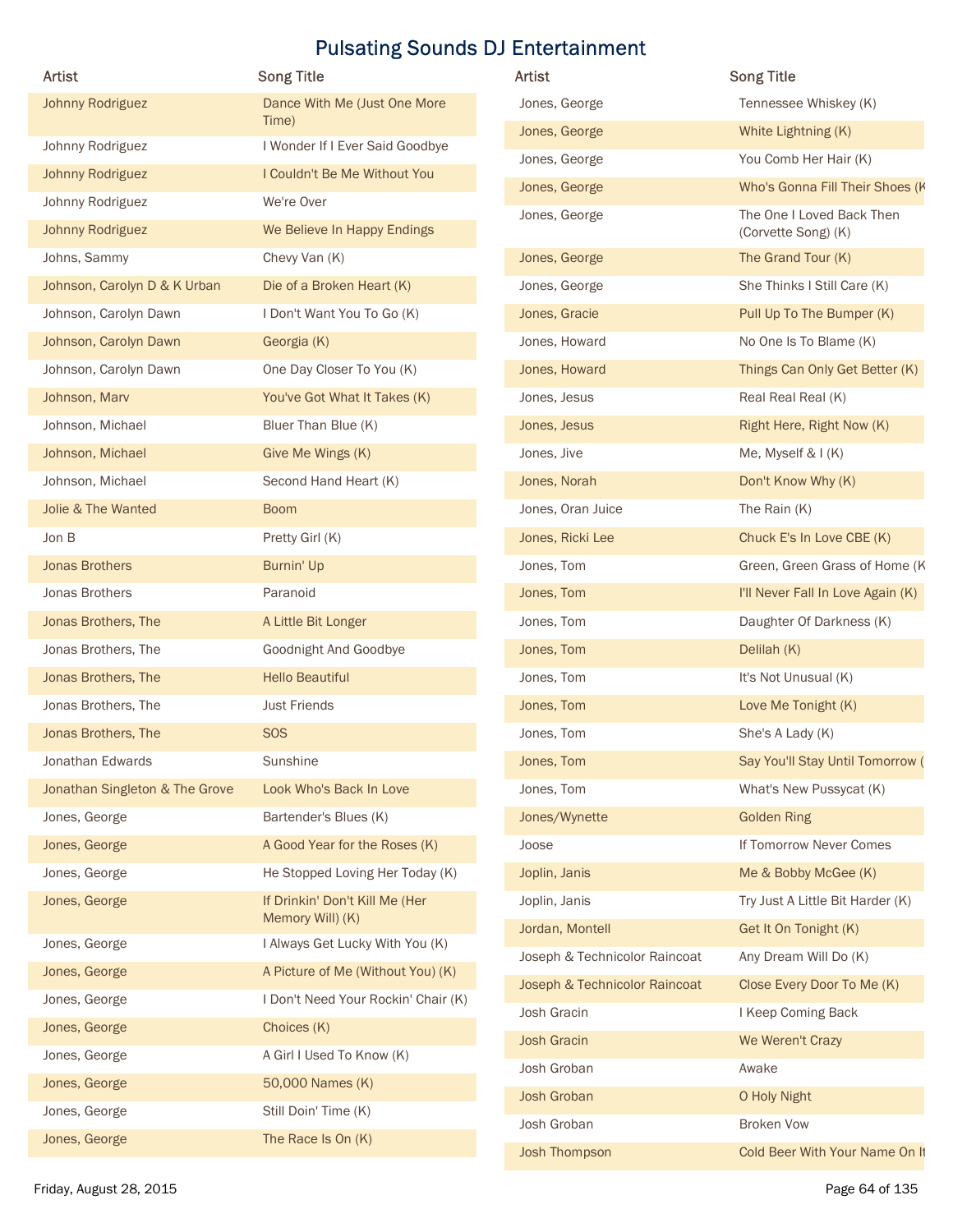| <b>Artist</b>                |                                         |                                                    |                                       |
|------------------------------|-----------------------------------------|----------------------------------------------------|---------------------------------------|
|                              | <b>Song Title</b>                       | <b>Pulsating Sounds DJ Entertainment</b><br>Artist | <b>Song Title</b>                     |
| Josh Thompson                | Way Out Here                            | Judds, The                                         | Had A Dream (K)                       |
| <b>Josh Turner</b>           | Long Black Train                        | Judds, The                                         | Grandpa (K)                           |
| Josh Turner                  | She'll Go On You                        | Judds, The                                         | Change of Heart (K)                   |
|                              |                                         |                                                    |                                       |
| <b>Josh Turner</b>           | Why Don't We Just Dance                 | Judds, The                                         | Love Is Alive (K)                     |
| Josh Turner                  | What It Ain't                           | Judds, The                                         | Maybe Your Baby's Got The Blue<br>(K) |
| <b>Josh Turner</b>           | Would You Go With Me                    | Judds, The                                         | Girls' Night Out (K)                  |
| Joshua Kadison               | Picture Postcards From L.A.             | Judds, The                                         | Give A Little Love (K)                |
| Journey                      | Anyway You Want It (K)                  | Judds, The                                         | Have Mercy (K)                        |
| Journey                      | Be Good To Yourself (K)                 | Judds, The                                         | Mama He's Crazy (K)                   |
| Journey                      | Don't Stop Believing (K)                | Judds, The                                         | Turn It Loose (K)                     |
| Journey                      | Lights (K)                              | Judds, The                                         | Stuck In Love (K)                     |
| Journey                      | Faithfully (K)                          | Judds, The                                         | Why Not Me (K)                        |
| Journey                      | I'll Be Alright Without You (K)         | Judds, The                                         | Rockin' With The Rhythm of the        |
| Journey                      | Who's Crying Now (K)                    |                                                    | Rain (K)                              |
| Journey                      | Open Arms (K)                           | Judds, The                                         | Young Love (K)                        |
| Journey                      | Send Her My Love (K)                    | <b>Judy Garland</b>                                | Swanee                                |
| Journey                      | Only The Young (K)                      | <b>Judy Garland</b>                                | Somewhere Over The Rainbow            |
| Journey                      | Stone In Love (K)                       | <b>Judy Garland</b>                                | The Trolley Song                      |
| Journey                      | When You Love A Woman (K)               | <b>Judy Garland</b>                                | Over The Rainbow                      |
| Journey                      | Separate Ways (K)                       | <b>Juice Newton</b>                                | Angel Of The Morning                  |
| Journey                      | Wheel In The Sky                        | Juice Newton                                       | Queen Of Hearts                       |
| Jr Walker & The Allstars     | Shotgun (K)                             | Juicy (It's All Good)                              | Juicy (It's All Good)                 |
| Jr. Walker And The All Stars | What Does It Take (To Win Your          | Julia                                              | Julia                                 |
|                              | Love)                                   | Julian Lennon                                      | Day After Day                         |
| Judd, Cledus T               | Cledus The Karaoke King (K)             | Julie Reeves                                       | Trouble Is A Woman                    |
| Judd, Cledus T               | If Shania Was Mine (K)                  | <b>Julie Reeves</b>                                | What I Need                           |
| Judd, Cledus T               | My Cellmate Thinks I'm Sexy (K)         | Julie Roberts                                      | Wake Up Older                         |
| Judd, Cledus T               | Every Bulb In The House Is Blown<br>(K) | Julio Iglesias                                     | Hey                                   |
| Judd, Cledus T               | She's Inflatable (K)                    | Jump 5                                             | God Bless The Usa                     |
| Judd, Cledus T               | Wives Do It All The Time (K)            | Jump 5                                             | <b>Spinning Around</b>                |
|                              |                                         |                                                    |                                       |
| Judd, Cledus T. & Toby Keith | I Love Nascar (K)                       | Jump 5                                             | <b>Shining Star</b>                   |
| Judd, Wynonna                | No One Else On Earth (K)                | Jump 'N Saddle Band                                | Curly Shuffle (K)                     |
| Judd, Wynonna                | Heaven Help My Heart (K)                | Justin Bieber                                      | Never Let You Go                      |
| Judds                        | Change Of Heart                         | Justin Bieber ftg. Big Sean                        | As Long As You Love Me                |
| <b>Judds</b>                 | Young Love                              | Justin Moore                                       | Lettin' The Night Roll                |
| Judds, The                   | I Know Where I'm Going (K)              | <b>Justin Moore</b>                                | <b>Backwoods</b>                      |
| Judds, The                   | Let Me Tell You About Love (K)          | Justin Moore                                       | Til My Last Day                       |
| Judds, The                   | Love Can Build A Bridge (K)             | Justin Moore ftg. Miranda Lambert                  | Old Habits                            |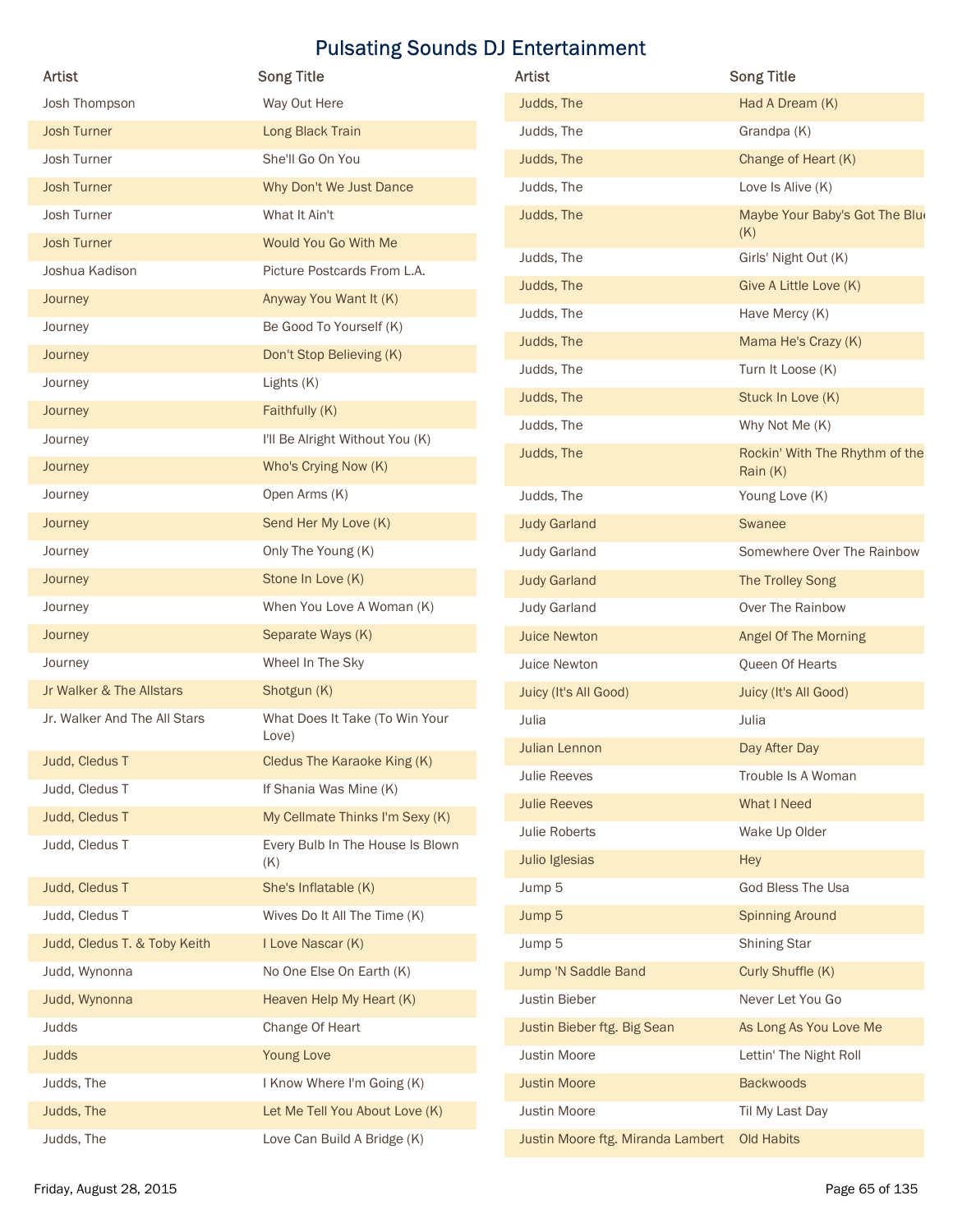|                               |                                      | <b>Pulsating Sounds DJ Entertainment</b> |                                               |
|-------------------------------|--------------------------------------|------------------------------------------|-----------------------------------------------|
| Artist                        | <b>Song Title</b>                    | Artist                                   | <b>Song Title</b>                             |
| Juvenile                      | Back That Thang Up (K)               | Ke\$ha                                   | Your Love Is My Drug                          |
| Jypsi                         | I Don't Love You Like That           | Keane                                    | Somewhere Only We Know                        |
| Κ                             |                                      | Keith                                    | 98.6                                          |
| K D Lang                      | Three Days                           | Keith Anderson                           | I Still Miss You                              |
| K. C. & The Sunshine Band     | That's The Way (I Like It)           | Keith Anderson                           | Podunk                                        |
| K.D. Lang                     | I'm Down To My Last Cigarette        | Keith Anderson                           | Somebody Needs A Hug                          |
| K. T. Oslin                   | Do Ya                                | Keith Harling                            | Coming Back For You                           |
| K.D. Lang                     | I'm Down To My Last Cigarette        | <b>Keith Harling</b>                     | Bring It On                                   |
| K.T. Tunstall                 | Suddenly I See                       | Keith Murray                             | Most Beautifullest Thing In The<br>World, The |
| Kadison, Joshua               | Beautiful In My Eyes (K)             | Keith Stegall                            | My Life                                       |
| Kalapana                      | Naturally                            | <b>Keith Stegall</b>                     | 1969                                          |
| Kallen, Kitty                 | Little Things Mean A Lot (K)         | <b>Keith Sweat</b>                       | Twisted                                       |
| Kandi                         | Don't Think I'm Not                  | Keith Sweat (Featuring Kut Klose)        | Get Up On It                                  |
| Kansas                        | Dust In The Wind (K)                 | Keith Urban                              | Little Bit Of Everything                      |
| Kansas                        | Carry On Wayward Son                 | Keith Urban                              | Making Memories Of Us                         |
| Kansas                        | Play The Game Tonight (K)            | Keith Urban                              | <b>Without You</b>                            |
| Kardinal Offishall Feat. Akon | Dangerous                            | Keith Urban                              | You Gonna Fly                                 |
| Karyn White                   | Can I Stay With YOU                  | Keith Urban                              | Where The Blacktop Ends                       |
| Karyn White                   | <b>Secret Rendezvous</b>             | Keith Whitley                            | I Wonder Do You Think Of Me                   |
| Kasey Chambers                | Cry Like A Baby                      | Keith Whitley                            | I'm No Stranger To The Rain                   |
| Kaskade & Project 46          | <b>Last Chance</b>                   | Keith Whitley                            | Talk To Me Texas                              |
| Kathy Mattea                  | Eighteen Wheels And A Dozen<br>Roses | Keith Whitley                            | There's A New Kid In Town                     |
| <b>Kathy Mattea</b>           | <b>Come From The Heart</b>           | Keith, Toby                              | It Works For Me (K)                           |
| Kathy Mattea                  | Walk The Way The Wind Blows          | Keith, Toby                              | He Ain't Worth Missing (K)                    |
| <b>Kathy Mattea</b>           | <b>Walking Away A Winner</b>         | Keith, Toby                              | Dream Walkin' (K)                             |
| Kathy Mattea                  | Where've You Been                    | Keith, Toby                              | I'm Just Talkin' About Tonight (K             |
| <b>Kathy Mattea</b>           | She Came From FT. Worth              | Keith, Toby                              | I Love This Bar (K)                           |
| Kathy Mattea                  | <b>Untold Stories</b>                | Keith, Toby                              | Courtesy of the Red, White & BI               |
| Katrina & The Waves           | Walking On Sunshine (K)              | Keith, Toby                              | (K)<br>I'm So Happy I Can't Stop Crying       |
| <b>Kay Starr</b>              | Side By Side                         |                                          | (K)                                           |
| KC & The Sunshine Band        | <b>Get Down Tonight</b>              | Keith, Toby                              | It's All Good (K)                             |
| KC & The Sunshine Band        | Give It Up (K)                       | Keith, Toby                              | If A Man Answers (K)                          |
| KC & The Sunshine Band        | I'm Your Boogie Man                  | Keith, Toby                              | Losing My Touch (K)                           |
| KC & The Sunshine Band        | Keep It Comin' Love                  | Keith, Toby                              | Big OI Truck (K)                              |
| KC & The Sunshine Band        | That's The Way I Like It (K)         | Keith, Toby                              | Getcha Some (K)                               |
| KC And The Sunshine Band      | Boogie Shoes                         | Keith, Toby                              | My List (K)                                   |
| Ke\$Ha                        | We R Who We R                        | Keith, Toby                              | How Do You Like Me Now (K)                    |
|                               |                                      |                                          |                                               |

| Artist                           | <b>Song Title</b>                       | Artist                            | <b>Song Title</b>                       |
|----------------------------------|-----------------------------------------|-----------------------------------|-----------------------------------------|
| Juvenile                         | Back That Thang Up (K)                  | Ke\$ha                            | Your Love Is My Drug                    |
| Jypsi                            | I Don't Love You Like That              | Keane                             | Somewhere Only We Know                  |
| K                                |                                         | Keith                             | 98.6                                    |
| K D Lang                         | Three Days                              | Keith Anderson                    | I Still Miss You                        |
| K. C. & The Sunshine Band        | That's The Way (I Like It)              | Keith Anderson                    | Podunk                                  |
| K.D. Lang                        | I'm Down To My Last Cigarette           | Keith Anderson                    | <b>Somebody Needs A Hug</b>             |
| K.T.Oslin                        | Do Ya                                   | Keith Harling                     | Coming Back For You                     |
| K.D. Lang                        | I'm Down To My Last Cigarette           | <b>Keith Harling</b>              | Bring It On                             |
| K.T. Tunstall                    | Suddenly I See                          | Keith Murray                      | Most Beautifullest Thing In The         |
| Kadison, Joshua                  | Beautiful In My Eyes (K)                | <b>Keith Stegall</b>              | World, The<br>My Life                   |
| Kalapana                         | Naturally                               | Keith Stegall                     | 1969                                    |
| Kallen, Kitty                    | Little Things Mean A Lot (K)            | <b>Keith Sweat</b>                | <b>Twisted</b>                          |
| Kandi                            | Don't Think I'm Not                     | Keith Sweat (Featuring Kut Klose) | Get Up On It                            |
| Kansas                           | Dust In The Wind (K)                    | Keith Urban                       | Little Bit Of Everything                |
| Kansas                           | Carry On Wayward Son                    | Keith Urban                       | Making Memories Of Us                   |
| Kansas                           | Play The Game Tonight (K)               | Keith Urban                       | <b>Without You</b>                      |
| Kardinal Offishall Feat. Akon    | <b>Dangerous</b>                        | Keith Urban                       | You Gonna Fly                           |
| Karyn White                      | Can I Stay With YOU                     | Keith Urban                       | Where The Blacktop Ends                 |
| Karyn White                      | <b>Secret Rendezvous</b>                | Keith Whitley                     | I Wonder Do You Think Of Me             |
| Kasey Chambers                   | Cry Like A Baby                         | Keith Whitley                     | I'm No Stranger To The Rain             |
| Kaskade & Project 46             | <b>Last Chance</b>                      | Keith Whitley                     | Talk To Me Texas                        |
| Kathy Mattea                     | Eighteen Wheels And A Dozen<br>Roses    | Keith Whitley                     | There's A New Kid In Town               |
| <b>Kathy Mattea</b>              | <b>Come From The Heart</b>              | Keith, Toby                       | It Works For Me (K)                     |
| Kathy Mattea                     | Walk The Way The Wind Blows             | Keith, Toby                       | He Ain't Worth Missing (K)              |
| <b>Kathy Mattea</b>              | <b>Walking Away A Winner</b>            | Keith, Toby                       | Dream Walkin' (K)                       |
| Kathy Mattea                     | Where've You Been                       | Keith, Toby                       | I'm Just Talkin' About Tonight (K       |
| <b>Kathy Mattea</b>              | She Came From FT. Worth                 | Keith, Toby                       | I Love This Bar (K)                     |
| Kathy Mattea                     | <b>Untold Stories</b>                   | Keith, Toby                       | Courtesy of the Red, White & BI<br>(K)  |
| Katrina & The Waves<br>Kay Starr | Walking On Sunshine (K)<br>Side By Side | Keith, Toby                       | I'm So Happy I Can't Stop Crying<br>(K) |
| KC & The Sunshine Band           | <b>Get Down Tonight</b>                 | Keith, Toby                       | It's All Good (K)                       |
| KC & The Sunshine Band           | Give It Up (K)                          | Keith, Toby                       | If A Man Answers (K)                    |
| KC & The Sunshine Band           | I'm Your Boogie Man                     | Keith, Toby                       | Losing My Touch (K)                     |
| KC & The Sunshine Band           | Keep It Comin' Love                     | Keith, Toby                       | Big OI Truck (K)                        |
| KC & The Sunshine Band           | That's The Way I Like It (K)            | Keith, Toby                       | Getcha Some (K)                         |
| KC And The Sunshine Band         | Boogie Shoes                            | Keith, Toby                       | My List (K)                             |
| Ke\$Ha                           | We R Who We R                           | Keith, Toby                       | How Do You Like Me Now (K)              |
|                                  |                                         | Keith, Toby                       | Me Too (K)                              |
| Friday, August 28, 2015          |                                         |                                   | Page 66 of 135                          |
|                                  |                                         |                                   |                                         |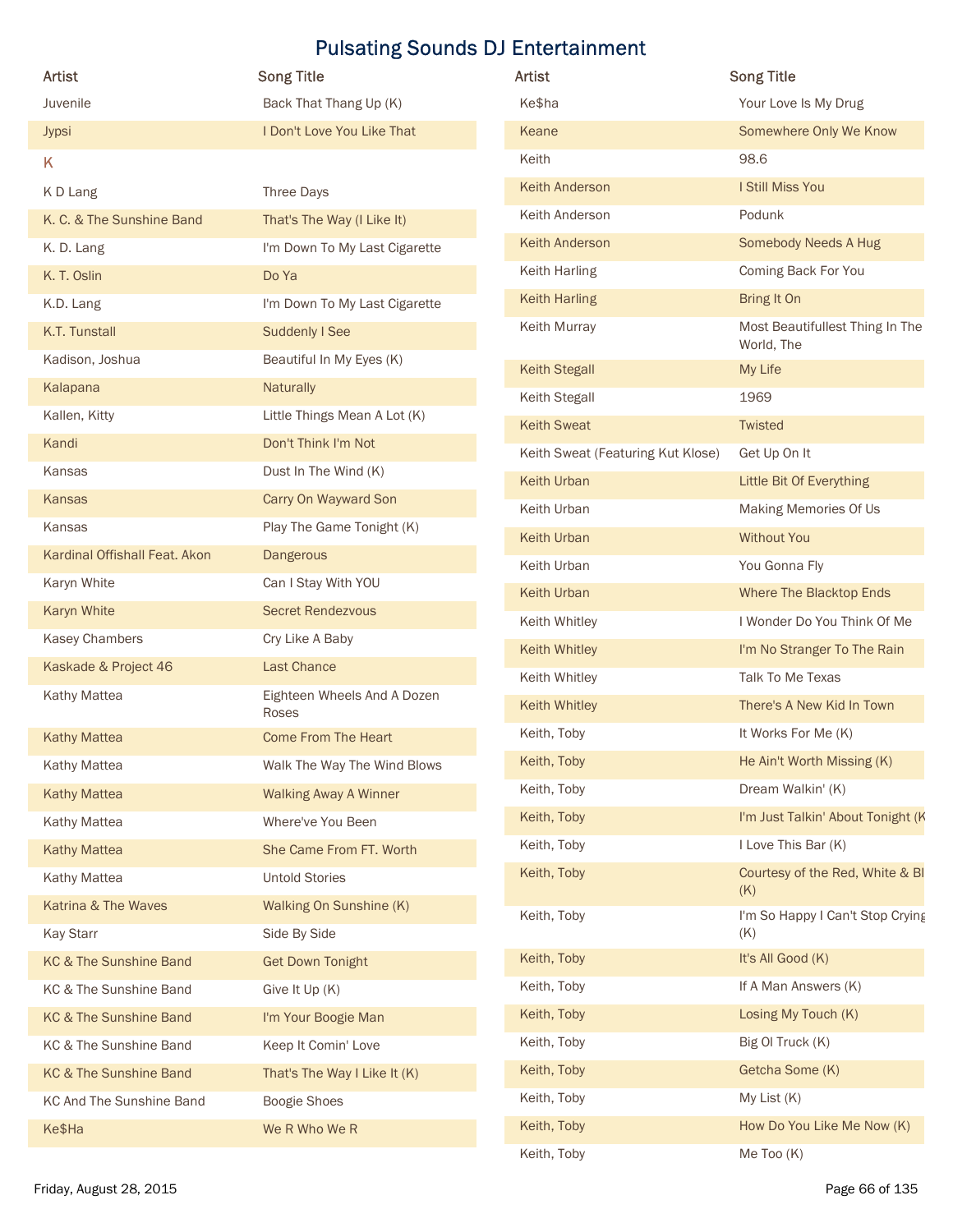| Artist                                  | <b>Song Title</b>                            | <b>Pulsating Sounds DJ Entertainment</b><br>Artist | <b>Song Title</b>                    |
|-----------------------------------------|----------------------------------------------|----------------------------------------------------|--------------------------------------|
| Keith, Toby                             | Double Wide Paradise (K)                     | Kelly Clarkson/Justin Guarini                      | Timeless                             |
| Keith, Toby                             | Does That Blue Moon Ever Shine<br>On You (K) | <b>Kelly Rowland</b>                               | Can't Nobody                         |
| Keith, Toby                             | Ain't It Just Like You (K)                   | Kelly Rowland Feat. Lil' Wayne                     | Motivation                           |
| Keith, Toby                             | As Good As I Once Was (K)                    | Kelly, Gene                                        | All I Do Is Dream Of You (K)         |
| Keith, Toby                             | Country Comes To Town (K)                    | Kelly, Gene                                        | Singing In The Rain (K)              |
| Keith, Toby                             | A Little Less Talk, A Lot More               | Kelly, Josh<br>Kelly, R                            | Amazing (K)<br>Bump N' Grind (K)     |
|                                         | Action (K)<br>Good To Go To Mexico (K)       | Kelly, R                                           | I Believe I Can Fly (K)              |
| Keith, Toby<br>Keith, Toby              | I Wanna Talk About Me (K)                    | Kelly, R                                           | I Wish (K)                           |
| Keith, Toby                             | When Love Fades (K)                          | Kelly, R                                           | I Can't Sleep Baby (K)               |
| Keith, Toby                             | We Were In Love (K)                          | Kelly, R                                           | Soldier's Heart (K)                  |
| Keith, Toby                             | Stays In Mexico (K)                          | Kelly, R                                           | Snake (K)                            |
| Keith, Toby                             | Wish I Didn't Know Now (K)                   | Kem                                                | Love Calls (K)                       |
| Keith, Toby                             | Who's That Man (K)                           | Kendalls, The                                      | You'd Make An Angel Wanna            |
| Keith, Toby                             | Whiskey Girl (K)                             |                                                    | Cheat $(K)$                          |
| Keith, Toby                             | You Ain't Much Fun (K)                       | Kendricks, Eddie                                   | Truckin' (K)                         |
| Keith, Toby                             | Upstairs Downtown (K)                        | <b>Kenny Chesney</b>                               | <b>Guitars And Tiki Bars</b>         |
| Keith, Toby                             | You Shouldn't Kiss Me Like This              | Kenny Chesney                                      | Beer In Mexico                       |
|                                         | (K)                                          | <b>Kenny Chesney</b>                               | All I Need To Know                   |
| Keith, Toby                             | Should've Been A Cowboy (K)                  | Kenny Chesney                                      | Don't Blink                          |
| Keith, Toby                             | Rock You Baby (K)                            | <b>Kenny Chesney</b>                               | I Remember                           |
| Keith, Toby & Scotty Emerick            | Weed With Willie (K)                         | Kenny Chesney                                      | Grandpa Told Me So                   |
| Keith, Toby & Willie Nelson             | Beer For My Horses (K)                       | <b>Kenny Chesney</b>                               | No Shoes, No Shirt, No Problem       |
| Kelis                                   | Caught Out There (I Hate You)                | Kenny Chesney                                      | Keg In The Closet                    |
| Kelis                                   | Milkshake (K)                                | <b>Kenny Chesney</b>                               | Living In Fast Forward (K)<br>Dreams |
| Kelis                                   | Get Along With You                           | Kenny Chesney<br><b>Kenny Chesney</b>              | Don't Happen Twice                   |
| Kelis<br>Kelis Feat. Too Short          | <b>Trick Me</b><br><b>Bossy</b>              | Kenny Chesney                                      | Me And You                           |
| <b>Kellie Coffee</b>                    | <b>Texas Plates</b>                          | <b>Kenny Chesney</b>                               | Old Blue Chair                       |
| Kellie Coffey                           | Dance With My Father                         | Kenny Chesney                                      | Being Drunk's A Lot Like Loving      |
| <b>Kellie Coffey</b>                    | <b>Whatever It Takes</b>                     |                                                    | You                                  |
| Kellie Pickler                          | Best Days Of Your Life                       | <b>Kenny Chesney</b>                               | Fall In Love                         |
| <b>Kellie Pickler</b>                   | Tough                                        | Kenny Chesney                                      | A Chance                             |
| Kellie Pickler                          | Someone Somewhere Tonight                    | <b>Kenny Chesney</b>                               | I Go Back                            |
| <b>Kelly Clarkson</b>                   | Don't Waste Your Time                        | Kenny Chesney                                      | <b>Pretty Paper</b>                  |
| Kelly Clarkson                          | Miss Independent                             | <b>Kenny Chesney</b>                               | Pirate Flag                          |
|                                         | <b>Before Your Love</b>                      | Kenny Chesney                                      | When I See This Bar                  |
|                                         |                                              | <b>Kenny Chesney</b>                               | Some People Change                   |
| <b>Kelly Clarkson</b><br>Kelly Clarkson | Low                                          | Kenny Chesney                                      | The Boys Of Fall                     |

| <b>Artist</b>                  | <b>Song Title</b>                        |
|--------------------------------|------------------------------------------|
| Kelly Clarkson/Justin Guarini  | <b>Timeless</b>                          |
| <b>Kelly Rowland</b>           | Can't Nobody                             |
| Kelly Rowland Feat. Lil' Wayne | Motivation                               |
| Kelly, Gene                    | All I Do Is Dream Of You (K)             |
| Kelly, Gene                    | Singing In The Rain (K)                  |
| Kelly, Josh                    | Amazing (K)                              |
| Kelly, R                       | Bump N' Grind (K)                        |
| Kelly, R                       | I Believe I Can Fly (K)                  |
| Kelly, R                       | I Wish (K)                               |
| Kelly, R                       | I Can't Sleep Baby (K)                   |
| Kelly, R                       | Soldier's Heart (K)                      |
| Kelly, R                       | Snake (K)                                |
| Kem                            | Love Calls (K)                           |
| Kendalls, The                  | You'd Make An Angel Wanna<br>Cheat $(K)$ |
| Kendricks, Eddie               | Truckin' (K)                             |
| <b>Kenny Chesney</b>           | <b>Guitars And Tiki Bars</b>             |
| Kenny Chesney                  | Beer In Mexico                           |
| <b>Kenny Chesney</b>           | All I Need To Know                       |
| Kenny Chesney                  | Don't Blink                              |
| <b>Kenny Chesney</b>           | I Remember                               |
| Kenny Chesney                  | Grandpa Told Me So                       |
| <b>Kenny Chesney</b>           | No Shoes, No Shirt, No Problem           |
| Kenny Chesney                  | Keg In The Closet                        |
| Kenny Chesney                  | Living In Fast Forward (K)               |
| Kenny Chesney                  | Dreams                                   |
| <b>Kenny Chesney</b>           | Don't Happen Twice                       |
| Kenny Chesney                  | Me And You                               |
| <b>Kenny Chesney</b>           | Old Blue Chair                           |
| Kenny Chesney                  | Being Drunk's A Lot Like Loving<br>You   |
| <b>Kenny Chesney</b>           | Fall In Love                             |
| Kenny Chesney                  | A Chance                                 |
| <b>Kenny Chesney</b>           | I Go Back                                |
| Kenny Chesney                  | <b>Pretty Paper</b>                      |
| <b>Kenny Chesney</b>           | <b>Pirate Flag</b>                       |
| Kenny Chesney                  | When I See This Bar                      |
| <b>Kenny Chesney</b>           | Some People Change                       |
| Kenny Chesney                  | The Boys Of Fall                         |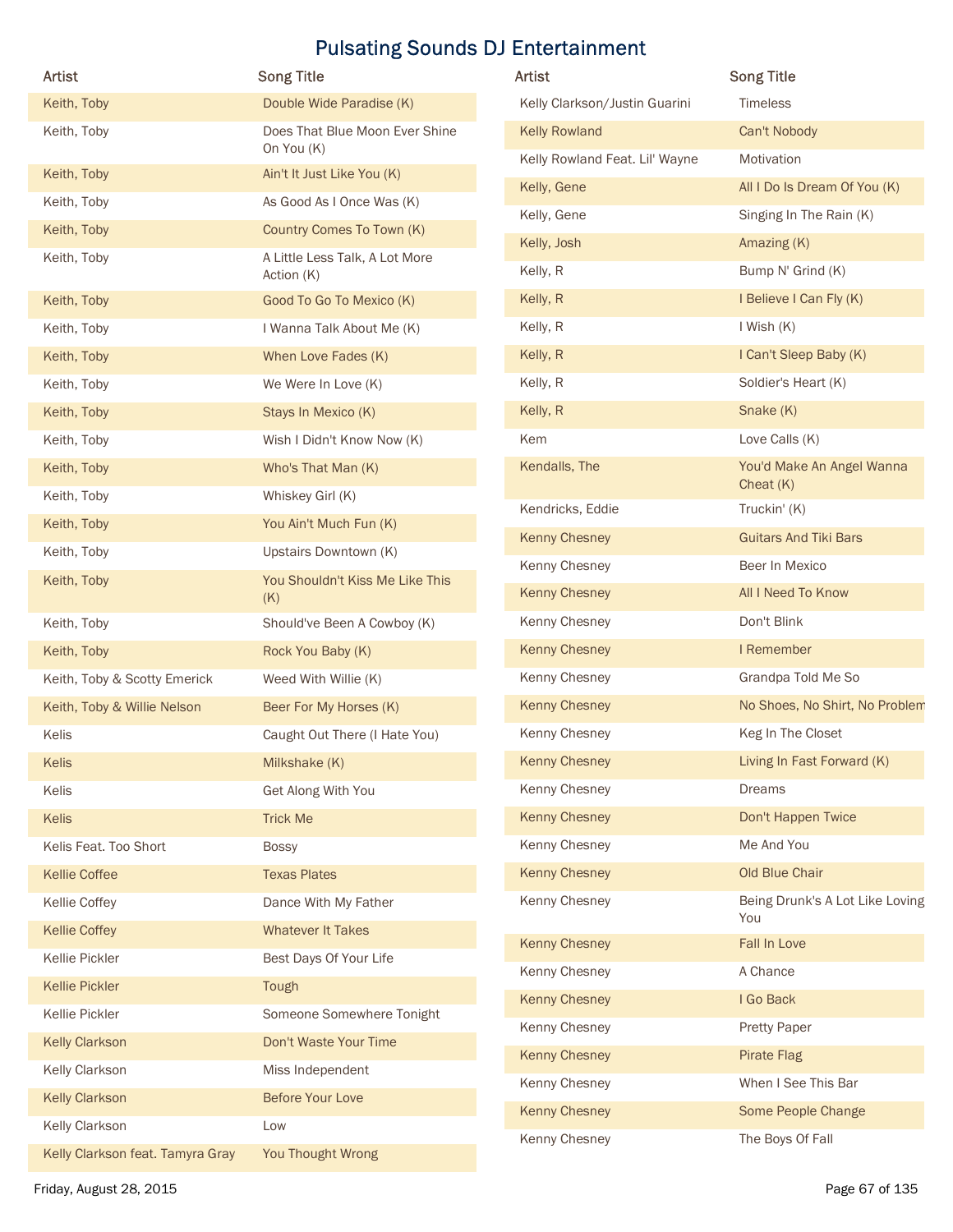| <b>Artist</b>                      | <b>Pulsating Sounds DJ Entertainment</b><br><b>Song Title</b> | Artist                       | <b>Song Title</b>              |
|------------------------------------|---------------------------------------------------------------|------------------------------|--------------------------------|
| <b>Kenny Chesney</b>               | Somebody's Callin'                                            | Keshaw, Sammy                | National Working Woman's       |
| Kenny Chesney                      | The Tin Man                                                   |                              | Holiday (K)                    |
| <b>Kenny Chesney</b>               | <b>Out Last Night</b>                                         | Ketchum, Hal                 | I Saw The Light (K)            |
| Kenny Chesney                      | This Is Our Moment                                            | Ketchum, Hal                 | Small Town Saturday Night (K)  |
| <b>Kenny Chesney</b>               | She Thinks My Tractor's Sexy                                  | Ketchum, Hal                 | Past the Point of Rescue (K)   |
| Kenny Chesney                      | That's Why I'm Here                                           | Kevin Denney                 | It'll Go Away                  |
| <b>Kenny Chesney</b>               | You Had Me From Hello                                         | <b>Kevin Denny</b>           | <b>Cadillac Tears</b>          |
| Kenny Chesney                      | Young                                                         | Kevin Lyttle                 | Turn Me On                     |
| <b>Kenny Chesney</b>               | When I Close My Eyes                                          | Kevin Rudolf feat. Rick Ross | Welcome To The World           |
| Kenny Chesney/Uncle Kracker        | When The Sun Goes Down                                        | Kevin Sharp                  | Nobody Knows                   |
| Kenny G. And Louis Armstrong       | What A Wonderful World                                        | <b>Kevin Sharp</b>           | If You Love Somebody           |
| Kenny Lattimore                    | For You                                                       | Keys, Alicia                 | Diary (K)                      |
| <b>Kenny Rogers</b>                | Lady                                                          | Keys, Alicia                 | If I Ain't Got You (K)         |
| Kenny Rogers                       | He Will, She Knows                                            | Keys, Alicia                 | Fallin' (Radio Version) (K)    |
| <b>Kenny Rogers</b>                | Love Will Turn You Around                                     | Keys, Alicia                 | Jane Doe (K)                   |
| Kenny Rogers                       | The Vows Go Unbroken                                          | Keys, Alicia                 | A Woman's Worth (K)            |
| <b>Kenny Rogers</b>                | There You Go Again                                            | Keys, Alicia                 | Karma (K)                      |
| Kenny Rogers                       | The Gambler                                                   | Keys, Alicia                 | Unbreakable (K)                |
| <b>Kenny Rogers</b>                | Through The Years                                             | Keys, Alicia & Usher         | My Boo (K)                     |
| Kenny Rogers                       | You Decorated My Life                                         | Khaleel                      | No Mercy                       |
| Kenny Rogers & Dottie West         | Every Time Two Fools Collide                                  | Kid Creole And The Coconuts  | <b>Stool Pigeon</b>            |
| Kenny Rogers & Gladys Knight       | If I Knew Then What I Know Now                                | Kid Rock                     | Cold And Empty                 |
|                                    |                                                               | <b>Kid Rock</b>              | Bawitdaba (K)                  |
| Kenny Rogers And The First Edition | <b>Something's Burning</b>                                    | Kid Rock                     | Cowboy (K)                     |
| Kentucky Headhunters               | Dumas Walker (K)                                              | <b>Kid Rock</b>              | Cocky (K)                      |
| <b>Kentucky Headhunters</b>        | Walk Softly on this Heart of Mine<br>(K)                      | Kid Rock                     | Only God Knows Why (K)         |
| Keri Hilson                        | Energy                                                        | Kid Rock & Sheryl Crow       | Picture (K)                    |
| Kern, Jerome                       | All The Things You Are (K)                                    | Kihn, Greg                   | The Breakup Song (K)           |
| Kersh, David                       | If I Never Stop Loving You (K)                                | Kiki Dee                     | I've Got The Music In Me (K)   |
| Kersh, David                       | Another You (K)                                               | Killers, The                 | Mr Brightside (K)              |
| Kershaw, Sammy                     | Matches (K)                                                   | Killers, The                 | Somebody Told Me (K)           |
| Kershaw, Sammy                     | Love of My Life (K)                                           | Kim Weston                   | Take Me In Your Arms (Rock Me  |
| Kershaw, Sammy                     | Me & Maxine (K)                                               |                              | Little While)                  |
| Kershaw, Sammy                     | Meant To Be (K)                                               | Kim, Andy                    | Rock Me Gently (K)             |
| Kershaw, Sammy                     | Queen of My Double Wide Trailer                               | Kimberly Locke               | Wrong                          |
|                                    | (K)                                                           | Kimes, Royal Wade & G Brooks | Night Birds (K)                |
| Kershaw, Sammy                     | She Don't Know She's Beautiful (K)                            | <b>King Harvest</b>          | Dancing In The Moonlight (K)   |
| Kershaw, Sammy                     | When You Love Someone (K)                                     | King, Albert                 | That's What Love Will Make You |
| Kershaw, Sammy & Lorrie Morgan     | Maybe Not Tonight (K)                                         | King, BB                     | Do(K)<br>Caldonia (K)          |
|                                    |                                                               |                              |                                |

| Artist                             | <b>Song Title</b>                              |
|------------------------------------|------------------------------------------------|
| Keshaw, Sammy                      | National Working Woman's<br>Holiday (K)        |
| Ketchum, Hal                       | I Saw The Light (K)                            |
| Ketchum, Hal                       | Small Town Saturday Night (K)                  |
| Ketchum, Hal                       | Past the Point of Rescue (K)                   |
| Kevin Denney                       | It'll Go Away                                  |
| Kevin Denny                        | <b>Cadillac Tears</b>                          |
| Kevin Lyttle                       | Turn Me On                                     |
| Kevin Rudolf feat. Rick Ross       | <b>Welcome To The World</b>                    |
| Kevin Sharp                        | Nobody Knows                                   |
| <b>Kevin Sharp</b>                 | If You Love Somebody                           |
| Keys, Alicia                       | Diary (K)                                      |
| Keys, Alicia                       | If I Ain't Got You (K)                         |
| Keys, Alicia                       | Fallin' (Radio Version) (K)                    |
| Keys, Alicia                       | Jane Doe (K)                                   |
| Keys, Alicia                       | A Woman's Worth (K)                            |
| Keys, Alicia                       | Karma (K)                                      |
| Keys, Alicia                       | Unbreakable (K)                                |
| Keys, Alicia & Usher               | My Boo (K)                                     |
| Khaleel                            | No Mercy                                       |
| <b>Kid Creole And The Coconuts</b> | Stool Pigeon                                   |
| <b>Kid Rock</b>                    | Cold And Empty                                 |
| <b>Kid Rock</b>                    | Bawitdaba (K)                                  |
| Kid Rock                           | Cowboy (K)                                     |
| <b>Kid Rock</b>                    | Cocky (K)                                      |
| Kid Rock                           | Only God Knows Why (K)                         |
| Kid Rock & Sheryl Crow             | Picture (K)                                    |
| Kihn, Greg                         | The Breakup Song (K)                           |
| <b>Kiki Dee</b>                    | I've Got The Music In Me (K)                   |
| Killers, The                       | Mr Brightside (K)                              |
| Killers, The                       | Somebody Told Me (K)                           |
| Kim Weston                         | Take Me In Your Arms (Rock Me<br>Little While) |
| Kim, Andy                          | Rock Me Gently (K)                             |
| Kimberly Locke                     | Wrong                                          |
| Kimes, Royal Wade & G Brooks       | Night Birds (K)                                |
| <b>King Harvest</b>                | Dancing In The Moonlight (K)                   |
| King, Albert                       | That's What Love Will Make You<br>Do(K)        |
| King, BB                           | Caldonia (K)                                   |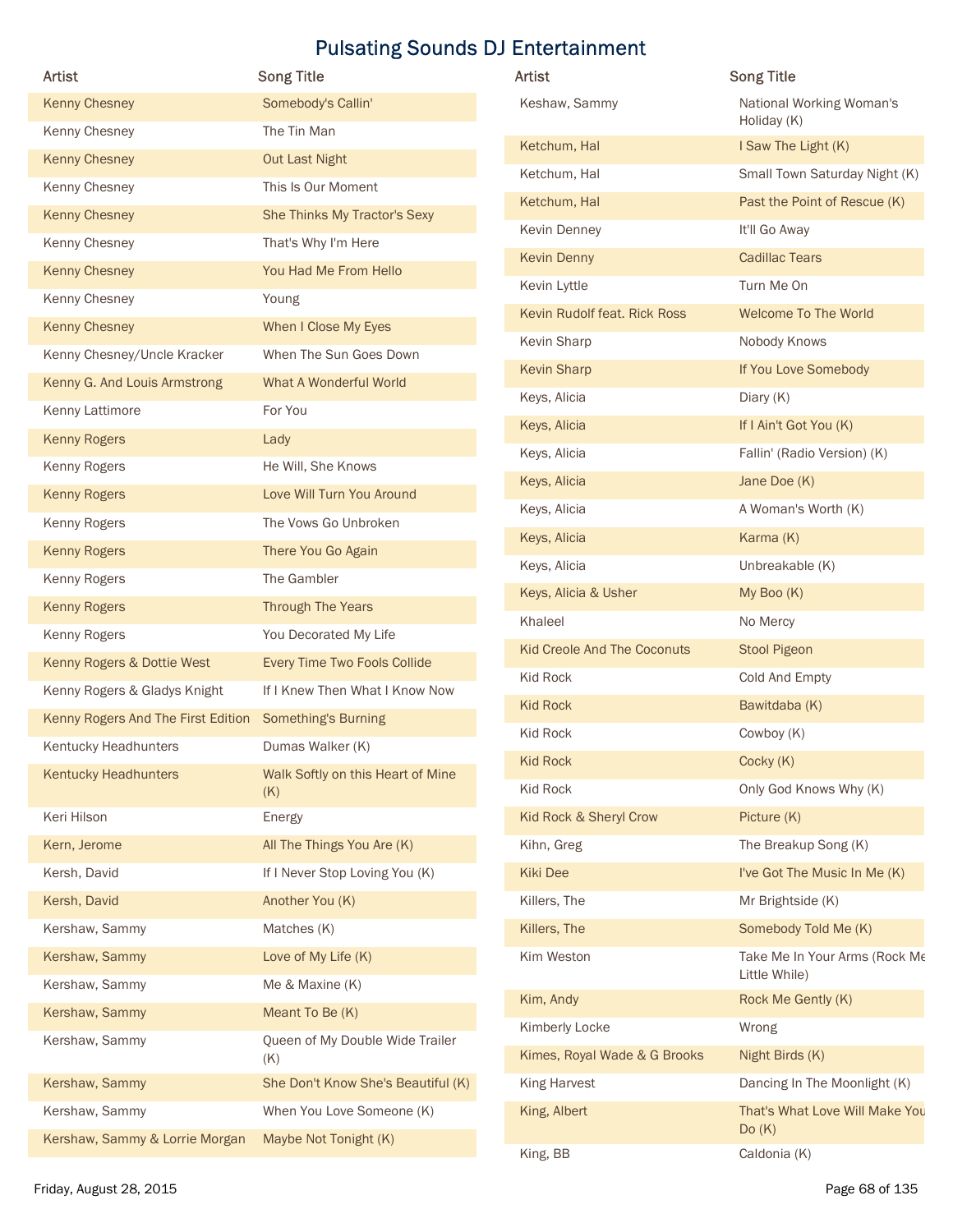| Artist                 | <b>Song Title</b>                    | Artist                             | <b>Song Title</b>                              |
|------------------------|--------------------------------------|------------------------------------|------------------------------------------------|
| King, BB               | The Thrill is Gone (K)               | <b>Kitty Wells</b>                 | Mommy For A Day                                |
| King, BB               | Paying The Cost To Be The Boss       | Klymaxx                            | Meeting In The Ladies Room (K)                 |
|                        | (K)                                  | Knickerbockers, The                | Lies (K)                                       |
| King, Ben E            | Stand By Me (K)                      | Knight, Gladys                     | <b>Best Thing That Ever Happened</b>           |
| King, Carole           | It's Too Late (K)                    |                                    | Me(K)                                          |
| King, Carole           | I Feel The Earth Move (K)            | Knight, Gladys                     | I Don't Want To Do Wrong (K)                   |
| King, Carole           | So Far Away (K)                      | Knight, Gladys                     | Midnight Train To Georgia (K)                  |
| King, Claude           | Wolverton Mountian (K)               | Knight, Gladys                     | Neither One Of Us (K)                          |
| King, Diana            | I Say A Little Prayer For You (K)    | Knight, Gladys                     | If I Were Your Woman (K)                       |
| King, Evelyn Champagne | Love Come Down (K)                   | Knight, Gladys                     | The Best Thing That Ever<br>Happened To Me (K) |
| King, Evelyn Champagne | Shame (K)                            | Knight, Jean                       | Mr Big Stuff (K)                               |
| King, Pee Wee          | Slow Poke (K)                        | Kongos                             | Come With Me Now                               |
| Kings Of Leon          | Molly's Chambers                     | Kooks, The                         | Shine On                                       |
| Kings Of Leon          | Radioactive                          | Kool & The Gang                    | Hollywood Swinging (K)                         |
| Kings Of Leon          | Revelry                              | Kool & The Gang                    | Joanna (K)                                     |
| Kingsmen               | Louie Louie                          | Kool & The Gang                    | Jungle Boogie (K)                              |
| Kingsmen, The          | Louie Louie (K)                      | Kool & The Gang                    | Ladies Night (K)                               |
| Kinks                  | Lola                                 | Kool & The Gang                    | Cherish (K)                                    |
| Kinks                  | You Really Got Me                    | Kool & The Gang                    | Celebration                                    |
| Kinks, The             | Lola $(K)$                           | Kool & The Gang                    | Fresh (K)                                      |
| Kinks, The             | All Day And All Of The Night         | Kool & The Gang                    | Get Down On It (K)                             |
| Kinks, The             | Come Dancing (K)                     | Kool & The Gang                    | Too Hot                                        |
| Kinks, The             | Set Me Free                          | Korn                               | Freak On A Leash (K)                           |
| Kinks, The             | <b>Tired Of Waiting For You</b>      | Korn                               | Got The Life (K)                               |
| Kinks, The             | You Really Got Me (K)                | Kortney Kayle                      | Don't Let Me Down                              |
| Kinleys                | I'm In                               | Krall, Diana                       | The Look of Love (K)                           |
| Kinleys                | You Make It Seem So Easy             | Krause, Alison and Taylor, James   | When You Say Nothing At All (K)                |
| Kinley's               | Somebody's Out There Watching        | Krause, Allison and Welch, Gillian | I'll Fly Away (K)                              |
| Kinleys, The           | My Heart is Still Beating (K)        | Krauss, Alison                     | The Lucky One (K)                              |
| Kinleys, The           | She Ain't The Girl For You (K)       | Kravitz, Lenny                     | Fly Away (K)                                   |
| Kinleys, The           | Somebody's Out There Watching<br>(K) | Kravitz, Lenny                     | Are You Gonna Go My Way (K)                    |
| Kinleys, The           | Please (K)                           | Kravitz, Lenny                     | Believe (K)                                    |
| Kiss                   | Deuce (K)                            | Kravitz, Lenny                     | Again (K)                                      |
| Kiss                   | Nothing Can Keep Me From You         | Kravitz, Lenny                     | Dig In $(K)$                                   |
|                        | (K)                                  | Kravitz, Lenny                     | Where Are We Runnin' (K)                       |
| Kiss                   | Beth (K)                             | Kreviazuk, Chantal                 | Leaving On A Jet Plane (K)                     |
| Kiss                   | Rock & Roll All Night (K)            | <b>Kris Kross</b>                  | Jump                                           |
| <b>Kitty Wells</b>     | I Can't Stop Loving You              | Kris Tyler                         | What A Woman Knows                             |
|                        | <b>Heartbreak USA</b>                |                                    |                                                |

| <b>Artist</b>                      | <b>Song Title</b>                              |
|------------------------------------|------------------------------------------------|
| <b>Kitty Wells</b>                 | Mommy For A Day                                |
| Klymaxx                            | Meeting In The Ladies Room (K)                 |
| Knickerbockers, The                | Lies $(K)$                                     |
| Knight, Gladys                     | <b>Best Thing That Ever Happened</b><br>Me(K)  |
| Knight, Gladys                     | I Don't Want To Do Wrong (K)                   |
| Knight, Gladys                     | Midnight Train To Georgia (K)                  |
| Knight, Gladys                     | Neither One Of Us (K)                          |
| Knight, Gladys                     | If I Were Your Woman (K)                       |
| Knight, Gladys                     | The Best Thing That Ever<br>Happened To Me (K) |
| Knight, Jean                       | Mr Big Stuff (K)                               |
| Kongos                             | Come With Me Now                               |
| Kooks, The                         | Shine On                                       |
| Kool & The Gang                    | Hollywood Swinging (K)                         |
| Kool & The Gang                    | Joanna (K)                                     |
| Kool & The Gang                    | Jungle Boogie (K)                              |
| Kool & The Gang                    | Ladies Night (K)                               |
| Kool & The Gang                    | Cherish (K)                                    |
| Kool & The Gang                    | Celebration                                    |
| Kool & The Gang                    | Fresh (K)                                      |
| Kool & The Gang                    | Get Down On It (K)                             |
| Kool & The Gang                    | Too Hot                                        |
| Korn                               | Freak On A Leash (K)                           |
| Korn                               | Got The Life (K)                               |
| <b>Kortney Kayle</b>               | Don't Let Me Down                              |
| Krall, Diana                       | The Look of Love (K)                           |
| Krause, Alison and Taylor, James   | When You Say Nothing At All (K)                |
| Krause, Allison and Welch, Gillian | I'll Fly Away (K)                              |
| Krauss, Alison                     | The Lucky One (K)                              |
| Kravitz, Lenny                     | Fly Away (K)                                   |
| Kravitz, Lenny                     | Are You Gonna Go My Way (K)                    |
| Kravitz, Lenny                     | Believe (K)                                    |
| Kravitz, Lenny                     | Again (K)                                      |
| Kravitz, Lenny                     | Dig In $(K)$                                   |
| Kravitz, Lenny                     | Where Are We Runnin' (K)                       |
| Kreviazuk, Chantal                 | Leaving On A Jet Plane (K)                     |
| <b>Kris Kross</b>                  | Jump                                           |
| Kris Tyler                         | What A Woman Knows                             |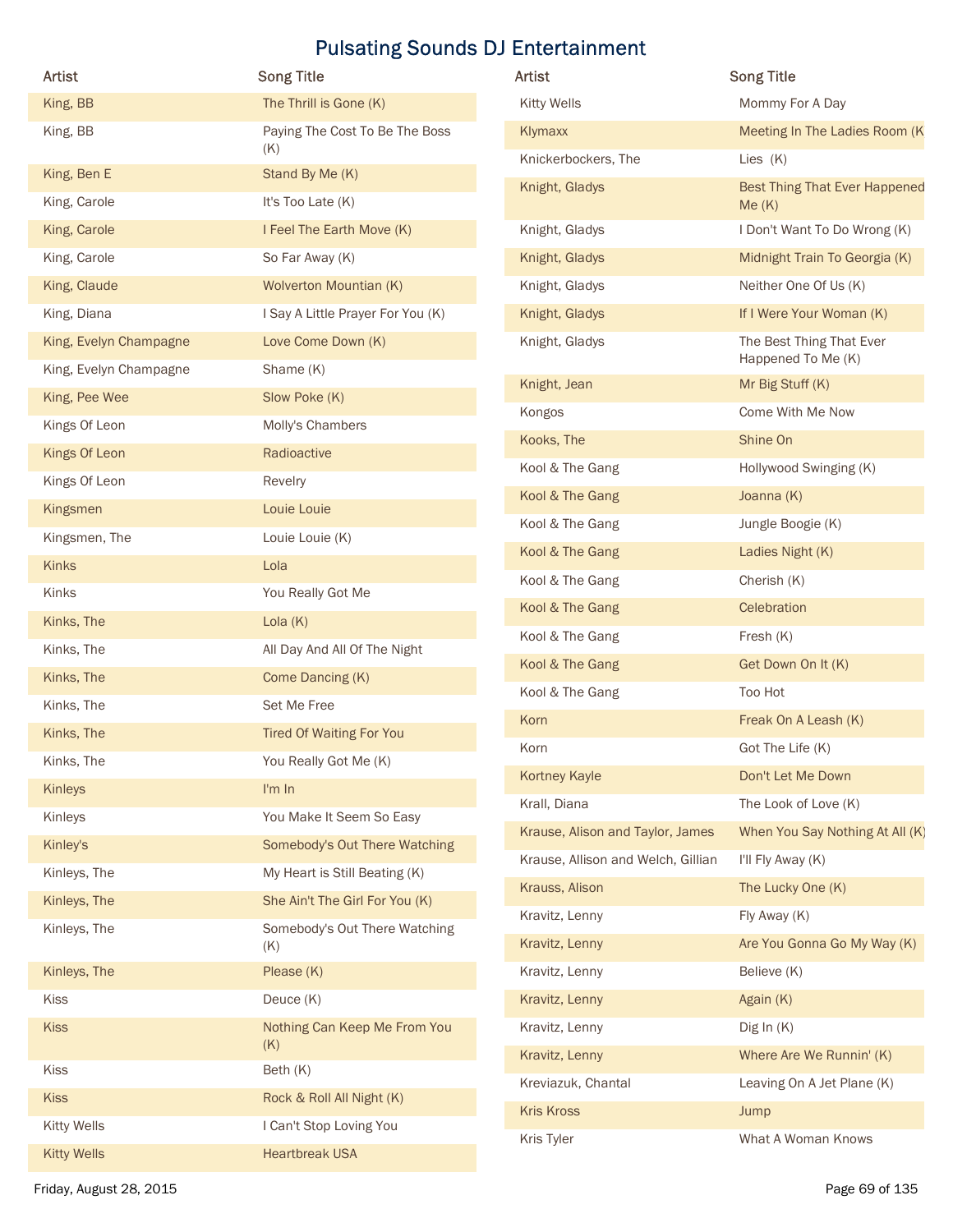| <b>Artist</b>                     | <b>Song Title</b>                     | <b>Artist</b>      | <b>So</b>    |
|-----------------------------------|---------------------------------------|--------------------|--------------|
| <b>Kriss Kross</b>                | Warm It Up (K)                        | Larry Stewart      |              |
| Kristin Garner                    | Singing To The Scarecrow              | Larsen, Blaine     | $\mathsf{l}$ |
| Kristy Lee Cook ftg. Randy Houser | <b>Wherever Love Goes</b>             | Larsen, Nicolette  |              |
| Kylie Minogue                     | The Loco-Motion                       | Las Ketchup        |              |
| L                                 |                                       | Lattisaw, Stacy    |              |
| L L Cool J Feat. Marc Dorsey      | Luv U Better                          | Lauper, Cyndi      |              |
| La Bouche                         | Be My Lover (K)                       | Lauper, Cyndi      |              |
| La Bouche                         | Fallin' In Love (K)                   | Lauper, Cyndi      |              |
| Labelle, Patti                    | Lady Marmalade (K)                    | Lauper, Cyndi      |              |
| Labrinth ftg. Emeli Sande         | <b>Beneath Your Beautiful</b>         | Laura Branigan     |              |
| Lace                              | I Want A Man (K)                      | Laura Branigan     |              |
| Lady Antebellum                   | American Honey                        | Lauren Alaina      |              |
| Lady Gaga                         | <b>Judas</b>                          | Lauren Lucas       |              |
| Lady Gaga                         | <b>Bad Romance</b>                    | Lauryn Hill        |              |
| Lady Gaga                         | Love Game                             | Lauryn Hill        |              |
| Lady Gaga                         | Alejandro                             | Lauryn Hill        |              |
| Lady Gaga                         | Hair                                  | Lauryn Hill        |              |
| Lady Gaga                         | Poker Face                            | Lavigne, Avril     |              |
| Lady Gaga                         | You And I                             | Lavigne, Avril     |              |
| Lady Gaga                         | Paparazzi                             | Lavigne, Avril     |              |
| Lady Gaga Featuring Colby O'Donis | <b>Just Dance</b>                     | Lawrence, Tracy    |              |
| Lady Marmalade                    | Lady Marmalade                        | Lawrence, Tracy    |              |
| Laine, Frankie                    | Moonlight Gambler (K)                 | Lawrence, Tracy    |              |
| Lamar, Holly                      | These Are The Days (K)                | Lawrence, Tracy    |              |
| Lane, Cristy                      | Simple Little Words (K)               | Lawrence, Tracy    |              |
| Lang, Johnny                      | Lie To Me (K)                         | Lawrence, Tracy    |              |
| Lang, Johnny                      | Still Rainin' (K)                     | Lawrence, Tracy    |              |
| Lang, KD                          | Constant Craving (K)                  | Lawrence, Tracy    |              |
| Lari White                        | Now I Know                            | Lawrence, Tracy    |              |
| Lari White                        | Take Me                               | Lawrence, Tracy    |              |
| Larry Gatlin                      | O' Holy Night                         | Lawrence, Tracy    |              |
| Larry Gatlin                      | I Don't Wanna Cry                     | Lawrence, Tracy    |              |
| Larry Gatlin                      | <b>Night Time Magic</b>               | Lawrence, Tracy    |              |
| Larry Gatlin                      | Love Is Just A Game                   | Lawson, Shannon    |              |
| Larry Gatlin                      | I Just Wish You Were Someone I        | Lawson, Shannon    |              |
| Larry Gatlin                      | Love<br><b>Statues Without Hearts</b> | <b>Leann Rimes</b> |              |
| Larry Gatlin                      | What Are We Doin' Lonesome            | Leann Rimes        |              |
|                                   |                                       |                    |              |

| Artist                            | <b>Song Title</b>                      | <b>Pulsating Sounds DJ Entertainment</b><br>Artist | <b>Song Title</b>                        |
|-----------------------------------|----------------------------------------|----------------------------------------------------|------------------------------------------|
| <b>Kriss Kross</b>                | Warm It Up (K)                         | Larry Stewart                                      | <b>Alright Already</b>                   |
| <b>Kristin Garner</b>             | Singing To The Scarecrow               | Larsen, Blaine                                     | In My High School (K)                    |
|                                   |                                        |                                                    |                                          |
| Kristy Lee Cook ftg. Randy Houser | <b>Wherever Love Goes</b>              | Larsen, Nicolette                                  | Lotta Love (K)                           |
| Kylie Minogue                     | The Loco-Motion                        | Las Ketchup                                        | The Ketchup Song (K)                     |
| L                                 |                                        | Lattisaw, Stacy                                    | Love On A Two Way Street (K)             |
| L L Cool J Feat. Marc Dorsey      | Luv U Better                           | Lauper, Cyndi                                      | Girls Just Want To Have Fun (K)          |
| La Bouche                         | Be My Lover (K)                        | Lauper, Cyndi                                      | All Through The Night (K)                |
| La Bouche                         | Fallin' In Love (K)                    | Lauper, Cyndi                                      | True Colors (K)                          |
| Labelle, Patti                    | Lady Marmalade (K)                     | Lauper, Cyndi                                      | Time After Time (K)                      |
| Labrinth ftg. Emeli Sande         | <b>Beneath Your Beautiful</b>          | Laura Branigan                                     | How Am I Supposed To Live<br>Without You |
| Lace                              | I Want A Man (K)                       | Laura Branigan                                     | Lucky One                                |
| Lady Antebellum                   | American Honey                         | Lauren Alaina                                      | Like My Mother Does                      |
| Lady Gaga                         | Judas                                  | Lauren Lucas                                       | The Carolina Kind                        |
| Lady Gaga                         | <b>Bad Romance</b>                     | Lauryn Hill                                        | <b>Everything Is Everything</b>          |
| Lady Gaga                         | Love Game                              | Lauryn Hill                                        | Everything                               |
| Lady Gaga                         | Alejandro                              | Lauryn Hill                                        | Doo Wop (That Thing)                     |
| Lady Gaga                         | Hair                                   | Lauryn Hill                                        | Can't Take My Eyes Off Of You            |
| Lady Gaga                         | Poker Face                             | Lavigne, Avril                                     | Complicated (K)                          |
| Lady Gaga                         | You And I                              | Lavigne, Avril                                     | Don't Tell Me (K)                        |
| Lady Gaga                         | Paparazzi                              | Lavigne, Avril                                     | I'm With You (K)                         |
| Lady Gaga Featuring Colby O'Donis | <b>Just Dance</b>                      | Lawrence, Tracy                                    | If The World Had A Front Porch           |
| Lady Marmalade                    | Lady Marmalade                         | Lawrence, Tracy                                    | My Second Home (K)                       |
| Laine, Frankie                    | Moonlight Gambler (K)                  |                                                    |                                          |
| Lamar, Holly                      | These Are The Days (K)                 | Lawrence, Tracy                                    | Can't Break It To My Heart (K)           |
| Lane, Cristy                      | Simple Little Words (K)                | Lawrence, Tracy                                    | If The Good Die Young (K)                |
| Lang, Johnny                      | Lie To Me (K)                          | Lawrence, Tracy                                    | Lessons Learned (K)                      |
| Lang, Johnny                      | Still Rainin' (K)                      | Lawrence, Tracy                                    | Better Man, Better Off (K)               |
| Lang, KD                          | Constant Craving (K)                   | Lawrence, Tracy                                    | I See It Now (K)                         |
| Lari White                        | Now I Know                             | Lawrence, Tracy                                    | As Any Fool Can See (K)                  |
| Lari White                        | Take Me                                | Lawrence, Tracy                                    | Renegades, Rebels & Rogues (I            |
| Larry Gatlin                      | O' Holy Night                          | Lawrence, Tracy                                    | Today's Lonely Fool (K)                  |
| Larry Gatlin                      | I Don't Wanna Cry                      | Lawrence, Tracy                                    | Paint Me A Birmingham (K)                |
| Larry Gatlin                      | Night Time Magic                       | Lawrence, Tracy                                    | Stars Over Texas (K)                     |
|                                   |                                        | Lawrence, Tracy                                    | Texas Tornado (K)                        |
| Larry Gatlin                      | Love Is Just A Game                    | Lawson, Shannon                                    | Goodbye On A Bad Day (K)                 |
| Larry Gatlin                      | I Just Wish You Were Someone I<br>Love | Lawson, Shannon                                    | Smokin' Grass (K)                        |
| Larry Gatlin                      | <b>Statues Without Hearts</b>          | <b>Leann Rimes</b>                                 | <b>Blue</b>                              |
|                                   | What Are We Doin' Lonesome             | Leann Rimes                                        | Hurt Me                                  |
| Larry Gatlin                      |                                        |                                                    |                                          |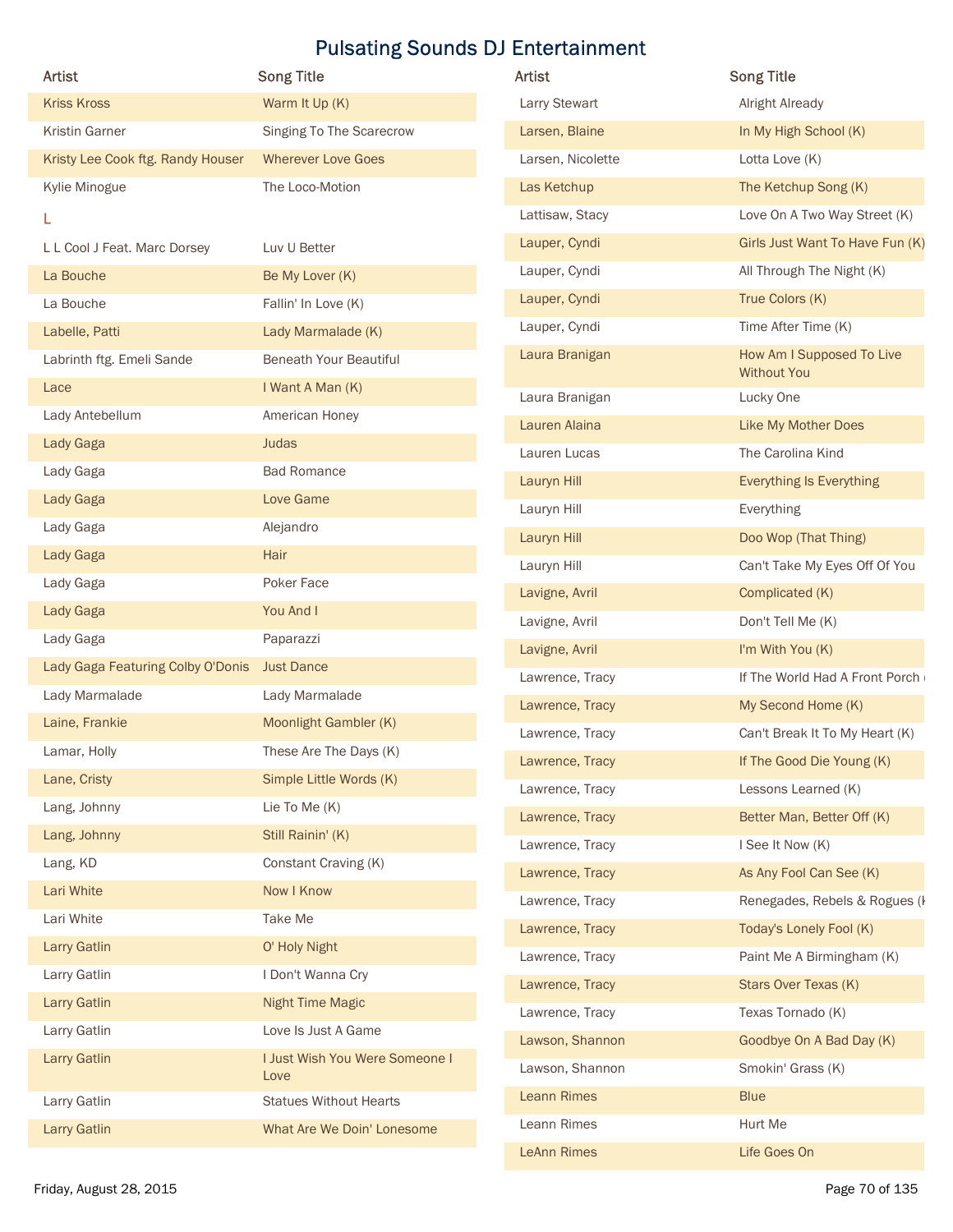| <b>Artist</b>                | <b>Pulsating Sounds DJ Entertainment</b> |                                  |                                                      |
|------------------------------|------------------------------------------|----------------------------------|------------------------------------------------------|
|                              |                                          |                                  |                                                      |
|                              | <b>Song Title</b>                        | Artist                           | <b>Song Title</b>                                    |
| Leann Rimes                  | Cowboy's Sweetheart                      | Lee, Brenda                      | I'm Sorry (K)                                        |
| <b>LeAnn Rimes</b>           | Nothing New Under The Moon               | Lee, Curtis                      | Pretty Little Angel Eyes (K)                         |
| Leann Rimes                  | My Baby                                  | Lee, Gary & Showdown             | The Rodeo Song (XX Lyrics) (K)                       |
| <b>Leann Rimes</b>           | I Know Who Holds Tomorrow                | Lee, Gary & Showdown             | Rodeo Song (K)                                       |
| LeAnn Rimes                  | Crazy                                    | Lee, Johnny                      | Looking For Love (K)                                 |
| <b>Leann Rimes</b>           | I Believe In You                         | Lee, Peggy                       | Come Rain or Come Shine (K)                          |
| LeAnn Rimes                  | I Need You                               | Lee, Peggy                       | Is That All There Is (K)                             |
| <b>LeAnn Rimes</b>           | <b>Big Deal</b>                          | Left Bank                        | <b>Walk Away Renee</b>                               |
| Leann Rimes                  | Honestly                                 | Legend, John                     | Ordinary People (K)                                  |
| <b>Leann Rimes</b>           | Suddenly                                 | Lemar                            | <b>Tick Tock</b>                                     |
| LeAnn Rimes                  | Probably Wouldn't Be This Way            | Lemon Pipers, The                | Green Tambourine (K)                                 |
| <b>LeAnn Rimes</b>           | Some People                              | Len                              | <b>Steal My Sunshine</b>                             |
| LeAnn Rimes                  | Some PeopleÂ                             | Lena Horne                       | Stormy Weather                                       |
| <b>Leann Rimes</b>           | Soon                                     | Lennon, John                     | Mind Games (K)                                       |
| Led Zeppelin                 | Black Dog (K)                            | Lennon, John                     | Imagine (K)                                          |
| Led Zeppelin                 | Kashmir (K)                              | Lennon, John                     | Just Like Starting Over (K)                          |
| Led Zeppelin                 | Rock & Roll (K)                          | Lennon, John                     | Woman (K)                                            |
| Led Zeppelin                 | Stairway To Heaven (K)                   | Lennon, John                     | Whatever Gets You Thru The Nig                       |
| Led Zeppelin                 | When The Levee Breaks (K)                |                                  | (K)                                                  |
| LeDeux, Chris                | I Believe In America (K)                 | Lennox, Annie                    | I Can't Get Next To You (K)                          |
| Lee Andrew & The Hearts      | Teardrops                                | Lennox, Annie                    | Walking On Broken Glass (K)                          |
| Lee Ann Womack               | Never Again                              | Lenny Kravitz                    | American Woman                                       |
| Lee Ann Womack               | Am I The Only Thing You've Done<br>Wrong | Leo Sayer                        | You Make Me Feel Like Dancing<br>(K)                 |
| Lee Ann Womack               | Forever Everyday                         | Les Miserables                   | In My Life                                           |
| Lee Ann Womack               | I'll Think Of A Reason Later             | <b>Lesley Gore</b>               | Judy's Turn To Cry                                   |
| Lee Ann Womack               | Something Worth Leaving Behind           | Leslie Satcher<br>Less Than Jake | The Slow Way Home<br>The Science Of Selling Yourself |
| Lee Ann Womack               | You've Got To Talk To Me                 |                                  | Short (K)                                            |
| Lee Brice                    | I Don't Dance                            | LeToya Featuring Ludacris        | Regret                                               |
| Lee Dorsey                   | Ya Ya                                    | Levert                           | ABC 123 (K)                                          |
| Lee Dorsey                   | Working In The Coalmine                  | Levert, Gerald                   | Can't Help Myself (K)                                |
| Lee Greenwood                | I Still Believe                          | Lewis, Aaron                     | Outside (K)                                          |
| Lee Greenwood                | I.0.U.                                   | Lewis, Barbara                   | Make Me Your Baby (K)                                |
| Lee Greenwood & Suzy Bogguss | <b>Hopelessly Yours</b>                  | Lewis, Donna                     | I Love You Always Forever (K)                        |
| Lee Roy Parnell              | <b>Heart's Desire</b>                    | Lewis, Donna                     | Without Love (K)                                     |
| Lee Roy Parnell              | Givin' Water To A Drowning Man           | Lewis, Gary                      | This Diamond Ring (K)                                |
| Lee Roy Parnell              | When A Woman Loves A Man                 | Lewis, Gary & The Playboys       | Everybody Loves A Clown (K)                          |
| Lee Roy Parnell              | We All Get Lucky Sometimes               | Lewis, Huey                      | It's Alright (K)                                     |
| Lee, Brenda                  | All Alone Am I (K)                       | Lewis, Huey                      | I Want A New Drug (K)                                |
| Friday, August 28, 2015      |                                          |                                  | Page 71 of 135                                       |

| <b>Artist</b>              | <b>Song Title</b>                            |
|----------------------------|----------------------------------------------|
| Lee, Brenda                | I'm Sorry (K)                                |
| Lee, Curtis                | Pretty Little Angel Eyes (K)                 |
| Lee, Gary & Showdown       | The Rodeo Song (XX Lyrics) (K)               |
| Lee, Gary & Showdown       | Rodeo Song (K)                               |
| Lee, Johnny                | Looking For Love (K)                         |
| Lee, Peggy                 | Come Rain or Come Shine (K)                  |
| Lee, Peggy                 | Is That All There Is (K)                     |
| Left Bank                  | <b>Walk Away Renee</b>                       |
| Legend, John               | Ordinary People (K)                          |
| Lemar                      | <b>Tick Tock</b>                             |
| Lemon Pipers, The          | Green Tambourine (K)                         |
| Len                        | <b>Steal My Sunshine</b>                     |
| Lena Horne                 | <b>Stormy Weather</b>                        |
| Lennon, John               | Mind Games (K)                               |
| Lennon, John               | Imagine $(K)$                                |
| Lennon, John               | Just Like Starting Over (K)                  |
| Lennon, John               | Woman (K)                                    |
| Lennon, John               | Whatever Gets You Thru The Nig<br>(K)        |
| Lennox, Annie              | I Can't Get Next To You (K)                  |
| Lennox, Annie              | Walking On Broken Glass (K)                  |
| Lenny Kravitz              | American Woman                               |
| Leo Sayer                  | You Make Me Feel Like Dancing<br>(K)         |
| Les Miserables             | In My Life                                   |
| <b>Lesley Gore</b>         | Judy's Turn To Cry                           |
| Leslie Satcher             | The Slow Way Home                            |
| Less Than Jake             | The Science Of Selling Yourself<br>Short (K) |
| LeToya Featuring Ludacris  | Regret                                       |
| Levert                     | ABC 123 (K)                                  |
| Levert, Gerald             | Can't Help Myself (K)                        |
| Lewis, Aaron               | Outside (K)                                  |
| Lewis, Barbara             | Make Me Your Baby (K)                        |
| Lewis, Donna               | I Love You Always Forever (K)                |
| Lewis, Donna               | Without Love (K)                             |
| Lewis, Gary                | This Diamond Ring (K)                        |
| Lewis, Gary & The Playboys | Everybody Loves A Clown (K)                  |
| Lewis, Huey                | It's Alright (K)                             |
| Lewis, Huey                | I Want A New Drug (K)                        |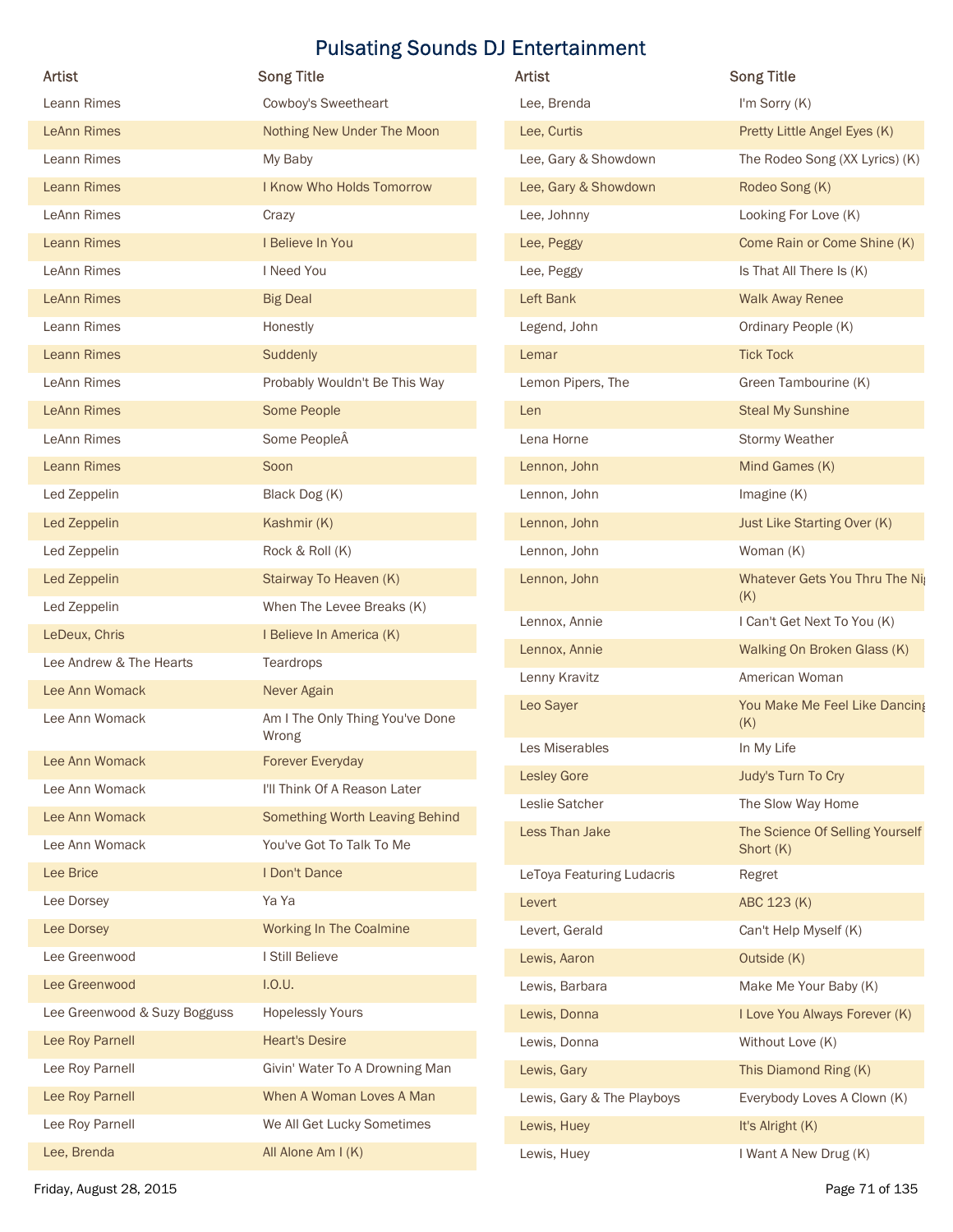|                                        |                                                       | <b>Pulsating Sounds DJ Entertainment</b> |                                                     |
|----------------------------------------|-------------------------------------------------------|------------------------------------------|-----------------------------------------------------|
| Artist                                 | <b>Song Title</b>                                     | Artist                                   | <b>Song Title</b>                                   |
| Lewis, Huey                            | If This Is It $(K)$                                   | <b>Limp Bizkit</b>                       | Nookie (K)                                          |
| Lewis, Huey                            | Heart of Rock & Roll (K)                              | Linda Davis                              | I'm Yours                                           |
| Lewis, Huey                            | Stuck With You (K)                                    | Linda Ronstadt                           | <b>Just One Look</b>                                |
| Lewis, Huey                            | The Power of Love (K)                                 | Linda Ronstadt                           | Different Drum                                      |
| Lewis, Huey & Gwynneth Paltrow         | Cruisin' (K)                                          | Linda Ronstadt                           | Ooh, Baby Baby                                      |
| Lewis, Jerry Lee                       | Great Balls Of Fire (K)                               | Linda Ronstadt                           | Straighten Up And Fly Right                         |
| Lewis, Jerry Lee                       | Whole Lotta Shakin' Goin' On (K)                      | Linda Ronstadt                           | When Will I Be Loved                                |
| Lewis, Jerry Lee                       | Shake, Rattle & Roll (K)                              | Linda Ronstadt & Aaron Neville           | Don't Know Much                                     |
| <b>LFO</b>                             | Girl On TV (K)                                        | Linkin Park                              | In The End $(K)$                                    |
| LFO                                    | Life is Good (K)                                      | Linkin Park                              | With You (K)                                        |
| Liberty X                              | <b>Just A Little</b>                                  | Linkin Park                              | One Step Closer (K)                                 |
| Lifehouse                              | Broken                                                | Linkin Park                              | Pushing Me Away (K)                                 |
| Lifehouse                              | <b>Halfway Gone</b>                                   | Linkin Park                              | Run Away (K)                                        |
| Lifehouse                              | <b>Breathe</b>                                        | Lionel Richie                            | Still                                               |
| Lifehouse                              | Sick Cycle Carousel (K)                               | Lipps, Inc.                              | Funkytown                                           |
| Lifehouse                              | Spin<br>You And Me                                    | Lisa Brokop                              | Give Me A Ring Sometime<br>One Of Those Nights      |
| Lifehouse                              |                                                       | Lisa Brokop                              | Take That                                           |
| Lightfoot, Gordon<br>Lightfoot, Gordon | Carefree Highway (K)<br>If You Could Read My Mind (K) | Lisa Brokop<br>Lisa Loeb                 | Underdog                                            |
| Lightfoot, Gordon                      | The Wreck of The Edmund                               | Lisa Stansfield                          | I'm Leaving                                         |
|                                        | Fitzgerald (K)                                        | Lit                                      | My Own Worst Enemy                                  |
| Lightfoot, Gordon                      | Sundown (K)                                           | Lita Ford With Ozzy Osbourne             | Close My Eyes Forever                               |
| Lightfoot, Gordon                      | Rainy Day People (K)                                  | Lita Roza                                | How Much Is That Doggie In The                      |
| <b>Lighthouse Family</b>               | Lost in Space (K)                                     |                                          | Window                                              |
| Lightman, Toby                         | Devils & Angels (K)                                   | Little Anthony                           | I Miss You So (K)                                   |
| Like A Prayer                          | Like A Prayer                                         | Little Anthony                           | Shimmy Shimmy Koko Bop (K)                          |
| Lil' Mo                                | Superwoman (K)                                        | Little Anthony                           | Tears On My Pillow (K)                              |
| Lil' Romeo                             | My Baby                                               | Little Anthony and the Imperials         | Goin Out Of My Head (K)                             |
| Lila McCann                            | I Wanna Fall In Love                                  | Little Big Town                          | <b>Everything Changes</b>                           |
| Lila McCann                            | Crush                                                 | Little Big Town                          | Go Tell It On The Mountain                          |
| Lila McCann                            | Go Easy On Me                                         | Little Big Town                          | Don't Waste My Time (Duet) (K)                      |
| Lila McCann                            | I Will Be                                             | Little Big Town                          | Tornado                                             |
| Lila McCann                            | I'm Amazed                                            | Little Big Town                          | Your Side Of The Bed                                |
| Lila McCann                            | With You                                              | Little Drummer Boy                       | Little Drummer Boy                                  |
| Lillix                                 | It's About Time                                       | Little Eva                               | Locomotion (K)                                      |
| Lillix                                 | Tomorrow                                              | Little Feat                              | Dixie Chicken (K)                                   |
| Lillix                                 | What I Like About You                                 | Little Feat                              | Oh Atlanta (K)                                      |
| Limp Bizkit                            | Behind Blue Eyes (K)                                  | 'Little' Jimmy Dickens                   | May The Bird Of Paradise Fly Up<br><b>Your Nose</b> |
| Limp Bizkit                            | My Way (K)                                            |                                          |                                                     |

| <b>Artist</b>                    | <b>Song Title</b>                                   |
|----------------------------------|-----------------------------------------------------|
| Limp Bizkit                      | Nookie (K)                                          |
| Linda Davis                      | I'm Yours                                           |
| Linda Ronstadt                   | Just One Look                                       |
| Linda Ronstadt                   | Different Drum                                      |
| Linda Ronstadt                   | Ooh, Baby Baby                                      |
| Linda Ronstadt                   | Straighten Up And Fly Right                         |
| Linda Ronstadt                   | When Will I Be Loved                                |
| Linda Ronstadt & Aaron Neville   | Don't Know Much                                     |
| <b>Linkin Park</b>               | In The End $(K)$                                    |
| Linkin Park                      | With You (K)                                        |
| <b>Linkin Park</b>               | One Step Closer (K)                                 |
| Linkin Park                      | Pushing Me Away (K)                                 |
| <b>Linkin Park</b>               | Run Away (K)                                        |
| Lionel Richie                    | Still                                               |
| Lipps, Inc.                      | Funkytown                                           |
| Lisa Brokop                      | Give Me A Ring Sometime                             |
| Lisa Brokop                      | One Of Those Nights                                 |
| Lisa Brokop                      | Take That                                           |
| Lisa Loeb                        | <b>Underdog</b>                                     |
| Lisa Stansfield                  | I'm Leaving                                         |
| Lit                              | My Own Worst Enemy                                  |
| Lita Ford With Ozzy Osbourne     | Close My Eyes Forever                               |
| Lita Roza                        | How Much Is That Doggie In The<br>Window            |
| Little Anthony                   | I Miss You So (K)                                   |
| Little Anthony                   | Shimmy Shimmy Koko Bop (K)                          |
| Little Anthony                   | Tears On My Pillow (K)                              |
| Little Anthony and the Imperials | Goin Out Of My Head (K)                             |
| Little Big Town                  | <b>Everything Changes</b>                           |
| Little Big Town                  | Go Tell It On The Mountain                          |
| Little Big Town                  | Don't Waste My Time (Duet) (K)                      |
| Little Big Town                  | Tornado                                             |
| Little Big Town                  | Your Side Of The Bed                                |
| Little Drummer Boy               | <b>Little Drummer Boy</b>                           |
| Little Eva                       | Locomotion (K)                                      |
| Little Feat                      | Dixie Chicken (K)                                   |
| Little Feat                      | Oh Atlanta (K)                                      |
| 'Little' Jimmy Dickens           | May The Bird Of Paradise Fly Up<br><b>Your Nose</b> |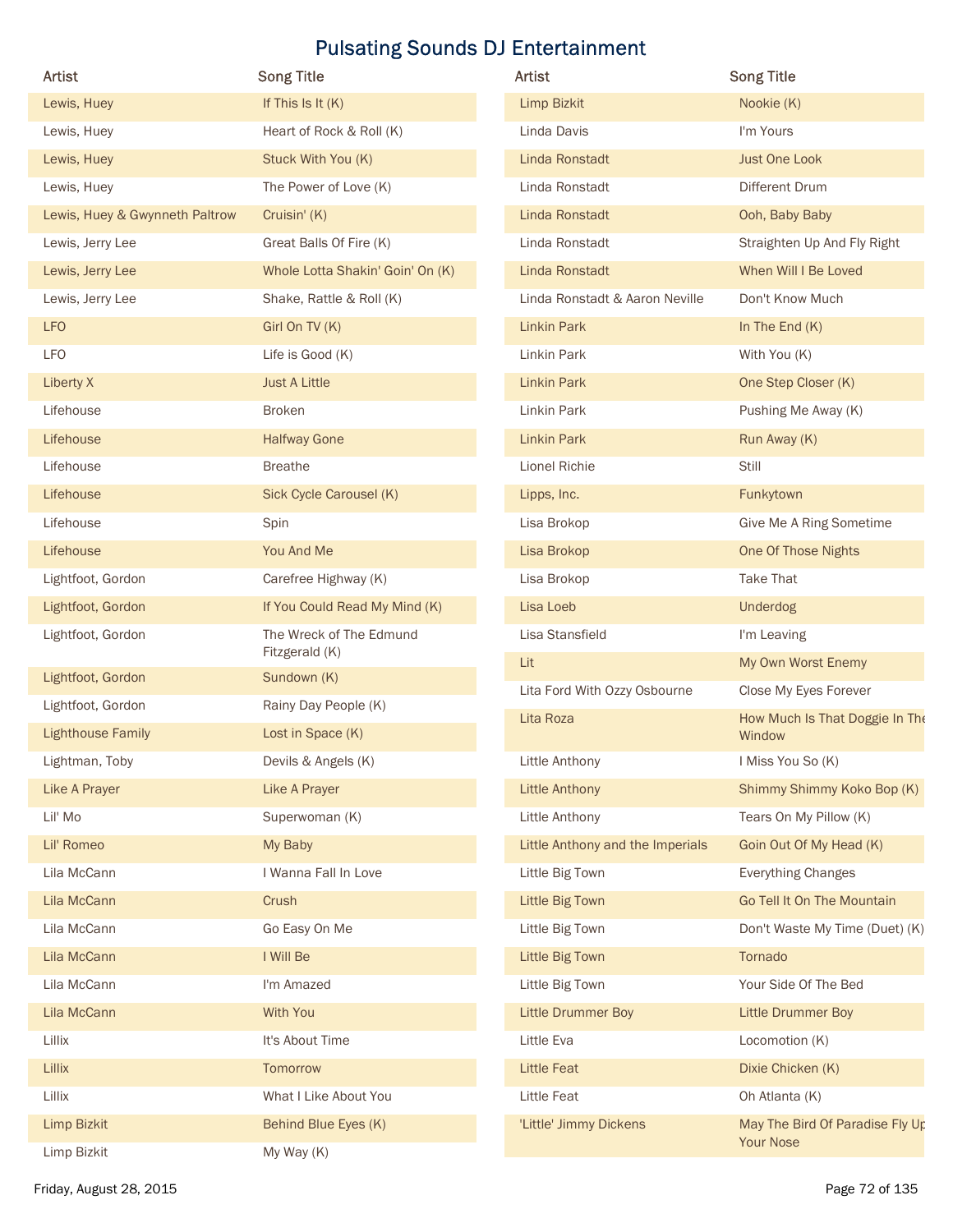| Artist                         | <b>Song Title</b>              | Artist              | <b>Song Title</b>           |
|--------------------------------|--------------------------------|---------------------|-----------------------------|
| <b>Little Richard</b>          | Lucille                        | Locash Cowboys      | Best Seat In The House      |
| <b>Little Richard</b>          | Miss Ann (K)                   | Locash Cowboys      | You Got Me                  |
| Little Richard                 | Girl Can't Help It, The        | Locklin, Hank       | Send Me The Pillow That You |
| <b>Little Richard</b>          | Jenny Jenny                    |                     | Dream On (K)                |
| Little Richard                 | Rip It Up                      | Loeb, Lisa          | IOo(K)                      |
| <b>Little Richard</b>          | Tutti Fruitti (K)              | Loeb, Lisa          | Do You Sleep (K)            |
| Little Richard                 | The Girl Can't Help It (K)     | Loeb, Lisa          | Underdog (K)                |
| <b>Little River Band</b>       | Lonesome Loser (K)             | Loeb, Lisa          | Stay (I Missed You) (K)     |
| Little River Band              | Cool Change (K)                | Loggins & Messina   | Your Mama Don't Dance (K)   |
| <b>Little River Band</b>       | Reminising (K)                 | Loggins and Messina | Angry Eyes (K)              |
| Little Texas                   | <b>God Blessed Texas</b>       | Loggins and Messina | Danny's Song (K)            |
| Little Texas                   |                                | Loggins, Dave       | Please Come To Boston (K)   |
|                                | My Love                        | Loggins, Kenny      | Footloose (K)               |
| Little Texas                   | Life Goes On                   | Loggins, Kenny      | I Am Not Hiding (K)         |
| Little Texas                   | I'd Rather Miss You            | Loggins, Kenny      | Danger Zone (K)             |
| Little Texas                   | What Might Have Been           | Loggins, Kenny      | Forever (K)                 |
| <b>Little Texas</b>            | The Call                       | Loggins, Kenny      | Meet Me Half Way (K)        |
| Live                           | Heaven (K)                     | Loggins, Kenny      | The Real Thing (K)          |
| Live                           | Deep Enough (K)                | Lo-key?             | I Got A Thang 4 Ya          |
| Live                           | Simple Creed (K)               | Lonestar            | Not A Day Goes By (K)       |
| Live                           | Turn My Head                   | Lonestar            | Everything's Changed        |
| Live                           | Run To The Water               | Lonestar            | Come Cryin' To Me (K)       |
| Live                           | The Dolphin's Cry (Live) (K)   | Lonestar            | Mr. Mom                     |
| Livvi Franc                    | Now I'm That Bitch             |                     | Let's Be Us Again           |
| Liza Minelli                   | Maybe This Time                | Lonestar            |                             |
| Liza Minnelli                  | Cabaret                        | Lonestar            | My Front Porch Looking In   |
| Liza Minnelli                  | New York New York              | Lonestar            | Heartbroke Every Day (K)    |
| Liza Minnelli                  | Maybe This Time                | Lonestar            | Mr Mom (K)                  |
| Liza Minnelli                  | <b>Money Money</b>             | Lonestar            | Amazed (K)                  |
| LL Cool J                      | Imagine That (K)               | Lonestar            | Say When (K)                |
| LL Cool J                      | Mama Said Knock You Out (K)    | Lonestar            | Tell Her (K)                |
| <b>LL Cool J</b>               | Around The Way Girl (K)        | Lonestar            | You Walked In (K)           |
| LL Cool J Feat. Jennifer Lopez | Hard to Control Myself         | Lonestar            | Walking In Memphis          |
| Lloyd                          | Get It Shawty                  | Lonestar            | With Me (K)                 |
| <b>Lloyd Price</b>             | Lawdy Miss Clawdy              | Lonestar            | You're Like Coming Home (K) |
| Lloyd Price                    | Stagger Lee                    | Lonestar            | Unusually Unusual (K)       |
| Lobo                           | Me & You & A Dog Named Boo (K) | Lonestar            | Walking In Memphis (K)      |
| LoCash Cowboys                 | Chase A Little Love            | Lonestar            | <b>What About Now</b>       |
|                                | Keep In Mind                   | Lonestar            | Somebody's Someone          |
| Locash Cowboys                 |                                |                     |                             |

| Artist              | <b>Song Title</b>                           |
|---------------------|---------------------------------------------|
| Locash Cowboys      | Best Seat In The House                      |
| Locash Cowboys      | You Got Me                                  |
| Locklin, Hank       | Send Me The Pillow That You<br>Dream On (K) |
| Loeb, Lisa          | IDo(K)                                      |
| Loeb, Lisa          | Do You Sleep (K)                            |
| Loeb, Lisa          | Underdog (K)                                |
| Loeb, Lisa          | Stay (I Missed You) (K)                     |
| Loggins & Messina   | Your Mama Don't Dance (K)                   |
| Loggins and Messina | Angry Eyes (K)                              |
| Loggins and Messina | Danny's Song (K)                            |
| Loggins, Dave       | Please Come To Boston (K)                   |
| Loggins, Kenny      | Footloose (K)                               |
| Loggins, Kenny      | I Am Not Hiding (K)                         |
| Loggins, Kenny      | Danger Zone (K)                             |
| Loggins, Kenny      | Forever (K)                                 |
| Loggins, Kenny      | Meet Me Half Way (K)                        |
| Loggins, Kenny      | The Real Thing (K)                          |
| Lo-key?             | I Got A Thang 4 Ya                          |
| Lonestar            | Not A Day Goes By (K)                       |
| Lonestar            | Everything's Changed                        |
| Lonestar            | Come Cryin' To Me (K)                       |
| Lonestar            | Mr. Mom                                     |
| Lonestar            | Let's Be Us Again                           |
| Lonestar            | My Front Porch Looking In                   |
| Lonestar            | Heartbroke Every Day (K)                    |
| Lonestar            | Mr Mom (K)                                  |
| Lonestar            | Amazed (K)                                  |
| Lonestar            | Say When (K)                                |
| Lonestar            | Tell Her (K)                                |
| Lonestar            | You Walked In (K)                           |
| Lonestar            | Walking In Memphis                          |
| Lonestar            | With Me (K)                                 |
| Lonestar            | You're Like Coming Home (K)                 |
| Lonestar            | <b>Unusually Unusual (K)</b>                |
| Lonestar            | Walking In Memphis (K)                      |
| Lonestar            | <b>What About Now</b>                       |
| Lonestar            | Somebody's Someone                          |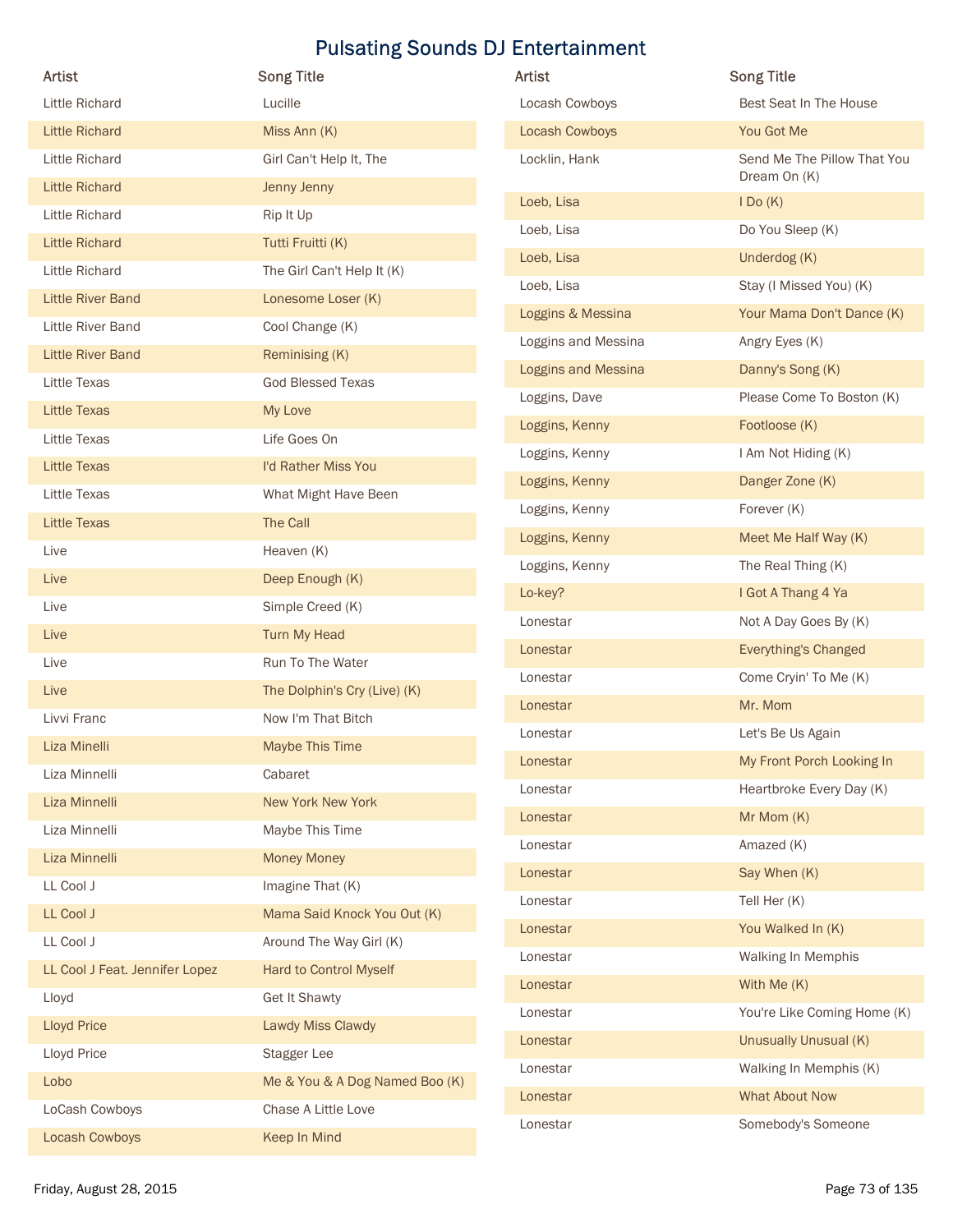| <b>Artist</b>                | <b>Song Title</b><br>Does You Chewing Gum Lose It's | Artist<br>Love And Rockets | <b>Song Title</b><br>So Alive                 |
|------------------------------|-----------------------------------------------------|----------------------------|-----------------------------------------------|
| Lonnie Donegan               | Flavor                                              |                            |                                               |
| Lonzo & Oscar                | I'm My Own Grandpa (K)                              | Love Won't Work            | Love Won't Work                               |
| <b>Looking Glass</b>         | Brandy You're A Fine Girl (K)                       | Loveless, Patty            | Can't Get Enough (K)                          |
| Lopez, Jennifer              | Jenny From The Block (K)                            | Loveless, Patty            | Jealous Bone (K)                              |
| Lopez, Jennifer              | Get Right (K)                                       | Loveless, Patty            | Chains (K)                                    |
| Lopez, Jennifer              | Alive (K)                                           | Loveless, Patty            | Don't Toss Us Away (K)                        |
| Lopez, Jennifer              | Feelin' So Good (K)                                 | Loveless, Patty            | Blame It On Your Lyin, Cheatin'<br>Heart (K)  |
| Lopez, Jennifer              | Love Don't Cost A Thing (K)                         | Loveless, Patty            | I Wanna Believe (K)                           |
| Lopez, Jennifer              | Waiting For Tonight (K)                             | Loveless, Patty            | You Don't Even Know Who I Am                  |
| Lopez, Jennifer & Ja Rule    | I'm Real (K)                                        | Loveless, Patty            | When The Fallen Angels Fly (K)                |
| Loretta Lynn                 | Will The Circle Be Unbroken                         | Loveless, Patty & T Tritt  | Out of Control Raging Fire (K)                |
| Loretta Lynn                 | Swing Low, Sweet Chariot                            | Loverboy                   | Notorious                                     |
| Loretta Lynn                 | They Don't Make 'Em Like My                         | Loverboy                   | Heaven In Your Eyes                           |
|                              | Daddy Anymore                                       | Loverboy                   | Lovin' Every Minute of It (K)                 |
| Loretta Lynn & Conway Twitty | After The Fire Is Gone                              | Loverboy                   | Turn Me Loose (K)                             |
| Lorrie Morgan                | <b>Except For Monday</b>                            | Loverboy                   | Working For The Weekend                       |
| Lorrie Morgan                | Dear Me                                             | Lovett, Lyle               | She's No Lady (K)                             |
| Lorrie Morgan                | I Didn't Know My Own Strength                       | Lovin' Spoonful            | Did You Ever Have To Make Up                  |
| Lorrie Morgan                | Go Away                                             |                            | <b>Your Mind</b>                              |
| Lorrie Morgan                | Do You Still Want To Buy Me That<br>Drink (Frank)   | Lovin' Spoonful            | Do You Believe in Magic (K)                   |
| Lorrie Morgan                | One Of Those Nights                                 | Lovin' Spoonful            | Do You Believe In Magic                       |
| Lorrie Morgan                | What Part Of No                                     | Lovin' Spoonful            | Did You Ever Have To Make Up<br>Your Mind (K) |
| Los Bravos                   | <b>Black Is Black</b>                               | Lovin' Spoonful            | You Didn't Have To Be So Nice (               |
| Los Del Rio                  | Macarena (K)                                        | Lovin' Spoonful            | Summer In The City (K)                        |
| Los Lobos                    | Come On Let's Go                                    | Lovin' Spoonful, The       | Darling, Be Home Soon                         |
| Los Lobos                    | Kiko And The Lavender Moon                          | Lovin' Spoonful, The       | Did You Ever Have To Make Up                  |
| Los Lobos                    | La Bamba                                            |                            | Your Mind                                     |
| Los Lonely Boys              | Heaven                                              | Lovin' Spoonful, The       | Daydream                                      |
| Los Lonely Boys              | Heaven (K)                                          | Lovin' Spoonful, The       | Do You Believe In Magic                       |
| Los Lonely Boys              | More Than Love                                      | Lovin' Spoonful, The       | <b>Nashville Cats</b>                         |
| Los Lonely Boys              | How Far Is Heaven (K)                               | Lovin' Spoonful, The       | Younger Girl                                  |
| Los Umbrellos                | No Tengo Dinero                                     | Lovin' Spoonful, The       | Summer In The City                            |
| Lost prophets                | A Town Called Hypocrisy                             | Lowe, Nick                 | Cruel To Be Kind (K)                          |
| <b>Louie Armstrong</b>       | A Kiss To Build A Dream On                          | <b>LTD</b>                 | Back In Love (K)                              |
| Louis Armstrong              | When The Saints Go Marching In                      | <b>LTD</b>                 | Love Ballad (K)                               |
| Louis Prima                  | Angelina - Zooma Zooma                              | Lucas                      | Lucas With The Lid Off (K)                    |
| Louisiana's Leroux           | New Orleans Ladies (K)                              | Lucy Hale                  | Lie A Little Better                           |
|                              |                                                     | Ludacris                   | Act A Fool (K)                                |
| Love & Rockets               | So Alive (K)                                        |                            |                                               |

| <b>Artist</b>             | <b>Song Title</b>                                |
|---------------------------|--------------------------------------------------|
| Love And Rockets          | So Alive                                         |
| Love Won't Work           | Love Won't Work                                  |
| Loveless, Patty           | Can't Get Enough (K)                             |
| Loveless, Patty           | Jealous Bone (K)                                 |
| Loveless, Patty           | Chains $(K)$                                     |
| Loveless, Patty           | Don't Toss Us Away (K)                           |
| Loveless, Patty           | Blame It On Your Lyin, Cheatin'<br>Heart $(K)$   |
| Loveless, Patty           | I Wanna Believe (K)                              |
| Loveless, Patty           | You Don't Even Know Who I Am                     |
| Loveless, Patty           | When The Fallen Angels Fly (K)                   |
| Loveless, Patty & T Tritt | Out of Control Raging Fire (K)                   |
| Loverboy                  | <b>Notorious</b>                                 |
| Loverboy                  | Heaven In Your Eyes                              |
| Loverboy                  | Lovin' Every Minute of It (K)                    |
| Loverboy                  | Turn Me Loose (K)                                |
| Loverboy                  | <b>Working For The Weekend</b>                   |
| Lovett, Lyle              | She's No Lady (K)                                |
| Lovin' Spoonful           | Did You Ever Have To Make Up<br><b>Your Mind</b> |
| Lovin' Spoonful           | Do You Believe in Magic (K)                      |
| Lovin' Spoonful           | Do You Believe In Magic                          |
| Lovin' Spoonful           | Did You Ever Have To Make Up<br>Your Mind (K)    |
| Lovin' Spoonful           | You Didn't Have To Be So Nice (                  |
| Lovin' Spoonful           | Summer In The City (K)                           |
| Lovin' Spoonful, The      | Darling, Be Home Soon                            |
| Lovin' Spoonful, The      | Did You Ever Have To Make Up<br>Your Mind        |
| Lovin' Spoonful, The      | Daydream                                         |
| Lovin' Spoonful, The      | Do You Believe In Magic                          |
| Lovin' Spoonful, The      | <b>Nashville Cats</b>                            |
| Lovin' Spoonful, The      | Younger Girl                                     |
| Lovin' Spoonful, The      | <b>Summer In The City</b>                        |
| Lowe, Nick                | Cruel To Be Kind (K)                             |
| <b>LTD</b>                | Back In Love (K)                                 |
| <b>LTD</b>                | Love Ballad (K)                                  |
| Lucas                     | Lucas With The Lid Off (K)                       |
| Lucy Hale                 | Lie A Little Better                              |
| Ludacris                  | Act A Fool (K)                                   |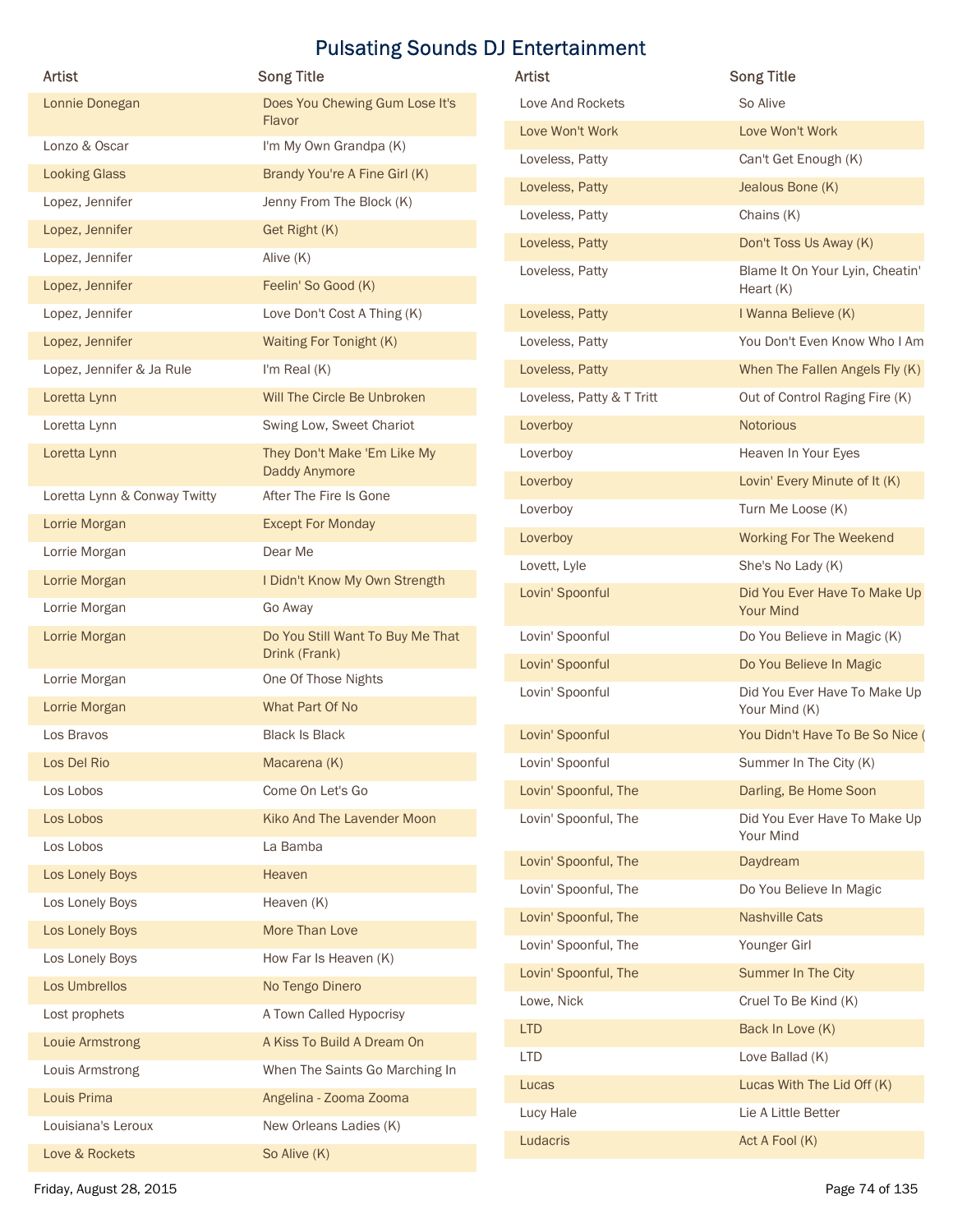|                                                    | <b>Pulsating Sounds DJ Entertainment</b>     |                          |                                                    |
|----------------------------------------------------|----------------------------------------------|--------------------------|----------------------------------------------------|
| Artist                                             | <b>Song Title</b>                            | Artist                   | <b>Song Title</b>                                  |
| Ludacris Featuring Usher & David G Rest Of My Life |                                              | Mac Davis                | Friend, Lover, Woman, Wife                         |
| Luke Bryan                                         | <b>Kiss Tomorrow Goodbye</b>                 | <b>Mac Davis</b>         | Let's Keep It That Way                             |
| Luke Bryan                                         | Country Girl (Shake It For Me)               | Mac Davis                | Baby, Don't Get Hooked On Me                       |
| Luke Bryan                                         | <b>Country Man</b>                           | <b>Mac Davis</b>         | <b>Forever Lovers</b>                              |
| Luke Bryan                                         | Rain Is A Good Thing                         | Mac Davis                | I Believe In Music                                 |
| Luke Bryan                                         | <b>Roller Coaster</b>                        | <b>Mac Davis</b>         | <b>Watchin' Scotty Grow</b><br>One Hell Of A Woman |
| Lulu                                               | To Sir With Love (K)<br>Dance With My Father | Mac Davis<br>Mac Wiseman |                                                    |
| <b>Luther Vandross</b><br><b>Luther Vandross</b>   | Buy Me A Rose                                | Macy Gray                | Dust On The Bible<br>I Can't Wait To Meetchu       |
| <b>Luther Vandross</b>                             | Never Let Me Go                              | <b>Macy Gray</b>         | I Try                                              |
| Luther Vandross                                    | Take You Out                                 | Macy Gray                | Sweet Baby                                         |
| Luther Vandross & Mariah Carey                     | <b>Endless Love</b>                          | Madcon                   | Beggin'                                            |
| Lymon, Frankie                                     | Why Do Fools Fall In Love (K)                | Madness                  | House Of Fun                                       |
| Lynn Anderson                                      | No Another Time                              | <b>Madness</b>           | Our House                                          |
| Lynn Anderson                                      | Fool Me                                      | Madonna                  | <b>Nothing Really Matters</b>                      |
| Lynn Anderson                                      | If I Kiss You (Will You Go Away)             | Madonna                  | Borderline (K)                                     |
| Lynn Anderson                                      | How Can I Unlove You                         | Madonna                  | Express Yourself (K)                               |
| Lynn, Loretta                                      | Coal Miner's Daughter (K)                    | Madonna                  | La Isla Bonita                                     |
| Lynn, Loretta                                      | Fist City (K)                                | Madonna                  | Like A Virgin                                      |
| Lynn, Loretta                                      | Lonesome 7 (K)                               | Madonna                  | Frozen (K)                                         |
| Lynn, Loretta                                      | Country In My Genes (K)                      | Madonna                  | Lucky Star (K)                                     |
| Lynn, Loretta                                      | Don't Come Home A Drinkin' (K)               | Madonna                  | Like A Prayer                                      |
| Lynn, Loretta                                      | Honky Tonk Girl (K)                          | Madonna                  | Hollywood                                          |
| Lynn, Loretta                                      | Trouble In Paradise (K)                      | Madonna                  | Die Another Day (K)                                |
| Lynn, Loretta                                      | You Ain't Woman Enough to Take               | Madonna                  | Into The Groove (K)                                |
|                                                    | My Man (K)<br><b>Nights Like These</b>       | Madonna                  | <b>Beautiful Stranger (K)</b>                      |
| Lynns<br>Lynns                                     | Woman To Woman                               | Madonna                  | Don't Cry For Me Argentina (Mia                    |
| Lynyrd Skynyrd                                     | <b>Gimme Three Steps (K)</b>                 | Madonna                  | Mix) (K)<br>Hanky Panky (K)                        |
| Lynyrd Skynyrd                                     | Give Me Back My Bullets (K)                  | Madonna                  | Hanky Panky                                        |
| Lynyrd Skynyrd                                     | Free Bird (K)                                | Madonna                  | Don't Tell Me (K)                                  |
| Lynyrd Skynyrd                                     | I Know A Little (K)                          | Madonna                  | American Pie (K)                                   |
| Lynyrd Skynyrd                                     | Simple Man (K)                               | Madonna                  | <b>Material Girl</b>                               |
| Lynyrd Skynyrd                                     | The Needle & The Spoon (K)                   | Madonna                  | I'll Remember (K)                                  |
| Lynyrd Skynyrd                                     | Sweet Home Alabama (K)                       | Madonna                  | Love Don't Live Here Anymore (I                    |
| M                                                  |                                              | Madonna                  | Music                                              |
| M C Hammer                                         | U Can't Touch This                           | Madonna                  | Rescue Me (K)                                      |
| M2M                                                | Don't Say You Love Me (K)                    | Madonna                  | Vogue (K)                                          |
|                                                    |                                              |                          |                                                    |

| Mac Davis<br>Friend, Lover, Woman, Wife<br>Ludacris Featuring Usher & David G Rest Of My Life<br><b>Mac Davis</b><br>Luke Bryan<br><b>Kiss Tomorrow Goodbye</b><br>Let's Keep It That Way<br>Mac Davis<br>Baby, Don't Get Hooked On Me<br>Luke Bryan<br>Country Girl (Shake It For Me)<br>Luke Bryan<br><b>Mac Davis</b><br><b>Forever Lovers</b><br><b>Country Man</b><br>Rain Is A Good Thing<br>Mac Davis<br>I Believe In Music<br>Luke Bryan<br><b>Mac Davis</b><br>Luke Bryan<br><b>Roller Coaster</b><br><b>Watchin' Scotty Grow</b><br>One Hell Of A Woman<br>Mac Davis<br>Lulu<br>To Sir With Love (K)<br>Mac Wiseman<br><b>Luther Vandross</b><br>Dance With My Father<br>Dust On The Bible<br>I Can't Wait To Meetchu<br>Luther Vandross<br>Buy Me A Rose<br>Macy Gray<br><b>Luther Vandross</b><br>Never Let Me Go<br><b>Macy Gray</b><br>I Try<br>Take You Out<br>Luther Vandross<br>Sweet Baby<br>Macy Gray<br>Luther Vandross & Mariah Carey<br>Madcon<br><b>Endless Love</b><br>Beggin'<br>House Of Fun<br>Why Do Fools Fall In Love (K)<br>Lymon, Frankie<br>Madness<br><b>Madness</b><br>Our House<br>Lynn Anderson<br>No Another Time<br>Fool Me<br><b>Nothing Really Matters</b><br>Lynn Anderson<br>Madonna<br>If I Kiss You (Will You Go Away)<br>Madonna<br>Lynn Anderson<br>Borderline (K)<br>How Can I Unlove You<br>Express Yourself (K)<br>Madonna<br>Lynn Anderson<br>Madonna<br>La Isla Bonita<br>Coal Miner's Daughter (K)<br>Lynn, Loretta<br>Fist City (K)<br>Like A Virgin<br>Madonna<br>Lynn, Loretta<br>Madonna<br>Lonesome 7 (K)<br>Frozen (K)<br>Lynn, Loretta<br>Country In My Genes (K)<br>Lucky Star (K)<br>Madonna<br>Lynn, Loretta<br>Madonna<br>Like A Prayer<br>Don't Come Home A Drinkin' (K)<br>Lynn, Loretta<br>Honky Tonk Girl (K)<br>Madonna<br>Hollywood<br>Lynn, Loretta<br>Trouble In Paradise (K)<br>Madonna<br>Lynn, Loretta<br>Die Another Day (K)<br>Into The Groove (K)<br>You Ain't Woman Enough to Take<br>Madonna<br>Lynn, Loretta<br>My Man (K)<br>Madonna<br><b>Beautiful Stranger (K)</b><br><b>Nights Like These</b><br>Lynns<br>Madonna<br>Don't Cry For Me Argentina (Mia<br>Woman To Woman<br>Lynns<br>Mix) (K)<br>Lynyrd Skynyrd<br><b>Gimme Three Steps (K)</b><br>Madonna<br>Hanky Panky (K)<br>Lynyrd Skynyrd<br>Give Me Back My Bullets (K)<br>Madonna<br>Hanky Panky<br>Lynyrd Skynyrd<br>Free Bird (K)<br>Madonna<br>Don't Tell Me (K)<br>Lynyrd Skynyrd<br>I Know A Little (K)<br>Madonna<br>American Pie (K)<br>Lynyrd Skynyrd<br>Simple Man (K)<br>Madonna<br><b>Material Girl</b><br>The Needle & The Spoon (K)<br>I'll Remember (K)<br>Lynyrd Skynyrd<br>Madonna<br>Sweet Home Alabama (K)<br>Lynyrd Skynyrd<br>Madonna<br>Love Don't Live Here Anymore (I<br>Madonna<br>Music<br>M<br>Rescue Me (K)<br>Madonna<br>U Can't Touch This<br>M C Hammer<br>Vogue (K)<br>Madonna<br>Don't Say You Love Me (K)<br>M2M<br>Madonna<br>You Must Love Me (K)<br>Page 75 of 135<br>Friday, August 28, 2015 | Artist | <b>Song Title</b> | Artist | <b>Song Title</b> |
|-------------------------------------------------------------------------------------------------------------------------------------------------------------------------------------------------------------------------------------------------------------------------------------------------------------------------------------------------------------------------------------------------------------------------------------------------------------------------------------------------------------------------------------------------------------------------------------------------------------------------------------------------------------------------------------------------------------------------------------------------------------------------------------------------------------------------------------------------------------------------------------------------------------------------------------------------------------------------------------------------------------------------------------------------------------------------------------------------------------------------------------------------------------------------------------------------------------------------------------------------------------------------------------------------------------------------------------------------------------------------------------------------------------------------------------------------------------------------------------------------------------------------------------------------------------------------------------------------------------------------------------------------------------------------------------------------------------------------------------------------------------------------------------------------------------------------------------------------------------------------------------------------------------------------------------------------------------------------------------------------------------------------------------------------------------------------------------------------------------------------------------------------------------------------------------------------------------------------------------------------------------------------------------------------------------------------------------------------------------------------------------------------------------------------------------------------------------------------------------------------------------------------------------------------------------------------------------------------------------------------------------------------------------------------------------------------------------------------------------------------------------------------------------------------------------------------------------------------------------------------------------------------------------------------------------------------------------------------------|--------|-------------------|--------|-------------------|
|                                                                                                                                                                                                                                                                                                                                                                                                                                                                                                                                                                                                                                                                                                                                                                                                                                                                                                                                                                                                                                                                                                                                                                                                                                                                                                                                                                                                                                                                                                                                                                                                                                                                                                                                                                                                                                                                                                                                                                                                                                                                                                                                                                                                                                                                                                                                                                                                                                                                                                                                                                                                                                                                                                                                                                                                                                                                                                                                                                               |        |                   |        |                   |
|                                                                                                                                                                                                                                                                                                                                                                                                                                                                                                                                                                                                                                                                                                                                                                                                                                                                                                                                                                                                                                                                                                                                                                                                                                                                                                                                                                                                                                                                                                                                                                                                                                                                                                                                                                                                                                                                                                                                                                                                                                                                                                                                                                                                                                                                                                                                                                                                                                                                                                                                                                                                                                                                                                                                                                                                                                                                                                                                                                               |        |                   |        |                   |
|                                                                                                                                                                                                                                                                                                                                                                                                                                                                                                                                                                                                                                                                                                                                                                                                                                                                                                                                                                                                                                                                                                                                                                                                                                                                                                                                                                                                                                                                                                                                                                                                                                                                                                                                                                                                                                                                                                                                                                                                                                                                                                                                                                                                                                                                                                                                                                                                                                                                                                                                                                                                                                                                                                                                                                                                                                                                                                                                                                               |        |                   |        |                   |
|                                                                                                                                                                                                                                                                                                                                                                                                                                                                                                                                                                                                                                                                                                                                                                                                                                                                                                                                                                                                                                                                                                                                                                                                                                                                                                                                                                                                                                                                                                                                                                                                                                                                                                                                                                                                                                                                                                                                                                                                                                                                                                                                                                                                                                                                                                                                                                                                                                                                                                                                                                                                                                                                                                                                                                                                                                                                                                                                                                               |        |                   |        |                   |
|                                                                                                                                                                                                                                                                                                                                                                                                                                                                                                                                                                                                                                                                                                                                                                                                                                                                                                                                                                                                                                                                                                                                                                                                                                                                                                                                                                                                                                                                                                                                                                                                                                                                                                                                                                                                                                                                                                                                                                                                                                                                                                                                                                                                                                                                                                                                                                                                                                                                                                                                                                                                                                                                                                                                                                                                                                                                                                                                                                               |        |                   |        |                   |
|                                                                                                                                                                                                                                                                                                                                                                                                                                                                                                                                                                                                                                                                                                                                                                                                                                                                                                                                                                                                                                                                                                                                                                                                                                                                                                                                                                                                                                                                                                                                                                                                                                                                                                                                                                                                                                                                                                                                                                                                                                                                                                                                                                                                                                                                                                                                                                                                                                                                                                                                                                                                                                                                                                                                                                                                                                                                                                                                                                               |        |                   |        |                   |
|                                                                                                                                                                                                                                                                                                                                                                                                                                                                                                                                                                                                                                                                                                                                                                                                                                                                                                                                                                                                                                                                                                                                                                                                                                                                                                                                                                                                                                                                                                                                                                                                                                                                                                                                                                                                                                                                                                                                                                                                                                                                                                                                                                                                                                                                                                                                                                                                                                                                                                                                                                                                                                                                                                                                                                                                                                                                                                                                                                               |        |                   |        |                   |
|                                                                                                                                                                                                                                                                                                                                                                                                                                                                                                                                                                                                                                                                                                                                                                                                                                                                                                                                                                                                                                                                                                                                                                                                                                                                                                                                                                                                                                                                                                                                                                                                                                                                                                                                                                                                                                                                                                                                                                                                                                                                                                                                                                                                                                                                                                                                                                                                                                                                                                                                                                                                                                                                                                                                                                                                                                                                                                                                                                               |        |                   |        |                   |
|                                                                                                                                                                                                                                                                                                                                                                                                                                                                                                                                                                                                                                                                                                                                                                                                                                                                                                                                                                                                                                                                                                                                                                                                                                                                                                                                                                                                                                                                                                                                                                                                                                                                                                                                                                                                                                                                                                                                                                                                                                                                                                                                                                                                                                                                                                                                                                                                                                                                                                                                                                                                                                                                                                                                                                                                                                                                                                                                                                               |        |                   |        |                   |
|                                                                                                                                                                                                                                                                                                                                                                                                                                                                                                                                                                                                                                                                                                                                                                                                                                                                                                                                                                                                                                                                                                                                                                                                                                                                                                                                                                                                                                                                                                                                                                                                                                                                                                                                                                                                                                                                                                                                                                                                                                                                                                                                                                                                                                                                                                                                                                                                                                                                                                                                                                                                                                                                                                                                                                                                                                                                                                                                                                               |        |                   |        |                   |
|                                                                                                                                                                                                                                                                                                                                                                                                                                                                                                                                                                                                                                                                                                                                                                                                                                                                                                                                                                                                                                                                                                                                                                                                                                                                                                                                                                                                                                                                                                                                                                                                                                                                                                                                                                                                                                                                                                                                                                                                                                                                                                                                                                                                                                                                                                                                                                                                                                                                                                                                                                                                                                                                                                                                                                                                                                                                                                                                                                               |        |                   |        |                   |
|                                                                                                                                                                                                                                                                                                                                                                                                                                                                                                                                                                                                                                                                                                                                                                                                                                                                                                                                                                                                                                                                                                                                                                                                                                                                                                                                                                                                                                                                                                                                                                                                                                                                                                                                                                                                                                                                                                                                                                                                                                                                                                                                                                                                                                                                                                                                                                                                                                                                                                                                                                                                                                                                                                                                                                                                                                                                                                                                                                               |        |                   |        |                   |
|                                                                                                                                                                                                                                                                                                                                                                                                                                                                                                                                                                                                                                                                                                                                                                                                                                                                                                                                                                                                                                                                                                                                                                                                                                                                                                                                                                                                                                                                                                                                                                                                                                                                                                                                                                                                                                                                                                                                                                                                                                                                                                                                                                                                                                                                                                                                                                                                                                                                                                                                                                                                                                                                                                                                                                                                                                                                                                                                                                               |        |                   |        |                   |
|                                                                                                                                                                                                                                                                                                                                                                                                                                                                                                                                                                                                                                                                                                                                                                                                                                                                                                                                                                                                                                                                                                                                                                                                                                                                                                                                                                                                                                                                                                                                                                                                                                                                                                                                                                                                                                                                                                                                                                                                                                                                                                                                                                                                                                                                                                                                                                                                                                                                                                                                                                                                                                                                                                                                                                                                                                                                                                                                                                               |        |                   |        |                   |
|                                                                                                                                                                                                                                                                                                                                                                                                                                                                                                                                                                                                                                                                                                                                                                                                                                                                                                                                                                                                                                                                                                                                                                                                                                                                                                                                                                                                                                                                                                                                                                                                                                                                                                                                                                                                                                                                                                                                                                                                                                                                                                                                                                                                                                                                                                                                                                                                                                                                                                                                                                                                                                                                                                                                                                                                                                                                                                                                                                               |        |                   |        |                   |
|                                                                                                                                                                                                                                                                                                                                                                                                                                                                                                                                                                                                                                                                                                                                                                                                                                                                                                                                                                                                                                                                                                                                                                                                                                                                                                                                                                                                                                                                                                                                                                                                                                                                                                                                                                                                                                                                                                                                                                                                                                                                                                                                                                                                                                                                                                                                                                                                                                                                                                                                                                                                                                                                                                                                                                                                                                                                                                                                                                               |        |                   |        |                   |
|                                                                                                                                                                                                                                                                                                                                                                                                                                                                                                                                                                                                                                                                                                                                                                                                                                                                                                                                                                                                                                                                                                                                                                                                                                                                                                                                                                                                                                                                                                                                                                                                                                                                                                                                                                                                                                                                                                                                                                                                                                                                                                                                                                                                                                                                                                                                                                                                                                                                                                                                                                                                                                                                                                                                                                                                                                                                                                                                                                               |        |                   |        |                   |
|                                                                                                                                                                                                                                                                                                                                                                                                                                                                                                                                                                                                                                                                                                                                                                                                                                                                                                                                                                                                                                                                                                                                                                                                                                                                                                                                                                                                                                                                                                                                                                                                                                                                                                                                                                                                                                                                                                                                                                                                                                                                                                                                                                                                                                                                                                                                                                                                                                                                                                                                                                                                                                                                                                                                                                                                                                                                                                                                                                               |        |                   |        |                   |
|                                                                                                                                                                                                                                                                                                                                                                                                                                                                                                                                                                                                                                                                                                                                                                                                                                                                                                                                                                                                                                                                                                                                                                                                                                                                                                                                                                                                                                                                                                                                                                                                                                                                                                                                                                                                                                                                                                                                                                                                                                                                                                                                                                                                                                                                                                                                                                                                                                                                                                                                                                                                                                                                                                                                                                                                                                                                                                                                                                               |        |                   |        |                   |
|                                                                                                                                                                                                                                                                                                                                                                                                                                                                                                                                                                                                                                                                                                                                                                                                                                                                                                                                                                                                                                                                                                                                                                                                                                                                                                                                                                                                                                                                                                                                                                                                                                                                                                                                                                                                                                                                                                                                                                                                                                                                                                                                                                                                                                                                                                                                                                                                                                                                                                                                                                                                                                                                                                                                                                                                                                                                                                                                                                               |        |                   |        |                   |
|                                                                                                                                                                                                                                                                                                                                                                                                                                                                                                                                                                                                                                                                                                                                                                                                                                                                                                                                                                                                                                                                                                                                                                                                                                                                                                                                                                                                                                                                                                                                                                                                                                                                                                                                                                                                                                                                                                                                                                                                                                                                                                                                                                                                                                                                                                                                                                                                                                                                                                                                                                                                                                                                                                                                                                                                                                                                                                                                                                               |        |                   |        |                   |
|                                                                                                                                                                                                                                                                                                                                                                                                                                                                                                                                                                                                                                                                                                                                                                                                                                                                                                                                                                                                                                                                                                                                                                                                                                                                                                                                                                                                                                                                                                                                                                                                                                                                                                                                                                                                                                                                                                                                                                                                                                                                                                                                                                                                                                                                                                                                                                                                                                                                                                                                                                                                                                                                                                                                                                                                                                                                                                                                                                               |        |                   |        |                   |
|                                                                                                                                                                                                                                                                                                                                                                                                                                                                                                                                                                                                                                                                                                                                                                                                                                                                                                                                                                                                                                                                                                                                                                                                                                                                                                                                                                                                                                                                                                                                                                                                                                                                                                                                                                                                                                                                                                                                                                                                                                                                                                                                                                                                                                                                                                                                                                                                                                                                                                                                                                                                                                                                                                                                                                                                                                                                                                                                                                               |        |                   |        |                   |
|                                                                                                                                                                                                                                                                                                                                                                                                                                                                                                                                                                                                                                                                                                                                                                                                                                                                                                                                                                                                                                                                                                                                                                                                                                                                                                                                                                                                                                                                                                                                                                                                                                                                                                                                                                                                                                                                                                                                                                                                                                                                                                                                                                                                                                                                                                                                                                                                                                                                                                                                                                                                                                                                                                                                                                                                                                                                                                                                                                               |        |                   |        |                   |
|                                                                                                                                                                                                                                                                                                                                                                                                                                                                                                                                                                                                                                                                                                                                                                                                                                                                                                                                                                                                                                                                                                                                                                                                                                                                                                                                                                                                                                                                                                                                                                                                                                                                                                                                                                                                                                                                                                                                                                                                                                                                                                                                                                                                                                                                                                                                                                                                                                                                                                                                                                                                                                                                                                                                                                                                                                                                                                                                                                               |        |                   |        |                   |
|                                                                                                                                                                                                                                                                                                                                                                                                                                                                                                                                                                                                                                                                                                                                                                                                                                                                                                                                                                                                                                                                                                                                                                                                                                                                                                                                                                                                                                                                                                                                                                                                                                                                                                                                                                                                                                                                                                                                                                                                                                                                                                                                                                                                                                                                                                                                                                                                                                                                                                                                                                                                                                                                                                                                                                                                                                                                                                                                                                               |        |                   |        |                   |
|                                                                                                                                                                                                                                                                                                                                                                                                                                                                                                                                                                                                                                                                                                                                                                                                                                                                                                                                                                                                                                                                                                                                                                                                                                                                                                                                                                                                                                                                                                                                                                                                                                                                                                                                                                                                                                                                                                                                                                                                                                                                                                                                                                                                                                                                                                                                                                                                                                                                                                                                                                                                                                                                                                                                                                                                                                                                                                                                                                               |        |                   |        |                   |
|                                                                                                                                                                                                                                                                                                                                                                                                                                                                                                                                                                                                                                                                                                                                                                                                                                                                                                                                                                                                                                                                                                                                                                                                                                                                                                                                                                                                                                                                                                                                                                                                                                                                                                                                                                                                                                                                                                                                                                                                                                                                                                                                                                                                                                                                                                                                                                                                                                                                                                                                                                                                                                                                                                                                                                                                                                                                                                                                                                               |        |                   |        |                   |
|                                                                                                                                                                                                                                                                                                                                                                                                                                                                                                                                                                                                                                                                                                                                                                                                                                                                                                                                                                                                                                                                                                                                                                                                                                                                                                                                                                                                                                                                                                                                                                                                                                                                                                                                                                                                                                                                                                                                                                                                                                                                                                                                                                                                                                                                                                                                                                                                                                                                                                                                                                                                                                                                                                                                                                                                                                                                                                                                                                               |        |                   |        |                   |
|                                                                                                                                                                                                                                                                                                                                                                                                                                                                                                                                                                                                                                                                                                                                                                                                                                                                                                                                                                                                                                                                                                                                                                                                                                                                                                                                                                                                                                                                                                                                                                                                                                                                                                                                                                                                                                                                                                                                                                                                                                                                                                                                                                                                                                                                                                                                                                                                                                                                                                                                                                                                                                                                                                                                                                                                                                                                                                                                                                               |        |                   |        |                   |
|                                                                                                                                                                                                                                                                                                                                                                                                                                                                                                                                                                                                                                                                                                                                                                                                                                                                                                                                                                                                                                                                                                                                                                                                                                                                                                                                                                                                                                                                                                                                                                                                                                                                                                                                                                                                                                                                                                                                                                                                                                                                                                                                                                                                                                                                                                                                                                                                                                                                                                                                                                                                                                                                                                                                                                                                                                                                                                                                                                               |        |                   |        |                   |
|                                                                                                                                                                                                                                                                                                                                                                                                                                                                                                                                                                                                                                                                                                                                                                                                                                                                                                                                                                                                                                                                                                                                                                                                                                                                                                                                                                                                                                                                                                                                                                                                                                                                                                                                                                                                                                                                                                                                                                                                                                                                                                                                                                                                                                                                                                                                                                                                                                                                                                                                                                                                                                                                                                                                                                                                                                                                                                                                                                               |        |                   |        |                   |
|                                                                                                                                                                                                                                                                                                                                                                                                                                                                                                                                                                                                                                                                                                                                                                                                                                                                                                                                                                                                                                                                                                                                                                                                                                                                                                                                                                                                                                                                                                                                                                                                                                                                                                                                                                                                                                                                                                                                                                                                                                                                                                                                                                                                                                                                                                                                                                                                                                                                                                                                                                                                                                                                                                                                                                                                                                                                                                                                                                               |        |                   |        |                   |
|                                                                                                                                                                                                                                                                                                                                                                                                                                                                                                                                                                                                                                                                                                                                                                                                                                                                                                                                                                                                                                                                                                                                                                                                                                                                                                                                                                                                                                                                                                                                                                                                                                                                                                                                                                                                                                                                                                                                                                                                                                                                                                                                                                                                                                                                                                                                                                                                                                                                                                                                                                                                                                                                                                                                                                                                                                                                                                                                                                               |        |                   |        |                   |
|                                                                                                                                                                                                                                                                                                                                                                                                                                                                                                                                                                                                                                                                                                                                                                                                                                                                                                                                                                                                                                                                                                                                                                                                                                                                                                                                                                                                                                                                                                                                                                                                                                                                                                                                                                                                                                                                                                                                                                                                                                                                                                                                                                                                                                                                                                                                                                                                                                                                                                                                                                                                                                                                                                                                                                                                                                                                                                                                                                               |        |                   |        |                   |
|                                                                                                                                                                                                                                                                                                                                                                                                                                                                                                                                                                                                                                                                                                                                                                                                                                                                                                                                                                                                                                                                                                                                                                                                                                                                                                                                                                                                                                                                                                                                                                                                                                                                                                                                                                                                                                                                                                                                                                                                                                                                                                                                                                                                                                                                                                                                                                                                                                                                                                                                                                                                                                                                                                                                                                                                                                                                                                                                                                               |        |                   |        |                   |
|                                                                                                                                                                                                                                                                                                                                                                                                                                                                                                                                                                                                                                                                                                                                                                                                                                                                                                                                                                                                                                                                                                                                                                                                                                                                                                                                                                                                                                                                                                                                                                                                                                                                                                                                                                                                                                                                                                                                                                                                                                                                                                                                                                                                                                                                                                                                                                                                                                                                                                                                                                                                                                                                                                                                                                                                                                                                                                                                                                               |        |                   |        |                   |
|                                                                                                                                                                                                                                                                                                                                                                                                                                                                                                                                                                                                                                                                                                                                                                                                                                                                                                                                                                                                                                                                                                                                                                                                                                                                                                                                                                                                                                                                                                                                                                                                                                                                                                                                                                                                                                                                                                                                                                                                                                                                                                                                                                                                                                                                                                                                                                                                                                                                                                                                                                                                                                                                                                                                                                                                                                                                                                                                                                               |        |                   |        |                   |
|                                                                                                                                                                                                                                                                                                                                                                                                                                                                                                                                                                                                                                                                                                                                                                                                                                                                                                                                                                                                                                                                                                                                                                                                                                                                                                                                                                                                                                                                                                                                                                                                                                                                                                                                                                                                                                                                                                                                                                                                                                                                                                                                                                                                                                                                                                                                                                                                                                                                                                                                                                                                                                                                                                                                                                                                                                                                                                                                                                               |        |                   |        |                   |
|                                                                                                                                                                                                                                                                                                                                                                                                                                                                                                                                                                                                                                                                                                                                                                                                                                                                                                                                                                                                                                                                                                                                                                                                                                                                                                                                                                                                                                                                                                                                                                                                                                                                                                                                                                                                                                                                                                                                                                                                                                                                                                                                                                                                                                                                                                                                                                                                                                                                                                                                                                                                                                                                                                                                                                                                                                                                                                                                                                               |        |                   |        |                   |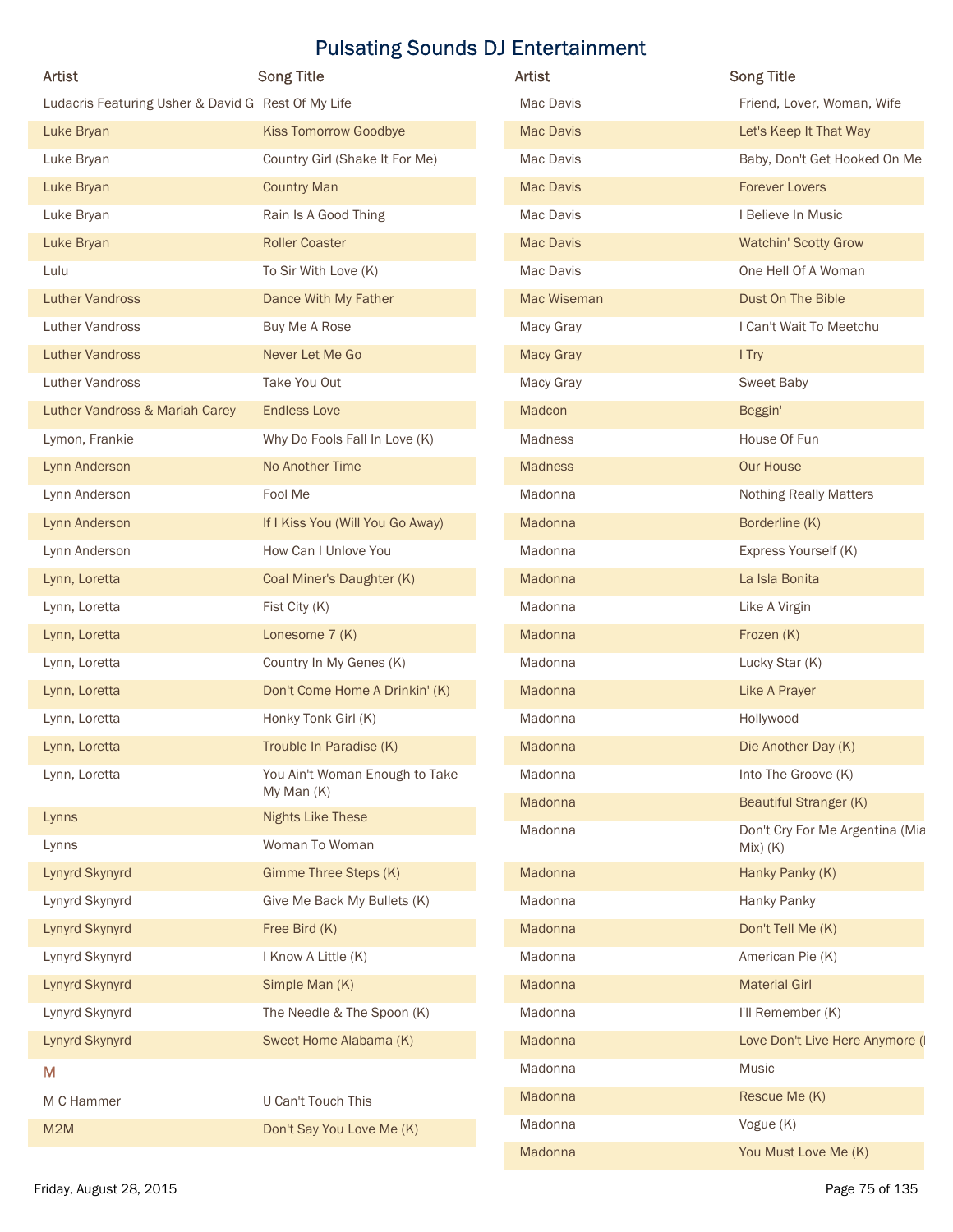| <b>Artist</b>                  | <b>Song Title</b>                                          | Artist                               | <b>Song Title</b>                                        |
|--------------------------------|------------------------------------------------------------|--------------------------------------|----------------------------------------------------------|
| Madonna                        | Take A Bow                                                 | Manilow, Barry                       | Looks Like We Made It (K)                                |
| Madonna                        | Secret                                                     | Manilow, Barry                       | Mandy (K)                                                |
| Madonna                        | Rain                                                       | Manilow, Barry                       |                                                          |
|                                |                                                            |                                      | Can't Smile Without You (K)                              |
| Madonna                        | You'll See (K)<br>This Used To Be My Playground (K)        | Manilow, Barry                       | Could This Be The Magic (K)                              |
| Madonna<br>Madonna             | Open Your Heart (K)                                        | Manilow, Barry<br>Manilow, Barry     | Even Now (K)<br>It's A Miracle (K)                       |
| Madonna                        |                                                            | Manilow, Barry                       |                                                          |
|                                | Ray of Light (K)                                           |                                      | Copacabana (K)                                           |
| Madonna<br>Madonna             | Papa Don't Preach (K)<br>What It Feels Like For A Girl (K) | Manilow, Barry                       | Somewhere In The Night (K)<br>Weekend In New England (K) |
|                                |                                                            | Manilow, Barry                       |                                                          |
| Mahalia Jackson                | His Eye Is On The Sparrow                                  | Manilow, Barry                       | Trying To Get The Feeling Again                          |
| Main Ingredient                | Everybody Plays The Fool                                   | Manilow, Barry                       | Ships (K)                                                |
| <b>Major Harris</b><br>Makaila | Love Won't Let Me Wait (K)<br>So In Love With 2 (K)        | Manilow, Barry<br>Mann Feat. 50 Cent | The Old Songs (K)<br><b>Buzzin (Clean)</b>               |
|                                | Nobody Wins In This War (K)                                |                                      | Who Put The Bomp (K)                                     |
| Malloy, Mitch                  |                                                            | Mann, Barry                          |                                                          |
| Malone, Tony & The Rapparees   | Wearin' of the Green (K)                                   | <b>Marc Anthony</b>                  | <b>How Could I</b>                                       |
| Mama Cass Elliott              | Make Your Own Kind Of Music                                | Marc Anthony                         | I Need To Know                                           |
| Mamas & Papas                  | California Dreamin' (K)                                    | <b>Marc Anthony</b>                  | You Sang To Me                                           |
| Mamas & Papas                  | Dream A Little Dream of Me (K)                             | Marc Anthony                         | <b>Tragedy</b>                                           |
| Mamas & Papas                  | Monday, Monday (K)                                         | <b>Marcels</b>                       | Heartaches                                               |
| Mamas and The Papas, The       | Dedicated To The One I Love                                | Marcels                              | <b>Blue Moon</b>                                         |
| Manchester, Melissa            | Don't Cry Out Loud (K)                                     | Marcels, The                         | <b>Blue Moon</b>                                         |
| Manchester, Melissa            | Through The Eyes of Love (K)                               | Marcels, The                         | Blue Moon (K)                                            |
| Mandrell, Barbara              | I Was Country, When Country<br>Wasn't Cool (K)             | Marcy Playground                     | Sex & Candy (K)                                          |
| Mandrell, Barbara              | Tonight My Baby's Coming Home                              | Mardones, Benny                      | Into The Night (K)                                       |
| Mandrell, Barbara              | (K)<br>Sleeping Single In A Double Bed                     | <b>Mariah Carey</b>                  | <b>Christmas (Baby Please Come</b><br>Home)              |
|                                | (K)                                                        | <b>Mariah Carey</b>                  | All I Want For Christmas Is You                          |
| Mandrell, Louise               | I Wanna Say Yes (K)                                        | <b>Mariah Carey</b>                  | If It's Over                                             |
| Mandy Barnett                  | Maybe                                                      | <b>Mariah Carey</b>                  | I Still Believe                                          |
| <b>Mandy Moore</b>             | I Wanna Be With You                                        | <b>Mariah Carey</b>                  | O Holy Night                                             |
| Mandy Moore                    | Cry                                                        | Mariah Carey                         | Without You                                              |
| <b>Manfred Mann</b>            | Do Wah Diddy Diddy (K)                                     | Mariah Carey & Trey Lorenz           | I'll Be There                                            |
| Manfred Mann                   | I Put A Spell On You (K)                                   | <b>Marie Sisters</b>                 | Real Bad Mood (K)                                        |
| <b>Manhattan Transfer</b>      | Boy From New York City, The                                | Marie, Teena                         | Lovergirl (K)                                            |
| Manhattan Transfer             | Operator                                                   | Marilyn Manson                       | <b>Heart Shaped Glasses</b>                              |
| Manhattans                     | Kiss And Say Goodbye                                       | Marilyn McCoo & Billy Davis, Jr.     | You Don't Have To Be A Star (To                          |
| Manhattans, The                | Kiss & Say Goodbye (K)                                     |                                      | Be In My Show)                                           |
| Manhattans, The                | Shining Star (K)                                           | Marino, Frank                        | I'm A King Bee (Back Door Man<br>Medley) (K)             |
| Manilow, Barry                 | I Write The Songs (K)                                      | Mario                                | Just A Friend 2002 (K)                                   |
|                                |                                                            |                                      |                                                          |

| Artist                           | <b>Song Title</b>                                 |
|----------------------------------|---------------------------------------------------|
| Manilow, Barry                   | Looks Like We Made It (K)                         |
| Manilow, Barry                   | Mandy (K)                                         |
| Manilow, Barry                   | Can't Smile Without You (K)                       |
| Manilow, Barry                   | Could This Be The Magic (K)                       |
| Manilow, Barry                   | Even Now (K)                                      |
| Manilow, Barry                   | It's A Miracle (K)                                |
| Manilow, Barry                   | Copacabana (K)                                    |
| Manilow, Barry                   | Somewhere In The Night (K)                        |
| Manilow, Barry                   | Weekend In New England (K)                        |
| Manilow, Barry                   | Trying To Get The Feeling Again                   |
| Manilow, Barry                   | Ships (K)                                         |
| Manilow, Barry                   | The Old Songs (K)                                 |
| Mann Feat. 50 Cent               | <b>Buzzin (Clean)</b>                             |
| Mann, Barry                      | Who Put The Bomp (K)                              |
| <b>Marc Anthony</b>              | <b>How Could I</b>                                |
| Marc Anthony                     | I Need To Know                                    |
| <b>Marc Anthony</b>              | You Sang To Me                                    |
| Marc Anthony                     | <b>Tragedy</b>                                    |
| <b>Marcels</b>                   | <b>Heartaches</b>                                 |
| <b>Marcels</b>                   | <b>Blue Moon</b>                                  |
| Marcels, The                     | <b>Blue Moon</b>                                  |
| Marcels, The                     | Blue Moon (K)                                     |
| Marcy Playground                 | Sex & Candy (K)                                   |
| Mardones, Benny                  | Into The Night (K)                                |
| <b>Mariah Carey</b>              | <b>Christmas (Baby Please Come</b><br>Home)       |
| Mariah Carey                     | All I Want For Christmas Is You                   |
| <b>Mariah Carey</b>              | If It's Over                                      |
| Mariah Carey                     | I Still Believe                                   |
| <b>Mariah Carey</b>              | O Holy Night                                      |
| Mariah Carey                     | Without You                                       |
| Mariah Carey & Trey Lorenz       | I'll Be There                                     |
| <b>Marie Sisters</b>             | Real Bad Mood (K)                                 |
| Marie, Teena                     | Lovergirl (K)                                     |
| Marilyn Manson                   | <b>Heart Shaped Glasses</b>                       |
| Marilyn McCoo & Billy Davis, Jr. | You Don't Have To Be A Star (To<br>Be In My Show) |
| Marino, Frank                    | I'm A King Bee (Back Door Man<br>Medley) (K)      |
| <b>Mario</b>                     | Just A Friend 2002 (K)                            |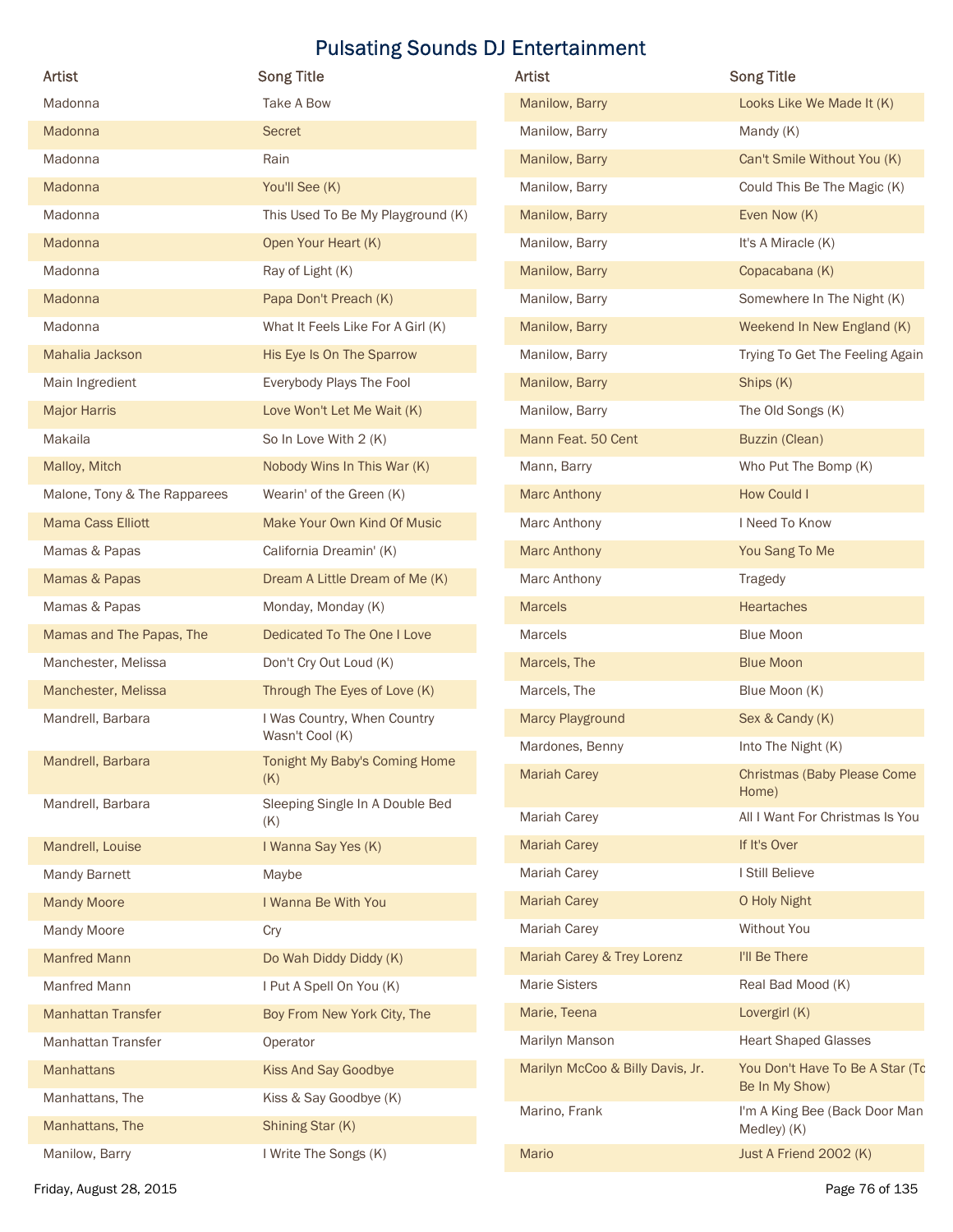| <b>Artist</b>                  | <b>Song Title</b>                                           | Artist                      | <b>Song Title</b>                |
|--------------------------------|-------------------------------------------------------------|-----------------------------|----------------------------------|
| Mario                          | How Could You (K)                                           | Marley, Bob                 | <b>Buffalo Soldier (K)</b>       |
|                                |                                                             |                             | I Shot The Sheriff (K)           |
| Mario                          | Let Me Love You (K)                                         | Marley, Bob                 |                                  |
| Mark Anthony                   | My Baby You                                                 | Marley, Bob                 | No Woman, No Cry (K)             |
| <b>Mark Anthony</b>            | I Need To Know                                              | Marley, Bob                 | Get Up, Stand Up (K)             |
| Mark Anthony                   | You Sang To Me                                              | Marley, Bob                 | Jammin' (K)                      |
| <b>Mark Chesnutt</b>           | <b>Old Country</b>                                          | Marley, Bob                 | One Love (K)                     |
| Mark Chesnutt                  | Old Flames Have New Names                                   | Marley, Bob                 | Redemption Song (K)              |
| <b>Mark Chesnutt</b>           | I'm In Love With A Married Woman                            | Marley, Ziggy               | Tomorrow People (K)              |
| Mark Chesnutt                  | Goin' Through The Big D                                     | Maroon 5                    | <b>Makes Me Wonder</b>           |
| <b>Mark Chesnutt</b>           | It Sure Is Monday                                           | Maroon 5                    | Harder To Breathe (K)            |
| Mark Chesnutt                  | <b>Brother Jukebox</b>                                      | Maroon 5                    | Sunday Morning (K)               |
| <b>Mark Chesnutt</b>           | <b>Blame It On Texas</b>                                    | Maroon 5                    | She Will Be Loved (K)            |
| Mark Chesnutt                  | It's Not Over                                               | Maroon 5                    | This Love (K)                    |
| <b>Mark Chesnutt</b>           | I'm A Saint                                                 | Marques Houston             | All Because Of You               |
| Mark Chesnutt                  | Lovin' Her Was Easier (Than<br>Anything I'll Ever Do Again) | <b>Marshall Dyllon</b>      | Live It Up                       |
| <b>Mark Chesnutt</b>           | Too Cold At Home                                            | Marshall Dyllon             | She Ain't Gonna Cry              |
| Mark Chesnutt                  | She Was                                                     | <b>Marshall Tucker Band</b> | Heard It In A Love Song (K)      |
| <b>Mark Chesnutt</b>           | Wherever You Are                                            | Marshall Tucker Band        | Can't You See (K)                |
| Mark Chesnutt                  | She Never Got Me Over You                                   | Marshall, Amanda            | Birmingham (K)                   |
| <b>Mark Chesnutt</b>           | Trouble                                                     | Martha & The Vandellas      | I'm Ready For Love (K)           |
| Mark Collie                    | Lipstick Don't Lie                                          | Martha & The Vandellas      | Dancing In The Street            |
| <b>Mark Collie</b>             | Even The Man In The Moon Is                                 | Martha & The Vandellas      | Jimmy Mack                       |
|                                | Cryin'                                                      | Martha & The Vandellas      | Nowhere To Run (K)               |
| Mark Collie                    | Steady As She Goes                                          | Martha & The Vandellas      | Heat Wave (K)                    |
| <b>Mark Collie</b>             | <b>Where There's Smoke</b>                                  | Martha & The Vandellas      | Quicksand                        |
| Mark Dinning                   | Teen Angel                                                  | Martika                     | Toy Soldiers (K)                 |
| Mark Wills                     | I Do (Cherish You)                                          | <b>Martin Page</b>          | In The House Of Stone And Ligh   |
| Mark Wills                     | I Want To Know (Everything There                            | Martin, Brad                | Before I Knew Better (K)         |
|                                | Is To Know About You)                                       | Martin, Brad                | Rub Me The Right Way (K)         |
| Mark Wills                     | Don't Laugh At Me                                           | Martin, Dean                | Ain't That A Kick In The Head (K |
| Mark Wills                     | High Low And In Between                                     | Martin, Dean                | Everybody Loves Somebody (K)     |
| Mark Wills                     | That's A Woman                                              | Martin, Dean                | Memories are Made of This (K)    |
| Mark Wills                     | Wish You Were Here                                          | Martin, Dean                | That's Amore (K)                 |
| Markie, Biz                    | Just A Friend (K)                                           | Martin, Dean                | You're Nobody Til Somebody       |
| Markita                        | Love, Thy Will Be Done (K)                                  |                             | Loves You (K)                    |
| <b>Marky Mark</b>              | <b>Good Vibrations</b>                                      | Martin, Dean                | Volare (K)                       |
| Marky Mark                     | Good Vibrations (K)                                         | Martin, Ricky               | Livin La Vida Loca (K)           |
|                                | <b>Good Vibrations</b>                                      | Martin, Ricky               | She's All I Ever Had (K)         |
| Marky Mark And The Funky Bunch | Could You Be Loved (K)                                      | Martin, Ricky               | The Cup Of Life (K)              |

| Artist                      | <b>Song Title</b>                           |
|-----------------------------|---------------------------------------------|
| Marley, Bob                 | Buffalo Soldier (K)                         |
| Marley, Bob                 | I Shot The Sheriff (K)                      |
| Marley, Bob                 | No Woman, No Cry (K)                        |
| Marley, Bob                 | Get Up, Stand Up (K)                        |
| Marley, Bob                 | Jammin' (K)                                 |
| Marley, Bob                 | One Love (K)                                |
| Marley, Bob                 | Redemption Song (K)                         |
| Marley, Ziggy               | Tomorrow People (K)                         |
| Maroon 5                    | <b>Makes Me Wonder</b>                      |
| Maroon 5                    | Harder To Breathe (K)                       |
| Maroon 5                    | Sunday Morning (K)                          |
| Maroon 5                    | She Will Be Loved (K)                       |
| Maroon 5                    | This Love (K)                               |
| Marques Houston             | All Because Of You                          |
| <b>Marshall Dyllon</b>      | Live It Up                                  |
| Marshall Dyllon             | She Ain't Gonna Cry                         |
| <b>Marshall Tucker Band</b> | Heard It In A Love Song (K)                 |
| Marshall Tucker Band        | Can't You See (K)                           |
| Marshall, Amanda            | Birmingham (K)                              |
| Martha & The Vandellas      | I'm Ready For Love (K)                      |
| Martha & The Vandellas      | Dancing In The Street                       |
| Martha & The Vandellas      | Jimmy Mack                                  |
| Martha & The Vandellas      | Nowhere To Run (K)                          |
| Martha & The Vandellas      | Heat Wave (K)                               |
| Martha & The Vandellas      | Quicksand                                   |
| Martika                     | Toy Soldiers (K)                            |
| <b>Martin Page</b>          | In The House Of Stone And Ligh              |
| Martin, Brad                | Before I Knew Better (K)                    |
| Martin, Brad                | Rub Me The Right Way (K)                    |
| Martin, Dean                | Ain't That A Kick In The Head (K            |
| Martin, Dean                | Everybody Loves Somebody (K)                |
| Martin, Dean                | Memories are Made of This (K)               |
| Martin, Dean                | That's Amore (K)                            |
| Martin, Dean                | You're Nobody Til Somebody<br>Loves You (K) |
| Martin, Dean                | Volare (K)                                  |
| Martin, Ricky               | Livin La Vida Loca (K)                      |
| Martin, Ricky               | She's All I Ever Had (K)                    |
| Martin, Ricky               | The Cup Of Life (K)                         |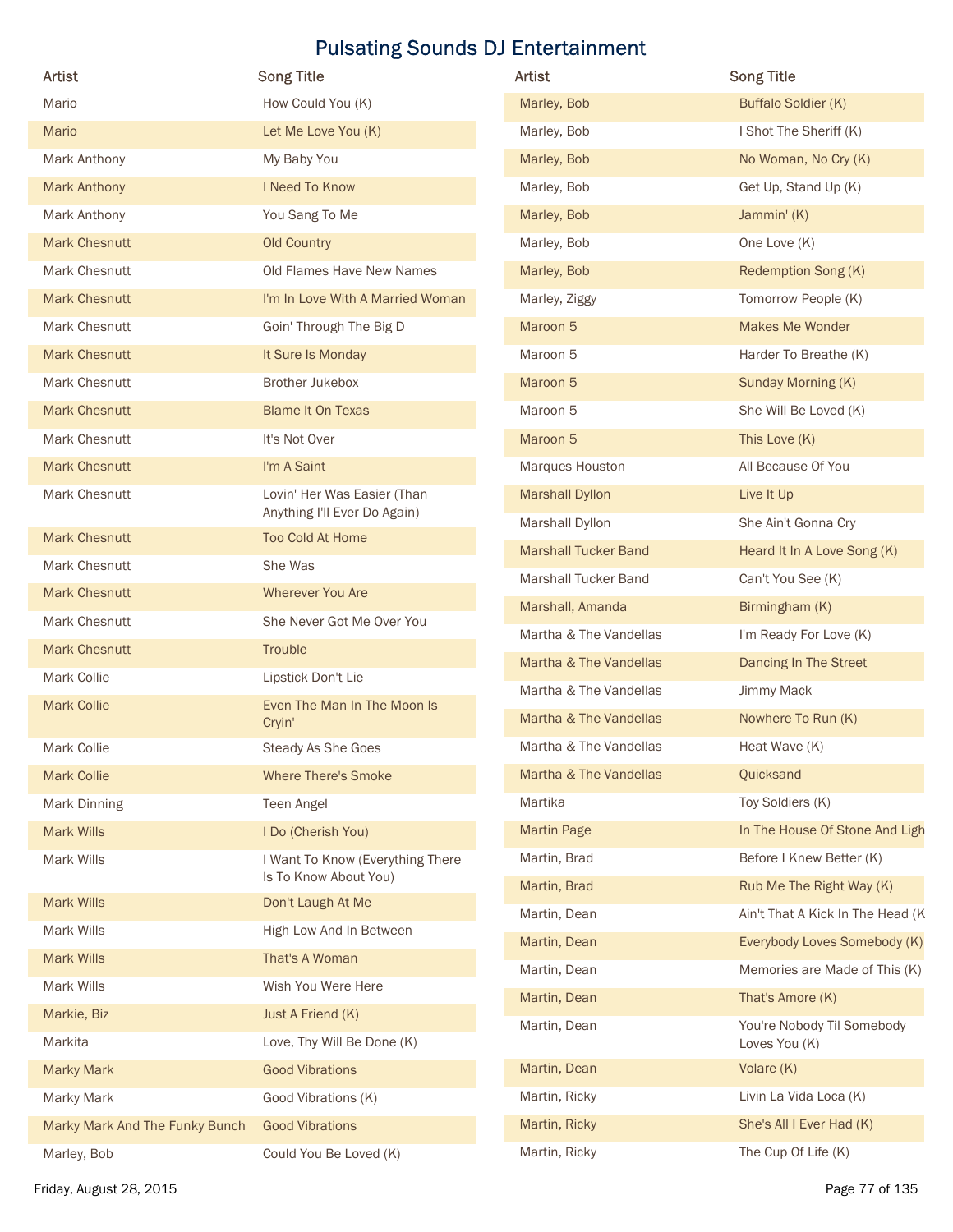| Artist                                    | <b>Song Title</b>                                     | Artist                        | <b>Song Title</b>                        |
|-------------------------------------------|-------------------------------------------------------|-------------------------------|------------------------------------------|
| Martin, Ricky                             | Shake Your Bon Bon (K)                                | Marvin Gaye                   | Can I Get A Witness                      |
| Martin, Ricky                             | She Bangs (K)                                         | <b>Marvin Gaye</b>            | I'll Be Doggone                          |
| <b>Martina McBride</b><br>Martina McBride | I Just Call You Mine<br>(I Never Promised You A) Rose | Marvin Gaye                   | Inner City Blues (Make Me Wan<br>Holler) |
|                                           | Garden                                                | <b>Marvin Gaye</b>            | <b>Sexual Healing</b>                    |
| <b>Martina McBride</b>                    | I Love You                                            | Marvin Gaye                   | Too Busy Thinking About My Ba            |
| Martina McBride                           | Independence Day                                      | <b>Marvin Gaye</b>            | That's The Way Love Is                   |
| <b>Martina McBride</b>                    | My Baby Loves Me                                      | Marvin Gaye                   | Pride And Joy                            |
| Martina McBride                           | I Never Promised You A) Rose                          | <b>Marvin Gaye</b>            | What's Going On                          |
| <b>Martina McBride</b>                    | Garden<br>Be That Way                                 | Marvin Gaye & Kim Weston      | It Takes Two                             |
| Martina McBride                           | For These Times                                       | Marvin Gaye & Tammi Terrell   | Ain't No Mountain High Enough            |
| <b>Martina Mcbride</b>                    | Love's The Only House                                 | Marvin Gaye & Tammi Terrell   | Ain't Nothin' Like The Real Thing        |
| Martina McBride                           | It's My Time                                          | Marvin Gaye & Tammi Terrell   | <b>Your Precious Love</b>                |
| <b>Martina McBride</b>                    | <b>Strangers</b>                                      | Marvin Gaye & Tammi Terrell   | You're All I Need To Get By              |
| Martina McBride                           | That Wasn't Me                                        | Marvin Gaye And Tammi Terrell | <b>Your Precious Love</b>                |
| <b>Martina McBride</b>                    | Valentine                                             | Marx, Richard                 | Right Here Waiting (K)                   |
| Martina McBride                           | Over The Rainbow                                      | Marx, Richard                 | Now & Forever (K)                        |
| Martina McBride                           | A Broken Wing                                         | Marx, Richard                 | The Way She Loves Me (K)                 |
| Martino, Al                               | Daddy's Little Girl (K)                               | Mary C Carpenter              | Simple Life                              |
| Martino, Al                               | Spanish Eyes (K)                                      | Mary Chapin Carpenter         | I Take My Chances                        |
| Marty Robbins                             | It's A Sin                                            | Mary Chapin Carpenter         | Down At The Twist And Shout              |
| <b>Marty Robbins</b>                      | Don't Worry 'Bout Me                                  | Mary Chapin Carpenter         | Simple Life                              |
| Marty Robbins                             | El Paso                                               | Mary Chapin Carpenter         | The Bug                                  |
| <b>Marty Robbins</b>                      | The Girl With Gardenias In Her Hair                   | Mary Chapin Carpenter         | Wherever You Are                         |
| Marty Robbins                             | The Cowboy In The Continental                         | Mary J. Blige                 | All That I Can Say                       |
|                                           | Suit                                                  | Mary J. Blige                 | Baggage                                  |
| <b>Marty Robbins</b>                      | <b>Singing The Blues</b>                              | Mary J. Blige                 | I Can Love You                           |
| <b>Marty Stuart</b>                       | Even Santa Claus Gets The Blues                       | Mary J. Blige                 | No More Drama                            |
| <b>Marty Stuart</b>                       | Thanks To You                                         | Mary J. Blige Feat. Brook     | Enough Cryin'                            |
| <b>Marty Stuart</b>                       | That's What Love's About                              | Mary Mary                     | Heaven                                   |
| Marty Stuart & Travis Tritt               | This One's Gonna Hurt You                             | <b>Mary Mary</b>              | <b>Shackles (Praise You)</b>             |
| Marvalettes, The                          | Don't Mess With Bill (K)                              | Mary Wells                    | My Guy                                   |
| Marvalettes, The                          | Please Mr Postman (K)                                 | <b>Mary Wells</b>             | Don't Mess With Bill                     |
| Marvelettes                               | Please Mr. Postman                                    | Mary Wells                    | You Beat Me To The Punch                 |
| <b>Marvin Gaye</b>                        | I Heard It Through The Grapevine                      | <b>Mary Wells</b>             | <b>Two Lovers</b>                        |
| Marvin Gaye                               | Mercy Mercy Me (The Ecology)                          | Mary-Chapin Carpenter         | Never Had It So Good                     |
| <b>Marvin Gaye</b>                        | Got To Give It Up                                     | Mary-Chapin Carpenter         | I Take My Chances                        |
| Marvin Gaye                               | Let's Get It On                                       | Mary-Chapin Carpenter         | Come On Come On                          |
| <b>Marvin Gaye</b>                        | Ain't That Peculiar                                   | Mary-Chapin Carpenter         | The Hard Way                             |

| Artist                             | <b>Song Title</b>                        |
|------------------------------------|------------------------------------------|
| Marvin Gaye                        | Can I Get A Witness                      |
| <b>Marvin Gaye</b>                 | I'll Be Doggone                          |
| Marvin Gaye                        | Inner City Blues (Make Me Wan<br>Holler) |
| <b>Marvin Gaye</b>                 | <b>Sexual Healing</b>                    |
| Marvin Gaye                        | Too Busy Thinking About My Ba            |
| <b>Marvin Gaye</b>                 | That's The Way Love Is                   |
| Marvin Gaye                        | Pride And Joy                            |
| <b>Marvin Gaye</b>                 | What's Going On                          |
| Marvin Gaye & Kim Weston           | It Takes Two                             |
| Marvin Gaye & Tammi Terrell        | Ain't No Mountain High Enough            |
| Marvin Gaye & Tammi Terrell        | Ain't Nothin' Like The Real Thing        |
| Marvin Gaye & Tammi Terrell        | <b>Your Precious Love</b>                |
| Marvin Gaye & Tammi Terrell        | You're All I Need To Get By              |
| Marvin Gaye And Tammi Terrell      | <b>Your Precious Love</b>                |
| Marx, Richard                      | Right Here Waiting (K)                   |
| Marx, Richard                      | Now & Forever (K)                        |
| Marx, Richard                      | The Way She Loves Me (K)                 |
| Mary C Carpenter                   | Simple Life                              |
| Mary Chapin Carpenter              | I Take My Chances                        |
| <b>Mary Chapin Carpenter</b>       | Down At The Twist And Shout              |
| Mary Chapin Carpenter              | Simple Life                              |
| <b>Mary Chapin Carpenter</b>       | The Bug                                  |
| Mary Chapin Carpenter              | Wherever You Are                         |
| Mary J. Blige <b>Mary A.</b> Blige | All That I Can Say                       |
| Mary J. Blige                      | Baggage                                  |
| Mary J. Blige                      | I Can Love You                           |
| Mary J. Blige                      | No More Drama                            |
| Mary J. Blige Feat. Brook          | Enough Cryin'                            |
| Mary Mary                          | Heaven                                   |
| <b>Mary Mary</b>                   | <b>Shackles (Praise You)</b>             |
| Mary Wells                         | My Guy                                   |
| <b>Mary Wells</b>                  | Don't Mess With Bill                     |
| Mary Wells                         | You Beat Me To The Punch                 |
| <b>Mary Wells</b>                  | <b>Two Lovers</b>                        |
| Mary-Chapin Carpenter              | Never Had It So Good                     |
| Mary-Chapin Carpenter              | I Take My Chances                        |
| Mary-Chapin Carpenter              |                                          |
|                                    | Come On Come On                          |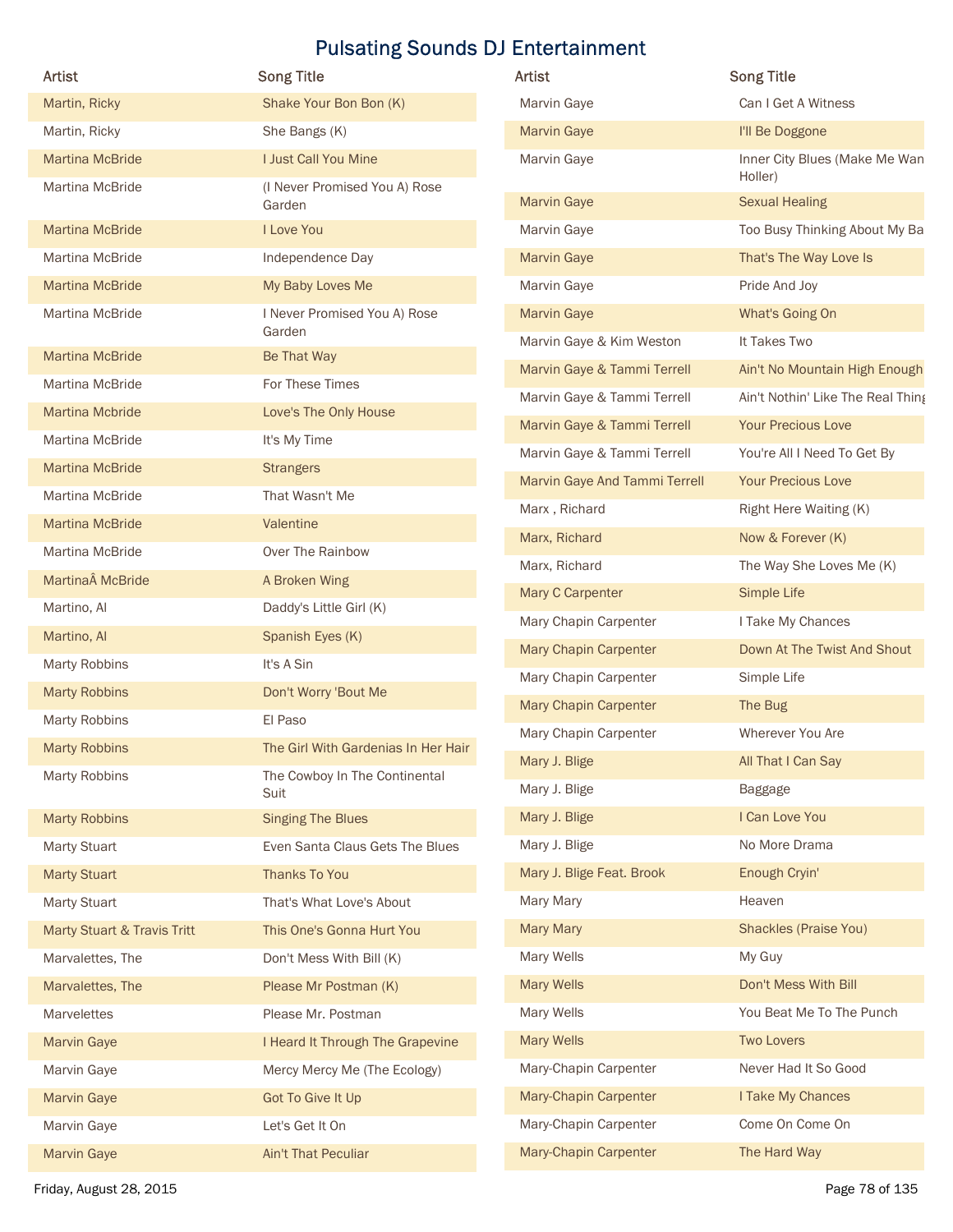| <b>Artist</b>               | <b>Song Title</b>                  | <b>Pulsating Sounds DJ Entertainment</b><br>Artist | <b>Song Title</b>             |
|-----------------------------|------------------------------------|----------------------------------------------------|-------------------------------|
| Mary-Chapin Carpenter       | You Win Again                      | Maxwell                                            | <b>Fistful Of Tears</b>       |
| Mason, Mila                 | Dark Horse (K)                     | Maxwell                                            | Lifetime                      |
| Master P                    | Ooohhwee (K)                       | Maxwell                                            | Whenever, Whenever, Whateve   |
| Matchbox 20                 | A Girl Like That                   |                                                    | (K)                           |
| Matchbox 20                 | Back To Good (K)                   | Maxwell                                            | This Woman's Work (K)         |
| Matchbox 20                 | Long Day                           | Maxwell                                            | Pretty Wings                  |
| Matchbox 20                 | 3 AM (K)                           | Mayer, John                                        | Bigger Than My Body (K)       |
| Matchbox 20                 | Mad Season (K)                     | Mayer, John                                        | Clarity (K)                   |
| Matchbox 20                 | If You're Gone (K)                 | Mayer, John                                        | Why Georgia (K)               |
| Matchbox 20                 | Bright Lights (K)                  | Mayer, John                                        | Your Body Is A Wonderland (K) |
| Matchbox 20                 | Disease (K)                        | <b>MC Hammer</b>                                   | U Can't Touch This            |
| Matchbox 20                 | Unwell (K)                         | <b>MC Hammer</b>                                   | Pray                          |
| Matchbox 20                 | Real World                         | McBride & Ride                                     | <b>Sacred Ground</b>          |
| Matchbox 20                 | Push                               | McBride & The Ride                                 | No More Cryin'                |
| Matchbox Twenty             | Mad Season                         | McBride & The Ride                                 | Can I Count On You (K)        |
| <b>Matchbox Twenty</b>      | Bent                               | McBride & The Ride                                 | Love On The Loose Heart On Th |
| Matchbox Twenty             | Feel                               | McBride & The Ride                                 | Run<br><b>Sacred Ground</b>   |
| <b>Matchbox Twenty</b>      | <b>Bright Lights</b>               |                                                    |                               |
| Matchbox Twenty             | If You're Gone                     | McBride, Martina                                   | Heart Trouble (K)             |
|                             |                                    | McBride, Martina                                   | Independence Day (K)          |
| <b>Matchbox Twenty</b>      | Unwell                             | McBride, Martina                                   | In My Daughter'e Eyes (K)     |
| Mathis, Johnny              | Misty (K)                          | McBride, Martina                                   | How Far (K)                   |
| Mathis, Johnny              | Chances Are (K)                    | McBride, Martina                                   | I Love You (K)                |
| Mathis, Johnny              | Wonderful, Wonderful (K)           | McBride, Martina                                   | Blessed (K)                   |
| Mathis, Johnny & D Williams | Too Much, Too Little, Too Late (K) | McBride, Martina                                   | Happy Girl (K)                |
| Matt Kearney                | Nothing Left To Lose               | McBride, Martina                                   | Love's The Only House (K)     |
| <b>Matt Nathanson</b>       | Come On Get Higher                 | McBride, Martina                                   | God's Will (K)                |
| <b>Matt Stillwell</b>       | Shine                              | McBride, Martina                                   | My Baby Loves Me (K)          |
| Mattea, Kathy               | Maybe She's Human (K)              | McBride, Martina                                   | Broken Wing (K)               |
| Mattea, Kathy               | Eighteen Wheels & A Dozen Roses    | McBride, Martina                                   | Where Would You Be (K)        |
| Mattea, Kathy               | (K)<br>455 Rocket (K)              | McBride, Martina                                   | Wrong Again (K)               |
| Maurice Williams            | Stay                               | McBride, Martina                                   | Whatever You Say (K)          |
| Mavericks                   | Here Comes The Rain                | McBride, Martina                                   | This One's For The Girls (K)  |
| Mavericks                   | Missing You                        | McBride, Martina                                   | When God Fearin' Women Get 1  |
| <b>Mavericks</b>            | To Be With You                     |                                                    | Blues (K)                     |
|                             |                                    | McBride, Martina                                   | There You Are (K)             |
| Maverick's Choir            | Amazing Grace                      | McCain, Edwin                                      | I Could Not Ask For More (K)  |
| Mavericks, The              | Here Comes The Rain (K)            | McCain, Edwin                                      | I'll Be $(K)$                 |
|                             | There Goes My Heart (K)            | McCain, Lila<br>McCall, CW                         | Almost Over You (K)           |
| Mavericks, The<br>Maxwell   | A Woman's Work                     |                                                    | Convoy (K)                    |

| Artist             | <b>Song Title</b>                         |
|--------------------|-------------------------------------------|
| Maxwell            | <b>Fistful Of Tears</b>                   |
| <b>Maxwell</b>     | Lifetime                                  |
| Maxwell            | Whenever, Whenever, Whateve<br>(K)        |
| <b>Maxwell</b>     | This Woman's Work (K)                     |
| Maxwell            | <b>Pretty Wings</b>                       |
| Mayer, John        | Bigger Than My Body (K)                   |
| Mayer, John        | Clarity $(K)$                             |
| Mayer, John        | Why Georgia (K)                           |
| Mayer, John        | Your Body Is A Wonderland (K)             |
| <b>MC Hammer</b>   | <b>U Can't Touch This</b>                 |
| MC Hammer          | Pray                                      |
| McBride & Ride     | <b>Sacred Ground</b>                      |
| McBride & The Ride | No More Cryin'                            |
| McBride & The Ride | Can I Count On You (K)                    |
| McBride & The Ride | Love On The Loose Heart On Th<br>Run      |
| McBride & The Ride | <b>Sacred Ground</b>                      |
| McBride, Martina   | Heart Trouble (K)                         |
| McBride, Martina   | Independence Day (K)                      |
| McBride, Martina   | In My Daughter'e Eyes (K)                 |
| McBride, Martina   | How Far (K)                               |
| McBride, Martina   | I Love You (K)                            |
| McBride, Martina   | Blessed (K)                               |
| McBride, Martina   | Happy Girl (K)                            |
| McBride, Martina   | Love's The Only House (K)                 |
| McBride, Martina   | God's Will (K)                            |
| McBride, Martina   | My Baby Loves Me (K)                      |
| McBride, Martina   | Broken Wing (K)                           |
| McBride, Martina   | Where Would You Be (K)                    |
| McBride, Martina   | Wrong Again (K)                           |
| McBride, Martina   | Whatever You Say (K)                      |
| McBride, Martina   | This One's For The Girls (K)              |
| McBride, Martina   | When God Fearin' Women Get 1<br>Blues (K) |
| McBride, Martina   | There You Are (K)                         |
| McCain, Edwin      | I Could Not Ask For More (K)              |
| McCain, Edwin      | I'll Be $(K)$                             |
| McCain, Lila       | Almost Over You (K)                       |
| McCall, CW         | Convoy (K)                                |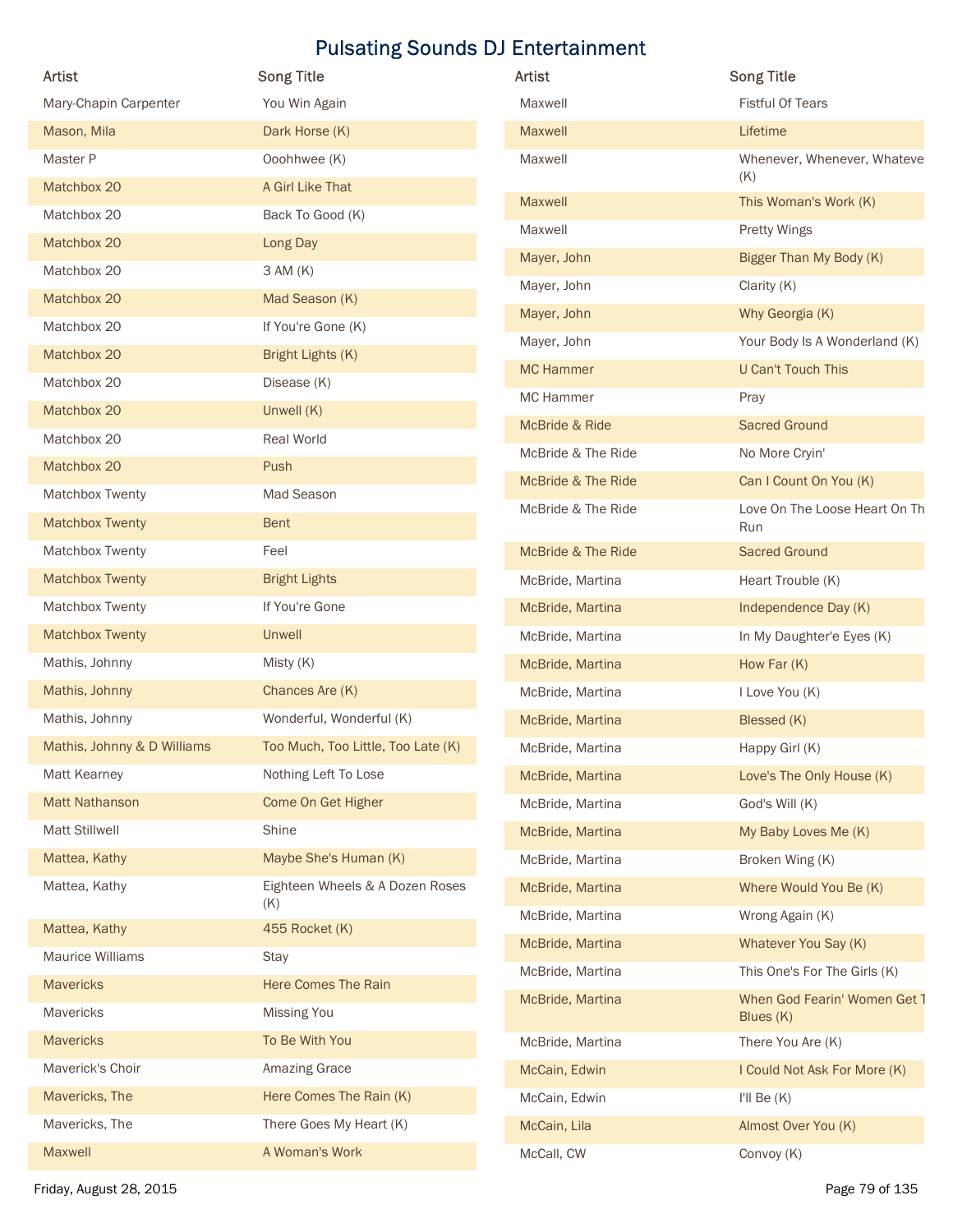| Artist                      | <b>Song Title</b>                          | Artist                       | <b>Song Title</b>                      |
|-----------------------------|--------------------------------------------|------------------------------|----------------------------------------|
| McCann, Lila                | I Will Be (K)                              | McEntire, Reba & Linda Davis | Does He Love You (K)                   |
| McCann, Lila                | I Wanna Fall In Love (K)                   | McFadden & Whitehead         | Ain't No Stoppin' Us Now               |
| McCartney, Paul             | Maybe I'm Amazed (K)                       | McFerrin, Bobby              | Don't Worry, Be Happy (K)              |
| McCartney, Paul             | Let 'Em In (K)                             | McGinn, Mark                 | Mrs Steven Rudy (K)                    |
| McCartney, Paul             | My Love (K)                                | McGraw, Tim                  | Live Like You Were Dying (K)           |
| McCartney, Paul             | Band On The Run (K)                        | McGraw, Tim                  | Don't Take The Girl (K)                |
| McCartney, Paul             | Live & Let Die (K)                         | McGraw, Tim                  | For A Little While (K)                 |
| McCartney, Paul             | With A Little Luck (K)                     | McGraw, Tim                  | My Next 30 Years (K)                   |
| McCartney, Paul & M Jackson | Ebony & Ivory (K)                          | McGraw, Tim                  | My Best Friend (K)                     |
| McCartney, Paul & M Jackson | Say Say Say (K)                            | McGraw, Tim                  | Back When (K)                          |
| McClinton, D & Kacey Jones  | You're The Reason Our Kids are<br>Ugly (K) | McGraw, Tim                  | Angry All The Time (K)                 |
| McClinton, Delbert          | All Night Long (K)                         | McGraw, Tim                  | I Like It, I Love It (K)               |
| McClinton, Delbert          | Givin' It Up For Your Love (K)             | McGraw, Tim                  | Grown Men Don't Cry (K)                |
| McComas, Brian              | Night Disappear With You (K)               | McGraw, Tim                  | Watch The Wind Blow By (K)             |
| McCoy, Neal                 | Forever Works For Me (K)                   | McGraw, Tim                  | Something Like That (K)                |
| McCoy, Neal                 | Every Man for Himself (K)                  | McGraw, Tim                  | Unbroken (K)                           |
| McCoy, Neal                 | Wink (K)                                   | McGraw, Tim                  | Things Change (K)                      |
| McCoy, Neal                 | The Shake (K)                              | McGraw, Tim                  | Some Things Never Change (K)           |
| McCoy, Neal                 | Party On (K)                               | McGraw, Tim                  | Real Good Man (K)                      |
| Mccoys                      | Hang On Sloopy                             | McGraw, Tim                  | One Of These Days (K)                  |
| McCoys, The                 | Hang On Sloopy (K)                         | McGraw, Tim                  | Please Remember Me (K)                 |
| McCrae, George              | Rock Your Baby (K)                         | McGraw, Tim                  | Where the Green Grass Grows (          |
| McDaniel, Mel               | Louisana Saturday Night (K)                | McGraw, Tim                  | Tiny Dancer (K)                        |
| McDaniel, Mel               | Baby's Got Her Blue Jeans On (K)           | McGraw, Tim                  | Red Ragtop (K)                         |
| McDonald, Michael           | Matters of the Heart (K)                   | McGraw, Tim & Faith Hill     | Just To Hear You Say You Love  <br>(K) |
| McEntire, Reba              | Fancy (K)                                  | McGraw, Tim & Faith Hill     | It's Your Love (K)                     |
| McEntire, Reba              | I'm Gonna Take That Mountain (K)           | McGraw, Tim & Faith Hill     | Let's Make Love (K)                    |
| McEntire, Reba              | Til I Said It To You (K)                   | Mcgraw, Tim                  | That's Why God Made Mexico (I          |
| McEntire, Reba              | Whoever's In New England (K)               | McGuinn, Mark                | She Doesn't Dance (K)                  |
| McEntire, Reba              | Starting All Over Again (K)                | McGuinn, Mark                | That's A Plan (K)                      |
| McEntire, Reba              | Take It Back (K)                           | <b>McGuire Sisters, The</b>  | Sincerely (K)                          |
| McEntire, Reba              | Why Haven't I Heard From You (K)           | McGuire, Barry               | Eve Of Destruction (K)                 |
| McEntire, Reba              | We're So Good Together (K)                 | <b>McHayes</b>               | It Doesn't Mean I Don't Love Yo        |
| McEntire, Reba              | What If It's You (K)                       | McIntyre, Joey               | Stay The Same (K)                      |
| McEntire, Reba              | Wrong Night (K)                            | McKennitt, Loreena           | The Mummers Dance (K)                  |
| McEntire, Reba              | Rumor Has It (K)                           | McKnight, Brian              | Back At One (K)                        |
| McEntire, Reba              | Somebody (K)                               | McKnight, Brian              | Try Our Love Again (K)                 |
|                             |                                            | McKnight, Brian              | Still (K)                              |

| Artist                       | <b>Song Title</b>                      |
|------------------------------|----------------------------------------|
| McEntire, Reba & Linda Davis | Does He Love You (K)                   |
| McFadden & Whitehead         | Ain't No Stoppin' Us Now               |
| McFerrin, Bobby              | Don't Worry, Be Happy (K)              |
| McGinn, Mark                 | Mrs Steven Rudy (K)                    |
| McGraw, Tim                  | Live Like You Were Dying (K)           |
| McGraw, Tim                  | Don't Take The Girl (K)                |
| McGraw, Tim                  | For A Little While (K)                 |
| McGraw, Tim                  | My Next 30 Years (K)                   |
| McGraw, Tim                  | My Best Friend (K)                     |
| McGraw, Tim                  | Back When (K)                          |
| McGraw, Tim                  | Angry All The Time (K)                 |
| McGraw, Tim                  | I Like It, I Love It (K)               |
| McGraw, Tim                  | Grown Men Don't Cry (K)                |
| McGraw, Tim                  | Watch The Wind Blow By (K)             |
| McGraw, Tim                  | Something Like That (K)                |
| McGraw, Tim                  | Unbroken (K)                           |
| McGraw, Tim                  | Things Change (K)                      |
| McGraw, Tim                  | Some Things Never Change (K)           |
| McGraw, Tim                  | Real Good Man (K)                      |
| McGraw, Tim                  | One Of These Days (K)                  |
| McGraw, Tim                  | Please Remember Me (K)                 |
| McGraw, Tim                  | Where the Green Grass Grows (          |
| McGraw, Tim                  | Tiny Dancer (K)                        |
| McGraw, Tim                  | Red Ragtop (K)                         |
| McGraw, Tim & Faith Hill     | Just To Hear You Say You Love  <br>(K) |
| McGraw, Tim & Faith Hill     | It's Your Love (K)                     |
| McGraw, Tim & Faith Hill     | Let's Make Love (K)                    |
| Mcgraw, Tim                  | That's Why God Made Mexico (k          |
| McGuinn, Mark                | She Doesn't Dance (K)                  |
| McGuinn, Mark                | That's A Plan (K)                      |
| <b>McGuire Sisters, The</b>  | Sincerely (K)                          |
| McGuire, Barry               | Eve Of Destruction (K)                 |
| <b>McHayes</b>               | It Doesn't Mean I Don't Love Yo        |
| McIntyre, Joey               | Stay The Same (K)                      |
| McKennitt, Loreena           | The Mummers Dance (K)                  |
| McKnight, Brian              | Back At One (K)                        |
| McKnight, Brian              | Try Our Love Again (K)                 |
| McKnight, Brian              | Still (K)                              |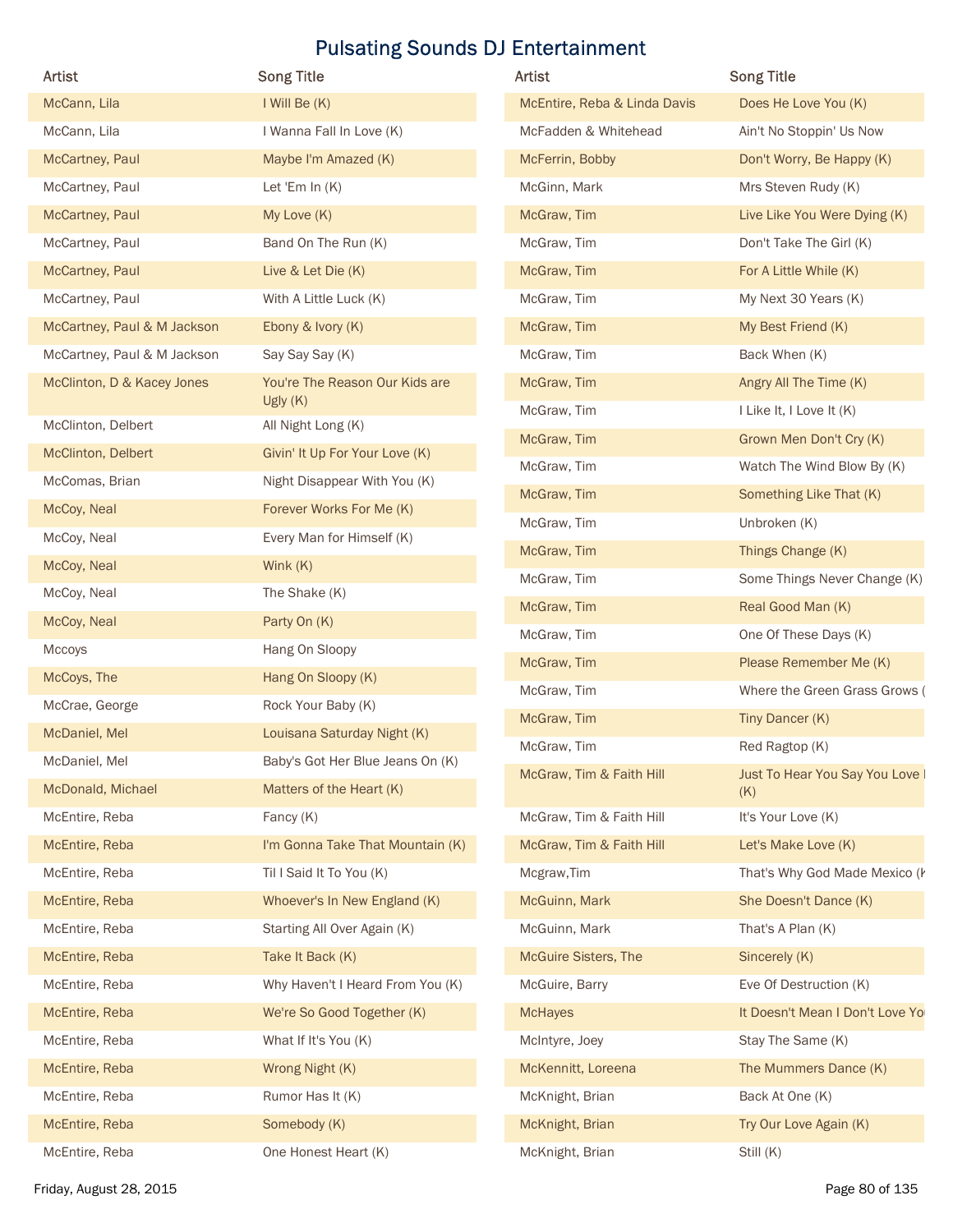| Artist                         | <b>Song Title</b>                               | <b>Pulsating Sounds DJ Entertainment</b><br>Artist | <b>Song Title</b>                  |
|--------------------------------|-------------------------------------------------|----------------------------------------------------|------------------------------------|
| McLachlan, Sarah               | Adia (K)                                        | Mellancamp, John                                   | Cherry Bomb (K)                    |
| McLachlan, Sarah               | I Will Remember You (K)                         | Mellancamp, John                                   | Hurt So Good (K)                   |
| McLachlan, Sarah               | Angel (K)                                       | Mellancamp, John                                   | Just Another Day (K)               |
| McLachlan, Sarah               | Fallen (K)                                      | Mellancamp, John                                   | Jack & Diane (K)                   |
| McLachlan, Sarah               | <b>Building A Mystery (K)</b>                   | Mellancamp, John                                   | Dance Naked (K)                    |
| McLachlan, Sarah               | Sweet Surrender (K)                             | Mellancamp, John                                   | Authority Song (K)                 |
| McLean, Don                    | American Pie (K)                                | Mellancamp, John                                   | Yours Forever (K)                  |
| McLean, Don                    | Vincent (K)                                     | Mellancamp, John                                   | Rock In The USA (K)                |
| McNeal, Lutricia               | Ain't That Just The Way (K)                     | Mellancamp, John                                   | Paper In Fire (K)                  |
| McNeal, Lutricia               | Stranded (K)                                    | Mellancamp, John                                   | Pink Houses (K)                    |
| McPhatter, Clyde               | A Lover's Question (K)                          | Mellancamp, John                                   | Unchain My Heart (K)               |
| McPhatter, Clyde               | Such A Night (K)                                | Mellancamp, John                                   | Small Town (K)                     |
| McReady, Mindy                 | Guys Do It All The Time (K)                     | Mellancamp, John                                   | Wild Night (K)                     |
| McReady, Mindy                 | What If I Do (K)                                | Mellancamp, John                                   | Peaceful World (K)                 |
| McVie, Christine               | Got A Hold On Me (K)                            | Mellencamp & Ndegeocello                           | Wild Night                         |
| Meatloaf                       | I Would Do Anything for Love (K)                | Mellencamp, John Cougar                            | Key West Intermezzo (K)            |
| Meatloaf                       | Heaven Can Wait (K)                             | Mello Kings, The                                   | Tonight, Tonight (K)               |
| Meatloaf                       | I'd Do Anything For Love, But I                 | Mellons, Ken                                       | Jukebox Junkie (K)                 |
|                                | Won't Do That (K)                               | Men At Work                                        | Down Under                         |
| Meatloaf                       | You Took The Words Right Out of<br>My Mouth (K) | Merchant, Natalie                                  | Jealousy (K)                       |
| Meatloaf                       | Two Out Of 3 Ain't Bad (K)                      | Merchant, Natalie                                  | Carnival (K)                       |
| Meatloaf                       | Paradise By The Dashboard Light                 | Merchant, Natalie                                  | Wonder (K)                         |
|                                | $(Duet)$ $(K)$                                  | Mercy Me                                           | I Can Only Imagine (K)             |
| Medley, Bill & Jennifer Warnes | I've Had The Time of My Life (K)                | <b>Meredith Brooks</b>                             | <b>Stop</b>                        |
| <b>Meghan Trainor</b>          | Dear Future Husband                             | Merilee Rush                                       | Angel Of The Morning               |
| Meghan Trainor                 | Lips Are Movin'                                 | Merle Haggard                                      | <b>Natural High</b>                |
| <b>Mel Carter</b>              | Hold Me Thrill Me Kiss Me                       | Merle Haggard                                      | Hungry Eyes                        |
| Mel Tillis                     | Midnight Me And The Blues                       | Merle Haggard                                      | Bottle Let Me Down, The            |
| <b>Mel Torme</b>               | <b>Blue Moon</b>                                | Merle Haggard                                      | I Threw Away The Rose              |
| Mel Torme                      | Too Close For Comfort                           | Merle Haggard                                      | Let's Chase Each Other 'Round      |
| Melamed, Vince                 | Walkaway Joe (K)                                |                                                    | The Room Tonight                   |
| Melanie                        | <b>Brand New Key</b>                            | Merle Haggard                                      | <b>Branded Man</b>                 |
| <b>Melba Montgomery</b>        | No Charge                                       | Merle Haggard                                      | I Think I'll Just Stay Here And Dr |
| Melissa Etheridge              | Angels Would Fall                               | Merle Haggard                                      | Fightin' Side Of Me                |
| <b>Melissa Etheridge</b>       | <b>Breathe</b>                                  | Merle Haggard                                      | Going Where The Lonely Go          |
| Melissa Etheridge & Joss Stone | Cry Baby / Piece Of My Heart                    | Merle Haggard                                      | I'm Always On A Mountain Wher      |
| <b>Melissa Manchester</b>      | Midnight Blue                                   | Merle Haggard                                      | Fall<br><b>Mama Tried</b>          |
| Mellancamp, John               | Ain't Even Done With The Night (K)              | Merle Haggard                                      | I Take A Lot Of Pride              |
|                                |                                                 |                                                    |                                    |

| Artist                   | <b>Song Title</b>                                 |
|--------------------------|---------------------------------------------------|
| Mellancamp, John         | Cherry Bomb (K)                                   |
| Mellancamp, John         | Hurt So Good (K)                                  |
| Mellancamp, John         | Just Another Day (K)                              |
| Mellancamp, John         | Jack & Diane (K)                                  |
| Mellancamp, John         | Dance Naked (K)                                   |
| Mellancamp, John         | Authority Song (K)                                |
| Mellancamp, John         | Yours Forever (K)                                 |
| Mellancamp, John         | Rock In The USA (K)                               |
| Mellancamp, John         | Paper In Fire (K)                                 |
| Mellancamp, John         | Pink Houses (K)                                   |
| Mellancamp, John         | Unchain My Heart (K)                              |
| Mellancamp, John         | Small Town (K)                                    |
| Mellancamp, John         | Wild Night (K)                                    |
| Mellancamp, John         | Peaceful World (K)                                |
| Mellencamp & Ndegeocello | Wild Night                                        |
| Mellencamp, John Cougar  | Key West Intermezzo (K)                           |
| Mello Kings, The         | Tonight, Tonight (K)                              |
| Mellons, Ken             | Jukebox Junkie (K)                                |
| Men At Work              | Down Under                                        |
| Merchant, Natalie        | Jealousy (K)                                      |
| Merchant, Natalie        | Carnival (K)                                      |
| Merchant, Natalie        | Wonder (K)                                        |
| Mercy Me                 | I Can Only Imagine (K)                            |
| <b>Meredith Brooks</b>   | <b>Stop</b>                                       |
| Merilee Rush             | Angel Of The Morning                              |
| Merle Haggard            | <b>Natural High</b>                               |
| Merle Haggard            | <b>Hungry Eyes</b>                                |
| Merle Haggard            | Bottle Let Me Down, The                           |
| Merle Haggard            | I Threw Away The Rose                             |
| Merle Haggard            | Let's Chase Each Other 'Round<br>The Room Tonight |
| Merle Haggard            | <b>Branded Man</b>                                |
| Merle Haggard            | I Think I'll Just Stay Here And Dr                |
| Merle Haggard            | Fightin' Side Of Me                               |
| Merle Haggard            | Going Where The Lonely Go                         |
| Merle Haggard            | I'm Always On A Mountain Wher<br>Fall             |
| Merle Haggard            | <b>Mama Tried</b>                                 |
| Merle Haggard            | I Take A Lot Of Pride                             |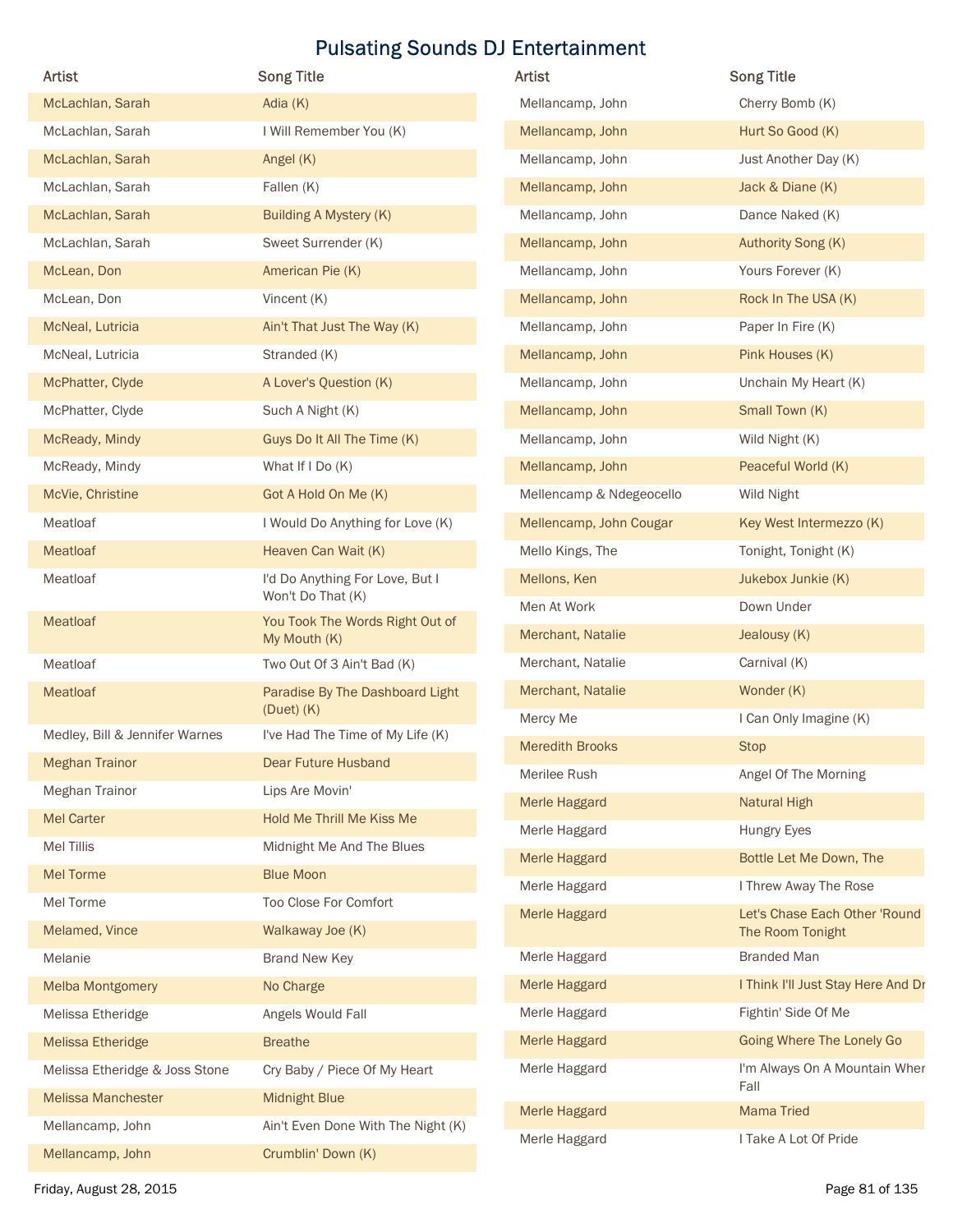| Artist        | <b>Song Title</b>                 | <b>Pulsating Sounds DJ Entertainment</b><br>Artist | <b>Song Title</b>                |
|---------------|-----------------------------------|----------------------------------------------------|----------------------------------|
| Merle Haggard | It's All In The Movies            | Merle Haggard & George Jones                       | Yesterday's Wine                 |
| Merle Haggard | <b>Big City</b>                   | Merle Haggard/Jewel                                | That's The Way Love Goes         |
| Merle Haggard | <b>Just Stay Here And Drink</b>   | Merril Bainbridge                                  | Lonely                           |
| Merle Haggard | It's Not Love, But It's Not Bad   | Messina, Jo Dee                                    | Dare To Dream (K)                |
| Merle Haggard | Everybody's Had The Blues         | Messina, Jo Dee                                    | Burn (K)                         |
| Merle Haggard | If We Make It Through December    | Messina, Jo Dee                                    | My Give A Damn's Busted (K)      |
| Merle Haggard | Okie From Muskogee                | Messina, Jo Dee                                    | Bye Bye (K)                      |
| Merle Haggard | Carolyn                           | Messina, Jo Dee                                    | No Time For Tears (K)            |
| Merle Haggard | Every Fool Has A Rainbow          | Messina, Jo Dee                                    | Lesson In Leaving (K)            |
| Merle Haggard | From Graceland To The Promised    | Messina, Jo Dee                                    | Heads Carolina, Tails California |
| Merle Haggard | Land<br>Always Wanting You        | Messina, Jo Dee                                    | Was That My Life (K)             |
| Merle Haggard | Grandma Harp                      | Messina, Jo Dee                                    | Stand Beside Me (K)              |
| Merle Haggard | Here Comes The Freedom Train      | Messina, Jo Dee & Tim McGraw                       | Bring On The Rain (K)            |
| Merle Haggard | I Can't Be Myself                 | Metallica                                          | Nothing Else Matters (K)         |
| Merle Haggard | Old Man From The Mountain         | Metallica                                          | St Anger (K)                     |
| Merle Haggard | My Favorite Memory                | Metallica                                          | Whiskey In The Jar (K)           |
| Merle Haggard | I Wonder If They Ever Think Of Me | Metallica                                          | Turn The Page (K)                |
| Merle Haggard | If We're Not Back In Love By      | Mexico 70                                          | I Want You (K)                   |
|               | Monday                            | Meyers, Billie                                     | Kiss The Rain (K)                |
| Merle Haggard | Daddy Frank (The Guitar Man)      | <b>Michael Bolton</b>                              | Love Is The Power                |
| Merle Haggard | The Bottle Let Me Down            | Michael Bolton                                     | How Am I Supposed To Live        |
| Merle Haggard | <b>Swinging Doors</b>             |                                                    | Without You                      |
| Merle Haggard | You Take Me For Granted           | <b>Michael Bolton</b>                              | How Can We Be Lovers             |
| Merle Haggard | Swingin Doors (K)                 | Michael Bolton                                     | Once In A Lifetime               |
| Merle Haggard | Ramblin' Fever                    | <b>Michael Bolton</b>                              | Reach Out I'll Be There          |
| Merle Haggard | We Never Touch At All             | Michael Jackson                                    | Bad                              |
| Merle Haggard | The Farmer's Daughter             | Michael Jackson                                    | Another Part Of Me               |
| Merle Haggard | The Fightin' Side Of Me           | Michael Jackson                                    | Don't Stop 'Til You Get Enough   |
| Merle Haggard | Twinkle Twinkle Lucky Star        | Michael Jackson                                    | Ben                              |
| Merle Haggard | <b>Rainbow Stew</b>               | Michael Jackson                                    | Dirty Diana                      |
| Merle Haggard | Someday We'll Look Back And Say   | Michael Jackson                                    | <b>Billie Jean</b>               |
|               | (It Was Fun)                      | Michael Jackson                                    | I Just Can't Stop Loving You     |
| Merle Haggard | Today I Started Loving You Again  | <b>Michael Martin Murphey</b>                      | <b>Disenchanted</b>              |
| Merle Haggard | Workin' Man Blues                 | Michael Martin Murphey                             | Don't Count The Rainy Days       |
| Merle Haggard | Sing Me Back Home                 | <b>Michael Martin Murphey</b>                      | Never Givin' Up On Love          |
|               | The Legend Of Bonnie And Clyde    | <b>Michael Martin Murphey</b>                      | From The Word Go                 |
| Merle Haggard | <b>Silver Wings</b>               | <b>Michael Martin Murphey</b>                      | What's Forever For               |
| Merle Haggard |                                   |                                                    |                                  |
| Merle Haggard | Things Aren't Funny Anymore       | Michael Peterson                                   | From Here To Eternity            |

| <b>Artist</b>                 | <b>Song Title</b>                               |
|-------------------------------|-------------------------------------------------|
| Merle Haggard & George Jones  | Yesterday's Wine                                |
| Merle Haggard/Jewel           | That's The Way Love Goes                        |
| Merril Bainbridge             | Lonely                                          |
| Messina, Jo Dee               | Dare To Dream (K)                               |
| Messina, Jo Dee               | Burn (K)                                        |
| Messina, Jo Dee               | My Give A Damn's Busted (K)                     |
| Messina, Jo Dee               | Bye Bye (K)                                     |
| Messina, Jo Dee               | No Time For Tears (K)                           |
| Messina, Jo Dee               | Lesson In Leaving (K)                           |
| Messina, Jo Dee               | Heads Carolina, Tails California                |
| Messina, Jo Dee               | Was That My Life (K)                            |
| Messina, Jo Dee               | Stand Beside Me (K)                             |
| Messina, Jo Dee & Tim McGraw  | Bring On The Rain (K)                           |
| <b>Metallica</b>              | Nothing Else Matters (K)                        |
| Metallica                     | St Anger (K)                                    |
| <b>Metallica</b>              | Whiskey In The Jar (K)                          |
| Metallica                     | Turn The Page (K)                               |
| Mexico 70                     | I Want You (K)                                  |
| Meyers, Billie                | Kiss The Rain (K)                               |
| <b>Michael Bolton</b>         | Love Is The Power                               |
| Michael Bolton                | How Am I Supposed To Live<br><b>Without You</b> |
| <b>Michael Bolton</b>         | How Can We Be Lovers                            |
| Michael Bolton                | Once In A Lifetime                              |
| <b>Michael Bolton</b>         | Reach Out I'll Be There                         |
| Michael Jackson               | <b>Bad</b>                                      |
| Michael Jackson               | Another Part Of Me                              |
| Michael Jackson               | Don't Stop 'Til You Get Enough                  |
| Michael Jackson               | <b>Ben</b>                                      |
| Michael Jackson               | Dirty Diana                                     |
| Michael Jackson               | <b>Billie Jean</b>                              |
| Michael Jackson               | I Just Can't Stop Loving You                    |
| <b>Michael Martin Murphey</b> | <b>Disenchanted</b>                             |
| <b>Michael Martin Murphey</b> | Don't Count The Rainy Days                      |
| <b>Michael Martin Murphey</b> | Never Givin' Up On Love                         |
| <b>Michael Martin Murphey</b> | From The Word Go                                |
| <b>Michael Martin Murphey</b> | <b>What's Forever For</b>                       |
| Michael Peterson              | From Here To Eternity                           |
| <b>Michael Peterson</b>       | By The Book                                     |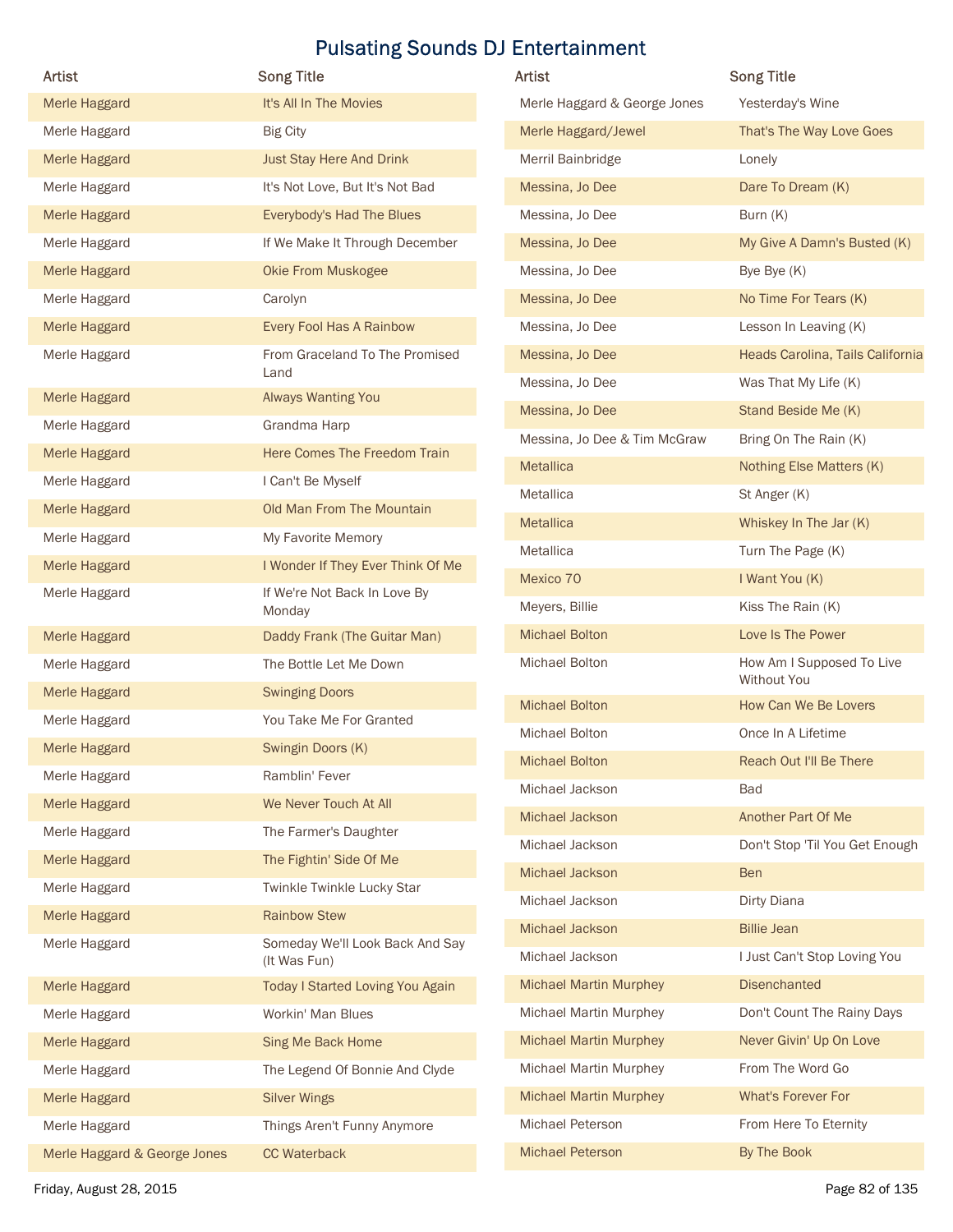| Too Good To Be True<br>When The Bartender Cries<br><b>Missing Person</b><br>Love Me Good<br>Agnus Dei<br>Kissing A Fool (K)<br>Faith (K)<br>Father Figure (K)<br>I Want Your Sex (K)<br>Goodbye To You<br><b>Breathe</b><br>Everywhere<br>Nobody's Girl<br>Love Is Strange (K)<br>A Headache Tomorrow (Or A<br>Heartache Tonight) | Milky Chance<br>Miller, Jody<br>Miller, Roger<br>Miller, Roger<br>Milli Vanilli<br>Milli Vanilli<br>Mills Brothers<br><b>Mills Brothers</b><br><b>Mills Brothers</b><br><b>Mills Brothers</b><br><b>Mills Brothers</b><br><b>Mills Brothers</b><br>Milsap, Ronnie | <b>Stolen Dance</b><br>Queen of the House (K)<br>King of the Road (K)<br>Dang Me (K)<br>Blame It On The Rain (K)<br>Girl I'm Gonna Miss You<br>In The Shade Of The Old Apple<br>Tree $(K)$<br>Let Me Call You Sweetheart (K)<br>Old Folks At Home (K)<br>Cab Driver (Solo) (K)<br>Me & My Shadow (K)<br>Till Then (K)      |
|-----------------------------------------------------------------------------------------------------------------------------------------------------------------------------------------------------------------------------------------------------------------------------------------------------------------------------------|-------------------------------------------------------------------------------------------------------------------------------------------------------------------------------------------------------------------------------------------------------------------|----------------------------------------------------------------------------------------------------------------------------------------------------------------------------------------------------------------------------------------------------------------------------------------------------------------------------|
|                                                                                                                                                                                                                                                                                                                                   |                                                                                                                                                                                                                                                                   |                                                                                                                                                                                                                                                                                                                            |
|                                                                                                                                                                                                                                                                                                                                   |                                                                                                                                                                                                                                                                   |                                                                                                                                                                                                                                                                                                                            |
|                                                                                                                                                                                                                                                                                                                                   |                                                                                                                                                                                                                                                                   |                                                                                                                                                                                                                                                                                                                            |
|                                                                                                                                                                                                                                                                                                                                   |                                                                                                                                                                                                                                                                   |                                                                                                                                                                                                                                                                                                                            |
|                                                                                                                                                                                                                                                                                                                                   |                                                                                                                                                                                                                                                                   |                                                                                                                                                                                                                                                                                                                            |
|                                                                                                                                                                                                                                                                                                                                   |                                                                                                                                                                                                                                                                   |                                                                                                                                                                                                                                                                                                                            |
|                                                                                                                                                                                                                                                                                                                                   |                                                                                                                                                                                                                                                                   |                                                                                                                                                                                                                                                                                                                            |
|                                                                                                                                                                                                                                                                                                                                   |                                                                                                                                                                                                                                                                   |                                                                                                                                                                                                                                                                                                                            |
|                                                                                                                                                                                                                                                                                                                                   |                                                                                                                                                                                                                                                                   |                                                                                                                                                                                                                                                                                                                            |
|                                                                                                                                                                                                                                                                                                                                   |                                                                                                                                                                                                                                                                   |                                                                                                                                                                                                                                                                                                                            |
|                                                                                                                                                                                                                                                                                                                                   |                                                                                                                                                                                                                                                                   |                                                                                                                                                                                                                                                                                                                            |
|                                                                                                                                                                                                                                                                                                                                   |                                                                                                                                                                                                                                                                   |                                                                                                                                                                                                                                                                                                                            |
|                                                                                                                                                                                                                                                                                                                                   |                                                                                                                                                                                                                                                                   | Lost In The 50's Tonight (K)                                                                                                                                                                                                                                                                                               |
|                                                                                                                                                                                                                                                                                                                                   | Milsap, Ronnie                                                                                                                                                                                                                                                    | Any Day Now (K)                                                                                                                                                                                                                                                                                                            |
|                                                                                                                                                                                                                                                                                                                                   | Milsap, Ronnie                                                                                                                                                                                                                                                    | Older Women (K)                                                                                                                                                                                                                                                                                                            |
| O' Little Town Of Bethlehem                                                                                                                                                                                                                                                                                                       | Milsap, Ronnie                                                                                                                                                                                                                                                    | Almost Like A Song (K)                                                                                                                                                                                                                                                                                                     |
| Joy To The World                                                                                                                                                                                                                                                                                                                  | Milsap, Ronnie                                                                                                                                                                                                                                                    | It Was Almost Like A Song (K)                                                                                                                                                                                                                                                                                              |
| <b>Lonely Nights</b>                                                                                                                                                                                                                                                                                                              | Milsap, Ronnie                                                                                                                                                                                                                                                    | Only One Love in My Life (K)                                                                                                                                                                                                                                                                                               |
| God Rest Ye Merry Gentlemen                                                                                                                                                                                                                                                                                                       | Milsap, Ronnie                                                                                                                                                                                                                                                    | Smoky Mountain Rain (K)                                                                                                                                                                                                                                                                                                    |
| Fool For Your Love                                                                                                                                                                                                                                                                                                                | <b>Mindy McCready</b>                                                                                                                                                                                                                                             | A Girl's Gotta Do (What A Girl's                                                                                                                                                                                                                                                                                           |
| Window Up Above                                                                                                                                                                                                                                                                                                                   |                                                                                                                                                                                                                                                                   | Gotta Do)                                                                                                                                                                                                                                                                                                                  |
| <b>Put Your Dreams Away</b>                                                                                                                                                                                                                                                                                                       |                                                                                                                                                                                                                                                                   | Ten Thousand Angels                                                                                                                                                                                                                                                                                                        |
| Stand By Me                                                                                                                                                                                                                                                                                                                       |                                                                                                                                                                                                                                                                   | Cabaret (K)                                                                                                                                                                                                                                                                                                                |
| From A Distance (K)                                                                                                                                                                                                                                                                                                               |                                                                                                                                                                                                                                                                   | Lovin' You                                                                                                                                                                                                                                                                                                                 |
| The Glory of Love (K)                                                                                                                                                                                                                                                                                                             |                                                                                                                                                                                                                                                                   | Can't Get You Out of My Head (I                                                                                                                                                                                                                                                                                            |
| Wind Beneath My Wings (K)                                                                                                                                                                                                                                                                                                         |                                                                                                                                                                                                                                                                   | Ordinary Love (K)                                                                                                                                                                                                                                                                                                          |
| The Wind Beneath My Wings (K)                                                                                                                                                                                                                                                                                                     |                                                                                                                                                                                                                                                                   | Someone To Love (K)                                                                                                                                                                                                                                                                                                        |
| The Rose (K)                                                                                                                                                                                                                                                                                                                      |                                                                                                                                                                                                                                                                   | So Fine (K)                                                                                                                                                                                                                                                                                                                |
| Operator                                                                                                                                                                                                                                                                                                                          |                                                                                                                                                                                                                                                                   | <b>Shop Around</b>                                                                                                                                                                                                                                                                                                         |
| Impression That I Get, The                                                                                                                                                                                                                                                                                                        |                                                                                                                                                                                                                                                                   | Baby Baby Don't Cry (K)                                                                                                                                                                                                                                                                                                    |
| So In Love With Two                                                                                                                                                                                                                                                                                                               |                                                                                                                                                                                                                                                                   | Love Machine (K)                                                                                                                                                                                                                                                                                                           |
| In The Living Years (K)                                                                                                                                                                                                                                                                                                           |                                                                                                                                                                                                                                                                   | Fastest Girl In Town                                                                                                                                                                                                                                                                                                       |
| Moonlight Shadow                                                                                                                                                                                                                                                                                                                  |                                                                                                                                                                                                                                                                   | More Like Her                                                                                                                                                                                                                                                                                                              |
| The Strong One                                                                                                                                                                                                                                                                                                                    |                                                                                                                                                                                                                                                                   | Bring Me Down                                                                                                                                                                                                                                                                                                              |
| Climb, The                                                                                                                                                                                                                                                                                                                        |                                                                                                                                                                                                                                                                   | <b>Dead Flowers</b>                                                                                                                                                                                                                                                                                                        |
| Party In The USA                                                                                                                                                                                                                                                                                                                  |                                                                                                                                                                                                                                                                   | Me And Charlie Talking                                                                                                                                                                                                                                                                                                     |
| Start All Over                                                                                                                                                                                                                                                                                                                    |                                                                                                                                                                                                                                                                   | <b>New Strings</b>                                                                                                                                                                                                                                                                                                         |
| AM to PM (K)                                                                                                                                                                                                                                                                                                                      |                                                                                                                                                                                                                                                                   | <b>Heart Like Mine</b>                                                                                                                                                                                                                                                                                                     |
|                                                                                                                                                                                                                                                                                                                                   |                                                                                                                                                                                                                                                                   | Mindy McCready<br>Minella, Liza<br>Minnie Ripperton<br>Minogue, Kylie<br>Minor, Shane<br><b>Mint Condition</b><br>Mint Condition<br><b>Miracles</b><br>Miracles, The<br>Miracles, The<br>Miranda Lambert<br>Miranda Lambert<br>Miranda Lambert<br>Miranda Lambert<br>Miranda Lambert<br>Miranda Lambert<br>Miranda Lambert |

| Artist                | <b>Song Title</b>                             |
|-----------------------|-----------------------------------------------|
| <b>Milky Chance</b>   | Stolen Dance                                  |
| Miller, Jody          | Queen of the House (K)                        |
| Miller, Roger         | King of the Road (K)                          |
| Miller, Roger         | Dang Me (K)                                   |
| Milli Vanilli         | Blame It On The Rain (K)                      |
| Milli Vanilli         | Girl I'm Gonna Miss You                       |
| Mills Brothers        | In The Shade Of The Old Apple<br>Tree $(K)$   |
| <b>Mills Brothers</b> | Let Me Call You Sweetheart (K)                |
| Mills Brothers        | Old Folks At Home (K)                         |
| <b>Mills Brothers</b> | Cab Driver (Solo) (K)                         |
| <b>Mills Brothers</b> | Me & My Shadow (K)                            |
| <b>Mills Brothers</b> | Till Then (K)                                 |
| Milsap, Ronnie        | Lost In The 50's Tonight (K)                  |
| Milsap, Ronnie        | Any Day Now (K)                               |
| Milsap, Ronnie        | Older Women (K)                               |
| Milsap, Ronnie        | Almost Like A Song (K)                        |
| Milsap, Ronnie        | It Was Almost Like A Song (K)                 |
| Milsap, Ronnie        | Only One Love in My Life (K)                  |
| Milsap, Ronnie        | Smoky Mountain Rain (K)                       |
| <b>Mindy McCready</b> | A Girl's Gotta Do (What A Girl's<br>Gotta Do) |
| Mindy McCready        | Ten Thousand Angels                           |
| Minella, Liza         | Cabaret (K)                                   |
| Minnie Ripperton      | Lovin' You                                    |
| Minogue, Kylie        | Can't Get You Out of My Head (I               |
| Minor, Shane          | Ordinary Love (K)                             |
| <b>Mint Condition</b> | Someone To Love (K)                           |
| Mint Condition        | So Fine (K)                                   |
| <b>Miracles</b>       | <b>Shop Around</b>                            |
| Miracles, The         | Baby Baby Don't Cry (K)                       |
| Miracles, The         | Love Machine (K)                              |
| Miranda Lambert       | Fastest Girl In Town                          |
| Miranda Lambert       | More Like Her                                 |
| Miranda Lambert       | Bring Me Down                                 |
| Miranda Lambert       | <b>Dead Flowers</b>                           |
| Miranda Lambert       | Me And Charlie Talking                        |
| Miranda Lambert       | <b>New Strings</b>                            |
| Miranda Lambert       | Heart Like Mine                               |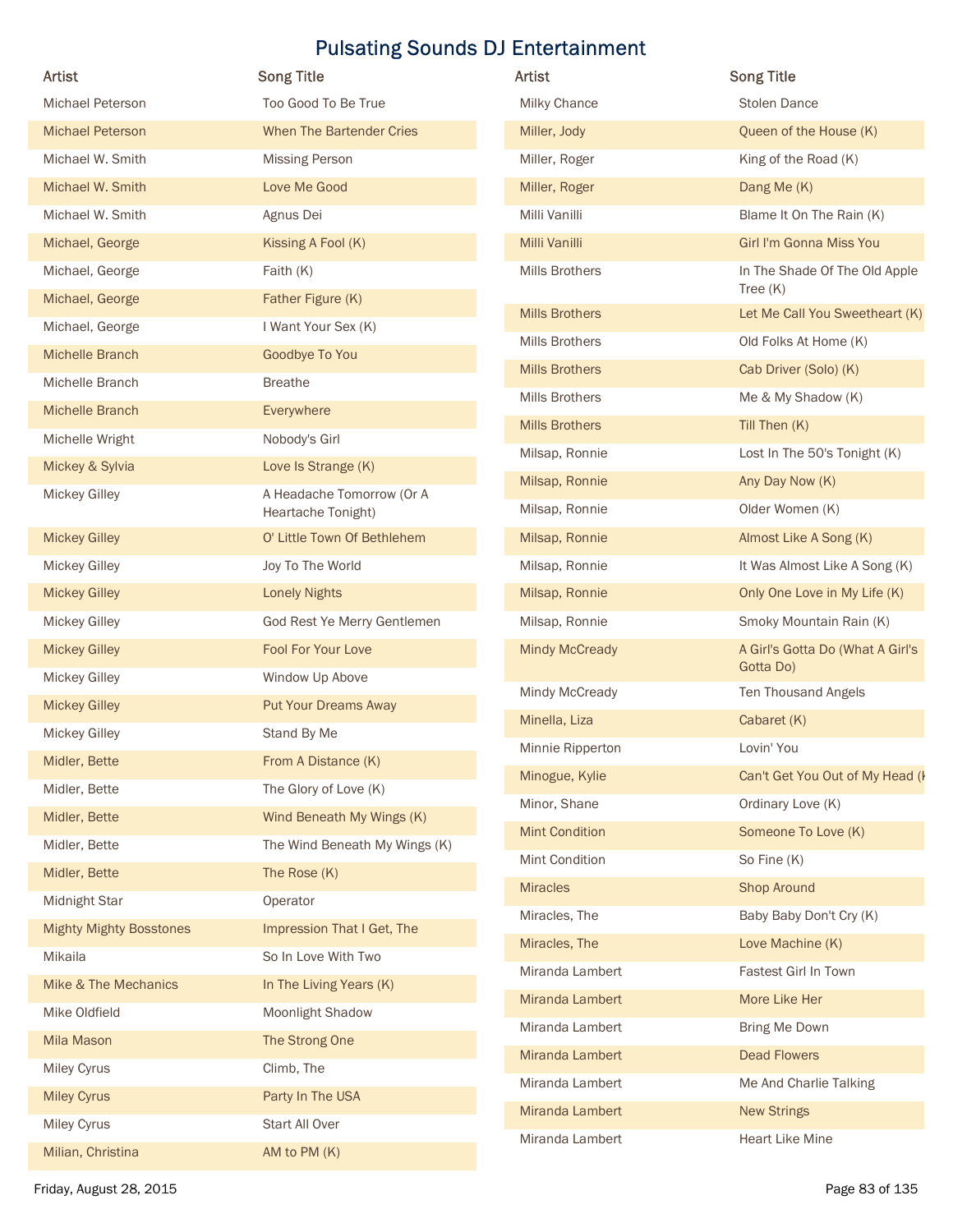| <b>Artist</b>                    | <b>Song Title</b>                                   | Artist                                   | <b>Song Title</b>                                |
|----------------------------------|-----------------------------------------------------|------------------------------------------|--------------------------------------------------|
| Miranda Lambert                  | Kerosene                                            | <b>Monica</b>                            | So Gone (K)                                      |
| Miranda Lambert                  | Over You                                            | Monica                                   | The First Night                                  |
| Miranda Lambert                  | The House That Built Me                             | Monica Featuring Jermaine Dupri          | <b>Too Hood</b>                                  |
| <b>Missy Elliott</b>             | Gossip Folks (K)                                    | Monifah                                  | Touch It (Duet) (K)                              |
| <b>Missy Elliott</b>             | Work It (K)                                         | Monkees, The                             | Last Train to Clarksville (K)                    |
| <b>Missy Elliott</b>             | One Minute Man (K)                                  | Monkees, The                             | A Little Bit Me, A Little Bit You (k             |
| <b>Mister Mister</b>             | Broken Wings (K)                                    | Monkees, The                             | I'm Not Your) Stepping Stone                     |
| Mitch Miller                     | My Bonnie Lies Over The Ocean                       | Monkees, The                             | Daydream Believer                                |
| <b>Mitch Miller</b>              | Clementine                                          | Monkees, The                             | Daydream Believer (K)                            |
| Mitch Miller                     | Five Foot Two Eyes Of Blue                          | Monkees, The                             | I'm A Believer (K)                               |
| <b>Mitch Miller</b>              | The Yellow Rose Of Texas                            | Monroe, Vaughn                           | Ghost Riders In The Sky (K)                      |
| Mitch Miller                     | Yellow Rose Of Texas                                | Monster Magnet                           | Space Lord (K)                                   |
| <b>Mitch Miller</b>              | <b>Stardust</b>                                     | Montell Jordan                           | Once Upon A Time                                 |
| Mitch Miller And His Orchestra   | Yellow Rose Of Texas, The                           | Montgomery Gentry                        | My Town (K)                                      |
| Mitch Ryder                      | Devil With The Blue Dress On                        | <b>Montgomery Gentry</b>                 | All Night Long (K)                               |
| Mitch Ryder & The Detroit Wheels | Devil With The Blue Dress                           | <b>Montgomery Gentry</b>                 | Lonely & Gone (K)                                |
| Mitchell, Joni                   | Big Yellow Taxi (K)                                 | <b>Montgomery Gentry</b>                 | Daddy Won't Sell The Farm (K)                    |
| Mitchell, Joni                   | Free Man In Paris (K)                               | Montgomery Gentry                        | If You Ever Stop Loving Me (K)                   |
| Mitchell, Joni                   | Help Me (K)                                         | <b>Montgomery Gentry</b>                 | I Got Drunk (K)                                  |
| Modern English                   | I Melt With You (K)                                 | Montgomery Gentry                        | HillBilly Shoes (K)                              |
| Moe Bandy                        | Hank Williams, You Wrote My Life                    | <b>Montgomery Gentry</b>                 | She Couldn't Change Me                           |
| Moe Bandy                        | I'm Sorry For You My Friend                         | Montgomery Gentry                        | Something To Be Proud Of                         |
| Moe Bandy                        | It Was Always So Easy (To Find An<br>Unhappy Woman) | <b>Montgomery Gentry</b>                 | You Do Your Thing (K)                            |
| Moe Bandy                        | Bandy The Rodeo Clown                               | Montgomery Gentry                        | Roll With Me                                     |
| Moe Bandy                        | It's A Cheating Situation                           | <b>Montgomery Gentry</b>                 | Speed (K)                                        |
| Moe Bandy                        | Two Lonely People                                   | Montgomery, John M                       | I Swear (K)                                      |
| Moe Bandy With Joe Stampley      | <b>Holding The Bag</b>                              | Montgomery, John M                       | Hold On To Me (K)                                |
| Moe Bandy With Joe Stampley      | Hey Joe (Hey Moe)                                   | Montgomery, John M                       | Goes Good With Beer (K)                          |
| Moke                             | Down (K)                                            | Montgomery, John M                       | I Can Love You Like That (K)                     |
| Mollie O'Brien                   | Orphan Girl                                         | Montgomery, John M                       | Love Working On You (K)                          |
| <b>Molly Hatchet</b>             | Flirtin' With Disaster (K)                          | Montgomery, John M                       | Even Then (K)                                    |
| Moments, The                     | Love On A Two Way Street (K)                        | Montgomery, John M                       | Hello LOVE (K)                                   |
| Money, Eddie                     | Fall In Love Again (K)                              | Montgomery, John M                       | I Love The Way You Love Me (K)                   |
| Money, Eddie                     | Shakin' (K)                                         | Montgomery, John M                       | Be My Baby Tonight (K)                           |
| Monica                           | Angel of Mine (K)                                   | Montgomery, John M<br>Montgomery, John M | Letters From Home (K)<br>I Miss You A Little (K) |
| Monica                           | All Eyez On Me                                      | Montgomery, John M                       | The Little Girl (K)                              |
|                                  | First Night, The                                    | Montgomery, John M                       | That's What I Like About You (K)                 |
| Monica                           |                                                     |                                          |                                                  |

| <b>Artist</b>                   | <b>Song Title</b>                    |
|---------------------------------|--------------------------------------|
| <b>Monica</b>                   | So Gone (K)                          |
| Monica                          | The First Night                      |
| Monica Featuring Jermaine Dupri | <b>Too Hood</b>                      |
| Monifah                         | Touch It (Duet) (K)                  |
| Monkees, The                    | Last Train to Clarksville (K)        |
| Monkees, The                    | A Little Bit Me, A Little Bit You (k |
| Monkees, The                    | I'm Not Your) Stepping Stone         |
| Monkees, The                    | Daydream Believer                    |
| Monkees, The                    | Daydream Believer (K)                |
| Monkees, The                    | I'm A Believer (K)                   |
| Monroe, Vaughn                  | Ghost Riders In The Sky (K)          |
| Monster Magnet                  | Space Lord (K)                       |
| Montell Jordan                  | Once Upon A Time                     |
| <b>Montgomery Gentry</b>        | My Town (K)                          |
| <b>Montgomery Gentry</b>        | All Night Long (K)                   |
| <b>Montgomery Gentry</b>        | Lonely & Gone (K)                    |
| <b>Montgomery Gentry</b>        | Daddy Won't Sell The Farm (K)        |
| <b>Montgomery Gentry</b>        | If You Ever Stop Loving Me (K)       |
| <b>Montgomery Gentry</b>        | I Got Drunk (K)                      |
| <b>Montgomery Gentry</b>        | HillBilly Shoes (K)                  |
| <b>Montgomery Gentry</b>        | She Couldn't Change Me               |
| <b>Montgomery Gentry</b>        | Something To Be Proud Of             |
| <b>Montgomery Gentry</b>        | You Do Your Thing (K)                |
| <b>Montgomery Gentry</b>        | Roll With Me                         |
| <b>Montgomery Gentry</b>        | Speed (K)                            |
| Montgomery, John M              | I Swear (K)                          |
| Montgomery, John M              | Hold On To Me (K)                    |
| Montgomery, John M              | Goes Good With Beer (K)              |
| Montgomery, John M              | I Can Love You Like That (K)         |
| Montgomery, John M              | Love Working On You (K)              |
| Montgomery, John M              | Even Then (K)                        |
| Montgomery, John M              | Hello LOVE (K)                       |
| Montgomery, John M              | I Love The Way You Love Me (K)       |
| Montgomery, John M              | Be My Baby Tonight (K)               |
| Montgomery, John M              | Letters From Home (K)                |
| Montgomery, John M              | I Miss You A Little (K)              |
| Montgomery, John M              | The Little Girl (K)                  |
| Montgomery, John M              | That's What I Like About You (K)     |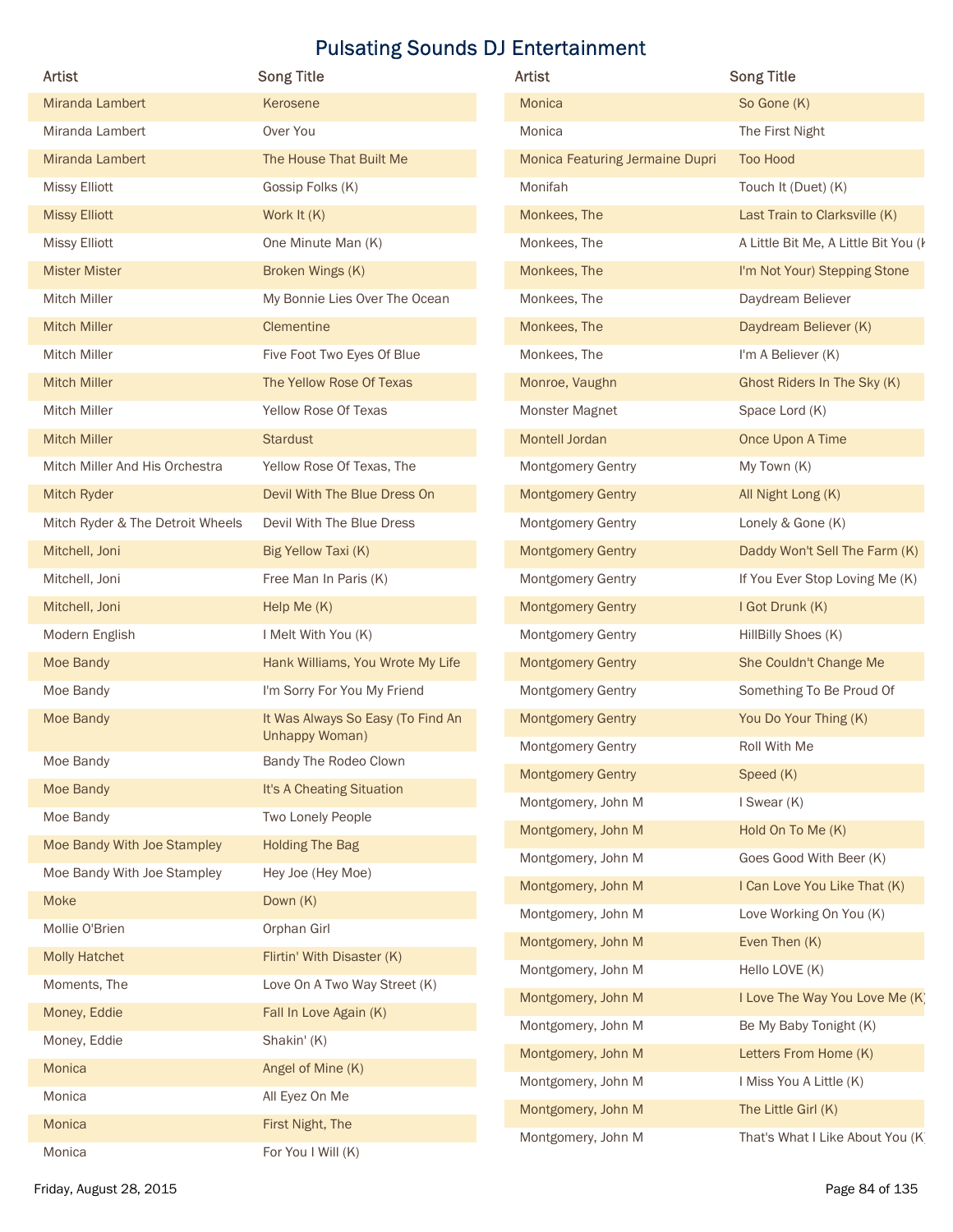| Artist                      | <b>Song Title</b>                                         | Artist              | <b>Song Title</b>                 |
|-----------------------------|-----------------------------------------------------------|---------------------|-----------------------------------|
| Montgomery, John M          | Sold (Grundy Co Auction) (K)                              | Morrison, Mark      | Return Of The Mack (K)            |
| Montgomery, John Michael    | Rope The Moon (K)                                         | Morrison, Van       | Full Force Gale (K)               |
| Montrose                    | Rock Candy (K)                                            | Morrison, Van       | Baby Please Don't Go (K)          |
| Moody Blues                 | I Know You're Out There                                   | Morrison, Van       | Caravan (K)                       |
| <b>Moody Blues</b>          | Somewhere (K)<br>Go Now (K)                               | Morrison, Van       | Brown Eyed Girl (K)               |
| Moody Blues                 | Nights In White Satin (K)                                 | Morrison, Van       | Have I Told You Lately (K)        |
| Moody Blues, The            | <b>Go Now</b>                                             | Morrison, Van       | And It Stoned Me (K)              |
| Moore, Dorothy              |                                                           | Morrison, Van       | Bright Side Of The Road (K)       |
|                             | Misty Blue (K)<br>She's Over You (K)                      | Morrison, Van       | GLORIA (K)                        |
| Moore, Jeff<br>Moore, Mandy | I Wanna Be With You (K)                                   | Morrison, Van       | Moondance (K)                     |
| More More More              | <b>Andrea True Connection</b>                             | Morrison, Van       | Sweet Thing (K)                   |
| Morgan, Craig               |                                                           | Morrison, Van       | One Irish Rover (K)               |
|                             | Every Friday Afternoon (K)                                | Morrison, Van       | Warm Love (K)                     |
| Morgan, Craig               | God, Family & Country (K)                                 | Motivation          | Motivation                        |
| Morgan, Craig               | Almost Home (K)                                           | Motley Crue         | Girls, Girls, Girls (K)           |
| Morgan, Craig               | Redneck Yacht Club (K)                                    | <b>Motley Crue</b>  | Home Sweet Home (K)               |
| Morgan, Craig               | That's What I Love About Sunday<br>(K)                    | Motley Crue         | Looks That Kill (K)               |
| Morgan, Debelah             | Dance With Me (K)                                         | <b>Motley Crue</b>  | Dr Feelgood (K)                   |
| Morgan, Lorrie              | Go Away (K)                                               | Motley Crue         | Wild Side (K)                     |
| Morgan, Lorrie              | If You Came Back From Heaven (K)                          | <b>Motley Crue</b>  | Shout At The Devil (K)            |
| Morgan, Lorrie              | Heart Over Mind (K)                                       | Motley Crue         | Without You (K)                   |
| Morgan, Lorrie              | Five Minutes (K)                                          | <b>Motley Crue</b>  | Smokin' In The Boys Room          |
| Morgan, Lorrie              | Dear Me (K)                                               | Mountain            | Mississippi Queen                 |
| Morgan, Lorrie              | I Didn't Know My Own Strength (K)                         | Mr Big              | To Be With You (K)                |
| Morgan, Lorrie              | You'd Think He'd Know Me Better                           | Mr C & Slideman     | Cha Cha Slide (K)                 |
|                             | (K)                                                       | Mr President        | Coco Jamboo (K)                   |
| Morgan, Lorrie              | Watch Me (K)                                              | Mr. Big             | To Be With You                    |
| Morgan, Lorrie              | Something In Red (K)                                      | Mr. Wendel          | Mr. Wendel                        |
| Morgan, Lorrie              | What Part of No (K)                                       | Mraz, Jason         | Remedy (I Won't Worry) (K)        |
| Morgan, Melisa              | Do Me Baby (K)                                            | Mraz, Jason         | The Remedy (K)                    |
| Morissette, Alanis          | Hand In My Pocket (K)                                     | <b>Muddy Waters</b> | Rollin' & Tumblin' (K)            |
| Morissette, Alanis          | Head Over Feet (K)                                        | Muldaur, Maria      | Midnight at the Oasis (K)         |
| Morissette, Alanis          | Hands Clean (K)                                           | Mullins, Shawn      | Lullabye (K)                      |
| Morissette, Alanis          | Thank $U(K)$                                              | Mullins, Shawn      | Shimmer (K)                       |
| Morissette, Alanis          | Unsent (K)                                                | Mungo Jerry         | In The Summertime (K)             |
| Morissette, Alanis          | You Oughta Know (K)                                       | Murdock, Shirley    | As We Lay (K)                     |
| Morris, Albert              | Feelings (K)                                              | Murphy, David Lee   | Just Don't Wait Til She's Leaving |
| Morris, Gary                | I'll Never Stop Loving You (K)<br>Still Got The Blues (K) | Murphy, David Lee   | (K)<br>Fish Ain't Bitin' (K)      |
| Morris, Gary                |                                                           |                     |                                   |

| Artist              | <b>Song Title</b>                 |
|---------------------|-----------------------------------|
| Morrison, Mark      | Return Of The Mack (K)            |
| Morrison, Van       | Full Force Gale (K)               |
| Morrison, Van       | Baby Please Don't Go (K)          |
| Morrison, Van       | Caravan (K)                       |
| Morrison, Van       | Brown Eyed Girl (K)               |
| Morrison, Van       | Have I Told You Lately (K)        |
| Morrison, Van       | And It Stoned Me (K)              |
| Morrison, Van       | Bright Side Of The Road (K)       |
| Morrison, Van       | GLORIA (K)                        |
| Morrison, Van       | Moondance (K)                     |
| Morrison, Van       | Sweet Thing (K)                   |
| Morrison, Van       | One Irish Rover (K)               |
| Morrison, Van       | Warm Love (K)                     |
| Motivation          | Motivation                        |
| Motley Crue         | Girls, Girls, Girls (K)           |
| <b>Motley Crue</b>  | Home Sweet Home (K)               |
| Motley Crue         | Looks That Kill (K)               |
| <b>Motley Crue</b>  | Dr Feelgood (K)                   |
| Motley Crue         | Wild Side (K)                     |
| <b>Motley Crue</b>  | Shout At The Devil (K)            |
| Motley Crue         | Without You (K)                   |
| <b>Motley Crue</b>  | Smokin' In The Boys Room          |
| Mountain            | Mississippi Queen                 |
| Mr Big              | To Be With You (K)                |
| Mr C & Slideman     | Cha Cha Slide (K)                 |
| Mr President        | Coco Jamboo (K)                   |
| Mr. Big             | To Be With You                    |
| Mr. Wendel          | Mr. Wendel                        |
| Mraz, Jason         | Remedy (I Won't Worry) (K)        |
| Mraz, Jason         | The Remedy (K)                    |
| <b>Muddy Waters</b> | Rollin' & Tumblin' (K)            |
| Muldaur, Maria      | Midnight at the Oasis (K)         |
| Mullins, Shawn      | Lullabye (K)                      |
| Mullins, Shawn      | Shimmer (K)                       |
| Mungo Jerry         | In The Summertime (K)             |
| Murdock, Shirley    | As We Lay (K)                     |
| Murphy, David Lee   | Just Don't Wait Til She's Leaving |
|                     | (K)                               |
| Murphy, David Lee   | Fish Ain't Bitin' (K)             |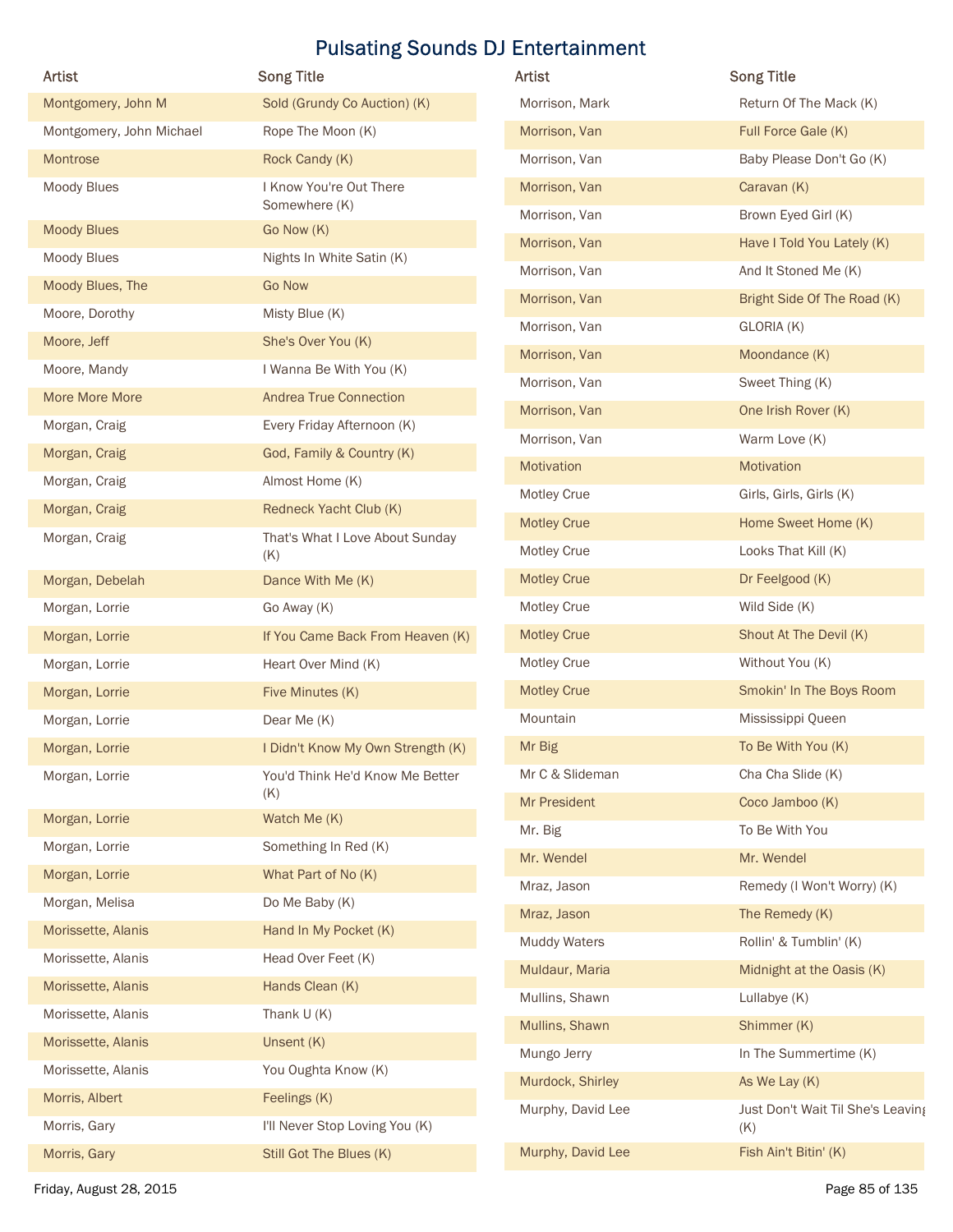|                        |                                            | <b>Pulsating Sounds DJ Entertainment</b>           |                                         |
|------------------------|--------------------------------------------|----------------------------------------------------|-----------------------------------------|
| Artist                 | <b>Song Title</b>                          | Artist                                             | <b>Song Title</b>                       |
| Murphy, David Lee      | Dust On The Bottle (K)                     | Nat King Cole                                      | Straighten Up And Fly Right             |
| Murphy, Michael        | Wildfire (K)                               | Nat 'King' Cole                                    | <b>Looking Back</b>                     |
| Murphy, Michael Martin | What's Forever For (K)                     | Nat 'King' Cole                                    | Ramblin' Rose                           |
| Murray, Anne           | Just Another Woman in Love (K)             | <b>Natalie Cole</b>                                | Inseparable                             |
| Murray, Anne           | I Just Fall In Love Again (K)              | Natalie Cole                                       | Unforgettable                           |
| Murray, Anne           | Danny's Song (K)                           | Natalie Featuring Baby Bash                        | Energy                                  |
| Murray, Anne           | Could I Have This Dance (K)                | Natalie Merchant                                   | Jealousy                                |
| Murray, Anne           | You Needed Me (K)                          | Natasha Bedingfield                                | Angel                                   |
| Murray, Anne           | Snowbird (K)                               | Natasha Bedingfield ft. Sean Kingst Love Like This |                                         |
| <b>Musical Youth</b>   | Pass The Dutchie (K)                       | Naughty By Nature                                  | Hip Hop Hooray (K)                      |
| Musiq                  | Halfcrazy (K)                              | Naughty by Nature                                  | OPP(K)                                  |
| <b>MYA</b>             | My First Night With You (K)                | Navarro, Dave                                      | Hungry (K)                              |
| <b>MYA</b>             | Case Of The Ex (K)                         | Nazareth                                           | Love Hurts (K)                          |
| <b>MYA</b>             | Free $(K)$                                 | <b>Neal Coty</b>                                   | Right Down Through The Middle           |
| <b>MYA</b>             | My Love Is Like Whoa (K)                   | Neal McCoy                                         | Of Us<br>If I Was A Drinkin' Man        |
| Mya                    | Fallen                                     | <b>Neal McCoy</b>                                  | For A Change                            |
| Myles, Alannah         | Black Velvet (K)                           |                                                    | Love Happens Like That                  |
| <b>Mystery Skulls</b>  | Ghost                                      | Neal McCoy<br><b>Neal McCoy</b>                    |                                         |
| Mystikal               | Danger (Been So Long) (K)                  |                                                    | Going, Going, Gone                      |
| Mystikal               | Shake It Fast (K)                          | Neal McCoy                                         | No Doubt About It                       |
| N                      |                                            | <b>Neal McCoy</b>                                  | Every Man For Himself                   |
| N Sync                 | Girlfriend                                 | Neal McCoy                                         | I Was                                   |
| 'N Sync                | <b>God Must Have Spent A Little</b>        | <b>Neal McCoy</b>                                  | That Woman Of Mine                      |
|                        | More Time On You                           | Neal McCoy                                         | The Shake                               |
| 'N Sync                | I Drive Myself Crazy                       | <b>Neal McCoy</b>                                  | Tailgate                                |
| 'N Sync                | I Need Love                                | Neal McCoy                                         | What If                                 |
| Naked Eyes             | Always Something There To<br>Remind Me (K) | <b>Neal McCoy</b>                                  | Then You Can Tell Me Goodbye            |
| Nanchalant             | 5 O'Clock In The Morning (K)               | Neal McCoy                                         | Wink                                    |
| Nas                    | I Can                                      | <b>Needles &amp; Pins</b>                          | Needles & Pins                          |
| <b>NAS</b>             | If I Ruled The World                       | Neil Diamond                                       | I Am I Said                             |
| <b>NAS</b>             | One Mic                                    | <b>Neil Diamond</b>                                | I Haven't Played That Song For<br>Years |
| Nash, Johnny           | I Can See Clearly Now (K)                  | Neil Diamond                                       | <b>Beautiful Noise</b>                  |
| Nash, Leigh            | Need To Be Next To You (K)                 | <b>Neil Diamond</b>                                | Home Before Dark                        |
| <b>Nashville Teens</b> | Tobacco Road (K)                           | Neil Diamond                                       | <b>Cherry Cherry</b>                    |
|                        |                                            | <b>Neil Diamond</b>                                | I Believe In Happy Endings              |
| Nat "King" Cole        | Straighten Up And Fly Right                | Neil Diamond                                       | Morningside                             |
| Nat King Cole          | $L-O-V-E$                                  | <b>Neil Diamond</b>                                | I Got The Feelin' (Oh No No)            |
| Nat King Cole          | You Stepped Out Of A Dream                 | Neil Diamond                                       | Hello Again                             |
| Nat King Cole          | Unforgettable                              |                                                    |                                         |

| Artist                                             | <b>Song Title</b>                       |
|----------------------------------------------------|-----------------------------------------|
| Nat King Cole                                      | Straighten Up And Fly Right             |
| Nat 'King' Cole                                    | <b>Looking Back</b>                     |
| Nat 'King' Cole                                    | Ramblin' Rose                           |
| <b>Natalie Cole</b>                                | Inseparable                             |
| Natalie Cole                                       | Unforgettable                           |
| <b>Natalie Featuring Baby Bash</b>                 | <b>Energy</b>                           |
| Natalie Merchant                                   | Jealousy                                |
| Natasha Bedingfield                                | Angel                                   |
| Natasha Bedingfield ft. Sean Kingst Love Like This |                                         |
| <b>Naughty By Nature</b>                           | Hip Hop Hooray (K)                      |
| Naughty by Nature                                  | OPP(K)                                  |
| Navarro, Dave                                      | Hungry (K)                              |
| Nazareth                                           | Love Hurts (K)                          |
| <b>Neal Coty</b>                                   | Right Down Through The Middle<br>Of Us  |
| Neal McCoy                                         | If I Was A Drinkin' Man                 |
| <b>Neal McCoy</b>                                  | For A Change                            |
| Neal McCoy                                         | Love Happens Like That                  |
| <b>Neal McCoy</b>                                  | Going, Going, Gone                      |
| Neal McCoy                                         | No Doubt About It                       |
| <b>Neal McCoy</b>                                  | Every Man For Himself                   |
| Neal McCoy                                         | I Was                                   |
| <b>Neal McCoy</b>                                  | That Woman Of Mine                      |
| Neal McCoy                                         | The Shake                               |
| <b>Neal McCoy</b>                                  | <b>Tailgate</b>                         |
| Neal McCoy                                         | What If                                 |
| <b>Neal McCoy</b>                                  | Then You Can Tell Me Goodbye            |
| Neal McCoy                                         | Wink                                    |
| <b>Needles &amp; Pins</b>                          | <b>Needles &amp; Pins</b>               |
| Neil Diamond                                       | I Am I Said                             |
| <b>Neil Diamond</b>                                | I Haven't Played That Song For<br>Years |
| <b>Neil Diamond</b>                                | <b>Beautiful Noise</b>                  |
| <b>Neil Diamond</b>                                | <b>Home Before Dark</b>                 |
| Neil Diamond                                       | Cherry Cherry                           |
| <b>Neil Diamond</b>                                | I Believe In Happy Endings              |
| Neil Diamond                                       | Morningside                             |
| <b>Neil Diamond</b>                                | I Got The Feelin' (Oh No No)            |
| Neil Diamond                                       | Hello Again                             |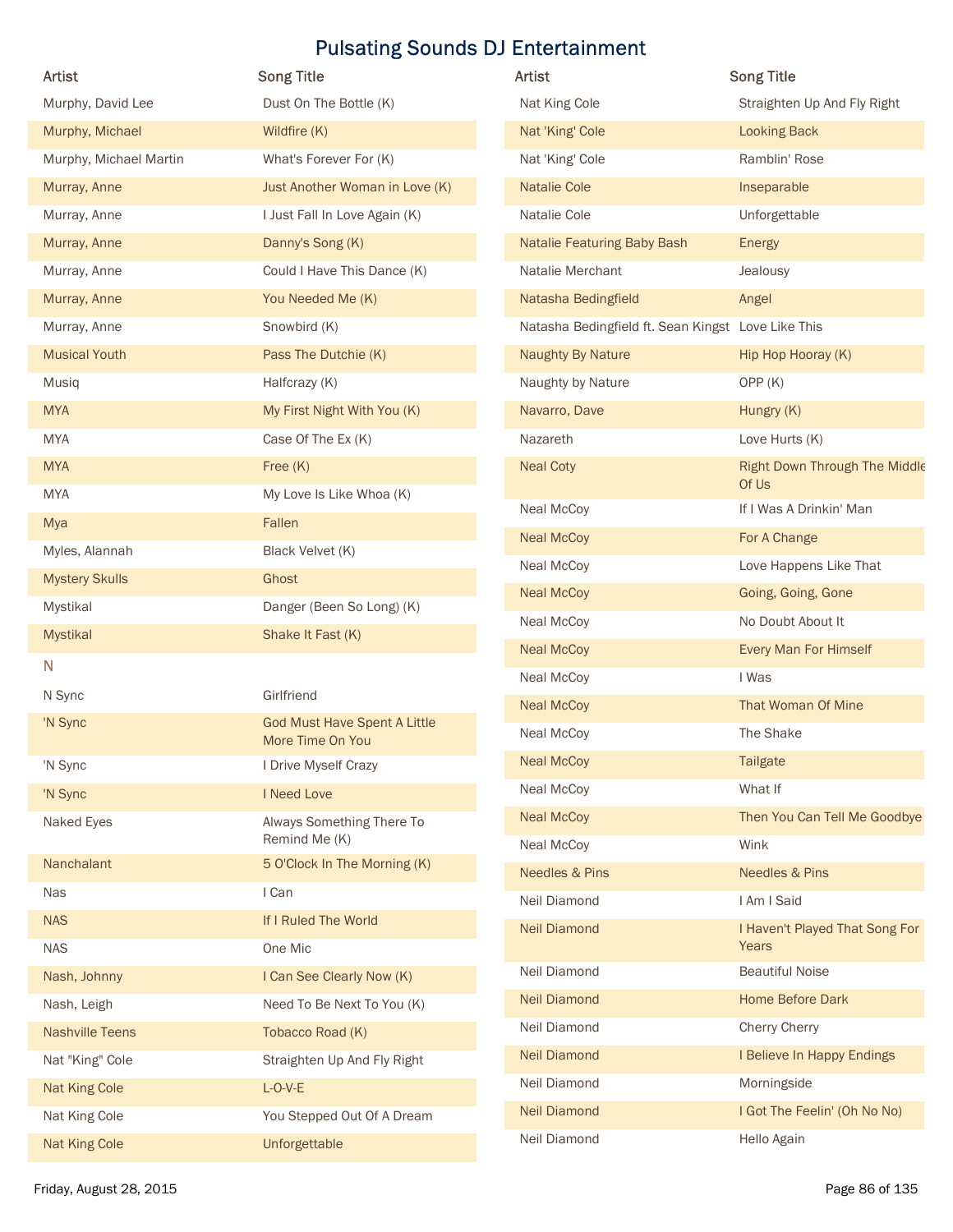| Artist                              | <b>Song Title</b>                        | Artist                         | <b>Song Title</b>                |
|-------------------------------------|------------------------------------------|--------------------------------|----------------------------------|
| <b>Neil Diamond</b>                 | <b>Desiree</b>                           | Neil Sedaka                    | Solitaire                        |
| Neil Diamond                        | Leave A Little Room For God              | <b>Nelly</b>                   | Nellyville (K)                   |
| <b>Neil Diamond</b>                 | Another Day (That Time Forgot)           | <b>Nelly</b>                   | Grillz (K)                       |
| Neil Diamond                        | If I Don't See You Again                 | <b>Nelly</b>                   | Country Grammar (K)              |
| <b>Neil Diamond</b>                 | If You Know What I Mean                  | <b>Nelly</b>                   | Hot In Herre (K)                 |
| Neil Diamond                        | Be                                       | <b>Nelly</b>                   | N Dey Say (K)                    |
| <b>Neil Diamond</b>                 | And The Grass Won't Pay No Mind          | <b>Nelly</b>                   | Air Force Ones                   |
| Neil Diamond                        | Heading For The Future                   | Nelly & Kelly Rowland          | Dilemma (K)                      |
| <b>Neil Diamond</b>                 | Forgotten                                | Nelly & P Diddy & Others       | Shake Ya Tailfeather (K)         |
| Neil Diamond                        | Longfellow Serenade                      | Nelly & Tim Mcgraw             | Over And Over (K)                |
| <b>Neil Diamond</b>                 | <b>Crunchy Granola Suite</b>             | Nelly feat. Kelly Rowland      | Gone                             |
| Neil Diamond                        | Act Like A Man                           | Nelly Featuring Jaheim         | My Place                         |
| <b>Neil Diamond</b>                 | I'm A Believer                           | <b>Nelly Furtado</b>           | Say It Right                     |
| Neil Diamond                        | I'm Alive                                | Nelson, Ricky                  | Fools Rush In (K)                |
| <b>Neil Diamond</b>                 | <b>Brother Loves Traveling Salvation</b> | Nelson, Ricky                  | Lonesome Town (K)                |
|                                     | Show                                     | Nelson, Ricky                  | Garden Party (K)                 |
| Neil Diamond                        | No Words                                 | Nelson, Ricky                  | Hello Mary Lou (K)               |
| <b>Neil Diamond</b>                 | <b>Brooklyn Roads</b><br>Don't Go There  | Nelson, Ricky                  | It's Late (K)                    |
| Neil Diamond                        | Love On The Rocks                        | Nelson, Ricky                  | Teenage Idol (K)                 |
| <b>Neil Diamond</b><br>Neil Diamond | You Got To Me                            | Nelson, Ricky                  | Stood Up (K)                     |
| <b>Neil Diamond</b>                 | <b>Stones</b>                            | Nelson, Ricky                  | Travelin' Man (K)                |
| Neil Diamond                        | Power Of Two, The                        | Nelson, Willie                 | Blue Eyes Crying In The Rain (K) |
| <b>Neil Diamond</b>                 | <b>Sweet Caroline</b>                    | Nelson, Willie                 | On The Road Again (K)            |
| Neil Diamond                        | <b>Pretty Amazing Grace</b>              | Nelson, Willie                 | Always On My Mind (K)            |
| <b>Neil Diamond</b>                 | Whose Hands Are These                    | Nelson, Willie                 | All of Me (K)                    |
| Neil Diamond                        | Yesterday's Songs                        | Nelson, Willie                 | The City of New Orleans (K)      |
| <b>Neil Diamond</b>                 | One More Bite Of The Apple               | Nelson, Willie                 | Whiskey River (K)                |
| Neil Diamond                        | You're The Best Part Of Me               | Nelson, Willie & Merle Haggard | Pancho & Lefty (K)               |
| <b>Neil Diamond</b>                 | <b>Solitary Man</b>                      | Nelson, Willie & W Jennings    | Mamas Don't Let Your Babies (I   |
| Neil Diamond                        | Shilo                                    | Nelson, Willie & W Jennings    | Good Hearted Woman (K)           |
| <b>Neil Diamond</b>                 | <b>Sleigh Ride</b>                       | Nena                           | 99 Red Ballons (K)               |
| Neil Diamond                        | Soolaimon                                | Neneh Cherry                   | Buffalo Stance (K)               |
| <b>Neil Diamond</b>                 | <b>Summer Love</b>                       | Nesby, Ann                     | I'm Still Wearing Your Name (K)  |
| Neil Diamond                        | Slow It Down                             | Neve                           | It's Over Now                    |
| Neil Diamond                        | Thank The Lord For The Night Time        | Neville, Aaron                 | Don't Fall Apart On Me Tonight ( |
| Neil Diamond                        | Play Me                                  | Neville, Aaron                 | The Grand Tour (K)               |
|                                     |                                          | <b>New Christy Minstrels</b>   | Today (K)                        |
| Neil Sedaka                         | <b>Going Nowhere</b>                     | New Edition                    | Can You Stand The Rain (K)       |

| Neil Sedaka<br><b>Solitaire</b>                               |
|---------------------------------------------------------------|
| Nellyville (K)<br><b>Nelly</b>                                |
| <b>Nelly</b><br>Grillz (K)                                    |
| Country Grammar (K)<br><b>Nelly</b>                           |
| Hot In Herre (K)<br><b>Nelly</b>                              |
| <b>Nelly</b><br>N Dey Say (K)                                 |
| Air Force Ones<br><b>Nelly</b>                                |
| Nelly & Kelly Rowland<br>Dilemma (K)                          |
| Nelly & P Diddy & Others<br>Shake Ya Tailfeather (K)          |
| Over And Over (K)<br>Nelly & Tim Mcgraw                       |
| Nelly feat. Kelly Rowland<br>Gone                             |
| <b>Nelly Featuring Jaheim</b><br>My Place                     |
| <b>Nelly Furtado</b><br>Say It Right                          |
| Fools Rush In (K)<br>Nelson, Ricky                            |
| Lonesome Town (K)<br>Nelson, Ricky                            |
| Nelson, Ricky<br>Garden Party (K)                             |
| Nelson, Ricky<br>Hello Mary Lou (K)                           |
| Nelson, Ricky<br>It's Late $(K)$                              |
| Nelson, Ricky<br>Teenage Idol (K)                             |
| Nelson, Ricky<br>Stood Up (K)                                 |
| Travelin' Man (K)<br>Nelson, Ricky                            |
| Nelson, Willie<br>Blue Eyes Crying In The Rain (K)            |
| Nelson, Willie<br>On The Road Again (K)                       |
| Nelson, Willie<br>Always On My Mind (K)                       |
| Nelson, Willie<br>All of Me (K)                               |
| The City of New Orleans (K)<br>Nelson, Willie                 |
| Nelson, Willie<br>Whiskey River (K)                           |
| Nelson, Willie & Merle Haggard<br>Pancho & Lefty (K)          |
| Nelson, Willie & W Jennings<br>Mamas Don't Let Your Babies (I |
| Nelson, Willie & W Jennings<br>Good Hearted Woman (K)         |
| Nena<br>99 Red Ballons (K)                                    |
| Buffalo Stance (K)<br>Neneh Cherry                            |
| Nesby, Ann<br>I'm Still Wearing Your Name (K)                 |
| It's Over Now<br>Neve                                         |
| Neville, Aaron<br>Don't Fall Apart On Me Tonight (            |
| Neville, Aaron<br>The Grand Tour (K)                          |
| <b>New Christy Minstrels</b><br>Today $(K)$                   |
| New Edition<br>Can You Stand The Rain (K)                     |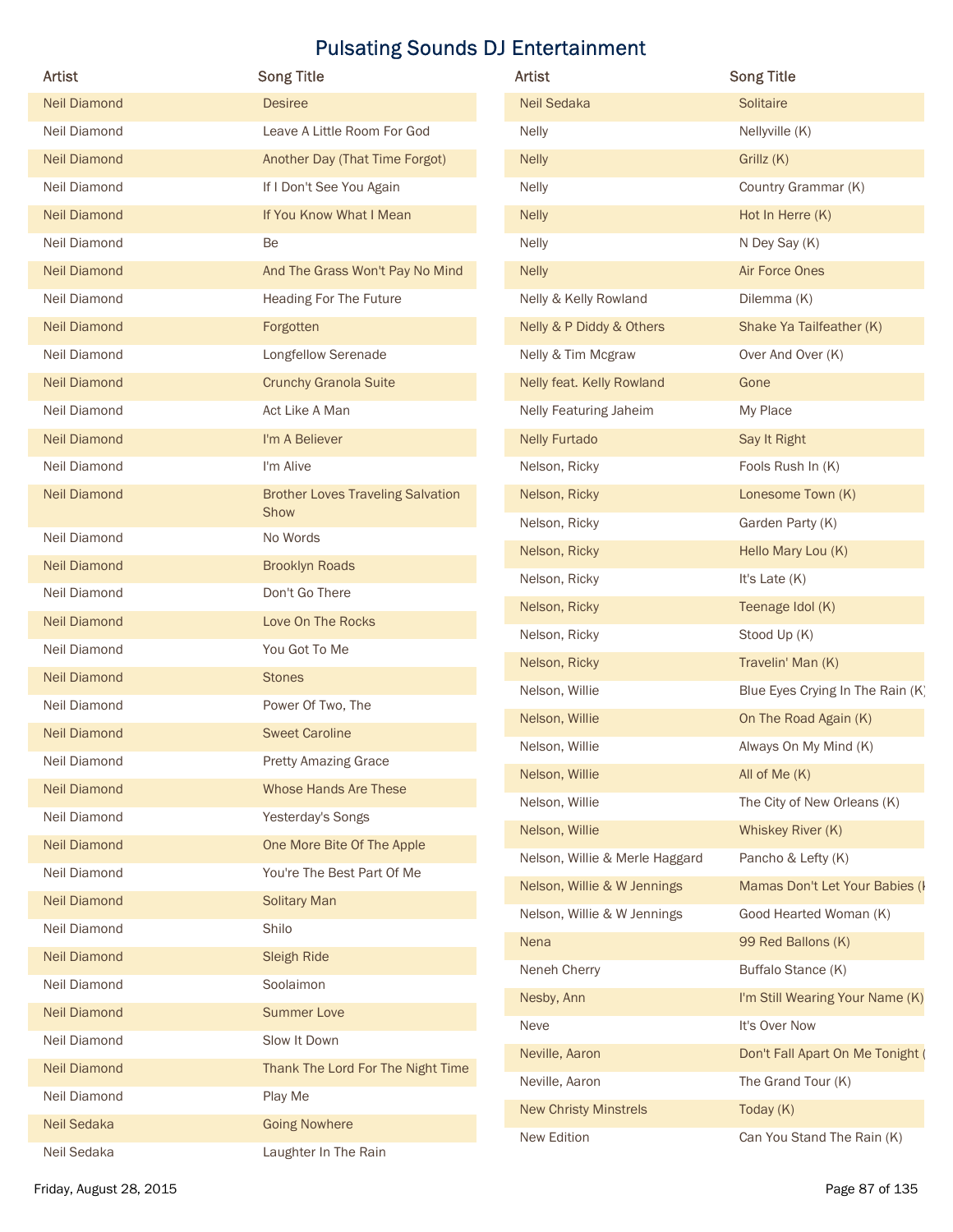| Artist                | <b>Song Title</b>                         | <b>Pulsating Sounds DJ Entertainment</b><br>Artist | <b>Song Title</b>                                |
|-----------------------|-------------------------------------------|----------------------------------------------------|--------------------------------------------------|
| <b>New Edition</b>    | If It Isn't Love (K)                      | Nick Jonas & The Administration                    | Who I Am                                         |
| New Edition           | Candy Girl (K)                            | Nickelback                                         | Figured You Out (K)                              |
| <b>New Edition</b>    | Hit Me Off (K)                            | Nickelback                                         | How You Remind Me (K)                            |
| New Edition           | I'm Still In Love With You (K)            | Nickelback                                         | <b>Because Of You</b>                            |
| <b>New Edition</b>    | One More Day                              | Nickelback                                         | Photograph (K)                                   |
| New Grass Revival     | Can't Stop Now                            | Nickelback                                         | Someday (K)                                      |
| New Kids On The Block | Let's Try It Again                        | Nickleback                                         | Someday                                          |
| New Kids On The Block | Cover Girl                                | Nicks, Stevie                                      | Talk To Me (K)                                   |
| New Kids On The Block | Hangin' Tough (K)                         | Nicks, Stevie                                      | Planets of the Universe (K)                      |
| New Kids On The Block | Hangin' Tough                             | Nicks, Stevie & Don Henley                         | Leather & Lace (K)                               |
| New Kids On The Block | I'll Be Lovin' You (Forever)              | Nicks, Stevie & T Petty                            | Stop Draggin' My Heart Around                    |
| New Kids On The Block | Step By Step                              | <b>Night Ranger</b>                                | Sister Christian (K)                             |
| New Kids On The Block | Please Don't Go Girl                      | Nightingale, Maxine                                | Lead Me On (K)                                   |
| New Kids On The Block | Tonight                                   | Nightingale, Maxine                                | <b>Right Back Where We Started</b><br>From $(K)$ |
| <b>New Radicals</b>   | You Get What You Give (K)                 | Nilsson                                            | Without You                                      |
| New Seekers, The      | Look What They've Done To My<br>Song Ma   | Nina Simone                                        | Wild Is The Wind                                 |
| <b>Newbeats</b>       | <b>Bread And Butter</b>                   | Nina Sky                                           | Move Ya Body                                     |
| Newbeats, The         | Bread & Butter (K)                        | Nine Days                                          | Absolutely (Story of a Girl) (K)                 |
| Newman, Randy         | Short People (K)                          | Nine Inch Nails                                    | Closer (K)                                       |
| Newsboys              | He Reigns                                 | Nine Inch Nails                                    | Only (K)                                         |
| Newsong               | The Christmas Shoes                       | Nirvana                                            | Heart Shaped Box (K)                             |
| Newton                | Sometimes When We Touch                   | Nirvana                                            | Lithium (K)                                      |
| Newton John, Olivia   | If You Love Me, Let Me Know (K)           | Nirvana                                            | Come As You Are (K)                              |
| Newton, Juice         | Angel of the Morning (K)                  | Nirvana                                            | Smells Like Teen Spirit (K)                      |
| Newton, Juice         | The Sweetest Thing (K)                    | Nitty Gritty Dirt Band                             | Long Hard Road (K)                               |
| Newton, Juice         | Queen of Hearts (K)                       | Nitty Gritty Dirt Band                             | Fishin' In The Dark (K)                          |
| Newton, Wayne         | Bye Bye Blackbird (K)                     | Nitty Gritty Dirt Band                             | Mr Bojangles (K)                                 |
| Newton, Wayne         | Danke Schoen (K)                          | <b>Nitty Gritty Dirt Band</b>                      | An American Dream (K)                            |
| Newton, Wayne         | Red Roses for a Blue Lady (K)             | Nivea Featuring Jagged Edge                        | Don't Mess With My Man                           |
| Next                  | Too Close (K)                             | No Doubt                                           | <b>Hella Good</b>                                |
| Nichols, Joe          | Brokenheartsvlle (K)                      | No Doubt                                           | Don't Speak                                      |
| Nichols, Joe          | If Nobody Believed In You (K)             | No Doubt                                           | <b>Bathwater</b>                                 |
| Nichols, Joe          | Cool To Be A Fool (K)                     | No Doubt                                           | Simple Kind Of Life                              |
| Nichols, Joe          | Tequila Makes Her Clothes Fall Off<br>(K) | No Doubt                                           | Sunday Morning (K)                               |
| Nichols, Joe          | The Impossible (K)                        | No Doubt & Bounty Killer                           | Hey Baby (K)                                     |
| Nichols, Joe          | She Only Smokes When She                  | No Doubt Featuring Lady Saw                        | Underneath It All                                |
|                       | Drinks (K)                                | No Mercy                                           | When I Die (K)<br>Where Do You Go (K)            |
|                       |                                           | No Mercy                                           |                                                  |

| <b>Artist</b>                   | <b>Song Title</b>                              |
|---------------------------------|------------------------------------------------|
| Nick Jonas & The Administration | Who I Am                                       |
| <b>Nickelback</b>               | Figured You Out (K)                            |
| Nickelback                      | How You Remind Me (K)                          |
| Nickelback                      | <b>Because Of You</b>                          |
| Nickelback                      | Photograph (K)                                 |
| Nickelback                      | Someday (K)                                    |
| Nickleback                      | Someday                                        |
| Nicks, Stevie                   | Talk To Me (K)                                 |
| Nicks, Stevie                   | Planets of the Universe (K)                    |
| Nicks, Stevie & Don Henley      | Leather & Lace (K)                             |
| Nicks, Stevie & T Petty         | Stop Draggin' My Heart Around                  |
| <b>Night Ranger</b>             | Sister Christian (K)                           |
| Nightingale, Maxine             | Lead Me On (K)                                 |
| Nightingale, Maxine             | <b>Right Back Where We Started</b><br>From (K) |
| Nilsson                         | Without You                                    |
| Nina Simone                     | Wild Is The Wind                               |
| Nina Sky                        | Move Ya Body                                   |
| <b>Nine Days</b>                | Absolutely (Story of a Girl) (K)               |
| Nine Inch Nails                 | Closer (K)                                     |
| Nine Inch Nails                 | Only $(K)$                                     |
| Nirvana                         | Heart Shaped Box (K)                           |
| <b>Nirvana</b>                  | Lithium (K)                                    |
| Nirvana                         | Come As You Are (K)                            |
| Nirvana                         | Smells Like Teen Spirit (K)                    |
| Nitty Gritty Dirt Band          | Long Hard Road (K)                             |
| <b>Nitty Gritty Dirt Band</b>   | Fishin' In The Dark (K)                        |
| Nitty Gritty Dirt Band          | Mr Bojangles (K)                               |
| <b>Nitty Gritty Dirt Band</b>   | An American Dream (K)                          |
| Nivea Featuring Jagged Edge     | Don't Mess With My Man                         |
| No Doubt                        | <b>Hella Good</b>                              |
| No Doubt                        | Don't Speak                                    |
| No Doubt                        | <b>Bathwater</b>                               |
| No Doubt                        | Simple Kind Of Life                            |
| No Doubt                        | Sunday Morning (K)                             |
| No Doubt & Bounty Killer        | Hey Baby (K)                                   |
| No Doubt Featuring Lady Saw     | Underneath It All                              |
| No Mercy                        | When I Die (K)                                 |
| No Mercy                        | Where Do You Go (K)                            |
|                                 |                                                |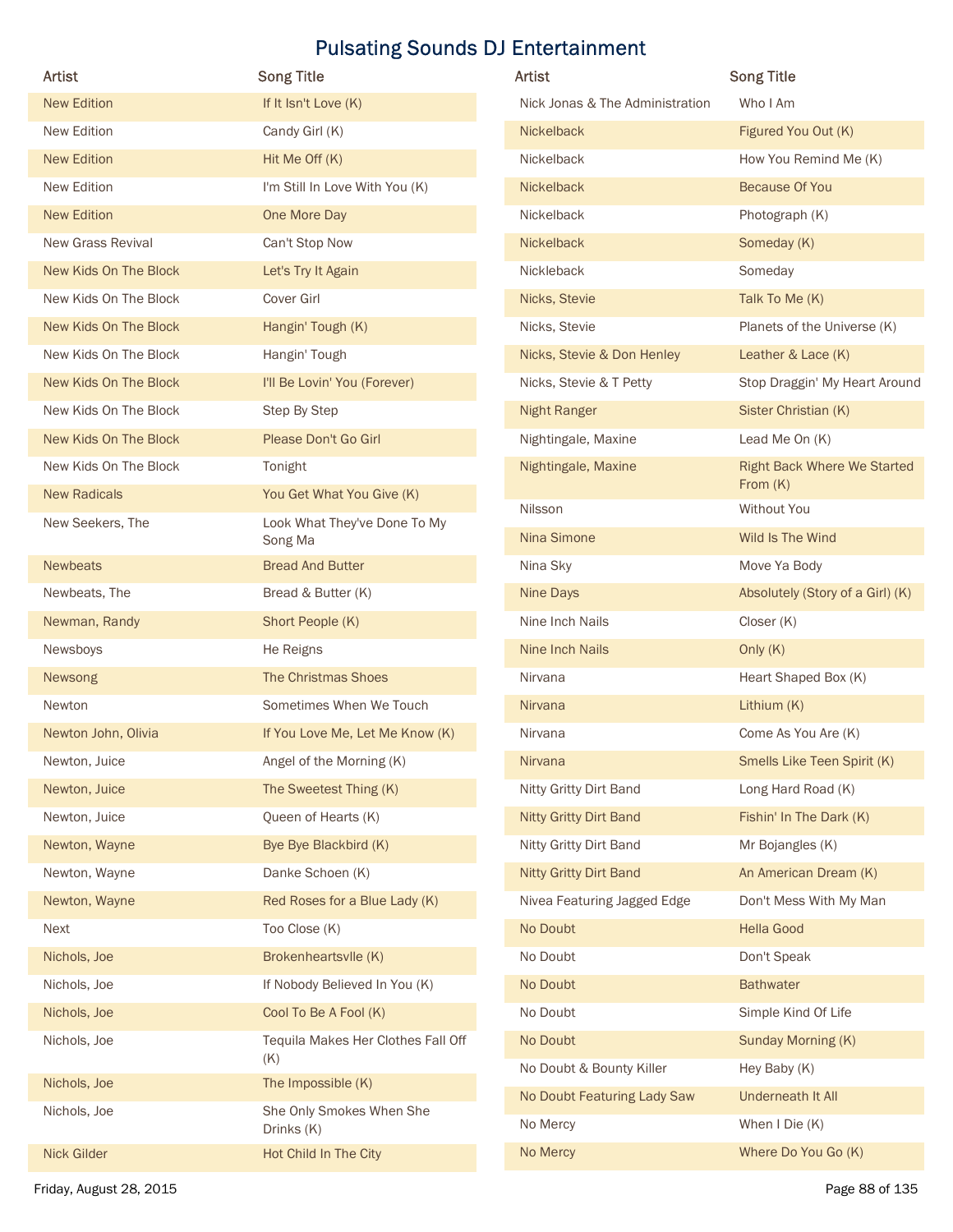|                                | <b>Pulsating Sounds DJ Entertainment</b>              |                                     |                                          |
|--------------------------------|-------------------------------------------------------|-------------------------------------|------------------------------------------|
| <b>Artist</b>                  | <b>Song Title</b>                                     | <b>Artist</b>                       | <b>Song Title</b>                        |
| Noonan, Paddy & His Grand Band | McNamara's Band (K)                                   | Ocean                               | Put Your Hand In The Hand                |
| Norah Jones                    | Nightingale                                           | Ocean, Billy                        | Get Outta My Dreams, Get Into<br>Car(K)  |
| Norah Jones                    | Don't Know Why                                        | Ocean, Billy                        | Caribbean Queen (K)                      |
| Norah Jones                    | I've Got To See You Again                             | Ocean, Billy                        | There'll Be Sad Songs To Make            |
| Norah Jones<br>Norah Jones     | Lonestar<br>One Flight Down                           |                                     | You Cry (K)                              |
| Norah Jones                    | Cold Cold Heart                                       | Ocean, Billy<br>O'Connor, Sinead    | Suddenly (K)<br>Nothing Compares 2 U (K) |
| Norah Jones                    | Come Away With Me                                     | O'Day, Anita                        | Take The A Train (K)                     |
| Norah Jones                    | Not Too Late                                          | Offspring                           | Come Out & Play (K)                      |
| Norah Jones                    | The Nearness Of You (K)                               | <b>Offspring</b>                    | Gotta Get Away (K)                       |
| Norah Jones                    | The Nearness Of You                                   | Offspring                           | She's Got Issues (K)                     |
| Norah Jones                    | Turn Me On                                            | <b>Offspring</b>                    | Pretty Fly (For A White Guy) (K)         |
| Norah Jones                    | Shoot The Moon                                        | Offspring                           | Want You Bad (K)                         |
| Norah Jones                    | Sunrise                                               | Oh Darling                          | Oh Darling                               |
| Norah Jones                    | Those Sweet Words                                     | Ohio                                | Fire                                     |
| <b>NORE</b>                    | Nothin' (K)                                           | <b>Ohio Express</b>                 | Yummy Yummy Yummy                        |
| Not Listed                     | Lluvia                                                | Ohio Players                        | Love Rollercoaster (K)                   |
| Not Listed                     | El Raton                                              | <b>Ohio Players</b>                 | Fire (K)                                 |
| Not Listed                     | Abusadora                                             | Oingo Boingo                        | Dead Man's Party (K)                     |
| Not Listed                     | Hands Up                                              | O'Jays, The                         | For The Love Of Money (K)                |
| Notorious B.I.G.               | Hypnotize                                             | O'Jays, The                         | Love Train (K)                           |
| Notorious B.I.G.               | <b>Big Poppa</b>                                      | O'Jays, The                         | Darling Baby (K)                         |
| Notorious BIG                  | Mo Money, Mo Problems (K)                             | O'Jays, The                         | Back Stabbers (K)                        |
| <b>Notorious BIG</b>           | Hypnotize (K)                                         | O'Jays, The                         | I Love Music (K)                         |
| Notorious Cherry Bombs         | It's Hard To Kiss The Lips At Night<br>$(Duet)$ $(K)$ | O'Jays, The                         | Use Ta Be My Girl (K)                    |
| <b>NSYNC</b>                   | This I Promise You                                    | O'Kaysions, The                     | I'm A Girl Watcher (K)                   |
| Nu Flavor                      | Heaven                                                | Oleta Adams                         | Rhythm Of Life                           |
| Nu Flavor & Roger              | Sweet Sexy Thing (K)                                  | Oliver                              | <b>Good Morning Starshine</b>            |
| Nu Shooz                       | I Can't Wait (K)                                      | Olivia                              | Bizounce (K)                             |
| Nugent, Ted                    | Cat Scratch Fever (K)                                 | Olivia Newton-John                  | Let Me Be There                          |
| Nugent, Ted                    | Just What The Doctor Ordered (K)                      | Olivia Newton-John & Cliff Richards | Suddenly                                 |
| $\mathbf 0$                    |                                                       | Olympics<br>OMC                     | <b>Western Movies</b><br>How Bizzare (K) |
| Oak Ridge Boys                 | Elvira                                                | OMD                                 | Locomotion                               |
| Oak Ridge Boys, The            | <b>American Made</b>                                  | One Direction                       | Live While We're Young                   |
| Oasis                          | Don't Look Back in Anger (K)                          | One Fine Day                        | For The First Time                       |
| <b>Oasis</b>                   | Don't Go Away (K)                                     | $\mathbf{D}$                        | $A_{rad}$ $C_{tan}$                      |

| Artist                         | <b>Song Title</b>                   | Artist                                       | <b>Song Title</b>                |
|--------------------------------|-------------------------------------|----------------------------------------------|----------------------------------|
| Noonan, Paddy & His Grand Band | McNamara's Band (K)                 | Ocean                                        | Put Your Hand In The Hand        |
| Norah Jones                    | Nightingale                         | Ocean, Billy                                 | Get Outta My Dreams, Get Into    |
| Norah Jones                    | Don't Know Why                      | Ocean, Billy                                 | Car(K)<br>Caribbean Queen (K)    |
| Norah Jones                    | I've Got To See You Again           | Ocean, Billy                                 | There'll Be Sad Songs To Make    |
| Norah Jones                    | Lonestar                            |                                              | You Cry (K)                      |
| Norah Jones                    | One Flight Down                     | Ocean, Billy                                 | Suddenly (K)                     |
| Norah Jones                    | Cold Cold Heart                     | O'Connor, Sinead                             | Nothing Compares 2 U (K)         |
| Norah Jones                    | Come Away With Me                   | O'Day, Anita                                 | Take The A Train (K)             |
| Norah Jones                    | Not Too Late                        | Offspring                                    | Come Out & Play (K)              |
| Norah Jones                    | The Nearness Of You (K)             | <b>Offspring</b>                             | Gotta Get Away (K)               |
| Norah Jones                    | The Nearness Of You                 | Offspring                                    | She's Got Issues (K)             |
| Norah Jones                    | Turn Me On                          | <b>Offspring</b>                             | Pretty Fly (For A White Guy) (K) |
| Norah Jones                    | Shoot The Moon                      | Offspring                                    | Want You Bad (K)                 |
| Norah Jones                    | Sunrise                             | <b>Oh Darling</b>                            | Oh Darling                       |
| Norah Jones                    | Those Sweet Words                   | Ohio                                         | Fire                             |
| <b>NORE</b>                    | Nothin' (K)                         | <b>Ohio Express</b>                          | Yummy Yummy Yummy                |
| Not Listed                     | Lluvia                              | Ohio Players                                 | Love Rollercoaster (K)           |
| <b>Not Listed</b>              | El Raton                            | <b>Ohio Players</b>                          | Fire $(K)$                       |
| Not Listed                     | Abusadora                           | Oingo Boingo                                 | Dead Man's Party (K)             |
| <b>Not Listed</b>              | Hands Up                            | O'Jays, The                                  | For The Love Of Money (K)        |
| Notorious B.I.G.               | Hypnotize                           | O'Jays, The                                  | Love Train (K)                   |
| Notorious B.I.G.               | <b>Big Poppa</b>                    | O'Jays, The                                  | Darling Baby (K)                 |
| Notorious BIG                  | Mo Money, Mo Problems (K)           | O'Jays, The                                  | Back Stabbers (K)                |
| <b>Notorious BIG</b>           | Hypnotize (K)                       | O'Jays, The                                  | I Love Music (K)                 |
| Notorious Cherry Bombs         | It's Hard To Kiss The Lips At Night | O'Jays, The                                  | Use Ta Be My Girl (K)            |
|                                | $(Duet)$ $(K)$                      | O'Kaysions, The                              | I'm A Girl Watcher (K)           |
| <b>NSYNC</b>                   | This I Promise You                  | Oleta Adams                                  | Rhythm Of Life                   |
| Nu Flavor                      | Heaven                              | Oliver                                       | <b>Good Morning Starshine</b>    |
| Nu Flavor & Roger              | Sweet Sexy Thing (K)                | Olivia                                       | Bizounce (K)                     |
| Nu Shooz                       | I Can't Wait (K)                    | Olivia Newton-John                           | Let Me Be There                  |
| Nugent, Ted                    | Cat Scratch Fever (K)               | Olivia Newton-John & Cliff Richards Suddenly |                                  |
| Nugent, Ted                    | Just What The Doctor Ordered (K)    | Olympics                                     | <b>Western Movies</b>            |
| $\mathbf 0$                    |                                     | $\mathsf{OMC}$                               | How Bizzare (K)                  |
| Oak Ridge Boys                 | Elvira                              | OMD                                          | Locomotion                       |
| Oak Ridge Boys, The            | American Made                       | One Direction                                | Live While We're Young           |
| Oasis                          | Don't Look Back in Anger (K)        | One Fine Day                                 | For The First Time               |
| Oasis                          | Don't Go Away (K)                   | One Republic                                 | Stop And Stare                   |
| Oasis                          | Wonderwall (K)                      | One Way                                      | Cutie Pie (K)                    |
| Friday, August 28, 2015        |                                     |                                              | Page 89 of 135                   |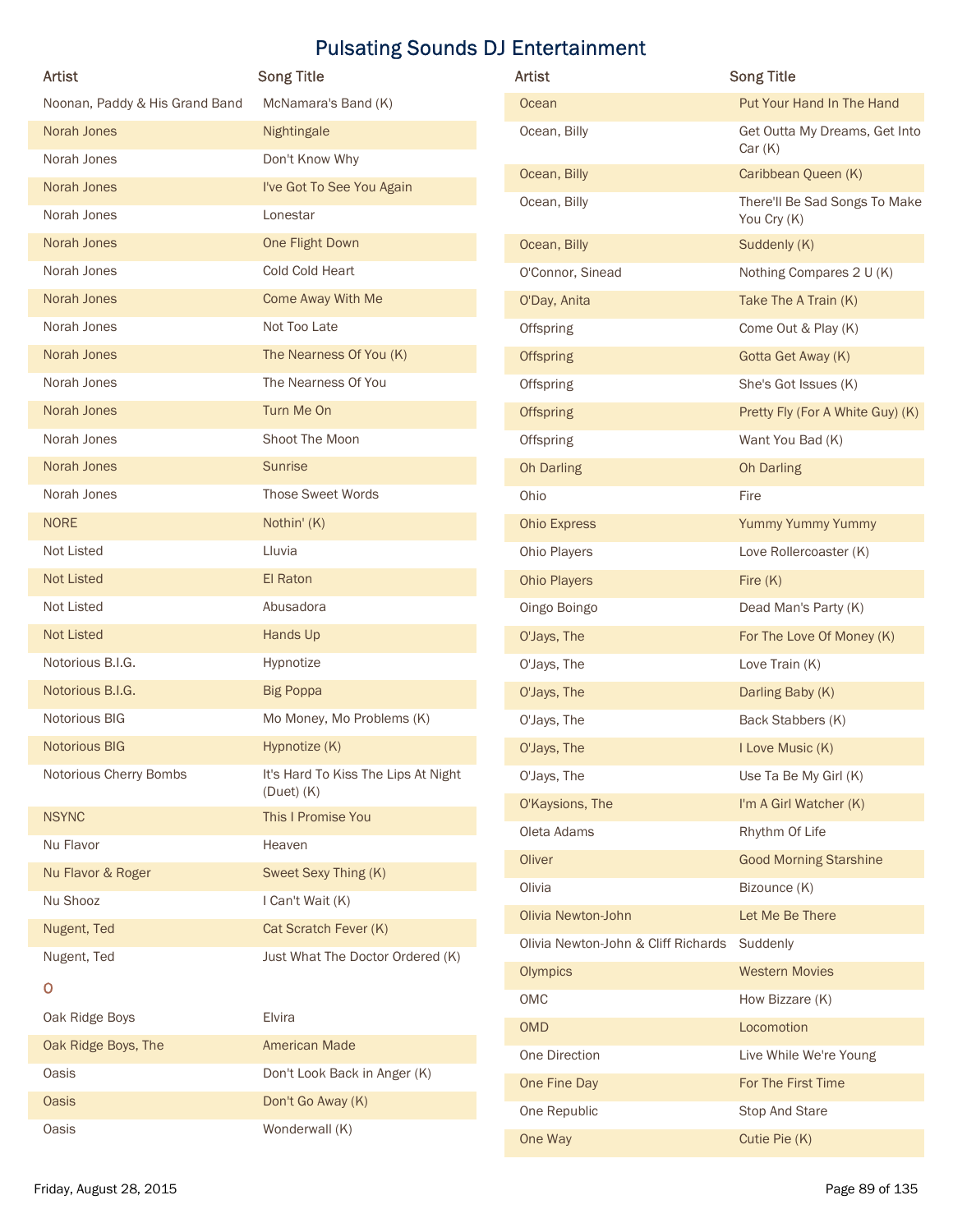| Artist                   | <b>Song Title</b>                 | Artist                           | <b>Song Title</b>               |
|--------------------------|-----------------------------------|----------------------------------|---------------------------------|
| OneRepublic              | I Lived                           | Otis Redding                     | These Arms of Mine (K)          |
| OneRepublic              | <b>Counting Stars</b>             | O-Town                           | I Showed Her                    |
| OneRepublic              | Feel Again                        | Our Lady Peace                   | Clumsy (K)                      |
| Onerepublic              | Love Runs Out                     | <b>Our Lady Peace</b>            | Where Are You                   |
| OneRepublic              | Good Life                         | Outfield, The                    | Your Love (K)                   |
| Onerepublic              | All The Right Moves               | Outkast                          | Hey Ya (K)                      |
| OneRepublic              | Secrets                           | OutKast                          | Ms Jackson                      |
| OneRepublic              | Say (All I Need)                  | Outkast                          | Roses (K)                       |
| OneRepulic Ft Timberland | Apologize                         | Outlaws, The                     | There Goes Another Love Song    |
| <b>OPM</b>               | Heaven Is A Halfpipe (K)          | Owens, Buck                      | Excuse Me (K)                   |
| Orbison, Roy             | Mean Woman Blues (K)              | Owens, Buck                      | Act Naturally (K)               |
| Orbison, Roy             | Dream Baby (K)                    | <b>Ozark Mountain Daredevils</b> | Jackie Blue (K)                 |
| Orbison, Roy             | Crying (K)                        | <b>Ozark Mountain Daredevils</b> | If You Want To Get To Heaven (I |
| Orbison, Roy             | In Dreams (K)                     | Roy Orbison                      | <b>Blue Bayou</b>               |
| Orbison, Roy             | Oh Pretty Woman (K)               | P                                |                                 |
| Orbison, Roy             | It's Over (K)                     | P Diddy                          | I Need A Girl                   |
| Orbison, Roy             | You Got It (K)                    | P Diddy & Black Rob              | Bad Boy For Life (K)            |
| Orbison, Roy             | Only The Lonely (K)               | P.O.D.                           | Alive                           |
| Orbison, Roy             | Ooby Dooby (K)                    | P.O.D.                           | <b>Boom</b>                     |
| Orbison, Roy             | Runnin' Scared (K)                | P.O.D.                           | Thinking About Forever          |
| Orgy                     | Fiction (Dreams in Digital) (K)   | Page, Martin                     | In The House Of Stone & Light ( |
| Orlando, Tony            | Tie A Yellow Ribbon (K)           | Page, Patti                      | Let Me Go Lover (K)             |
| Orlando, Tony & Dawn     | Candida (K)                       | Page, Patti                      | How Much is that Doggie in the  |
| Orlando, Tony & Dawn     | Sweet Gypsy Rose (K)              |                                  | Window (K)                      |
| Orleans                  | Still The One                     | Page, Patti                      | Tennessee Waltz (K)             |
| Osborne, Jeffrey         | On The Wings of Love (K)          | Page, Patti                      | Steam Heat (K)                  |
| Osborne, Joan            | St Teresa (K)                     | Paige, Jennifer                  | Crush (K)                       |
| Osborne, Joan            | One Of Us (K)                     | Paige, Jennifer                  | Always You (K)                  |
| Osbourne, Ozzy           | Goodbye To Romance (K)            | Paisley, Brad                    | Me Neither (K)                  |
| Osbourne, Ozzy           | No More Tears (K)                 | Paisley, Brad                    | Celebrity (K)                   |
| Osbourne, Ozzy           | Crazy Train (K)                   | Paisley, Brad                    | Mud On The Tires (K)            |
| Oslin, KT                | 80's Ladies (K)                   | Paisley, Brad                    | Alcohol (K)                     |
| Oslin, KT                | This Woman (K)                    | Paisley, Brad                    | I'm Gonna Miss Her (K)          |
| Osmond, Marie            | Paper Roses (K)                   | Paisley, Brad                    | Ticks (K)                       |
| O'Sullivan, Gilbert      | Alone Again, Naturally (K)        | Paisley, Brad                    | Who Needs Pictures (K)          |
| Otis Day & The Knights   | Shout! (K)                        | Paisley, Brad                    | We Danced (K)                   |
| Otis Redding             | I've Been Loving You Too Long (To | Paisley, Brad                    | Wrapped Around (K)              |
|                          | Stop Now)                         | Paisley, Brad & Alison Krauss    | Whiskey Lullaby (K)             |
| <b>Otis Redding</b>      | Try A Little Tenderness           |                                  |                                 |

| <b>Artist</b>                    | <b>Song Title</b>                            |
|----------------------------------|----------------------------------------------|
| Otis Redding                     | These Arms of Mine (K)                       |
| O-Town                           | I Showed Her                                 |
| Our Lady Peace                   | Clumsy (K)                                   |
| <b>Our Lady Peace</b>            | <b>Where Are You</b>                         |
| Outfield, The                    | Your Love (K)                                |
| Outkast                          | Hey Ya (K)                                   |
| OutKast                          | Ms Jackson                                   |
| Outkast                          | Roses (K)                                    |
| Outlaws, The                     | There Goes Another Love Song                 |
| Owens, Buck                      | Excuse Me (K)                                |
| Owens, Buck                      | Act Naturally (K)                            |
| <b>Ozark Mountain Daredevils</b> | Jackie Blue (K)                              |
| <b>Ozark Mountain Daredevils</b> | If You Want To Get To Heaven (I              |
| Roy Orbison                      | <b>Blue Bayou</b>                            |
| P                                |                                              |
| P Diddy                          | I Need A Girl                                |
| P Diddy & Black Rob              | Bad Boy For Life (K)                         |
| P.O.D.                           | Alive                                        |
| P.O.D.                           | <b>Boom</b>                                  |
| P.O.D.                           | Thinking About Forever                       |
| Page, Martin                     | In The House Of Stone & Light (              |
| Page, Patti                      | Let Me Go Lover (K)                          |
| Page, Patti                      | How Much is that Doggie in the<br>Window (K) |
| Page, Patti                      | Tennessee Waltz (K)                          |
| Page, Patti                      | Steam Heat (K)                               |
| Paige, Jennifer                  | Crush (K)                                    |
| Paige, Jennifer                  | Always You (K)                               |
| Paisley, Brad                    | Me Neither (K)                               |
| Paisley, Brad                    | Celebrity (K)                                |
| Paisley, Brad                    | Mud On The Tires (K)                         |
| Paisley, Brad                    | Alcohol (K)                                  |
| Paisley, Brad                    | I'm Gonna Miss Her (K)                       |
| Paisley, Brad                    | Ticks (K)                                    |
| Paisley, Brad                    | Who Needs Pictures (K)                       |
| Paisley, Brad                    | We Danced (K)                                |
| Paisley, Brad                    | Wrapped Around (K)                           |
| Paisley, Brad & Alison Krauss    | Whiskey Lullaby (K)                          |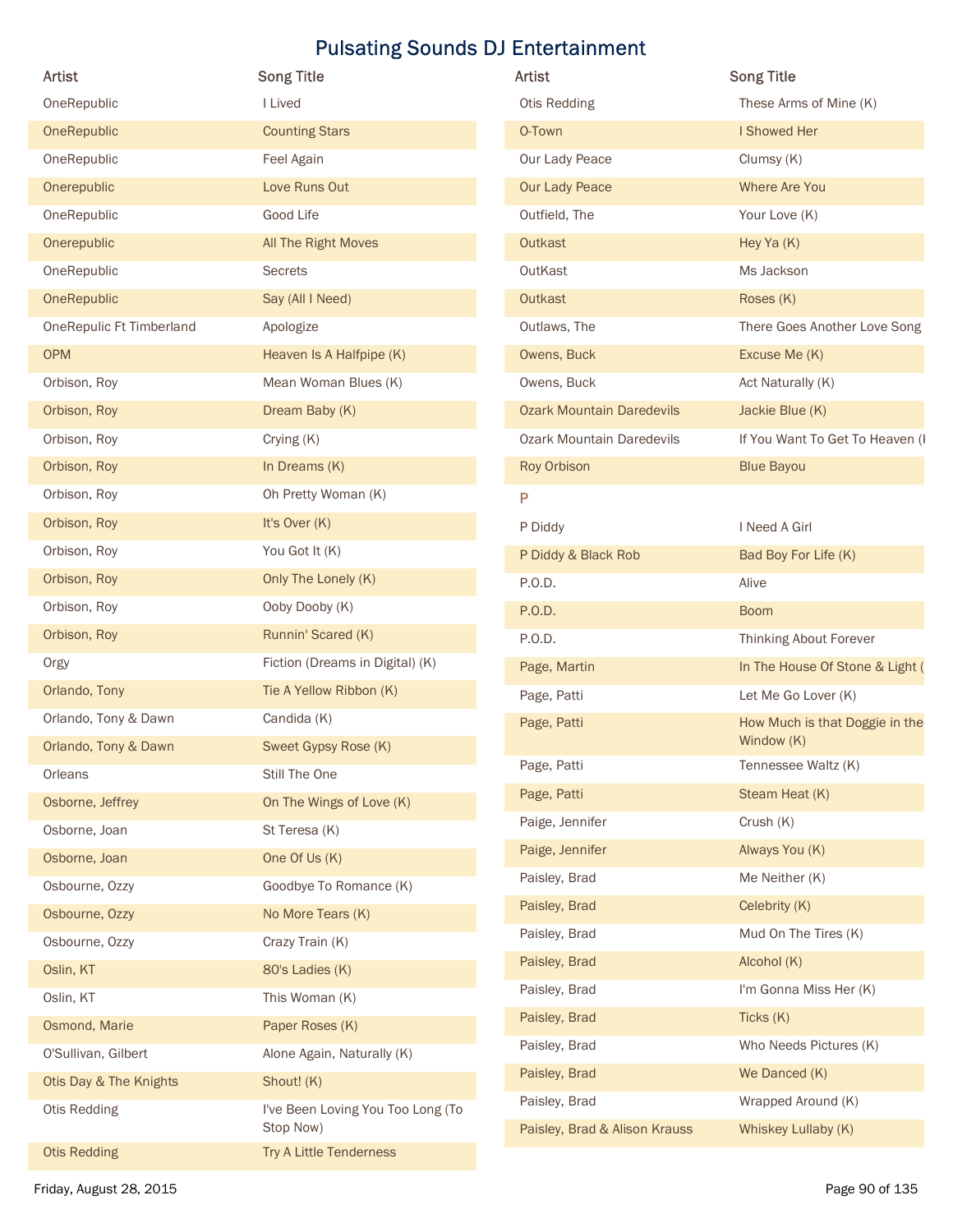| Artist                       | <b>Song Title</b>                 | Artist                      | <b>Song Title</b>                |
|------------------------------|-----------------------------------|-----------------------------|----------------------------------|
| Paisley, Brad & Dolly Parton | When I Get Where I'm Going (K)    | Pat Boone                   | April Love                       |
| Pal Joey                     | I Could Write A Book              | Pat Boone                   | <b>Speedy Gonzalez</b>           |
| Palmer, Robert               | Every Kind Of People (K)          | Pat Green                   | <b>Baby Doll</b>                 |
| Paloma Faith                 | Can't Rely On You                 | Pat Green                   | Don't Break My Heart Again       |
| Pam Tillis                   | Let That Pony Run                 | Pat Green                   | Carry On                         |
| Pam Tillis                   | Don't Tell Me What To Do          | Pat Green                   | Wave On Wave                     |
| Pam Tillis                   | It's Lonely Out There             | Patriotic                   | America The Beautiful            |
| Pam Tillis                   | I Said A Prayer For You           | Patriotic                   | Over There                       |
| Pam Tillis                   | Mi Vida Loca (My Crazy Life)      | Patriotic                   | When Johnny Comes Marching       |
| Pam Tillis                   | <b>Shake The Sugar Tree</b>       | Patsy Cline                 | Home<br>Foolin' Around           |
| Pam Tillis                   | So Wrong                          | Patsy Cline                 | Bill Bailey Won't You Please Cor |
| Pam Tillis                   | <b>Spilled Perfume</b>            |                             | Home                             |
| Pam Tillis                   | Please                            | Patsy Cline                 | Leavin' On Your Mind             |
| Pam Tillis                   | One Of Those Things               | Patsy Cline                 | I Fall To Pieces                 |
| Pantera                      | Walk (K)                          | Patsy Cline                 | Crazy                            |
| Papa Roach                   | Scars (K)                         | Patsy Cline                 | Half As Much                     |
| Paper Lace                   | The Night Chicago Died (K)        | Patsy Cline                 | <b>Crazy Arms</b>                |
| Paperboy                     | Ditty (K)                         | Patsy Cline                 | Imagine That                     |
| Paris, Sarina                | Look At Us (K)                    | Patsy Cline                 | He Called Me Baby                |
| Parker, Ray Jr               | Ghostbusters (K)                  | Patsy Cline                 | Why Can't He Be You              |
| Parliament                   | Flashlight (K)                    | Patsy Cline                 | Three Cigarettes In An Ashtray   |
| Parmalee                     | Carolina                          | Patsy Cline                 | Shes Got You                     |
| Parmalee                     | Close Your Eyes                   | Patsy Cline                 | Walkin' After Midnight           |
| Parnell, Lee Roy             | If The House Is Rockin' (K)       | Patsy Cline                 | <b>Sweet Dreams</b>              |
| Parnell, Lee Roy             | You Can't Get There From Here (K) | Patsy Cline                 | <b>Strange</b>                   |
| Parnell, Lee Roy             | When A Woman Loves A Man (K)      | Patti Austin & James Ingram | Baby Come To Me                  |
| Parton, Dolly                | 9 to 5 $(K)$                      | Patti Labelle               | Lady Marmalade                   |
| Parton, Dolly                | I Will Always Love You (K)        | Patti Labelle               | When You Talk About Love         |
| Parton, Dolly                | Here You Come Again (K)           | <b>Patty Loveless</b>       | <b>Busted</b>                    |
| Parton, Dolly                | Jolene (K)                        | Patty Loveless              | Like Water Into Wine             |
| Parton, Dolly                | Real Love (K)                     | <b>Patty Loveless</b>       | If My Heart Had Windows          |
| Parton, Dolly                | Two Doors Down (K)                | Patty Loveless              | Here I Am                        |
| Partridge Family             | I Think I Love You (K)            | <b>Patty Loveless</b>       | Lovin' All Night                 |
| Pat Benatar                  | Hit Me With Your Best Shot        | Patty Loveless              | How Can I Help You Say Goodby    |
| Pat Benatar                  | Invincible                        | <b>Patty Loveless</b>       | The Blue Side Of Town            |
| Pat Benatar                  | Fire And Ice                      | Patty Loveless              | That's The Kind Of Mood I'm In   |
| Pat Benatar                  | We Belong                         | <b>Patty Loveless</b>       | Over My Shoulder                 |
|                              | <b>Moody River</b>                | Patty Loveless              | You Don't Even Know Who I Am     |
| Pat Boone                    |                                   |                             |                                  |

| Artist                      | <b>Song Title</b>                        |
|-----------------------------|------------------------------------------|
| Pat Boone                   | April Love                               |
| Pat Boone                   | <b>Speedy Gonzalez</b>                   |
| Pat Green                   | <b>Baby Doll</b>                         |
| Pat Green                   | Don't Break My Heart Again               |
| Pat Green                   | Carry On                                 |
| <b>Pat Green</b>            | Wave On Wave                             |
| Patriotic                   | America The Beautiful                    |
| Patriotic                   | <b>Over There</b>                        |
| Patriotic                   | When Johnny Comes Marching<br>Home       |
| <b>Patsy Cline</b>          | Foolin' Around                           |
| Patsy Cline                 | Bill Bailey Won't You Please Cor<br>Home |
| <b>Patsy Cline</b>          | Leavin' On Your Mind                     |
| Patsy Cline                 | I Fall To Pieces                         |
| <b>Patsy Cline</b>          | Crazy                                    |
| Patsy Cline                 | Half As Much                             |
| <b>Patsy Cline</b>          | <b>Crazy Arms</b>                        |
| Patsy Cline                 | Imagine That                             |
| <b>Patsy Cline</b>          | He Called Me Baby                        |
| Patsy Cline                 | Why Can't He Be You                      |
| <b>Patsy Cline</b>          | Three Cigarettes In An Ashtray           |
| Patsy Cline                 | Shes Got You                             |
| <b>Patsy Cline</b>          | Walkin' After Midnight                   |
| Patsy Cline                 | <b>Sweet Dreams</b>                      |
| <b>Patsy Cline</b>          | <b>Strange</b>                           |
| Patti Austin & James Ingram | Baby Come To Me                          |
| Patti Labelle               | Lady Marmalade                           |
| Patti Labelle               | When You Talk About Love                 |
| <b>Patty Loveless</b>       | <b>Busted</b>                            |
| Patty Loveless              | Like Water Into Wine                     |
| <b>Patty Loveless</b>       | If My Heart Had Windows                  |
| Patty Loveless              | Here I Am                                |
| <b>Patty Loveless</b>       | Lovin' All Night                         |
| Patty Loveless              | How Can I Help You Say Goodby            |
| <b>Patty Loveless</b>       | The Blue Side Of Town                    |
| Patty Loveless              | That's The Kind Of Mood I'm In           |
| <b>Patty Loveless</b>       | Over My Shoulder                         |
| Patty Loveless              | You Don't Even Know Who I Am             |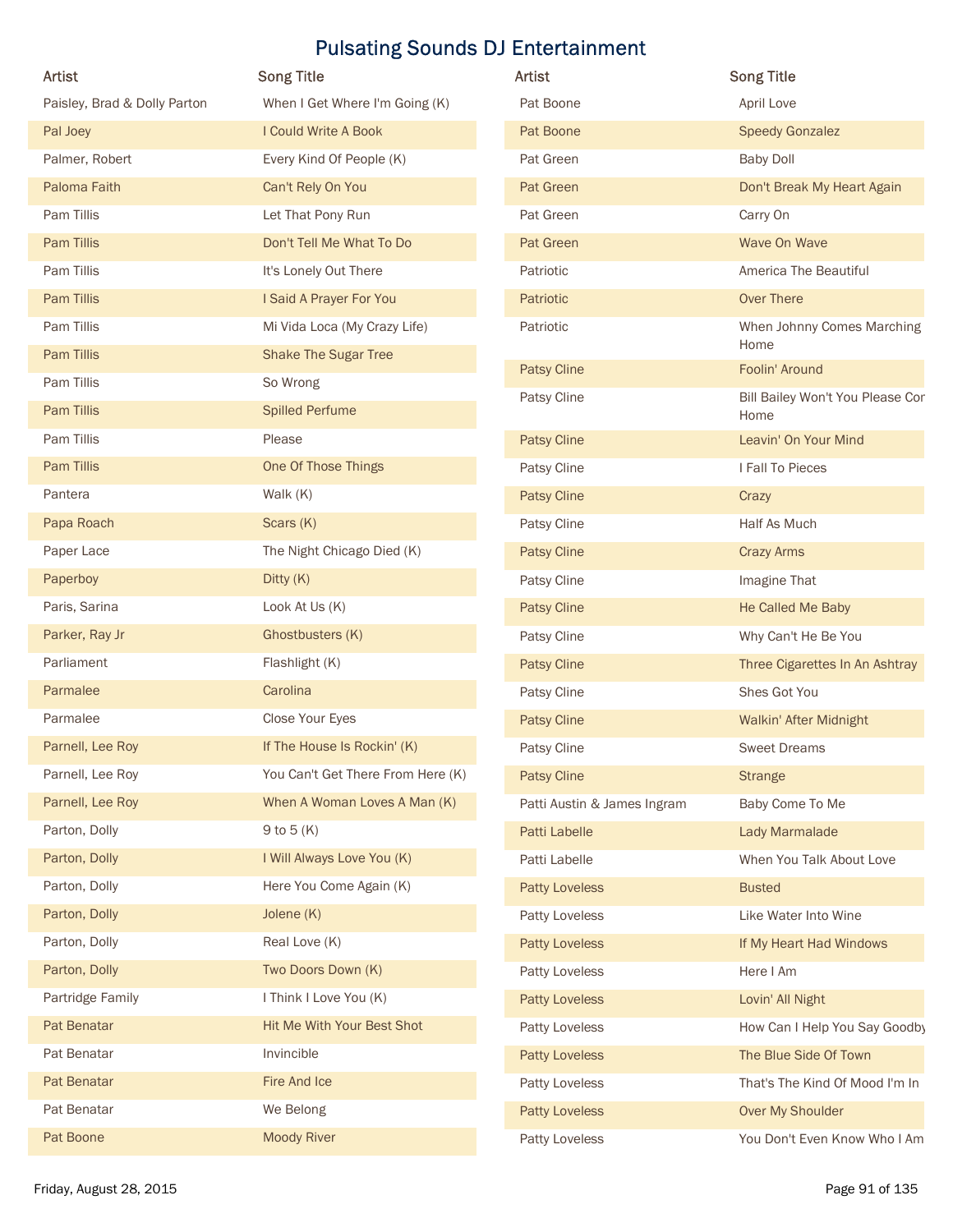| Artist                                       | <b>Song Title</b>               | Artist                    | <b>Song Title</b>                              |
|----------------------------------------------|---------------------------------|---------------------------|------------------------------------------------|
| <b>Patty Loveless</b>                        | You Will                        | Peaches & Herb            | Shake Your Groove Thing (K)                    |
| Patty Loveless                               | The Trouble With The Truth      | Pearl Jam                 | Black (K)                                      |
| Paul & Paula                                 | Hey Paula (K)                   | Pearl Jam                 | Given To Fly (K)                               |
| Paul Anka (Live Version)                     | My Way                          | Pearl Jam                 | Jeremy (K)                                     |
| Paul Anka/Celine Dion                        | It's Hard To Say Goodbye        | Pearl Jam                 | Even Flow (K)                                  |
| Paul Brandt                                  | It's A Beautiful Thing          | Pearl Jam                 | Last Kiss                                      |
| <b>Paul Brandt</b>                           | I Do                            | Pearl Jam                 | Yellow Ledbetter (K)                           |
| Paul Brandt                                  | Take It From Me                 | Pebbles                   | Girlfriend (K)                                 |
| <b>Paul Davis</b>                            | I Go Crazy                      | Pee Wee King              | <b>Tennessee Waltz</b>                         |
| Paul McCartney                               | Maybe I'm Amazed                | Peggy Lee                 | Is That All There Is                           |
| Paul McCartney & Michael Jackson Say Say Say |                                 | Peggy Lee                 | Fever                                          |
| Paul Revere And The Raiders                  | Indian Reservation              | Peggy Lee                 | I'm A Woman                                    |
| Paul Revere And The Raiders                  | Kicks                           | Pendergrass, Teddy        | Close The Door (K)                             |
| Paul Young                                   | Oh Girl                         | Pendergrass, Teddy        | Turn Off The Lights (K)                        |
| Paul, Billy                                  | Me & Mrs Jones (K)              | Penguins, The             | Earth Angel (K)                                |
| Paul, Sean                                   | Like Glue (K)                   | Percy Sledge              | Take Time To Know Her                          |
| Paul, Sean                                   | Gimme The Light (K)             | Perez, Amanda             | Angel (K)                                      |
| Paul, Sean                                   | Get Busy (K)                    | Perfect Gentleman         | Perfect Gentleman                              |
| Paul, Sean                                   | We Be Burnin' (K)               | <b>Perfect Heart</b>      | I Wish It Would Rain                           |
| Paul, Sean                                   | Temperature (K)                 | Perfect Stranger          | Remember The Ride                              |
| Paul, Sean & Sasha                           | I'm Still In Love With You (K)  | Perkins, Carl             | Blue Suede Shoes (K)                           |
| Paula Abdul                                  | Forever Your Girl               | Perry Como                | He's Got The Whole World In His                |
| Paula Abdul                                  | Rush Rush                       |                           | Hands                                          |
| Paula Abdul                                  | Straight Up                     | Perry Como                | <b>Silver Bells</b>                            |
| Paula Abdul                                  | <b>Opposites Attract</b>        | Perry Como                | Till The End Of Time                           |
| Paula Cole                                   | Feelin' Love                    | Pet Shop Boys             | Always On My Mind                              |
| Paula Cole                                   | Me                              | Pet Shop Boys             | West End Girls (K)                             |
| Paula Cole                                   | I Don't Want To Wait            | Pet Shop Boys             | What Have I Done To Deserve<br>This (Duet) (K) |
| Paula Cole                                   | I Am So Ordinary                | Peter & Gordon            | I Go To Pieces                                 |
| Paula Cole                                   | Saturn Girl                     | Peter & Gordon            | Lady Godiva (K)                                |
| Paula Cole Band                              | I Believe In Love               | Peter Allen               | Everything Old Is New Again                    |
| Paulini                                      | Angel Eyes                      | Peter Cetera & Chaka Khan | Feels Like Heaven                              |
| Paycheck, Johnny                             | Friend, Lover, Wife (K)         | Peter Frampton            | Show Me The Way                                |
| Paycheck, Johnny                             | Take This Job & Shove It (K)    | <b>Peter Gabriel</b>      | In Your Eyes                                   |
| Paycheck, Johnny                             | Slide Off Your Satin Sheets (K) | Peter, Paul & Mary        | Blowin' In The Wind (K)                        |
| Payne, Freda                                 | Band of Gold (K)                | Peter, Paul & Mary        | Leaving On A Jet Plane (K)                     |
| Peach Union                                  | On My Own (K)                   | Peter, Paul & Mary        | Lemon Tree (K)                                 |
| Peaches & Herb                               | Reunited (K)                    | Peter, Paul & Mary        | Puff The Magic Dragon (K)                      |
|                                              |                                 |                           |                                                |

| Artist                    | <b>Song Title</b>                                     |
|---------------------------|-------------------------------------------------------|
| Peaches & Herb            | Shake Your Groove Thing (K)                           |
| Pearl Jam                 | Black (K)                                             |
| Pearl Jam                 | Given To Fly (K)                                      |
| Pearl Jam                 | Jeremy (K)                                            |
| Pearl Jam                 | Even Flow (K)                                         |
| Pearl Jam                 | Last Kiss                                             |
| Pearl Jam                 | Yellow Ledbetter (K)                                  |
| Pebbles                   | Girlfriend (K)                                        |
| Pee Wee King              | <b>Tennessee Waltz</b>                                |
| Peggy Lee                 | Is That All There Is                                  |
| <b>Peggy Lee</b>          | Fever                                                 |
| Peggy Lee                 | I'm A Woman                                           |
| Pendergrass, Teddy        | Close The Door (K)                                    |
| Pendergrass, Teddy        | Turn Off The Lights (K)                               |
| Penguins, The             | Earth Angel (K)                                       |
| Percy Sledge              | Take Time To Know Her                                 |
| Perez, Amanda             | Angel $(K)$                                           |
| Perfect Gentleman         | Perfect Gentleman                                     |
| <b>Perfect Heart</b>      | I Wish It Would Rain                                  |
| Perfect Stranger          | Remember The Ride                                     |
| Perkins, Carl             | <b>Blue Suede Shoes (K)</b>                           |
| Perry Como                | He's Got The Whole World In His<br>Hands              |
| Perry Como                | <b>Silver Bells</b>                                   |
| Perry Como                | Till The End Of Time                                  |
| Pet Shop Boys             | Always On My Mind                                     |
| Pet Shop Boys             | West End Girls (K)                                    |
| Pet Shop Boys             | <b>What Have I Done To Deserve</b><br>This (Duet) (K) |
| Peter & Gordon            | I Go To Pieces                                        |
| Peter & Gordon            | Lady Godiva (K)                                       |
| Peter Allen               | Everything Old Is New Again                           |
| Peter Cetera & Chaka Khan | <b>Feels Like Heaven</b>                              |
| Peter Frampton            | Show Me The Way                                       |
| <b>Peter Gabriel</b>      | In Your Eyes                                          |
| Peter, Paul & Mary        | Blowin' In The Wind (K)                               |
| Peter, Paul & Mary        | Leaving On A Jet Plane (K)                            |
| Peter, Paul & Mary        | Lemon Tree (K)                                        |
| Peter, Paul & Mary        | Puff The Magic Dragon (K)                             |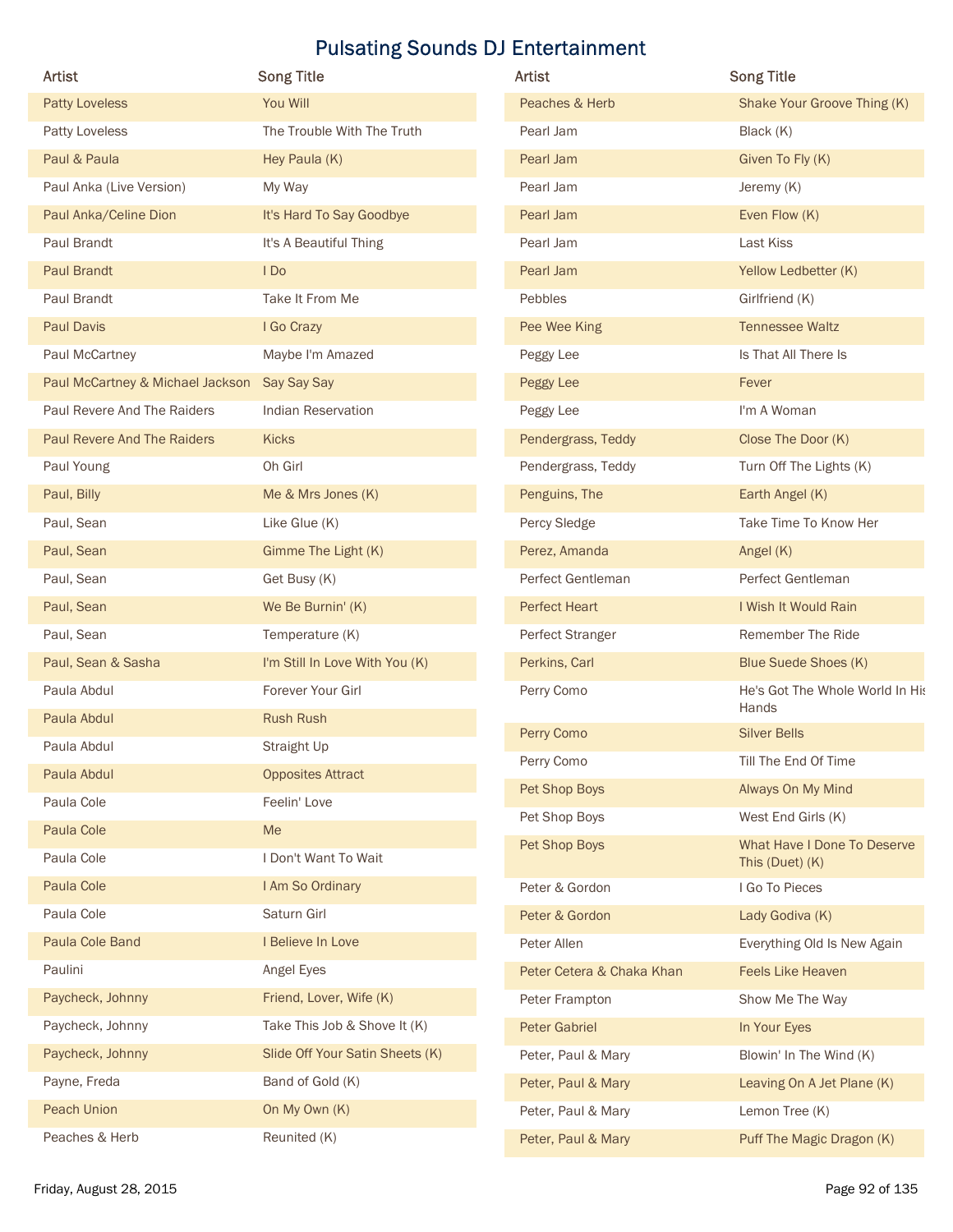| <b>Artist</b>               | <b>Song Title</b>                     | Artist                          | <b>Song Title</b>              |
|-----------------------------|---------------------------------------|---------------------------------|--------------------------------|
| Peters, Red                 | Blow Me (K)                           | Phil Vassar                     | That's When I Love You         |
| Peters, Red                 | How's Your Whole (K)                  | Phil Vassar                     | Prayer Of A Common Man         |
| Peters, Red                 | You Promised The Moon (K)             | Phil Vassar & Friends           | Words Are Your Wheels          |
| Peters, Red                 | You Ain't Gettin Shit For Christmas   | Philip Bailey With Phil Collins | Easy Lover                     |
|                             | (K)                                   | Pickett, Bobby Boris            | Monster Mash (K)               |
| Peterson, Michael           | By The Book (K)                       | Pickett, Wilson                 | In The Midnight Hour (K)       |
| Peterson, Michael           | Too Good To Be True (K)               | Pickett, Wilson                 | Land of 1000 Dances (K)        |
| Peterson, Michael           | Something 'Bout A Sunday (K)          | Pickett, Wilson                 | Mustang Sally (K)              |
| Petrone, Shana              | Something Real (K)                    | Pilot                           | Magic                          |
| Petty, Tom                  | Mary Jane's Last Dance (K)            | Pink                            | Get The Party Started (K)      |
| Petty, Tom                  | It's Good To Be The King (K)          | Pink                            | Catch 22 (explicit)            |
| Petty, Tom                  | Don't Come Around Here No More<br>(K) | Pink                            | Feel Good Time                 |
| Petty, Tom                  | American Girl (K)                     | Pink                            | <b>Blow Me (One Last Kiss)</b> |
| Petty, Tom                  | You Got Lucky (K)                     | Pink                            | God Is A DJ                    |
| Petty, Tom                  | You Don't Know How It Feels (K)       | Pink                            | 18 Wheeler                     |
| Petty, Tom                  | Picture Postcards from LA (K)         | Pink                            | Gone To California             |
| Petula Clark                | My Love                               | Pink                            | <b>Family Portrait</b>         |
| Phantom Of The Opera        | Angel Of Music (K)                    | Pink                            | Just Like A Pill               |
| Phantom Of The Opera        | Masquerade (K)                        | Pink                            | Eventually                     |
| Phantom Of The Opera        | All I Ask Of You (K)                  | Pink                            | Don't Let Me Get Me            |
| Phantom Of The Opera        | Wishing You Were Here Again (K)       | Pink                            | Dear Diary                     |
| Phantom Of The Opera        | The Music Of The Night (K)            | Pink                            | Who Knew                       |
| Phantom Of The Opera        | Think Of Me                           | Pink                            | There You Go                   |
| Phantom Of The Opera        | Phantom Of The Opera (K)              | Pink                            | Please Don't Leave Me          |
| Phantom Of The Opera        | Point Of No Return (K)                | Pink                            | You Make Me Sick               |
| Pharrell                    | Angel                                 | Pink                            | Raise Your Glass               |
| Pharrell Feat. Gwen Stefani | Can I Have It Like That               | Pink                            | <b>Stupid Girls</b>            |
| <b>Pharrell Williams</b>    | Happy                                 | Pink                            | So What                        |
| <b>Phil Collins</b>         | Another Day In Paradise               | Pink                            | Trouble                        |
| Phil Collins                | Everyday                              | Pink Feat. William Orbit        | Feel Good Time                 |
| <b>Phil Collins</b>         | One More Night                        | Pink Floyd                      | Comfortably Numb (K)           |
| Phil Collins                | True Colors                           | Pink Floyd                      | Another Brick In The Wall (K)  |
| <b>Phil Collins</b>         | Sussudio                              | Pink Floyd                      | Money (K)                      |
| Phil Phillips               | Sea Of Love                           | Pink Floyd                      | Have A Cigar (K)               |
| <b>Phil Vassar</b>          | Carlene                               | Pink Floyd                      | Take It Back (K)               |
| Phil Vassar                 | Rose Bouquet                          | Pink with Indigo Girls          | Dear Mr. President             |
| Phil Vassar                 | <b>Six-Pack Summer</b>                | Pinmonkey                       | I Drove All Night              |
| Phil Vassar                 | This Is God                           | Pinmonkey                       | Barb Wire And Roses            |

| Artist                           | <b>Song Title</b>              |
|----------------------------------|--------------------------------|
| <b>Phil Vassar</b>               | That's When I Love You         |
| Phil Vassar                      | Prayer Of A Common Man         |
| <b>Phil Vassar &amp; Friends</b> | <b>Words Are Your Wheels</b>   |
| Philip Bailey With Phil Collins  | Easy Lover                     |
| Pickett, Bobby Boris             | Monster Mash (K)               |
| Pickett, Wilson                  | In The Midnight Hour (K)       |
| Pickett, Wilson                  | Land of 1000 Dances (K)        |
| Pickett, Wilson                  | Mustang Sally (K)              |
| Pilot                            | <b>Magic</b>                   |
| Pink                             | Get The Party Started (K)      |
| Pink                             | Catch 22 (explicit)            |
| Pink                             | Feel Good Time                 |
| Pink                             | <b>Blow Me (One Last Kiss)</b> |
| Pink                             | God Is A DJ                    |
| Pink                             | 18 Wheeler                     |
| Pink                             | Gone To California             |
| Pink                             | <b>Family Portrait</b>         |
| Pink                             | Just Like A Pill               |
| Pink                             | Eventually                     |
| Pink                             | Don't Let Me Get Me            |
| Pink                             | Dear Diary                     |
| Pink                             | Who Knew                       |
| Pink                             | There You Go                   |
| Pink                             | Please Don't Leave Me          |
| Pink                             | You Make Me Sick               |
| Pink                             | Raise Your Glass               |
| Pink                             | <b>Stupid Girls</b>            |
| Pink                             | So What                        |
| Pink                             | Trouble                        |
| Pink Feat. William Orbit         | Feel Good Time                 |
| Pink Floyd                       | Comfortably Numb (K)           |
| Pink Floyd                       | Another Brick In The Wall (K)  |
| Pink Floyd                       | Money (K)                      |
| Pink Floyd                       | Have A Cigar (K)               |
| Pink Floyd                       | Take It Back (K)               |
| Pink with Indigo Girls           | Dear Mr. President             |
| Pinmonkey                        | I Drove All Night              |
| Pinmonkey                        | <b>Barb Wire And Roses</b>     |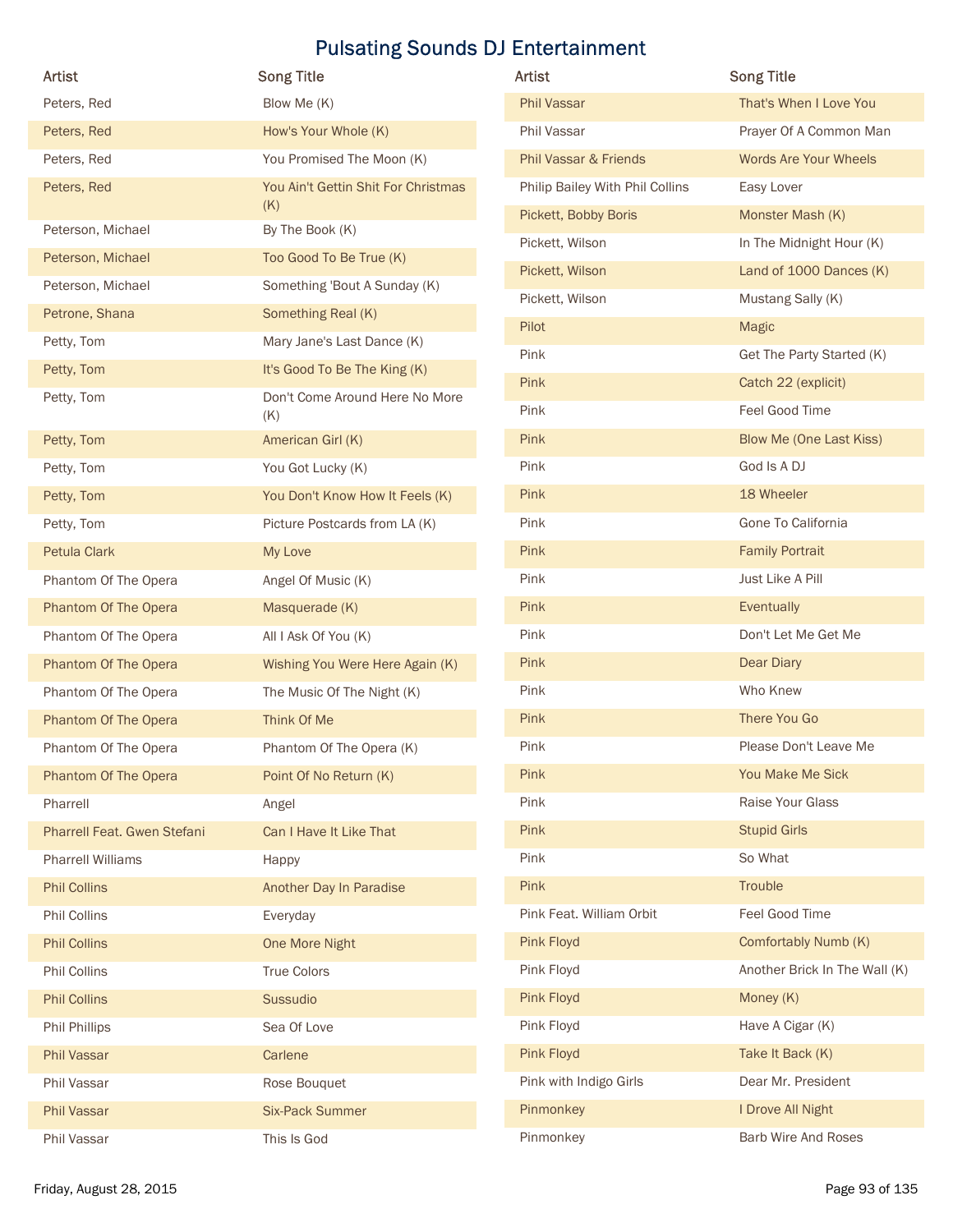| Artist                       | <b>Song Title</b>              | Artist                        | <b>Song Title</b>                       |
|------------------------------|--------------------------------|-------------------------------|-----------------------------------------|
| Pinmonkey                    | Fly(K)                         | Poison                        | Nothin' But A Good Time (K)             |
| Piper, Jerry                 | Galway Bay (K)                 | Poison                        | Fallen Angel                            |
| Pirates of the Mississippi   | Feed Jake (K)                  | Poison                        | Every Rose Has It's Thorn (K)           |
| <b>Pistol Annies</b>         | Hell On Heels                  | Poison                        | Talk Dirty To Me (K)                    |
| <b>Pistol Annies</b>         | <b>Hush Hush</b>               | Poison                        | Something To Believe In (K)             |
| Pitbull Feat. Marc Anthony   | Rain Over Me                   | Police, The                   | Don't Stand So Close To Me (K)          |
| <b>Pitbull Featuring TJR</b> | Don't Stop The Party           | Police, The                   | Every Breath You Take (K)               |
| Pitney, Gene                 | The Man Who Shot Liberty       | Police, The                   | Wrapped Around Your Finger (K           |
|                              | Valance (K)                    | Pon De Replay                 | Rihanna (K)                             |
| Plant, Robert                | Tall Cool One (K)              | Pop Idols                     | I'm Not In Love                         |
| Plastic Ono Band             | Give Peace A Chance            | Pop Idols                     | <b>Whole Again</b>                      |
| <b>Platters</b>              | My Prayer                      | Porter Wagoner                | Misery Loves Company                    |
| Platters                     | Only You                       | Porter Wagoner                | Green Green Grass Of Home               |
| Platters, The                | My Prayer (K)                  | Porter Wagoner                | Green, Green Grass Of Home              |
| Platters, The                | Harbor Lights (K)              | Porter Wagoner                | The Cold Hard Facts Of Life             |
| Platters, The                | You've Got The Magic Touch (K) | Porter Wagoner                | Sorrow On The Rocks                     |
| Platters, The                | Smoke Gets in Your Eyes (K)    | Porter Wagoner & Dolly Parton | Before I Met You                        |
| Platters, The                | Twilight Time (K)              | Porter Wagoner & Dolly Parton | Holding On To Nothin'                   |
| Platters, The                | Only You (K)                   | Porter Wagoner & Dolly Parton | The Last Thing On My Mind               |
| Platters, The                | The Great Pretender (K)        | Porter Wagoner & Dolly Parton | Yours Love                              |
| Platters, The                | Sittin' In The Balcony (K)     | Powell, Jesse                 | You (K)                                 |
| Play                         | <b>Every Little Step</b>       | <b>Power Station</b>          | Some Like It Hot (K)                    |
| Play                         | I'm Gonna Make You Love Me     | Powter, Daniel                | Bad Day (K)                             |
| Play                         | <b>Whole Again</b>             | Pozo Seco Singers             | I Can Make It With You (K)              |
| Player                       | Baby Come Back (K)             |                               |                                         |
| Playmates, The               | Beep Beep                      | Praise And Worship            | Hosanna                                 |
| Please Don't Go              | Please Don't Go                | Praise And Worship            | Awesome God                             |
| PM Dawn                      | I Had No Right (K)             | Praise And Worship            | Rock Of Ages                            |
| Poco                         | Heart of the Night (K)         | Pras Michael & MYA.mpg        | Ghetto Supastar (K)                     |
| POD                          | Youth of a Nation (K)          | Prather, Colt                 | I Won't Go On And On (K)                |
| Poe                          | <b>Hey Pretty</b>              | Presidents of the USA         | Kitty (K)                               |
| Poe                          | Hello                          | Presidents of the USA         | Peaches (K)                             |
| Poe, Michelle                | Just One of the Boys (K)       | Presley, Elvis                | In The Ghetto (K)                       |
| Poindexter, Buster           | Hot, Hot, Hot (K)              | Presley, Elvis                | Jailhouse Rock (K)                      |
| <b>Pointer Sisters</b>       | Jump (For My Love)             | Presley, Elvis                | I Want You, I Need You, I Love Y<br>(K) |
| <b>Pointer Sisters</b>       | He's So Shy                    | Presley, Elvis                | All Shook Up (K)                        |
| <b>Pointer Sisters</b>       | I'm So Excited (K)             | Presley, Elvis                | Don't Be Cruel (K)                      |
| <b>Pointer Sisters</b>       | Automatic (K)                  | Presley, Elvis                | Can't Help Falling In Love (K)          |
| Pointer Sisters, The         | Jump (For My Love)             | Presley, Elvis                | Devil In Disguise (K)                   |
|                              |                                |                               |                                         |

| Artist                        | <b>Song Title</b>                       |
|-------------------------------|-----------------------------------------|
| Poison                        | Nothin' But A Good Time (K)             |
| Poison                        | Fallen Angel                            |
| Poison                        | Every Rose Has It's Thorn (K)           |
| Poison                        | Talk Dirty To Me (K)                    |
| Poison                        | Something To Believe In (K)             |
| Police, The                   | Don't Stand So Close To Me (K)          |
| Police, The                   | Every Breath You Take (K)               |
| Police, The                   | Wrapped Around Your Finger (K           |
| Pon De Replay                 | Rihanna (K)                             |
| Pop Idols                     | I'm Not In Love                         |
| Pop Idols                     | <b>Whole Again</b>                      |
| Porter Wagoner                | Misery Loves Company                    |
| Porter Wagoner                | <b>Green Green Grass Of Home</b>        |
| Porter Wagoner                | Green, Green Grass Of Home              |
| Porter Wagoner                | The Cold Hard Facts Of Life             |
| Porter Wagoner                | Sorrow On The Rocks                     |
| Porter Wagoner & Dolly Parton | <b>Before I Met You</b>                 |
| Porter Wagoner & Dolly Parton | Holding On To Nothin'                   |
| Porter Wagoner & Dolly Parton | The Last Thing On My Mind               |
| Porter Wagoner & Dolly Parton | Yours Love                              |
| Powell, Jesse                 | You (K)                                 |
| <b>Power Station</b>          | Some Like It Hot (K)                    |
| Powter, Daniel                | Bad Day (K)                             |
| Pozo Seco Singers             | I Can Make It With You (K)              |
| <b>Praise And Worship</b>     | Hosanna                                 |
| Praise And Worship            | Awesome God                             |
| Praise And Worship            | Rock Of Ages                            |
| Pras Michael & MYA.mpg        | Ghetto Supastar (K)                     |
| Prather, Colt                 | I Won't Go On And On (K)                |
| Presidents of the USA         | Kitty (K)                               |
| Presidents of the USA         | Peaches (K)                             |
| Presley, Elvis                | In The Ghetto (K)                       |
| Presley, Elvis                | Jailhouse Rock (K)                      |
| Presley, Elvis                | I Want You, I Need You, I Love Y<br>(K) |
| Presley, Elvis                | All Shook Up (K)                        |
| Presley, Elvis                | Don't Be Cruel (K)                      |
| Presley, Elvis                | Can't Help Falling In Love (K)          |
| Presley, Elvis                | Devil In Disguise (K)                   |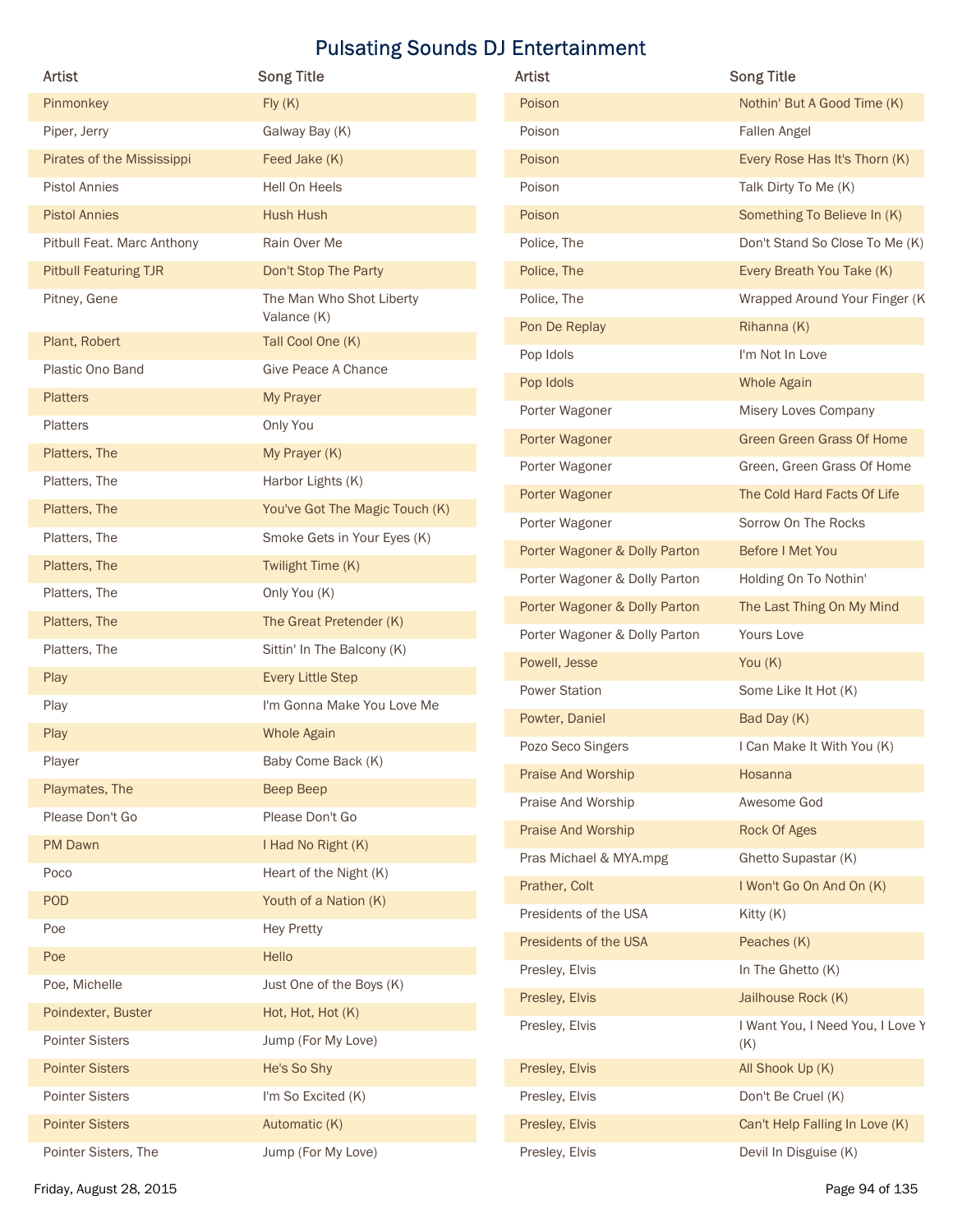| Artist                           | <b>Song Title</b>                         | Artist                      | <b>Song Title</b>                            |
|----------------------------------|-------------------------------------------|-----------------------------|----------------------------------------------|
| Presley, Elvis                   | Don't (K)                                 | Presley, Elvis              | Too Much (K)                                 |
| Presley, Elvis                   | Love Me (K)                               | Presley, Elvis              | Viva Las Vegas (K)                           |
| Presley, Elvis                   | Love Me Tender (K)                        | Presley, Elvis              | Wear My Ring Around Your Necl                |
| Presley, Elvis                   | Blue Suede Shoes (K)                      |                             | (K)                                          |
| Presley, Elvis                   | Always On My Mind (K)                     | Presley, Elvis              | Walk A Mile In My Shoes (K)                  |
| Presley, Elvis                   | CC Rider (K)                              | Presley, Elvis              | Return To Sender (K)                         |
| Presley, Elvis                   | It's Now or Never (K)                     | Presley, Elvis              | You're So Square, Baby I Don't<br>Care (K)   |
| Presley, Elvis                   | Kentucky Rain (K)                         | Presley, Elvis              | You Don't Know Me (K)                        |
| Presley, Elvis                   | Good Luck Charm (K)                       | Presley, Elvis              | Until It's Time For You To Go (K)            |
| Presley, Elvis                   | I Can't Stop Loving You (K)               | Presley, Elvis              | You Don't Have To Say You Love               |
| Presley, Elvis                   | Burning Love (K)                          | Presley, Elvis              | Me(K)<br>Treat Me Nice (K)                   |
| Presley, Elvis                   | My Way (K)                                | Preston, Billy              | Nothing From Nothing (K)                     |
| Presley, Elvis                   | Are You Lonesome Tonight (K)              | Preston, Billy & Syreeta    | With You I'm Born Again (K)                  |
| Presley, Elvis                   | Heartbreak Hotel (K)                      | Preston, Johnny             | Running Bear (K)                             |
| Presley, Elvis                   | Hound Dog (K)                             | Pretenders, The             | Brass In Pocket (I'm Special) (K)            |
| Presley, Elvis                   | Moody Blue (K)                            | Pretenders, The             | I'll Stand By You (K)                        |
| Presley, Elvis                   | Little Sister (K)                         | <b>Pretty Ricky</b>         | Grind With Me (K)                            |
| Presley, Elvis                   | Clambake (K)                              | Pretty Ricky                | Your Body (K)                                |
| Presley, Elvis                   | A Fool Such As I (K)                      | Price, Lloyd                | Personality (K)                              |
| Presley, Elvis                   | Memories (K)                              | Price, Lloyd                | Stagger Lee (K)                              |
| Presley, Elvis                   | An American Trilogy (K)                   | Price, Ray                  | Heartaches By The Number (K)                 |
| Presley, Elvis                   | Don't Cry Daddy (K)                       | Price, Ray                  | I've Got A New Heartache (K)                 |
| Presley, Elvis                   | His Latest Flame, Marie's The<br>Name (K) | Price, Ray                  | For The Good Times (K)                       |
| Presley, Elvis                   | If I Can Dream (K)                        | Pride, Charley              | All I Have to Offer You is Me (K)            |
| Presley, Elvis                   | Surrender (K)                             | Pride, Charley              | Is Anybody Goin' To San Antone               |
| Presley, Elvis                   | You've Lost That Lovin' Feeling (K)       | Pride, Charley              | Kiss An Angel Good Morning (K)               |
| Presley, Elvis                   | Stuck On You (K)                          | Priest, Maxi                | Close To You (K)                             |
| Presley, Elvis                   | Suspicious Minds (Aloha Concert)          | Prime 5th                   | I'm Stupid (K)                               |
|                                  | (K)                                       | <b>Primitive Radio Gods</b> | Standing Outside a Broken Pho                |
| Presley, Elvis                   | One Night (K)                             |                             | Booth (K)                                    |
| Presley, Elvis                   | Teddy Bear & Don't Be Cruel (K)           | Primus                      | Wynonna's Big Brown Beaver (K                |
| Presley, Elvis                   | You Gave Me A Mountain (K)                | Prince                      | I Wanna Be Your Lover (K)                    |
| Presley, Elvis                   | Separate Ways (K)                         | Prince                      | 1999 (K)                                     |
| Presley, Elvis                   | Such A Night (K)                          | Prince                      | I Would Die 4 U (K)                          |
| Presley, Elvis<br>Presley, Elvis | Trouble (K)<br>Raised On Rock (K)         | Prince                      | Cream (K)                                    |
| Presley, Elvis                   | The Wonder of You (K)                     | Prince                      | Kiss (K)                                     |
|                                  | That's All Right Mama (K)                 | Prince                      | Betcha By Golly Wow (K)<br>Darling Nikki (K) |
| Presley, Elvis                   |                                           | Prince                      |                                              |

| <b>Artist</b>               | <b>Song Title</b>                            |
|-----------------------------|----------------------------------------------|
| Presley, Elvis              | Too Much (K)                                 |
| Presley, Elvis              | Viva Las Vegas (K)                           |
| Presley, Elvis              | Wear My Ring Around Your Necl<br>(K)         |
| Presley, Elvis              | Walk A Mile In My Shoes (K)                  |
| Presley, Elvis              | Return To Sender (K)                         |
| Presley, Elvis              | You're So Square, Baby I Don't<br>Care $(K)$ |
| Presley, Elvis              | You Don't Know Me (K)                        |
| Presley, Elvis              | Until It's Time For You To Go (K)            |
| Presley, Elvis              | You Don't Have To Say You Love<br>Me(K)      |
| Presley, Elvis              | Treat Me Nice (K)                            |
| Preston, Billy              | Nothing From Nothing (K)                     |
| Preston, Billy & Syreeta    | With You I'm Born Again (K)                  |
| Preston, Johnny             | Running Bear (K)                             |
| Pretenders, The             | Brass In Pocket (I'm Special) (K             |
| Pretenders, The             | I'll Stand By You (K)                        |
| <b>Pretty Ricky</b>         | Grind With Me (K)                            |
| Pretty Ricky                | Your Body (K)                                |
| Price, Lloyd                | Personality (K)                              |
| Price, Lloyd                | Stagger Lee (K)                              |
| Price, Ray                  | Heartaches By The Number (K)                 |
| Price, Ray                  | I've Got A New Heartache (K)                 |
| Price, Ray                  | For The Good Times (K)                       |
| Pride, Charley              | All I Have to Offer You is Me (K)            |
| Pride, Charley              | Is Anybody Goin' To San Antone               |
| Pride, Charley              | Kiss An Angel Good Morning (K)               |
| Priest, Maxi                | Close To You (K)                             |
| Prime 5th                   | I'm Stupid (K)                               |
| <b>Primitive Radio Gods</b> | Standing Outside a Broken Pho<br>Booth (K)   |
| Primus                      | Wynonna's Big Brown Beaver (K                |
| Prince                      | I Wanna Be Your Lover (K)                    |
| Prince                      | 1999 (K)                                     |
| Prince                      | I Would Die 4 U (K)                          |
| Prince                      | Cream (K)                                    |
| Prince                      | Kiss(K)                                      |
| Prince                      | Betcha By Golly Wow (K)                      |
| Prince                      | Darling Nikki (K)                            |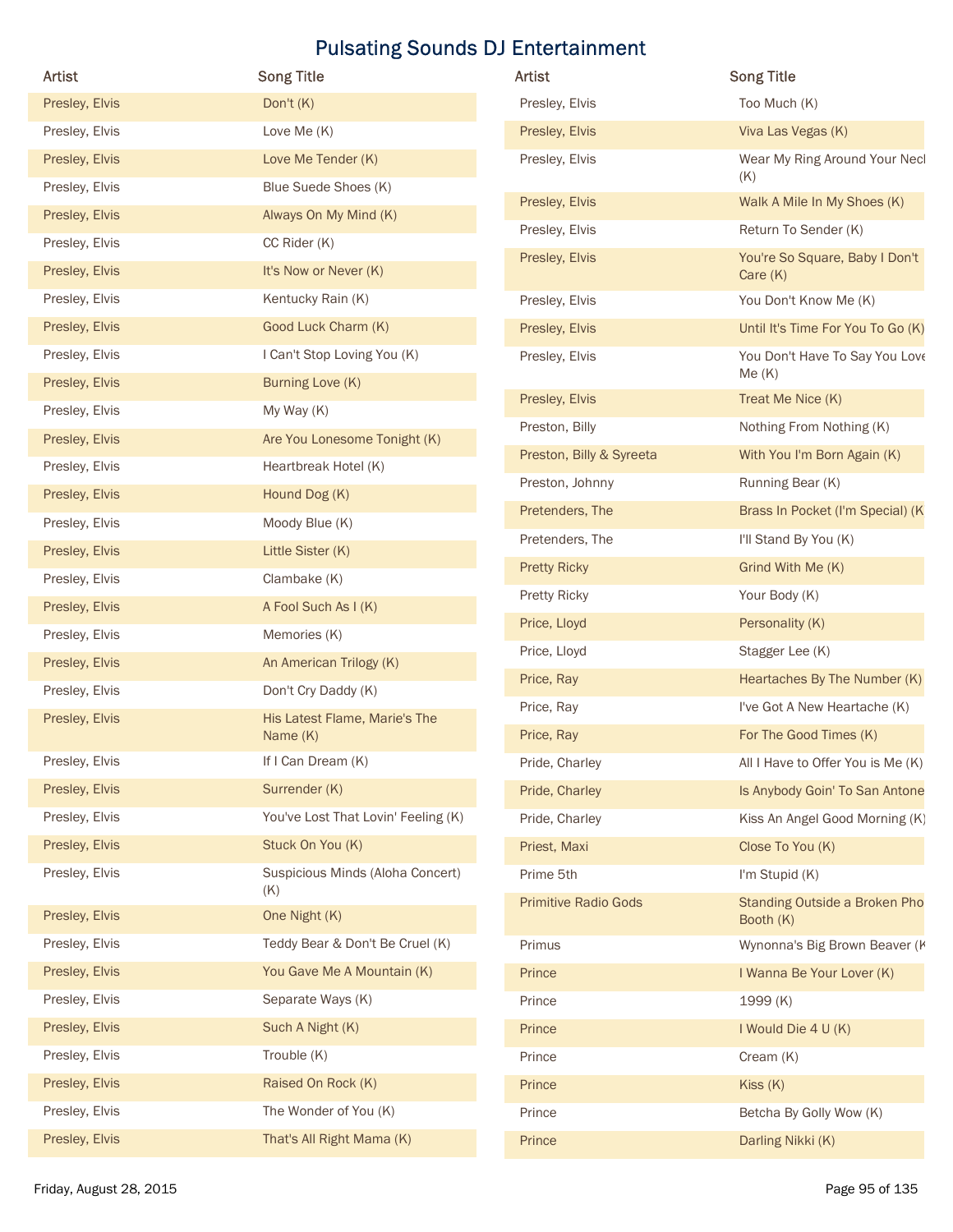| <b>Artist</b>                        |                                            |                                          |                                                                |
|--------------------------------------|--------------------------------------------|------------------------------------------|----------------------------------------------------------------|
|                                      |                                            | <b>Pulsating Sounds DJ Entertainment</b> |                                                                |
| Prince                               | <b>Song Title</b><br>Diamonds & Pearls (K) | Artist<br>Queen                          | <b>Song Title</b><br>Another One Bites The Dust (K)            |
| Prince                               | Purple Rain (K)                            | Queen                                    | Bohemian Rhapsody (K)                                          |
| Prince                               | Raspeberry Beret (K)                       |                                          | Bicycle Race (K)                                               |
| Prince                               | When Doves Cry (K)                         | Queen                                    | Somebody To Love (K)                                           |
|                                      |                                            | Queen                                    |                                                                |
| Prince & Sheila E                    | Erotic City (K)                            | Queen                                    | Queen Medley (Fat Bottomed<br>Girls, We Will Rock You, Another |
| Prine, John                          | Illegal Smile (K)                          |                                          | One Bites The Dust) (K)                                        |
| Proclaimers, The                     | I'm Gonna Be (500 Miles) (K)               | Queen                                    | We Are The Champions (K)                                       |
| <b>Procol Harum</b>                  | Conquistador (K)                           | Queen                                    | We Will Rock You (K)                                           |
| Procol Harum                         | Whiter Shade Of Pale (K)                   | Queens of the Stone Age                  | No One Knows (K)                                               |
| Proctor, Rachel                      | Me and Emily (K)                           | Queensryche                              | Another Rainy Night Without Yo<br>(K)                          |
| Pruett, Jeanne                       | Satin Sheets (K)                           | Queensryche                              | Silent Lucidity (K)                                            |
| PSC & TI & Lil Scrappy               | I'm A King (K)                             | Queensryche                              | Take Hold of the Flame (K)                                     |
| Pseudo Echo                          | Funkytown                                  |                                          |                                                                |
| Psy                                  | Gentleman                                  | R                                        |                                                                |
| Psychedelic Furs                     | Pretty In Pink (K)                         | R. Dean Taylor                           | Indiana Wants Me                                               |
| Psychedelic Furs, The                | Pretty In Pink                             | R. Kelly                                 | Ignition                                                       |
| Puckett, Gary                        | Lady Willpower (K)                         | R. Kelly                                 | Fiesta                                                         |
| Puckett, Gary                        | Young Girl (K)                             | Rabbitt, Eddie                           | Hearts on Fire (K)                                             |
| Puckett, Gary                        | Woman Woman (K)                            | Rabbitt, Eddie                           | I Love A Rainy Night (K)                                       |
| Puckett, Gary                        | Over You (K)                               | Rabbitt, Eddie                           | Step By Step (K)                                               |
| Puddle of Mudd                       | Blurry (K)                                 | Rabbitt, Eddie                           | Pour Me Another Tequila (K)                                    |
| <b>Puddle of Mudd</b>                | She Hates Me (K)                           | Rabbitt, Eddie & Crystal Gayle           | Just You & I (K)                                               |
| Puff Daddy & Faith Evans             | I'll Be Missing You (K)                    | Rachel Proctor                           | Days Like This                                                 |
| Puff Daddy & Lil Kim                 | It's All About The Benjamins               | Radiohead                                | Karma Police (K)                                               |
|                                      | (Remix) (K)                                | Radiohead                                | Creep (K)                                                      |
| Pure Prairie League                  | Amiee (K)                                  | Rage Against The Machine                 | Killing In The Name (K)                                        |
| <b>Pure Prairie League</b>           | Let Me Love You Tonight (K)                | Rage Against The Machine                 | How I Could Just Kill A Man (K)                                |
| <b>Pussycat Dolls</b>                | Stickwitu (K)                              | Rage Against The Machine                 | Guerrilla Radio (K)                                            |
| <b>Pussycat Dolls</b>                | Top Of The World                           | Rage Against The Machine                 | Testify (K)                                                    |
| Pussycat Dolls & Busta Rhymes        | Don't Cha (K)                              | Rage Against The Machine                 | Renegades of Funk (K)                                          |
| Pussycat Dolls feat. Snoop Dogg      | <b>Buttons</b>                             | Rainman                                  | Iko Iko                                                        |
| Pussycat Dolls, The                  | <b>Buttons</b>                             | Raitt, B & Delbert McClinton             | Good Man, Good Woman (K)                                       |
| The Pussycat Dolls Featuring Will.I. | <b>Beep</b>                                | Raitt, Bonnie                            | Love Has No Pride (K)                                          |
| Q                                    |                                            | Raitt, Bonnie                            | Have A Heart (K)                                               |
| Quad City DJ's                       | Ride The Train (Duet) (K)                  | Raitt, Bonnie                            | One Belief Away (K)                                            |
|                                      | Harden My Heart (K)                        | Raitt, Bonnie                            | Love Sneakin' Up On You (K)                                    |
| Quarterflash                         |                                            |                                          |                                                                |
| Quarterflash                         | Take Me To Heart (K)                       | Raitt, Bonnie                            | I Can't Make You Love Me (K)                                   |

| Artist                         | <b>Song Title</b>                                                                         |
|--------------------------------|-------------------------------------------------------------------------------------------|
| Queen                          | Another One Bites The Dust (K)                                                            |
| Queen                          | Bohemian Rhapsody (K)                                                                     |
| Queen                          | Bicycle Race (K)                                                                          |
| Queen                          | Somebody To Love (K)                                                                      |
| Queen                          | Queen Medley (Fat Bottomed<br>Girls, We Will Rock You, Another<br>One Bites The Dust) (K) |
| Queen                          | We Are The Champions (K)                                                                  |
| Queen                          | We Will Rock You (K)                                                                      |
| Queens of the Stone Age        | No One Knows (K)                                                                          |
| Queensryche                    | Another Rainy Night Without Yo<br>(K)                                                     |
| Queensryche                    | Silent Lucidity (K)                                                                       |
| Queensryche                    | Take Hold of the Flame (K)                                                                |
| R                              |                                                                                           |
| R. Dean Taylor                 | Indiana Wants Me                                                                          |
| R. Kelly                       | Ignition                                                                                  |
| R. Kelly                       | Fiesta                                                                                    |
| Rabbitt, Eddie                 | Hearts on Fire (K)                                                                        |
| Rabbitt, Eddie                 | I Love A Rainy Night (K)                                                                  |
| Rabbitt, Eddie                 | Step By Step (K)                                                                          |
| Rabbitt, Eddie                 | Pour Me Another Tequila (K)                                                               |
| Rabbitt, Eddie & Crystal Gayle | Just You & I (K)                                                                          |
| <b>Rachel Proctor</b>          | Days Like This                                                                            |
| Radiohead                      | Karma Police (K)                                                                          |
| Radiohead                      | Creep (K)                                                                                 |
| Rage Against The Machine       | Killing In The Name (K)                                                                   |
| Rage Against The Machine       | How I Could Just Kill A Man (K)                                                           |
| Rage Against The Machine       | Guerrilla Radio (K)                                                                       |
| Rage Against The Machine       | Testify (K)                                                                               |
| Rage Against The Machine       | Renegades of Funk (K)                                                                     |
| Rainman                        | Iko Iko                                                                                   |
| Raitt, B & Delbert McClinton   | Good Man, Good Woman (K)                                                                  |
| Raitt, Bonnie                  | Love Has No Pride (K)                                                                     |
| Raitt, Bonnie                  | Have A Heart (K)                                                                          |
| Raitt, Bonnie                  | One Belief Away (K)                                                                       |
| Raitt, Bonnie                  | Love Sneakin' Up On You (K)                                                               |
| Raitt, Bonnie                  | I Can't Make You Love Me (K)                                                              |
| Raitt, Bonnie                  | Something To Talk About (K)                                                               |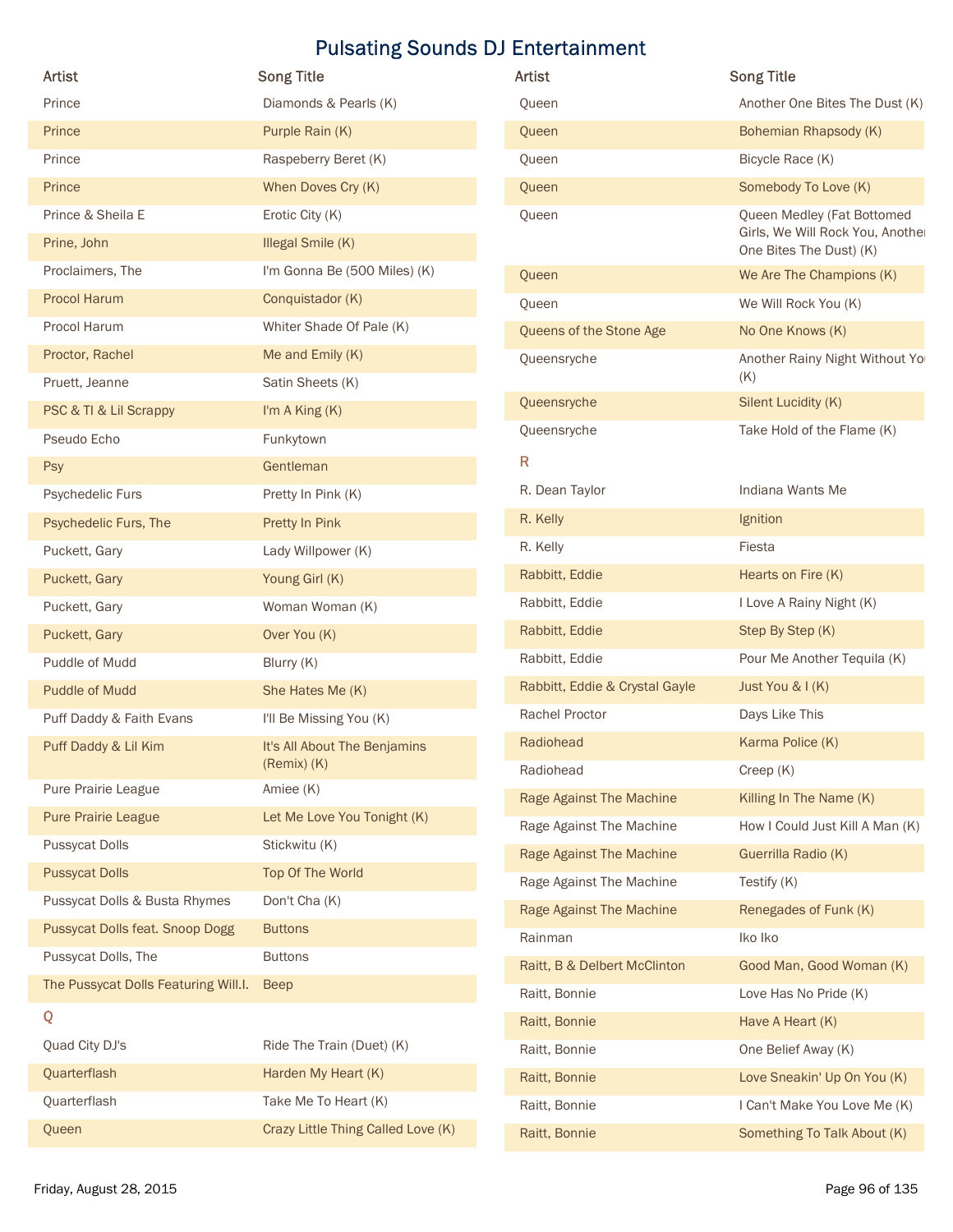| Artist                                         | <b>Song Title</b>                      | Artist                       | <b>Song Title</b>                       |
|------------------------------------------------|----------------------------------------|------------------------------|-----------------------------------------|
| <b>Ralph Stanley</b>                           | Old Time Religion                      | <b>Rascal Flatts</b>         | I Like The Sound Of That                |
| Rameriz, Karen                                 | Looking For Love (K)                   | <b>Rascal Flatts</b>         | Fast Cars And Freedom                   |
| Ramones                                        | Rock & Roll High School (K)            | <b>Rascal Flatts</b>         | God Rest Ye Merry Gentlemen             |
|                                                |                                        | Rascal Flatts                |                                         |
| Ramones, The                                   | Sheena Is A Punk Rocker (K)            |                              | Life Is A Highway                       |
| Rancid                                         | Fall Back Down (K)                     | <b>Rascal Flatts</b>         | <b>Bob That Head</b>                    |
| Randolf, Robert                                | I Need More Love (K)                   | Rascal Flatts                | These Days (K)                          |
| Randy Houser                                   | A Man Like Me                          | <b>Rascal Flatts</b>         | <b>Still Feels Good</b>                 |
| <b>Randy Houser</b>                            | <b>Anything Goes</b>                   | <b>Rascal Flatts</b>         | Revolution                              |
| Randy Houser                                   | Goodnight Kiss                         | <b>Rascal Flatts</b>         | Unstoppable                             |
| <b>Randy Houser</b>                            | Like A Cowboy                          | Rascal Flatts                | Prayin' For Daylight (K)                |
| Randy Montana                                  | 1,000 Faces                            | <b>Rascal Flatts</b>         | <b>Take Me There</b>                    |
| Randy Montana                                  | Ain't Much Left Of Lovin' You          | Rascal Flatts                | <b>Summer Nights</b>                    |
| Randy Scruggs/Mary Chapin Carpe It's Only Love |                                        | <b>Rascal Flatts</b>         | Why Wait                                |
| <b>Randy Travis</b>                            | Down With The Old (Up With The<br>New) | Rascals (Young Rascals), The | Good Lovin'                             |
| Randy Travis                                   | It's Just A Matter Of Time             | Rascals, The                 | A Beautiful Morning (K)                 |
| <b>Randy Travis</b>                            | A Little Left Of Center                | Ratt                         | Back For More (K)                       |
| Randy Travis                                   | How Do I Wrap My Heart Up For          | Rawls, Lou                   | Fine Brown Frame (K)                    |
|                                                | Christmas                              | Rawls, Lou                   | Lady Love (K)                           |
| <b>Randy Travis</b>                            | Is It Still Over                       | Rawls, Lou                   | Love Is A Hurtin' Thing (K)             |
| Randy Travis                                   | This Is Me                             | Rawls, Lou                   | You Are (K)                             |
| <b>Randy Travis</b>                            | The Hole                               | Rawls, Lou                   | Unchained Melody (K)                    |
| Randy Travis                                   | Three Wooden Crosses                   | Rawls, Lou                   | You'll Never Find Another Love          |
| <b>Randy Travis</b>                            | Stranger In My Mirror                  |                              | Like Mine (K)                           |
| Randy Travis                                   | Pretty Paper                           | Ray Anthony                  | <b>Hokey Pokey</b>                      |
| Ranks, Shabba                                  | Family Affair (K)                      | Ray Charles                  | Born To Lose                            |
| Rare Earth                                     | Born To Wander                         | <b>Ray Charles</b>           | Hallelujah I Love Her So                |
| <b>Rare Earth</b>                              | Get Ready (K)                          | Ray Charles                  | Hard Times (No One Knows Bet<br>Than I) |
| Rare Earth                                     | I Just Want To Celebrate               | <b>Ray Charles</b>           | I Can't Stop Loving You                 |
| <b>Rascal Flatts</b>                           | I'm Movin' On                          | Ray Charles                  | Crying Time (K)                         |
| <b>Rascal Flatts</b>                           | I Melt                                 | Ray Parker Jr.               | Ghostbusters                            |
| <b>Rascal Flatts</b>                           | DJ Tonight                             | Ray Parker, Jr.              | Ghostbusters                            |
| <b>Rascal Flatts</b>                           | Here's To You                          | <b>Ray Price</b>             | Heartaches By The Number                |
| <b>Rascal Flatts</b>                           | My Worst Fear (K)                      | Ray Price                    | For The Good Times                      |
| <b>Rascal Flatts</b>                           | I'm Moving On                          | <b>Ray Price</b>             | Night Life                              |
|                                                |                                        |                              | One More Time                           |
| <b>Rascal Flatts</b>                           | Close                                  | Ray Price                    |                                         |
| <b>Rascal Flatts</b>                           | Feels Like Today (K)                   | <b>Ray Price</b>             | The Same Old Me                         |
| <b>Rascal Flatts</b>                           | I Won't Let Go                         | Ray Price                    | Soft Rain                               |
| <b>Rascal Flatts</b>                           | Love You Out Loud                      | <b>Ray Stevens</b>           | It's Me Again Margaret                  |

| <b>Artist</b>                | <b>Song Title</b>                               |
|------------------------------|-------------------------------------------------|
| <b>Rascal Flatts</b>         | I Like The Sound Of That                        |
| <b>Rascal Flatts</b>         | Fast Cars And Freedom                           |
| <b>Rascal Flatts</b>         | God Rest Ye Merry Gentlemen                     |
| <b>Rascal Flatts</b>         | Life Is A Highway                               |
| <b>Rascal Flatts</b>         | <b>Bob That Head</b>                            |
| <b>Rascal Flatts</b>         | These Days (K)                                  |
| <b>Rascal Flatts</b>         | <b>Still Feels Good</b>                         |
| <b>Rascal Flatts</b>         | Revolution                                      |
| <b>Rascal Flatts</b>         | Unstoppable                                     |
| <b>Rascal Flatts</b>         | Prayin' For Daylight (K)                        |
| <b>Rascal Flatts</b>         | <b>Take Me There</b>                            |
| <b>Rascal Flatts</b>         | <b>Summer Nights</b>                            |
| <b>Rascal Flatts</b>         | Why Wait                                        |
| Rascals (Young Rascals), The | Good Lovin'                                     |
| Rascals, The                 | A Beautiful Morning (K)                         |
| Ratt                         | Back For More (K)                               |
| Rawls, Lou                   | Fine Brown Frame (K)                            |
| Rawls, Lou                   | Lady Love (K)                                   |
| Rawls, Lou                   | Love Is A Hurtin' Thing (K)                     |
| Rawls, Lou                   | You Are (K)                                     |
| Rawls, Lou                   | Unchained Melody (K)                            |
| Rawls, Lou                   | You'll Never Find Another Love<br>Like Mine (K) |
| <b>Ray Anthony</b>           | <b>Hokey Pokey</b>                              |
| Ray Charles                  | Born To Lose                                    |
| <b>Ray Charles</b>           | Hallelujah I Love Her So                        |
| Ray Charles                  | Hard Times (No One Knows Bet<br>Than I)         |
| <b>Ray Charles</b>           | I Can't Stop Loving You                         |
| Ray Charles                  | Crying Time (K)                                 |
| Ray Parker Jr.               | Ghostbusters                                    |
| Ray Parker, Jr.              | Ghostbusters                                    |
| <b>Ray Price</b>             | Heartaches By The Number                        |
| Ray Price                    | For The Good Times                              |
| <b>Ray Price</b>             | <b>Night Life</b>                               |
| Ray Price                    | One More Time                                   |
| <b>Ray Price</b>             | The Same Old Me                                 |
| Ray Price                    | Soft Rain                                       |
| <b>Ray Stevens</b>           | It's Me Again Margaret                          |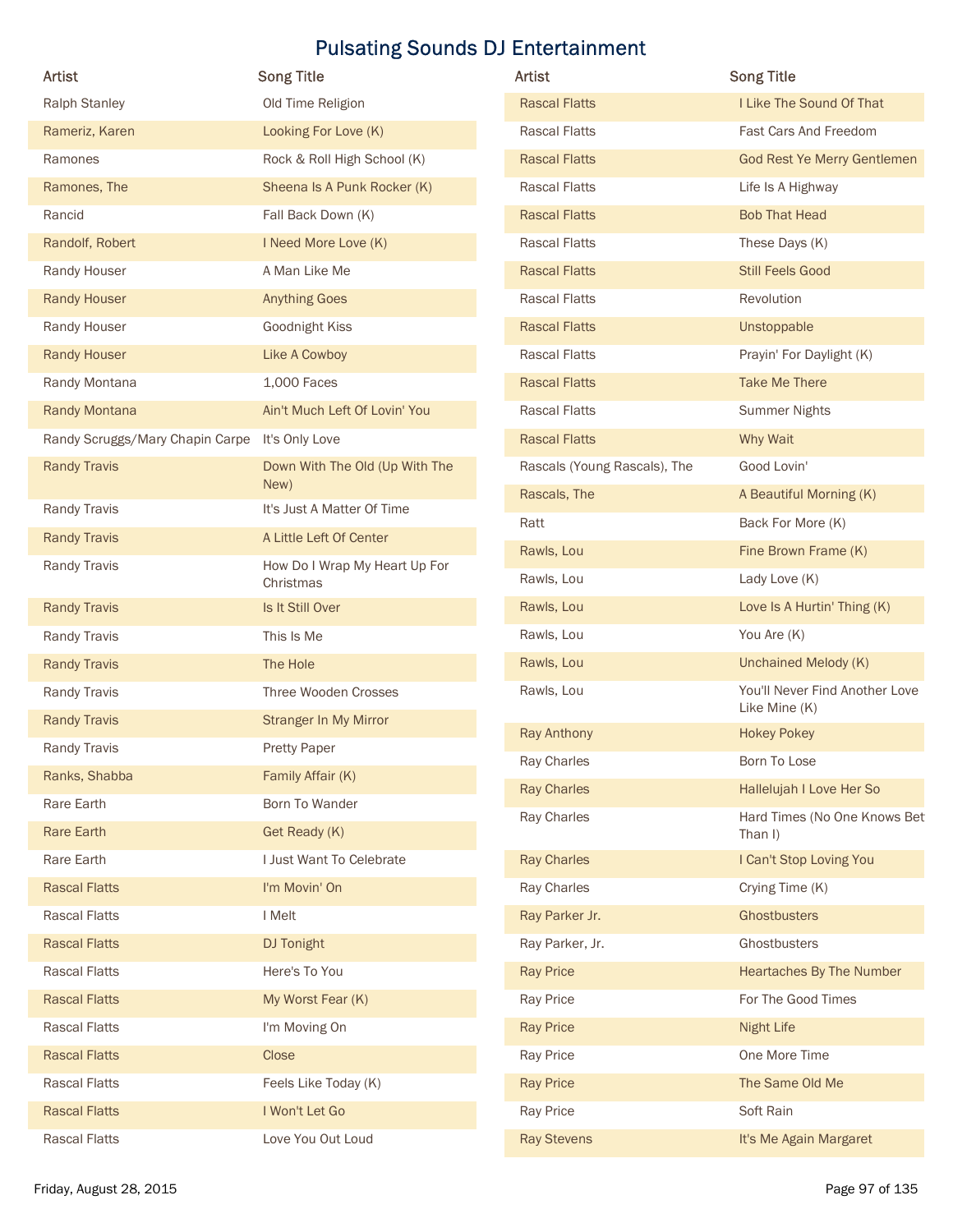| Artist                           | <b>Song Title</b>                                         | Artist                    | <b>Song Title</b>                       |
|----------------------------------|-----------------------------------------------------------|---------------------------|-----------------------------------------|
| Ray Stevens                      | Santa Claus Is Watching You                               | <b>Reba Mcentire</b>      | I'm Gonna Take That Mountain            |
| <b>Ray Stevens</b>               | <b>Spanish Fireball</b>                                   | Reba McEntire             | Roses                                   |
| Ray, Goodman & Brown             | Special Lady (K)                                          | <b>Reba McEntire</b>      | <b>Somebody Should Leave</b>            |
| Ray, Johnnie                     | Just Walking In The Rain (K)                              | Reba McEntire             | Read My Mind                            |
| Ray, Johnnie                     | Hey There (K)                                             | <b>Reba McEntire</b>      | <b>Take It Back</b>                     |
| Ray, Johnnie                     | The Little White Cloud That Cried<br>(K)                  | Reba McEntire             | <b>Starting Over Again</b>              |
| Ray, Johnnie                     | Such A Night (K)                                          | <b>Reba McEntire</b>      | The Greatest Man I Never Knew           |
| Ray, Johnnie                     | Yes Tonight Josephine (K)                                 | Reba McEntire             | When Love Gets A Hold Of You            |
| Ray, Johnnie                     | Please Mr Sun (K)                                         | Reba McEntire             | What Do You Say                         |
| Ray, Johnny                      | Cry(K)                                                    | Reba McEntire             | What If It's You                        |
| Ray, Johnny                      | Walking My Baby Back Home (K)                             | Reba McEntire             | Walk On                                 |
| Raybon Bros & Olivia Newton-John | Falling                                                   | Reba McEntire             | What If                                 |
| Raybon Brothers                  | The Way She's Looking (K)                                 | Reba McEntire             | Somebody's Chelsea                      |
| Raye, Collin                     | One Boy, One Girl (K)                                     | Rebecca Lynn Howard       | No One'll Ever Love Me                  |
| Raye, Collin                     | I Want You Bad (And That Ain't                            | Rebecca Lynn Howard       | I Need A Vacation                       |
|                                  | Good) (K)                                                 | Rebecca Lynn Howard       | Forgive                                 |
| Raye, Collin                     | I Volunteer (K)                                           | Rebecca St. James         | Reborn                                  |
| Raye, Collin                     | In This Life (K)                                          | Red Foley                 | Midnight                                |
| Raye, Collin                     | Little Rock (K)                                           | <b>Red Foley</b>          | Mississippi                             |
| Raye, Collin                     | On The Verge (K)                                          | Red Foley                 | Chattanoogie Shoe Shine Boy             |
| Raye, Collin                     | You Still Take Me There (K)                               | <b>Red Foley</b>          | Smoke On The Water                      |
| Raye, Collin                     | That's My Story (K)                                       | Red Foley & Kitty Wells   | One By One                              |
| Raye, Collin & Bobbie Eakes      | Tired of Loving This Way (K)                              | Red Foley And Kitty Wells | As Long As I Live                       |
| Rays, The                        | Silhouettes (K)                                           | Red Hot Chili Peppers     | Around The World (K)                    |
| <b>Razzy Bailey</b>              | I Ain't Got No Business Doin' My<br><b>Business Today</b> | Red Hot Chili Peppers     | My Friends (K)                          |
| Ready For The World              | Love You Down (K)                                         | Red Hot Chili Peppers     | Give It Away (K)                        |
| <b>Real McCoy</b>                | <b>Come And Get Your Love</b>                             | Red Hot Chili Peppers     | Scar Tissue (K)                         |
| Reba                             | Somebody                                                  | Red Hot Chili Peppers     | Under The Bridge (K)                    |
| <b>Reba McEntire</b>             | <b>Climb That Mountain High</b>                           | Redbone                   | Come & Get Your Love (K)                |
| Reba McEntire                    | A Christmas Letter                                        | Redbone                   | Come And Get Your Love                  |
| <b>Reba McEntire</b>             | Before I Met You                                          | Redding, Otis             | Sittin' On The Dock of The Bay (        |
| Reba McEntire                    | Cathy's Clown                                             | Redding, Otis             | Try A Little Tenderness (K)             |
| <b>Reba McEntire</b>             | How Was I To Know                                         | Reddy, Helen              | I Am Woman (K)                          |
| Reba McEntire                    | Love Needs A Holiday                                      | Reddy, Helen              | Ain't No Way To Treat A Lady (K)        |
| Reba McEntire                    | Little Rock                                               | Reddy, Helen              | That Ain't No Way To Treat A Lad<br>(K) |
| Reba McEntire                    | I'll Be                                                   | Reddy, Helen              | You And Me Against The World (          |
| <b>Reba McEntire</b>             | If I Had Only Known                                       | Rednex                    | Cotton Eye Joe                          |
| Reba McEntire                    | I Know How He Feels                                       | Rednex, The               | Cotton Eyed Joe (Remix) (K)             |
|                                  |                                                           |                           |                                         |

| <b>Artist</b>                | <b>Song Title</b>                       |
|------------------------------|-----------------------------------------|
| <b>Reba Mcentire</b>         | I'm Gonna Take That Mountain            |
| Reba McEntire                | Roses                                   |
| <b>Reba McEntire</b>         | <b>Somebody Should Leave</b>            |
| Reba McEntire                | Read My Mind                            |
| <b>Reba McEntire</b>         | <b>Take It Back</b>                     |
| Reba McEntire                | <b>Starting Over Again</b>              |
| <b>Reba McEntire</b>         | The Greatest Man I Never Knew           |
| Reba McEntire                | When Love Gets A Hold Of You            |
| <b>Reba McEntire</b>         | What Do You Say                         |
| Reba McEntire                | What If It's You                        |
| <b>Reba McEntire</b>         | Walk On                                 |
| Reba McEntire                | What If                                 |
| <b>Reba McEntire</b>         | Somebody's Chelsea                      |
| Rebecca Lynn Howard          | No One'll Ever Love Me                  |
| Rebecca Lynn Howard          | I Need A Vacation                       |
| Rebecca Lynn Howard          | Forgive                                 |
| Rebecca St. James            | Reborn                                  |
| Red Foley                    | Midnight                                |
| <b>Red Foley</b>             | <b>Mississippi</b>                      |
| Red Foley                    | Chattanoogie Shoe Shine Boy             |
| <b>Red Foley</b>             | Smoke On The Water                      |
| Red Foley & Kitty Wells      | One By One                              |
| Red Foley And Kitty Wells    | As Long As I Live                       |
| Red Hot Chili Peppers        | Around The World (K)                    |
| <b>Red Hot Chili Peppers</b> | My Friends (K)                          |
| Red Hot Chili Peppers        | Give It Away (K)                        |
| <b>Red Hot Chili Peppers</b> | Scar Tissue (K)                         |
| Red Hot Chili Peppers        | Under The Bridge (K)                    |
| Redbone                      | Come & Get Your Love (K)                |
| Redbone                      | Come And Get Your Love                  |
| Redding, Otis                | Sittin' On The Dock of The Bay (        |
| Redding, Otis                | Try A Little Tenderness (K)             |
| Reddy, Helen                 | I Am Woman (K)                          |
| Reddy, Helen                 | Ain't No Way To Treat A Lady (K)        |
| Reddy, Helen                 | That Ain't No Way To Treat A Lad<br>(K) |
| Reddy, Helen                 | You And Me Against The World (          |
| Rednex                       | Cotton Eye Joe                          |
| Rednex, The                  | Cotton Eyed Joe (Remix) (K)             |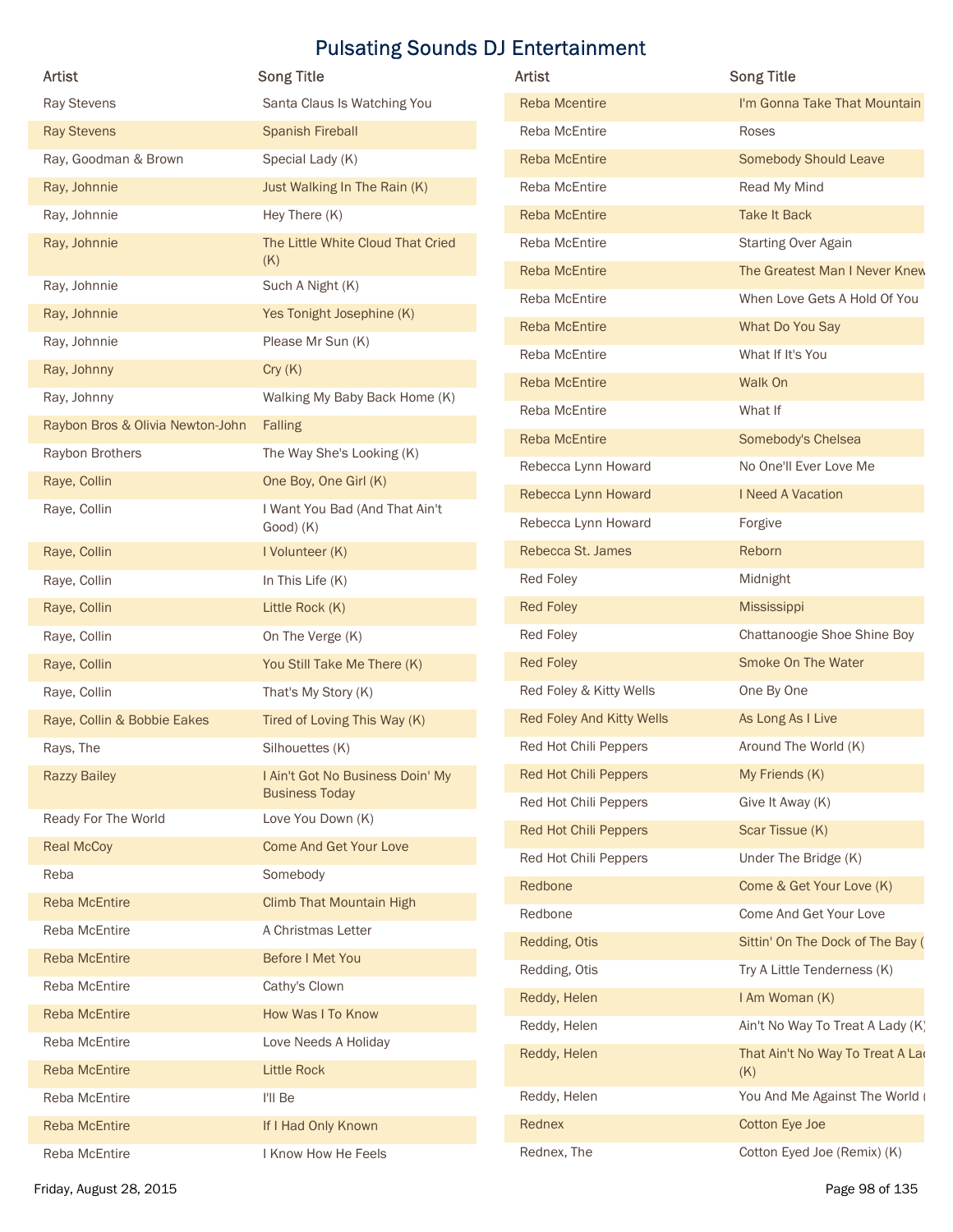| Artist                  | <b>Song Title</b>               | Artist                      | <b>Song Title</b>            |
|-------------------------|---------------------------------|-----------------------------|------------------------------|
| Reed, Jerry             | East Bound & Down (K)           | <b>Rhett Akins</b>          | That Ain't My Truck          |
| Reed, Lou               | Walk On The Wild Side (K)       | <b>Rhett Atkins</b>         | I Brake For Brunettes        |
| Reed, Lou               | Sweet Jane (K)                  | <b>Rhett Atkins</b>         | What They're Talkin' About   |
| Reeves & Mortimer       | I'm A Believer                  | Rhonda Vincent              | My Sweet Love Ain't Around   |
| Reeves, Jim             | He'll Have To Go (K)            | Rich Boy feat. Powlo Da Don | Throw Some Ds (Explicit)     |
| Reeves, Jim             | I Guess I'm Crazy (K)           | Rich McCready               | Hangin' On                   |
| Reeves, Jim             | Welcome To My World (K)         | <b>Rich Mullins</b>         | Awesome God                  |
| Reeves, Julie           | What I Need (K)                 | Rich, Charlie               | Behind Closed Doors (K)      |
| Reeves, Julie           | Trouble Is A Woman (K)          | Rich, Charlie               | Beautiful Woman (K)          |
| Reeves, Ronna           | My Heart Wasn't In It (K)       | Rich, Charlie               | The Most Beautiful Girl (K)  |
| Reflections             | Reflections                     | <b>Richard Harris</b>       | Mac Arthur Park              |
| Regina Regina           | More Than I Wanted To Know      | <b>Richard Marx</b>         | Hold On To The Nights        |
| Release Me              | Release Me                      | <b>Richard Marx</b>         | Now And Forever              |
| REM                     | Losing My Religion (K)          | <b>Richard Marx</b>         | Hazard                       |
| <b>REM</b>              | Man On The Moon (K)             | <b>Richard Marx</b>         | Ready To Fly                 |
| REM                     | Imitation of Life (K)           | <b>Richard Marx</b>         | Until I Find You Again       |
| <b>REM</b>              | It's The End Of The World As We | <b>Richard Marx</b>         | <b>Take This Heart</b>       |
|                         | Know It (K)                     | <b>Richard Marx</b>         | Straight From My Heart       |
| <b>REM</b>              | Everybody Hurts (K)             | <b>Richard Marx</b>         | Shine                        |
| <b>REM</b>              | Bang & Blame (K)                | Richie Valens               | La Bamba                     |
| <b>REM</b>              | The One I Love (K)              | Richie, Lionel              | My Love (K)                  |
| <b>REM</b>              | Shiny Happy People (K)          | Richie, Lionel              | Hello (K)                    |
| Rembrandts              | I'll Be There For You           | Richie, Lionel              | Do It To Me (K)              |
| Rembrants, The          | I'll Be There For You (K)       | Richie, Lionel              | Say You, Say Me (K)          |
| Reno, Mike & Ann Wilson | Almost Paradise (K)             | Richie, Lionel              | Stuck On You (K)             |
| Rent                    | I'll Cover You                  | Richie, Lionel              | Truly (K)                    |
| Rent                    | Out Tonight                     | <b>Rick James</b>           | <b>Super Freak</b>           |
| Rent                    | Rent                            | <b>Rick Springfield</b>     | Jessie's Girl                |
| Rent                    | Seasons Of Love                 | <b>Rick Trevino</b>         | Learning As You Go           |
| REO Speedwagon          | Roll With The Changes (K)       | Rick Trevino                | In My Dreams                 |
| REO Speedwagon          | Take It On The Run (K)          | <b>Rick Trevino</b>         | <b>Honky Tonk Crowd</b>      |
| <b>Restless Heart</b>   | Feel My Way To You (K)          | Rick Trevino                | Only Lonely Me               |
| Restless Heart          | When She Cries                  | <b>Ricky Martin</b>         | She Bangs                    |
| <b>Restless Heart</b>   | That Rock Won't Roll            | Ricky Nelson                | Never Be Anyone Else But You |
| Revere, Paul            | Hungry (K)                      | <b>Ricky Nelson</b>         | A Wonder Like You            |
| <b>Rhett Akins</b>      | Kiss My Country Ass             | Ricky Nelson                | It's Up To You               |
| <b>Rhett Akins</b>      | Love You Back                   | <b>Ricky Nelson</b>         | Lonesome Town                |
| <b>Rhett Akins</b>      | Drivin' My Life Away            | Ricky Nelson                | <b>Garden Party</b>          |
| <b>Rhett Akins</b>      | Every Cowboy's Dream            |                             |                              |

| Artist                      | <b>Song Title</b>            |
|-----------------------------|------------------------------|
| <b>Rhett Akins</b>          | That Ain't My Truck          |
| <b>Rhett Atkins</b>         | I Brake For Brunettes        |
| <b>Rhett Atkins</b>         | What They're Talkin' About   |
| Rhonda Vincent              | My Sweet Love Ain't Around   |
| Rich Boy feat. Powlo Da Don | Throw Some Ds (Explicit)     |
| Rich McCready               | Hangin' On                   |
| <b>Rich Mullins</b>         | Awesome God                  |
| Rich, Charlie               | Behind Closed Doors (K)      |
| Rich, Charlie               | Beautiful Woman (K)          |
| Rich, Charlie               | The Most Beautiful Girl (K)  |
| <b>Richard Harris</b>       | <b>Mac Arthur Park</b>       |
| <b>Richard Marx</b>         | Hold On To The Nights        |
| <b>Richard Marx</b>         | Now And Forever              |
| <b>Richard Marx</b>         | Hazard                       |
| <b>Richard Marx</b>         | Ready To Fly                 |
| <b>Richard Marx</b>         | Until I Find You Again       |
| <b>Richard Marx</b>         | <b>Take This Heart</b>       |
| <b>Richard Marx</b>         | Straight From My Heart       |
| <b>Richard Marx</b>         | <b>Shine</b>                 |
| <b>Richie Valens</b>        | La Bamba                     |
| Richie, Lionel              | My Love (K)                  |
| Richie, Lionel              | Hello (K)                    |
| Richie, Lionel              | Do It To Me $(K)$            |
| Richie, Lionel              | Say You, Say Me (K)          |
| Richie, Lionel              | Stuck On You (K)             |
| Richie, Lionel              | Truly (K)                    |
| <b>Rick James</b>           | <b>Super Freak</b>           |
| <b>Rick Springfield</b>     | Jessie's Girl                |
| <b>Rick Trevino</b>         | Learning As You Go           |
| Rick Trevino                | In My Dreams                 |
| <b>Rick Trevino</b>         | <b>Honky Tonk Crowd</b>      |
| Rick Trevino                | Only Lonely Me               |
| <b>Ricky Martin</b>         | <b>She Bangs</b>             |
| <b>Ricky Nelson</b>         | Never Be Anyone Else But You |
| <b>Ricky Nelson</b>         | A Wonder Like You            |
| <b>Ricky Nelson</b>         | It's Up To You               |
| <b>Ricky Nelson</b>         | Lonesome Town                |
| Ricky Nelson                | Garden Party                 |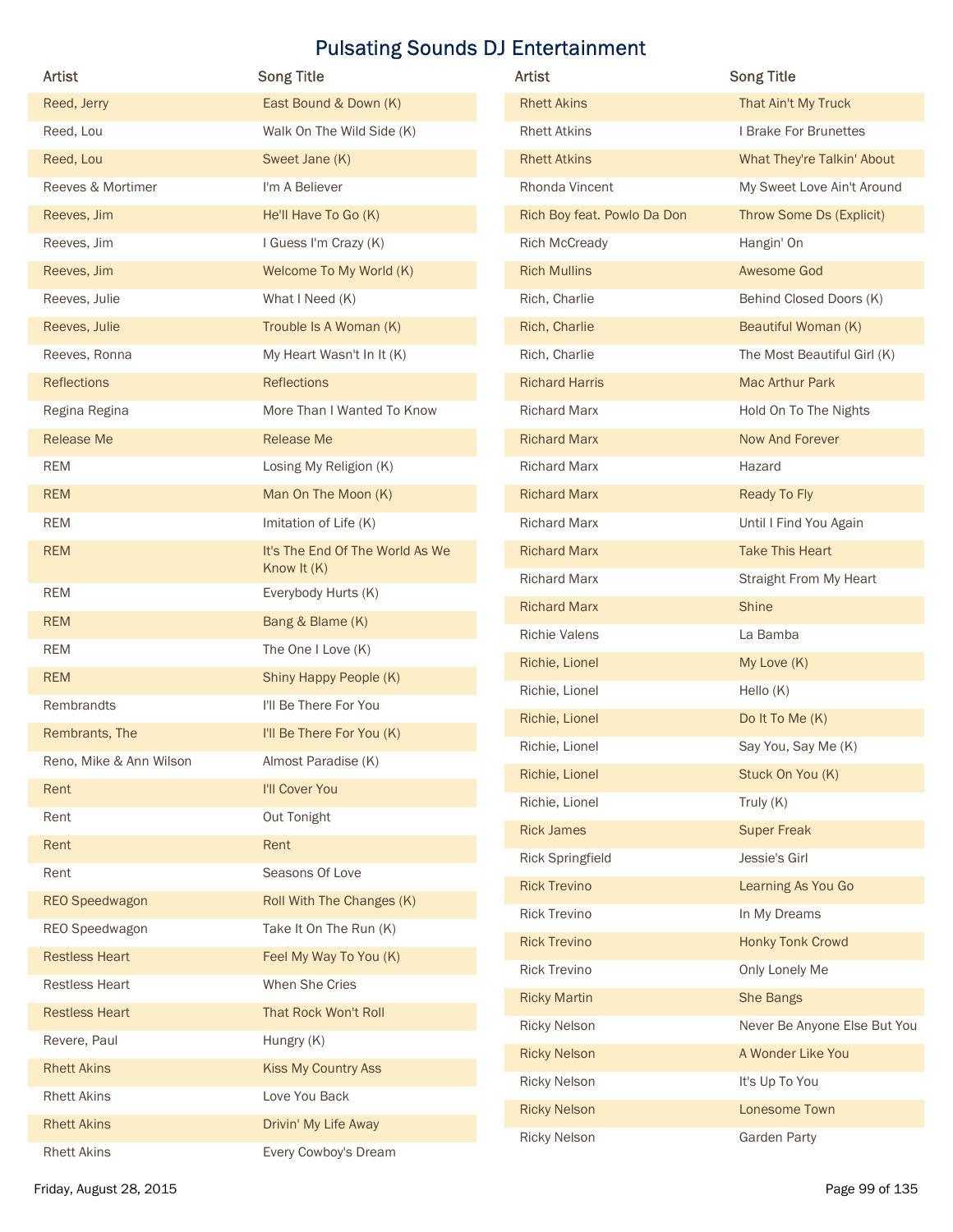| Artist                      | <b>Song Title</b>                                 | Artist                       | <b>Song Title</b>                                      |
|-----------------------------|---------------------------------------------------|------------------------------|--------------------------------------------------------|
| <b>Ricky Nelson</b>         | Be Bop Baby                                       | Rimes, LeAnn                 | Big Deal (K)                                           |
| <b>Ricky Nelson</b>         | Travelin' Man                                     | Rimes, LeAnn                 | Nothin 'Bout Love Makes Sense                          |
| <b>Ricky Nelson</b>         | Young World                                       |                              | (K)                                                    |
| <b>Ricky Nelson</b>         | Poor Little Fool                                  | Rimes, LeAnn                 | Looking Through Your Eyes (K)                          |
| <b>Ricky Skaggs</b>         | Solid Ground                                      | Rimes, LeAnn                 | How Do I Live (K)                                      |
| Ricky Van Shelton           | Just Say Goodbye                                  | Rimes, LeAnn                 | Commitment (K)                                         |
| <b>Ricky Van Shelton</b>    | I'll Leave This World Loving You                  | Rimes, LeAnn<br>Rimes, LeAnn | But I Do Love You (K)<br>Nothin' New Under The Moon (K |
| Ricky Van Shelton           | Just As I Am                                      | Rimes, LeAnn                 | Probably Wouldn't Be This Way                          |
| <b>Ricky Van Shelton</b>    | Don't We All Have The Right                       | Rimes, LeAnn                 | Unchained Melody (K)                                   |
| Ricky Van Shelton           | I've Cried My Last Tear For You                   | Rimes, LeAnn                 | These Arms Of Mine (K)                                 |
| <b>Ricky Van Shelton</b>    | Wherever She Is                                   | Rimes, LeAnn                 | You Light Up My Life (K)                               |
| Ricochet                    | Love Is Stronger Than Pride                       | Rimes, LeAnn                 | Suddenly (K)                                           |
| Ricochet                    | Can't Stop Thinkin' About That                    | <b>Rise Against</b>          | Savior                                                 |
| Ricochet                    | Daddy's Money (K)                                 | <b>Ritchie Valens</b>        | Donna                                                  |
| Ricochet                    | <b>Connected At The Heart</b>                     | <b>River Road</b>            | Somebody Will                                          |
| Ricochet                    | He Left A Lot To Be Desired                       | Rivers, Johnny               | Memphis (K)                                            |
| Ricochet                    | Ease My Troubled Mind                             | Rivers, Johnny               | Rockin' Pneumonia & Boogie                             |
| Ricochet                    | Freedom Isn't Free (K)                            |                              | Woogie Flu (K)                                         |
| Ricochet                    | What Do I Know                                    | Rivers, Johnny               | Secret Agent Man (K)                                   |
| Ricochet                    | She's Gone (K)                                    | Rob Thomas                   | <b>Little Wonders</b>                                  |
| Ricochet                    | Seven Bridges Road                                | Robbins, Marty               | My Woman, My Woman, My Wif<br>(K)                      |
| <b>Right Said Fred</b>      | I'm Too Sexy (K)                                  | Robbins, Marty               | I Walk Alone (K)                                       |
| <b>Right Said Fred</b>      | Daydream                                          | Robbins, Marty               | A White Sport Coat (K)                                 |
| <b>Righteous Brothers</b>   | Ebb Tide (K)                                      | Robbins, Marty               | El Paso (K)                                            |
| <b>Righteous Brothers</b>   | Ebb Tide                                          | Robbins, Marty               | Walking Piece of Heaven (K)                            |
| <b>Righteous Brothers</b>   | Rock & Roll Heaven (K)                            | Robert & Johnny              | We Belong Together                                     |
| <b>Righteous Brothers</b>   | You've Lost That Lovin' Feeling<br>$(Duet)$ $(K)$ | Robert Cray                  | Smoking Gun                                            |
| <b>Righteous Brothers</b>   | Unchained Melody (K)                              | <b>Robert Cray Band</b>      | Smoking Gun (K)                                        |
| <b>Righteous Brothers</b>   | Soul & Inspiration (K)                            | Robert Downey, Jr.           | Smile                                                  |
| Righteous Brothers, The     | Ebb Tide                                          | <b>Robert Palmer</b>         | Sneakin' Sally Thru The Alley                          |
| Rihanna Feat. Jay-Z         | Umbrella                                          | Roberts, Julie               | Break Down Here (K)                                    |
| Rihanna Featuring Sean Paul | Break It Off                                      | Roberts, Julie               | Wake Up Older (K)                                      |
| Rihanna Ftg. Mikky Ekko     | <b>Stay</b>                                       | Roberts, Juliet              | I Want You (K)                                         |
| Riley, Jeanie C             | Harper Valley PTA (K)                             | Robinson, Smokey             | Being With You (K)                                     |
| Rimes, LeAnn                | Blue (K)                                          | Robinson, Smokey             | You've Really Got A Hold On Me                         |
| Rimes, LeAnn                | Hurt Me (K)                                       | Robinson, Smokey             | The Tracks of My Tears (K)                             |
| Rimes, Leann                | Can't Fight The Moonlight (K)                     | Robinson, Smokey             | The Tears of a Clown (K)                               |
| Rimes, LeAnn                | I Need You (K)                                    | Robinson, Smokey             | Ooh Baby Baby (K)                                      |
|                             |                                                   |                              |                                                        |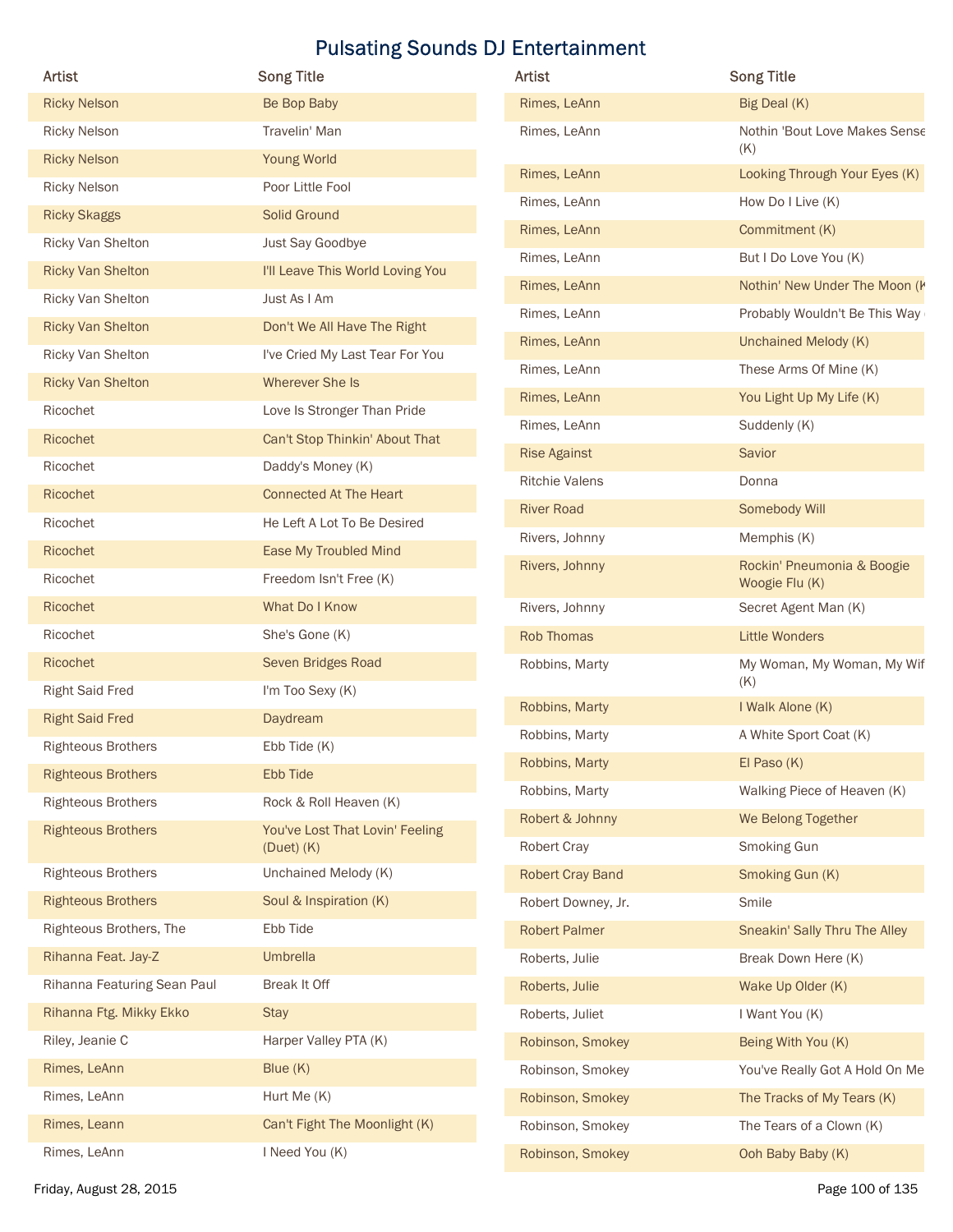| Artist                          | <b>Song Title</b>                                    | Artist                      | <b>Song Title</b>                        |
|---------------------------------|------------------------------------------------------|-----------------------------|------------------------------------------|
| Robinson, Smokey & The Miracles | Shop Around (K)                                      | <b>Rod Stewart</b>          | <b>Nevertheless</b>                      |
| Robinson, Vicky Sue             | Turn The Beat Around (K)                             | Rod Stewart                 | Have I Told You Lately                   |
| Robison, Charlie                | Right Man for the Job (K)                            | <b>Rod Stewart</b>          | Crazy 'Bout Her                          |
| Robyn                           | Do You Know (K)                                      | Rod Stewart                 | Some Guys Have All The Luck              |
| Robyn                           | Do You Really Want Me (K)                            | <b>Rod Stewart</b>          | Superstar                                |
| Robyn                           | Show Me Love                                         | Rod Stewart                 | That's All                               |
| Robyn S                         | Show Me Love (K)                                     | <b>Rod Stewart</b>          | <b>Stardust</b>                          |
| Rochelle & The Candels          | Once Upon A Time                                     | Rod Stewart                 | Reason To Believe                        |
| Rock Christmas                  | O' Holy Night                                        | <b>Rod Stewart</b>          | The Nearness Of You                      |
| <b>Rock Christmas</b>           | Hark! The Herald Angels Sing                         | ROD STEWART F.STEVIE WONDER | What A Wonderful World                   |
| Rock Christmas                  | <b>Silent Night</b>                                  | Rodgers, Jimmie             | Honeycomb (K)                            |
| Rockwell                        | Somebody's Watching Me                               | Rodgers, Jimmie             | Kisses Sweeter Than Wine (K)             |
| Rocky Horror                    | I'm Going Home (K)                                   | <b>Rodney Atkins</b>        | Honesty (Write Me A List)                |
| <b>Rocky Horror</b>             | Dammit Janet (Duet) (K)                              | Rodney Crowell              | <b>Big Heart</b>                         |
| Rocky Horror                    | Fanfare Don't Dream It (Duet) (K)                    | <b>Rodney Crowell</b>       | After All This Time                      |
| <b>Rocky Horror</b>             | Eddie (Duet) (K)                                     | Rodney Crowell              | Say You Love Me                          |
| Rocky Horror                    | I Can Make You A Man (K)                             | Rodriguez, Johnny           | Just Get Up & Close The Door (k          |
| <b>Rocky Horror</b>             | Hot Patootie Bless My Soul (K)                       | Roe, Tommy                  | Dizzy (K)                                |
| Rocky Horror                    | The Time Warp (Duet) (K)                             | Roe, Tommy                  | Sweet Pea (K)                            |
| <b>Rocky Horror</b>             | Sweet Transvestite (K)                               | Roe, Tommy                  | Sheila (K)                               |
| Rocky Horror                    | Rose Tint My World Floor Show                        | <b>Roger Miller</b>         | Chug A Lug                               |
|                                 | $(Duet)$ $(K)$                                       | Roger Miller                | One Dyin' And A Buryin'                  |
| <b>Rocky Horror</b>             | Super Heroes (Duet) (K)                              | <b>Roger Miller</b>         | Engine Engine #9                         |
| Rocky Horror                    | Planet Sachmanet (Wise Up Janet<br>Weiss) (Duet) (K) | Roger Miller                | Dang Me                                  |
| <b>Rocky Horror</b>             | Science Fiction Double Feature (K)                   | <b>Roger Miller</b>         | Do-Wacka-Do                              |
| Rocky Horror                    | Wild And Untamed Thing (Duet) (K)                    | Roger Miller                | Kansas City Star                         |
| <b>Rocky Horror</b>             | Over At The Frankenstein Place<br>$(Duet)$ $(K)$     | <b>Roger Miller</b>         | My Uncle Used To Love Me But<br>She Died |
| Rocky Horror                    | Touch A Touch A Touch Me (K)                         | Roger Miller                | King Of The Road                         |
| <b>Rod Stewart</b>              | I Left My Heart In San Francisco                     | <b>Roger Miller</b>         | <b>Husbands And Wives</b>                |
| Rod Stewart                     | Moonglow                                             | Roger Miller                | You Can't Rollerskate In A Buffa         |
| <b>Rod Stewart</b>              | A Kiss To Build A Dream On                           |                             | Herd                                     |
| Rod Stewart                     | Don't Get Around Much Anymore                        | <b>Roger Miller</b>         | You Don't Want My Love                   |
| <b>Rod Stewart</b>              | <b>But Not For Me</b>                                | Rogers, Kenny               | He Will, She Knows (K)                   |
| <b>Rod Stewart</b>              | I'm In The Mood For Love                             | Rogers, Kenny               | I'm Missing You (K)                      |
| <b>Rod Stewart</b>              | Forever Young                                        | Rogers, Kenny               | Lady $(K)$                               |
| Rod Stewart                     | Lost In You                                          | Rogers, Kenny               | Homeland (K)                             |
|                                 | Night And Day                                        | Rogers, Kenny               | Lucille (K)                              |
| <b>Rod Stewart</b>              |                                                      | Rogers, Kenny               | Buy Me A Rose (K)                        |

| <b>Artist</b>               | <b>Song Title</b>                               |
|-----------------------------|-------------------------------------------------|
| <b>Rod Stewart</b>          | <b>Nevertheless</b>                             |
| Rod Stewart                 | Have I Told You Lately                          |
| <b>Rod Stewart</b>          | Crazy 'Bout Her                                 |
| Rod Stewart                 | Some Guys Have All The Luck                     |
| <b>Rod Stewart</b>          | Superstar                                       |
| Rod Stewart                 | That's All                                      |
| <b>Rod Stewart</b>          | <b>Stardust</b>                                 |
| Rod Stewart                 | Reason To Believe                               |
| <b>Rod Stewart</b>          | The Nearness Of You                             |
| ROD STEWART F.STEVIE WONDER | What A Wonderful World                          |
| Rodgers, Jimmie             | Honeycomb (K)                                   |
| Rodgers, Jimmie             | Kisses Sweeter Than Wine (K)                    |
| <b>Rodney Atkins</b>        | Honesty (Write Me A List)                       |
| Rodney Crowell              | <b>Big Heart</b>                                |
| <b>Rodney Crowell</b>       | After All This Time                             |
| Rodney Crowell              | Say You Love Me                                 |
| Rodriguez, Johnny           | Just Get Up & Close The Door (k                 |
| Roe, Tommy                  | Dizzy (K)                                       |
| Roe, Tommy                  | Sweet Pea (K)                                   |
| Roe, Tommy                  | Sheila (K)                                      |
| <b>Roger Miller</b>         | Chug A Lug                                      |
| Roger Miller                | One Dyin' And A Buryin'                         |
| <b>Roger Miller</b>         | Engine Engine #9                                |
| Roger Miller                | Dang Me                                         |
| <b>Roger Miller</b>         | Do-Wacka-Do                                     |
| Roger Miller                | Kansas City Star                                |
| <b>Roger Miller</b>         | My Uncle Used To Love Me But<br><b>She Died</b> |
| Roger Miller                | King Of The Road                                |
| <b>Roger Miller</b>         | <b>Husbands And Wives</b>                       |
| Roger Miller                | You Can't Rollerskate In A Buffa<br>Herd        |
| <b>Roger Miller</b>         | You Don't Want My Love                          |
| Rogers, Kenny               | He Will, She Knows (K)                          |
| Rogers, Kenny               | I'm Missing You (K)                             |
| Rogers, Kenny               | Lady $(K)$                                      |
| Rogers, Kenny               | Homeland (K)                                    |
| Rogers, Kenny               | Lucille (K)                                     |
| Rogers, Kenny               | Buy Me A Rose (K)                               |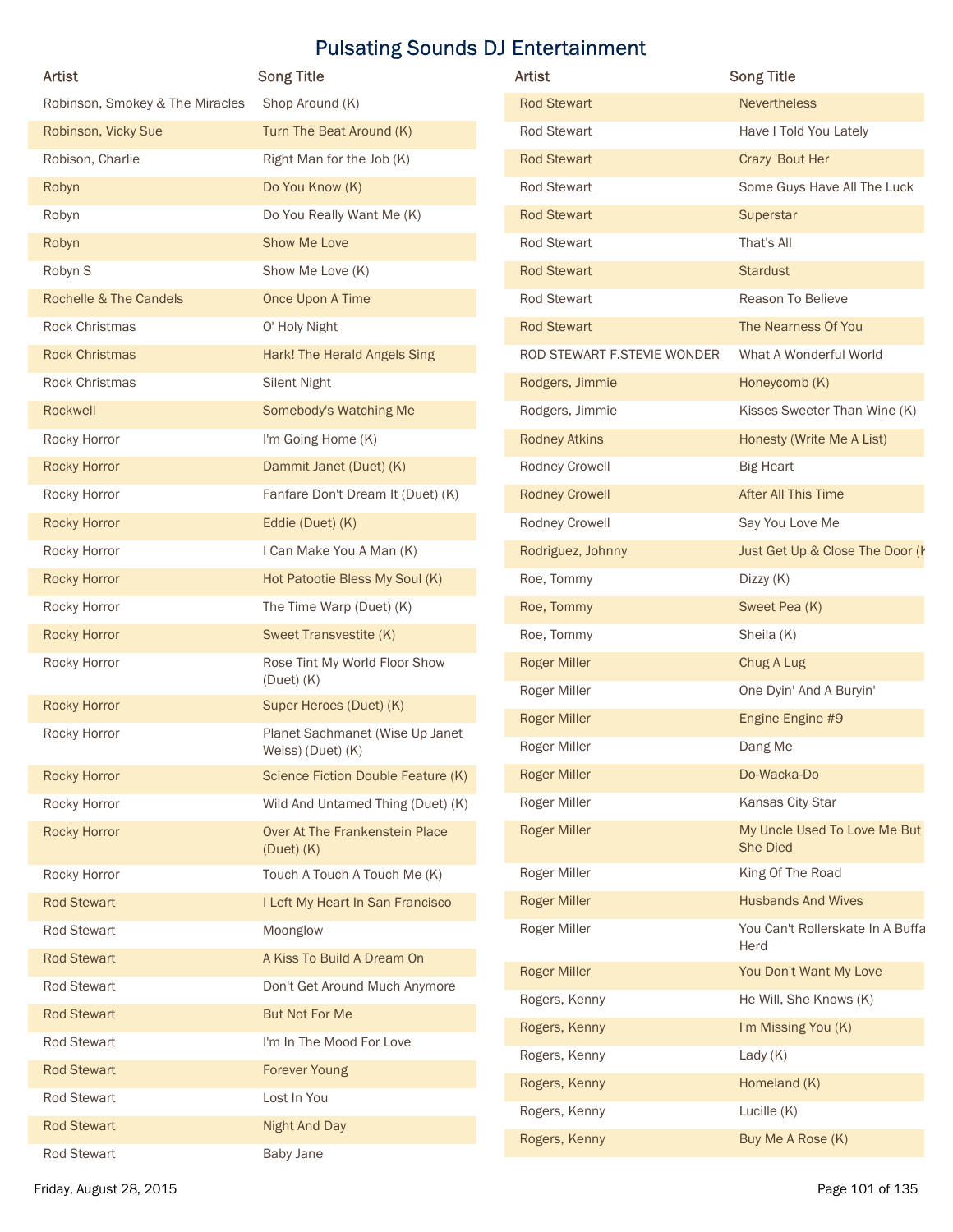| <b>Artist</b>                | <b>Song Title</b>                            | <b>Pulsating Sounds DJ Entertainment</b><br>Artist | <b>Song Title</b>                                 |
|------------------------------|----------------------------------------------|----------------------------------------------------|---------------------------------------------------|
|                              | Handprints On The Wall (K)                   | Romantics                                          | Talking In Your Sleep (K)                         |
| Rogers, Kenny                |                                              |                                                    |                                                   |
| Rogers, Kenny                | Crazy (K)                                    | Romantics, The                                     | What I Like About You (K)                         |
| Rogers, Kenny                | She Believes In Me (K)                       | Ronnie Dunn                                        | Cost Of Livin'                                    |
| Rogers, Kenny                | Ruby Don't Take Your Love To<br>Town $(K)$   | Ronnie Dunn                                        | <b>Kiss You There</b>                             |
| Rogers, Kenny                | The Gambler (K)                              | Ronnie McDowell                                    | Older Women                                       |
| Rogers, Kenny                | Through The Years (K)                        | Ronnie McDowell                                    | All Tied Up                                       |
| Rogers, Kenny                | Something's Burning (K)                      | Ronnie McDowell                                    | I Got A Million Of 'Em                            |
| Rogers, Kenny                | Rueben James (K)                             | Ronnie McDowell                                    | It's Only Make Believe                            |
| Rogers, Kenny & D Parton     | Islands In The Stream (K)                    | Ronnie McDowell                                    | Personally                                        |
| Rogers, Kenny & Dolly Parton | Love Is Strange (K)                          | <b>Ronnie McDowell</b>                             | Watching Girls Go By                              |
| Rogers, Kenny & G Knight     | If I Knew Then What I Know Now               | Ronnie McDowell<br>Ronnie McDowell                 | When You Hurt I Hurt                              |
|                              | (K)                                          |                                                    | You're Gonna Ruin My Bad<br>Reputation            |
| Rogers, Kenny & S Easton     | We've Got Tonight (K)                        | Ronnie Milsap                                      | I'd Be A Legend In My Time                        |
| <b>Rolling Stones</b>        | I Can't Get No Satisfaction (K)              | Ronnie Milsap                                      | Am I Losing You                                   |
| <b>Rolling Stones</b>        | Beast of Burden (K)                          | Ronnie Milsap                                      | Don't You Ever Get Tired (Of                      |
| <b>Rolling Stones</b>        | Gimme Shelter (K)                            |                                                    | Hurting Me)                                       |
| <b>Rolling Stones</b>        | It's Only Rock & Roll (But I Like It)<br>(K) | Ronnie Milsap                                      | Please Don't Tell Me How The<br><b>Story Ends</b> |
| <b>Rolling Stones</b>        | Emotional Rescue (K)                         | Ronnie Milsap                                      | Snap Your Fingers                                 |
| <b>Rolling Stones</b>        | Get Off of My Cloud (K)                      | Ronnie Milsap                                      | Pure Love                                         |
| <b>Rolling Stones</b>        | Bitch (K)                                    | Ronstadt, Linda                                    | Blue Bayou (K)                                    |
| <b>Rolling Stones</b>        | Fool To Cry (K)                              | Ronstadt, Linda                                    | Different Drum (K)                                |
| <b>Rolling Stones</b>        | Miss You (K)                                 | Ronstadt, Linda                                    | All My Life (K)                                   |
| <b>Rolling Stones</b>        | Brown Sugar (K)                              | Ronstadt, Linda                                    | It's So Easy (K)                                  |
| <b>Rolling Stones</b>        | It's All Over Now (K)                        | Ronstadt, Linda                                    | You're No Good (K)                                |
| <b>Rolling Stones</b>        | Let It Bleed (K)                             | Ronstadt, Linda                                    | When Will I Be Loved (K)                          |
| <b>Rolling Stones</b>        | Ruby Tuesday (K)                             | Ronstadt, Linda                                    | Someone To Lay Down Beside I                      |
| <b>Rolling Stones</b>        | Play With Fire (K)                           |                                                    | (K)                                               |
| <b>Rolling Stones</b>        | Time Is On My Side (K)                       | Ronstadt, Linda                                    | Ooh Baby Baby (K)                                 |
| <b>Rolling Stones</b>        | Tell Me (K)                                  | Ronstadt, Linda & Larry Graham                     | Somewhere Out There (K)                           |
| <b>Rolling Stones</b>        | Under My Thumb (K)                           | Rose Royce                                         | Love Don't Live Here Anymore (I                   |
| <b>Rolling Stones</b>        | Street Fighting Man (K)                      | Rose Royce                                         | I'm Going Down (K)                                |
| <b>Rolling Stones</b>        | Start Me Up (K)                              | Rose Royce                                         | Car Wash (K)                                      |
| <b>Rolling Stones</b>        | Tumbling Dice (K)                            | Rosie & The Originals                              | Angel Baby                                        |
| <b>Rolling Stones</b>        | You Can't Always Get What You                | Ross, Diana                                        | Love Hangover (K)                                 |
|                              | Want (K)                                     | Ross, Diana                                        | I'm Coming Out (K)                                |
| Rolling Stones, The          | <b>Harlem Shuffle</b>                        | Ross, Diana                                        | Ain't No Mountian High Enough                     |
| Rolling Stones, The          | Honky Tonk Woman (K)                         | Ross, Diana<br>Ross, Diana                         | Touch Me In The Morning (K)                       |
| Romantics                    | <b>What I Like About You</b>                 |                                                    | The Last Time I Saw Him (K)                       |

| Artist                         | <b>Song Title</b>                                 |
|--------------------------------|---------------------------------------------------|
| Romantics                      | Talking In Your Sleep (K)                         |
| Romantics, The                 | What I Like About You (K)                         |
| Ronnie Dunn                    | Cost Of Livin'                                    |
| Ronnie Dunn                    | <b>Kiss You There</b>                             |
| Ronnie McDowell                | Older Women                                       |
| <b>Ronnie McDowell</b>         | All Tied Up                                       |
| Ronnie McDowell                | I Got A Million Of 'Em                            |
| <b>Ronnie McDowell</b>         | It's Only Make Believe                            |
| Ronnie McDowell                | Personally                                        |
| <b>Ronnie McDowell</b>         | <b>Watching Girls Go By</b>                       |
| Ronnie McDowell                | When You Hurt I Hurt                              |
| <b>Ronnie McDowell</b>         | You're Gonna Ruin My Bad<br>Reputation            |
| Ronnie Milsap                  | I'd Be A Legend In My Time                        |
| <b>Ronnie Milsap</b>           | Am I Losing You                                   |
| Ronnie Milsap                  | Don't You Ever Get Tired (Of<br>Hurting Me)       |
| <b>Ronnie Milsap</b>           | Please Don't Tell Me How The<br><b>Story Ends</b> |
| Ronnie Milsap                  | Snap Your Fingers                                 |
| <b>Ronnie Milsap</b>           | <b>Pure Love</b>                                  |
| Ronstadt, Linda                | Blue Bayou (K)                                    |
| Ronstadt, Linda                | Different Drum (K)                                |
| Ronstadt, Linda                | All My Life (K)                                   |
| Ronstadt, Linda                | It's So Easy (K)                                  |
| Ronstadt, Linda                | You're No Good (K)                                |
| Ronstadt, Linda                | When Will I Be Loved (K)                          |
| Ronstadt, Linda                | Someone To Lay Down Beside M<br>(K)               |
| Ronstadt, Linda                | Ooh Baby Baby (K)                                 |
| Ronstadt, Linda & Larry Graham | Somewhere Out There (K)                           |
| Rose Royce                     | Love Don't Live Here Anymore (I                   |
| Rose Royce                     | I'm Going Down (K)                                |
| Rose Royce                     | Car Wash (K)                                      |
| Rosie & The Originals          | Angel Baby                                        |
| Ross, Diana                    | Love Hangover (K)                                 |
| Ross, Diana                    | I'm Coming Out (K)                                |
| Ross, Diana                    | Ain't No Mountian High Enough                     |
| Ross, Diana                    | Touch Me In The Morning (K)                       |
| Ross, Diana                    | The Last Time I Saw Him (K)                       |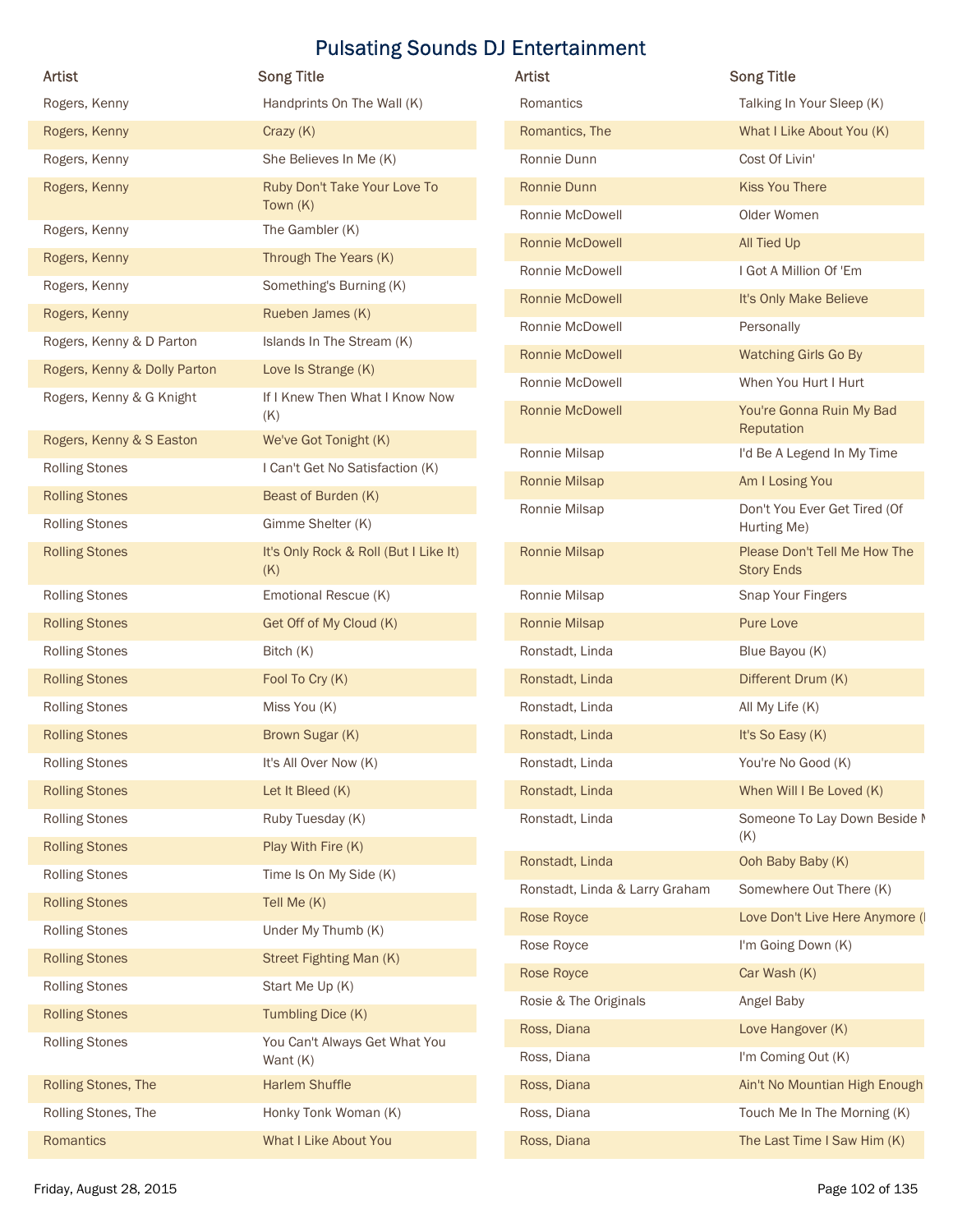|                                                            |                                          | <b>Pulsating Sounds DJ Entertainment</b> |                                                  |
|------------------------------------------------------------|------------------------------------------|------------------------------------------|--------------------------------------------------|
| Artist                                                     | <b>Song Title</b>                        | Artist                                   | <b>Song Title</b>                                |
| Ross, Diana & Lionel Richie                                | Endless Love (K)                         | Rufus & Chaka Khan                       | Hollywood (K)                                    |
| Roth, David Lee                                            | Just A Gigolo (K)                        | Rufus & Chaka Khan                       | Sweet Thing (K)                                  |
| Roth, David Lee                                            | Yankee Rose (K)                          | Run DMC                                  | Walk This Way (K)                                |
| Roxanne & UTFO                                             | The Real Roxanne (K)                     | Run DMC                                  | You Be Illin' (K)                                |
| Roxette                                                    | Listen To Your Heart                     | Rundgren, Todd                           | Bang The Drum All Day (K)                        |
| Roxette                                                    | Church Of Your Heart (K)                 | Rundgren, Todd                           | I Saw The Light (K)                              |
| Roxette                                                    | Dangerous (K)                            | Rundgren, Todd                           | Hello, It's Me (K)                               |
| Roxette                                                    | Listen To Your Heart (K)                 | Rundgren, Todd                           | Can We Still Be Friends (K)                      |
| Roxette                                                    | It Must Have Been Love                   | Rush, Merilee                            | Angel of the Morning (K)                         |
| <b>Roxy Music</b>                                          | Avalon                                   | <b>Rushlow</b>                           | I Can't Be Your Friend                           |
| Roxy Music                                                 | More Than This                           | Rushlow                                  | Sweet Summer Rain (K)                            |
| <b>Roxy Music</b>                                          | Love Is The Drug (K)                     | Rushlow, Tim                             | Crazy Life (K)                                   |
| Roy Acuff & The Nitty Gritty Dirt Ban Wreck On The Highway |                                          | Russell, Brenda                          | Piano In The Dark (K)                            |
| <b>Roy Drusky</b>                                          | All My Hard Times                        | Russell, Leon                            | Lady Blue (K)                                    |
| Roy Drusky                                                 | The World Is Round                       | Rutan, Deric                             | When You Come Around (K)                         |
| Roy Head                                                   | Treat Her Right (K)                      | Ryan Adams                               | New York, New York<br>On The Way Down            |
| Roy Orbison<br>Roy Orbison                                 | Dream Baby<br>Goodnight                  | Ryan Cabrera<br>Ryan Cabrera             | Say                                              |
| Roy Orbison                                                | Crying                                   | Ryan Shupe & The Rubberband              | Dream Big                                        |
| Roy Orbison                                                | I Drove All Night                        | Rydell, Bobby                            | Forget Him (K)                                   |
|                                                            |                                          |                                          |                                                  |
| Roy Orbison<br>Roy Orbison                                 | Oh Pretty Woman<br>Only The Lonely       | Rydell, Bobby<br>Rydell, Bobby           | Wild One (K)<br>Swingin' School (K)              |
| Roy Orbison                                                | <b>Pretty Paper</b>                      | Ryder, Mitch                             | Sock It To Me Baby (K)                           |
| Roy Orbison                                                | You Got It                               |                                          |                                                  |
| Roy Rogers                                                 | <b>Happy Trails</b>                      | ${\bf S}$                                |                                                  |
| <b>Royal Teens</b>                                         | Short Shorts (Duet) (K)                  | S Club 7                                 | Never Had A Dream Come True                      |
| Royal, Billy Joe                                           | Down In The Boondocks (K)                | Sade                                     | No Ordinary Love                                 |
| Royal, Billy Joe                                           | Cherry Hill Park (K)                     | Sade<br>Sade                             | By Your Side                                     |
| Royce, Rose                                                | I Wanna Get Next To You (K)              | Sade                                     | Your Love is King (K)<br>Paradise                |
| <b>Ruben Studdard</b>                                      | No Ruben                                 | Sade                                     | Smooth Operator (K)                              |
| Ruben Studdard                                             | Don't Quit On Me                         | Safaris                                  | Image Of A Girl                                  |
| <b>Ruben Studdard</b>                                      | <b>Take The Shot</b>                     | Saigon Kick                              | Love Is On The Way (K)                           |
| Ruby Murray                                                | Oh Danny Boy                             | Saliva                                   | Rest In Pieces (K)                               |
| <b>Rueben Studdard</b>                                     | <b>Sorry 2004</b>                        | Sam & Dave                               | Don't Make It So Hard On Me (k                   |
| Ruff Endz                                                  | No More (K)                              | Sam & Dave                               | When Something is Wrong with                     |
| <b>Ruff Endz</b>                                           | Someone To Love You                      |                                          | My Baby (K)                                      |
| Ruffin, Jimmy                                              | What Becomes Of The<br>Brokenhearted (K) | Sam Harris<br>Sam Palladio               | Over The Rainbow<br>It Ain't Yours To Throw Away |
| Rufus                                                      | Tell Me Something Good (K)               |                                          |                                                  |
| Friday, August 28, 2015                                    |                                          |                                          | Page 103 of 135                                  |

| Artist                      | <b>Song Title</b>                           |
|-----------------------------|---------------------------------------------|
| Rufus & Chaka Khan          | Hollywood (K)                               |
| Rufus & Chaka Khan          | Sweet Thing (K)                             |
| Run DMC                     | Walk This Way (K)                           |
| Run DMC                     | You Be Illin' (K)                           |
| Rundgren, Todd              | Bang The Drum All Day (K)                   |
| Rundgren, Todd              | I Saw The Light (K)                         |
| Rundgren, Todd              | Hello, It's Me (K)                          |
| Rundgren, Todd              | Can We Still Be Friends (K)                 |
| Rush, Merilee               | Angel of the Morning (K)                    |
| Rushlow                     | I Can't Be Your Friend                      |
| Rushlow                     | Sweet Summer Rain (K)                       |
| Rushlow, Tim                | Crazy Life (K)                              |
| Russell, Brenda             | Piano In The Dark (K)                       |
| Russell, Leon               | Lady Blue (K)                               |
| Rutan, Deric                | When You Come Around (K)                    |
| <b>Ryan Adams</b>           | New York, New York                          |
| Ryan Cabrera                | On The Way Down                             |
| Ryan Cabrera                | Say                                         |
| Ryan Shupe & The Rubberband | Dream Big                                   |
| Rydell, Bobby               | Forget Him (K)                              |
| Rydell, Bobby               | Wild One (K)                                |
| Rydell, Bobby               | Swingin' School (K)                         |
| Ryder, Mitch                | Sock It To Me Baby (K)                      |
| S                           |                                             |
| S Club 7                    | Never Had A Dream Come True                 |
| Sade                        | No Ordinary Love                            |
| Sade                        | By Your Side                                |
| Sade                        | Your Love is King (K)                       |
| Sade                        | Paradise                                    |
| Sade                        | Smooth Operator (K)                         |
| <b>Safaris</b>              | Image Of A Girl                             |
| Saigon Kick                 | Love Is On The Way (K)                      |
| Saliva                      | Rest In Pieces (K)                          |
| Sam & Dave                  | Don't Make It So Hard On Me (K              |
| Sam & Dave                  | When Something is Wrong with<br>My Baby (K) |
| <b>Sam Harris</b>           | <b>Over The Rainbow</b>                     |
| Sam Palladio                | It Ain't Yours To Throw Away                |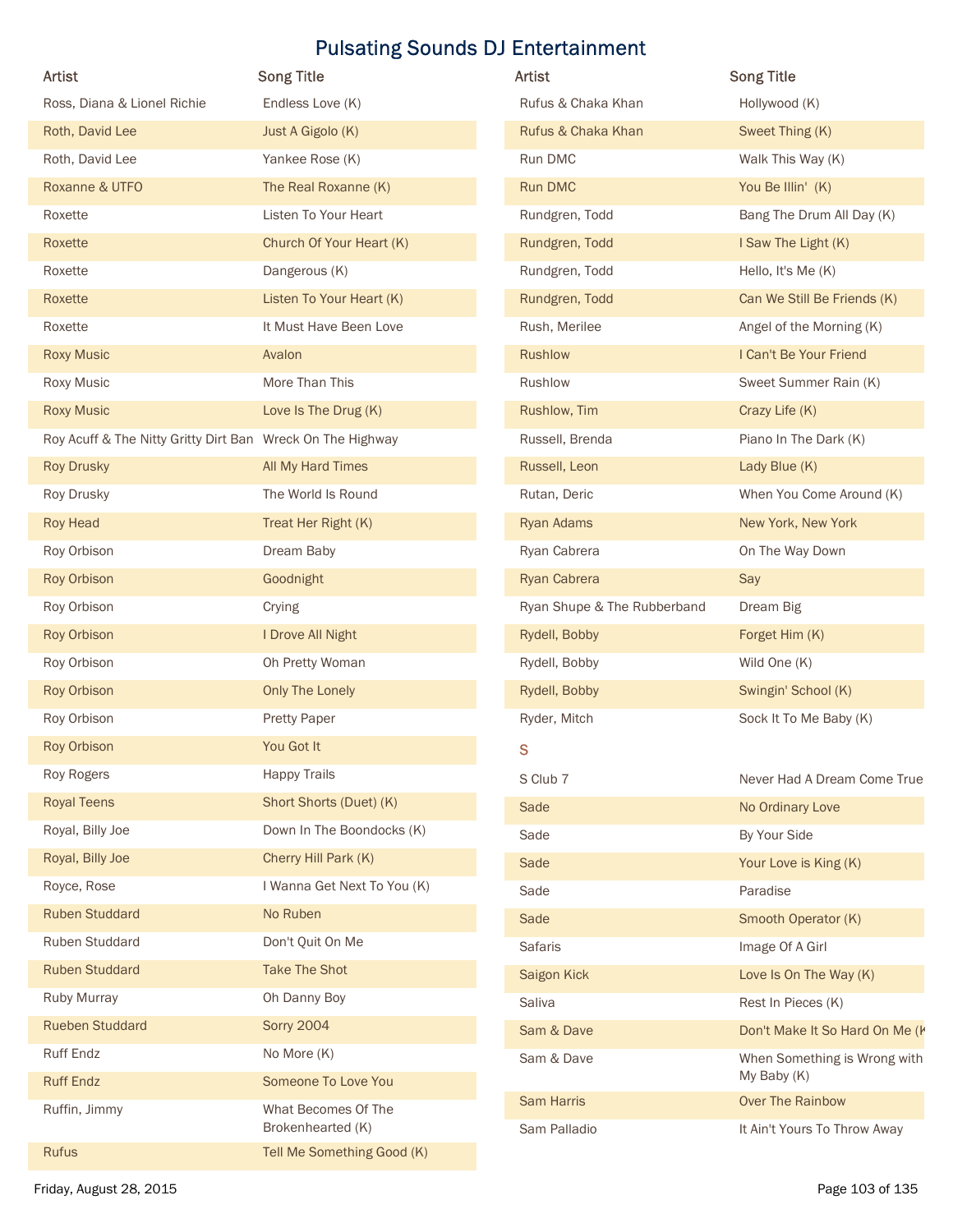|                                            |                                    | <b>Pulsating Sounds DJ Entertainment</b> |                                  |
|--------------------------------------------|------------------------------------|------------------------------------------|----------------------------------|
| Artist                                     | <b>Song Title</b>                  | Artist                                   | <b>Song Title</b>                |
| Sam Smith                                  | Money On My Mind                   | Sara Evans                               | Three Chords And The Truth       |
| Sam The Sham                               | Lil Red Riding Hood (K)            | Sara Evans                               | Why Should I Care                |
| Sam the Sham                               | Wooly Bully (K)                    | <b>Sarah Buxton</b>                      | That Kind Of Day                 |
| Sam The Sham And & The Pharaoh Wooly Bully |                                    | Sarah McLachlan                          | Ice Cream                        |
| Samantha Cole                              | Happy With You                     | Sarah McLachlan                          | <b>Good Enough</b>               |
| Samantha Cole                              | Without You                        | SARAH MCLACHLAN                          | I Love You                       |
| Same Ol' Love                              | Same Ol' Love                      | <b>SARAH MCLACHLAN</b>                   | <b>Drifting</b>                  |
| Sammie                                     | I Like It (K)                      | Sarah McLachlan                          | Adia                             |
| Sammy Davis, Jr.                           | Something's Gotta Give             | Sarah McLachlan                          | I Will Remember You              |
| Sammy Kershaw                              | Matches                            | Sarah McLachlan                          | Fallen                           |
| Sammy Kershaw                              | Meant To Be                        | <b>SARAH MCLACHLAN</b>                   | Time                             |
| Sammy Kershaw                              | Yard Sale                          | Sarah McLachlan                          | <b>Sweet Surrender</b>           |
| Sammy Kershaw                              | Queen Of My Double Wide Trailer    | Sarah McLachlan                          | <b>Stupid</b>                    |
| Sandi Patti                                | Come Let's Worship Him             | Sarah McLachlan                          | World On Fire                    |
| Sandler, Adam                              | Adam's Chanuka Song (K)            | Sarah McLachlan                          | Possession                       |
| Sandler, Adam                              | Ode To My Car (XX Lyrics) (K)      | Sarina Paris                             | Look At Us                       |
| Sandler, Adam                              | What The Hell Happened To Me (K)   | Savage Garden                            | I Want You                       |
| Sandler, Barry                             | The Ballad of the Green Berets (K) | Savage Garden                            | I Knew I Loved You (K)           |
| <b>Sandy Posey</b>                         | I Take It Back                     | Savage Garden                            | Hold Me                          |
| Sandy Posey                                | Single Girl                        | Savage Garden                            | Truly, Madly, Deeply (K)         |
| Santana                                    | Evil Ways (K)                      | Savage Garden                            | To The Moon & Back (K)           |
| Santana                                    | Maria Maria                        | Sawyer Brown                             | Lookin' For Love                 |
| Santana & Alex Band                        | Why Don't You & I (K)              | Sawyer Brown                             | I'll Be Around (K)               |
| Santana & Michelle Branch                  | The Game of Love (K)               | Sawyer Brown                             | Hard To Say (K)                  |
| Santana & Rob Thomas                       | Smooth (K)                         | Sawyer Brown                             | Looking For Love (K)             |
| Santana F/Product G&B                      | Maria Maria                        | Sawyer Brown                             | Drive Me Wild (K)                |
| Sara Bareilles                             | Bottle It Up                       | Sawyer Brown                             | Hard To Say                      |
| Sara Bareilles                             | Love Song                          | Sawyer Brown                             | Did It For Love                  |
| Sara Bareilles                             | <b>Brave</b>                       | Sawyer Brown                             | Step That Step (K)               |
| Sara Bareilles                             | Uncharted                          | Sawyer Brown                             | Perfect World                    |
| Sara Evans                                 | Cryin' Game                        | Sawyer Brown                             | This Time                        |
| Sara Evans                                 | Cheatin'                           | Sawyer Brown                             | The Race Is On (K)               |
| Sara Evans                                 | Fool, Im A Woman                   | Sawyer Brown                             | Some Girls Do (K)                |
| Sara Evans                                 | I Keep Looking                     | Sawyer Brown                             | This Missin' You Heart of Mine ( |
| Sara Evans                                 | No Place That Far                  | Sayer, Leo                               | Long Tall Glasses (I Can Dance)  |
| Sara Evans                                 | Tonight                            |                                          | (K)                              |
| Sara Evans                                 | <b>Shame About That</b>            | Sayer, Leo                               | When I Need You (K)              |
| Sara Evans                                 | <b>True Lies</b>                   | Scaggs, Boz                              | JoJo (K)                         |
|                                            |                                    | Scaggs, Boz                              | Lowdown (K)                      |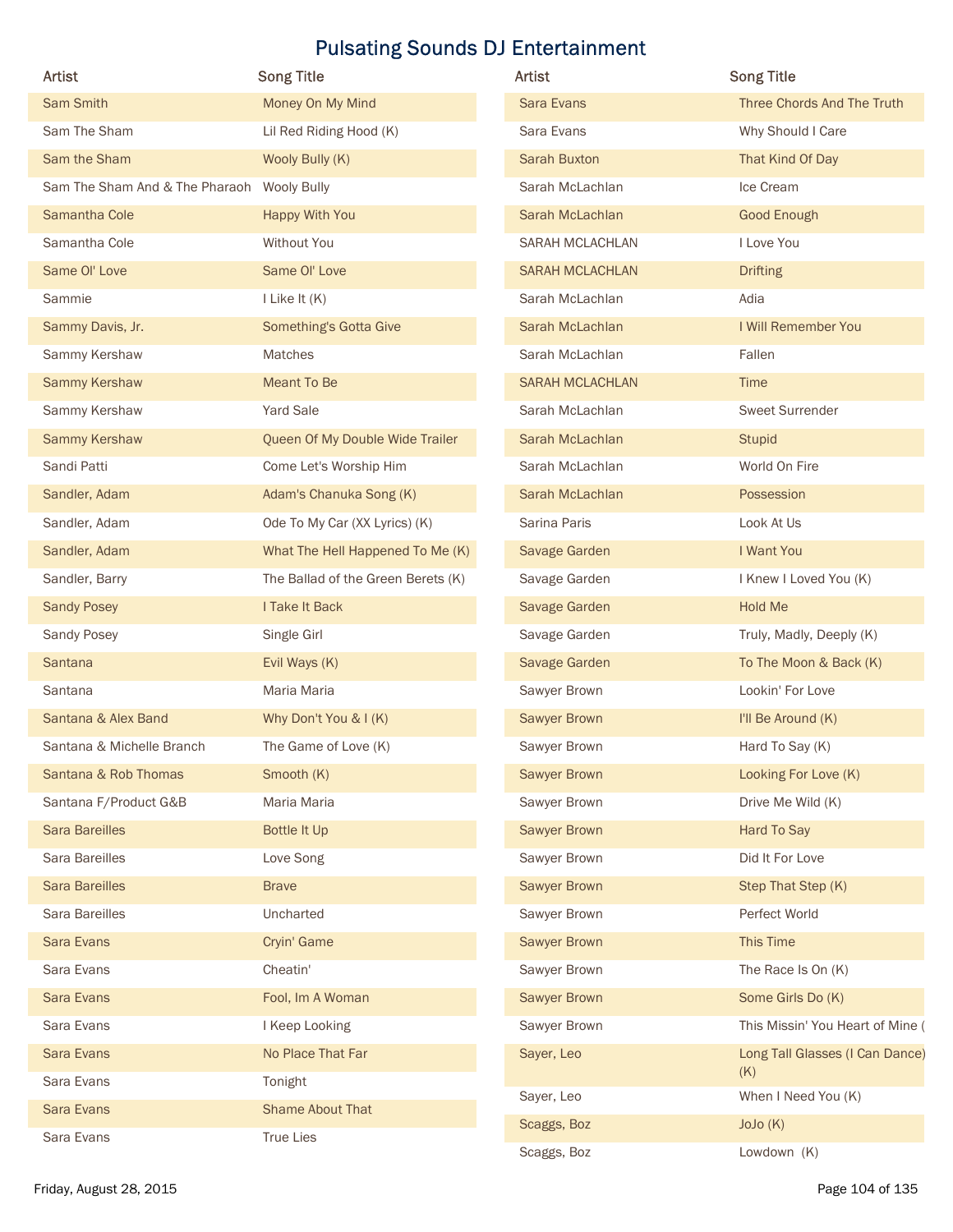| <b>Artist</b>                                 | <b>Song Title</b>                   | <b>Pulsating Sounds DJ Entertainment</b><br>Artist | <b>Song Title</b>                         |
|-----------------------------------------------|-------------------------------------|----------------------------------------------------|-------------------------------------------|
| Scaggs, Boz                                   | Lido Shuffle (K)                    | Segar, Bob                                         | Good For Me (K)                           |
| Scaggs, Boz                                   | Look What You've Done To Me (K)     | Segar, Bob                                         | Hollywood Nights (K)                      |
| Scaggs, Boz                                   | Harbor Lights (K)                   | Segar, Bob                                         | Against The Wind (K)                      |
| Scandal                                       | Goodbye To You (K)                  | Segar, Bob                                         | Like A Rock (K)                           |
| Schilling, Peter                              | Major Tom (Coming Home) (K)         | Segar, Bob                                         | Betty Lou's Gettin' Out Tonight (         |
| Schneider, John                               | I've Been Around Enough To Know     | Segar, Bob                                         | Old Time Rock & Roll (K)                  |
| Schoolboy Q                                   | (K)<br>Man Of The Year              | Segar, Bob                                         | Cest La Vie (K)                           |
| Scott, Jack                                   | Burning Bridges (K)                 | Segar, Bob                                         | Mainstreet (K)                            |
| Scott, Jack                                   | What In The World's Come Over       | Segar, Bob                                         | Night Moves (K)                           |
|                                               | You (K)                             | Segar, Bob                                         | Lock & Load (K)                           |
| Scott, Jill                                   | Gettin' In The Way (K)              | Segar, Bob                                         | Her Strut (K)                             |
| Scott, Jill                                   | A Long Walk (K)                     | Segar, Bob                                         | Fire Lake (K)                             |
| Scott, Jill                                   | The Way (K)                         | Segar, Bob                                         | Fire Down Below (K)                       |
| <b>Scotty Emerick</b>                         | The Coast Is Clear                  | Segar, Bob                                         | Come To Poppa (K)                         |
| <b>Scotty Emerick</b>                         | The Watch                           | Segar, Bob                                         | Beautiful Loser (K)                       |
| <b>Screaming Trees</b>                        | Nearly Lost You                     | Segar, Bob                                         | Rock & Roll Never Forgets (K)             |
| Seal                                          | Don't Cry                           | Segar, Bob                                         | Still The Same (K)                        |
| Seal                                          | Kiss From A Rose (K)                | Segar, Bob                                         | Shame On The Moon (K)                     |
| Seals, Dan                                    | Bop (K)                             | Segar, Bob                                         | You'll Accompany Me (K)                   |
| Sean Kingston                                 | <b>Fire Burning</b>                 | Segar, Bob                                         | Roll Me Away (K)                          |
| Sean Paul                                     | Get Busy                            | Segar, Bob                                         | Til It Shines (K)                         |
| Searchers                                     | Love Potion #9                      | Segar, Bob                                         | We've Got Tonight (K)                     |
| Searchers, The                                | Love Potion No 9 (K)                | Segar, Bob                                         | The Famous Final Scene (K)                |
| Searchers, The                                | Needles and Pins (K)                | Segar, Bob                                         | Shakedown (K)                             |
| Searchers, The                                | Sweets For My Sweet                 | Segar, Bob<br>Selena                               | Turn The Page (K)<br>I Could Fall In Love |
| Sears, Dawn                                   | Runaway Train (K)                   | Selena                                             | Missing My Baby                           |
| Second Serenade<br><b>Secondhand Serenade</b> | Fall For You<br><b>Fall For You</b> | Selena                                             | Dreaming Of You (K)                       |
| Sedaka, Neil                                  | Calander Girl (K)                   | Selena                                             | <b>Captive Heart</b>                      |
| Sedaka, Neil                                  | Laughter in the Rain (K)            | Sellers, Jason                                     | I'm Your Man (K)                          |
| Sedaka, Neil                                  | Next Door To An Angel (K)           | Sembello, Mike                                     | Maniac (K)                                |
| Sedaka, Neil                                  | Happy Birthday Sweet 16 (K)         | Semisonic                                          | Closing Time (K)                          |
| Sedaka, Neil                                  | Breaking Up Is Hard To Do (K)       | Semisonic                                          | Secret Smile (K)                          |
| Sedaka, Neil                                  | Stairway to Heaven (K)              | Sensations                                         | Let Me In                                 |
| Seether                                       | <b>Broken</b>                       | Sephanie Bentley                                   | Who's That Girl                           |
| Seether                                       | Veruca Salt (K)                     | Sergio Mendes                                      | Never Gonna Let You Go                    |
| Seether                                       | Remedy (K)                          | Seven Mary Three                                   | Cumbersome                                |
|                                               |                                     |                                                    |                                           |
| Seether & Amy Lee<br>Friday, August 28, 2015  | Broken (K)                          | Seven Mary Three                                   | Water's Edge (K)                          |

| Artist            | <b>Song Title</b>                 |
|-------------------|-----------------------------------|
| Segar, Bob        | Good For Me (K)                   |
| Segar, Bob        | Hollywood Nights (K)              |
| Segar, Bob        | Against The Wind (K)              |
| Segar, Bob        | Like A Rock (K)                   |
| Segar, Bob        | Betty Lou's Gettin' Out Tonight ( |
| Segar, Bob        | Old Time Rock & Roll (K)          |
| Segar, Bob        | Cest La Vie (K)                   |
| Segar, Bob        | Mainstreet (K)                    |
| Segar, Bob        | Night Moves (K)                   |
| Segar, Bob        | Lock & Load (K)                   |
| Segar, Bob        | Her Strut (K)                     |
| Segar, Bob        | Fire Lake (K)                     |
| Segar, Bob        | Fire Down Below (K)               |
| Segar, Bob        | Come To Poppa (K)                 |
| Segar, Bob        | Beautiful Loser (K)               |
| Segar, Bob        | Rock & Roll Never Forgets (K)     |
| Segar, Bob        | Still The Same (K)                |
| Segar, Bob        | Shame On The Moon (K)             |
| Segar, Bob        | You'll Accompany Me (K)           |
| Segar, Bob        | Roll Me Away (K)                  |
| Segar, Bob        | Til It Shines (K)                 |
| Segar, Bob        | We've Got Tonight (K)             |
| Segar, Bob        | The Famous Final Scene (K)        |
| Segar, Bob        | Shakedown (K)                     |
| Segar, Bob        | Turn The Page (K)                 |
| Selena            | I Could Fall In Love              |
| Selena            | Missing My Baby                   |
| Selena            | Dreaming Of You (K)               |
| Selena            | Captive Heart                     |
| Sellers, Jason    | I'm Your Man (K)                  |
| Sembello, Mike    | Maniac (K)                        |
| Semisonic         | Closing Time (K)                  |
| Semisonic         | Secret Smile (K)                  |
| <b>Sensations</b> | Let Me In                         |
| Sephanie Bentley  | Who's That Girl                   |
| Sergio Mendes     | Never Gonna Let You Go            |
| Seven Mary Three  | Cumbersome                        |
| Seven Mary Three  | Water's Edge (K)                  |
|                   |                                   |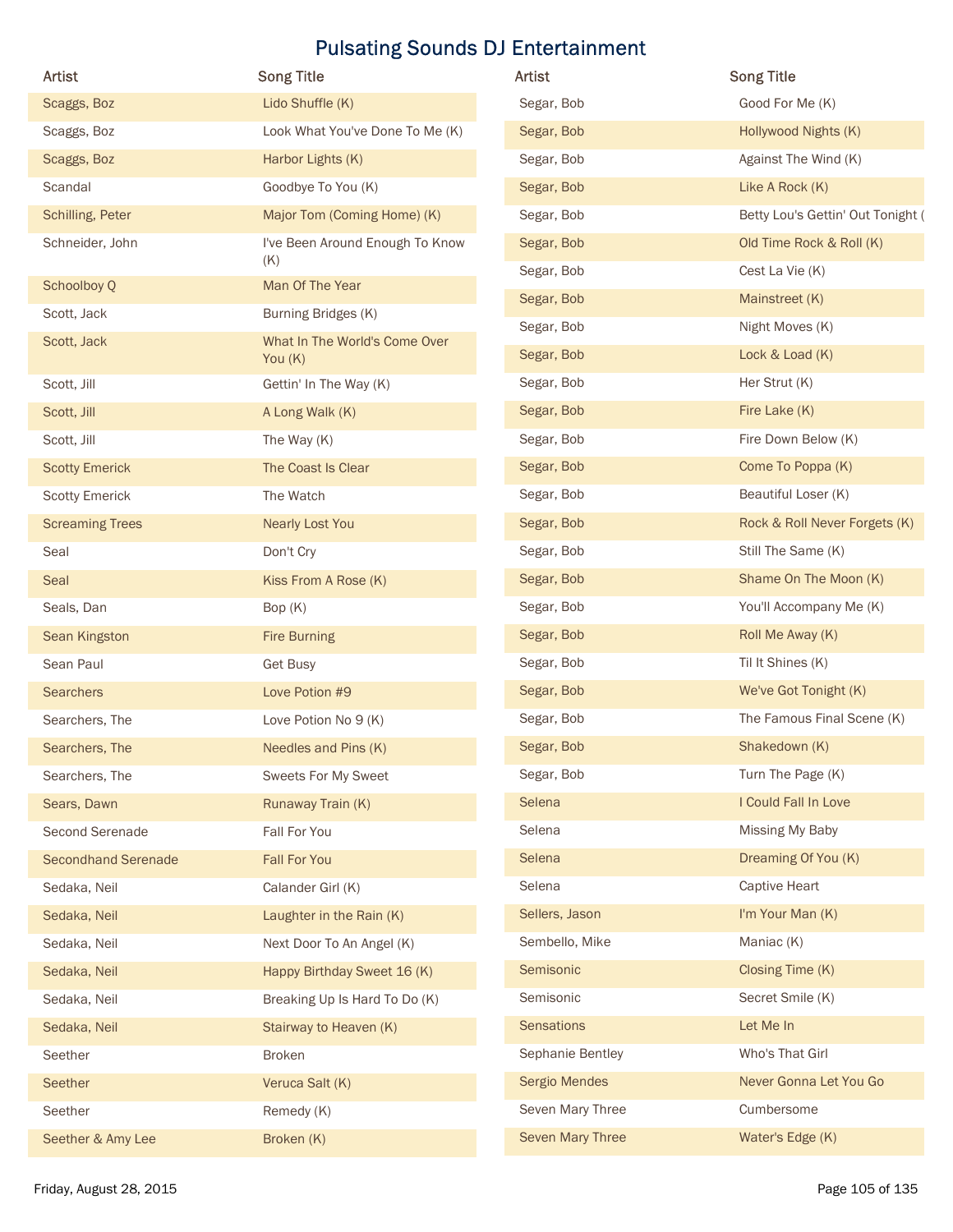| <b>Artist</b>                         | <b>Pulsating Sounds DJ Entertainment</b><br><b>Song Title</b> | <b>Artist</b>            | <b>Song Title</b>                                       |
|---------------------------------------|---------------------------------------------------------------|--------------------------|---------------------------------------------------------|
| Seven Mary Three                      | Wait (K)                                                      | She Moves                | It's Your Love (Pop Ver) (K)                            |
| <b>SHA</b>                            | The Place Where You Belong (K)                                | SheDaisy                 | Come Home Soon (K)                                      |
| Sha Na Na                             | <b>Blue Moon</b>                                              | SheDaisy                 | Lucky 4 You (K)                                         |
| Sha Na Na                             | Tears On My Pillow (K)                                        | Shedaisy                 | <b>Goodbye Earl</b>                                     |
| Shaggy                                | In The Summertime                                             | SHeDaisy                 | Little Goodbyes                                         |
| Shaggy                                | Oh Carolina (K)                                               | SHeDaisy                 | <b>Passenger Seat</b>                                   |
| Shaggy                                | Angel (K)                                                     | SHeDaisy                 | Still Holding Out For You                               |
| <b>Shaggy</b>                         | Dance & Shout (K)                                             | Sheena Easton            | Lover In Me                                             |
| Shaggy & The Kraft                    | Freaky Girl (K)                                               | Sheena Easton            | For Your Eyes Only                                      |
| <b>Shakespear's Sister</b>            | <b>Stay</b>                                                   | Sheila E                 | A Love Bizzare (K)                                      |
| Shakin' Stevens                       | Green Door                                                    | Shelby Lynn              | Slow Me Down                                            |
| <b>Shakira</b>                        | Illegal                                                       | <b>Shelby Lynne</b>      | Slow Me Down                                            |
| Shakira                               | Whenever Wherever (K)                                         | Shelton, Blake           | All Over Me (K)                                         |
| Shakira Feat. Carlos Santana          | <b>Illegal</b>                                                | Shelton, Blake           | Austin (K)                                              |
| Shalaman, Herb                        | Make That Move (K)                                            | Shelton, Blake           | OI' Red (K)                                             |
| Shalamar                              | Dancing In The Sheets (K)                                     | Shelton, Blake           | Some Beach (K)                                          |
| Shana Petrone                         | Something Real                                                | Shelton, Blake           | When Somebody Knows You Th                              |
| Shand, Remy                           | The Way I Feel (K)                                            | Shelton, Ricky Van       | Well $(K)$<br>Statue Of A Fool (K)                      |
| Shane Minor                           | I Think You're Beautiful                                      | Shenandoah               | I Got You                                               |
| Shangri Las, The                      | Remember (Walkin' In The Sand)                                | Shenandoah               | I Want To Be Loved Like That (K                         |
| Shangri-Las                           | Give Him A Great Big Kiss                                     | Shenandoah               | Darned If I Don't (Danged If I Do                       |
| Shangri-Las                           | Remember (Walking In The Sand)                                |                          |                                                         |
| Shania Twain                          | You Lay A Whole Lot Of Love On                                | Shenandoah<br>Shenandoah | Ghost In This House (K)<br>Church on Cumberland Road (K |
| Shania Twain                          | Me<br>Shoes                                                   | Shenandoah               | <b>What Children Believe</b>                            |
| Shanice                               | I Love Your Smile (K)                                         | Shenandoah               | Somewhere in the Vicinity of the                        |
| Shannon                               | Let The Music Play (K)                                        |                          | Heart (K)                                               |
| Shannon Brown                         | Untangle My Heart                                             | Shep & The Limelights    | Daddy's Home                                            |
| Shannon Lawson                        | Dream Your Way To Me                                          | Shep and The Limelites   | Daddy's Home (K)                                        |
| Sharissa                              | Any Other Night (K)                                           | Shepard, Vonda           | Baby Don't You Break My Heart                           |
| Sharp, Dee Dee                        | Mashed Potato (K)                                             |                          | Slow (K)                                                |
| Sharp, Kevin                          | Beautiful People (K)                                          | Shepard, Vonda           | Searching My Soul (K)                                   |
| Sharp, Kevin                          | She's Sure Takin' It Well (K)                                 | Shepherd, Kenny Wayne    | Blue On Black (K)                                       |
|                                       |                                                               | Shepherd, Kenny Wayne    | In $2$ Deep $(K)$                                       |
| Sharp, Kevin                          | There's Only You (K)                                          | Shepherd, TG             | I'll Be Coming Back for More (K)                        |
| Shaw, Victoria                        | Cry Wolf (K)                                                  | Shepherd, TG             | I Loved 'Em Every One (K)                               |
| Shawn Mullins                         | Lullaby                                                       | Shepherd, TG             | Devil In The Bottle (K)                                 |
| <b>Shawn Mullins</b>                  | Everywhere I Go                                               | Sherman, Alan            | Hello Muddah Hello Faddah (K)                           |
| Shawn Mullins<br><b>Shawn Mullins</b> | Up All Night                                                  | Sherman, Bobby           | Little Woman (K)                                        |
|                                       | Shimmer                                                       | Sherrie Austin           | Son Of A Preacher Man                                   |

| Artist                 | <b>Song Title</b>                             |
|------------------------|-----------------------------------------------|
| She Moves              | It's Your Love (Pop Ver) (K)                  |
| <b>SheDaisy</b>        | Come Home Soon (K)                            |
| SheDaisy               | Lucky 4 You (K)                               |
| <b>Shedaisy</b>        | <b>Goodbye Earl</b>                           |
| SHeDaisy               | Little Goodbyes                               |
| <b>SHeDaisy</b>        | <b>Passenger Seat</b>                         |
| SHeDaisy               | Still Holding Out For You                     |
| <b>Sheena Easton</b>   | Lover In Me                                   |
| Sheena Easton          | For Your Eyes Only                            |
| Sheila E               | A Love Bizzare (K)                            |
| Shelby Lynn            | Slow Me Down                                  |
| <b>Shelby Lynne</b>    | Slow Me Down                                  |
| Shelton, Blake         | All Over Me (K)                               |
| Shelton, Blake         | Austin (K)                                    |
| Shelton, Blake         | OI' Red(K)                                    |
| Shelton, Blake         | Some Beach (K)                                |
| Shelton, Blake         | When Somebody Knows You Th<br>Well $(K)$      |
| Shelton, Ricky Van     | Statue Of A Fool (K)                          |
| Shenandoah             | I Got You                                     |
| Shenandoah             | I Want To Be Loved Like That (K               |
| Shenandoah             | Darned If I Don't (Danged If I Do             |
| Shenandoah             | Ghost In This House (K)                       |
| Shenandoah             | Church on Cumberland Road (K                  |
| Shenandoah             | <b>What Children Believe</b>                  |
| Shenandoah             | Somewhere in the Vicinity of the<br>Heart (K) |
| Shep & The Limelights  | Daddy's Home                                  |
| Shep and The Limelites | Daddy's Home (K)                              |
| Shepard, Vonda         | Baby Don't You Break My Heart<br>Slow (K)     |
| Shepard, Vonda         | Searching My Soul (K)                         |
| Shepherd, Kenny Wayne  | Blue On Black (K)                             |
| Shepherd, Kenny Wayne  | In $2$ Deep $(K)$                             |
| Shepherd, TG           | I'll Be Coming Back for More (K)              |
| Shepherd, TG           | I Loved 'Em Every One (K)                     |
| Shepherd, TG           | Devil In The Bottle (K)                       |
| Sherman, Alan          | Hello Muddah Hello Faddah (K)                 |
| Sherman, Bobby         | Little Woman (K)                              |
| Sherrie Austin         | Son Of A Preacher Man                         |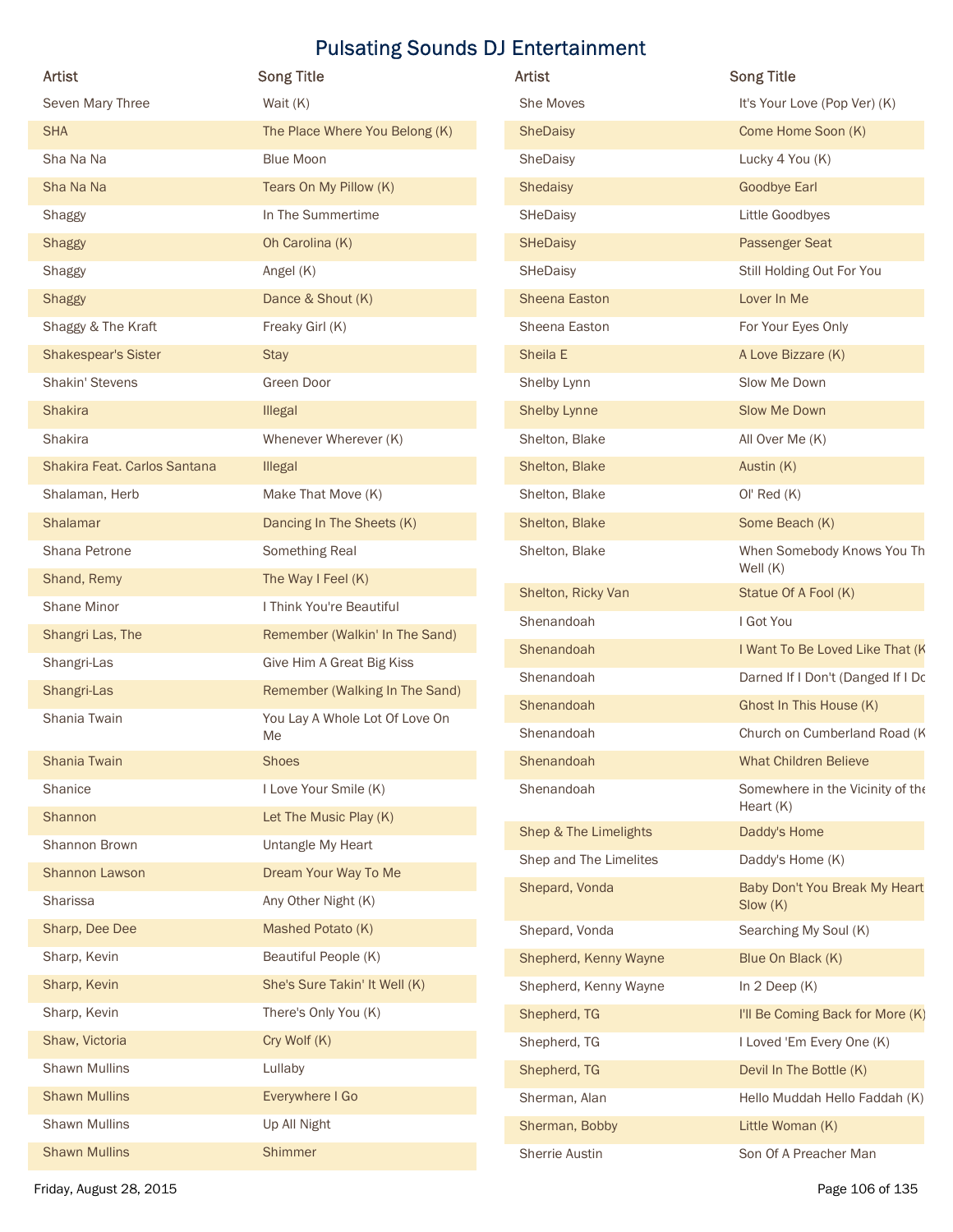| Artist                    | <b>Song Title</b>                      | Artist                                            | <b>Song Title</b>                        |
|---------------------------|----------------------------------------|---------------------------------------------------|------------------------------------------|
| Sherrie' Austin           | Innocent Man                           | Simon, Carly                                      | You're So Vain (K)                       |
| Sheryl Crow               | Light In Your Eyes                     | Simon, Carly                                      | You Belong To Me (K)                     |
| <b>Sheryl Crow</b>        | Callin' Me When I'm Lonely             | Simon, Carly                                      | That's The Way I've Always Hear          |
| Sheryl Crow               | Easy                                   |                                                   | It Should Be (K)                         |
| <b>Sheryl Crow</b>        | The First Cut Is The Deepest           | Simon, Paul                                       | Me & Julio Down By The<br>Schoolyard (K) |
| Shinedown                 | Fly From The Inside (K)                | Simon, Paul                                       | Father & Daughter (K)                    |
| Shinedown                 | Crow & The Butterfly, The              | Simon, Paul                                       | You Can Call Me Al (K)                   |
| Shinedown                 | Simple Man (K)                         | Simon, Paul                                       | Slip Sliding Away (K)                    |
| Shinedown                 | <b>Second Chance</b>                   | Simple E                                          | Play My Funk (K)                         |
| <b>Shirelles</b>          | Dedicated To The One I Love            | <b>Simple Minds</b>                               | Don't You (Forget About Me)              |
| Shirelles, The            | <b>Foolish Little Girl</b>             | Simple Minds                                      | Alive & Kicking (K)                      |
| Shirelles, The            | Baby It's You (K)                      | Simple Plan                                       | I'd Do Anything (K)                      |
| Shirelles, The            | Mama Said (K)                          | Simple Plan                                       | Happy Together                           |
| Shirelles, The            | Dedicated To The One I Love            | Simple Plan                                       | Don't Wanna Think About You (I           |
| Shirelles, The            | Soldier Boy (K)                        | Simple Plan                                       | Addicted (K)                             |
| Shirelles, The            | Will You Still Love Me Tomorrow<br>(K) | Simple Plan<br>Simple Plan Feat. Natasha Bedingfi | Perfect (K)<br>Jet Lag                   |
| <b>Shirley Bassey</b>     | <b>Diamonds Are Forever</b>            |                                                   | <b>Holding Back The Years</b>            |
| Shondells                 | Hanky Panky                            | <b>Simply Red</b><br>Simply Red                   | If You Don't Know Me By Now (I           |
| Show Goes On (Clean), The | Show Goes On (Clean), The              | Simpson, Ashlee                                   | Pieces Of Me (K)                         |
| Shut Up And Let Me Go     | Shut Up And Let Me Go                  | Simpson, Jessica                                  | Irresistable (K)                         |
| <b>Silhouettes</b>        | <b>Get A Job</b>                       | Simpson, Jessica                                  | I Wanna Love You Forever (K)             |
| Silhouettes, The          | Get A Job (K)                          | Simpson, Jessica                                  | A Little Bit (K)                         |
| Silk                      | Freak Me                               | Simpson, Jessica                                  | Take My Breath Away (K)                  |
| Silk                      | If You (K)                             | Sinatra, Frank                                    | After You've Gone (K)                    |
| <b>Silver Sun</b>         | Too Much, Too Little, Too Late (K)     | Sinatra, Frank                                    | Chicago (K)                              |
| Silverchair               | Ana's Song (K)                         | Sinatra, Frank                                    | In The Wee Small Hours (K)               |
| Simon & Garfunkel         | 59th Street Bridge Song (K)            | Sinatra, Frank                                    | LA is My Lady (K)                        |
| Simon & Garfunkel         | El Condor Pasa (K)                     | Sinatra, Frank                                    | All The Way (K)                          |
| Simon & Garfunkel         | Mrs Robinson (K)                       | Sinatra, Frank                                    | One For My Baby (K)                      |
| Simon & Garfunkel         | Bridge Over Troubled Water (K)         | Sinatra, Frank                                    | Come Fly With Me (K)                     |
| Simon & Garfunkel         | Kodachrome (K)                         | Sinatra, Frank                                    | Luck Be A Lady (K)                       |
| Simon & Garfunkel         | Homeward Bound (K)                     | Sinatra, Frank                                    | Come Rain or Come Shine (K)              |
| Simon & Garfunkel         | 50 Ways To Leave Your Lover (K)        | Sinatra, Frank                                    | How About You (K)                        |
| Simon & Garfunkel         | Cecilia (K)                            | Sinatra, Frank                                    | I've Got You Under My Skin (K)           |
| Simon & Garfunkel         | The Boxer (K)                          | Sinatra, Frank                                    | I've Got The World On A String (I        |
| Simon & Garfunkel         | Sound of Silence (K)                   | Sinatra, Frank                                    | Hey Jealous Lover (K)                    |
| Simon, Carly              | Nobody Does It Better (K)              | Sinatra, Frank                                    | Nice & Easy (K)                          |
| Simon, Carly              | Coming Around Again (K)                |                                                   |                                          |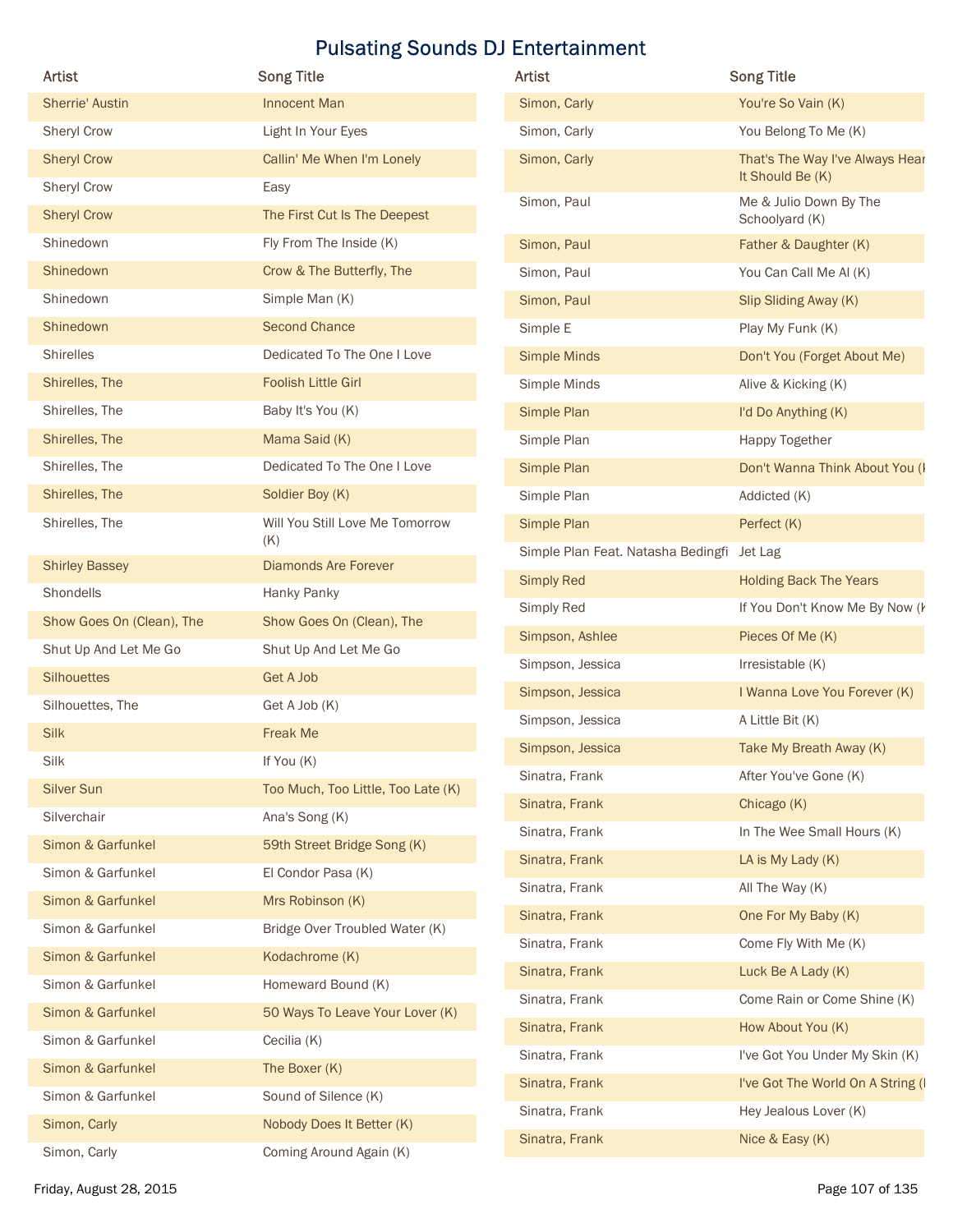| Artist             | <b>Song Title</b>                       | Artist                          | <b>Song Title</b>                        |
|--------------------|-----------------------------------------|---------------------------------|------------------------------------------|
| Sinatra, Frank     | Don't Take Your Love From Me (K)        | <b>Sister Hazel</b>             | Change Your Mind (K)                     |
| Sinatra, Frank     | Night & Day (K)                         | Sister Sledge                   | We Are Family                            |
| Sinatra, Frank     | All of Me (K)                           | Sixpence                        | Breathe Your Name (K)                    |
| Sinatra, Frank     | Let's Fall In Love (K)                  | Sixpence None The Richer        | Kiss Me                                  |
| Sinatra, Frank     | Embraceable You (K)                     | <b>Sixpence None The Richer</b> | There She Goes                           |
| Sinatra, Frank     | It's Alright With Me (K)                | Sixwire                         | Look At Me Now (K)                       |
| Sinatra, Frank     | Fly Me To The Moon (K)                  | Skaggs, Ricky                   | Cajun Moon (K)                           |
| Sinatra, Frank     | All or Nothing at All (K)               | <b>Skeeter Davis</b>            | Am I That Easy To Forget                 |
| Sinatra, Frank     | It Was A Very Good Year (K)             | <b>Skeeter Davis</b>            | I Can't Stay Mad At You                  |
| Sinatra, Frank     | My Funny Valentine (K)                  | <b>Skeeter Davis</b>            | My Last Date (With You)                  |
| Sinatra, Frank     | My Kind Of Town (K)                     | <b>Skeeter Davis</b>            | Fuel To The Flame                        |
| Sinatra, Frank     | I Get A Kick Out Of You (K)             | <b>Skeeter Davis</b>            | Homebreaker                              |
| Sinatra, Frank     | Love & Marriage (K)                     | <b>Skeeter Davis</b>            | What Does It Take (To Keep A             |
| Sinatra, Frank     | New York, New York (K)                  |                                 | Man Like You Satisfied)                  |
| Sinatra, Frank     | My Way (K)                              | <b>Skeeter Davis</b>            | Set Him Free                             |
| Sinatra, Frank     | Witchcraft (K)                          | <b>Skid Row</b>                 | I Remember You (K)                       |
| Sinatra, Frank     | That's Life (K)                         | <b>Skip Ewing</b>               | Burning A Hole In My Heart               |
| Sinatra, Frank     | Pennies From Heaven (K)                 | <b>Sky Kings</b>                | <b>Picture Perfect</b>                   |
| Sinatra, Frank     | When You're Smiling (K)                 | Skylark                         | Wildflower                               |
| Sinatra, Frank     | You Do Something To Me (K)              | Skyliners, The                  | Since I Don't Have You (K)               |
| Sinatra, Frank     | The Lady Is A Tramp (K)                 | Slaughter                       | Up All Night (K)                         |
| Sinatra, Frank     | Saturday Nite is the Lonlinest          | Sledge, Percy                   | Knock On Wood (K)                        |
|                    | Night (K)                               | Sledge, Percy                   | When A Man Loves A Woman (k              |
| Sinatra, Frank     | Strangers In The Night (K)              | Sledge, Percy                   | Take Time To Know Her (K)                |
| Sinatra, Frank     | Someone To Watch Over Me (K)            | Sleepless In Seattle            | Stand By Your Man                        |
| Sinatra, Frank     | Summer Wind (K)                         | Sly & The Family Stone          | Family Affair (K)                        |
| Sinatra, Frank     | They Can't Take That Away From<br>Me(K) | Sly & The Family Stone          | Dance To The Music                       |
| Sinatra, Frank     | You Go To My Head (K)                   | Sly & The Family Stone          | <b>Everyday People</b>                   |
| Sinatra, Frank     | Three Coins in The Fountain (K)         | Sly & The Family Stone          | Hot Fun In The Summertime                |
| Sinatra, Frank     | You Make Me Feel So Young (K)           | Sly & The Family Stone          | Everybody Is A Star                      |
| Sinatra, Frank     | Tender Trap (K)                         | Sly & The Family Stone          | Thank You                                |
| Sinatra, Frank     | The Way You Look Tonight (K)            | Sly & The Family Stone          | Thank You for Letting Me Be Mi<br>EIf(K) |
| Sinatra, Nancy     | These Boots Are Made For Walkin'<br>(K) | Sly Fox                         | Let's Go All The Way (K)                 |
| Singletary, Daryle | I'd Love To Lay You Down (K)            | <b>Small Faces</b>              | Itchycoo Park                            |
| Sisqo              | Incomplete (K)                          | Smash Mouth                     | Holiday In My Head (K)                   |
| Sisqo              | Dance For Me                            | <b>Smash Mouth</b>              | I'm A Believer                           |
|                    |                                         | Smash Mouth                     | Can't Get Enough Of You Baby             |
| Sisqo              | Thong Song (K)                          | <b>Smash Mouth</b>              | Waste (K)                                |

| <b>Artist</b>                   | <b>Song Title</b>                                       |
|---------------------------------|---------------------------------------------------------|
| <b>Sister Hazel</b>             | Change Your Mind (K)                                    |
| <b>Sister Sledge</b>            | We Are Family                                           |
| Sixpence                        | Breathe Your Name (K)                                   |
| Sixpence None The Richer        | Kiss Me                                                 |
| <b>Sixpence None The Richer</b> | <b>There She Goes</b>                                   |
| <b>Sixwire</b>                  | Look At Me Now (K)                                      |
| Skaggs, Ricky                   | Cajun Moon (K)                                          |
| <b>Skeeter Davis</b>            | Am I That Easy To Forget                                |
| <b>Skeeter Davis</b>            | I Can't Stay Mad At You                                 |
| <b>Skeeter Davis</b>            | My Last Date (With You)                                 |
| <b>Skeeter Davis</b>            | <b>Fuel To The Flame</b>                                |
| <b>Skeeter Davis</b>            | Homebreaker                                             |
| <b>Skeeter Davis</b>            | What Does It Take (To Keep A<br>Man Like You Satisfied) |
| <b>Skeeter Davis</b>            | Set Him Free                                            |
| <b>Skid Row</b>                 | I Remember You (K)                                      |
| Skip Ewing                      | Burning A Hole In My Heart                              |
| <b>Sky Kings</b>                | <b>Picture Perfect</b>                                  |
| <b>Skylark</b>                  | Wildflower                                              |
| Skyliners, The                  | Since I Don't Have You (K)                              |
| Slaughter                       | Up All Night (K)                                        |
| Sledge, Percy                   | Knock On Wood (K)                                       |
| Sledge, Percy                   | When A Man Loves A Woman (k                             |
| Sledge, Percy                   | Take Time To Know Her (K)                               |
| Sleepless In Seattle            | Stand By Your Man                                       |
| Sly & The Family Stone          | Family Affair (K)                                       |
| Sly & The Family Stone          | Dance To The Music                                      |
| Sly & The Family Stone          | <b>Everyday People</b>                                  |
| Sly & The Family Stone          | Hot Fun In The Summertime                               |
| Sly & The Family Stone          | Everybody Is A Star                                     |
| Sly & The Family Stone          | Thank You                                               |
| Sly & The Family Stone          | Thank You for Letting Me Be Mi<br>EIf(K)                |
| Sly Fox                         | Let's Go All The Way (K)                                |
| <b>Small Faces</b>              | Itchycoo Park                                           |
| Smash Mouth                     | Holiday In My Head (K)                                  |
| <b>Smash Mouth</b>              | I'm A Believer                                          |
| Smash Mouth                     | Can't Get Enough Of You Baby                            |
| Smash Mouth                     | Waste (K)                                               |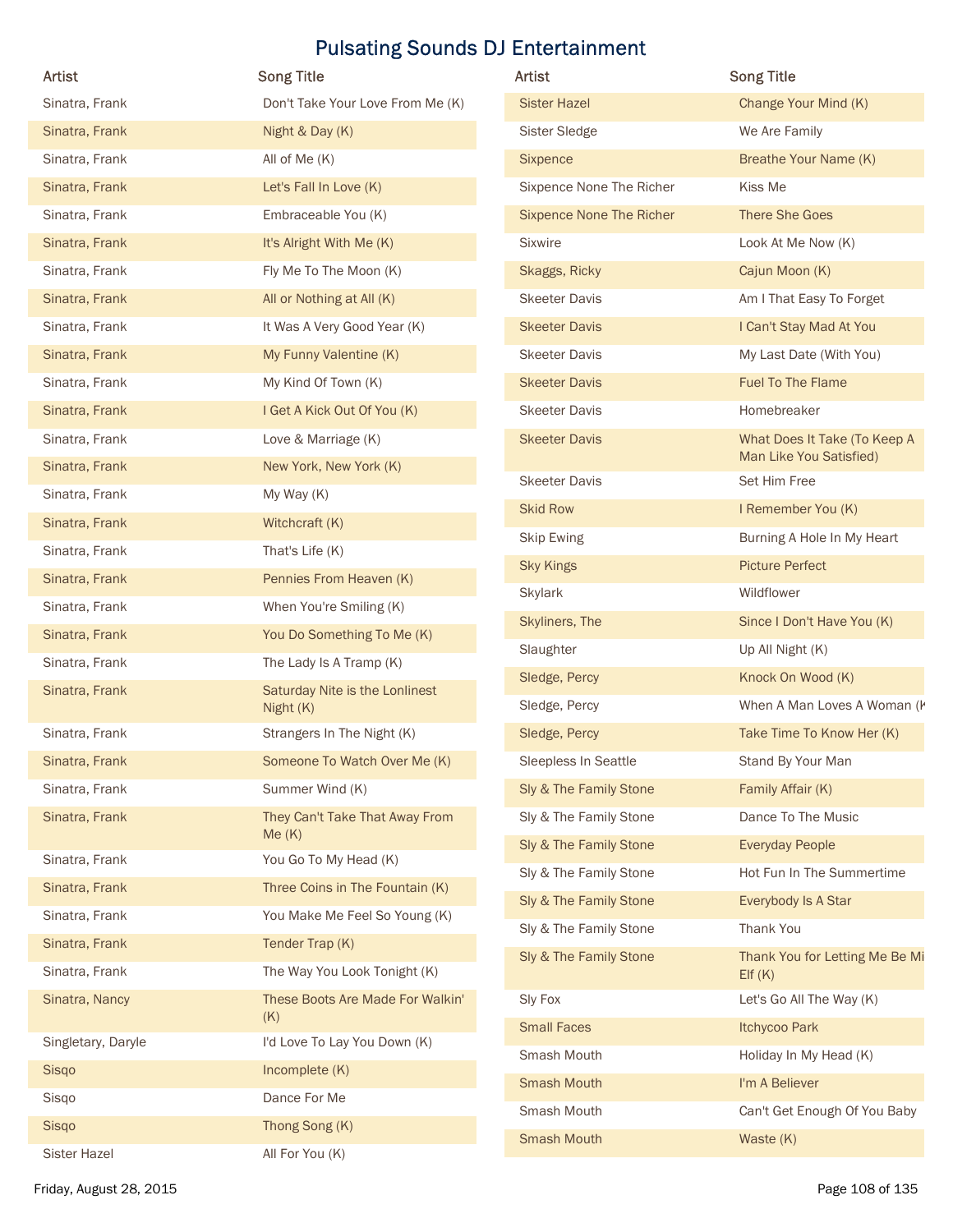|                                              |                                          | <b>Pulsating Sounds DJ Entertainment</b> |                                          |
|----------------------------------------------|------------------------------------------|------------------------------------------|------------------------------------------|
| <b>Artist</b>                                | <b>Song Title</b>                        | <b>Artist</b>                            | <b>Song Title</b>                        |
| Smash Mouth                                  | Why Can't We Be Friends                  | <b>Snoop Doggy Dogg</b>                  | Gin & Juice (K)                          |
| <b>Smash Mouth</b>                           | You Are My Number One                    | Snow                                     | Informer (K)                             |
| Smash Mouth                                  | Walkin' On The Sun (K)                   | Snow, Hank                               | I'm Movin' On (K)                        |
| <b>Smash Mouth</b>                           | Pacific Coast Party (K)                  | Soft Cell                                | Tainted Love (K)                         |
| Smash Mouth                                  | Then The Morning Comes                   | Soggy Bottom Boys                        | I Am A Man Of Constant Sorrow            |
| <b>Smashing Pumpkins</b>                     | Bullet With Butterfly Wings (K)          | Soggy Bottom Boys, The                   | I Am A Man Of Constant Sorrow            |
| <b>Smashing Pumpkins</b>                     | 1979 (K)                                 | Solomon Burke                            | Cry To Me                                |
| <b>Smashing Pumpkins</b>                     | Disarm (K)                               | Something for the People                 | My Love Is The Shhhh (K)                 |
| <b>Smashing Pumpkins</b>                     | Tonight Tonight                          | Sommers, Joanie                          | Johnny Get Angry (K)                     |
| <b>Smashing Pumpkins</b>                     | Perfect                                  | Song & Dance                             | Unexpected Song (K)                      |
| Smilez & Southstar                           | Tell Me (Duet) (K)                       | Sonja Isaacs                             | <b>Barefoot In The Grass</b>             |
| Smith, Anthony                               | If That Ain't Country (K)                | Sonny & Cher                             | I Got You Babe (K)                       |
| Smith, Carl                                  | Loose Talk (K)                           | Sonny & Cher                             | All I Ever Need Is You (K)               |
| Smith, Connie                                | Ain't Had No Lovin' (K)                  | Sonny & Cher                             | The Beat Goes On (K)                     |
| Smith, Frances                               | Double Dutch Bus (K)                     | Sonny James                              | My Love                                  |
| Smith, Rex                                   | Take My Breath Away (K)                  | Sonny James                              | Heaven Says Hello                        |
| Smith, Sammi                                 | Help Me Make It Through The<br>Night (K) | Sonny James                              | <b>Behind The Tear</b>                   |
| Smith, Will                                  | Gettin' Jiggy Wit It (K)                 | Sonny James                              | Young Love                               |
| Smith, Will                                  | Men In Black (K)                         | Sons Of The Desert                       | Change                                   |
| Smith, Will                                  | Just The Two Of Us (K)                   | Sons Of The Desert                       | Leaving October                          |
| Smith, Will                                  | Black Suit's Comin' (Nod Ya Head)        | Sons of the Desert                       | Change (K)                               |
|                                              | (K)                                      | Sons Of The Desert                       | Everybody's Gotta Grow Up                |
| Smith, Will                                  | Miami (K)                                | Sons of the Desert                       | What About You (K)                       |
| Smith, Will                                  | Wild Wild West (K)                       | Sons Of The Desert                       | What I Did Right                         |
| Smitheerens                                  | A Girl Like You (K)                      | SOS Band                                 | Take Your Time, Do It Right (K)          |
| Smithereens                                  | Too Much Passion (K)                     | Soul Asylum                              | Runaway Train (K)                        |
| <b>Smokey Robinson</b>                       | <b>I Second That Emotion</b>             | Soul Decision                            | Faded (K)                                |
| Smokey Robinson & The Miracles               | I Second That Emotion                    | Soul II Soul                             | Back To Life (However Do You<br>Want Me) |
| Smokey Robinson & The Miracles               | Going To A Go-Go                         | Soul, David                              | Don't Give Up On Us (K)                  |
| Smokey Robinson & The Miracles               | The Tracks Of My Tears                   | Soul, Jimmy                              | If You Wanna Be Happy (K)                |
| Smokey Robinson & The Miracles               | <b>Tracks Of My Tears</b>                | Souldecision                             | Faded                                    |
| Smokey Robinson & The Miracles               | Tears Of A Clown                         | Souldecision Featuring Thrust            | Faded                                    |
| Smokey Robinson And The Miracles Shop Around |                                          | Soundgarden                              | Burden In My Hand (K)                    |
| Smyth, Patty                                 | No Mistakes (K)                          | Soundgarden                              | Fell On Black Days (K)                   |
| Smyth, Patty                                 | Sometimes Love Just Ain't Enough         | Soundgarden                              | Pretty Noose (K)                         |
| Sneaker Pimps                                | (K)<br>6 Underground                     | Soup Dragons                             | Pleasure (K)                             |
| Snoop & Timberlake, Justin                   | Signs (K)                                | South, Joe                               | The Games People Play (K)                |
| Snoop Dogg & Pharrel                         | Drop It Like It's Hot (K)                | Southern Gospel                          | I Can't Even Walk                        |
|                                              |                                          |                                          |                                          |

| <b>Artist</b>                        | <b>Song Title</b>                        |
|--------------------------------------|------------------------------------------|
| <b>Snoop Doggy Dogg</b>              | Gin & Juice (K)                          |
| Snow                                 | Informer (K)                             |
| Snow, Hank                           | I'm Movin' On (K)                        |
| Soft Cell                            | Tainted Love (K)                         |
| <b>Soggy Bottom Boys</b>             | I Am A Man Of Constant Sorrow            |
| Soggy Bottom Boys, The               | I Am A Man Of Constant Sorrow            |
| <b>Solomon Burke</b>                 | Cry To Me                                |
| Something for the People             | My Love Is The Shhhh (K)                 |
| Sommers, Joanie                      | Johnny Get Angry (K)                     |
| Song & Dance                         | Unexpected Song (K)                      |
| Sonja Isaacs                         | <b>Barefoot In The Grass</b>             |
| Sonny & Cher                         | I Got You Babe (K)                       |
| Sonny & Cher                         | All I Ever Need Is You (K)               |
| Sonny & Cher                         | The Beat Goes On (K)                     |
| Sonny James                          | My Love                                  |
| Sonny James                          | Heaven Says Hello                        |
| Sonny James                          | <b>Behind The Tear</b>                   |
| Sonny James                          | Young Love                               |
| Sons Of The Desert                   | Change                                   |
| Sons Of The Desert                   | Leaving October                          |
| Sons of the Desert                   | Change (K)                               |
| Sons Of The Desert                   | Everybody's Gotta Grow Up                |
| Sons of the Desert                   | What About You (K)                       |
| Sons Of The Desert                   | What I Did Right                         |
| SOS Band                             | Take Your Time, Do It Right (K)          |
| Soul Asylum                          | Runaway Train (K)                        |
| <b>Soul Decision</b>                 | Faded (K)                                |
| Soul II Soul                         | Back To Life (However Do You<br>Want Me) |
| Soul, David                          | Don't Give Up On Us (K)                  |
| Soul, Jimmy                          | If You Wanna Be Happy (K)                |
| Souldecision                         | Faded                                    |
| <b>Souldecision Featuring Thrust</b> | Faded                                    |
| Soundgarden                          | Burden In My Hand (K)                    |
| Soundgarden                          | Fell On Black Days (K)                   |
| Soundgarden                          | Pretty Noose (K)                         |
| Soup Dragons                         | Pleasure (K)                             |
| South, Joe                           | The Games People Play (K)                |
| Southern Gospel                      | I Can't Even Walk                        |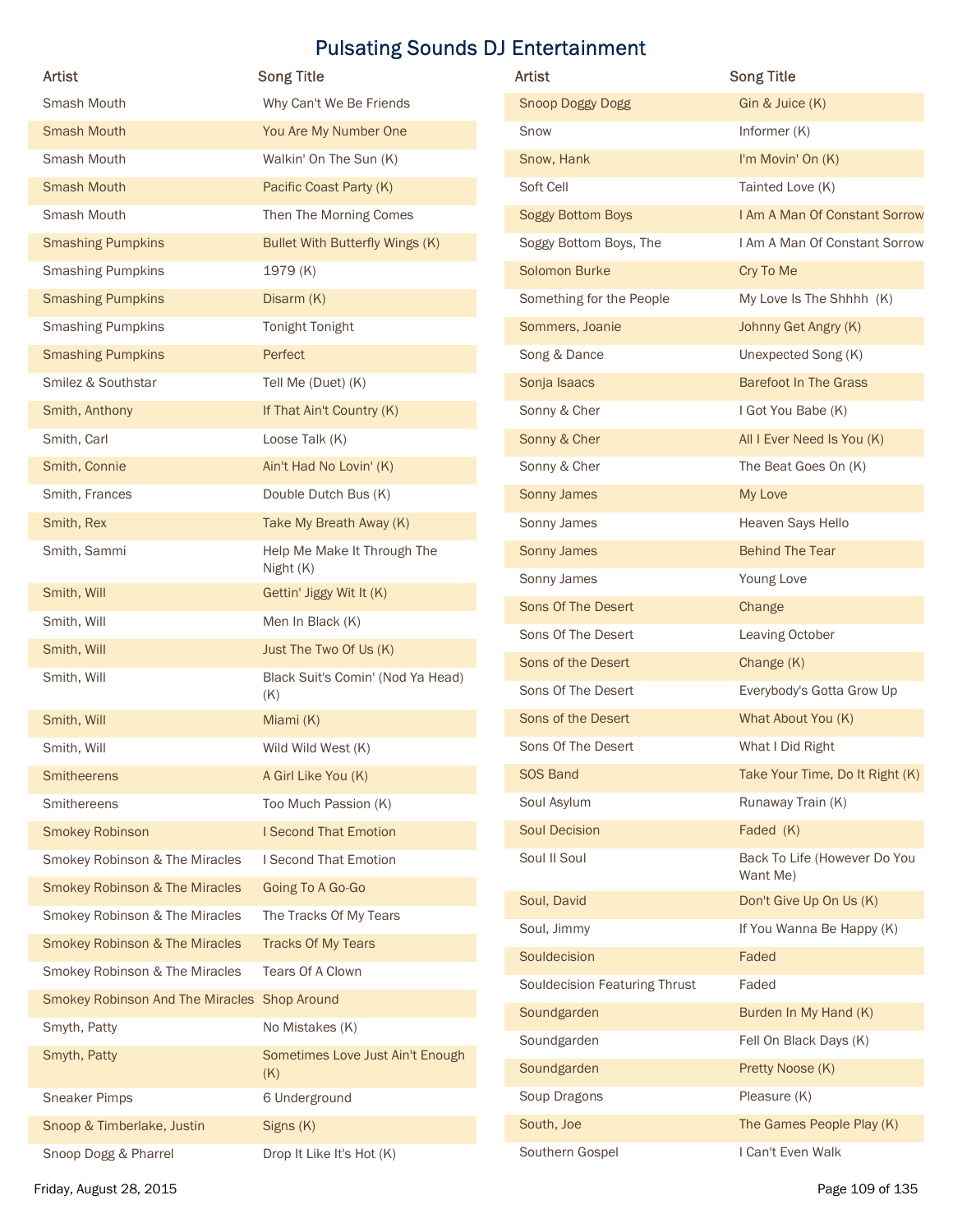| Artist                             | <b>Pulsating Sounds DJ Entertainment</b><br><b>Song Title</b> | Artist                      | <b>Song Title</b>                       |
|------------------------------------|---------------------------------------------------------------|-----------------------------|-----------------------------------------|
| Southern Gospel                    | I'll Fly Away                                                 | Spiral Staircase            | More Today Than Yesterday (K)           |
| Southern Gospel                    | I Bowed On My Knees And Cried                                 | Spirit                      | I Got A Line On You (K)                 |
|                                    | Holy                                                          | Spiritual                   | Down By The Riverside                   |
| Southern Gospel                    | John The Revelator                                            | Spiritual                   | Just Over In The Gloryland              |
| Southern Gospel                    | Daddy Sang Bass<br>In The Garden                              | Spiritual                   | Go Tell It On The Mountain              |
| Southern Gospel                    | Thank God For Kids                                            | Spiritual                   | Standing In The Need Of Prayer          |
| Southern Gospel<br>Southern Gospel | Softly And Tenderly                                           | Spiritual                   | The Old Time Religion                   |
| Southside Johnny                   | Havin' A Party (K)                                            | Sponge                      | Rainin' (K)                             |
| <b>Space Monkeys</b>               | Sugar Cane (K)                                                | Springfield, Dusty          | I Only Wanna To Be With You (K          |
| Spandau Ballet                     | True $(K)$                                                    | Springfield, Dusty          | You Don't Have to Say You Love<br>Me(K) |
| Spaniels, The                      | <b>Goodnight Sweetheart (K)</b>                               | Springfield, Dusty          | Son Of A Preacher Man (K)               |
| Spears, Britney                    | Baby One More Time (K)                                        | Springfield, Rick           | Jessie's Girl (K)                       |
| Spears, Britney                    | Lucky (K)                                                     | Springsteen, Bruce          | I'm On Fire (K)                         |
| Spears, Britney                    | Don't Let Me Be The Last To Know                              | Springsteen, Bruce          | Dancing In The Dark (K)                 |
|                                    | (K)                                                           | Springsteen, Bruce          | Lonesome Day (K)                        |
| Spears, Britney                    | From the Bottom of My Broken<br>Heart $(K)$                   | Springsteen, Bruce          | Born In The USA (K)                     |
| Spears, Britney                    | I'm Not a Girl, Not Yet a Woman (K)                           | Springsteen, Bruce          | Cover Me (K)                            |
| Spears, Britney                    | My Prerogative (K)                                            | Springsteen, Bruce          | BadLands (K)                            |
| Spears, Britney                    | Oops, I Did It Again (K)                                      | Springsteen, Bruce          | Thunder Road (K)                        |
| Spears, Britney                    | Sometimes (K)                                                 | Squeeze                     | <b>Black Coffee In Bed</b>              |
| Spencer Davis Group                | Gimme Some Lovin' (K)                                         | Squeeze                     | Tempted                                 |
| <b>Spencer Davis Group</b>         | Gimme Some Lovin'                                             | <b>Squirrel Nut Zippers</b> | Hell (K)                                |
| Spice Girls                        | 2 Become 1 (K)                                                | SR-71                       | Tomorrow                                |
| <b>Spice Girls</b>                 | Say You'll Be There                                           | <b>Stacie Orrico</b>        | More To Life                            |
| Spice Girls                        | Too Much (K)                                                  | Stacie Orrico               | Security                                |
| <b>Spice Girls</b>                 | Wannabe (Female Duet) (K)                                     | <b>Stacy Dean Campbell</b>  | Honey I Do                              |
| Spice Girls                        | Too Much                                                      | Stafford, Terry             | Suspicion (K)                           |
| <b>Spice Girls</b>                 | Spice Up Your Life (K)                                        | <b>Staind</b>               | Epiphany (K)                            |
| Spin Doctors                       | Two Princes (K)                                               | Staind                      | For You (K)                             |
| Spin Doctors                       | <b>Two Princes</b>                                            | <b>Staind</b>               | It's Been Awhile (K)                    |
| Spin Doctors, The                  | <b>Two Princes</b>                                            | Staind                      | So Far Away                             |
| Spinners & Dionne Warwick          | Then Came You (K)                                             | <b>Staind</b>               | So Far Away (K)                         |
| Spinners, The                      | Games People Play (K)                                         | Stampeders, The             | Sweet City Woman (K)                    |
| Spinners, The                      | I'll Be Around (K)                                            | Standard                    | Little Drummer Boy                      |
| Spinners, The                      | Could It Be I'm Falling In Love (K)                           | Standard                    | Auld Lang Syne                          |
| Spinners, The                      | Working My Way Back To You (K)                                | Standard                    | Santa Claus Is Coming To Town           |
| Spinners, The                      | Rubberband Man (K)                                            | Standard                    | You're A Grand Old Flag (K)             |
| Spinners, The                      | One Of A Kind Love Affair (K)                                 | Standard                    | The Yellow Rose Of Texas                |
| Friday, August 28, 2015            |                                                               |                             | Page 110 of 135                         |

| Artist                      | <b>Song Title</b>                       |
|-----------------------------|-----------------------------------------|
| <b>Spiral Staircase</b>     | More Today Than Yesterday (K)           |
| Spirit                      | I Got A Line On You (K)                 |
| Spiritual                   | Down By The Riverside                   |
| Spiritual                   | Just Over In The Gloryland              |
| Spiritual                   | Go Tell It On The Mountain              |
| Spiritual                   | Standing In The Need Of Prayer          |
| Spiritual                   | The Old Time Religion                   |
| Sponge                      | Rainin' (K)                             |
| Springfield, Dusty          | I Only Wanna To Be With You (K          |
| Springfield, Dusty          | You Don't Have to Say You Love<br>Me(K) |
| Springfield, Dusty          | Son Of A Preacher Man (K)               |
| Springfield, Rick           | Jessie's Girl (K)                       |
| Springsteen, Bruce          | I'm On Fire (K)                         |
| Springsteen, Bruce          | Dancing In The Dark (K)                 |
| Springsteen, Bruce          | Lonesome Day (K)                        |
| Springsteen, Bruce          | Born In The USA (K)                     |
| Springsteen, Bruce          | Cover Me (K)                            |
| Springsteen, Bruce          | BadLands (K)                            |
| Springsteen, Bruce          | Thunder Road (K)                        |
| Squeeze                     | <b>Black Coffee In Bed</b>              |
| Squeeze                     | Tempted                                 |
| <b>Squirrel Nut Zippers</b> | Hell $(K)$                              |
| SR-71                       | Tomorrow                                |
| <b>Stacie Orrico</b>        | More To Life                            |
| Stacie Orrico               | Security                                |
| <b>Stacy Dean Campbell</b>  | Honey I Do                              |
| Stafford, Terry             | Suspicion (K)                           |
| <b>Staind</b>               | Epiphany (K)                            |
| Staind                      | For You (K)                             |
| <b>Staind</b>               | It's Been Awhile (K)                    |
| <b>Staind</b>               | So Far Away                             |
| <b>Staind</b>               | So Far Away (K)                         |
| Stampeders, The             | Sweet City Woman (K)                    |
| Standard                    | <b>Little Drummer Boy</b>               |
| Standard                    | Auld Lang Syne                          |
| Standard                    | Santa Claus Is Coming To Town           |
| Standard                    | You're A Grand Old Flag (K)             |
| <b>Standard</b>             | The Yellow Rose Of Texas                |
|                             |                                         |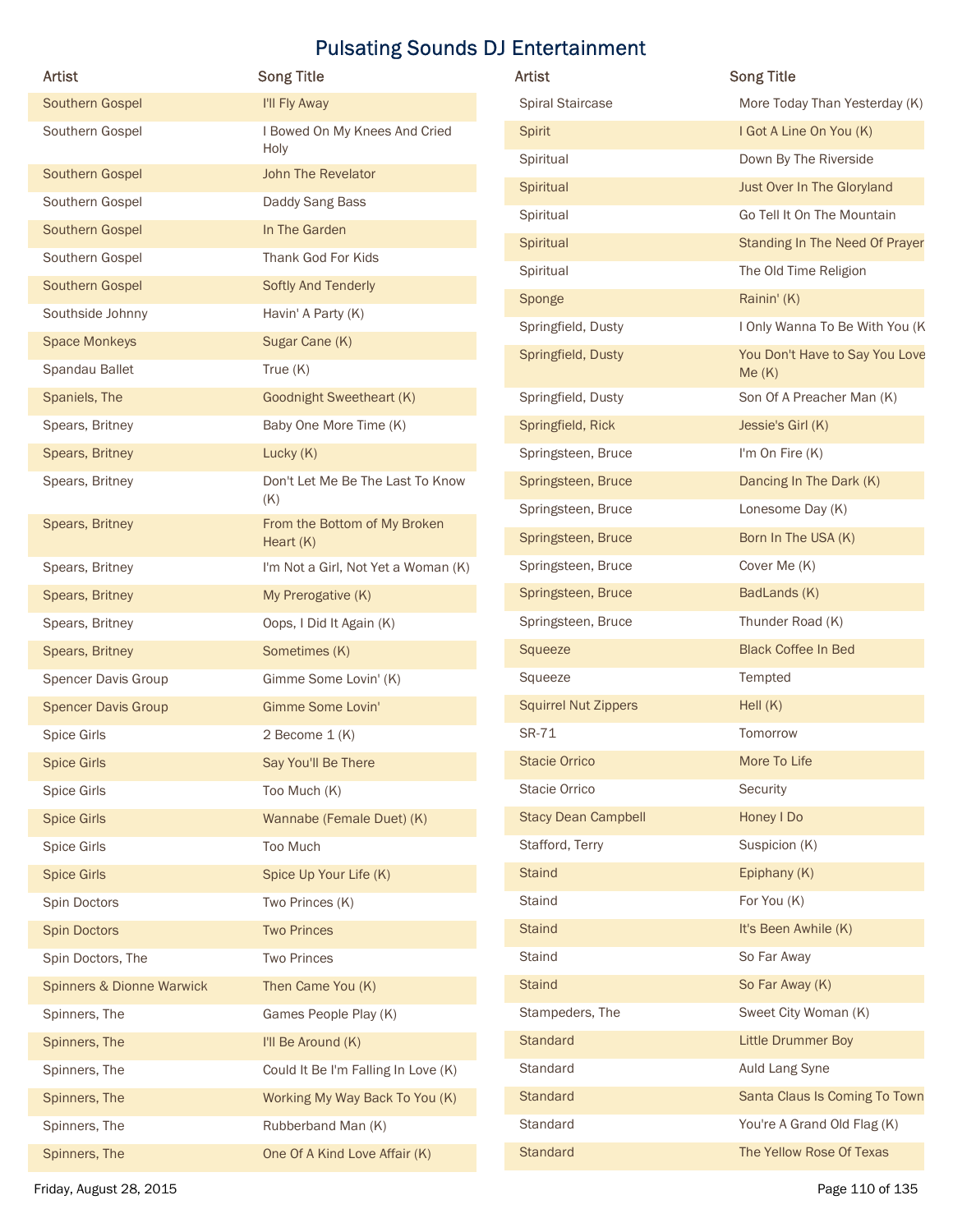| Artist                  | <b>Song Title</b>                          | Artist                      | <b>Song Title</b>                  |
|-------------------------|--------------------------------------------|-----------------------------|------------------------------------|
| Standard Irish          | Molly Malone (Cockles & Mussels)           | <b>Steely Dan</b>           | The Fez (K)                        |
| <b>Standard Irish</b>   | Danny Boy                                  | <b>Steely Dan</b>           | Peg(K)                             |
| <b>Stanley Brothers</b> | Angel Band                                 | <b>Steely Dan</b>           | Time Out of Mind (K)               |
| Stansfield, Lisa        | All Around The World (K)                   | Stefani, Eve & Gwen         | Let Me Blow Ya Mind (K)            |
| <b>Staple Singers</b>   | Heavy Makes You Happy (K)                  | Stefani, Gwen               | Hollaback Girl (K)                 |
| <b>Staple Singers</b>   | I'll Take You There (K)                    | <b>Steiner, Tommy Shane</b> | What We're Gonna Do About It (     |
| <b>Staple Singers</b>   | Let's Do It Again (Duet) (K)               | Steiner, Tommy Shane        | What If She's An Angel (K)         |
| <b>Staple Singers</b>   | If You're Ready (Come Go With<br>$Me)$ (K) | <b>Stephanie Bentley</b>    | <b>Dead Ringer</b>                 |
| Starbuck                | Moonlight Feels Right                      | Steppenwolf                 | Born To Be Wild (K)                |
| Starlighters, The       | Peppermint Twist (K)                       | Steppenwolf                 | The Pusher (K)                     |
| Starpoint               | Object Of My Desire (K)                    | Stereomud                   | Pain (K)                           |
| Starr, Edwin            | War $(K)$                                  | Sterwart, Gary              | Drinkin' Thing (K)                 |
| Starr, Kay              | Wheel Of Fortune (K)                       | Steve Azar                  | I Never Stopped Lovin' You         |
| Starr, Kay              | Side By Side (K)                           | <b>Steve Azar</b>           | Damn The Money                     |
| Starr, Ringo            | It Don't Come Easy (K)                     | Steve Azar                  | Someday                            |
| Starr, Ringo            | No No No Song (K)                          | <b>Steve Holy</b>           | It's My Time (Waste If It I Want 1 |
| Starr, Ringo            | Photograph (K)                             | Steve Holy                  | I'm Not Breakin'                   |
| Starr, Ringo            | You're Sixteen (K)                         | <b>Steve Holy</b>           | <b>Blue Moon</b>                   |
| Starship                | It's Not Over 'Til It's Over               | Steve Holy                  | Go Home                            |
| <b>Statler Brothers</b> | Flowers On The Wall (K)                    | <b>Steve Miller Band</b>    | Fly Like An Eagle (K)              |
| <b>Statler Brothers</b> | Do You Remember These (K)                  | Steve Miller Band           | Abracadabra (K)                    |
| Status Quo              | Whatever You Want                          | <b>Steve Miller Band</b>    | Swingtown (K)                      |
| Stealer's Wheel         | Stuck In The Middle With You (K)           | Steve Miller Band           | The Joker (K)                      |
| Steam                   | Na Na Na Hey Hey Goodbye (K)               | <b>Steve Miller Band</b>    | Take The Money & Run (K)           |
| Steele, Jeffrey         | Something In The Water (K)                 | <b>Steve Wariner</b>        | The Domino Theory                  |
| <b>Steely Dan</b>       | Deacon Blues (K)                           | <b>Steve Wariner</b>        | <b>Two Teardrops</b>               |
| <b>Steely Dan</b>       | FM (No Static At All) (K)                  | <b>Steve Warnier</b>        | Faith In You                       |
| <b>Steely Dan</b>       | Dirty Work (K)                             | Stevens, Cat                | Moonshadow (K)                     |
| <b>Steely Dan</b>       | Hey Nineteen (K)                           | Stevens, Cat                | Peace Train (K)                    |
| <b>Steely Dan</b>       | Bodhisattva (K)                            | Stevens, Cat                | Wild World (K)                     |
| <b>Steely Dan</b>       | Kid Charlemagne (K)                        | Stevens, Ray                | Ahab The Arab (K)                  |
| <b>Steely Dan</b>       | Do It Again (K)                            | Stevens, Ray                | The Streak (Duet) (K)              |
| <b>Steely Dan</b>       | Josie (K)                                  | Stevenson, BW               | My Maria (K)                       |
| <b>Steely Dan</b>       | Black Friday (K)                           | <b>Stevie Nicks</b>         | Every Day                          |
| Steely Dan              | My Old School (K)                          | Stevie Ray Vaughan          | House Is Rockin'                   |
| <b>Steely Dan</b>       | Rikki Don't Lose That Number (K)           | Stevie Ray Vaughan          | Look At Little Sister              |
| Steely Dan              | Reelin' In The Years (K)                   | Stevie Wonder               | For Once In My Life                |
|                         | Showbiz Kids (K)                           | Stevie Wonder               | Yester-Me Yester-You Yesterday     |
| <b>Steely Dan</b>       |                                            |                             |                                    |

| <b>Artist</b>               | <b>Song Title</b>                  |
|-----------------------------|------------------------------------|
| <b>Steely Dan</b>           | The Fez $(K)$                      |
| <b>Steely Dan</b>           | Peg(K)                             |
| <b>Steely Dan</b>           | Time Out of Mind (K)               |
| Stefani, Eve & Gwen         | Let Me Blow Ya Mind (K)            |
| Stefani, Gwen               | Hollaback Girl (K)                 |
| <b>Steiner, Tommy Shane</b> | What We're Gonna Do About It (     |
| Steiner, Tommy Shane        | What If She's An Angel (K)         |
| <b>Stephanie Bentley</b>    | <b>Dead Ringer</b>                 |
| Steppenwolf                 | Born To Be Wild (K)                |
| Steppenwolf                 | The Pusher (K)                     |
| Stereomud                   | Pain $(K)$                         |
| Sterwart, Gary              | Drinkin' Thing (K)                 |
| <b>Steve Azar</b>           | I Never Stopped Lovin' You         |
| <b>Steve Azar</b>           | Damn The Money                     |
| <b>Steve Azar</b>           | Someday                            |
| <b>Steve Holy</b>           | It's My Time (Waste If It I Want 1 |
| Steve Holy                  | I'm Not Breakin'                   |
| <b>Steve Holy</b>           | <b>Blue Moon</b>                   |
| Steve Holy                  | Go Home                            |
| <b>Steve Miller Band</b>    | Fly Like An Eagle (K)              |
| <b>Steve Miller Band</b>    | Abracadabra (K)                    |
| <b>Steve Miller Band</b>    | Swingtown (K)                      |
| <b>Steve Miller Band</b>    | The Joker (K)                      |
| <b>Steve Miller Band</b>    | Take The Money & Run (K)           |
| <b>Steve Wariner</b>        | The Domino Theory                  |
| <b>Steve Wariner</b>        | <b>Two Teardrops</b>               |
| <b>Steve Warnier</b>        | Faith In You                       |
| Stevens, Cat                | Moonshadow (K)                     |
| Stevens, Cat                | Peace Train (K)                    |
| Stevens, Cat                | Wild World (K)                     |
| Stevens, Ray                | Ahab The Arab (K)                  |
| Stevens, Ray                | The Streak (Duet) (K)              |
| Stevenson, BW               | My Maria (K)                       |
| <b>Stevie Nicks</b>         | <b>Every Day</b>                   |
| Stevie Ray Vaughan          | House Is Rockin'                   |
| Stevie Ray Vaughan          | Look At Little Sister              |
| Stevie Wonder               | For Once In My Life                |
| <b>Stevie Wonder</b>        | Yester-Me Yester-You Yesterday     |
|                             |                                    |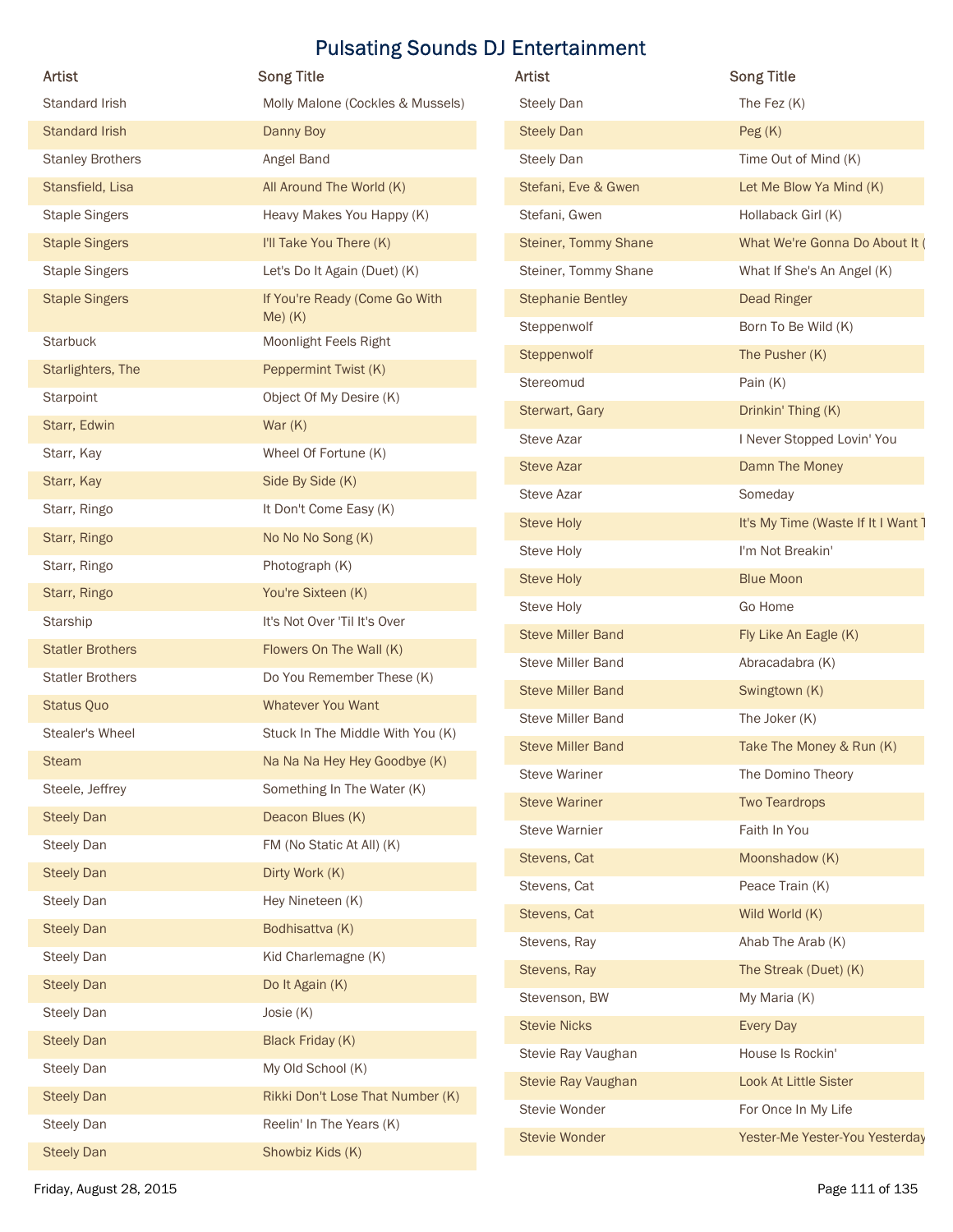|                               |                                              | <b>Pulsating Sounds DJ Entertainment</b> |                                                         |
|-------------------------------|----------------------------------------------|------------------------------------------|---------------------------------------------------------|
| Artist                        | <b>Song Title</b>                            | <b>Artist</b>                            | <b>Song Title</b>                                       |
| Stewart, Gary                 | Drinkin' Thing (K)                           | Stone, Doug                              | Make Up In Love (K)                                     |
| Stewart, Jeramaine            | We Don't Have To Take Our<br>Clothes Off (K) | Stone, Doug                              | More Love (K)                                           |
| Stewart, Rod                  | Have I Told You Lately (K)                   | Stone, Doug<br>Stone, Joss               | Why Didn't I Think of That (K)<br>Right To Be Wrong (K) |
| Stewart, Rod                  | Maggie May (K)                               | <b>Stonewall Jackson</b>                 | Don't Be Angry                                          |
| Stewart, Rod                  | Havin' A Party (K)                           | Stonewall Jackson                        | B. J. The D. J.                                         |
| Stewart, Rod                  | Faith Of The Heart (K)                       | <b>Stories</b>                           | Brother Louie (K)                                       |
| Stewart, Rod                  | Cigarettes And Alcohol (K)                   | Strait, George                           | Heartland (K)                                           |
| Stewart, Rod                  | Do Ya Think I'm Sexy (K)                     | Strait, George                           | Drinking Champagne (K)                                  |
| Stewart, Rod                  | Hot Legs (K)                                 | Strait, George                           | Living & Living Well (K)                                |
| Stewart, Rod                  | If We Fall In Love Tonight (K)               | Strait, George                           | Desperately (K)                                         |
| Stewart, Rod                  | Every Picture Tells A Story (K)              | Strait, George                           | Easy Come, Easy Go (K)                                  |
| Stewart, Rod                  | The Very Thought Of You (K)                  | Strait, George                           | Ace In The Hole (K)                                     |
| Stewart, Rod                  | You're In My Heart (K)                       | Strait, George                           | Go On (K)                                               |
| Stewart, Rod                  | Tonight's The Night (K)                      | Strait, George                           | I Cross My Heart (K)                                    |
| Stewart, Rod                  | You Wear It Well (K)                         | Strait, George                           | I Just Want To Dance With You (                         |
| Stewart, Rod                  | The First Cut Is The Deepest (K)             | Strait, George                           | Cowboys Like Us (K)                                     |
| Stewart, Rod & The Isley Bros | This Old Heart of Mine (K)                   | Strait, George                           | Amarillo By Morning (K)                                 |
| <b>Sting</b>                  | If You Love Somebody Set Them<br>Free        | Strait, George                           | Love Without End, Amen (K)                              |
| <b>Sting</b>                  | <b>Brand New Day</b>                         | Strait, George                           | Carried Away (K)                                        |
| <b>Sting</b>                  | <b>Desert Rose</b>                           | Strait, George                           | Let's Fall To Pieces Together (K)                       |
| <b>Sting</b>                  | If I Ever Lose My Faith In You (K)           | Strait, George                           | Check Yes or No (K)                                     |
| <b>Sting</b>                  | Be Still My Beating Heart                    | Strait, George                           | Adalida (K)                                             |
| <b>Sting</b>                  | After The Rain Has Fallen (K)                | Strait, George                           | Does Fort Worth Ever Cross You                          |
| <b>Sting</b>                  | Love Is The Seventh Wave                     |                                          | Mind (K)                                                |
| <b>Sting</b>                  | We'll Be Together (K)                        | Strait, George                           | If You Can Do Anything Else (K)                         |
| <b>Sting</b>                  | When We Dance (K)                            | Strait, George                           | Blue Clear Sky (K)                                      |
| Stockman, Shawn               | Visions of a Sunset (K)                      | Strait, George                           | All My Ex's Live In Texas (K)                           |
| Stockwood                     | Jerk (K)                                     | Strait, George                           | Meanwhile (K)                                           |
| Stone Sour                    | <b>Bother</b>                                | Strait, George                           | Carrying Your Love With Me (K)                          |
| <b>Stone Temple Pilots</b>    | Days of the Week (K)                         | Strait, George                           | The Man In Love With You (K)                            |
| Stone Temple Pilots           | Interstate Love Song (K)                     | Strait, George                           | Today My World Slipped Away (I                          |
| <b>Stone Temple Pilots</b>    | Lady Picture Show                            | Strait, George                           | Overnight Success (K)                                   |
| Stone Temple Pilots           | Tumble In The Rough                          | Strait, George                           | Overnight Male (K)                                      |
| Stone, Angie                  | Brotha (K)                                   | Strait, George                           | The Big One (K)                                         |
| Stone, Angie                  | No More Rain (In This Cloud) (K)             | Strait, George                           | The Nerve (K)                                           |
| Stone, Angie                  | Wish I Didn't Miss You (K)                   | Strait, George                           | Write This Down (K)                                     |
| Stone, Angie & Alicia Keys    | Brotha (Pt 2)(K)                             | Strait, George                           | The Chair (K)                                           |

| Artist                        | <b>Song Title</b>                  | Artist                           | <b>Song Title</b>                                     |
|-------------------------------|------------------------------------|----------------------------------|-------------------------------------------------------|
| Stewart, Gary                 | Drinkin' Thing (K)                 | Stone, Doug                      | Make Up In Love (K)                                   |
| Stewart, Jeramaine            | We Don't Have To Take Our          | Stone, Doug                      | More Love (K)                                         |
|                               | Clothes Off (K)                    | Stone, Doug                      | Why Didn't I Think of That (K)                        |
| Stewart, Rod                  | Have I Told You Lately (K)         | Stone, Joss                      | Right To Be Wrong (K)                                 |
| Stewart, Rod                  | Maggie May (K)                     | <b>Stonewall Jackson</b>         | Don't Be Angry                                        |
| Stewart, Rod                  | Havin' A Party (K)                 | Stonewall Jackson                | B. J. The D. J.                                       |
| Stewart, Rod                  | Faith Of The Heart (K)             | <b>Stories</b>                   | Brother Louie (K)                                     |
| Stewart, Rod                  | Cigarettes And Alcohol (K)         | Strait, George                   | Heartland (K)                                         |
| Stewart, Rod                  | Do Ya Think I'm Sexy (K)           | Strait, George                   | Drinking Champagne (K)                                |
| Stewart, Rod                  | Hot Legs (K)                       | Strait, George                   | Living & Living Well (K)                              |
| Stewart, Rod                  | If We Fall In Love Tonight (K)     | Strait, George                   | Desperately (K)                                       |
| Stewart, Rod                  | Every Picture Tells A Story (K)    | Strait, George                   | Easy Come, Easy Go (K)                                |
| Stewart, Rod                  | The Very Thought Of You (K)        | Strait, George                   | Ace In The Hole (K)                                   |
| Stewart, Rod                  | You're In My Heart (K)             | Strait, George                   | Go On $(K)$                                           |
| Stewart, Rod                  | Tonight's The Night (K)            | Strait, George                   | I Cross My Heart (K)                                  |
| Stewart, Rod                  | You Wear It Well (K)               | Strait, George                   | I Just Want To Dance With You (                       |
| Stewart, Rod                  | The First Cut Is The Deepest (K)   |                                  |                                                       |
| Stewart, Rod & The Isley Bros | This Old Heart of Mine (K)         | Strait, George                   | Cowboys Like Us (K)                                   |
| <b>Sting</b>                  | If You Love Somebody Set Them      | Strait, George<br>Strait, George | Amarillo By Morning (K)<br>Love Without End, Amen (K) |
| Sting                         | Free<br><b>Brand New Day</b>       | Strait, George                   | Carried Away (K)                                      |
|                               | <b>Desert Rose</b>                 | Strait, George                   | Let's Fall To Pieces Together (K)                     |
| <b>Sting</b>                  |                                    | Strait, George                   | Check Yes or No (K)                                   |
| <b>Sting</b>                  | If I Ever Lose My Faith In You (K) |                                  |                                                       |
| <b>Sting</b>                  | Be Still My Beating Heart          | Strait, George                   | Adalida (K)                                           |
| <b>Sting</b>                  | After The Rain Has Fallen (K)      | Strait, George                   | Does Fort Worth Ever Cross You<br>Mind $(K)$          |
| <b>Sting</b>                  | Love Is The Seventh Wave           | Strait, George                   | If You Can Do Anything Else (K)                       |
| Sting                         | We'll Be Together (K)              | Strait, George                   | Blue Clear Sky (K)                                    |
| <b>Sting</b>                  | When We Dance (K)                  | Strait, George                   | All My Ex's Live In Texas (K)                         |
| Stockman, Shawn               | Visions of a Sunset (K)            | Strait, George                   | Meanwhile (K)                                         |
| Stockwood                     | Jerk (K)                           | Strait, George                   | Carrying Your Love With Me (K)                        |
| Stone Sour                    | <b>Bother</b>                      | Strait, George                   | The Man In Love With You (K)                          |
| <b>Stone Temple Pilots</b>    | Days of the Week (K)               | Strait, George                   | Today My World Slipped Away (                         |
| Stone Temple Pilots           | Interstate Love Song (K)           | Strait, George                   | Overnight Success (K)                                 |
| <b>Stone Temple Pilots</b>    | <b>Lady Picture Show</b>           |                                  |                                                       |
| Stone Temple Pilots           | Tumble In The Rough                | Strait, George                   | Overnight Male (K)                                    |
| Stone, Angie                  | Brotha (K)                         | Strait, George                   | The Big One (K)                                       |
| Stone, Angie                  | No More Rain (In This Cloud) (K)   | Strait, George                   | The Nerve (K)                                         |
| Stone, Angie                  | Wish I Didn't Miss You (K)         | Strait, George                   | Write This Down (K)                                   |
| Stone, Angie & Alicia Keys    | Brotha (Pt 2)(K)                   | Strait, George                   | The Chair (K)                                         |
|                               |                                    | Strait, George                   | What's Going On In Your World (                       |
| Friday, August 28, 2015       |                                    |                                  | Page 112 of 135                                       |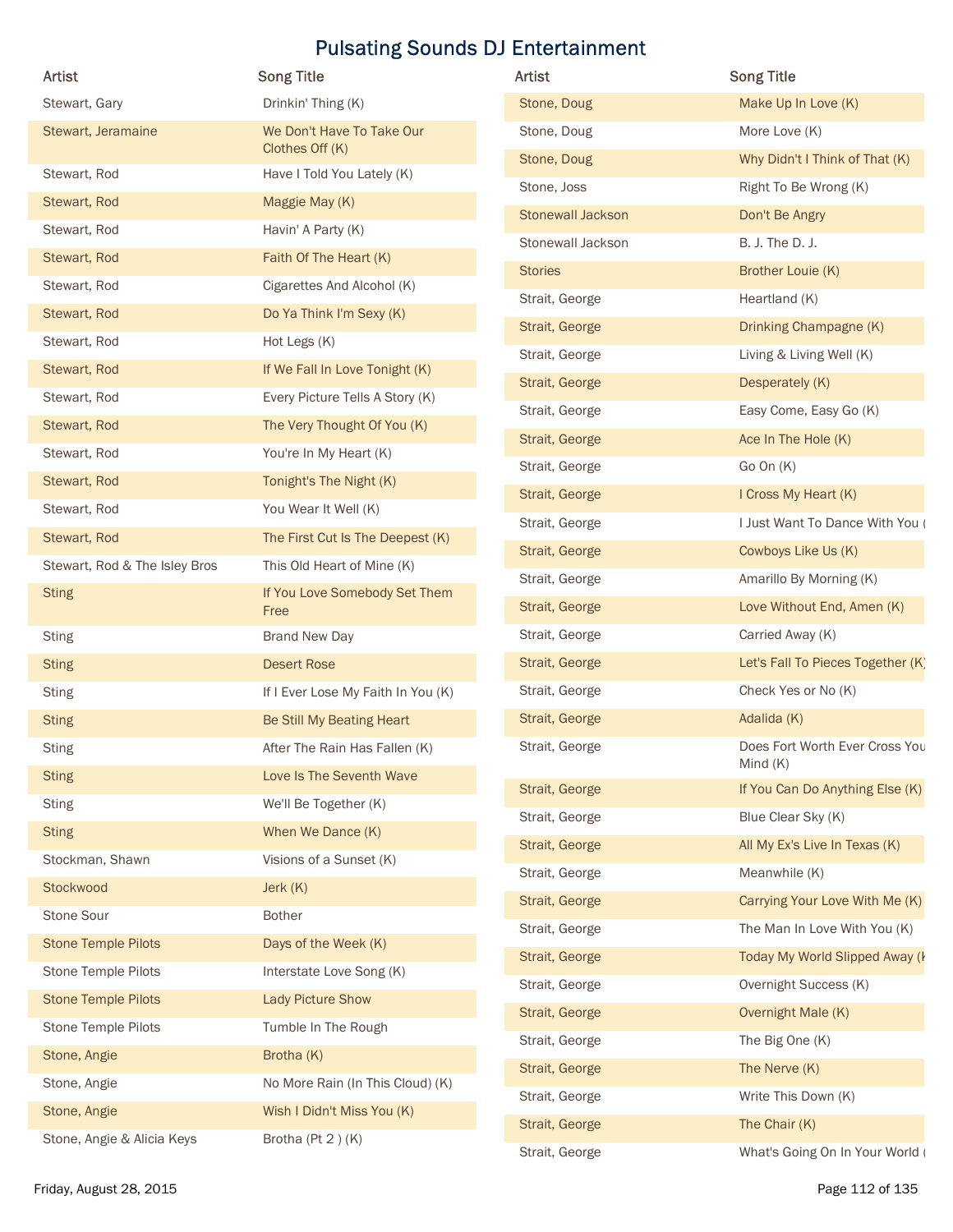| <b>Artist</b>                 | <b>Song Title</b>                   | Artist                            | <b>Song Title</b>                |
|-------------------------------|-------------------------------------|-----------------------------------|----------------------------------|
| Strait, George                | We Really Shouldn't Be Doing This   | Sugababes                         | Ugly                             |
| Strait, George                | (K)<br>You Look So Good In Love (K) | Sugar Ray                         | Falls Apart (K)                  |
| Strait, George                | The Fireman (K)                     | <b>Sugar Ray</b>                  | Is She Really Going Out With Hir |
| Strait, George                | The Best Day (K)                    | Sugar Ray                         | Fly(K)                           |
| Strait, George                | She'll Leave You With A Smile (K)   | <b>Sugar Ray</b>                  | Chasin' You Around (K)           |
| Strait, George & Alan Jackson | Murder On Music Row (K)             | Sugar Ray                         | Answer The Phone (K)             |
| <b>Stray Cats</b>             | Rock This Town (K)                  | Sugar Ray                         | Every Morning (K)                |
| <b>Stray Cats</b>             | Stray Cat Strut                     | Sugar Ray                         | When It's Over                   |
| Stray Cats, The               | Stray Cat Strut (K)                 | <b>Sugar Ray</b>                  | Someday                          |
| Streisand, Barbra             | Don't Rain on My Parade (K)         | Sugar Ray                         | Someday (K)                      |
| Streisand, Barbra             | I've Dreamed of You (K)             | <b>Sugarhill Gang</b>             | Rapper's Delight (K)             |
| Streisand, Barbra             | My Heart Belongs To Me (K)          | Sugarland                         | Already Gone                     |
| Streisand, Barbra             | Evergreen (K)                       | Sugarland                         | It Happens                       |
| Streisand, Barbra             | Woman In Love (K)                   | Sugarland                         | Everyday America                 |
| Streisand, Barbra             | The Way We Were (K)                 | Sugarland                         | All I Want To Do                 |
| Streisand, Barbra             | People (K)                          | Sugarland                         | <b>Baby Girl</b>                 |
| Streisand, Barbra & Andy Gibb | Guilty (K)                          | Sugarland                         | Want To                          |
| Streisand, Barbra & Andy Gibb | What Kind of Fool (K)               | Sugarloaf                         | Green Eyed Lady (K)              |
| Streisand, Barbra & B Adams   | I Finally Found Someone (K)         | <b>Sum 41</b>                     | In Too Deep (K)                  |
| Streisand, Barbra & C Dion    | Tell Him (K)                        | <b>Sum 41</b>                     | Machine Gun                      |
| Stuart, Marty                 | If There's Not, There Oughta Be (K) | <b>Sum 41</b>                     | Fat Lip (K)                      |
| Studdard, Ruben               | Flying Without Wings (K)            | <b>Sum 41</b>                     | Makes No Difference              |
| <b>Stylistics</b>             | Break Up To Make Up                 | <b>Sum 41</b>                     | <b>Still Waiting</b>             |
| Stylistics, The               | I'm Stone In Love With You (K)      | <b>Sum 41</b>                     | What I Believe                   |
| Stylistics, The               | Break Up to Make Up (K)             | <b>Sum 41</b>                     | Summer                           |
| Stylistics, The               | Betcha By Golly Wow (K)             | Summer, Donna                     | Last Dance (K)                   |
| Stylistics, The               | You Are Everything (K)              | Summer, Donna                     | Hot Stuff (K)                    |
| Stylistics, The               | You Make Me Feel Brand New (K)      | Summer, Donna                     | MacArthur Park (K)               |
| <b>Styx</b>                   | <b>Come Sail Away</b>               | Summer, Donna                     | Dim All The Lights (K)           |
| <b>Styx</b>                   | Light Up (K)                        | Summer, Donna                     | On The Radio (K)                 |
| <b>Styx</b>                   | Babe (K)                            | Sunday                            | I Know                           |
| <b>Styx</b>                   | Mr Roboto (K)                       | Sunny Sweeney                     | From A Table Away                |
| <b>Styx</b>                   | Too Much Time On My Hands (K)       | Supertramp                        | Give A Little Bit (K)            |
| Styx                          | The Best Of Times (K)               | Supremes                          | Stop In The Name Of Love         |
| Sublime                       | Wrong Way (K)                       | <b>Supremes &amp; Temptations</b> | I'm Gonna Make You Love Me (I    |
| Sublime                       | What I Got (K)                      | Supremes, The                     | Back In My Arms Again (K)        |
|                               | Santeria (K)                        | Supremes, The                     | Baby Love (K)                    |
| Sublime                       |                                     | Supremes, The                     | Love Child (K)                   |

| <b>Sugababes</b><br>Ugly<br>Falls Apart (K)<br>Sugar Ray<br><b>Sugar Ray</b><br>Fly(K)<br>Sugar Ray<br><b>Sugar Ray</b><br>Chasin' You Around (K)<br>Answer The Phone (K)<br>Sugar Ray<br>Every Morning (K)<br><b>Sugar Ray</b><br>When It's Over<br>Sugar Ray<br><b>Sugar Ray</b><br>Someday<br>Someday (K)<br>Sugar Ray<br><b>Sugarhill Gang</b><br>Rapper's Delight (K)<br>Sugarland<br>Already Gone<br>Sugarland<br>It Happens<br>Sugarland<br>Everyday America<br>All I Want To Do<br><b>Sugarland</b><br>Sugarland<br><b>Baby Girl</b><br>Sugarland<br>Want To<br>Sugarloaf<br>Green Eyed Lady (K)<br><b>Sum 41</b><br>In Too Deep (K)<br><b>Sum 41</b><br>Machine Gun<br><b>Sum 41</b><br>Fat Lip (K)<br><b>Sum 41</b><br>Makes No Difference<br><b>Sum 41</b><br><b>Still Waiting</b><br><b>Sum 41</b><br>What I Believe<br><b>Sum 41</b><br>Summer<br>Summer, Donna<br>Last Dance (K)<br>Summer, Donna<br>Hot Stuff (K)<br>Summer, Donna<br>MacArthur Park (K)<br>Summer, Donna<br>Dim All The Lights (K)<br>Summer, Donna<br>On The Radio (K)<br>Sunday<br>I Know |
|-----------------------------------------------------------------------------------------------------------------------------------------------------------------------------------------------------------------------------------------------------------------------------------------------------------------------------------------------------------------------------------------------------------------------------------------------------------------------------------------------------------------------------------------------------------------------------------------------------------------------------------------------------------------------------------------------------------------------------------------------------------------------------------------------------------------------------------------------------------------------------------------------------------------------------------------------------------------------------------------------------------------------------------------------------------------------------|
|                                                                                                                                                                                                                                                                                                                                                                                                                                                                                                                                                                                                                                                                                                                                                                                                                                                                                                                                                                                                                                                                             |
| Is She Really Going Out With Hir                                                                                                                                                                                                                                                                                                                                                                                                                                                                                                                                                                                                                                                                                                                                                                                                                                                                                                                                                                                                                                            |
|                                                                                                                                                                                                                                                                                                                                                                                                                                                                                                                                                                                                                                                                                                                                                                                                                                                                                                                                                                                                                                                                             |
|                                                                                                                                                                                                                                                                                                                                                                                                                                                                                                                                                                                                                                                                                                                                                                                                                                                                                                                                                                                                                                                                             |
|                                                                                                                                                                                                                                                                                                                                                                                                                                                                                                                                                                                                                                                                                                                                                                                                                                                                                                                                                                                                                                                                             |
|                                                                                                                                                                                                                                                                                                                                                                                                                                                                                                                                                                                                                                                                                                                                                                                                                                                                                                                                                                                                                                                                             |
|                                                                                                                                                                                                                                                                                                                                                                                                                                                                                                                                                                                                                                                                                                                                                                                                                                                                                                                                                                                                                                                                             |
|                                                                                                                                                                                                                                                                                                                                                                                                                                                                                                                                                                                                                                                                                                                                                                                                                                                                                                                                                                                                                                                                             |
|                                                                                                                                                                                                                                                                                                                                                                                                                                                                                                                                                                                                                                                                                                                                                                                                                                                                                                                                                                                                                                                                             |
|                                                                                                                                                                                                                                                                                                                                                                                                                                                                                                                                                                                                                                                                                                                                                                                                                                                                                                                                                                                                                                                                             |
|                                                                                                                                                                                                                                                                                                                                                                                                                                                                                                                                                                                                                                                                                                                                                                                                                                                                                                                                                                                                                                                                             |
|                                                                                                                                                                                                                                                                                                                                                                                                                                                                                                                                                                                                                                                                                                                                                                                                                                                                                                                                                                                                                                                                             |
|                                                                                                                                                                                                                                                                                                                                                                                                                                                                                                                                                                                                                                                                                                                                                                                                                                                                                                                                                                                                                                                                             |
|                                                                                                                                                                                                                                                                                                                                                                                                                                                                                                                                                                                                                                                                                                                                                                                                                                                                                                                                                                                                                                                                             |
|                                                                                                                                                                                                                                                                                                                                                                                                                                                                                                                                                                                                                                                                                                                                                                                                                                                                                                                                                                                                                                                                             |
|                                                                                                                                                                                                                                                                                                                                                                                                                                                                                                                                                                                                                                                                                                                                                                                                                                                                                                                                                                                                                                                                             |
|                                                                                                                                                                                                                                                                                                                                                                                                                                                                                                                                                                                                                                                                                                                                                                                                                                                                                                                                                                                                                                                                             |
|                                                                                                                                                                                                                                                                                                                                                                                                                                                                                                                                                                                                                                                                                                                                                                                                                                                                                                                                                                                                                                                                             |
|                                                                                                                                                                                                                                                                                                                                                                                                                                                                                                                                                                                                                                                                                                                                                                                                                                                                                                                                                                                                                                                                             |
|                                                                                                                                                                                                                                                                                                                                                                                                                                                                                                                                                                                                                                                                                                                                                                                                                                                                                                                                                                                                                                                                             |
|                                                                                                                                                                                                                                                                                                                                                                                                                                                                                                                                                                                                                                                                                                                                                                                                                                                                                                                                                                                                                                                                             |
|                                                                                                                                                                                                                                                                                                                                                                                                                                                                                                                                                                                                                                                                                                                                                                                                                                                                                                                                                                                                                                                                             |
|                                                                                                                                                                                                                                                                                                                                                                                                                                                                                                                                                                                                                                                                                                                                                                                                                                                                                                                                                                                                                                                                             |
|                                                                                                                                                                                                                                                                                                                                                                                                                                                                                                                                                                                                                                                                                                                                                                                                                                                                                                                                                                                                                                                                             |
|                                                                                                                                                                                                                                                                                                                                                                                                                                                                                                                                                                                                                                                                                                                                                                                                                                                                                                                                                                                                                                                                             |
|                                                                                                                                                                                                                                                                                                                                                                                                                                                                                                                                                                                                                                                                                                                                                                                                                                                                                                                                                                                                                                                                             |
|                                                                                                                                                                                                                                                                                                                                                                                                                                                                                                                                                                                                                                                                                                                                                                                                                                                                                                                                                                                                                                                                             |
|                                                                                                                                                                                                                                                                                                                                                                                                                                                                                                                                                                                                                                                                                                                                                                                                                                                                                                                                                                                                                                                                             |
|                                                                                                                                                                                                                                                                                                                                                                                                                                                                                                                                                                                                                                                                                                                                                                                                                                                                                                                                                                                                                                                                             |
|                                                                                                                                                                                                                                                                                                                                                                                                                                                                                                                                                                                                                                                                                                                                                                                                                                                                                                                                                                                                                                                                             |
|                                                                                                                                                                                                                                                                                                                                                                                                                                                                                                                                                                                                                                                                                                                                                                                                                                                                                                                                                                                                                                                                             |
| <b>Sunny Sweeney</b><br>From A Table Away                                                                                                                                                                                                                                                                                                                                                                                                                                                                                                                                                                                                                                                                                                                                                                                                                                                                                                                                                                                                                                   |
| Supertramp<br>Give A Little Bit (K)                                                                                                                                                                                                                                                                                                                                                                                                                                                                                                                                                                                                                                                                                                                                                                                                                                                                                                                                                                                                                                         |
| Stop In The Name Of Love<br>Supremes                                                                                                                                                                                                                                                                                                                                                                                                                                                                                                                                                                                                                                                                                                                                                                                                                                                                                                                                                                                                                                        |
| <b>Supremes &amp; Temptations</b><br>I'm Gonna Make You Love Me (I                                                                                                                                                                                                                                                                                                                                                                                                                                                                                                                                                                                                                                                                                                                                                                                                                                                                                                                                                                                                          |
| Back In My Arms Again (K)<br>Supremes, The                                                                                                                                                                                                                                                                                                                                                                                                                                                                                                                                                                                                                                                                                                                                                                                                                                                                                                                                                                                                                                  |
| Supremes, The<br>Baby Love (K)                                                                                                                                                                                                                                                                                                                                                                                                                                                                                                                                                                                                                                                                                                                                                                                                                                                                                                                                                                                                                                              |
| Supremes, The<br>Love Child (K)                                                                                                                                                                                                                                                                                                                                                                                                                                                                                                                                                                                                                                                                                                                                                                                                                                                                                                                                                                                                                                             |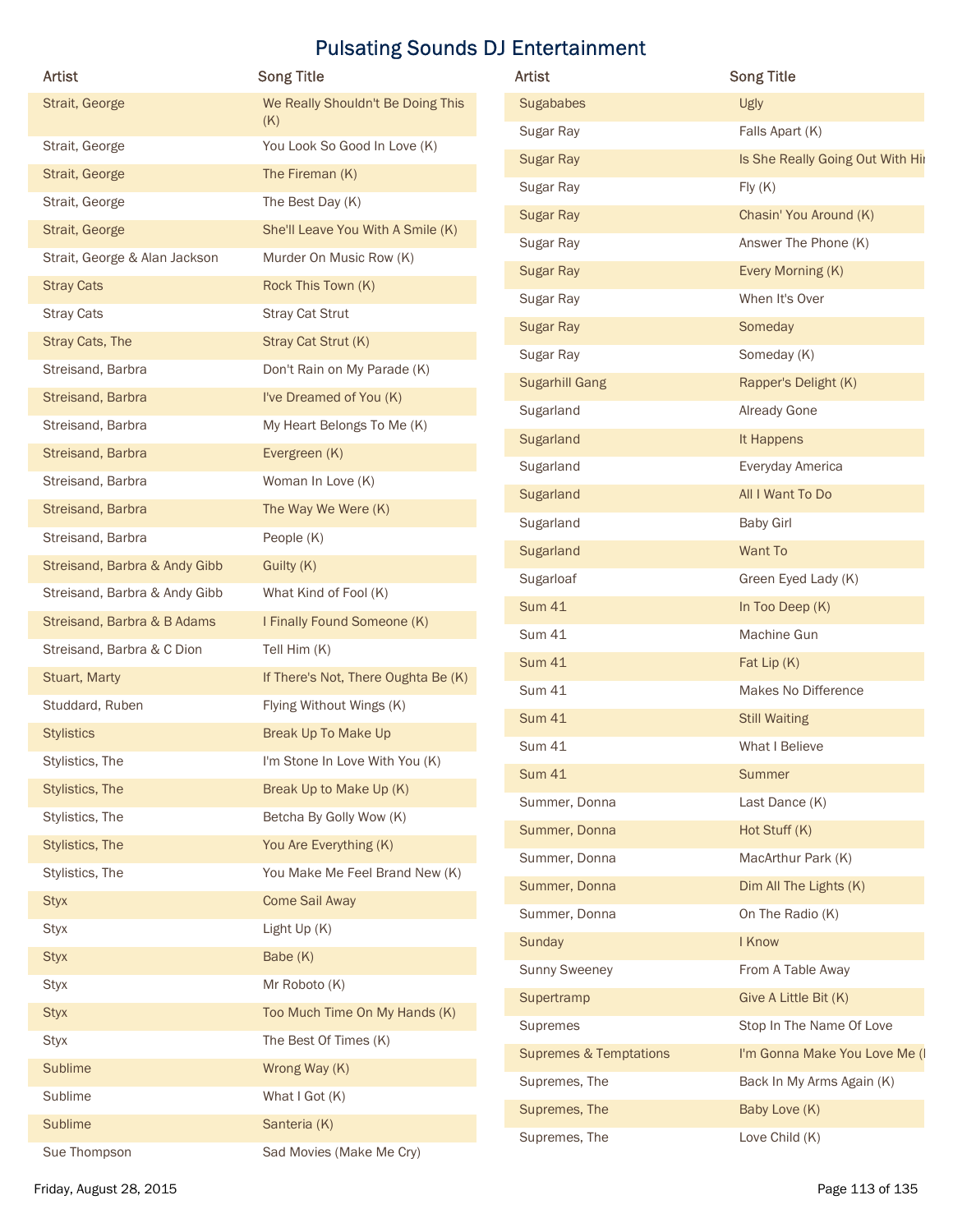| Artist                       | <b>Song Title</b>                 | <b>Pulsating Sounds DJ Entertainment</b><br>Artist | <b>Song Title</b>            |
|------------------------------|-----------------------------------|----------------------------------------------------|------------------------------|
| Supremes, The                | Come See About Me (K)             | System of a Down                                   | Chop Suey (K)                |
| Supremes, The                | Stop, In The Name Of Love (K)     | System Of A Down                                   | Aerials                      |
| Supremes, The                | You Keep Me Hanging On (K)        | T.                                                 |                              |
| Sure, Al B                   | Nite & Day (K)                    | TLC                                                | Creep                        |
| Surface                      | Shower Me With Your Love          | TLC                                                | <b>Baby Baby Baby</b>        |
| Surface F                    | The First Time (K)                | TLC                                                | Red Light Special            |
| Survivor                     | Eye Of The Tiger (K)              | T Rex                                              | Bang A Gong (Get It On) (K)  |
| Survivor                     | High On You (K)                   | T. G. Sheppard                                     | I'll Be Coming Back For More |
| Survivor                     | I Can't Hold Back (K)             | T. G. Sheppard                                     | I Loved 'Em Every One        |
| Survivor                     | Survivor                          | T. G. Sheppard                                     | Devil In The Bottle          |
| Survivor                     | The Search is Over (K)            | T. G. Sheppard                                     | I Feel Like Loving You Again |
| Susan Haynes                 | Drinkin' In My Sunday Dress       | T. G. Sheppard                                     | Do You Wanna Go To Heaven    |
| Suzi Quatro And Chris Norman | Stumblin' In                      | T. G. Sheppard                                     | Born In A High Wind          |
| Suzy Bogguss                 | Drive South                       | T. G. Sheppard                                     | Party Time                   |
| <b>Suzy Bogguss</b>          | Heartache                         | T. Graham Brown                                    | Moonshadow Road              |
| Suzy Bogguss                 | Just Like The Weather             | T. Graham Brown                                    | Never In A Million Tears     |
| <b>Suzy Bogguss</b>          | <b>Hey Cinderella</b>             | T. Graham Brown                                    | Wine Into Water              |
| Suzy Bogguss                 | Souvenirs                         | T. Wynette & D. Houston                            | My Elusive Dreams            |
| <b>Suzy Bogguss</b>          | <b>Outbound Plane</b>             | T.I. ftg. Iggy Azalea                              | No Mediocre                  |
| Suzy Bogguss                 | She Said, He Heard                | Taco                                               | Puttin' On The Ritz (K)      |
| Sweat, Keith                 | I Want Her (K)                    | <b>Tag Team</b>                                    | Whoomp, There It Is (K)      |
| Sweet                        | Ballroom Blitz (K)                | Taio Cruz                                          | Dynamite                     |
| Sweet                        | Fox On The Run (K)                | Taio Cruz Feat. Flo Rida                           | Hangover                     |
| Sweet                        | Love Is Like Oxygen (K)           | Take That                                          | Back For Good (K)            |
| <b>Sweet Inspirations</b>    | Sweet Inspiration                 | Take These Chains From My Heart                    | Take These Chains From My He |
| Sweethearts of the Rodeo     | Chains of Gold (K)                | Tal Bachman                                        | She's So High                |
| <b>Swing Out Sister</b>      | <b>Breakout</b>                   | <b>Talking Heads</b>                               | Take Me To The River         |
| Swingerhead                  | Pick Up The Phone                 | <b>Talking Heads</b>                               | Wild Wild Life (K)           |
| <b>Swingin' Medallions</b>   | Double Shot of my Baby's Love (K) | <b>Tamara Walker</b>                               | Didn't We Love               |
| Swirl 360                    | Hey Now Now (K)                   | Tamia                                              | Officially Missing You (K)   |
| Swv                          | Can We                            | Tamia                                              | Questions                    |
| SWV                          | Weak (K)                          | Tamia                                              | Stranger In My House (K)     |
| SWV                          | Right Here (K)                    | <b>Tammy Cochran</b>                               | I Cry                        |
| Sylvers, The                 | Boogie Fever (K)                  | Tammy Graham                                       | Tell Me Again                |
| Sylvers, The                 | Hot Line (K)                      | <b>Tammy Wynette</b>                               | D.I.V.O.R.C.E.               |
| Sylvia                       | Drifter (K)                       | Tammy Wynette                                      | No Charge                    |
|                              | Nobody                            | <b>Tammy Wynette</b>                               | <b>Bedtime Story</b>         |
| Sylvia                       |                                   |                                                    |                              |

| <b>Artist</b>                   | <b>Song Title</b>            |
|---------------------------------|------------------------------|
| System of a Down                | Chop Suey (K)                |
| System Of A Down                | Aerials                      |
| т                               |                              |
| TLC                             | Creep                        |
| <b>TLC</b>                      | Baby Baby Baby               |
| <b>TLC</b>                      | Red Light Special            |
| T Rex                           | Bang A Gong (Get It On) (K)  |
| T. G. Sheppard                  | I'll Be Coming Back For More |
| T. G. Sheppard                  | I Loved 'Em Every One        |
| T. G. Sheppard                  | Devil In The Bottle          |
| T. G. Sheppard                  | I Feel Like Loving You Again |
| T. G. Sheppard                  | Do You Wanna Go To Heaven    |
| T. G. Sheppard                  | Born In A High Wind          |
| T. G. Sheppard                  | Party Time                   |
| T. Graham Brown                 | <b>Moonshadow Road</b>       |
| T. Graham Brown                 | Never In A Million Tears     |
| T. Graham Brown                 | Wine Into Water              |
| T. Wynette & D. Houston         | My Elusive Dreams            |
| T.I. ftg. Iggy Azalea           | No Mediocre                  |
| Taco                            | Puttin' On The Ritz (K)      |
| <b>Tag Team</b>                 | Whoomp, There It Is (K)      |
| Taio Cruz                       | Dynamite                     |
| Taio Cruz Feat. Flo Rida        | Hangover                     |
| <b>Take That</b>                | Back For Good (K)            |
| Take These Chains From My Heart | Take These Chains From My He |
| Tal Bachman                     | She's So High                |
| <b>Talking Heads</b>            | Take Me To The River         |
| <b>Talking Heads</b>            | Wild Wild Life (K)           |
| <b>Tamara Walker</b>            | Didn't We Love               |
| Tamia                           | Officially Missing You (K)   |
| Tamia                           | Questions                    |
| Tamia                           | Stranger In My House (K)     |
| <b>Tammy Cochran</b>            | I Cry                        |
| Tammy Graham                    | Tell Me Again                |
| <b>Tammy Wynette</b>            | D.I.V.O.R.C.E.               |
| Tammy Wynette                   | No Charge                    |
| <b>Tammy Wynette</b>            | <b>Bedtime Story</b>         |
| Tammy Wynette                   | Good Lovin' Makes It Right   |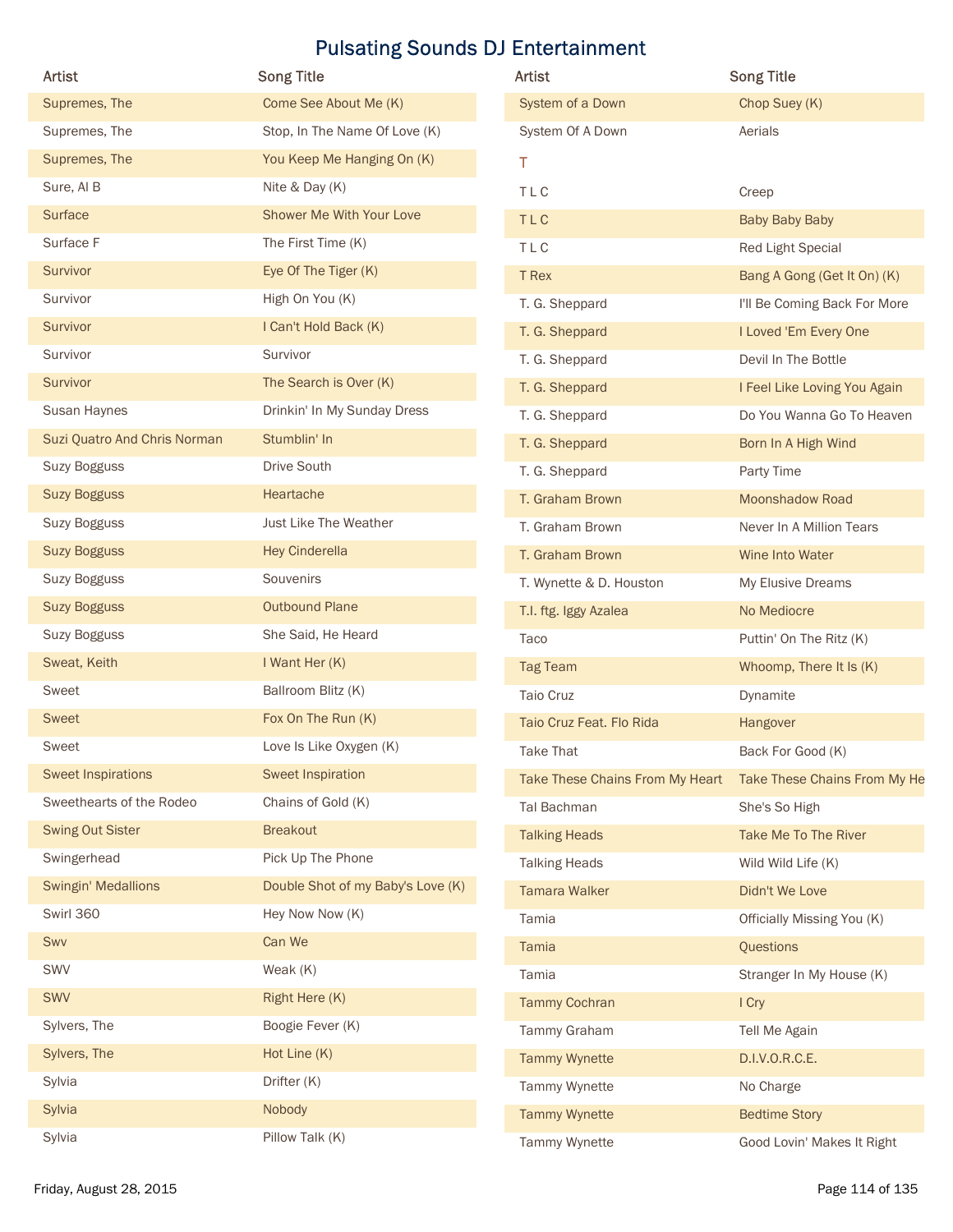|                                |                                              | <b>Pulsating Sounds DJ Entertainment</b> |                                          |
|--------------------------------|----------------------------------------------|------------------------------------------|------------------------------------------|
| Artist                         | <b>Song Title</b>                            | <b>Artist</b>                            | <b>Song Title</b>                        |
| <b>Tammy Wynette</b>           | <b>Almost Persuaded</b>                      | Tanya Tucker                             | One Love At A Time                       |
| Tammy Wynette                  | Kids Say The Darndest Things                 | <b>Tanya Tucker</b>                      | The Man That Turned My Mama<br><b>On</b> |
| <b>Tammy Wynette</b>           | <b>Another Lonely Song</b>                   | Tanya Tucker                             | Pecos Promenade                          |
| Tammy Wynette                  | Crying In The Rain                           | <b>Tanya Tucker</b>                      | The Jamestown Ferry                      |
| <b>Tammy Wynette</b>           | I Don't Wanna Play House                     | Tanya Tucker & T. Graham Brown           | Don't Go Out                             |
| Tammy Wynette                  | The Ways To Love A Man                       | Tara Lyn Hart                            | That's When You Came Along               |
| <b>Tammy Wynette</b>           | <b>Sweet Dreams</b>                          | Tatyana Ali                              | Daydreamin'                              |
| Tammy Wynette                  | Stand By Your Man                            | <b>Tavares</b>                           | More Than A Woman                        |
| <b>Tammy Wynette</b>           | Your Good Girl's Gonna Go Bad                | Taxi                                     | Dollar Wine (K)                          |
| Tammy Wynette                  | Womanhood                                    | <b>Taylor John Williams</b>              | Mad World                                |
| <b>Tammy Wynette</b>           | <b>Too Far Gone</b>                          | <b>Taylor Swift</b>                      | <b>Holy Ground</b>                       |
| Tammy Wynette                  | One Of A Kind                                | <b>Taylor Swift</b>                      | All Too Well                             |
| <b>Tammy Wynette</b>           | You And Me                                   | <b>Taylor Swift</b>                      | Forever & Always                         |
| Tammy Wynette                  | Woman To Woman                               | <b>Taylor Swift</b>                      | <b>Girl At Home</b>                      |
| <b>Tammy Wynette</b>           | Take Me To Your World                        | <b>Taylor Swift</b>                      | Hey Stephen                              |
| Tammy Wynette                  | Singing My Song                              | <b>Taylor Swift</b>                      | Crazier                                  |
| Tammy Wynette & George Jones   | <b>Golden Ring</b>                           | <b>Taylor Swift</b>                      | Change                                   |
| Tammy Wynette & George Jones   | We Loved It Away                             | <b>Taylor Swift</b>                      | Mine                                     |
| Tammy Wynette And George Jones | Ceremony, The                                | <b>Taylor Swift</b>                      | <b>Breathe</b>                           |
| Tammy Wynette And Mark Gray    | Sometimes When We Touch                      | <b>Taylor Swift</b>                      | I Almost Do                              |
| Tams, The                      | What Kind of Fool Do You Think I<br>Am $(K)$ | <b>Taylor Swift</b>                      | Jump Then Fall                           |
| Tantric                        | Astounded (K)                                | <b>Taylor Swift</b>                      | Eyes Open                                |
| Tantric                        | Mourning (K)                                 | <b>Taylor Swift</b>                      | Love Story                               |
| Tanya Tucker                   | Find Out What's Happenin'                    | <b>Taylor Swift</b>                      | I Knew You Were Trouble                  |
| <b>Tanya Tucker</b>            | <b>Little Things</b>                         | <b>Taylor Swift</b>                      | Come BackBe Here                         |
| Tanya Tucker                   | I'll Come Back As Another Woman              | <b>Taylor Swift</b>                      | Best Day, The                            |
| <b>Tanya Tucker</b>            | Between The Two Of Them                      | <b>Taylor Swift</b>                      | Fifteen                                  |
| Tanya Tucker                   | Delta Dawn                                   | <b>Taylor Swift</b>                      | Fearless                                 |
| <b>Tanya Tucker</b>            | Here's Some Love                             | <b>Taylor Swift</b>                      | Mean                                     |
| Tanya Tucker                   | Old Weakness (Coming On Strong)              | <b>Taylor Swift</b>                      | <b>Back To December</b>                  |
| <b>Tanya Tucker</b>            | <b>Just Another Love</b>                     | <b>Taylor Swift</b>                      | 22                                       |
| Tanya Tucker                   | Already Gone                                 | <b>Taylor Swift</b>                      | <b>Teardrops On My Guitar</b>            |
| <b>Tanya Tucker</b>            | Don't Believe My Heart Can Stand             | <b>Taylor Swift</b>                      | White Horse                              |
|                                | <b>Another You</b>                           | <b>Taylor Swift</b>                      | Out Of The Woods                         |
| Tanya Tucker                   | Hangin' In                                   | <b>Taylor Swift</b>                      | The Moment I Knew                        |
| <b>Tanya Tucker</b>            | Soon                                         | <b>Taylor Swift</b>                      | Our Song                                 |
| <b>TANYA TUCKER</b>            | Son of a Preacher Man                        | <b>Taylor Swift</b>                      | Red                                      |
| <b>Tanya Tucker</b>            | <b>Texas When I Die</b>                      |                                          |                                          |

| Artist                         | <b>Song Title</b>                                      | Artist                         | <b>Song Title</b>             |
|--------------------------------|--------------------------------------------------------|--------------------------------|-------------------------------|
| <b>Tammy Wynette</b>           | <b>Almost Persuaded</b>                                | Tanya Tucker                   | One Love At A Time            |
| Tammy Wynette                  | Kids Say The Darndest Things                           | <b>Tanya Tucker</b>            | The Man That Turned My Mama   |
| <b>Tammy Wynette</b>           | Another Lonely Song                                    |                                | <b>On</b>                     |
| Tammy Wynette                  | Crying In The Rain                                     | Tanya Tucker                   | Pecos Promenade               |
| <b>Tammy Wynette</b>           | I Don't Wanna Play House                               | <b>Tanya Tucker</b>            | The Jamestown Ferry           |
| Tammy Wynette                  | The Ways To Love A Man                                 | Tanya Tucker & T. Graham Brown | Don't Go Out                  |
| <b>Tammy Wynette</b>           | <b>Sweet Dreams</b>                                    | Tara Lyn Hart                  | That's When You Came Along    |
| Tammy Wynette                  | Stand By Your Man                                      | Tatyana Ali                    | Daydreamin'                   |
| <b>Tammy Wynette</b>           | Your Good Girl's Gonna Go Bad                          | <b>Tavares</b>                 | More Than A Woman             |
| Tammy Wynette                  | Womanhood                                              | Taxi                           | Dollar Wine (K)               |
| <b>Tammy Wynette</b>           | Too Far Gone                                           | <b>Taylor John Williams</b>    | Mad World                     |
| Tammy Wynette                  | One Of A Kind                                          | <b>Taylor Swift</b>            | <b>Holy Ground</b>            |
| <b>Tammy Wynette</b>           | You And Me                                             | <b>Taylor Swift</b>            | All Too Well                  |
| Tammy Wynette                  | Woman To Woman                                         | <b>Taylor Swift</b>            | Forever & Always              |
| <b>Tammy Wynette</b>           | Take Me To Your World                                  | <b>Taylor Swift</b>            | <b>Girl At Home</b>           |
| Tammy Wynette                  | Singing My Song                                        | <b>Taylor Swift</b>            | Hey Stephen                   |
|                                |                                                        | <b>Taylor Swift</b>            | Crazier                       |
| Tammy Wynette & George Jones   | <b>Golden Ring</b>                                     | <b>Taylor Swift</b>            | Change                        |
| Tammy Wynette & George Jones   | We Loved It Away                                       | <b>Taylor Swift</b>            | Mine                          |
| Tammy Wynette And George Jones | Ceremony, The                                          | <b>Taylor Swift</b>            | <b>Breathe</b>                |
| Tammy Wynette And Mark Gray    | Sometimes When We Touch                                | <b>Taylor Swift</b>            | I Almost Do                   |
| Tams, The                      | What Kind of Fool Do You Think I<br>Am $(K)$           | <b>Taylor Swift</b>            | Jump Then Fall                |
| Tantric                        | Astounded (K)                                          | <b>Taylor Swift</b>            | Eyes Open                     |
| Tantric                        | Mourning (K)                                           | <b>Taylor Swift</b>            | Love Story                    |
| Tanya Tucker                   | Find Out What's Happenin'                              | <b>Taylor Swift</b>            | I Knew You Were Trouble       |
| <b>Tanya Tucker</b>            | <b>Little Things</b>                                   | <b>Taylor Swift</b>            | Come BackBe Here              |
| Tanya Tucker                   | I'll Come Back As Another Woman                        | <b>Taylor Swift</b>            | Best Day, The                 |
| <b>Tanya Tucker</b>            | Between The Two Of Them                                | <b>Taylor Swift</b>            | Fifteen                       |
| Tanya Tucker                   | Delta Dawn                                             | <b>Taylor Swift</b>            | Fearless                      |
| <b>Tanya Tucker</b>            | Here's Some Love                                       | <b>Taylor Swift</b>            | Mean                          |
| Tanya Tucker                   | Old Weakness (Coming On Strong)                        | <b>Taylor Swift</b>            | <b>Back To December</b>       |
| <b>Tanya Tucker</b>            | <b>Just Another Love</b>                               | <b>Taylor Swift</b>            | 22                            |
| Tanya Tucker                   | Already Gone                                           | <b>Taylor Swift</b>            | <b>Teardrops On My Guitar</b> |
| <b>Tanya Tucker</b>            | Don't Believe My Heart Can Stand<br><b>Another You</b> | <b>Taylor Swift</b>            | White Horse                   |
| Tanya Tucker                   | Hangin' In                                             | <b>Taylor Swift</b>            | Out Of The Woods              |
| <b>Tanya Tucker</b>            | Soon                                                   | <b>Taylor Swift</b>            | The Moment I Knew             |
| <b>TANYA TUCKER</b>            | Son of a Preacher Man                                  | <b>Taylor Swift</b>            | Our Song                      |
| <b>Tanya Tucker</b>            | <b>Texas When I Die</b>                                | <b>Taylor Swift</b>            | Red                           |
|                                |                                                        | <b>Taylor Swift</b>            | The Way I Loved You           |
| Friday, August 28, 2015        |                                                        |                                | Page 115 of 135               |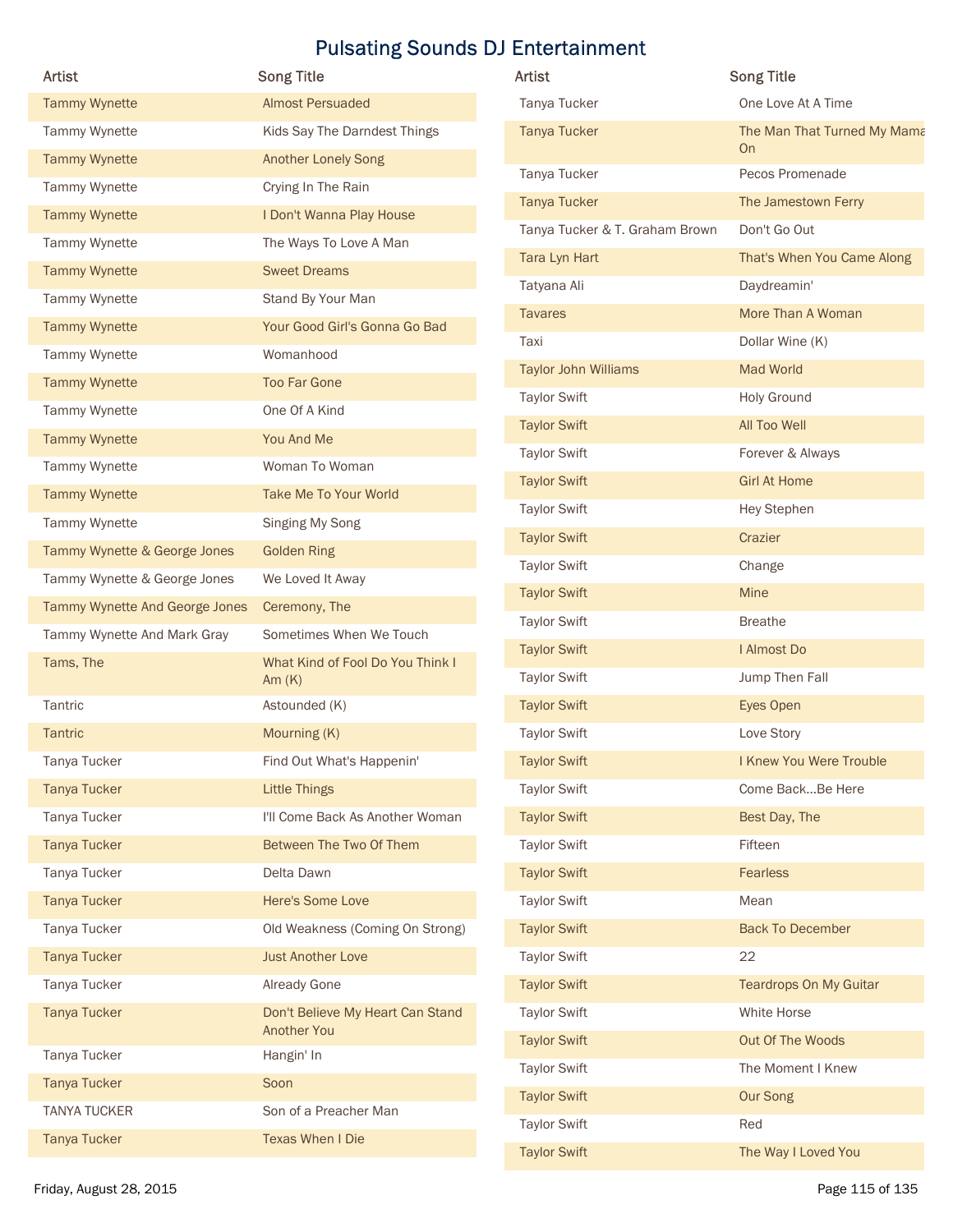| <b>Artist</b>                     | <b>Song Title</b>                          | Artist                               | <b>Song Title</b>                                            |
|-----------------------------------|--------------------------------------------|--------------------------------------|--------------------------------------------------------------|
| <b>Taylor Swift</b>               | The Lucky One                              | Technotronic                         | Pump Up The Jam (K)                                          |
| <b>Taylor Swift</b>               | The Story Of Us                            | <b>Teddy Bears</b>                   | To Know Him Is To Love Him (K)                               |
| <b>Taylor Swift</b>               | Should've Said No                          | <b>Teddy Geiger</b>                  | For You I Will (Confidence)                                  |
| <b>Taylor Swift</b>               | <b>State Of Grace</b>                      | Teena Marie                          | I Need Your Lovin'                                           |
| <b>Taylor Swift</b>               | Starlight                                  | <b>Teh Eagles</b>                    | Please Come Home For Christm                                 |
| <b>Taylor Swift</b>               | <b>Today Was A Fairytale</b>               | Temptations                          | Cloud Nine                                                   |
| <b>Taylor Swift</b>               | Picture To Burn                            | Temptations                          | I Wish It Would Rain                                         |
| <b>Taylor Swift</b>               | <b>Tim McGraw</b>                          | Temptations                          | <b>Get Ready</b>                                             |
| <b>Taylor Swift</b>               | Sparks Fly                                 | Temptations                          | My Girl                                                      |
| <b>Taylor Swift</b>               | The Best Day                               | Temptations, The                     | My Girl (K)                                                  |
| <b>Taylor Swift</b>               | Stay Stay Stay                             | Temptations, The                     | Just My Imagination (K)                                      |
| <b>Taylor Swift</b>               | Treacherous                                | Temptations, The                     | I Can't Get Next To You                                      |
| <b>Taylor Swift</b>               | We Are Never Ever Getting Back<br>Together | Temptations, The                     | I Can't Get Next To You (K)                                  |
| <b>Taylor Swift</b>               | You're Not Sorry                           | Temptations, The                     | Cloud Nine (K)                                               |
| <b>Taylor Swift</b>               | You Belong With Me                         | Temptations, The                     | <b>Get Ready</b>                                             |
| Taylor Swift And Gary Lightbody   | The Last Time                              | Temptations, The<br>Temptations, The | I Wish It Would Rain (K)                                     |
| Taylor Swift Feat. The Civil Wars | Safe & Sound                               |                                      | Ball of Confusion (K)                                        |
| Taylor Swift ftg. Ed Sheeran      | <b>Everything Has Changed</b>              | Temptations, The<br>Temptations, The | Beauty Is Only Skin Deep (K)<br>Papa Was A Rolling Stone (K) |
| Taylor, James                     | How Sweet It Is (K)                        | Temptations, The                     | The Way You Do The Things You                                |
| Taylor, James                     | Handy Man (K)                              |                                      | Do(K)                                                        |
| Taylor, James                     | Carolina In My Mind (K)                    | Temptations, The                     | Treat Her Like A Lady                                        |
| Taylor, James                     | Country Road (K)                           | Temptations, The                     | Since I Lost My Baby (K)                                     |
| Taylor, James                     | Mexico (K)                                 | Ten Years After                      | I'd Love To Change The World (I                              |
| Taylor, James                     | Fire & Rain (K)                            | Tennison, Chalee                     | Lonesome Road (K)                                            |
| Taylor, James                     | Don't Let Me Be Lonely Tonight (K)         | <b>Terri Clark</b>                   | I Wanna Do It All                                            |
| Taylor, James                     | Sweet Baby James (K)                       | Terri Clark                          | Girls Lie Too                                                |
| Taylor, James                     | You've Got A Friend (K)                    | <b>Terri Clark</b>                   | I Think The World Needs A Drink                              |
| Taylor, James                     | Steamroller (K)                            | Terri Clark                          | Just The Same                                                |
| Taylor, James                     | Shower The People (K)                      | <b>Terri Clark</b>                   | A Little Gasoline                                            |
| Taylor, James & Carly Simon       | Mockingbird (K)                            | Terri Clark                          | I Just Wanna Be Mad                                          |
| Taylor, Johnnie                   | Disco Lady (K)                             | <b>Terri Clark</b>                   | If I Were You                                                |
| T-Boy                             | <b>Touch Myself</b>                        | Terri Clark                          | Better Things To Do                                          |
| <b>Tears For Fears</b>            | Head Over Heels (K)                        | <b>Terri Clark</b>                   | <b>Emotional Girl</b>                                        |
| <b>Tears For Fears</b>            | Everybody Wants To Rule The<br>World       | Terri Clark                          | Three Mississippi                                            |
| <b>Tears For Fears</b>            | Shout                                      | <b>Terri Clark</b>                   | Take My Time                                                 |
| <b>Tebey</b>                      | We Shook Hands (Man to Man) (K)            | <b>Terri Clark</b>                   | One Of The Guys                                              |
| Technotronic                      | Move This (K)                              | <b>Terri Clark</b>                   | When Boy Meets Girl                                          |
|                                   |                                            | <b>Terri Clark</b>                   | <b>Suddenly Single</b>                                       |

| <b>Artist</b>          | <b>Song Title</b>                      |
|------------------------|----------------------------------------|
| Technotronic           | Pump Up The Jam (K)                    |
| <b>Teddy Bears</b>     | To Know Him Is To Love Him (K)         |
| <b>Teddy Geiger</b>    | For You I Will (Confidence)            |
| <b>Teena Marie</b>     | I Need Your Lovin'                     |
| <b>Teh Eagles</b>      | <b>Please Come Home For Christm</b>    |
| Temptations            | Cloud Nine                             |
| <b>Temptations</b>     | I Wish It Would Rain                   |
| Temptations            | <b>Get Ready</b>                       |
| <b>Temptations</b>     | My Girl                                |
| Temptations, The       | My Girl (K)                            |
| Temptations, The       | Just My Imagination (K)                |
| Temptations, The       | I Can't Get Next To You                |
| Temptations, The       | I Can't Get Next To You (K)            |
| Temptations, The       | Cloud Nine (K)                         |
| Temptations, The       | <b>Get Ready</b>                       |
| Temptations, The       | I Wish It Would Rain (K)               |
| Temptations, The       | Ball of Confusion (K)                  |
| Temptations, The       | Beauty Is Only Skin Deep (K)           |
| Temptations, The       | Papa Was A Rolling Stone (K)           |
| Temptations, The       | The Way You Do The Things You<br>Do(K) |
| Temptations, The       | <b>Treat Her Like A Lady</b>           |
| Temptations, The       | Since I Lost My Baby (K)               |
| <b>Ten Years After</b> | I'd Love To Change The World (k        |
| Tennison, Chalee       | Lonesome Road (K)                      |
| <b>Terri Clark</b>     | I Wanna Do It All                      |
| <b>Terri Clark</b>     | Girls Lie Too                          |
| <b>Terri Clark</b>     | I Think The World Needs A Drink        |
| <b>Terri Clark</b>     | <b>Just The Same</b>                   |
| <b>Terri Clark</b>     | A Little Gasoline                      |
| <b>Terri Clark</b>     | I Just Wanna Be Mad                    |
| <b>Terri Clark</b>     | If I Were You                          |
| <b>Terri Clark</b>     | Better Things To Do                    |
| <b>Terri Clark</b>     | <b>Emotional Girl</b>                  |
| Terri Clark            | Three Mississippi                      |
| <b>Terri Clark</b>     | Take My Time                           |
| <b>Terri Clark</b>     | One Of The Guys                        |
| <b>Terri Clark</b>     | When Boy Meets Girl                    |
| <b>Terri Clark</b>     | <b>Suddenly Single</b>                 |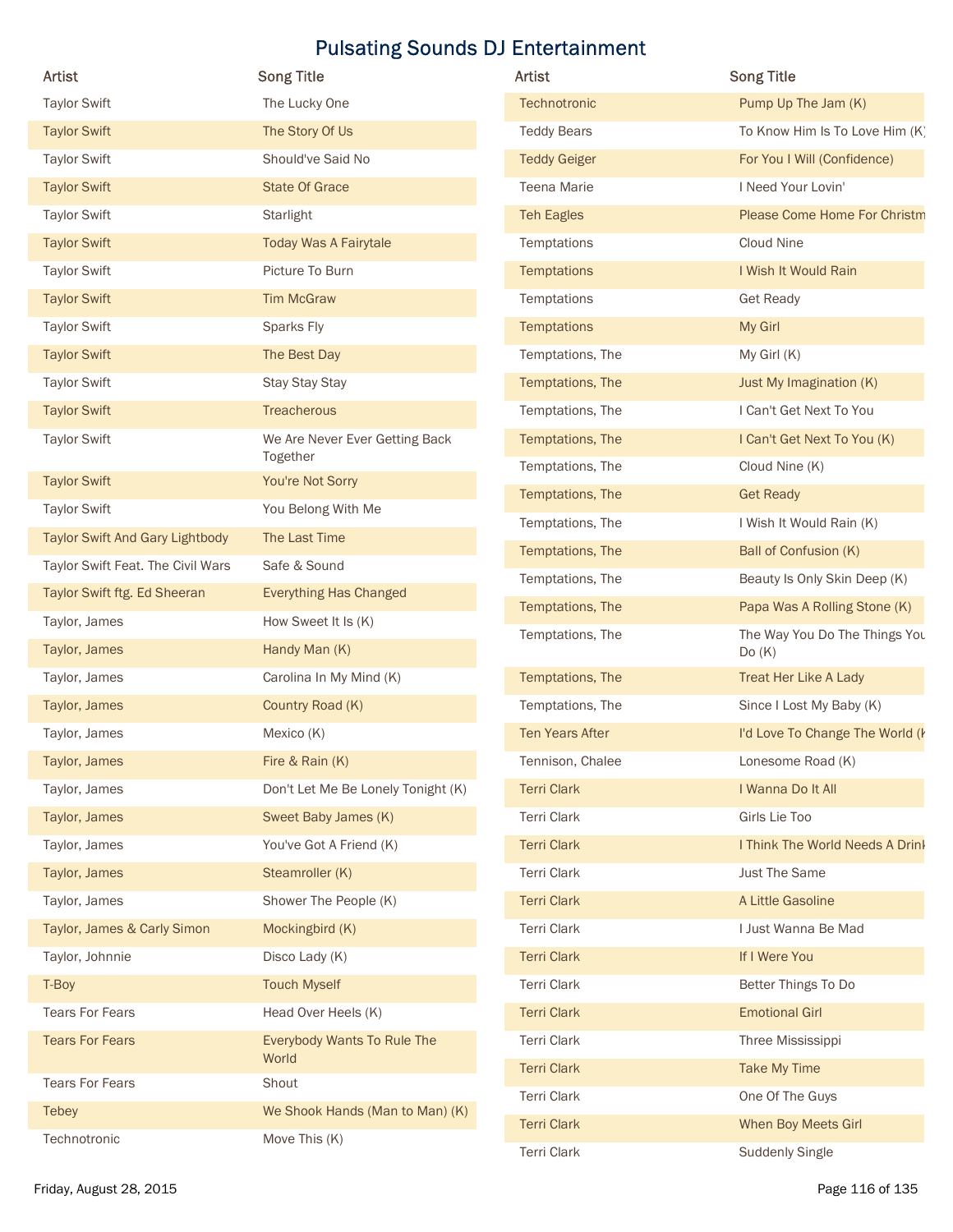| Artist                     | <b>Pulsating Sounds DJ Entertainment</b><br><b>Song Title</b> | Artist                                         | <b>Song Title</b>                       |
|----------------------------|---------------------------------------------------------------|------------------------------------------------|-----------------------------------------|
| Tesh, John & James Ingram  | Give Me Forever I Do (K)                                      | The Beatles                                    | Eight Days A Week                       |
| Tesla                      | Love Song (K)                                                 | The Beatles                                    | Drive My Car                            |
| <b>Tevin Campbell</b>      | I'm Ready                                                     | The Beatles                                    | A Hard Day's Night                      |
| Tevin Campbell             | Can We Talk                                                   | The Beatles                                    | Help!                                   |
| <b>Tevin Campbell</b>      | Always In My Heart                                            | The Beatles                                    | I Am The Walrus                         |
| <b>Tex Ritter</b>          | Jealous Heart                                                 | The Beatles                                    | Free As A Bird                          |
| Tex Ritter & His Texans    | You Two-Timed Me One Time Too                                 | The Beatles                                    | All My Loving                           |
|                            | Often                                                         | The Beatles                                    | Day Tripper                             |
| The All-American Rejects   | Move Along                                                    | The Beatles                                    | <b>Get Back</b>                         |
| The All-American Rejects   | <b>Dirty Little Secret</b>                                    | The Beatles                                    | We Can Work It Out                      |
| The Andrews Sisters        | I Wanna Be Loved                                              | The Beatles                                    | Ticket To Ride                          |
| The Angels                 | My Boyfriend's Back                                           | The Beatles                                    | <b>Strawberry Fields Forever</b>        |
| The Animals                | House Of The Rising Sun                                       | The Beatles                                    | Paperback Writer                        |
| The Animals                | It's My Life                                                  | The Beatles                                    | Rocky Raccoon                           |
| The Archies                | Sugar, Sugar (K)                                              | The Beatles                                    | <b>Yellow Submarine</b>                 |
| The Association            | Cherish                                                       | The Beatles                                    | With A Little Help From My Frier        |
| The Atlanta Rhythm Section | So Into You                                                   | The Beatles                                    | Yesterday                               |
| The B-52's                 | Love Shack                                                    | The Beatles                                    | Sgt. Pepper's Lonely Hearts Clul        |
| The Band                   | The Night They Drove Old Dixie<br>Down (K)                    | The Beatles                                    | <b>Band</b><br>This Boy (Ringo's Theme) |
| The Band                   | Up On Cripple Creek (K)                                       | The Beatles                                    | Penny Lane                              |
| The Band                   | The Weight (K)                                                | The Bellamy Brothers                           | Dancin' Cowboys                         |
| The Band Perry             | All Your Life                                                 |                                                |                                         |
| The Band Perry             | Gentle On My Mind                                             | The Bellamy Brothers                           | For All The Wrong Reasons               |
| The Band Perry             | You Lie                                                       | The Bellamy Brothers                           | I Need More Of You                      |
| The Beach Boys             | Help Me Rhonda                                                | The Bellamy Brothers                           | Lovers Live Longer                      |
| The Beach Boys             | Sloop John B                                                  | The Bellamy Brothers                           | Redneck Girl                            |
| The Beatles                | Lucy In The Sky With Diamonds                                 | The Bellamy Brothers                           | <b>Sugar Daddy</b>                      |
| The Beatles                | Got To Get You Into My Life                                   | The Bobby Fuller Four                          | I Fought The Law                        |
| The Beatles                | From Me To You                                                | The Brand New Heavies                          | Never Stop (K)                          |
| The Beatles                | Nowhere Man                                                   | The Broadman Hymnal                            | Jesus Loves The Little Children         |
| The Beatles                | Eleanor Rigby                                                 | The Broadman Hymnal                            | <b>Amazing Grace</b>                    |
| The Beatles                | <b>Maxwell's Silver Hammer</b>                                | The Broadman Hymnal                            | Jesus Saves!                            |
| The Beatles                | Hey Jude                                                      | The Cadillac Three ftg. Florida Geor The South |                                         |
| The Beatles                | I'm Happy Just To Dance With You                              | The Calling                                    | Our Lives (K)                           |
| The Beatles                | I Feel Fine                                                   | The Calling                                    | Wherever You Will Go (K)                |
| The Beatles                | It Won't Be Long                                              | The Carlisles                                  | No Help Wanted                          |
| The Beatles                | Let It Be                                                     | The Carpenters                                 | Have Yourself A Merry Little            |
| The Beatles                | I Want To Hold Your Hand                                      | The Carpenters                                 | Christmas<br>Please Mr. Postman         |
|                            |                                                               |                                                |                                         |

| Artist                               | <b>Song Title</b>                               |
|--------------------------------------|-------------------------------------------------|
| The Beatles                          | Eight Days A Week                               |
| The Beatles                          | Drive My Car                                    |
| The Beatles                          | A Hard Day's Night                              |
| The Beatles                          | Help!                                           |
| The Beatles                          | I Am The Walrus                                 |
| The Beatles                          | Free As A Bird                                  |
| The Beatles                          | All My Loving                                   |
| The Beatles                          | Day Tripper                                     |
| The Beatles                          | <b>Get Back</b>                                 |
| The Beatles                          | We Can Work It Out                              |
| The Beatles                          | <b>Ticket To Ride</b>                           |
| The Beatles                          | <b>Strawberry Fields Forever</b>                |
| The Beatles                          | Paperback Writer                                |
| The Beatles                          | Rocky Raccoon                                   |
| The Beatles                          | <b>Yellow Submarine</b>                         |
| The Beatles                          | With A Little Help From My Frier                |
| The Beatles                          | Yesterday                                       |
| The Beatles                          | Sgt. Pepper's Lonely Hearts Clul<br><b>Band</b> |
| The Beatles                          | This Boy (Ringo's Theme)                        |
| The Beatles                          | Penny Lane                                      |
| The Bellamy Brothers                 | Dancin' Cowboys                                 |
| The Bellamy Brothers                 | For All The Wrong Reasons                       |
| The Bellamy Brothers                 | I Need More Of You                              |
| The Bellamy Brothers                 | Lovers Live Longer                              |
| The Bellamy Brothers                 | Redneck Girl                                    |
| The Bellamy Brothers                 | <b>Sugar Daddy</b>                              |
| The Bobby Fuller Four                | I Fought The Law                                |
| The Brand New Heavies                | Never Stop (K)                                  |
| The Broadman Hymnal                  | Jesus Loves The Little Children                 |
| The Broadman Hymnal                  | <b>Amazing Grace</b>                            |
| The Broadman Hymnal                  | Jesus Saves!                                    |
| The Cadillac Three ftg. Florida Geor | The South                                       |
| The Calling                          | Our Lives (K)                                   |
| The Calling                          | Wherever You Will Go (K)                        |
| The Carlisles                        | No Help Wanted                                  |
| The Carpenters                       | Have Yourself A Merry Little<br>Christmas       |
| The Carpenters                       | Please Mr. Postman                              |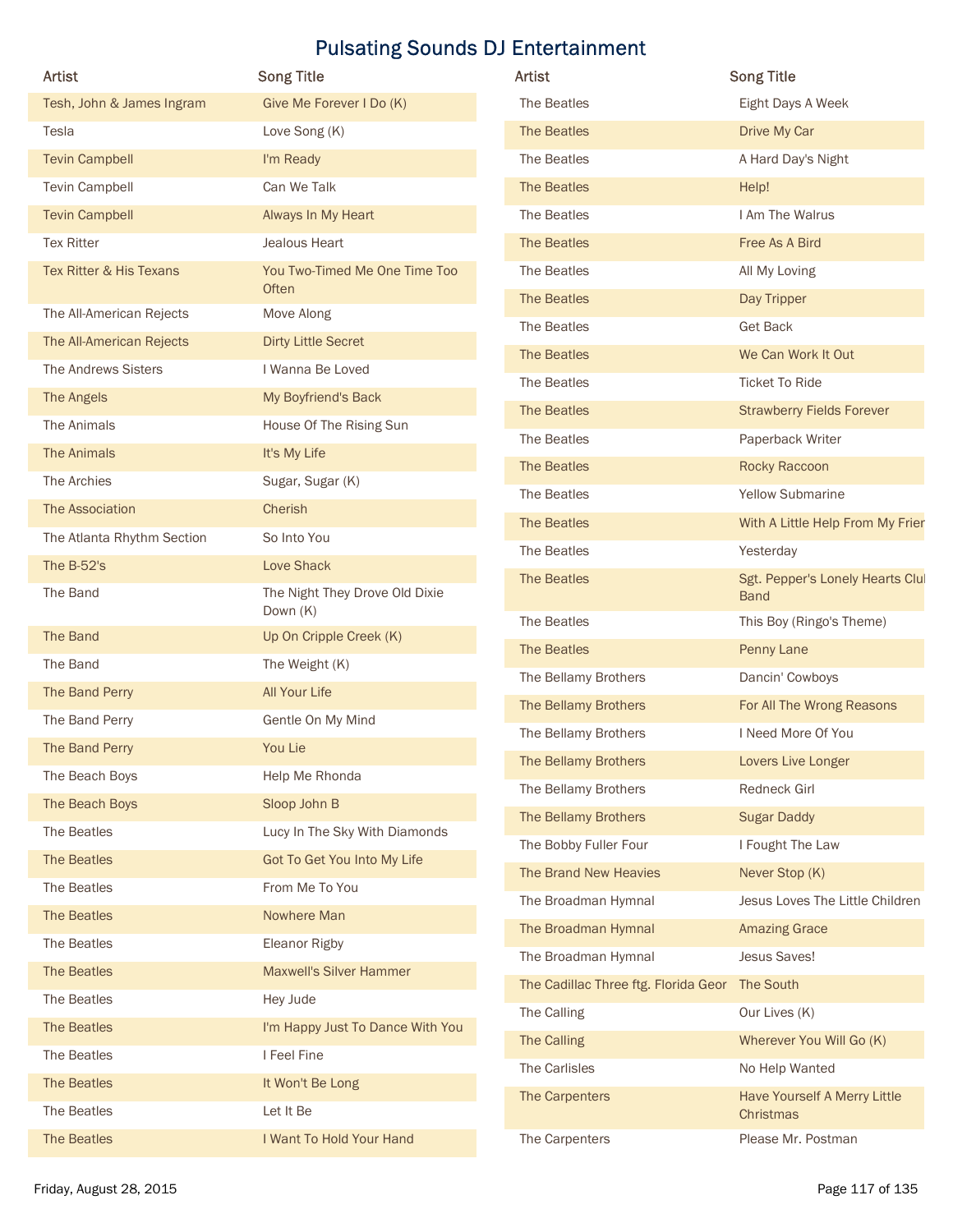| Artist                                                        | <b>Song Title</b>                      | Artist                 | <b>Song Title</b>                                         |
|---------------------------------------------------------------|----------------------------------------|------------------------|-----------------------------------------------------------|
| The CARTER FAMILY                                             | Keep On The Sunnyside                  | The Drifters           | Up On The Roof                                            |
| The Carter Family                                             | The Church In The Wildwood             | The Earls              | I Believe                                                 |
| The Casinos                                                   | Then You Can Tell Me Goodbye           | The Everly Brothers    | Ebony Eyes                                                |
| The Cathedrals                                                | Dry Bones                              | The Everly Brothers    | When Will I Be Loved                                      |
| The Cathedrals                                                | Children Go Where I Send Thee          | The Fifth Dimension    | Wedding Bell Blues                                        |
| The Charlie Daniels Band                                      | Long-Haired Country Boy                | The Fixx               | Saved by Zero (K)                                         |
| The Children's Favorites                                      | Old Macdonald                          | The Fixx               | One Thing Leads To Another (K)                            |
| The Clash                                                     | I Fought The Law                       | The Fleetwoods         | Mr. Blue                                                  |
| The Clash                                                     | Should I Stay or Should I Go (K)       | The Forester Sisters   | Just In Case                                              |
| The Coasters                                                  | Yakety Yak                             | The Forester Sisters   | Men                                                       |
| The Coasters                                                  | Searchin'                              | The Four Seasons       | December, 1963 (Oh, What A                                |
| The Coasters                                                  | Young Blood                            |                        | Night)                                                    |
| The Coasters                                                  | Poison Ivy                             | The Four Tops          | <b>Bernadette</b>                                         |
| The Commitments                                               | Take Me To The River (K)               | The Four Tops          | Indestructible                                            |
| The Commodores                                                | Three Times A Lady                     | The Four Tops          | It's The Same Old Song                                    |
| The Contours                                                  | Do You Love Me                         | The Four Tops          | 7 Rooms Of Gloom                                          |
| The Cornelius Brothers & Sister Ros Too Late To Turn Back Now |                                        | The Four Tops          | <b>Baby I Need Your Loving</b><br>Reach Out I'll Be There |
| The Country Gentlemen                                         | Legend Of The Rebel Soldier            | The Four Tops          |                                                           |
| The Cox Family With Alison Krauss                             | Will There Be Any Stars In My          | The Four Tops          | Standing In The Shadows Of Lo                             |
|                                                               | Crown                                  | The Four Tops          | Something About You                                       |
| The Cure                                                      | Friday I'm In Love (K)                 | The Four Tops          | Shake Me Wake Me (When It's<br>Over)                      |
| The Cure                                                      | Just Like Heaven (K)                   | The Fray               | Syndicate                                                 |
| The Davis Sisters                                             | I Forgot More Than You'll Ever<br>Know | The Gaither Vocal Band | I'm Gonna Sing                                            |
| The Dells                                                     | Oh What A Night                        | The Goo Goo Dolls      | Long Way Down                                             |
| The Derailers                                                 | Bar Exam                               | The Goo Goo Dolls      | <b>Dizzy</b>                                              |
| The Dillards                                                  | <b>Somebody Touched Me</b>             | The Goo Goo Dolls      | Name                                                      |
| The Dixie Chicks                                              | Lullaby                                | The Goo Goo Dolls      | Iris                                                      |
| The Dixie Chicks                                              | Long Time Gone                         | The Goo Goo Dolls      | <b>Better Days</b>                                        |
| The Dixie Chicks                                              | Goodbye Earl                           | The Goo Goo Dolls      | Slide                                                     |
| The Dixie Chicks                                              | <b>Loving Arms</b>                     | The Guess Who          | No Time (K)                                               |
| The Dixie Chicks                                              | Cowboy Take Me Away                    | The Guess Who          | No Sugar Tonight (K)                                      |
| The Dixie Chicks                                              | <b>Heartbreak Town</b>                 | The Guess Who          | Laughing (K)                                              |
| The Dixie Chicks                                              | Sin Wagon                              | The Guess Who          | These Eyes (K)                                            |
| The Dixie Chicks                                              | <b>Without You</b>                     | The Guess Who          | Share The Land (K)                                        |
| The Dominos                                                   | Sixty Minute Man (K)                   | The Guess Who          | Shakin' All Over (K)                                      |
| The Doobie Brothers                                           | <b>China Grove</b>                     | The Henningsens        | I Miss You                                                |
| The Doobie Brothers                                           | Take Me In Your Arms (Rock Me)         | The Henningsens        | <b>American Beautiful</b>                                 |
| The Drifters                                                  | Save The Last Dance For Me             | The Highwaymen         | Michael                                                   |
| Friday, August 28, 2015                                       |                                        |                        | Page 118 of 135                                           |

| Artist                                                        | <b>Song Title</b>                      | Artist                         | <b>Song Title</b>                        |
|---------------------------------------------------------------|----------------------------------------|--------------------------------|------------------------------------------|
| The CARTER FAMILY                                             | Keep On The Sunnyside                  | The Drifters                   | Up On The Roof                           |
| The Carter Family                                             | The Church In The Wildwood             | The Earls                      | I Believe                                |
| The Casinos                                                   | Then You Can Tell Me Goodbye           | The Everly Brothers            | Ebony Eyes                               |
| The Cathedrals                                                | Dry Bones                              | The Everly Brothers            | When Will I Be Loved                     |
| The Cathedrals                                                | <b>Children Go Where I Send Thee</b>   | The Fifth Dimension            | Wedding Bell Blues                       |
| The Charlie Daniels Band                                      | Long-Haired Country Boy                | The Fixx                       | Saved by Zero (K)                        |
| The Children's Favorites                                      | Old Macdonald                          | The Fixx                       | One Thing Leads To Another (K)           |
| The Clash                                                     | I Fought The Law                       | The Fleetwoods                 | Mr. Blue                                 |
| The Clash                                                     | Should I Stay or Should I Go (K)       | The Forester Sisters           | Just In Case                             |
| The Coasters                                                  | Yakety Yak                             | The Forester Sisters           | Men                                      |
| <b>The Coasters</b>                                           | Searchin'                              | The Four Seasons               | December, 1963 (Oh, What A               |
| The Coasters                                                  | Young Blood                            |                                | Night)                                   |
| <b>The Coasters</b>                                           | Poison Ivy                             | The Four Tops                  | <b>Bernadette</b>                        |
| The Commitments                                               | Take Me To The River (K)               | The Four Tops<br>The Four Tops | Indestructible<br>It's The Same Old Song |
| The Commodores                                                | Three Times A Lady                     | The Four Tops                  | 7 Rooms Of Gloom                         |
| The Contours                                                  | Do You Love Me                         | The Four Tops                  | <b>Baby I Need Your Loving</b>           |
| The Cornelius Brothers & Sister Ros Too Late To Turn Back Now |                                        | The Four Tops                  | Reach Out I'll Be There                  |
| The Country Gentlemen                                         | Legend Of The Rebel Soldier            | The Four Tops                  | Standing In The Shadows Of Lo            |
| The Cox Family With Alison Krauss                             | Will There Be Any Stars In My          |                                | Something About You                      |
| The Cure                                                      | Crown<br>Friday I'm In Love (K)        | The Four Tops<br>The Four Tops | Shake Me Wake Me (When It's              |
| The Cure                                                      | Just Like Heaven (K)                   |                                | Over)                                    |
| The Davis Sisters                                             |                                        | The Fray                       | Syndicate                                |
|                                                               | I Forgot More Than You'll Ever<br>Know | The Gaither Vocal Band         | I'm Gonna Sing                           |
| The Dells                                                     | Oh What A Night                        | The Goo Goo Dolls              | Long Way Down                            |
| The Derailers                                                 | Bar Exam                               | The Goo Goo Dolls              | <b>Dizzy</b>                             |
| The Dillards                                                  | Somebody Touched Me                    | The Goo Goo Dolls              | Name                                     |
| The Dixie Chicks                                              | Lullaby                                | The Goo Goo Dolls              | <b>Iris</b>                              |
| The Dixie Chicks                                              | Long Time Gone                         | The Goo Goo Dolls              | <b>Better Days</b>                       |
| The Dixie Chicks                                              | Goodbye Earl                           | The Goo Goo Dolls              | Slide                                    |
| The Dixie Chicks                                              | <b>Loving Arms</b>                     | The Guess Who                  | No Time (K)                              |
| The Dixie Chicks                                              | Cowboy Take Me Away                    | The Guess Who                  | No Sugar Tonight (K)                     |
| The Dixie Chicks                                              | <b>Heartbreak Town</b>                 | The Guess Who                  | Laughing (K)                             |
| The Dixie Chicks                                              | Sin Wagon                              | The Guess Who                  | These Eyes (K)                           |
| The Dixie Chicks                                              | <b>Without You</b>                     | The Guess Who                  | Share The Land (K)                       |
| The Dominos                                                   | Sixty Minute Man (K)                   | The Guess Who                  | Shakin' All Over (K)                     |
| The Doobie Brothers                                           | China Grove                            | The Henningsens                | I Miss You                               |
| The Doobie Brothers                                           | Take Me In Your Arms (Rock Me)         | The Henningsens                | American Beautiful                       |
| The Drifters                                                  | Save The Last Dance For Me             | The Highwaymen                 | Michael                                  |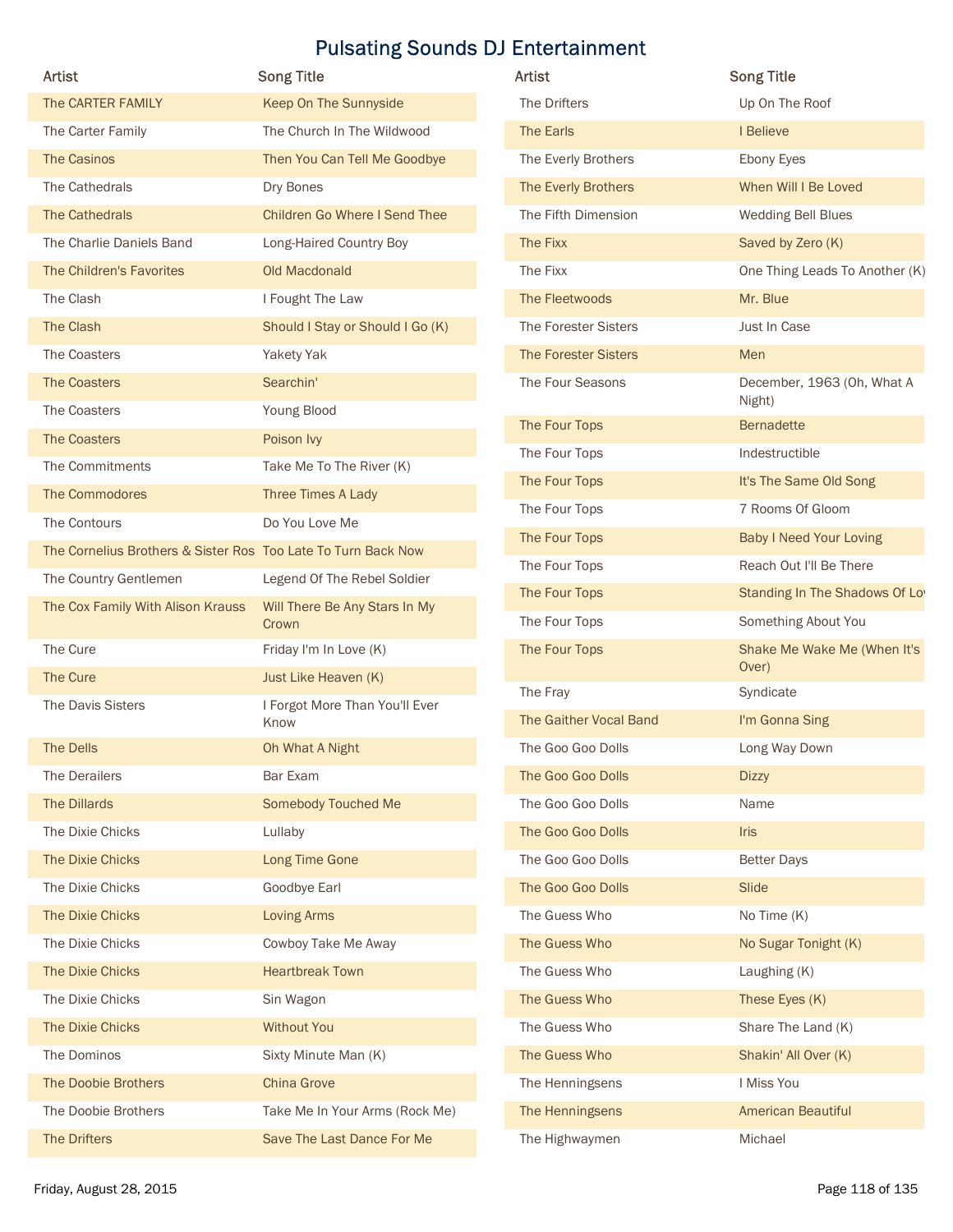|                          |                                                   | <b>Pulsating Sounds DJ Entertainment</b>                 |                                                                     |
|--------------------------|---------------------------------------------------|----------------------------------------------------------|---------------------------------------------------------------------|
| Artist                   | <b>Song Title</b>                                 | Artist                                                   | <b>Song Title</b>                                                   |
| The Impalas              | Sorry (I Ran All The Way Home)                    | The Marvelettes                                          | Please Mr. Postman                                                  |
| The Imperials            | Oh Buddha                                         | The Mavericks                                            | Oh What A Thrill                                                    |
| The Isaacs               | He Ain't Never Done Me Nothin'<br><b>But Good</b> | The Mavericks                                            | I Should Have Been True                                             |
| The Isley Brothers       | It's Your Thing                                   | The McCarter Sisters                                     | Shot Full Of Love                                                   |
| The Isley Brothers       | Take Me To The Next Phase                         | The McCoys                                               | Hang On Sloopy                                                      |
| The Isley Brothers       | That Lady (Part 1)                                | The Miracles                                             | Love Machine                                                        |
| The Jackson 5            | ABC                                               | The Miracles                                             | Ooo Baby Baby                                                       |
| The Jackson Five         | I'll Be There                                     | The Miracles                                             | You've Really Got A Hold On Me                                      |
| The Jenkins              | Getaway Car (K)                                   | The Monkees                                              | Daydream Believer                                                   |
| The Johnny Otis Show     | Hand Jive                                         | The Monkees                                              | <b>Last Train To Clarksville</b>                                    |
| The Jonas Brothers       | Lovebug                                           | The Monkees                                              | I'm A Believer                                                      |
| The Jonas Brothers       | When You Look Me In The Eyes                      | The Music Explosion                                      | Little Bit O' Soul                                                  |
| The Jonas Brothers       | Tonight                                           | The New Kids On The Block                                | Hangin' Tough                                                       |
| The Jonas Brothers       | S.O.S.                                            | The New Kids On The Block                                | Summertime                                                          |
| The Jonas Brothers       | <b>Pushing Me Away</b>                            | The Nitty Gritty Dirt Band<br>The Notorious Cherry Bombs | Fishin' In The Dark                                                 |
| The Judds                | I Know Where I'm Going                            |                                                          | It's Hard To Kiss The Lips At Nig<br>That Chew Your @%! Out All Day |
| The Judds                | Grandpa                                           |                                                          | Long                                                                |
| The Judds                | Girls' Night Out                                  | The Oak Ridge Boys                                       | It Takes A Little Rain (To Make<br>Love Grow)                       |
| The Judds                | Rockin' With The Rhythm Of The                    | The Oak Ridge Boys                                       | I'll Be True To You                                                 |
| The Judds                | Rain<br>Working In The Coal Mine                  | The Oak Ridge Boys                                       | Thank God For Kids                                                  |
| The Kendall's            | Heaven's Just A Sin Away                          | The Oak Ridge Boys                                       | Tryin' To Love Two Women                                            |
| The Kentucky Headhunters | Oh Lonesome Me                                    | The Osborne Brothers                                     | Lost Highway                                                        |
| The Kentucky Headhunters | <b>Skip A Rope</b>                                | The Osborne Brothers & Red Allen                         | Ruby Are You Mad                                                    |
| The King Cole Trio       | Straighten Up And Fly Right                       | The Partridge Family                                     | I Think I Love You                                                  |
| The Kingsmen             | Louie Louie                                       | The Platters                                             | With This Ring (K)                                                  |
| The Kinks                | You Really Got Me                                 | The Platters                                             | The Magic Touch (K)                                                 |
| The Kinleys              | My Heart Is Still Beating                         | The Platters                                             | <b>Twilight Time</b>                                                |
| The Kinleys              | I'm In                                            | The Platters                                             | Smoke Gets In Your Eyes (K)                                         |
| The Kinleys              | You Make It Seem So Easy                          | The Police                                               | Every Little Thing She Does Is                                      |
| The Knack                | My Sharona (K)                                    | The Police                                               | <b>Magic</b><br>Every Breath You Take                               |
| The Leroy Van Dyke       | Auctioneer                                        | The Police                                               | De Do Do Do, De Da Da Da (K)                                        |
| The Lovin' Spoonful      | Daydream                                          | The Police                                               | Don't Stand So Close To Me                                          |
| The Lynns                | Woman To Woman                                    | The Police                                               | Message In A Bottle                                                 |
| The Main Ingredient      | Everybody Plays The Fool (K)                      | The Pussycat Dolls                                       | I Hate This Part                                                    |
| The Manhattans           | <b>Kiss And Say Goodbye</b>                       | The Rascals                                              | People Got To Be Free                                               |
| The Martins              | <b>Count Your Blessings</b>                       | The Raybon Brothers                                      | <b>Butterfly Kisses</b>                                             |
|                          | <b>Standing On The Promises</b>                   | The Righteous Brothers                                   | (You're My) Soul And Inspiration                                    |
| The Martins              |                                                   |                                                          |                                                                     |

| <b>Artist</b>                    | <b>Song Title</b>                                                           |
|----------------------------------|-----------------------------------------------------------------------------|
| The Marvelettes                  | Please Mr. Postman                                                          |
| <b>The Mavericks</b>             | Oh What A Thrill                                                            |
| The Mavericks                    | I Should Have Been True                                                     |
| <b>The McCarter Sisters</b>      | Shot Full Of Love                                                           |
| The McCoys                       | Hang On Sloopy                                                              |
| The Miracles                     | Love Machine                                                                |
| The Miracles                     | Ooo Baby Baby                                                               |
| The Miracles                     | You've Really Got A Hold On Me                                              |
| The Monkees                      | Daydream Believer                                                           |
| The Monkees                      | Last Train To Clarksville                                                   |
| The Monkees                      | I'm A Believer                                                              |
| The Music Explosion              | Little Bit O' Soul                                                          |
| The New Kids On The Block        | Hangin' Tough                                                               |
| The New Kids On The Block        | <b>Summertime</b>                                                           |
| The Nitty Gritty Dirt Band       | Fishin' In The Dark                                                         |
| The Notorious Cherry Bombs       | It's Hard To Kiss The Lips At Nig<br>That Chew Your @%! Out All Day<br>Long |
| The Oak Ridge Boys               | It Takes A Little Rain (To Make<br>Love Grow)                               |
| The Oak Ridge Boys               | I'll Be True To You                                                         |
| The Oak Ridge Boys               | Thank God For Kids                                                          |
| The Oak Ridge Boys               | Tryin' To Love Two Women                                                    |
| The Osborne Brothers             | Lost Highway                                                                |
| The Osborne Brothers & Red Allen | Ruby Are You Mad                                                            |
| The Partridge Family             | I Think I Love You                                                          |
| The Platters                     | With This Ring (K)                                                          |
| The Platters                     | The Magic Touch (K)                                                         |
| The Platters                     | <b>Twilight Time</b>                                                        |
| The Platters                     | Smoke Gets In Your Eyes (K)                                                 |
| <b>The Police</b>                | Every Little Thing She Does Is<br><b>Magic</b>                              |
| The Police                       | Every Breath You Take                                                       |
| The Police                       | De Do Do Do, De Da Da Da (K)                                                |
| The Police                       | Don't Stand So Close To Me                                                  |
| The Police                       | Message In A Bottle                                                         |
| The Pussycat Dolls               | I Hate This Part                                                            |
| The Rascals                      | People Got To Be Free                                                       |
| The Raybon Brothers              | <b>Butterfly Kisses</b>                                                     |
| The Righteous Brothers           | (You're My) Soul And Inspiration                                            |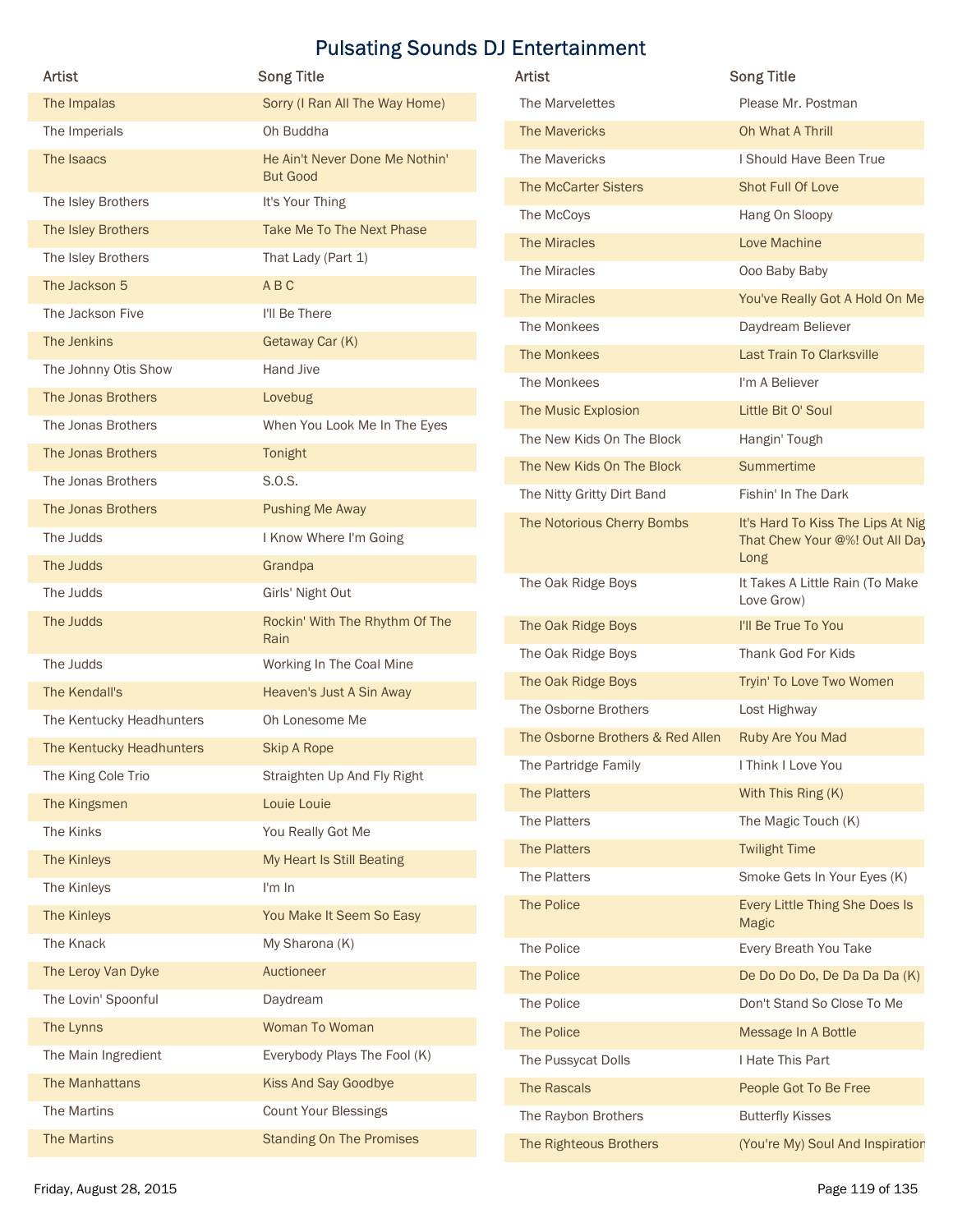|                                       |                                  | <b>Pulsating Sounds DJ Entertainment</b> |                                             |
|---------------------------------------|----------------------------------|------------------------------------------|---------------------------------------------|
| Artist                                | <b>Song Title</b>                | <b>Artist</b>                            | <b>Song Title</b>                           |
| The Rivieras                          | California Sun                   | The Warren Brothers                      | It Ain't Me                                 |
| The Romantics                         | What I Like About You            | The Warren Brothers                      | Change                                      |
| The Romantics                         | Talking In Your Sleep            | The Warren Brothers                      | Hey Mr. President                           |
| The Seldom Scene                      | House Of Gold                    | The Warren Brothers                      | Guilty                                      |
| The Shirelles                         | Soldier Boy                      | The Warren Brothers                      | Where Does It Hurt                          |
| <b>The Shirelles</b>                  | Will You Love Me Tomorrow        | The Warren Brothers                      | She Wants To Rock                           |
| The Snake Oil Willie Band             | I Don't Look Good Naked Anymore  | The Whites                               | Keep On The Sunny Side                      |
| The Spice Girls                       | Say You'll Be There              | The Who                                  | I Can't Explain (K)                         |
| The Spinners                          | Working My Way Back To You, Girl | The Who                                  | My Generation (K)                           |
| The Supremes                          | I Hear A Symphony                | The Who                                  | Behind Blue Eyes (K)                        |
| The Supremes                          | Love Is Here And Now You're Gone | The Who                                  | Gettin' In Tune (K)                         |
| The Supremes                          | <b>Come See About Me</b>         | The Who                                  | I Can See For Miles (K)                     |
| The Supremes                          | Someday We'll Be Together        | The Who                                  | Pinball Wizard (K)                          |
| The Supremes                          | The Happening                    | The Wilkinsons                           | Jimmy's Got A Girlfriend                    |
| The Supremes                          | Stop! In The Name Of Love        | The Wilkinson's                          | I Wanna Be That Girl                        |
| The Supremes                          | Where Did Our Love Go            | The Wizard Of Oz                         | We're Off To See The Wizard                 |
| The Talley Trio                       | I Am What I Am                   | The Wonders                              | That Thing You Do (K)                       |
| The Talley Trio                       | <b>Jesus Saves</b>               | The Wreckers                             | My, Oh My                                   |
| The Temptations                       | Cloud Nine                       | The Wreckers                             | Leave The Pieces                            |
| The Temptations                       | Ain't Too Proud To Beg           | The Wreckers                             | Tennessee                                   |
| The Temptations                       | My Girl                          | The Young Rascals                        | Groovin'                                    |
| The Temptations                       | Beauty Is Only Skin Deep         | They Might Be Giants                     | Birdhouse In Your Soul (K)                  |
| The Temptations                       | I Can't Get Next To You          | Thin Lizzy                               | The Boys are Back in Town (K)               |
| The Temptations                       | I Wish It Would Rain             | Third Day                                | King Of Glory                               |
| The Temptations                       | All I Need                       | Third Day                                | Come Together                               |
| The Temptations                       | Papa Was A Rolling Stone         | Third Eye Blind                          | Deep Inside of You (K)                      |
| The Temptations                       | You're My Everything             | Third Eye Blind                          | Never Let You Go                            |
| The Temptations                       | <b>Psychedelic Shack</b>         | Third Eye Blind                          | Blinded (K)                                 |
| The Temptations                       | The Way Tou Do The Things You    | Third Eye Blind                          | How's It Going To Be (K)                    |
|                                       | Do                               | Third Eye Blind                          | Jumper (K)                                  |
| The Temptations Unplugged             | Just My Imagination              | <b>Third World</b>                       | Now That We Found Love                      |
| The Three Degrees                     | When Will I See You Again (K)    | <b>Thomas Rhett</b>                      | Make Me Wanna                               |
| The Tony Rich Project                 | Nobody Knows                     | Thomas Rhett                             | Get Me Some Of That                         |
| The Tremeloes                         | Silence Is Golden                |                                          |                                             |
| The Troggs                            | Wild Thing                       | Thomas, BJ                               | Hooked On A Feeling (K)                     |
| The Undisputed Truth                  | <b>Smiling Faces Sometimes</b>   | Thomas, BJ                               | Another Somebody Done<br>Somebody Wrong (K) |
| The Verve                             | Bitter Sweet Symphony (K)        | Thomas, BJ                               | Raindrops Keep Falling on My                |
| The Verve                             | Sonnet (K)                       |                                          | Head (K)                                    |
|                                       |                                  |                                          |                                             |
| The Vogues<br>Friday, August 28, 2015 | Turn Around, Look At Me (K)      | Thomas, BJ                               | Two Car Garage (K)<br>Page 120 of 135       |

| <b>Artist</b>        | <b>Song Title</b>                           |
|----------------------|---------------------------------------------|
| The Warren Brothers  | It Ain't Me                                 |
| The Warren Brothers  | Change                                      |
| The Warren Brothers  | Hey Mr. President                           |
| The Warren Brothers  | Guilty                                      |
| The Warren Brothers  | Where Does It Hurt                          |
| The Warren Brothers  | <b>She Wants To Rock</b>                    |
| The Whites           | Keep On The Sunny Side                      |
| The Who              | I Can't Explain (K)                         |
| The Who              | My Generation (K)                           |
| The Who              | Behind Blue Eyes (K)                        |
| The Who              | Gettin' In Tune (K)                         |
| The Who              | I Can See For Miles (K)                     |
| The Who              | Pinball Wizard (K)                          |
| The Wilkinsons       | Jimmy's Got A Girlfriend                    |
| The Wilkinson's      | I Wanna Be That Girl                        |
| The Wizard Of Oz     | We're Off To See The Wizard                 |
| The Wonders          | That Thing You Do (K)                       |
| The Wreckers         | My, Oh My                                   |
| The Wreckers         | Leave The Pieces                            |
| The Wreckers         | <b>Tennessee</b>                            |
| The Young Rascals    | Groovin'                                    |
| They Might Be Giants | Birdhouse In Your Soul (K)                  |
| Thin Lizzy           | The Boys are Back in Town (K)               |
| <b>Third Day</b>     | King Of Glory                               |
| Third Day            | Come Together                               |
| Third Eye Blind      | Deep Inside of You (K)                      |
| Third Eye Blind      | Never Let You Go                            |
| Third Eye Blind      | Blinded (K)                                 |
| Third Eye Blind      | How's It Going To Be (K)                    |
| Third Eye Blind      | Jumper (K)                                  |
| Third World          | Now That We Found Love                      |
| <b>Thomas Rhett</b>  | Make Me Wanna                               |
| Thomas Rhett         | Get Me Some Of That                         |
| Thomas, BJ           | Hooked On A Feeling (K)                     |
| Thomas, BJ           | Another Somebody Done<br>Somebody Wrong (K) |
| Thomas, BJ           | Raindrops Keep Falling on My<br>Head $(K)$  |
| Thomas, BJ           | Two Car Garage (K)                          |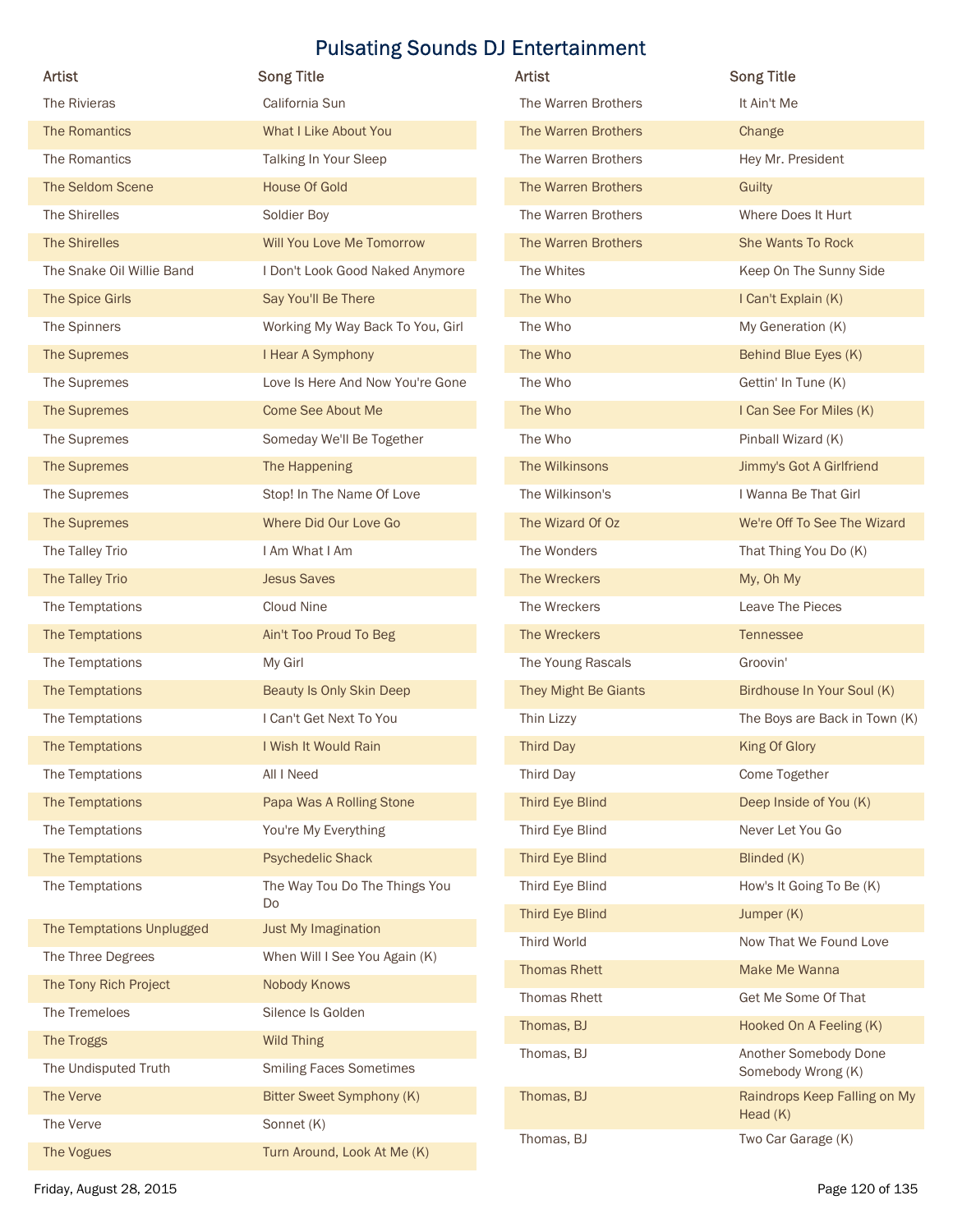| Artist                  | <b>Song Title</b>               | Artist                                  | <b>Song Title</b>              |
|-------------------------|---------------------------------|-----------------------------------------|--------------------------------|
| Thomas, Carl            | I Wish (K)                      | <b>Tim McGraw</b>                       | <b>Grown Men Don't Cry</b>     |
| Thomas, Carla           | Gee Whiz (K)                    | Tim McGraw                              | Felt Good On My Lips           |
| Thomas, Rob             | Lonely No More (K)              | <b>Tim McGraw</b>                       | Do You Want Fries With That    |
| Thompson Square         | I Got You                       | Tim McGraw                              | Don't Take The Girl            |
| <b>Thompson Square</b>  | If I Didn't Have You            | <b>Tim McGraw</b>                       | My Little Girl                 |
| Thompson Twins          | Hold Me Now (K)                 | Tim McGraw                              | My Next Thirty Years           |
| <b>Thompson Twins</b>   | <b>Hold Me Now</b>              | <b>Tim McGraw</b>                       | My Old Friend                  |
| Thompson, Cyndi         | I'm Gone (K)                    | Tim McGraw                              | Indian Outlaw                  |
| Thompson, Cyndi         | If You Could Only See (K)       | <b>Tim McGraw</b>                       | Drugs Or Jesus                 |
| Thompson, Cyndi         | What I Really Meant To Say (K)  | Tim McGraw                              | All We Ever Find               |
| Thompson, Hank          | The Wild Side of Life (K)       | <b>Tim McGraw</b>                       | Down On The Farm               |
| Thorogood, George       | 1 Bourbon, 1 Scotch, 1 Beer (K) | Tim McGraw                              | Just To See You Smile          |
| Thorogood, George       | Bad To The Bone (K)             | <b>Tim McGraw</b>                       | Southern Girl                  |
| Thorogood, George       | Move It On Over (K)             | Tim McGraw                              | Something Like That            |
| Thorogood, George       | I Drink Alone (K)               | <b>Tim McGraw</b>                       | Red Rag Top                    |
| Three 6 Mafia           | Stay Fly (K)                    | Tim McGraw                              | That's Just Me                 |
| <b>Three Days Grace</b> | Home                            | <b>Tim McGraw</b>                       | Southern Voice                 |
| Three Days Grace        | Never Too Late                  | Tim McGraw                              | You Get Used To Somebody       |
| <b>Three Days Grace</b> | Home (K)                        | <b>Tim McGraw</b>                       | <b>Truck Yeah</b>              |
| Three Days Grace        | Pain                            | Tim McGraw                              | Suspicions                     |
| <b>Three Days Grace</b> | The Good Life                   | Tim Mcgraw and Faith Hill               | Like We Never Loved At All (K) |
| Three Days Grace        | Riot                            | Tim McGraw ftg. Faith Hill              | Meanwhile Back At Mama's       |
| Three Dog Night         | An Old Fashioned Love Song (K)  | Tim McGraw With Faith Hill              | It's Your Love                 |
| Three Dog Night         | Never Been To Spain (K)         | Tim Rushlow                             | She Misses Him                 |
| Three Dog Night         | One                             | <b>Timbaland Featuring One Republic</b> | Apologize                      |
| Three Dog Night         | Joy To The World (K)            | Timberlake, Justin                      | Cry Me A River (K)             |
| Three Dog Night         | Easy To Be Hard                 | Timberlake, Justin                      | Senorita (K)                   |
| Three Dog Night         | Shambala (K)                    | Timberlake, Justin                      | Rock Your Body (K)             |
| Three Of Hearts         | <b>Christmas Shoes, The</b>     | Timbuk 3                                | The Future's So Bright (K)     |
| TI                      | U Don't Know Me (K)             | <b>Timex Social Club</b>                | Rumours (K)                    |
| T1                      | What You Know (K)               | Tina Arena                              | Heaven Help My Heart           |
| Tiffany                 | I Think We're Alone Now         | Tina Arena                              | <b>Burn</b>                    |
| <b>Til Tuesday</b>      | Voices Carry (K)                | <b>Tina Turner</b>                      | Nutbush City Limit             |
| 'Til Tuesday            | Voices Carry                    | Tina Turner                             | <b>Missing You</b>             |
| Tillis, Pam             | Don't Tell Me What To Do (K)    | <b>Tina Turner</b>                      | We Don't Need Another Hero     |
| Tillotson, Johnny       | Without You (K)                 | <b>Tina Turner</b>                      | <b>Steamy Windows</b>          |
| <b>Tim McGraw</b>       | For A Little While              | Ting Tings, The                         | <b>Fruit Machine</b>           |
|                         |                                 |                                         |                                |
| Tim McGraw              | I've Got Friends That Do        | Ting Tings, The                         | Great DJ                       |

| Artist                                  | <b>Song Title</b>              |
|-----------------------------------------|--------------------------------|
| <b>Tim McGraw</b>                       | <b>Grown Men Don't Cry</b>     |
| <b>Tim McGraw</b>                       | Felt Good On My Lips           |
| <b>Tim McGraw</b>                       | Do You Want Fries With That    |
| <b>Tim McGraw</b>                       | Don't Take The Girl            |
| <b>Tim McGraw</b>                       | My Little Girl                 |
| <b>Tim McGraw</b>                       | My Next Thirty Years           |
| <b>Tim McGraw</b>                       | My Old Friend                  |
| <b>Tim McGraw</b>                       | Indian Outlaw                  |
| <b>Tim McGraw</b>                       | Drugs Or Jesus                 |
| <b>Tim McGraw</b>                       | All We Ever Find               |
| <b>Tim McGraw</b>                       | Down On The Farm               |
| <b>Tim McGraw</b>                       | Just To See You Smile          |
| <b>Tim McGraw</b>                       | Southern Girl                  |
| <b>Tim McGraw</b>                       | Something Like That            |
| <b>Tim McGraw</b>                       | <b>Red Rag Top</b>             |
| <b>Tim McGraw</b>                       | That's Just Me                 |
| <b>Tim McGraw</b>                       | <b>Southern Voice</b>          |
| <b>Tim McGraw</b>                       | You Get Used To Somebody       |
| <b>Tim McGraw</b>                       | <b>Truck Yeah</b>              |
| <b>Tim McGraw</b>                       | Suspicions                     |
| Tim Mcgraw and Faith Hill               | Like We Never Loved At All (K) |
| Tim McGraw ftg. Faith Hill              | Meanwhile Back At Mama's       |
| Tim McGraw With Faith Hill              | It's Your Love                 |
| <b>Tim Rushlow</b>                      | She Misses Him                 |
| <b>Timbaland Featuring One Republic</b> | Apologize                      |
| Timberlake, Justin                      | Cry Me A River (K)             |
| Timberlake, Justin                      | Senorita (K)                   |
| Timberlake, Justin                      | Rock Your Body (K)             |
| Timbuk 3                                | The Future's So Bright (K)     |
| <b>Timex Social Club</b>                | Rumours (K)                    |
| <b>Tina Arena</b>                       | <b>Heaven Help My Heart</b>    |
| Tina Arena                              | <b>Burn</b>                    |
| <b>Tina Turner</b>                      | <b>Nutbush City Limit</b>      |
| Tina Turner                             | Missing You                    |
|                                         |                                |
| <b>Tina Turner</b>                      | We Don't Need Another Hero     |
| <b>Tina Turner</b>                      | <b>Steamy Windows</b>          |
| Ting Tings, The                         | <b>Fruit Machine</b>           |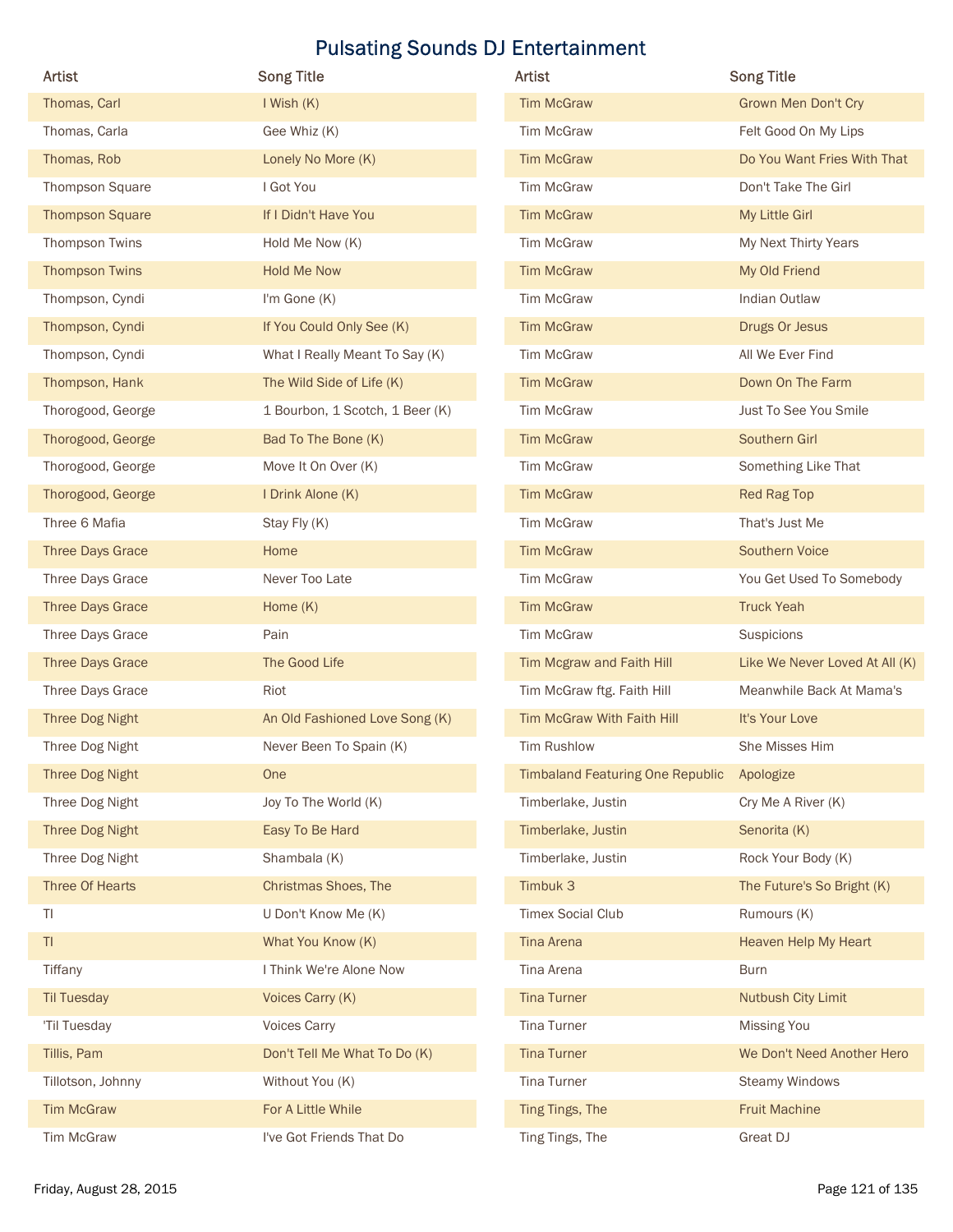| Artist                | <b>Pulsating Sounds DJ Entertainment</b><br><b>Song Title</b> | Artist                                       | <b>Song Title</b>                                 |
|-----------------------|---------------------------------------------------------------|----------------------------------------------|---------------------------------------------------|
| Ting Tings, The       | Be The One                                                    | <b>Toddler Tunes</b>                         | Oats, Peas, Beans And Barley                      |
| Ting Tings, The       | That's Not My Name                                            |                                              | Grow                                              |
| Tippin, Aaron         | Her (K)                                                       | <b>Toddler Tunes</b><br><b>Toddler Tunes</b> | My Bonnie Lies Over The Ocean<br>Michael Finnegan |
| Tippin, Aaron         | Kiss This (K)                                                 | <b>Toddler Tunes</b>                         | Little Brown Jug                                  |
| Tippin, Aaron         | Always Was (K)                                                | <b>Toddler Tunes</b>                         | Heads & Shoulders Knees & To                      |
| Tippin, Aaron         | For You I Will (K)                                            | <b>Toddler Tunes</b>                         | <b>Muffin Man</b>                                 |
| Tippin, Aaron         | People Like Us (K)                                            | <b>Toddler Tunes</b>                         | Lazy Mary                                         |
| Tippin, Aaron         | You've Got To Stand For<br>Something (K)                      | <b>Toddler Tunes</b>                         | Clemintine                                        |
| Tippin, Aaron         | Where The Stars, Stripes & Eagle                              | <b>Toddler Tunes</b>                         | Down By The Station                               |
|                       | Fly(K)                                                        | <b>Toddler Tunes</b>                         | It's Raining, It's Pouring                        |
| TLC                   | No Scrubs                                                     | <b>Toddler Tunes</b>                         | Oh Happy Day                                      |
| <b>TLC</b>            | Ain't 2 Proud 2 Beg (K)                                       | <b>Toddler Tunes</b>                         | Do Your Ears Hang Low?                            |
| TLC                   | Diggin' On You                                                | <b>Toddler Tunes</b>                         | Oh Susanna                                        |
| <b>TLC</b>            | Hands Up                                                      | <b>Toddler Tunes</b>                         | It Ain't Gonna Rain                               |
| TLC                   | Creep (K)                                                     | <b>Toddler Tunes</b>                         | I Bought Me A Cat                                 |
| <b>TLC</b>            | Baby, Baby, Baby (K)                                          | <b>Toddler Tunes</b>                         | Home On The Range                                 |
| TLC                   | Girl Talk (K)                                                 | <b>Toddler Tunes</b>                         | Bluebird, Bluebird                                |
| <b>TLC</b><br>TLC     | Dear Lie<br>Damaged                                           | <b>Toddler Tunes</b>                         | When Johnny Comes Marching<br>Home Again          |
| <b>TLC</b>            | Creep                                                         | <b>Toddler Tunes</b>                         | Polly, Put The Kettle On                          |
| TLC                   | Unpretty                                                      | <b>Toddler Tunes</b>                         | The More We Get Together                          |
| <b>TLC</b>            | <b>Red Light Special</b>                                      | <b>Toddler Tunes</b>                         | Skinny Marinky Dink                               |
| TLC                   | Waterfalls                                                    | <b>Toddler Tunes</b>                         | There's A Hole In The Bucket                      |
| Toad the Wet Sprocket | Good Intentions (K)                                           | <b>Toddler Tunes</b>                         | One Little Brown Bird                             |
| Toad the Wet Sprocket | Fall Down (K)                                                 | Tokens, The                                  | The Lion Sleeps Tonight (K)                       |
| <b>Toby Keith</b>     | Don't Leave, I Think I Love You                               | Tom Jones                                    | Delilah                                           |
| Toby Keith            | I'm Just Talkin' About Tonight                                | Tom Jones                                    | <b>Green Green Grass Of Home</b>                  |
| <b>Toby Keith</b>     | I Wanna Talk About Me                                         | Tom Jones                                    | What's New Pussycat                               |
| Toby Keith            | I Love This Bar                                               | Tom Jones                                    | What's New Pussycat?                              |
| <b>Toby Keith</b>     | Honky Tonk U                                                  | Tom Paxton                                   | <b>Engelbert The Elephant</b>                     |
| Toby Keith            | Go With Her                                                   | Tom T. Hall                                  | I Care                                            |
| <b>Toby Keith</b>     | <b>Big Blue Note</b>                                          | Tom T. Hall                                  | I Like Beer                                       |
| Toby Keith            | A Little Too Late                                             | Tom T. Hall                                  | O' Christmas Tree                                 |
| <b>Toby Keith</b>     | Get My Drink On                                               | Tom T. Hall                                  | <b>Faster Horses</b>                              |
| Toby Keith            | Whiskey Girl                                                  | Tom T. Hall                                  | Old Dogs And Children And                         |
| <b>Toby Keith</b>     | Rock You Baby                                                 | Tom T. Hall                                  | <b>Watermelon Wine</b>                            |
| Toby Keith W/Krystal  | Mockingbird                                                   | Tom T. Hall                                  | I Love<br>Deal                                    |
|                       | Hello It's Me                                                 |                                              |                                                   |

| <b>Artist</b>        | <b>Song Title</b>                                   |
|----------------------|-----------------------------------------------------|
| <b>Toddler Tunes</b> | Oats, Peas, Beans And Barley<br>Grow                |
| <b>Toddler Tunes</b> | My Bonnie Lies Over The Ocean                       |
| <b>Toddler Tunes</b> | Michael Finnegan                                    |
| <b>Toddler Tunes</b> | Little Brown Jug                                    |
| <b>Toddler Tunes</b> | Heads & Shoulders Knees & To                        |
| <b>Toddler Tunes</b> | <b>Muffin Man</b>                                   |
| <b>Toddler Tunes</b> | Lazy Mary                                           |
| <b>Toddler Tunes</b> | Clemintine                                          |
| <b>Toddler Tunes</b> | Down By The Station                                 |
| <b>Toddler Tunes</b> | It's Raining, It's Pouring                          |
| <b>Toddler Tunes</b> | Oh Happy Day                                        |
| <b>Toddler Tunes</b> | Do Your Ears Hang Low?                              |
| <b>Toddler Tunes</b> | Oh Susanna                                          |
| <b>Toddler Tunes</b> | It Ain't Gonna Rain                                 |
| <b>Toddler Tunes</b> | I Bought Me A Cat                                   |
| <b>Toddler Tunes</b> | Home On The Range                                   |
| <b>Toddler Tunes</b> | Bluebird, Bluebird                                  |
| <b>Toddler Tunes</b> | When Johnny Comes Marching<br>Home Again            |
| <b>Toddler Tunes</b> | Polly, Put The Kettle On                            |
| <b>Toddler Tunes</b> | The More We Get Together                            |
| <b>Toddler Tunes</b> | <b>Skinny Marinky Dink</b>                          |
| <b>Toddler Tunes</b> | There's A Hole In The Bucket                        |
| <b>Toddler Tunes</b> | One Little Brown Bird                               |
| Tokens, The          | The Lion Sleeps Tonight (K)                         |
| Tom Jones            | Delilah                                             |
| Tom Jones            | Green Green Grass Of Home                           |
| Tom Jones            | What's New Pussycat                                 |
| Tom Jones            | <b>What's New Pussycat?</b>                         |
| Tom Paxton           | <b>Engelbert The Elephant</b>                       |
| Tom T. Hall          | I Care                                              |
| Tom T. Hall          | I Like Beer                                         |
| Tom T. Hall          | O' Christmas Tree                                   |
| Tom T. Hall          | <b>Faster Horses</b>                                |
| Tom T. Hall          | Old Dogs And Children And<br><b>Watermelon Wine</b> |
| Tom T. Hall          | I Love                                              |
| Tom T. Hall          | Deal                                                |
| Tom T. Hall          | Jolly Old St. Nicholas                              |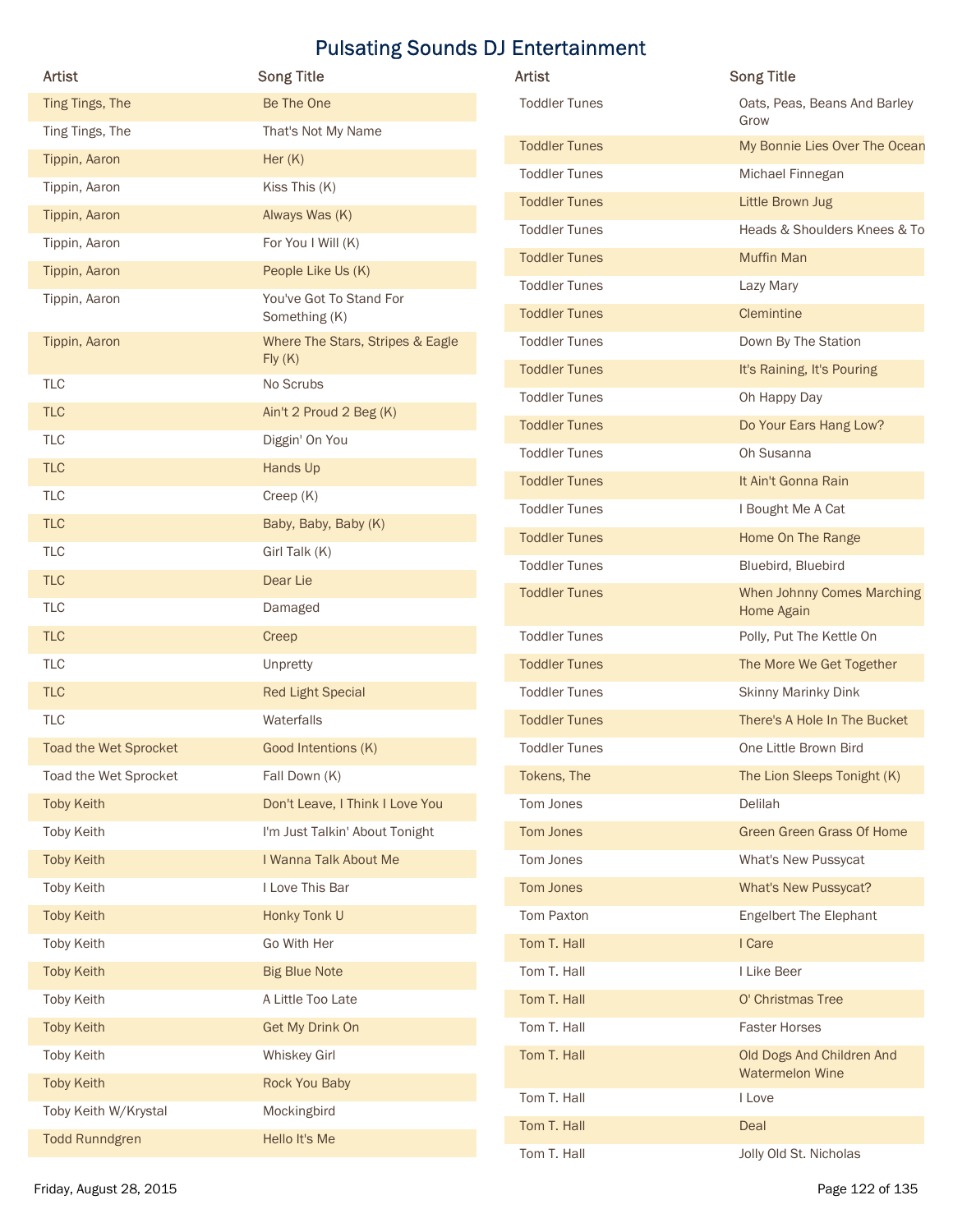|                               |                                  | <b>Pulsating Sounds DJ Entertainment</b> |                                |
|-------------------------------|----------------------------------|------------------------------------------|--------------------------------|
| Artist                        | <b>Song Title</b>                | Artist                                   | <b>Song Title</b>              |
| Tom T. Hall                   | That Song Is Driving Me Crazy    | <b>Tony Toni Tone</b>                    | If I Had No Loot (K)           |
| Tom T. Hall                   | Your Man Loves You, Honey        | Tony Toni Tone                           | Anniversary (K)                |
| Tom T. Hall                   | <b>Ravishing Ruby</b>            | Topol                                    | If I Were A Rich Man           |
| Tommy James & The Shondells   | Crimson And Clover               | Tori Amos                                | Spark                          |
| Tommy James & The Shondells   | <b>Crystal Blue Persuasion</b>   | Toto                                     | Africa (K)                     |
| Tommy James & The Shondells   | Draggin' The Line                | Toto                                     | I Won't Hold You Back (K)      |
| Tommy James And The Shondells | I Think We're Alone Now          | Touch                                    | Touch                          |
| Tommy James And The Shondells | Mony Mony                        | Tower Of Power                           | So Very Hard To Go (K)         |
| Tommy James And The Shondells | Mony, Mony                       | <b>Tower Of Power</b>                    | What Is Hip (K)                |
| Tommy Roe                     | <b>Dizzy</b>                     | Townsend, Ed                             | For Your Love (K)              |
| <b>Tommy Roe</b>              | <b>Sweet Pea</b>                 | Townsend, Pete                           | Let My Love Open The Door (K)  |
| Tommy Roe                     | Sheila                           | Toya                                     | $I$ Do $(K)$                   |
| <b>Tommy Shane Steiner</b>    | What We're Gonna Do About It     | <b>Toys</b>                              | A Lover's Concerto             |
| Tommy Steele                  | Singing The Blues                | <b>Trace Adkins</b>                      | I Wanna Feel Something         |
| Tone Loc                      | Funky Cold Medina (K)            | <b>Trace Adkins</b>                      | Every Light In The House       |
| Tone Loc                      | Wild Thing (K)                   | <b>Trace Adkins</b>                      | Hot Mama                       |
| <b>Toni Braxton</b>           | <b>Breathe Again</b>             | <b>Trace Adkins</b>                      | More                           |
| Toni Braxton                  | I Belong To You                  | <b>Trace Adkins</b>                      | Just Fishin'                   |
| <b>Toni Braxton</b>           | How Many Ways                    | <b>Trace Adkins</b>                      | Lonely Won't Leave Me Alone    |
| Toni Braxton                  | Another Sad Love Song            | <b>Trace Adkins</b>                      | Don't Lie                      |
| Toni Braxton                  | You Mean The World To Me         | <b>Trace Adkins</b>                      | The Rest Of Mine               |
| Toni Braxton Feat. Loon       | Hit The Freeway                  | <b>Trace Adkins</b>                      | Rough And Ready                |
| Tonic                         | If You Could Only See (K)        | <b>Trace Adkins</b>                      | Rough & Ready                  |
| Tonic                         | If You Could Only See            | Tracy Bonham                             | Mother Mother                  |
| Tonic                         | You Wanted More (K)              | <b>Tracy Byrd</b>                        | Love Lessons                   |
| Tonic                         | Open Up Your Eyes (K)            | <b>Tracy Byrd</b>                        | 4 To 1 In Atlanta              |
| <b>Tonight Tonight</b>        | <b>Tonight Tonight</b>           | <b>Tracy Byrd</b>                        | Lately (Dreamin' 'Bout Babies) |
| Tony Bennett                  | I Wanna Be Around                | <b>Tracy Byrd</b>                        | Just Let Me Be In Love         |
| <b>Tony Bennett</b>           | Nice Work If You Can Get It      | <b>Tracy Byrd</b>                        | How'd I Wind Up In Jamaica     |
| Tony Bennett                  | I Left My Heart In San Francisco | <b>Tracy Byrd</b>                        | Watermelon Crawl               |
| <b>Tony Bennett</b>           | Once Upon A Time                 | <b>Tracy Byrd</b>                        | The First Step                 |
| Tony Bennett                  | <b>Blue Moon</b>                 | <b>Tracy Byrd</b>                        | Put Your Hand In Mine          |
| Tony Gore & Majesty           | Blessed Be The Name Of The Lord  | <b>Tracy Byrd</b>                        | Ten Rounds With Jose Cuervo    |
| Tony Joe White                | Polk Salad Annie                 | <b>Tracy Lawrence</b>                    | Life Don't Have To Be So Hard  |
| <b>Tony Orlando</b>           | <b>Bless You</b>                 | <b>Tracy Lawrence</b>                    | If You Loved Me                |
| Tony Orlando                  | Little Drummer Boy               | <b>Tracy Lawrence</b>                    | Lessons Learned                |
| Tony Orlando & Dawn           | <b>Knock Three Times</b>         | <b>Tracy Lawrence</b>                    | Alibis                         |
|                               | Nobody Knows                     | <b>Tracy Lawrence</b>                    | Is That A Tear                 |
| Tony Rich Project             |                                  |                                          |                                |

| <b>Artist</b>         | <b>Song Title</b>              |
|-----------------------|--------------------------------|
| <b>Tony Toni Tone</b> | If I Had No Loot (K)           |
| Tony Toni Tone        | Anniversary (K)                |
| Topol                 | If I Were A Rich Man           |
| <b>Tori Amos</b>      | Spark                          |
| Toto                  | Africa (K)                     |
| Toto                  | I Won't Hold You Back (K)      |
| <b>Touch</b>          | Touch                          |
| <b>Tower Of Power</b> | So Very Hard To Go (K)         |
| <b>Tower Of Power</b> | What Is Hip (K)                |
| Townsend, Ed          | For Your Love (K)              |
| Townsend, Pete        | Let My Love Open The Door (K)  |
| Toya                  | $I$ Do $(K)$                   |
| <b>Toys</b>           | A Lover's Concerto             |
| <b>Trace Adkins</b>   | I Wanna Feel Something         |
| <b>Trace Adkins</b>   | Every Light In The House       |
| <b>Trace Adkins</b>   | Hot Mama                       |
| <b>Trace Adkins</b>   | More                           |
| <b>Trace Adkins</b>   | Just Fishin'                   |
| <b>Trace Adkins</b>   | Lonely Won't Leave Me Alone    |
| <b>Trace Adkins</b>   | Don't Lie                      |
| <b>Trace Adkins</b>   | The Rest Of Mine               |
| <b>Trace Adkins</b>   | Rough And Ready                |
| <b>Trace Adkins</b>   | Rough & Ready                  |
| <b>Tracy Bonham</b>   | Mother Mother                  |
| <b>Tracy Byrd</b>     | Love Lessons                   |
| <b>Tracy Byrd</b>     | 4 To 1 In Atlanta              |
| <b>Tracy Byrd</b>     | Lately (Dreamin' 'Bout Babies) |
| <b>Tracy Byrd</b>     | Just Let Me Be In Love         |
| <b>Tracy Byrd</b>     | How'd I Wind Up In Jamaica     |
| <b>Tracy Byrd</b>     | Watermelon Crawl               |
| <b>Tracy Byrd</b>     | The First Step                 |
| <b>Tracy Byrd</b>     | Put Your Hand In Mine          |
| <b>Tracy Byrd</b>     | Ten Rounds With Jose Cuervo    |
| <b>Tracy Lawrence</b> | Life Don't Have To Be So Hard  |
| <b>Tracy Lawrence</b> | If You Loved Me                |
| <b>Tracy Lawrence</b> | Lessons Learned                |
| <b>Tracy Lawrence</b> | <b>Alibis</b>                  |
| <b>Tracy Lawrence</b> | Is That A Tear                 |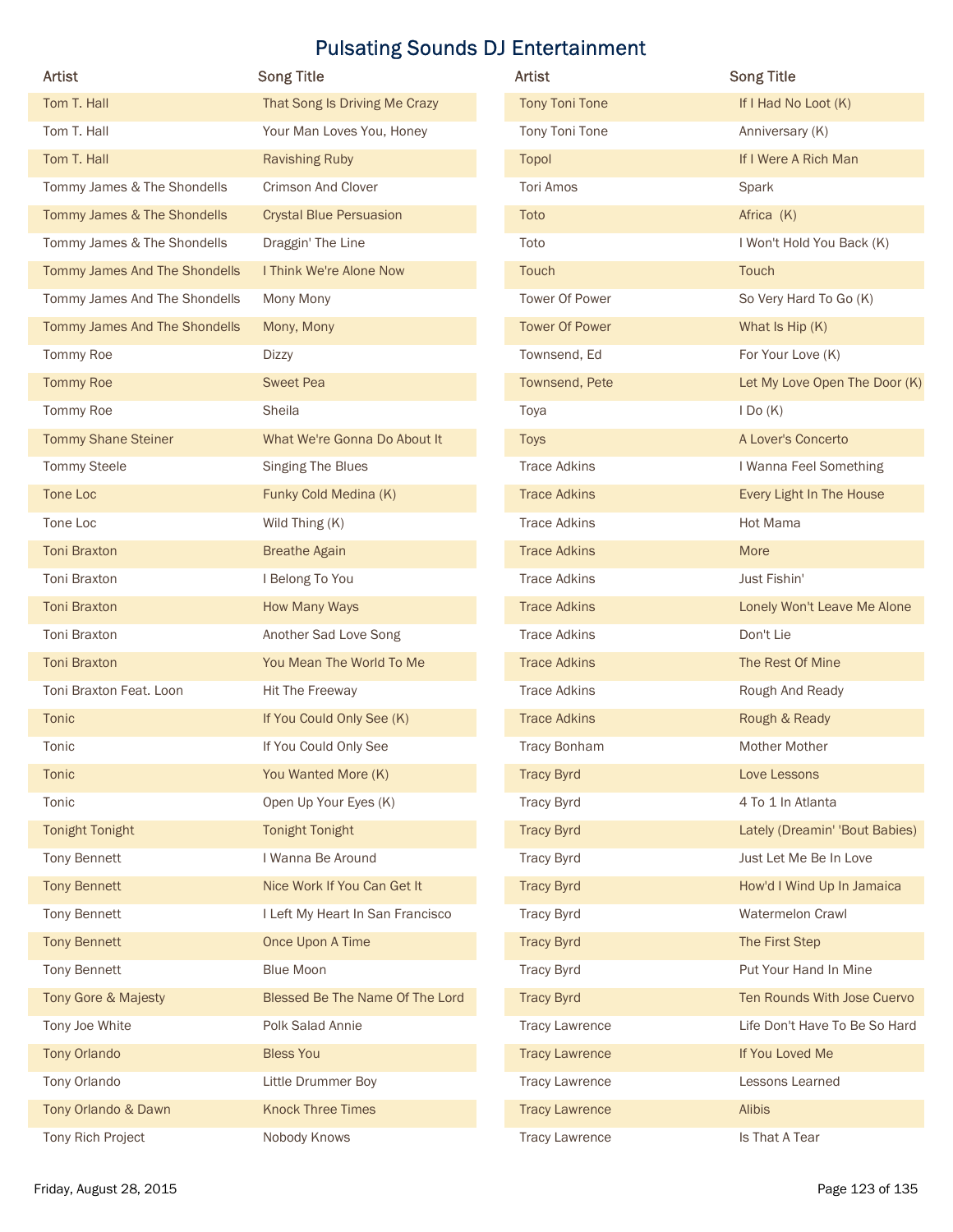| <b>Artist</b>         | <b>Song Title</b>                          | <b>Pulsating Sounds DJ Entertainment</b><br>Artist | <b>Song Title</b>                          |
|-----------------------|--------------------------------------------|----------------------------------------------------|--------------------------------------------|
| <b>Tracy Lawrence</b> | How A Cowgirl Says Goodbye                 | Traditional                                        | Oh Susanna (K)                             |
| <b>Tracy Lawrence</b> | Find Out Who Your Friends Are              | Traditional                                        | Happy Birthday (K)                         |
| <b>Tracy Lawrence</b> | Lie                                        | Traditional                                        | Little Rosewood Casket                     |
| <b>Tracy Lawrence</b> | Better Man                                 | Traditional                                        | Hands Up (K)                               |
| <b>Tracy Lawrence</b> | I See It Now                               | Traditional                                        | Chattanooga Choo Choo (K)                  |
| <b>Tracy Lawrence</b> | If The World Had A Front Porch             | Traditional                                        | Go Tell It On The Mountain (K)             |
| <b>Tracy Lawrence</b> | <b>Texas Tornado</b>                       | Traditional                                        | Down By The Old Mill Stream (K             |
| <b>Tracy Lawrence</b> | Time Marches On                            | Traditional                                        | Danny Boy                                  |
| <b>Tracy Lawrence</b> | Unforgiven                                 | Traditional                                        | Molly Malone (Cockles and                  |
| <b>Tracy Lawrence</b> | <b>Stars Over Texas</b>                    | Traditional                                        | Mussels)<br>My Blue Heaven (K)             |
| <b>Tracy Lawrence</b> | While You Sleep                            | Traditional                                        | Danny Boy (K)                              |
| <b>Tracy Lawrence</b> | Somebody Paints The Wall                   | Traditional                                        | Down In My Heart                           |
| Trad Anthem 01        | <b>America The Beautiful</b>               | Traditional                                        | Down By The Riverside                      |
| Trad Spanish 08       | Adios                                      | Traditional                                        | <b>Buffalo Gals</b>                        |
| <b>TRADITIONAL</b>    | He's Got The Whole World In His<br>Hands   | Traditional                                        | Hokey Pokey (K)                            |
| Traditional           | By The Light of the Silvery Moon           | Traditional                                        | The Crawdad Song                           |
|                       | (K)                                        | Traditional                                        | The Orange & The Green (K)                 |
| Traditional           | Old Folks at Home (Swanee River)<br>(K)    | Traditional                                        | Take Me Out To The Ballgame (I             |
| Traditional           | Nine Pound Hammer                          | Traditional                                        | Will The Circle Be Unbroken?               |
| Traditional           | Clementine (K)                             | Traditional                                        | Rock Of Ages, Cleft For Me                 |
| Traditional           | Cindy                                      | Traditional                                        | This Land Is Your Land (K)                 |
| Traditional           | My Old Kentucky Home (K)                   | Traditional                                        | Sweet Hour Of Prayer                       |
| Traditional           | My Wild Irish Rose (K)                     | Traditional                                        | The Wild Rover (K)                         |
| <b>TRADITIONAL</b>    | Do Lord                                    | Traditional                                        | Won't You Come Home Bill Baile             |
| Traditional           | America The Beautiful (K)                  | Traditional                                        | (K)<br>Tom Dooley (K)                      |
| Traditional           | I'll Take You Home Again Kathleen          | Traditional                                        | Tomorrow (From Annie) (K)                  |
| Traditional           | Goodnight Irene (K)                        | Traditional                                        | The Band Played On (K)                     |
| Traditional           | God Bless America (K)                      | Traditional                                        | Sally Goodin                               |
| Traditional           | Amazing Grace (K)                          | Traditional                                        | Swing Low Sweet Chariot (K)                |
| Traditional           | Have Yourself A Merry Little<br>Christmas  | Traditional                                        | Star Spangled Banner (K)                   |
| Traditional           | Oh! Susanna                                | Traditional                                        | This Little Light Of Mine                  |
| Traditional           | Bill Bailey, Won't You Please Come<br>Home | Traditional                                        | What A Friend We Have In Jesus             |
| Traditional           | Old Dan Tucker                             | Traditional                                        | When Irish Eyes Are Smiling                |
| Traditional           | Let Me Call You Sweetheart (K)             | Traditional                                        | The Unicorn Song (Green<br>Alligators) (K) |
| Traditional           | Just A Closer Walk With Thee               | Traditional                                        | Summertime (From Porgy & Bes               |
| Traditional           | Dixie (K)                                  |                                                    | (K)                                        |
| Traditional           | Christ Was Born On Christmas Day           | Traditional                                        | When I Lay My Burden Down                  |
|                       |                                            |                                                    |                                            |

| Artist             | <b>Song Title</b>                          |
|--------------------|--------------------------------------------|
| <b>Traditional</b> | Oh Susanna (K)                             |
| Traditional        | Happy Birthday (K)                         |
| Traditional        | Little Rosewood Casket                     |
| Traditional        | Hands Up (K)                               |
| Traditional        | Chattanooga Choo Choo (K)                  |
| Traditional        | Go Tell It On The Mountain (K)             |
| Traditional        | Down By The Old Mill Stream (K             |
| Traditional        | Danny Boy                                  |
| Traditional        | Molly Malone (Cockles and<br>Mussels)      |
| Traditional        | My Blue Heaven (K)                         |
| Traditional        | Danny Boy (K)                              |
| Traditional        | Down In My Heart                           |
| Traditional        | Down By The Riverside                      |
| Traditional        | <b>Buffalo Gals</b>                        |
| Traditional        | Hokey Pokey (K)                            |
| Traditional        | The Crawdad Song                           |
| Traditional        | The Orange & The Green (K)                 |
| Traditional        | Take Me Out To The Ballgame (I             |
| Traditional        | Will The Circle Be Unbroken?               |
| Traditional        | Rock Of Ages, Cleft For Me                 |
| Traditional        | This Land Is Your Land (K)                 |
| Traditional        | Sweet Hour Of Prayer                       |
| Traditional        | The Wild Rover (K)                         |
| Traditional        | Won't You Come Home Bill Baile<br>(K)      |
| Traditional        | Tom Dooley (K)                             |
| Traditional        | Tomorrow (From Annie) (K)                  |
| Traditional        | The Band Played On (K)                     |
| Traditional        | Sally Goodin                               |
| Traditional        | Swing Low Sweet Chariot (K)                |
| Traditional        | Star Spangled Banner (K)                   |
| Traditional        | This Little Light Of Mine                  |
| Traditional        | What A Friend We Have In Jesus             |
| Traditional        | When Irish Eyes Are Smiling                |
| Traditional        | The Unicorn Song (Green<br>Alligators) (K) |
| Traditional        | Summertime (From Porgy & Bes<br>(K)        |
| Traditional        | When I Lay My Burden Down                  |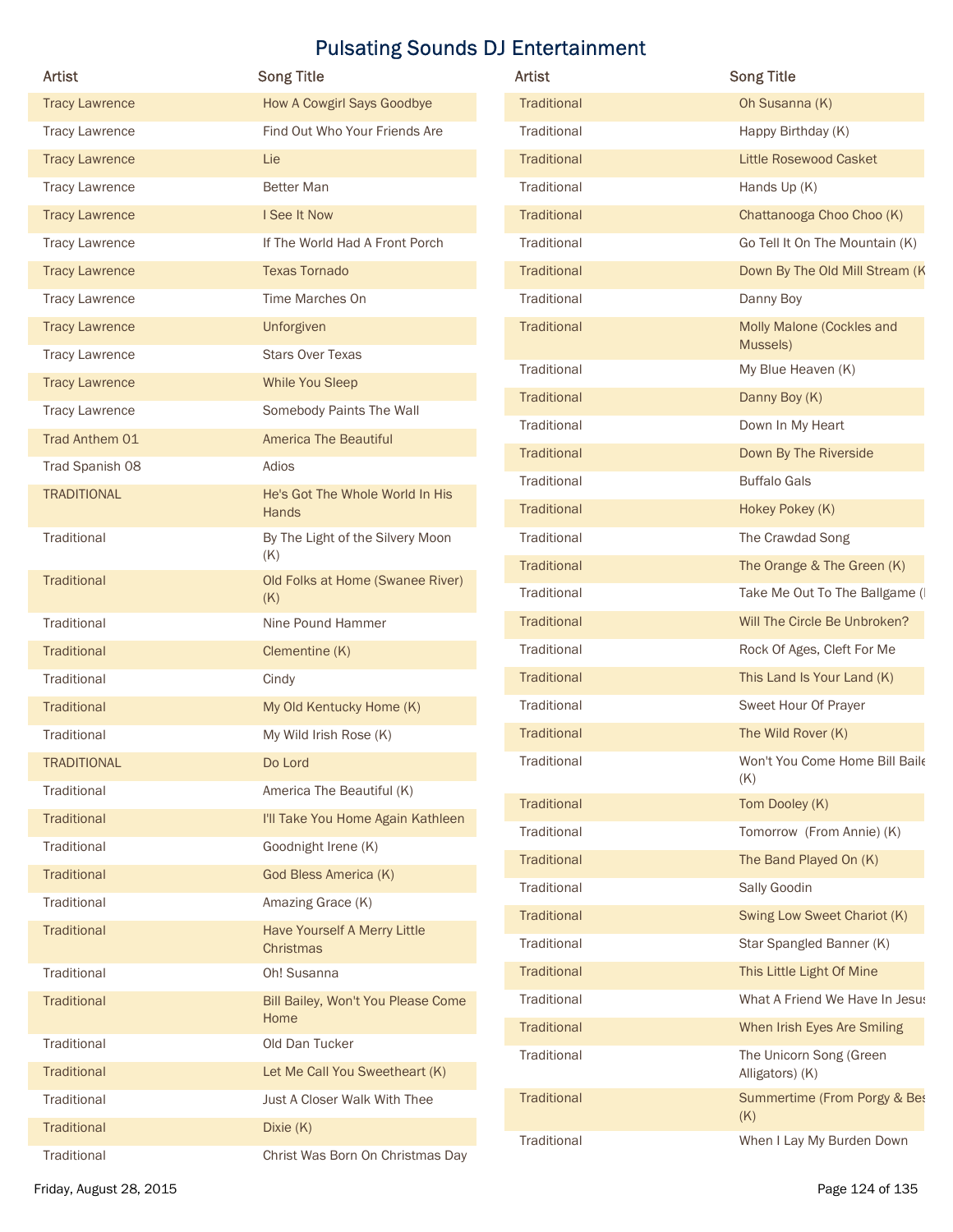| Artist                                                       | <b>Song Title</b>                   | Artist                                                    | <b>Song Title</b>                      |
|--------------------------------------------------------------|-------------------------------------|-----------------------------------------------------------|----------------------------------------|
| Traditional                                                  | Side By Side (K)                    | Train                                                     | When I Look To The Sky (K)             |
| Traditional                                                  | Silver Bells                        | Trammps, The                                              | Disco Inferno (K)                      |
| Traditional                                                  | When The Roll Is Called Up Yonder   | Trapt                                                     | Headstrong (K)                         |
| Traditional                                                  | When The Saints Go Marching In      | Trashmen, The                                             | Surfin' Bird (K)                       |
| Traditional                                                  | <b>Worried Man Blues</b>            | <b>Travis</b>                                             | Side (K)                               |
| Traditional                                                  | Swing Low, Sweet Chariot            | <b>Travis Tritt</b>                                       | Help Me Hold On                        |
| Traditional                                                  | This Train                          | <b>Travis Tritt</b>                                       | I See Me                               |
| Traditional                                                  | Rocky Top (K)                       | <b>Travis Tritt</b>                                       | Nothing Short Of Dying                 |
| <b>Traditional 03</b>                                        | <b>Lift Every Voice And Sing</b>    | <b>Travis Tritt</b>                                       | It's A Great Day To Be Alive           |
| <b>Traditional Christmas</b>                                 | O' Holy Night                       | <b>Travis Tritt</b>                                       | Drift Off To Dream                     |
| <b>Traditional Christmas</b>                                 | Christ Was Born On Christmas Day    | <b>Travis Tritt</b>                                       | Modern Day Bonnie And Clyde            |
| <b>Traditional Christmas</b>                                 | Do You Hear What I Hear?            | <b>Travis Tritt</b>                                       | Move It On Over                        |
| <b>Traditional Christmas</b>                                 | We Three Kings                      | <b>Travis Tritt</b>                                       | Still In Love With You                 |
| <b>Traditional Christmas</b>                                 | Silent Night                        | <b>Travis Tritt</b>                                       | Sign Of The Times                      |
| <b>Traditional Christmas</b>                                 | <b>Silver Bells</b>                 | <b>Travis Tritt</b>                                       | T-R-O-U-B-L-E                          |
| <b>Traditional Irish</b>                                     | My Wild Irish Rose                  | <b>Travis Tritt</b>                                       | Where Corn Don't Grow                  |
| <b>Traditional Irish</b>                                     | I'll Take You Home Kathleen         | <b>Travis Tritt</b>                                       | Put Some Drive In Your Country         |
| <b>Traditional Irish</b>                                     | <b>Cockles And Mussels</b>          | Travis, Randy                                             | An Old Pair Of Shoes (K)               |
| <b>Traditional Show Tune</b>                                 | Oh What A Beautiful Morning (K)     | Travis, Randy                                             | Forever & Ever, Amen (K)               |
| <b>Traditional Show Tune</b>                                 | Oklahoma (K)                        | Travis, Randy                                             | Hard Rock Bottom of Your Hear<br>(K)   |
| <b>Traditional Show Tune</b>                                 | Impossible Dream (K)                | Travis, Randy                                             | Diggin' Up Bones (K)                   |
| <b>Traditional Show Tune</b>                                 | Consider Yourself (K)               | Travis, Randy                                             | No Place Like Home (K)                 |
| <b>Traditional Show Tune</b><br><b>Traditional Show Tune</b> | Maria (K)<br>My Favorite Things (K) | Travis, Randy                                             | Heroes & Friends (K)                   |
| <b>Traditional Show Tune</b>                                 | As Long As He Needs Me (K)          | Travis, Randy                                             | Before You Kill Us All (K)             |
| <b>Traditional Show Tune</b>                                 | On The Street Where You Live (K)    | Travis, Randy                                             | Deeper Than The Holler (K)             |
| <b>Traditional Show Tune</b>                                 | Who Will Buy (K)                    | Travis, Randy                                             | I Won't Need You Anymore (K)           |
| <b>Traditional Show Tune</b>                                 | The Sound of Music (K)              | Travis, Randy                                             | How Do I Wrap My Heart Up (K)          |
| <b>Traditional Show Tune</b>                                 | Tonight, Tonight (K)                | Travis, Randy                                             | I Told You So (K)                      |
| <b>Traditional Show Tune</b>                                 | Who Can I Turn To (K)               | Travis, Randy                                             | America Will Always Stand (K)          |
| <b>Traditional Show Tune</b>                                 | What Kind of Fool Am I (K)          | Travis, Randy                                             | Better Class of Losers (K)             |
| Traditonal                                                   | Shortenin' Bread                    | Travis, Randy                                             | Three Wooden Crosses (K)               |
| Traffic                                                      | Here Comes A Man (K)                | Travis, Randy                                             | Pray For The Fish (K)                  |
| Train                                                        | Meet Virginia                       | Travis, Randy                                             | Out of My Bones (K)                    |
| Train                                                        | Drops Of Jupiter                    | Travis, Randy                                             | Promises (K)                           |
| Train                                                        | <b>Calling All Angels</b>           | Travis, Randy                                             | Spirit Of A Boy, Wisdom Of A Ma<br>(K) |
| Train                                                        | Respect (K)                         | Travolta, John & O Newton John                            | Grease MegaMix (K)                     |
| Train                                                        | Something More (K)                  | Trent Summar And The New Row M It Never Rains In Southern |                                        |

| Artist                       | <b>Song Title</b>                 | <b>Artist</b>                  | <b>Song Title</b>               |
|------------------------------|-----------------------------------|--------------------------------|---------------------------------|
| Traditional                  | Side By Side (K)                  | Train                          | When I Look To The Sky (K)      |
| Traditional                  | Silver Bells                      | Trammps, The                   | Disco Inferno (K)               |
| Traditional                  | When The Roll Is Called Up Yonder | Trapt                          | Headstrong (K)                  |
| Traditional                  | When The Saints Go Marching In    | Trashmen, The                  | Surfin' Bird (K)                |
| Traditional                  | <b>Worried Man Blues</b>          | <b>Travis</b>                  | Side (K)                        |
| Traditional                  | Swing Low, Sweet Chariot          | <b>Travis Tritt</b>            | Help Me Hold On                 |
| Traditional                  | This Train                        | <b>Travis Tritt</b>            | I See Me                        |
| Traditional                  | Rocky Top (K)                     | <b>Travis Tritt</b>            | Nothing Short Of Dying          |
| <b>Traditional 03</b>        | <b>Lift Every Voice And Sing</b>  | <b>Travis Tritt</b>            | It's A Great Day To Be Alive    |
| <b>Traditional Christmas</b> | O' Holy Night                     | <b>Travis Tritt</b>            | Drift Off To Dream              |
| <b>Traditional Christmas</b> | Christ Was Born On Christmas Day  | <b>Travis Tritt</b>            | Modern Day Bonnie And Clyde     |
| <b>Traditional Christmas</b> | Do You Hear What I Hear?          | <b>Travis Tritt</b>            | Move It On Over                 |
| <b>Traditional Christmas</b> | We Three Kings                    | <b>Travis Tritt</b>            | Still In Love With You          |
| <b>Traditional Christmas</b> | Silent Night                      | <b>Travis Tritt</b>            | Sign Of The Times               |
| <b>Traditional Christmas</b> | <b>Silver Bells</b>               | <b>Travis Tritt</b>            | T-R-O-U-B-L-E                   |
| <b>Traditional Irish</b>     | My Wild Irish Rose                | <b>Travis Tritt</b>            | Where Corn Don't Grow           |
| <b>Traditional Irish</b>     | I'll Take You Home Kathleen       | <b>Travis Tritt</b>            | Put Some Drive In Your Country  |
| Traditional Irish            | <b>Cockles And Mussels</b>        | Travis, Randy                  | An Old Pair Of Shoes (K)        |
| <b>Traditional Show Tune</b> | Oh What A Beautiful Morning (K)   | Travis, Randy                  | Forever & Ever, Amen (K)        |
| <b>Traditional Show Tune</b> | Oklahoma (K)                      | Travis, Randy                  | Hard Rock Bottom of Your Hear   |
| <b>Traditional Show Tune</b> | Impossible Dream (K)              |                                | (K)                             |
| <b>Traditional Show Tune</b> | Consider Yourself (K)             | Travis, Randy                  | Diggin' Up Bones (K)            |
| <b>Traditional Show Tune</b> | Maria (K)                         | Travis, Randy                  | No Place Like Home (K)          |
| <b>Traditional Show Tune</b> | My Favorite Things (K)            | Travis, Randy                  | Heroes & Friends (K)            |
| <b>Traditional Show Tune</b> | As Long As He Needs Me (K)        | Travis, Randy                  | Before You Kill Us All (K)      |
| <b>Traditional Show Tune</b> | On The Street Where You Live (K)  | Travis, Randy                  | Deeper Than The Holler (K)      |
| <b>Traditional Show Tune</b> | Who Will Buy (K)                  | Travis, Randy                  | I Won't Need You Anymore (K)    |
| <b>Traditional Show Tune</b> | The Sound of Music (K)            | Travis, Randy                  | How Do I Wrap My Heart Up (K)   |
| <b>Traditional Show Tune</b> | Tonight, Tonight (K)              | Travis, Randy                  | I Told You So (K)               |
| <b>Traditional Show Tune</b> | Who Can I Turn To (K)             | Travis, Randy                  | America Will Always Stand (K)   |
| <b>Traditional Show Tune</b> | What Kind of Fool Am I (K)        | Travis, Randy                  | Better Class of Losers (K)      |
| Traditonal                   | Shortenin' Bread                  | Travis, Randy                  | Three Wooden Crosses (K)        |
| <b>Traffic</b>               | Here Comes A Man (K)              | Travis, Randy                  | Pray For The Fish (K)           |
| Train                        | Meet Virginia                     | Travis, Randy                  | Out of My Bones (K)             |
| Train                        | Drops Of Jupiter                  | Travis, Randy                  | Promises (K)                    |
| Train                        | Calling All Angels                | Travis, Randy                  | Spirit Of A Boy, Wisdom Of A Ma |
| Train                        | Respect (K)                       | Travolta, John & O Newton John | (K)<br>Grease MegaMix (K)       |
| Train                        | Something More (K)                | Trent Summar And The New Row M | It Never Rains In Southern      |
|                              |                                   |                                | California                      |
| Friday, August 28, 2015      |                                   |                                | Page 125 of 135                 |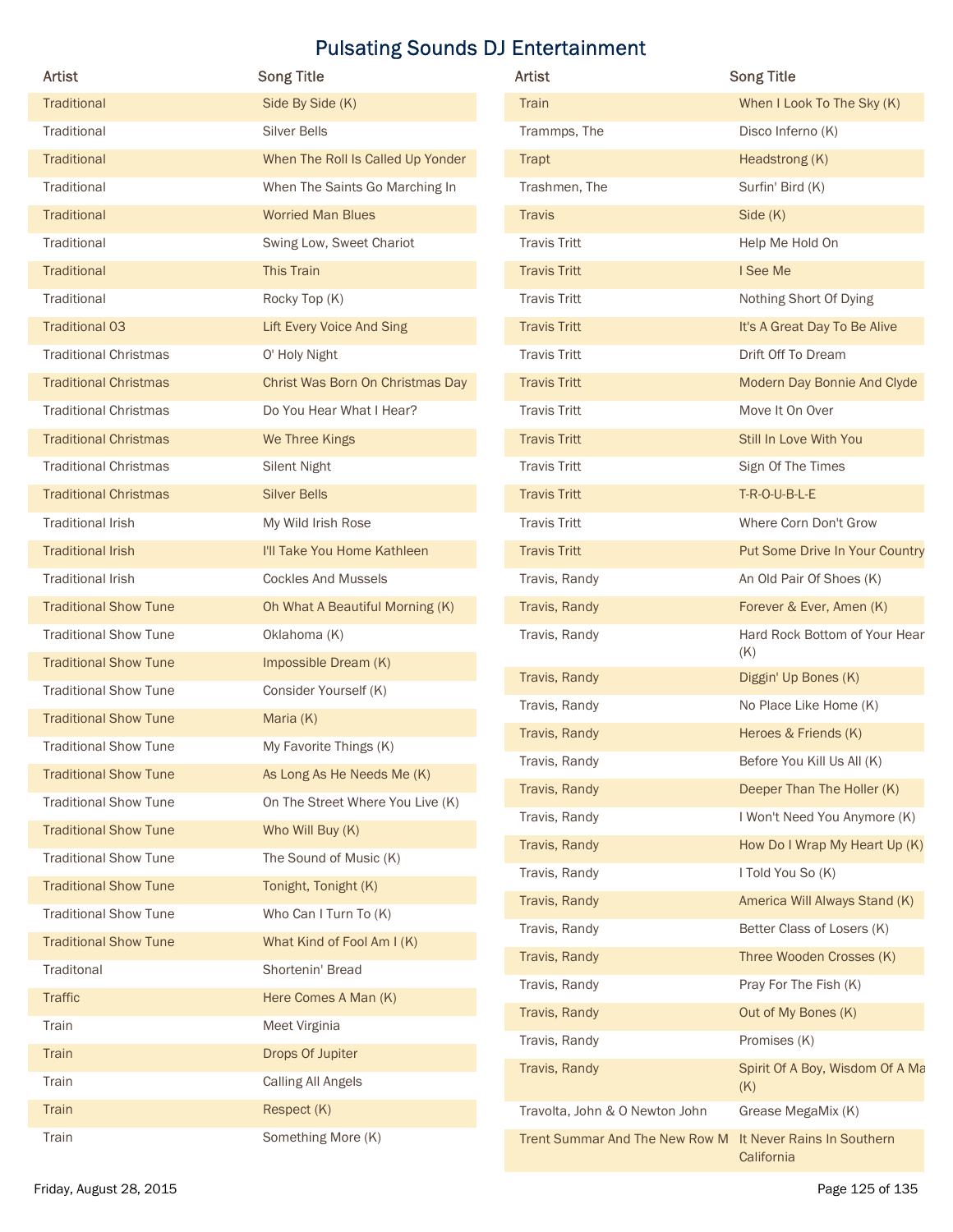| Artist                                              | <b>Song Title</b>                                  | Artist             | <b>Song Title</b>                                 |
|-----------------------------------------------------|----------------------------------------------------|--------------------|---------------------------------------------------|
| Trevino, Rick                                       | In My Dreams (K)                                   | Troccoli, Kathy    | Tell Me Where It Hurts (K)                        |
| <b>Trey Songz</b>                                   | Gotta Go (K)                                       | Troggs             | Wild Thing                                        |
| <b>Trick Pony</b>                                   | On A Mission (K)                                   | Troggs, The        | Wild Thing (K)                                    |
| <b>Trick Pony</b>                                   | Just What I Do (K)                                 | <b>Truth Hurts</b> | Addictive (K)                                     |
| <b>Trick Pony</b>                                   | Pour Me (K)                                        | Tubb, Ernest       | Walkin' The Floor Over You (K)                    |
| Trio                                                | Da Da Da (K)                                       | Tubb, Ernest       | Soldier's Last Letter (K)                         |
| Trisha Yearwood                                     | On A Bus To St. Cloud                              | Tucker, Tanya      | A Memory Like I'm Gonna Be (K                     |
| <b>Trisha Yearwood</b>                              | It Wasn't His Child                                | Tucker, Tanya      | Delta Dawn (K)                                    |
| Trisha Yearwood                                     | Georgia Rain                                       | Tucker, Tanya      | Don't Believe My Heart Can Sta<br>Another You (K) |
| <b>Trisha Yearwood</b>                              | <b>Christmas Song (Chestnuts</b><br>Roasting), The | Tucker, Tanya      | Blood Red And Going Down (K)                      |
| Trisha Yearwood                                     | I Don't Paint Myself Into Corners                  | Tucker, Tanya      | Down To My Last Teardrop (K)                      |
| <b>Trisha Yearwood</b>                              | Oh Lonesome You                                    | Tucker, Tanya      | Soon (K)                                          |
| Trisha Yearwood                                     | Santa Claus Is Back In Town                        | Tucker, Tanya      | Strong Enough To Bend (K)                         |
| <b>Trisha Yearwood</b>                              | You Can Sleep While I Drive                        | Tucker, Tanya      | The Jamestown Ferry (K)                           |
| Trisha Yearwood                                     | That's What I Like About You                       | Tucker, Tanya      | Two Sparrows In A Hurricane (K                    |
| <b>Trisha Yearwood</b>                              | Where Are You Now                                  | Tuesdays, The      | I'll Be Here (K)                                  |
| Trisha Yearwood And Aaron Neville  I Fall To Pieces |                                                    | Tuesdays, The      | It's Up To You (K)                                |
| Tritt, Travis                                       | Lord Have Mercy on The Working                     | Tull, Jethro       | Bungle In The Jungle (K)                          |
|                                                     | Man $(K)$                                          | Tull, Jethro       | Living In The Past (K)                            |
| Tritt, Travis                                       | Nothing Short of Dying (K)                         | Tuneweavers        | Happy Happy Birthday Baby (K)                     |
| Tritt, Travis                                       | Love of a Woman (K)                                | Turner, Ike & Tina | Proud Mary (K)                                    |
| Tritt, Travis                                       | Here's A Quarter, Call Someone<br>Who Cares (K)    | Turner, Joe        | Corrine, Corina (K)                               |
| Tritt, Travis                                       | It's A Great Day To Be Alive (K)                   | Turner, Josh       | Long Black Train (K)                              |
| Tritt, Travis                                       | Best of Intentions (K)                             | Turner, Josh       | Would You Go With Me (K)                          |
| Tritt, Travis                                       | Modern Day Bonnie & Clyde (K)                      | Turner, Josh       | Your Man (K)                                      |
| Tritt, Travis                                       | Drift Off To Dream (K)                             | Turner, Tina       | Missing You (K)                                   |
| Tritt, Travis                                       | Can I Trust You With My Heart (K)                  | Turner, Tina       | I Don't Wanna Fight (K)                           |
| Tritt, Travis                                       | Help Me Hold On (K)                                | Turner, Tina       | When The Heartache Is Over (K)                    |
| Tritt, Travis                                       | Where Corn Don't Grow (K)                          | Turner, Tina       | What's Love Got To Do With It (I                  |
| Tritt, Travis                                       | You Can't Count Me Out Yet (K)                     | Turtles            | Happy Together                                    |
| Tritt, Travis                                       | The Girl's Gone Wild (K)                           | Turtles, The       | Elenore (K)                                       |
| Tritt, Travis                                       | Tell Me I Was Dreaming (K)                         | Turtles, The       | Happy Together (K)                                |
| Tritt, Travis                                       | Put Some Drive In Your Country (K)                 | Turtles, The       | You Showed Me                                     |
| Tritt, Travis                                       | Still In Love With You (K)                         | Turtles, The       | She's Rather Be With Me (K)                       |
| Tritt, Travis                                       | Trouble (K)                                        | TV Theme           | Gilligan's Island                                 |
| Tritt, Travis & J Mellencamp                        | What Say You (K)                                   | TV Theme           | Mad About You                                     |
| Triumph                                             | Lay It On The Line (K)                             | TV Theme           | One Day At A Time                                 |
| Troccoli, Kathy                                     |                                                    | TV Theme           | <b>Good Times</b>                                 |
|                                                     | You've Got A Way (K)                               |                    |                                                   |

| <b>Artist</b>      | <b>Song Title</b>                                  |
|--------------------|----------------------------------------------------|
| Troccoli, Kathy    | Tell Me Where It Hurts (K)                         |
| <b>Troggs</b>      | Wild Thing                                         |
| Troggs, The        | Wild Thing (K)                                     |
| <b>Truth Hurts</b> | Addictive (K)                                      |
| Tubb, Ernest       | Walkin' The Floor Over You (K)                     |
| Tubb, Ernest       | Soldier's Last Letter (K)                          |
| Tucker, Tanya      | A Memory Like I'm Gonna Be (K                      |
| Tucker, Tanya      | Delta Dawn (K)                                     |
| Tucker, Tanya      | Don't Believe My Heart Can Stal<br>Another You (K) |
| Tucker, Tanya      | Blood Red And Going Down (K)                       |
| Tucker, Tanya      | Down To My Last Teardrop (K)                       |
| Tucker, Tanya      | Soon (K)                                           |
| Tucker, Tanya      | Strong Enough To Bend (K)                          |
| Tucker, Tanya      | The Jamestown Ferry (K)                            |
| Tucker, Tanya      | Two Sparrows In A Hurricane (K                     |
| Tuesdays, The      | I'll Be Here (K)                                   |
| Tuesdays, The      | It's Up To You (K)                                 |
| Tull, Jethro       | Bungle In The Jungle (K)                           |
| Tull, Jethro       | Living In The Past (K)                             |
| <b>Tuneweavers</b> | Happy Happy Birthday Baby (K)                      |
| Turner, Ike & Tina | Proud Mary (K)                                     |
| Turner, Joe        | Corrine, Corina (K)                                |
| Turner, Josh       | Long Black Train (K)                               |
| Turner, Josh       | Would You Go With Me (K)                           |
| Turner, Josh       | Your Man (K)                                       |
| Turner, Tina       | Missing You (K)                                    |
| Turner, Tina       | I Don't Wanna Fight (K)                            |
| Turner, Tina       | When The Heartache Is Over (K)                     |
| Turner, Tina       | What's Love Got To Do With It (I                   |
| Turtles            | Happy Together                                     |
| Turtles, The       | Elenore (K)                                        |
| Turtles, The       | Happy Together (K)                                 |
| Turtles, The       | You Showed Me                                      |
| Turtles, The       | She's Rather Be With Me (K)                        |
| <b>TV Theme</b>    | Gilligan's Island                                  |
| TV Theme           | Mad About You                                      |
| <b>TV Theme</b>    | One Day At A Time                                  |
| TV Theme           | Good Times                                         |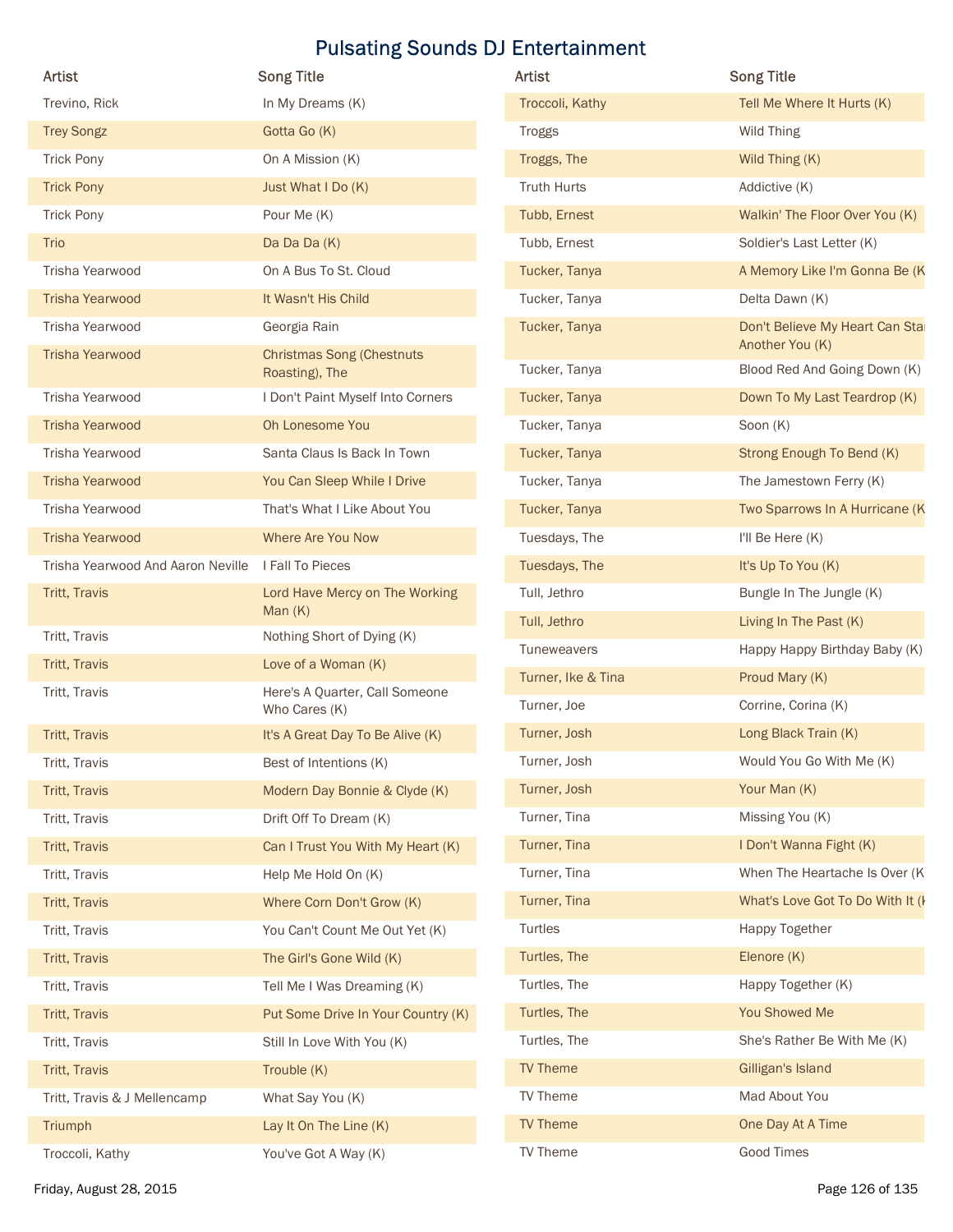| Artist                         | <b>Song Title</b>                           | Artist                | <b>Song Title</b>                      |
|--------------------------------|---------------------------------------------|-----------------------|----------------------------------------|
| TV Theme                       | All In The Family                           | Twitty, Conway        | I Don't Know A Thing About Love<br>(K) |
| TV Theme                       | Alice                                       | Twitty, Conway        | Hello Darlin' (K)                      |
| TV Theme                       | Rawhide                                     | Twitty, Conway        | I'd Love To Lay You Down (K)           |
| Twain, Shania                  | Come On Over (K)                            | Twitty, Conway        | Boogie Grass Band (K)                  |
| Twain, Shania                  | Dance With The One Who Brought<br>You (K)   | Twitty, Conway        | That's My Job (K)                      |
| Twain, Shania                  | From This Moment On (Solo) (K)              | Twitty, Conway        | Tight Fittin Jeans (K)                 |
| Twain, Shania                  | If You're Not In It For Love (K)            | Twitty, Conway        | You've Never Been This Far             |
| Twain, Shania                  | Honey, I'm Home (K)                         |                       | Before (K)                             |
| Twain, Shania                  | Don't Be Stupid (K)                         | Twitty, Conway        | The Clown (K)                          |
| Twain, Shania                  | No One Needs To Know (K)                    | Twitty, Conway        | Red Neckin' Love Makin' Night (        |
| Twain, Shania                  | Any Man of Mine (K)                         | Twitty, Conway        | Slow Hand (K)                          |
| Twain, Shania                  | Man I Feel Like A Woman (K)                 | Ty England            | All Of The Above                       |
| Twain, Shania                  | Looking Through Your Eyes (K)               | Ty England            | Irresistable You                       |
| Twain, Shania                  | It Only Hurts When I'm Breathing            | Ty Herndon            | No Mercy                               |
|                                | (K)                                         | Ty Herndon            | Heather's Wall                         |
| Twain, Shania                  | I'm Gonna Getcha Good (K)                   | Ty Herndon            | Steam                                  |
| Twain, Shania                  | I'm Holdin' On To Love (K)                  | <b>Tyler England</b>  | I Drove Her To Dallas                  |
| Twain, Shania                  | You Win My Love (K)                         | <b>Tyler Farr</b>     | <b>Redneck Crazy</b>                   |
| Twain, Shania                  | The Woman In Me (K)                         | <b>Tyler Farr</b>     | Whiskey In My Water                    |
| Twain, Shania                  | Rock This Country (K)                       | Tyler, Bonnie         | It's A Heartache (K)                   |
| Twain, Shania                  | You Lay A Whole Lot of Love On              | Tyler, Bonnie         | Holding Out For A Hero (K)             |
| Twain, Shania                  | Me(K)<br>You've Got A Way (K)               | Tyler, Bonnie         | Total Eclipse of the Heart (K)         |
| Twain, Shania                  | You're Still The One (K)                    | Tyler, Ryan           | Run Run Run (K)                        |
|                                |                                             | <b>Tyrese</b>         | How You Gonna Act Like That (k         |
| Twain, Shania                  | UP(K)                                       | Tyrese                | I Like Them Girls (K)                  |
| Twain, Shania                  | Who's Bed Have Your Shoes Been<br>Under (K) | U                     |                                        |
| Twain, Shania                  | That Don't Impress Me Much (K)              | U2                    | Elevation (K)                          |
| Twain, Shania & B Currington   | Party For Two (K)                           | U2                    | Beautiful Day (K)                      |
| Twain, Shania & Bryan White    | From This Moment On (K)                     | U2                    | One $(K)$                              |
| Tweet                          | Oops (Oh My)                                | U2                    | New Year's Day (K)                     |
| <b>Twista &amp; Trey Songz</b> | Girl Tonite (K)                             | U2                    | Mysterious Ways (K)                    |
| <b>Twister Alley</b>           | Dance                                       | U2                    | Where The Streets Have No Nar          |
| Twitty, Conway                 | Happy Birthday Darling (K)                  |                       | (K)                                    |
| Twitty, Conway                 | Linda On My Mind (K)                        | U2                    | With or Without You (K)                |
| Twitty, Conway                 | Next In Line (K)                            | U2                    | Walk On (K)                            |
| Twitty, Conway                 | I May Never Get To Heaven (K)               | <b>UB 40</b>          | <b>Higher Ground</b>                   |
| Twitty, Conway                 | Between Blue Eyes & Jeans (K)               | UB40 & Chrissie Hynde | <b>Breakfast In Bed</b>                |
| Twitty, Conway                 | It's Only Make Believe (K)                  | Ugly Kid Joe          | Everything About You (I Hate) (K       |
|                                |                                             |                       |                                        |

| <b>Artist</b>                    | <b>Song Title</b>                        |
|----------------------------------|------------------------------------------|
| Twitty, Conway                   | I Don't Know A Thing About Love<br>(K)   |
| Twitty, Conway                   | Hello Darlin' (K)                        |
| Twitty, Conway                   | I'd Love To Lay You Down (K)             |
| Twitty, Conway                   | Boogie Grass Band (K)                    |
| Twitty, Conway                   | That's My Job (K)                        |
| Twitty, Conway                   | Tight Fittin Jeans (K)                   |
| Twitty, Conway                   | You've Never Been This Far<br>Before (K) |
| Twitty, Conway                   | The Clown (K)                            |
| Twitty, Conway                   | Red Neckin' Love Makin' Night (          |
| Twitty, Conway                   | Slow Hand (K)                            |
| Ty England                       | All Of The Above                         |
| Ty England                       | Irresistable You                         |
| Ty Herndon                       | No Mercy                                 |
| Ty Herndon                       | Heather's Wall                           |
| Ty Herndon                       | <b>Steam</b>                             |
| <b>Tyler England</b>             | I Drove Her To Dallas                    |
| <b>Tyler Farr</b>                | <b>Redneck Crazy</b>                     |
| <b>Tyler Farr</b>                | Whiskey In My Water                      |
| Tyler, Bonnie                    | It's A Heartache (K)                     |
| Tyler, Bonnie                    | Holding Out For A Hero (K)               |
| Tyler, Bonnie                    | Total Eclipse of the Heart (K)           |
| Tyler, Ryan                      | Run Run Run (K)                          |
| <b>Tyrese</b>                    | How You Gonna Act Like That (k           |
| <b>Tyrese</b>                    | I Like Them Girls (K)                    |
| U                                |                                          |
| U2                               | Elevation (K)                            |
| U2                               | Beautiful Day (K)                        |
| U2                               | One $(K)$                                |
| U2                               | New Year's Day (K)                       |
| U2                               | Mysterious Ways (K)                      |
| U2                               | Where The Streets Have No Nar<br>(K)     |
| U2                               | With or Without You (K)                  |
| U2                               | Walk On (K)                              |
| <b>UB 40</b>                     | Higher Ground                            |
| <b>UB40 &amp; Chrissie Hynde</b> | <b>Breakfast In Bed</b>                  |
| Ugly Kid Joe                     | Everything About You (I Hate) (K         |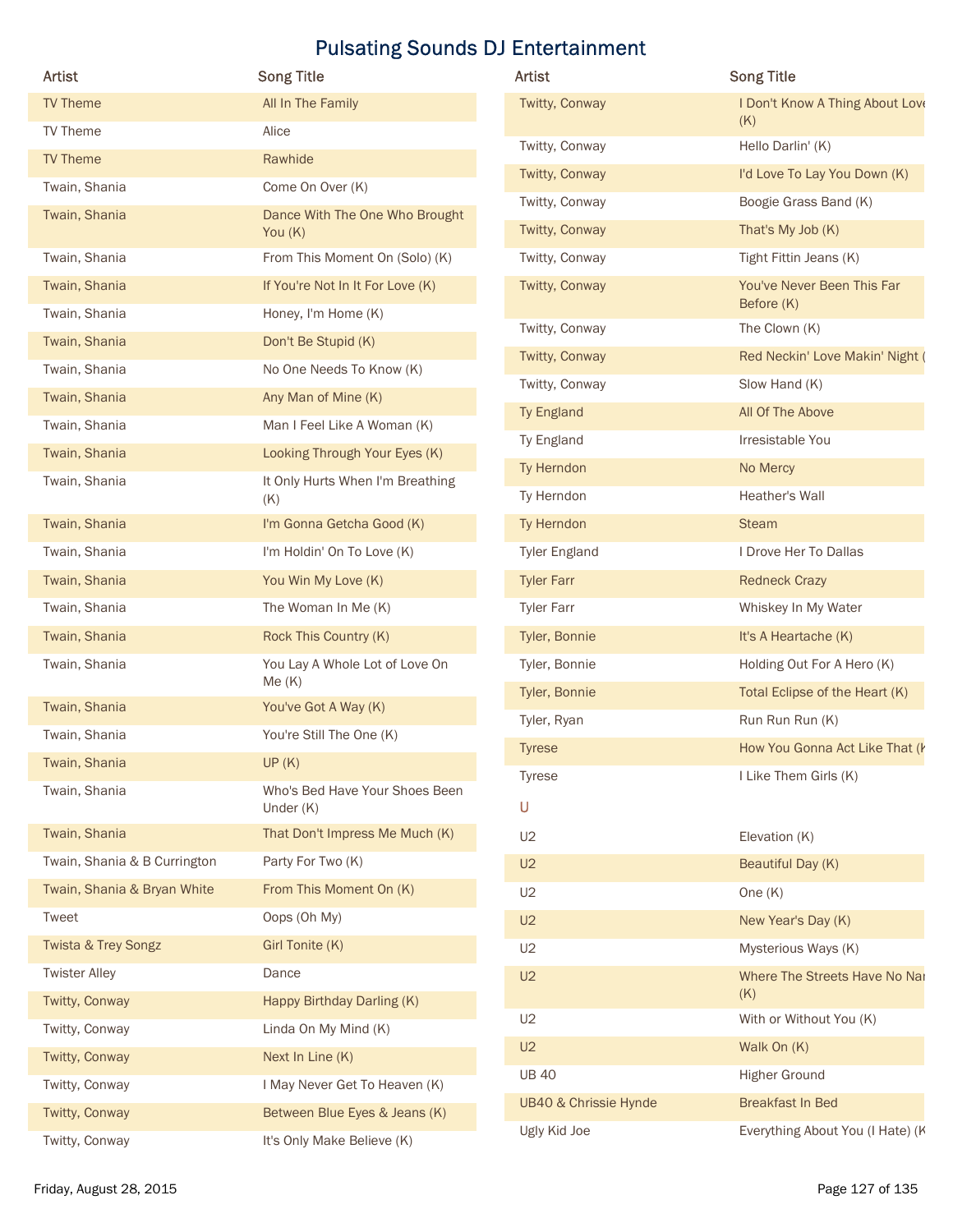|                                 | <b>Pulsating Sounds DJ Entertainment</b>                    |                                           |                                                   |
|---------------------------------|-------------------------------------------------------------|-------------------------------------------|---------------------------------------------------|
| Artist                          | <b>Song Title</b>                                           | Artist                                    | <b>Song Title</b>                                 |
| <b>Uncle Kracker</b>            | In A Little While                                           | Valens, Richie                            | La Bamba (K)                                      |
| Uncle Kracker                   | Drift Away                                                  | Valens, Ritchie                           | Come On, Let's Go (K)                             |
| <b>Uncle Kracker</b>            | Follow Me (K)                                               | Valens, Ritchie                           | Donna (K)                                         |
| Underwood, Carrie               | Before He Cheats (K)                                        | Valentino, Bobby                          | Slow Down (K)                                     |
| Underwood, Carrie<br><b>UPO</b> | Jesus, Take The Wheel (K)                                   | Valli, Frankie                            | Can't Take My Eyes Off You (K)                    |
| <b>Urban Christmas</b>          | Feel Alive (K)                                              | Valli, Frankie                            | My Eyes Adored You (K)                            |
| Urban Christmas                 | Hark! The Herald Angels Sing<br>O' Little Town Of Bethlehem | Valli, Frankie<br>Valli, Frankie          | Let's Hang On (K)<br>Oh What A Night (Dec 63) (K) |
| <b>Urban Christmas</b>          | Go Tell It On The Mountain                                  | Valli, Frankie                            | Sherry (K)                                        |
| Urban Christmas                 | Joy To The World                                            | Van Halen                                 | Dance The Night Away (K)                          |
| <b>Urban Christmas</b>          | O' Holy Night                                               | Van Halen                                 | Ice Cream Man (K)                                 |
| Urban Christmas                 | Jolly Old St. Nicholas                                      | Van Halen                                 | Janie's Crying (K)                                |
| <b>Urban Christmas</b>          | <b>White Christmas</b>                                      | Van Halen                                 | Ain't Talkin Bout Love (K)                        |
| Urban, Keith                    | Days Go By (K)                                              | Van Halen                                 | You Really Got Me (K)                             |
| Urban, Keith                    | Making Memories Of Us (K)                                   | Van Halen                                 | Panama (K)                                        |
| Urban, Keith                    | Tonight I Wanna Cry (K)                                     | Van Shelton, Ricky                        | Backroads (K)                                     |
| Urban, Keith                    | Raining On Sunday (K)                                       | Van Shelton, Ricky                        | Crime of Passion (K)                              |
| Urban, Keith                    | You Look Good In My Shirt (K)                               | Van Zant                                  | <b>Goes Down Easy</b>                             |
| Urban, Keith                    | Somebody Like You (K)                                       | Vandross, Luther                          | Always & Forever (K)                              |
| Urban, Keith                    | Who Wouldn't Want To Be Me (K)                              | Vandross, Luther                          | Here & Now (K)                                    |
| Urban, Keith                    | Your Everything (K)                                         | Vandross, Luther                          | Dance With My Father (K)                          |
| Urge Overkill                   | Girl You'll Be A Woman Soon (K)                             | Vandross, Luther                          | So Amazing (K)                                    |
| <b>Uriah Heep</b>               | Easy Livin' (K)                                             | Vandross, Luther                          | Power of Love (K)                                 |
| Uriah Heep                      | Sweet Lorraine (K)                                          | Vanelli, Gino                             | Living Inside Myself (K)                          |
| <b>USA</b> for Africa           | We Are The World (K)                                        | Vanessa Williams                          | Oh How The Years Go By                            |
| Usher                           | <b>Burn</b>                                                 | Vanessa Williams & Brian McKnight Love Is |                                                   |
| Usher                           | Confessions Part II (K)                                     | Vanilla Fudge                             | You Keep Me Hangin' On (K)                        |
| Usher                           | Nice & Slow (K)                                             | Vanilla Ice                               | Ice Ice Baby                                      |
| Usher                           | Can U Help Me                                               | Vanity 6                                  | Nasty Girl (K)                                    |
| Usher                           | U Got It Bad                                                | <b>Vanity Fare</b>                        | Hitchin' A Ride (K)                               |
| Usher                           | U Don't Have To Call                                        | Vannett, Connie                           | The Pussycat Song (K)                             |
| Usher                           | You Make Me Wanna                                           | Vanwarmer, Randy                          | Just When I Needed You Most (I                    |
| Usher                           | That's What It's Made For (K)                               | Vapors                                    | <b>Turning Japanese</b>                           |
| Usher                           | There Goes My Baby                                          | <b>Various Artists</b>                    | We Need A Little Christmas                        |
| Usher & Lil Jon & Ludacris      | Friends & Lovers (K)                                        | Vassar, Phil                              | Just Another Day In Paradise (K                   |
| Usher F/Lil Jon & Ludicris      | Yeah                                                        | Vassar, Phil                              | Carlene (K)                                       |
| <b>UTFO</b>                     | Roxanne Roxanne (K)                                         | Vassar, Phil                              | In A Real Love (K)                                |
|                                 |                                                             |                                           |                                                   |

| Artist                     | <b>Song Title</b>               | Artist                                    | <b>Song Title</b>               |
|----------------------------|---------------------------------|-------------------------------------------|---------------------------------|
| <b>Uncle Kracker</b>       | In A Little While               | Valens, Richie                            | La Bamba (K)                    |
| Uncle Kracker              | Drift Away                      | Valens, Ritchie                           | Come On, Let's Go (K)           |
| <b>Uncle Kracker</b>       | Follow Me (K)                   | Valens, Ritchie                           | Donna (K)                       |
| Underwood, Carrie          | Before He Cheats (K)            | Valentino, Bobby                          | Slow Down (K)                   |
| Underwood, Carrie          | Jesus, Take The Wheel (K)       | Valli, Frankie                            | Can't Take My Eyes Off You (K)  |
| <b>UPO</b>                 | Feel Alive (K)                  | Valli, Frankie                            | My Eyes Adored You (K)          |
| <b>Urban Christmas</b>     | Hark! The Herald Angels Sing    | Valli, Frankie                            | Let's Hang On (K)               |
| Urban Christmas            | O' Little Town Of Bethlehem     | Valli, Frankie                            | Oh What A Night (Dec 63) (K)    |
| <b>Urban Christmas</b>     | Go Tell It On The Mountain      | Valli, Frankie                            | Sherry (K)                      |
| Urban Christmas            | Joy To The World                | Van Halen                                 | Dance The Night Away (K)        |
| <b>Urban Christmas</b>     | O' Holy Night                   | Van Halen                                 | Ice Cream Man (K)               |
| Urban Christmas            | Jolly Old St. Nicholas          | Van Halen                                 | Janie's Crying (K)              |
| <b>Urban Christmas</b>     | <b>White Christmas</b>          | Van Halen                                 | Ain't Talkin Bout Love (K)      |
| Urban, Keith               | Days Go By (K)                  | Van Halen                                 | You Really Got Me (K)           |
| Urban, Keith               | Making Memories Of Us (K)       | Van Halen                                 | Panama (K)                      |
| Urban, Keith               | Tonight I Wanna Cry (K)         | Van Shelton, Ricky                        | Backroads (K)                   |
| Urban, Keith               | Raining On Sunday (K)           | Van Shelton, Ricky                        | Crime of Passion (K)            |
| Urban, Keith               | You Look Good In My Shirt (K)   | Van Zant                                  | <b>Goes Down Easy</b>           |
| Urban, Keith               | Somebody Like You (K)           | Vandross, Luther                          | Always & Forever (K)            |
| Urban, Keith               | Who Wouldn't Want To Be Me (K)  | Vandross, Luther                          | Here & Now (K)                  |
| Urban, Keith               | Your Everything (K)             | Vandross, Luther                          | Dance With My Father (K)        |
| Urge Overkill              | Girl You'll Be A Woman Soon (K) | Vandross, Luther                          | So Amazing (K)                  |
| Uriah Heep                 | Easy Livin' (K)                 | Vandross, Luther                          | Power of Love (K)               |
| Uriah Heep                 | Sweet Lorraine (K)              | Vanelli, Gino                             | Living Inside Myself (K)        |
| <b>USA for Africa</b>      | We Are The World (K)            | Vanessa Williams                          | Oh How The Years Go By          |
| Usher                      | <b>Burn</b>                     | Vanessa Williams & Brian McKnight Love Is |                                 |
| <b>Usher</b>               | Confessions Part II (K)         | Vanilla Fudge                             | You Keep Me Hangin' On (K)      |
| Usher                      | Nice & Slow (K)                 | Vanilla Ice                               | Ice Ice Baby                    |
| <b>Usher</b>               | Can U Help Me                   | Vanity 6                                  | Nasty Girl (K)                  |
| Usher                      | U Got It Bad                    | <b>Vanity Fare</b>                        | Hitchin' A Ride (K)             |
| <b>Usher</b>               | U Don't Have To Call            | Vannett, Connie                           | The Pussycat Song (K)           |
| Usher                      | You Make Me Wanna               | Vanwarmer, Randy                          | Just When I Needed You Most (I  |
| <b>Usher</b>               | That's What It's Made For (K)   | Vapors                                    | <b>Turning Japanese</b>         |
| Usher                      | There Goes My Baby              | <b>Various Artists</b>                    | We Need A Little Christmas      |
| Usher & Lil Jon & Ludacris | Friends & Lovers (K)            | Vassar, Phil                              | Just Another Day In Paradise (K |
| Usher F/Lil Jon & Ludicris | Yeah                            | Vassar, Phil                              | Carlene (K)                     |
| <b>UTFO</b>                | Roxanne Roxanne (K)             | Vassar, Phil                              | In A Real Love (K)              |
| ٧                          |                                 | Vassar, Phil                              | American Child (K)              |
| Friday, August 28, 2015    |                                 |                                           | Page 128 of 135                 |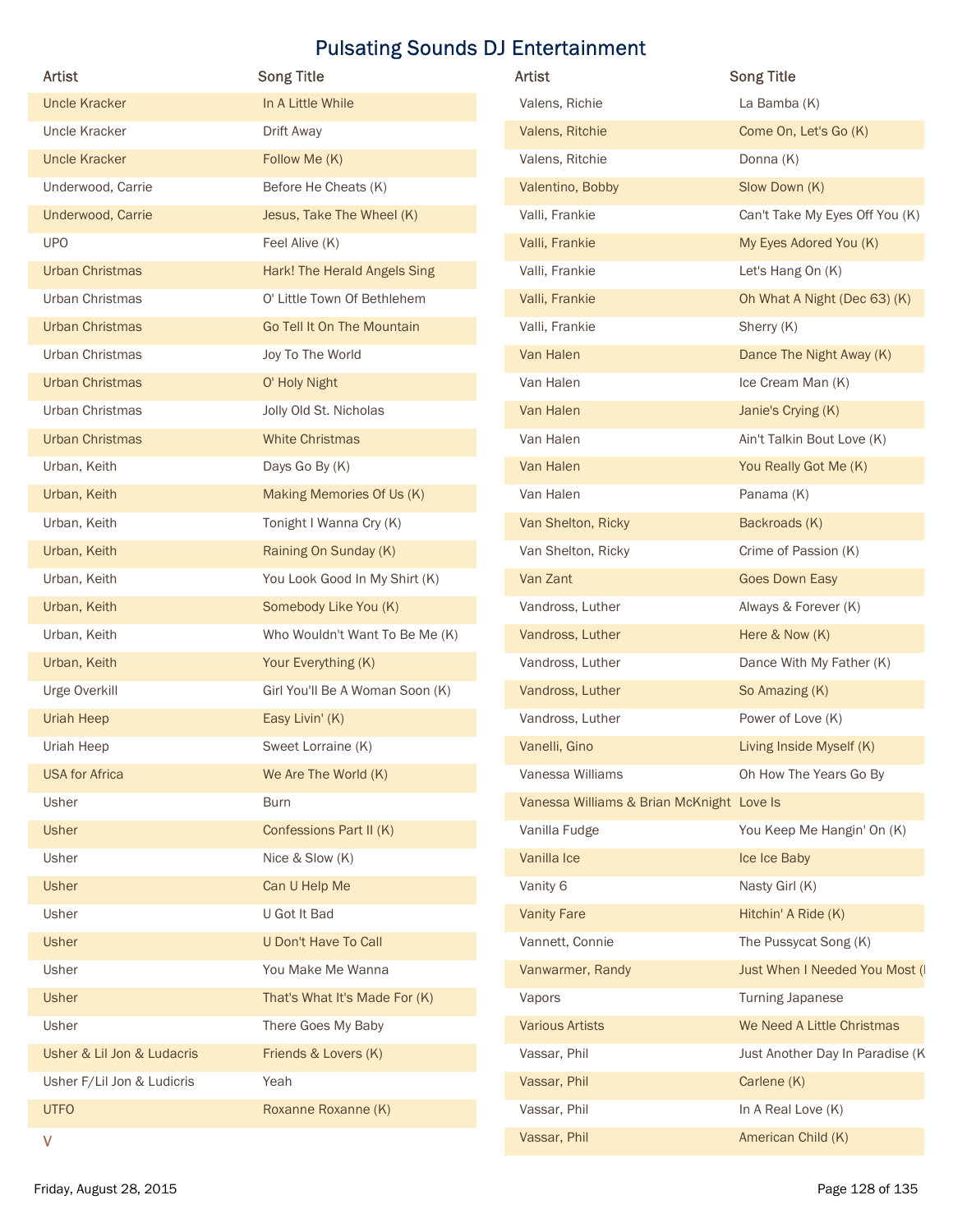| Artist                  | <b>Song Title</b>                            | <b>Pulsating Sounds DJ Entertainment</b><br>Artist | <b>Song Title</b>                            |
|-------------------------|----------------------------------------------|----------------------------------------------------|----------------------------------------------|
| Vassar, Phil            | This Is God (K)                              | <b>Vince Gill</b>                                  | Don't Come Cryin' To Me                      |
| Vassar, Phil            | Rose Bouquet (K)                             | Vince Gill                                         | Feels Like Love                              |
| Vaughn, Stevie Ray      | Look At Little Sister (K)                    | <b>Vince Gill</b>                                  | I Still Believe In You                       |
| Vaughn, Stevie Ray      | Life By the Drop (K)                         | Vince Gill                                         | Loving You Makes Me A Better<br>Man          |
| Vaughn, Stevie Ray      | Crossfire (K)                                | <b>Vince Gill</b>                                  | When Love Finds You                          |
| Vaughn, Stevie Ray      | Tightrope (K)                                | Vince Gill                                         | One More Last Chance                         |
| Vaughn, Stevie Ray      | Texas Flood (K)                              | <b>Vince Gill</b>                                  | Someday                                      |
| Vaughn, Stevie Ray      | Pride And Joy (K)                            | Vince Gill                                         | Worlds Apart                                 |
| Vaughn, Stevie Ray      | The Sky Is Crying (K)                        | <b>Vince Gill</b>                                  | What The Cowgirls Do                         |
| Vaughn, Stevie Ray      | The House Is Rockin' (K)                     | Vincent, Gene                                      | Be Bop A Lula (K)                            |
| Vedder, Eddie           | You've Got To Hide Your Love<br>Away (K)     | Vinton, Bobby                                      | Mr Lonely (K)                                |
| Vee, Bobby              | Devil or Angel (K)                           | Vinton, Bobby                                      | Blue Velvet (K)                              |
| Vee, Bobby              | Run To Him (K)                               | Vinton, Bobby                                      | Roses Are Red (K)                            |
| Vee, Bobby              | Take Good Care Of My Baby (K)                | <b>Violent Femmes</b>                              | Add It Up (K)                                |
| Vega, Suzanne           | Luka (K)                                     | <b>Violent Femmes</b>                              | Blister In The Sun (K)                       |
| <b>Velvet Revolver</b>  | Fall To Pieces (K)                           | Vitamin C                                          | Me, Myself & I (K)                           |
| Vengaboys               | We Like To Party                             | Vitamin C                                          | The Itch                                     |
| Vera, Billy             | At This Moment (K)                           | Vivian Green                                       | <b>Emotional Rollercoaster</b>               |
| Vern Gosdin             | If You're Gonna Do Me Wrong (Do<br>It Right) | Vogues, The<br>Vogues, The                         | Five O'Clock World (K)<br>Five O'Clock World |
| Vern Gosdin             | <b>Chiseled In Stone</b>                     | <b>Voices of Theory</b>                            | Say It (K)                                   |
| Vern Gosdin             | I Can Tell By The Way You Dance              | Vonda Shepard                                      | Hooked On A Feeling                          |
| Vern Gosdin             | Is It Raining At Your House                  | Vonda Sheppard With Dan Hill                       | Can't We Try                                 |
| Vern Gosdin             | Do You Believe Me Now                        | W                                                  |                                              |
| Vern Gosdin             | Who You Gonna Blame It On This<br>Time       | Wade Hayes                                         | On A Good Night                              |
| Vern Gosdin             | Right In The Wrong Direction                 | <b>Wade Hayes</b>                                  | Don't Stop                                   |
| <b>Vertical Horizon</b> | I'm Still Here                               | Wade Hayes                                         | Old Enough To Know Better                    |
| Vertical Horizon        | Everything You Want (K)                      | <b>Wade Hayes</b>                                  | How Do You Sleep At Night                    |
| <b>Vertical Horizon</b> | Best I Ever Had                              | Wade Hayes                                         | When The Wrong One Loves You                 |
| Vertical Horizon        | You're A God (K)                             |                                                    | Right                                        |
| Verve Pipe              | Never Let You Down                           | Wade Hayes                                         | Wichita Lineman                              |
| Verve, The              | Lucky Man (K)                                | Wade Hayes                                         | What I Meant To Say                          |
| Vic Damone              | It Had To Be You                             | Wagner, Jack                                       | All I Need (K)                               |
| Victoria Shaw           | Forgiveness                                  | <b>Walker Brothers</b>                             | The Sun Ain't Gonna Shine<br>Anymore (K)     |
| Videos, The             | Trickle Trickle (K)                          | <b>Walker Hayes</b>                                | Why Wait For Summer                          |
| Vikki Carr              | I'll Wait For You                            | Walker Hayes                                       | Pants                                        |
| <b>Village People</b>   | Macho Man (K)                                | Walker, Charlie                                    | Pick Me Up on Your Way Down                  |
|                         |                                              |                                                    |                                              |

| <b>Artist</b>                | <b>Song Title</b>                        |
|------------------------------|------------------------------------------|
| <b>Vince Gill</b>            | Don't Come Cryin' To Me                  |
| Vince Gill                   | Feels Like Love                          |
| <b>Vince Gill</b>            | I Still Believe In You                   |
| Vince Gill                   | Loving You Makes Me A Better<br>Man      |
| <b>Vince Gill</b>            | When Love Finds You                      |
| Vince Gill                   | One More Last Chance                     |
| <b>Vince Gill</b>            | Someday                                  |
| Vince Gill                   | Worlds Apart                             |
| <b>Vince Gill</b>            | What The Cowgirls Do                     |
| Vincent, Gene                | Be Bop A Lula (K)                        |
| Vinton, Bobby                | Mr Lonely (K)                            |
| Vinton, Bobby                | Blue Velvet (K)                          |
| Vinton, Bobby                | Roses Are Red (K)                        |
| <b>Violent Femmes</b>        | Add It Up (K)                            |
| <b>Violent Femmes</b>        | Blister In The Sun (K)                   |
| Vitamin C                    | Me, Myself & I (K)                       |
| Vitamin C                    | The Itch                                 |
| Vivian Green                 | <b>Emotional Rollercoaster</b>           |
| Vogues, The                  | Five O'Clock World (K)                   |
| Vogues, The                  | Five O'Clock World                       |
| Voices of Theory             | Say It (K)                               |
| Vonda Shepard                | Hooked On A Feeling                      |
| Vonda Sheppard With Dan Hill | Can't We Try                             |
| W                            |                                          |
| Wade Hayes                   | On A Good Night                          |
| <b>Wade Hayes</b>            | Don't Stop                               |
| Wade Hayes                   | Old Enough To Know Better                |
| <b>Wade Hayes</b>            | How Do You Sleep At Night                |
| Wade Hayes                   | When The Wrong One Loves Yor<br>Right    |
| <b>Wade Hayes</b>            | Wichita Lineman                          |
| Wade Hayes                   | What I Meant To Say                      |
| Wagner, Jack                 | All I Need (K)                           |
| <b>Walker Brothers</b>       | The Sun Ain't Gonna Shine<br>Anymore (K) |
| <b>Walker Hayes</b>          | Why Wait For Summer                      |
| <b>Walker Hayes</b>          | Pants                                    |
| Walker, Charlie              | Pick Me Up on Your Way Down (            |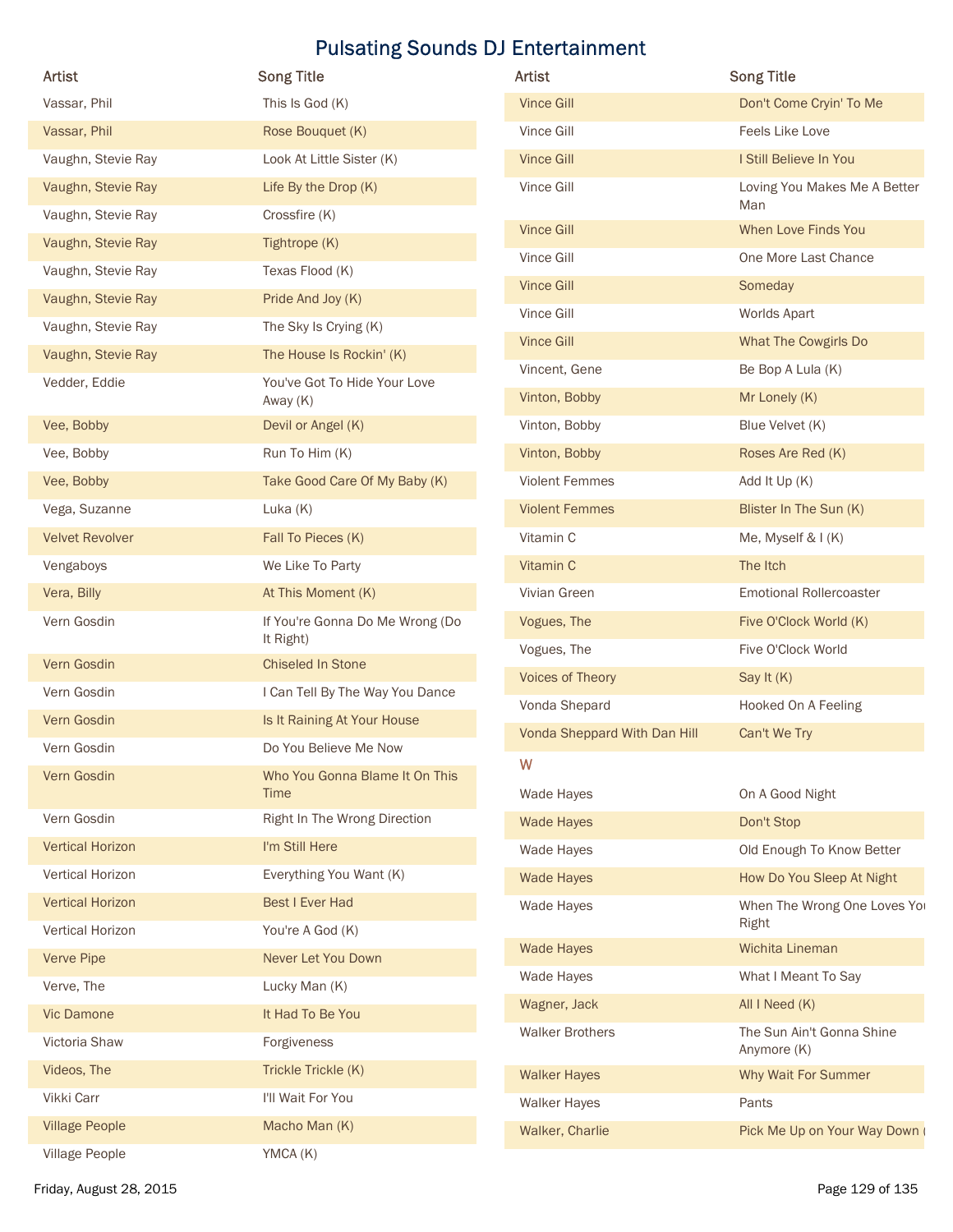|                                                        | <b>Song Title</b>                        | Artist                                           | <b>Song Title</b>                             |
|--------------------------------------------------------|------------------------------------------|--------------------------------------------------|-----------------------------------------------|
| Walker, Clay                                           | Jesus Was A County Boy (K)               | Warwick, Dionne                                  | Don't Make Me Over (K)                        |
| Walker, Clay                                           | If I Could Make A Living (K)             | Warwick, Dionne                                  | Make It Easy On Yourself (K)                  |
| Walker, Clay                                           | If You Ever Feel Like Loving Me          | Warwick, Dionne                                  | I Say A Little Prayer (K)                     |
|                                                        | Again (K)                                | Warwick, Dionne                                  | I'll Never Fall In Love Again (K)             |
| Walker, Clay<br>Walker, Clay                           | A Few Questions (K)<br>Chain Of Love (K) | Warwick, Dionne                                  | Heartbreaker (K)                              |
| Walker, Clay                                           | Watch This (K)                           | Warwick, Dionne                                  | Do You Know The Way To San                    |
| Walker, Clay                                           | You're Beginning To Get To Me (K)        | Warwick, Dionne                                  | Jose $(K)$<br>That's What Friends Are For (K) |
| Walker, Clay                                           | The Chain of Love (K)                    | Warwick, Dionne                                  | You'll Never Get To Heaven (K)                |
| Wallace, Jerry                                         | If You Leave Me Tonight, I'll Cry (K)    | Warwick, Dionne                                  | Wishin' & Hopin' (K)                          |
| Wallace, Jerry                                         | Primose Lane (K)                         | Warwick, Dionne                                  | Trains & Boats & Planes (K)                   |
| Waller, Fats                                           | Ain't Misbehavin' (K)                    | Warwick, Dionne                                  | Walk On By (K)                                |
| Wallflowers, The                                       | One Headlight (K)                        | Warwick, Dionne                                  | What's It All About, Alfie (K)                |
| Wallflowers, The                                       | Three Marlenas (K)                       | Warwick, Dionne                                  | Promises, Promises (K)                        |
| Wallflowers, The                                       | Sleepwalker (K)                          | Was (Not Was)                                    | Walk The Dinosaur (K)                         |
| Walsh, Joe                                             | Ordinary Average Guy (K)                 | Washington, Grover                               | Just the Two of Us (K)                        |
| Walsh, Joe                                             | Walk Away (K)                            | Watley, Jody                                     | Don't You Want Me (K)                         |
| Wanda Jackson                                          | Right Or Wrong                           | Watley, Jody                                     | Looking For A New Love (K)                    |
| Wanda Jackson And Glen Campbell It's Only Make Believe |                                          | Watley, Jody                                     | Real Love (K)                                 |
| Wang Chung                                             | Dance Hall Days (K)                      | Watson, Gene                                     | Nothing Sure Looked Good On                   |
| War                                                    | Why Can't We Be Friends (K)              |                                                  | You (K)                                       |
| War                                                    | The Cisco Kid (K)                        | Watson, Gene                                     | Farewell Party (K)                            |
| War                                                    | Spill the Wine (K)                       | Way You Move, The                                | Way You Move, The                             |
| Ward, Anita                                            | Ring My Bell (K)                         | <b>Waylon Jennings</b>                           | Lucille (You Won't Do Your<br>Daddy's Will)   |
| Wariner, Steve                                         | Drive (K)                                | Waylon Jennings                                  | I'm A Ramblin' Man                            |
| Wariner, Steve                                         | Faith In You (K)                         | <b>Waylon Jennings</b>                           | Luckenbach Texas                              |
| Wariner, Steve                                         | Holes In The Floor Of Heaven (K)         | Waylon Jennings                                  | Lovin' Her Was Easier                         |
| Wariner, Steve                                         | I'm Already Taken (K)                    | <b>Waylon Jennings</b>                           | Mamas Don't Let Your Babies                   |
| Wariner, Steve                                         | It Won't Be Over You (K)                 |                                                  | Grow Up To Be Cowboys                         |
| Wariner, Steve                                         | You Can Dream of Me (K)                  | Waylon Jennings                                  | Drinkin' And Dreamin'                         |
| Wariner, Steve                                         | Two Teardrops (K)                        | <b>Waylon Jennings</b>                           | O' Come All Ye Faithful                       |
| Warnes, Jennifer                                       | Right Time Of The Night (K)              | Waylon Jennings                                  | The Eagle                                     |
| Warrant                                                | Heaven                                   | <b>Waylon Jennings</b>                           | Wrong                                         |
| Warrant                                                | Heaven (K)                               | Waylon Jennings                                  | Only Daddy That'll Walk The Lind              |
| Warren Bros & S Evans                                  | That's The Beat Of A Heart (K)           | Wayne Fontana & The Mindbenders The Game Of Love |                                               |
| Warren Brothers                                        | Better Man (K)                           | Wayne Newton                                     | Danke Schoen                                  |
| <b>Warren Brothers</b>                                 | Guilty                                   | Wayne, Jimmy                                     | I Love You This Much (K)                      |
| <b>Warren Brothers</b>                                 | She Wants To Rock                        | Wayne, Jimmy                                     | You Are (K)                                   |
|                                                        | Move On                                  | Wayne, Thomas                                    | Tragedy (K)                                   |

| <b>Artist</b>                                    | <b>Song Title</b>                                           |
|--------------------------------------------------|-------------------------------------------------------------|
| Warwick, Dionne                                  | Don't Make Me Over (K)                                      |
| Warwick, Dionne                                  | Make It Easy On Yourself (K)                                |
| Warwick, Dionne                                  | I Say A Little Prayer (K)                                   |
| Warwick, Dionne                                  | I'll Never Fall In Love Again (K)                           |
| Warwick, Dionne                                  | Heartbreaker (K)                                            |
| Warwick, Dionne                                  | Do You Know The Way To San<br>Jose $(K)$                    |
| Warwick, Dionne                                  | That's What Friends Are For (K)                             |
| Warwick, Dionne                                  | You'll Never Get To Heaven (K)                              |
| Warwick, Dionne                                  | Wishin' & Hopin' (K)                                        |
| Warwick, Dionne                                  | Trains & Boats & Planes (K)                                 |
| Warwick, Dionne                                  | Walk On By (K)                                              |
| Warwick, Dionne                                  | What's It All About, Alfie (K)                              |
| Warwick, Dionne                                  | Promises, Promises (K)                                      |
| Was (Not Was)                                    | Walk The Dinosaur (K)                                       |
| Washington, Grover                               | Just the Two of Us (K)                                      |
| Watley, Jody                                     | Don't You Want Me (K)                                       |
| Watley, Jody                                     | Looking For A New Love (K)                                  |
| Watley, Jody                                     | Real Love (K)                                               |
| Watson, Gene                                     | Nothing Sure Looked Good On<br>You $(K)$                    |
| Watson, Gene                                     | Farewell Party (K)                                          |
| Way You Move, The                                | Way You Move, The                                           |
| <b>Waylon Jennings</b>                           | Lucille (You Won't Do Your<br>Daddy's Will)                 |
| Waylon Jennings                                  | I'm A Ramblin' Man                                          |
| <b>Waylon Jennings</b>                           | <b>Luckenbach Texas</b>                                     |
| Waylon Jennings                                  | Lovin' Her Was Easier                                       |
| <b>Waylon Jennings</b>                           | Mamas Don't Let Your Babies<br><b>Grow Up To Be Cowboys</b> |
| Waylon Jennings                                  | Drinkin' And Dreamin'                                       |
| <b>Waylon Jennings</b>                           | O' Come All Ye Faithful                                     |
| Waylon Jennings                                  | The Eagle                                                   |
| <b>Waylon Jennings</b>                           | Wrong                                                       |
| Waylon Jennings                                  | Only Daddy That'll Walk The Lind                            |
| Wayne Fontana & The Mindbenders The Game Of Love |                                                             |
| Wayne Newton                                     | Danke Schoen                                                |
| Wayne, Jimmy                                     | I Love You This Much (K)                                    |
| Wayne, Jimmy                                     | You Are (K)                                                 |
| Wayne, Thomas                                    | Tragedy (K)                                                 |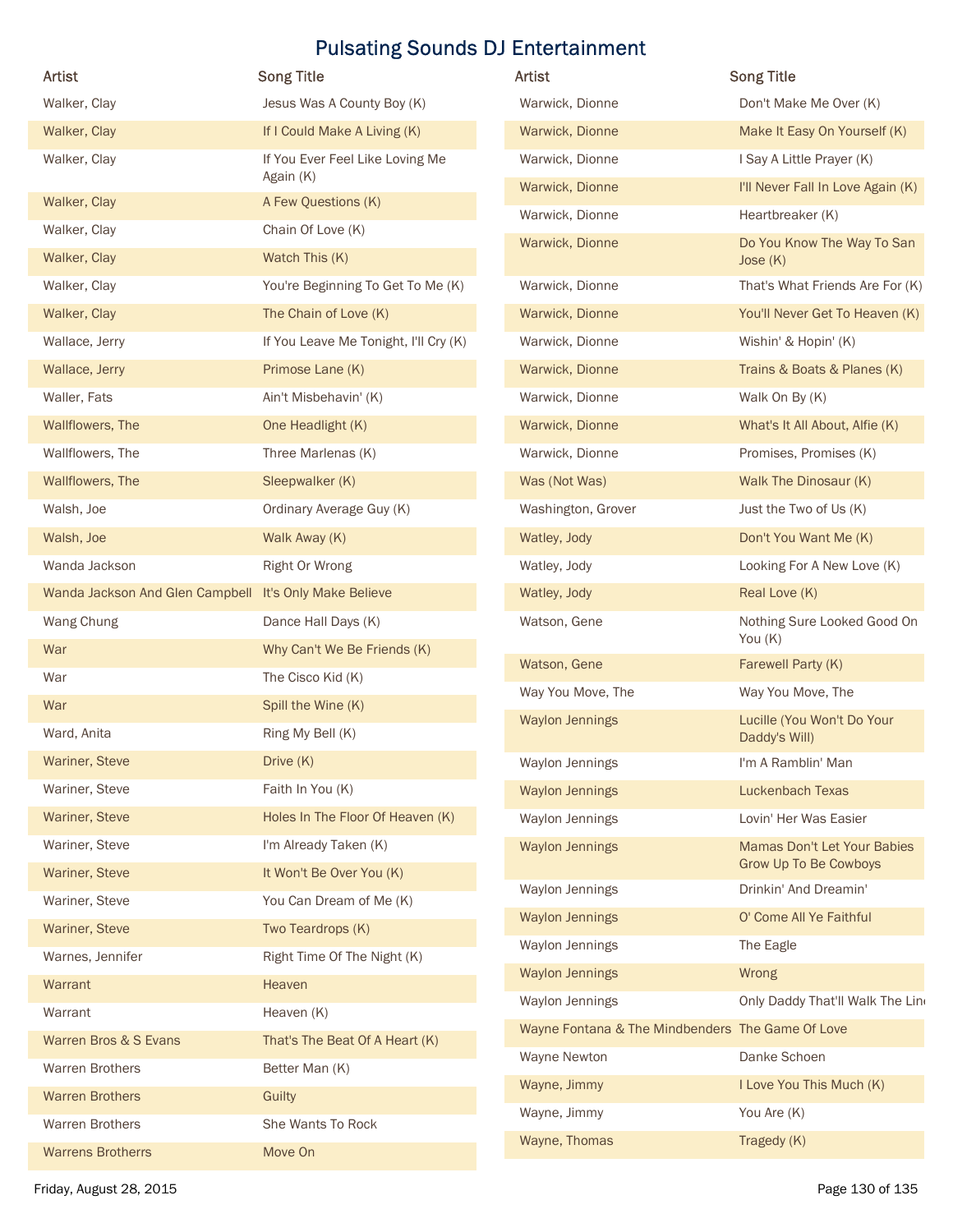|                                                          | <b>Pulsating Sounds DJ Entertainment</b>      |                                                 |                                                   |
|----------------------------------------------------------|-----------------------------------------------|-------------------------------------------------|---------------------------------------------------|
| Artist                                                   | <b>Song Title</b>                             | Artist                                          | <b>Song Title</b>                                 |
| We Are Scientists                                        | After Hours                                   | White Town                                      | Your Woman (K)                                    |
| We Five                                                  | You Were On My Mind (K)                       | White, Barry                                    | Come On (K)                                       |
| <b>Weather Girls</b>                                     | It's Raining Men                              | White, Barry                                    | Can't Get Enough of Your Love (                   |
| <b>Weather Girls</b>                                     | Dear Santa (Bring Me A Man This<br>Christmas) | White, Barry                                    | I'm Gonna Love You Just A Little<br>More Baby (K) |
| Weather Girls, The                                       | It's Raining Men (K)                          | White, Barry                                    | Practice What You Preach (K)                      |
| <b>Webb Pierce</b>                                       | More And More                                 | White, Barry                                    | You're The First, The Last, My                    |
| Webb Pierce                                              | Even Tho'                                     | White, Bryan                                    | Everything (K)<br>Love is the Right Place (K)     |
| Weezer                                                   | Da Vinci                                      | White, Bryan                                    | One Small Miracle (K)                             |
| Weezer                                                   | <b>Back To The Shack</b>                      | White, Bryan                                    | Sittin' On Go (K)                                 |
| Weezer                                                   | If You're Wondering If I Want You<br>To       | White, Karyn                                    | Superwoman (K)                                    |
| Weird Al Yankovic                                        | Like A Surgeon                                | White, Lari                                     | Don't Fence Me In (K)                             |
| Weird Al Yankovic                                        | <b>Christmas At Ground Zero</b>               | White, Lari                                     | Take Me (K)                                       |
| Welch, Bob                                               | Ebony Eyes (K)                                | Whitley, Keith                                  | Don't Close Your Eyes (K)                         |
| Welch, Lenny                                             | Since I Fell For You (K)                      | Whitley, Keith                                  | Homecoming '63 (K)                                |
| Wells, Kitty                                             | Makin' Believe (K)                            | Whitley, Keith                                  | I'm No Stranger To The Rain (K)                   |
| Wells, Kitty                                             | Amigo's Guitar (K)                            | <b>Whitney Houston</b>                          | My Love Is Your Love                              |
| Wells, Kitty                                             | It Wasn't God Who Made Honky                  | Whitney Houston                                 | My Heart Is Calling                               |
|                                                          | Tonk Angels (K)                               | <b>Whitney Houston</b>                          | <b>Heartbreak Hotel</b>                           |
| Wells, Mary                                              | My Guy (K)                                    | Whitney Houston                                 | I'm Your Baby Tonight                             |
| Wells, Mary                                              | You Beat Me To The Punch (K)                  | <b>Whitney Houston</b>                          | Miracle                                           |
| <b>West Side Story</b>                                   | Tonight                                       | Whitney Houston                                 | I Believe In You And Me                           |
| West, Dottie                                             | Are You Happy Baby (K)                        |                                                 |                                                   |
| West, Dottie                                             | Sometimes When We Touch (K)                   | <b>Whitney Houston</b>                          | <b>Exhale</b>                                     |
| West, Kanye & Adam Levine                                | Heard Em Say (K)                              | Whitney Houston                                 | Step By Step                                      |
| West, Kanye & Jamie Foxx                                 | Gold Digger (K)                               | <b>Whitney Houston</b>                          | One Of Those Days                                 |
| West, Shelly                                             | Jose Cuervo (K)                               | Whitney Houston                                 | Why Does It Hurt So Bad                           |
| Wet Wet Wet                                              | Love Is All Around                            | <b>Whitney Houston</b>                          | Where Do Broken Hearts Go                         |
| Wet Willie                                               | Keep On Smilin' (K)                           | Whitney Houston                                 | So Emotional                                      |
| Wham                                                     | Careless Whisper (K)                          | <b>Whitney Houston</b>                          | The Greatest Love Of All                          |
| What A Wonderful World / Somewh What A Wonderful World / | Somewhere Over                                | Whitney Houston<br>Whitney Houston & Cece Winan | Try It On My Own<br>Count On Me                   |
| What Doesn't Kill You                                    | What Doesn't Kill You                         | Whitney Houston & Cece Winans                   | Count On Me                                       |
| Whispers, The                                            | It's A Love Thing (K)                         | Who Dat Girl                                    | Who Dat Girl                                      |
| Whispers, The                                            | And the Beat Goes On (K)                      | Whodini                                         | Freaks Come Out At Night (K)                      |
| Whispers, The                                            | Rock Steady (K)                               | Why Does It Hurt So Bad                         | Why Does It Hurt So Bad                           |
| <b>White Liar</b>                                        | White Liar                                    | Wild Cherry                                     | Play That Funky Music (K)                         |
| White Plains                                             | My Baby Loves Lovin' (K)                      | <b>Wild Horses</b>                              | I Will Survive (K)                                |
| White Stripes, The                                       |                                               | Wild Orchid                                     | Supernatural                                      |
|                                                          | Seven Nation Army (K)                         |                                                 |                                                   |

| Artist                        | <b>Song Title</b>                                 |
|-------------------------------|---------------------------------------------------|
| White Town                    | Your Woman (K)                                    |
| White, Barry                  | Come On (K)                                       |
| White, Barry                  | Can't Get Enough of Your Love (                   |
| White, Barry                  | I'm Gonna Love You Just A Little<br>More Baby (K) |
| White, Barry                  | Practice What You Preach (K)                      |
| White, Barry                  | You're The First, The Last, My<br>Everything (K)  |
| White, Bryan                  | Love is the Right Place (K)                       |
| White, Bryan                  | One Small Miracle (K)                             |
| White, Bryan                  | Sittin' On Go (K)                                 |
| White, Karyn                  | Superwoman (K)                                    |
| White, Lari                   | Don't Fence Me In (K)                             |
| White, Lari                   | Take Me (K)                                       |
| Whitley, Keith                | Don't Close Your Eyes (K)                         |
| Whitley, Keith                | Homecoming '63 (K)                                |
| Whitley, Keith                | I'm No Stranger To The Rain (K)                   |
| <b>Whitney Houston</b>        | My Love Is Your Love                              |
| Whitney Houston               | My Heart Is Calling                               |
| <b>Whitney Houston</b>        | <b>Heartbreak Hotel</b>                           |
| Whitney Houston               | I'm Your Baby Tonight                             |
| <b>Whitney Houston</b>        | <b>Miracle</b>                                    |
| Whitney Houston               | I Believe In You And Me                           |
| <b>Whitney Houston</b>        | <b>Exhale</b>                                     |
| Whitney Houston               | Step By Step                                      |
| <b>Whitney Houston</b>        | One Of Those Days                                 |
| Whitney Houston               | Why Does It Hurt So Bad                           |
| <b>Whitney Houston</b>        | Where Do Broken Hearts Go                         |
| Whitney Houston               | So Emotional                                      |
| <b>Whitney Houston</b>        | The Greatest Love Of All                          |
| Whitney Houston               | Try It On My Own                                  |
| Whitney Houston & Cece Winan  | Count On Me                                       |
| Whitney Houston & Cece Winans | Count On Me                                       |
| Who Dat Girl                  | Who Dat Girl                                      |
| Whodini                       | Freaks Come Out At Night (K)                      |
| Why Does It Hurt So Bad       | Why Does It Hurt So Bad                           |
| Wild Cherry                   | Play That Funky Music (K)                         |
| <b>Wild Horses</b>            | I Will Survive (K)                                |
| Wild Orchid                   | Supernatural                                      |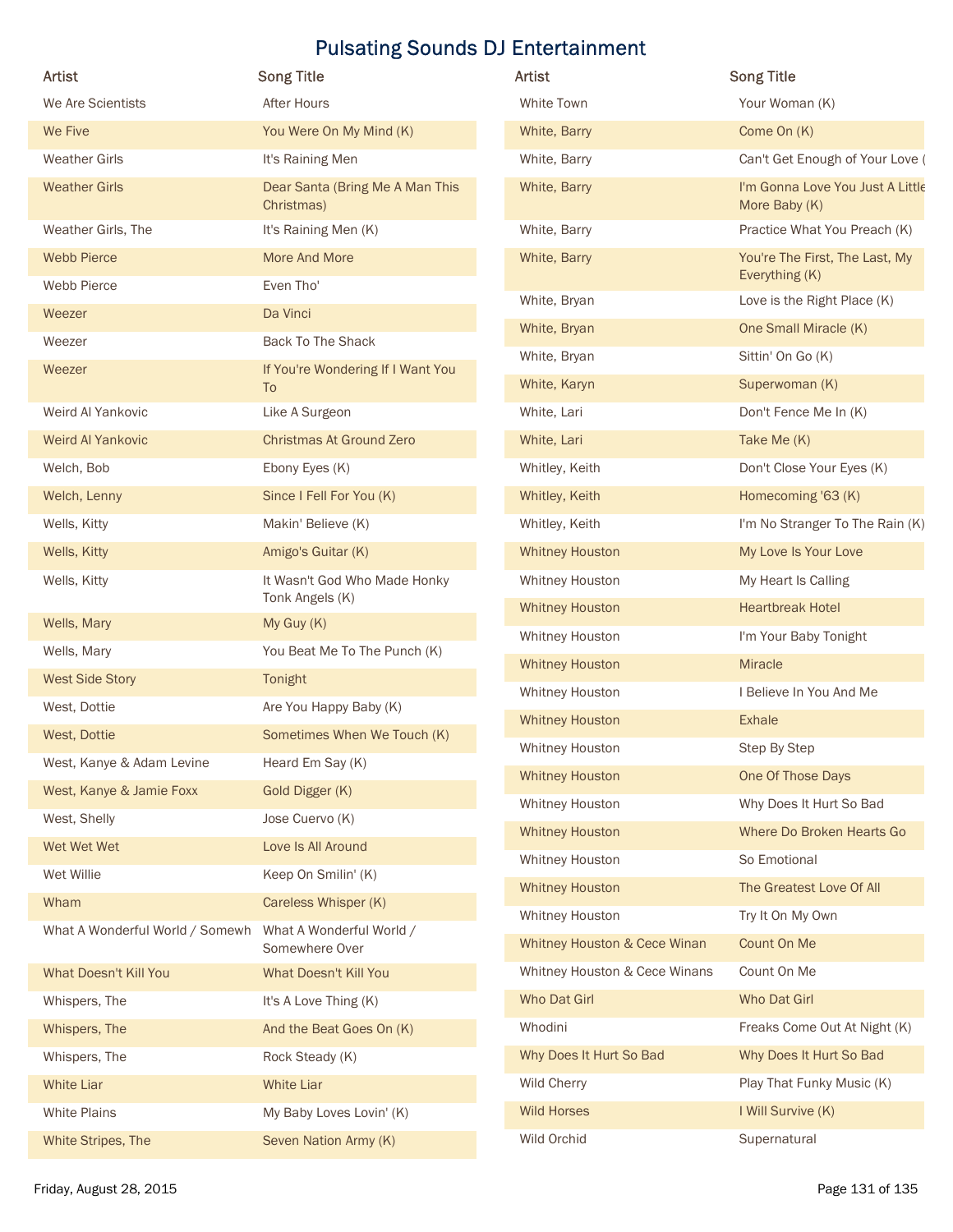| Artist                  | <b>Pulsating Sounds DJ Entertainment</b><br><b>Song Title</b> | Artist                | <b>Song Title</b>                             |
|-------------------------|---------------------------------------------------------------|-----------------------|-----------------------------------------------|
| Wilde, Kim              | Keep Me Hangin' On (K)                                        | Williams, Hank Jr     | Whiskey Bent & Hell Bound (K)                 |
| Wilkinsons              | I Wanna Be That Girl                                          | Williams, Hank Jr     | Son Of A Bitch (I'm Tired) (K)                |
| Wilkinsons              | Jimmy's Got A Girlfriend                                      | Williams, Hank S      | Wedding Bells (K)                             |
| Wilkinsons, The         | Fly (The Angel Song) (K)                                      | Williams, Hank Sr     | I Can't Help It (If I'm Still in Love         |
| Wilkinsons, The         | $26$ Cents $(K)$                                              |                       | With You) (K)                                 |
| Will Smith              | Freakin' It                                                   | Williams, Hank Sr     | Honky Tonk Blues (K)                          |
| <b>Will To Power</b>    | I'm Not In Love                                               | Williams, Hank Sr     | Crazy Heart (K)                               |
| Williams, Andy          | Can't Get Used To Losing You (K)                              | Williams, Hank Sr     | Mind Your Own Business (K)                    |
| Williams, Andy          | Canadian Sunset (K)                                           | Williams, Hank Sr     | Hey Good Lookin' (K)                          |
| Williams, Andy          | Born Free (K)                                                 | Williams, Hank Sr     | Lovesick Blues (K)                            |
| Williams, Andy          | Moon River (K)                                                | Williams, Hank Sr     | Dear John (K)                                 |
| Williams, Andy          | Where Do I Begin (Love Story) (K)                             | Williams, Hank Sr     | Nobody's Lonesome For Me (K)                  |
| Williams, Denice        | Let's Hear It For The Boy (K)                                 | Williams, Hank Sr     | Half As Much (K)                              |
| Williams, Denice        | Silly (K)                                                     | Williams, Hank Sr     | I'll Never Get Out Of This World<br>Alive (K) |
| Williams, Don           | One Good Well (K)                                             | Williams, Hank Sr     | Howlin' At The Moon (K)                       |
| Williams, Don           | Love Me Tonight (K)                                           | Williams, Hank Sr     | Jambalaya (On the Bayou) (K)                  |
| Williams, Don           | I Believe In You (K)                                          | Williams, Hank Sr     | I'm So Lonesome I Could Cry (K)               |
| Williams, Don           | My Rifle, My Pony & Me (K)                                    | Williams, Hank Sr     | Lonesome Whistle (K)                          |
| Williams, Don           | Tulsa Time (K)                                                | Williams, Hank Sr     | I'm A Long Gone Daddy (K)                     |
| Williams, Hank Jr       | Eyes Of Waylon (K)                                            | Williams, Hank Sr     | Baby We're Really In Love (K)                 |
| Williams, Hank Jr       | Attitude Adjustment (K)                                       | Williams, Hank Sr     | You're Gonna Change or I'm                    |
| Williams, Hank Jr       | If You Don't Like Hank Williams (K)                           |                       | Gonna Leave (K)                               |
| Williams, Hank Jr       | <b>Gonna Go Hunting Tonight (K)</b>                           | Williams, Hank Sr     | Your Cheatin' Heart (K)                       |
| Williams, Hank Jr       | All My Rowdy Friends Are Coming<br>Over Tonight (K)           | Williams, Hank Sr     | Take These Chains From My He<br>(K)           |
| Williams, Hank Jr       | Hank $(K)$                                                    | Williams, Hank Sr     | Settin' The Woods On Fire (K)                 |
| Williams, Hank Jr       | America Will Survive (K)                                      | Williams, Hank Sr     | You Win Again (K)                             |
| Williams, Hank Jr       | Finders are Keepers (K)                                       | Williams, Maurice     | Stay (K)                                      |
| Williams, Hank Jr       | I'm Tired (Son of a Bitch) (K)                                | Williams, Robbie      | Angels (K)                                    |
| Williams, Hank Jr       | Dirty Mind (K)                                                | Williams, Tex         | Smoke That Cigarette (K)                      |
| Williams, Hank Jr       | Man of Steel (K)                                              | Williams, Vanessa     | Dreamin' (K)                                  |
| Williams, Hank Jr       | A Country Boy Can Survive (K)                                 | Williams, Vanessa     | Colors Of The Wind (K)                        |
| Williams, Hank Jr       | Dixie On My Mind (K)                                          | Williams, Vanessa     | Where Do We Go From Here (K)                  |
| Williams, Hank Jr       | Family Tradition (K)                                          | Williams, Vanessa     | Save The Best For Last (K)                    |
| Williams, Hank Jr       | The American Way (K)                                          | Williams, Vanessa     | The Sweetest Days (K)                         |
| Williams, Hank Jr       | Tuesday's Gone (K)                                            | Williamson, Sonny Boy | Bring It On Home (K)                          |
| Williams, Hank Jr       | Women I've Never Had (K)                                      | <b>Willie Nelson</b>  | Blue Eyes Cryin' In The Rain                  |
| Williams, Hank Jr       | The Monday Night Football Song                                | Willie Nelson         | Maria (Shut Up And Kiss Me)                   |
|                         | (K)                                                           | <b>Willie Nelson</b>  | Angel Flying Too Close To The                 |
| Friday, August 28, 2015 |                                                               |                       | Ground<br>Page 132 of 135                     |

| Artist                | <b>Song Title</b>                                      |
|-----------------------|--------------------------------------------------------|
| Williams, Hank Jr     | Whiskey Bent & Hell Bound (K)                          |
| Williams, Hank Jr     | Son Of A Bitch (I'm Tired) (K)                         |
| Williams, Hank S      | Wedding Bells (K)                                      |
| Williams, Hank Sr     | I Can't Help It (If I'm Still in Love<br>With You) (K) |
| Williams, Hank Sr     | Honky Tonk Blues (K)                                   |
| Williams, Hank Sr     | Crazy Heart (K)                                        |
| Williams, Hank Sr     | Mind Your Own Business (K)                             |
| Williams, Hank Sr     | Hey Good Lookin' (K)                                   |
| Williams, Hank Sr     | Lovesick Blues (K)                                     |
| Williams, Hank Sr     | Dear John (K)                                          |
| Williams, Hank Sr     | Nobody's Lonesome For Me (K)                           |
| Williams, Hank Sr     | Half As Much (K)                                       |
| Williams, Hank Sr     | I'll Never Get Out Of This World<br>Alive (K)          |
| Williams, Hank Sr     | Howlin' At The Moon (K)                                |
| Williams, Hank Sr     | Jambalaya (On the Bayou) (K)                           |
| Williams, Hank Sr     | I'm So Lonesome I Could Cry (K)                        |
| Williams, Hank Sr     | Lonesome Whistle (K)                                   |
| Williams, Hank Sr     | I'm A Long Gone Daddy (K)                              |
| Williams, Hank Sr     | Baby We're Really In Love (K)                          |
| Williams, Hank Sr     | You're Gonna Change or I'm<br>Gonna Leave (K)          |
| Williams, Hank Sr     | Your Cheatin' Heart (K)                                |
| Williams, Hank Sr     | Take These Chains From My He<br>(K)                    |
| Williams, Hank Sr     | Settin' The Woods On Fire (K)                          |
| Williams, Hank Sr     | You Win Again (K)                                      |
| Williams, Maurice     | Stay (K)                                               |
| Williams, Robbie      | Angels (K)                                             |
| Williams, Tex         | Smoke That Cigarette (K)                               |
| Williams, Vanessa     | Dreamin' (K)                                           |
| Williams, Vanessa     | Colors Of The Wind (K)                                 |
| Williams, Vanessa     | Where Do We Go From Here (K)                           |
| Williams, Vanessa     | Save The Best For Last (K)                             |
| Williams, Vanessa     | The Sweetest Days (K)                                  |
| Williamson, Sonny Boy | Bring It On Home (K)                                   |
| <b>Willie Nelson</b>  | Blue Eyes Cryin' In The Rain                           |
| Willie Nelson         | Maria (Shut Up And Kiss Me)                            |
| <b>Willie Nelson</b>  | Angel Flying Too Close To The<br>Ground                |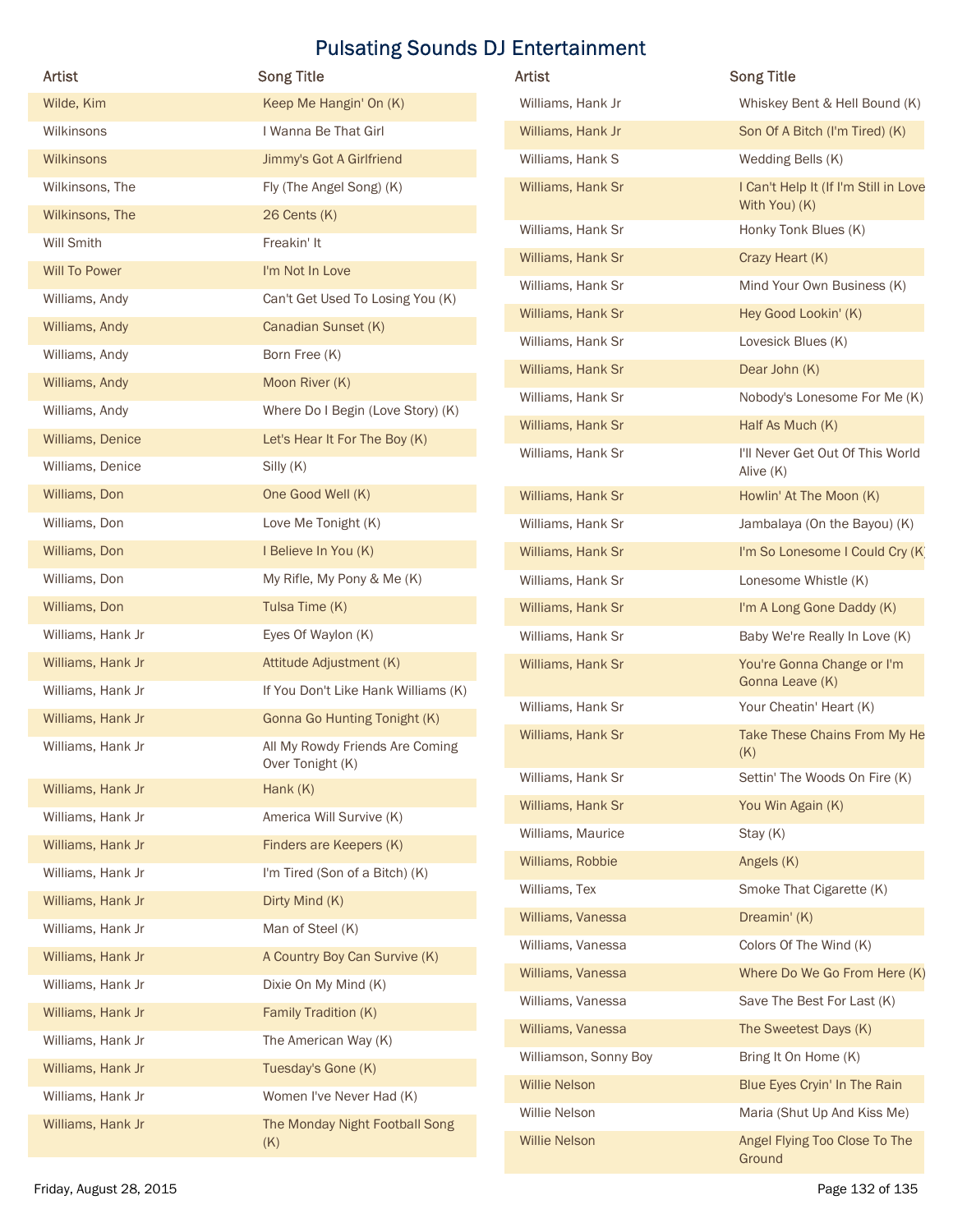|                                 |                                 | <b>Pulsating Sounds DJ Entertainment</b> |                                   |
|---------------------------------|---------------------------------|------------------------------------------|-----------------------------------|
| Artist                          | <b>Song Title</b>               | Artist                                   | <b>Song Title</b>                 |
| Willie Nelson                   | Funny How Time Slips Away       | Wilson, Meri                             | Telephone Man (K)                 |
| <b>Willie Nelson</b>            | <b>Forgiving You Was Easy</b>   | Winger                                   | <b>Miles Away</b>                 |
| Willie Nelson                   | On The Road Again               | Winger                                   | <b>Headed For A Heartbreak</b>    |
| <b>Willie Nelson</b>            | Crazy                           | Winger                                   | Easy Come Easy Go                 |
| Willie Nelson                   | <b>Whiskey River</b>            | Winger                                   | Can't Get Enuff                   |
| <b>Willie Nelson</b>            | <b>Stardust</b>                 | Wings                                    | Maybe I'm Amazed                  |
| Willie Nelson                   | Touch Me                        | Winter, Johnny                           | Mojo Boogie (K)                   |
| <b>Willie Nelson</b>            | <b>Uncloudy Day</b>             | Withers, Bill                            | Lovely Day (K)                    |
| Willie Nelson                   | <b>Pretty Paper</b>             | Withers, Bill                            | Ain't No Sunshine (K)             |
| Willie Nelson With Leon Russell | <b>Heartbreak Hotel</b>         | Withers, Bill                            | Lean On Me (K)                    |
| Willis, Chuck                   | See See Rider (K)               | Withers, Bill                            | Use Me (K)                        |
| Willmon, Trent                  | Dixie Rose's Deluxe (K)         | Womack, Lee Ann                          | Buckaroo (K)                      |
| Wills, Bob                      | San Antonio Rose (K)            | Womack, Lee Ann                          | Forever Everyday (K)              |
| Wills, Mark                     | Back At One (K)                 | Womack, Lee Ann                          | Now You See Me (K)                |
| Wills, Mark                     | Don't Laugh At Me (K)           | Womack, Lee Ann                          | Does My Ring Burn Your Finger     |
| Wills, Mark                     | And The Crowd Goes Wild (K)     | Womack, Lee Ann                          | Ashes By Now (K)                  |
| Wills, Mark                     | Nineteen Something (K)          | Womack, Lee Ann                          | A Little Past Little Rock (K)     |
| Wills, Mark                     | Almost Doesn't Count (K)        | Womack, Lee Ann                          | I Hope You Dance (K)              |
| Wills, Mark                     | I Do (Cherish You) (K)          | Womack, Lee Ann                          | I'll Think of A Reason Later (K)  |
| Wills, Mark                     | Wish You Were Here (K)          | Womack, Lee Ann                          | The Wrong Girl (K)                |
| Wills, Mark & J O'Neal          | I'm Not Gonna Do Anything       | Womack, Lee Ann                          | You've Got To Talk To Me (K)      |
|                                 | Without You (K)                 | Wonder, Stevie                           | I Just Called To Say I Love You ( |
| Wilmon, Trent                   | Beer Man (K)                    | Wonder, Stevie                           | I Wish (K)                        |
| Wilson Phillips                 | Release Me (K)                  | Wonder, Stevie                           | Happy Birthday (K)                |
| <b>Wilson Phillips</b>          | Release Me                      | Wonder, Stevie                           | Higher Ground (K)                 |
| Wilson Pickett                  | Land Of 1000 Dances             | Wonder, Stevie                           | For Your Love (K)                 |
| Wilson, Al                      | Show & Tell (K)                 | Wonder, Stevie                           | For Once In My Life (K)           |
| Wilson, Frank J                 | Last Kiss (K)                   | Wonder, Stevie                           | Isn't She Lovely (K)              |
| Wilson, Gretchen                | Homewrecker (K)                 | Wonder, Stevie                           | Do $I$ Do $(K)$                   |
| Wilson, Gretchen                | All Jacked Up (K)               | Wonder, Stevie                           | Living For The City (K)           |
| Wilson, Gretchen                | Here For The Party (K)          |                                          |                                   |
| Wilson, Gretchen                | What Happened (K)               | Wonder, Stevie                           | Boogie On Reggae Woman (K)        |
| Wilson, Gretchen                | Pocohontas Proud (K)            | Wonder, Stevie                           | My Cherie Amour (K)               |
| Wilson, Gretchen                | When It Rains (K)               | Wonder, Stevie                           | Signed, Sealed, Delivered (K)     |
| Wilson, Gretchen                | When I Think About Cheatin' (K) | Wonder, Stevie                           | You and $I(K)$                    |
| Wilson, Gretchen                | Redneck Woman (K)               | Wonder, Stevie                           | Sir Duke (K)                      |
| Wilson, Jackie                  | Lonely Teardrops (K)            | Wonder, Stevie                           | Superstition (K)                  |
| Wilson, Jackie                  | Higher & Higher (K)             | Wonder, Stevie                           | That Girl (K)                     |
|                                 | Doggin' Around (K)              | Wonder, Stevie                           | Ribbon In The Sky (K)             |
| Wilson, Jackie                  |                                 |                                          |                                   |

| Artist          | <b>Song Title</b>                 |
|-----------------|-----------------------------------|
| Wilson, Meri    | Telephone Man (K)                 |
| Winger          | <b>Miles Away</b>                 |
| Winger          | <b>Headed For A Heartbreak</b>    |
| Winger          | Easy Come Easy Go                 |
| Winger          | Can't Get Enuff                   |
| <b>Wings</b>    | Maybe I'm Amazed                  |
| Winter, Johnny  | Mojo Boogie (K)                   |
| Withers, Bill   | Lovely Day (K)                    |
| Withers, Bill   | Ain't No Sunshine (K)             |
| Withers, Bill   | Lean On Me (K)                    |
| Withers, Bill   | Use Me (K)                        |
| Womack, Lee Ann | Buckaroo (K)                      |
| Womack, Lee Ann | Forever Everyday (K)              |
| Womack, Lee Ann | Now You See Me (K)                |
| Womack, Lee Ann | Does My Ring Burn Your Finger     |
| Womack, Lee Ann | Ashes By Now (K)                  |
| Womack, Lee Ann | A Little Past Little Rock (K)     |
| Womack, Lee Ann | I Hope You Dance (K)              |
| Womack, Lee Ann | I'll Think of A Reason Later (K)  |
| Womack, Lee Ann | The Wrong Girl (K)                |
| Womack, Lee Ann | You've Got To Talk To Me (K)      |
| Wonder, Stevie  | I Just Called To Say I Love You ( |
| Wonder, Stevie  | I Wish (K)                        |
| Wonder, Stevie  | Happy Birthday (K)                |
| Wonder, Stevie  | Higher Ground (K)                 |
| Wonder, Stevie  | For Your Love (K)                 |
| Wonder, Stevie  | For Once In My Life (K)           |
| Wonder, Stevie  | Isn't She Lovely (K)              |
| Wonder, Stevie  | DoIDo(K)                          |
| Wonder, Stevie  | Living For The City (K)           |
| Wonder, Stevie  | Boogie On Reggae Woman (K)        |
| Wonder, Stevie  | My Cherie Amour (K)               |
| Wonder, Stevie  | Signed, Sealed, Delivered (K)     |
| Wonder, Stevie  | You and $I(K)$                    |
| Wonder, Stevie  | Sir Duke (K)                      |
| Wonder, Stevie  | Superstition (K)                  |
| Wonder, Stevie  | That Girl (K)                     |
| Wonder, Stevie  | Ribbon In The Sky (K)             |
|                 |                                   |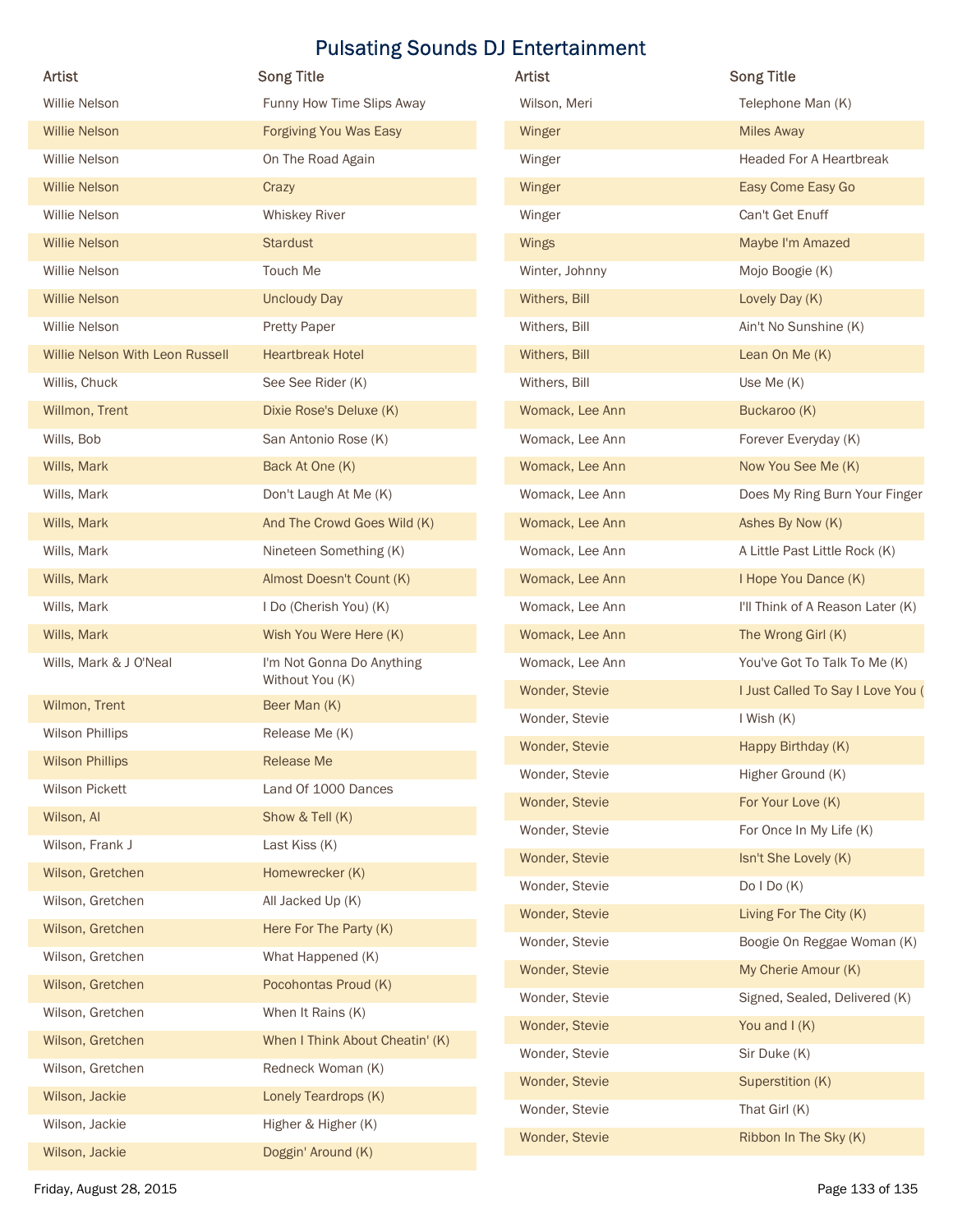|                                 | <b>Pulsating Sounds DJ Entertainment</b>         |                                           |                                       |
|---------------------------------|--------------------------------------------------|-------------------------------------------|---------------------------------------|
| Artist                          | <b>Song Title</b>                                | <b>Artist</b>                             | <b>Song Title</b>                     |
| Wonder, Wayne                   | No Letting Go (K)                                | Wynonna                                   | Tell Me Why (K)                       |
| Wonders, The                    | That Thing You Do (K)                            | Wynonna                                   | She Is His Only Need (K)              |
| Worley, Darryl                  | Family Tree (K)                                  | Wynonna                                   | Woman to Woman (K)                    |
| Worley, Darryl                  | I Miss My Friend (K)                             | Wynonna                                   | Woman To Woman                        |
| Worley, Darryl                  | A Good Day To Run (K)                            | Wynonna Judd                              | My Angel Is Here                      |
| Worley, Darryl                  | Awful, Beautiful Life (K)                        | Wynonna Judd                              | No One Else On Earth                  |
| Worley, Darryl                  | Have You Forgotten (K)                           | Wynonna Judd                              | Heaven Help My Heart                  |
| Worley, Darryl                  | Tennessee River Run (K)                          | Wynonna Judd                              | I Saw The Light                       |
| Wreckers, The                   | My Oh My                                         | Wynonna Judd                              | Always Will                           |
| Wright, Chely                   | Just Another Heartache (K)                       | Wynonna Judd                              | When Love Starts Talkin'              |
| Wright, Chely                   | It Was (K)                                       | Wynonna Judd                              | Tell Me Why                           |
| Wright, Chely                   | Jezebel (K)                                      | Wynonna Judd                              | Woman To Woman                        |
| Wright, Chely                   | Back of the Bottom Drawer (K)                    | X.                                        |                                       |
| Wright, Chely                   | I Already Do (K)                                 | Xmas Song 01                              | Jingle Bells                          |
| Wright, Chely                   | Til I Was Loved By You (K)                       | Xmas Song 21                              | O Little Town Of Bethlehem            |
| Wright, Chely                   | Single White Female (K)                          | Xmas Song 23                              | Joy To The World                      |
| Wright, Chely                   | Shut Up And Drive (K)                            | Xmas Song 29                              | <b>Little Drummer Boy</b>             |
| Wright, Chely                   | The Love He Left Behind (K)                      | Y                                         |                                       |
| Writers, J                      | Mama Used To Say PT 1 (K)                        | Yankee Grey                               | Another Nine Minutes (K)              |
| Wyclef Jean & Mary J Blige      | 911(K)                                           | <b>Yankee Grey</b>                        | All Things Considered (K)             |
| Wyclef Jean Feat. Missy Elliott | Party To Damascus                                | Yankee Grey                               | This Time Around                      |
| Wynette, Tammy                  | Apartment #9 (K)                                 | Yardbirds, The                            | For Your Love (K)                     |
| Wynette, Tammy                  | DIVORCE (K)                                      | Yardbirds, The                            | Heart Full of Soul (K)                |
| Wynette, Tammy                  | I Don't Wanna Play House (K)                     | Yates, Billy                              | Shadows (K)                           |
| Wynette, Tammy                  | Your Good Girl's Gonna Go Bad (K)                | Yearwood, Trisha                          | I Need You (K)                        |
| Wynette, Tammy                  | Stand By Your Man (K)                            | Yearwood, Trisha                          | I'll Still Love You More (K)          |
| Wynette, Tammy                  | The Ways To Love A Man (K)                       | Yearwood, Trisha                          | Believe Me Baby I Lied (K)            |
| Wynette/Jones                   | <b>Two Story House</b>                           | Yearwood, Trisha                          | Inside Out (K)                        |
| Wynonna                         | No One Else On Earth                             | Yearwood, Trisha                          | Georgia Rain (K)                      |
| Wynonna                         | My Strongest Weakenss (K)                        | Yearwood, Trisha                          | Real Live Woman (K)                   |
| Wynonna                         | Can't Nobody Love You (Like I Do)<br>(K)         | Yearwood, Trisha                          | Powerful Thing (K)                    |
| Wynonna                         | Heaven Help My Heart                             | Yearwood, Trisha                          | There Goes My Baby (K)                |
| Wynonna                         | I Hear You Knocking                              | Yearwood, Trisha                          | That's What I Like About You (K)      |
| Wynonna                         | <b>Girls With Guitars</b>                        | Yearwood, Trisha & G Brooks               | In Another's Eyes (K)                 |
| Wynonna                         | Flies On The Butter (You Can't Go<br>Home Again) | Yearwood, Trisha & G Brooks<br>Yellowcard | Where Your Road Leads (K)<br>Only One |
| Wynonna                         | My Angel Is Here                                 | Yes                                       | Long Distance Runaround (K)           |
| Wynonna                         | What The World Needs                             | $V_{\alpha}$                              | Owner of a Longhi Hoort (V)           |

| Artist                          | <b>Song Title</b>                                | Artist                      | <b>Song Title</b>                                          |
|---------------------------------|--------------------------------------------------|-----------------------------|------------------------------------------------------------|
| Wonder, Wayne                   | No Letting Go (K)                                | Wynonna                     | Tell Me Why (K)                                            |
| Wonders, The                    | That Thing You Do (K)                            | Wynonna                     | She Is His Only Need (K)                                   |
| Worley, Darryl                  | Family Tree (K)                                  | Wynonna                     | Woman to Woman (K)                                         |
| Worley, Darryl                  | I Miss My Friend (K)                             | Wynonna                     | Woman To Woman                                             |
| Worley, Darryl                  | A Good Day To Run (K)                            | Wynonna Judd                | My Angel Is Here                                           |
| Worley, Darryl                  | Awful, Beautiful Life (K)                        | Wynonna Judd                | No One Else On Earth                                       |
| Worley, Darryl                  | Have You Forgotten (K)                           | Wynonna Judd                | Heaven Help My Heart                                       |
| Worley, Darryl                  | Tennessee River Run (K)                          | Wynonna Judd                | I Saw The Light                                            |
| Wreckers, The                   | My Oh My                                         | Wynonna Judd                | <b>Always Will</b>                                         |
| Wright, Chely                   | Just Another Heartache (K)                       | Wynonna Judd                | When Love Starts Talkin'                                   |
| Wright, Chely                   | It Was (K)                                       | Wynonna Judd                | Tell Me Why                                                |
| Wright, Chely                   | Jezebel (K)                                      | Wynonna Judd                | Woman To Woman                                             |
| Wright, Chely                   | Back of the Bottom Drawer (K)                    | $\mathbf{X}$                |                                                            |
| Wright, Chely                   | I Already Do (K)                                 | Xmas Song 01                | Jingle Bells                                               |
| Wright, Chely                   | Til I Was Loved By You (K)                       | Xmas Song 21                | O Little Town Of Bethlehem                                 |
| Wright, Chely                   | Single White Female (K)                          | Xmas Song 23                | Joy To The World                                           |
| Wright, Chely                   | Shut Up And Drive (K)                            | Xmas Song 29                | Little Drummer Boy                                         |
| Wright, Chely                   | The Love He Left Behind (K)                      | Y                           |                                                            |
| Writers, J                      | Mama Used To Say PT 1 (K)                        | Yankee Grey                 | Another Nine Minutes (K)                                   |
| Wyclef Jean & Mary J Blige      | 911(K)                                           | <b>Yankee Grey</b>          | All Things Considered (K)                                  |
| Wyclef Jean Feat. Missy Elliott | Party To Damascus                                | Yankee Grey                 | This Time Around                                           |
| Wynette, Tammy                  | Apartment #9 (K)                                 | Yardbirds, The              | For Your Love (K)                                          |
| Wynette, Tammy                  | DIVORCE (K)                                      | Yardbirds, The              | Heart Full of Soul (K)                                     |
| Wynette, Tammy                  | I Don't Wanna Play House (K)                     | Yates, Billy                | Shadows (K)                                                |
| Wynette, Tammy                  | Your Good Girl's Gonna Go Bad (K)                | Yearwood, Trisha            | I Need You (K)                                             |
| Wynette, Tammy                  | Stand By Your Man (K)                            | Yearwood, Trisha            | I'll Still Love You More (K)                               |
| Wynette, Tammy                  | The Ways To Love A Man (K)                       | Yearwood, Trisha            | Believe Me Baby I Lied (K)                                 |
| Wynette/Jones                   | <b>Two Story House</b>                           | Yearwood, Trisha            | Inside Out (K)                                             |
| Wynonna                         | No One Else On Earth                             | Yearwood, Trisha            | Georgia Rain (K)                                           |
| Wynonna                         | My Strongest Weakenss (K)                        | Yearwood, Trisha            | Real Live Woman (K)                                        |
| Wynonna                         | Can't Nobody Love You (Like I Do)                | Yearwood, Trisha            | Powerful Thing (K)                                         |
|                                 | (K)                                              | Yearwood, Trisha            |                                                            |
| Wynonna                         | Heaven Help My Heart                             | Yearwood, Trisha            | There Goes My Baby (K)<br>That's What I Like About You (K) |
| Wynonna                         | I Hear You Knocking                              |                             |                                                            |
| Wynonna                         | <b>Girls With Guitars</b>                        | Yearwood, Trisha & G Brooks | In Another's Eyes (K)                                      |
| Wynonna                         | Flies On The Butter (You Can't Go<br>Home Again) | Yearwood, Trisha & G Brooks | Where Your Road Leads (K)                                  |
| Wynonna                         | My Angel Is Here                                 | Yellowcard                  | Only One                                                   |
| Wynonna                         | What The World Needs                             | Yes                         | Long Distance Runaround (K)                                |
|                                 |                                                  | Yes                         | Owner of a Lonely Heart (K)                                |
| Friday, August 28, 2015         |                                                  |                             | Page 134 of 135                                            |